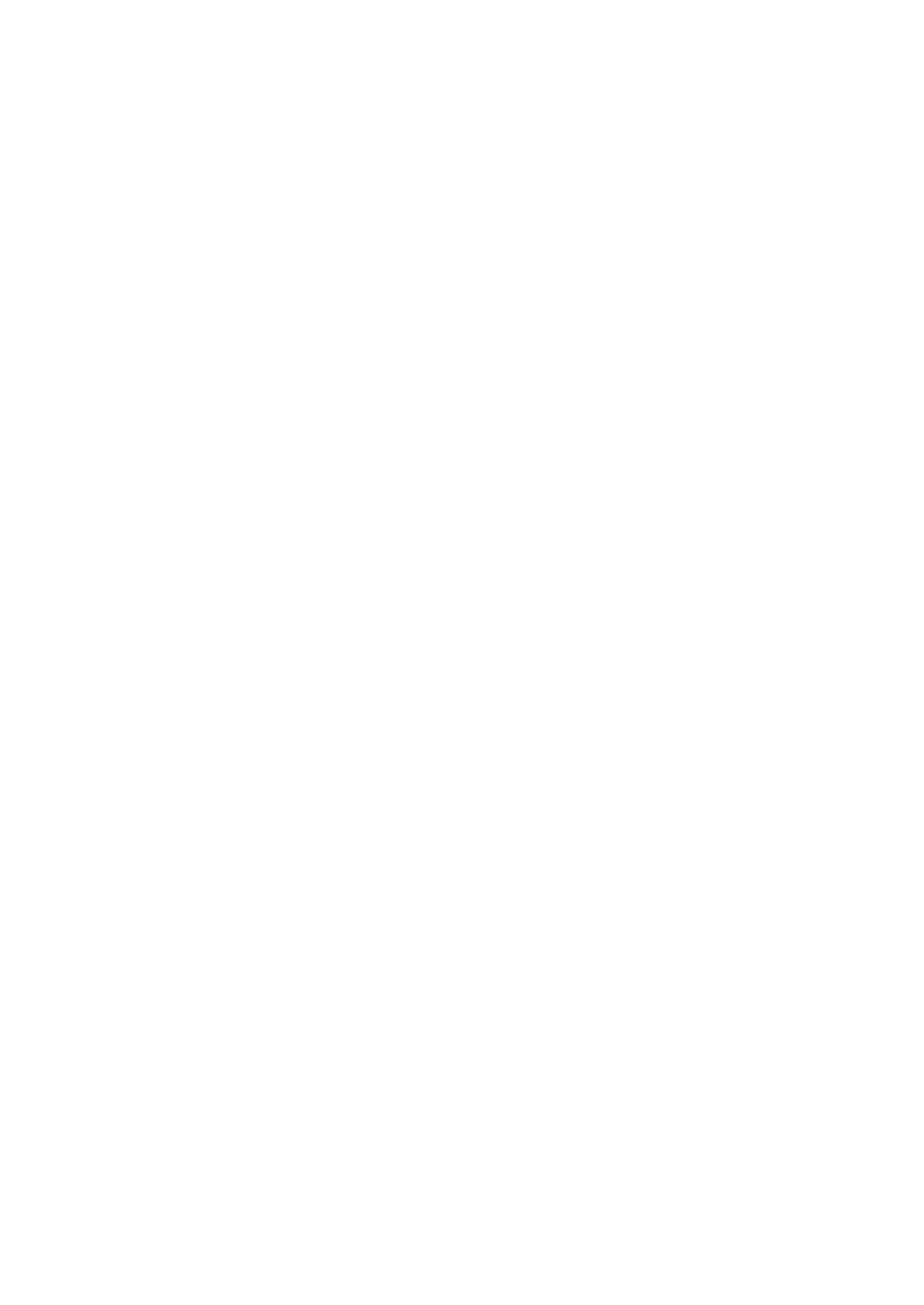### **TABLE OF CONTENTS**

#### Page

| I.        |                                                                                           |  |
|-----------|-------------------------------------------------------------------------------------------|--|
| II.       |                                                                                           |  |
| A.        |                                                                                           |  |
| 1.        |                                                                                           |  |
| 2.        |                                                                                           |  |
| <b>B.</b> |                                                                                           |  |
| 1.        |                                                                                           |  |
| 2.        |                                                                                           |  |
| 3.        |                                                                                           |  |
| III.      |                                                                                           |  |
| IV.       |                                                                                           |  |
| A.        |                                                                                           |  |
| 1.        |                                                                                           |  |
| (a)       |                                                                                           |  |
| 2.        |                                                                                           |  |
| (a)       |                                                                                           |  |
| (i)       | Whether the application of the PBS has led to customs duties higher than bound            |  |
| (ii)      |                                                                                           |  |
| (iii)     |                                                                                           |  |
| (b)       |                                                                                           |  |
| (i)       | Whether the PBS is a measure prohibited under Article 4.2 and should have been            |  |
| (ii)      |                                                                                           |  |
| (iii)     | Distinction between variable levy or similar border measure and ordinary customs          |  |
| (c)       | Relation between Article II:1(b) of the GATT 1994 and Article 4.2 of the Agreement        |  |
| (i)       | Other issues of interpretation relating to Article 4.2 of the Agreement on Agriculture 40 |  |
|           |                                                                                           |  |
|           |                                                                                           |  |
|           |                                                                                           |  |
| <b>B.</b> |                                                                                           |  |
| 1.        |                                                                                           |  |
| (a)       |                                                                                           |  |
| (i)       |                                                                                           |  |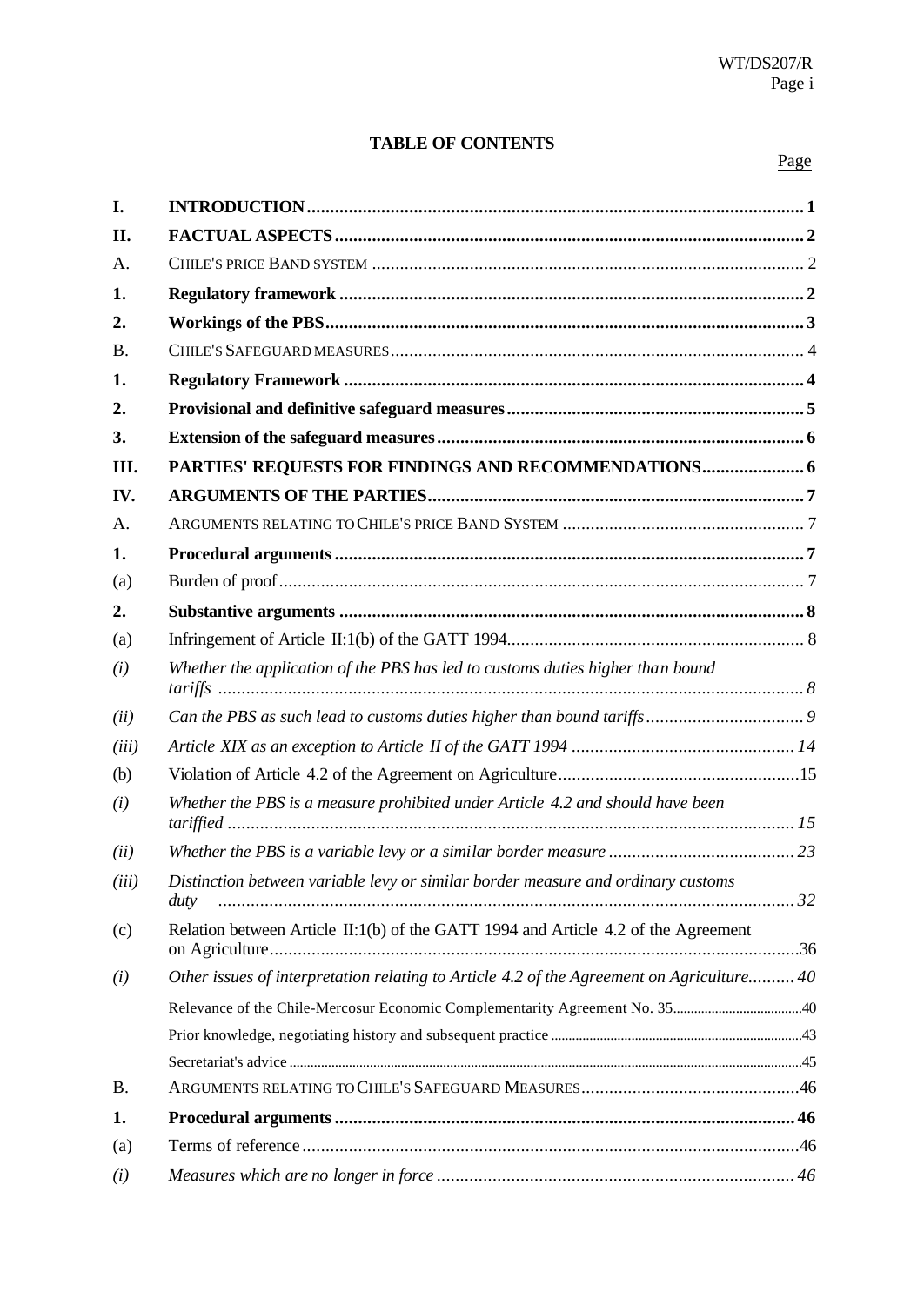| (ii)              | The decision on extension was not the subject of consultations between the parties  48 |  |
|-------------------|----------------------------------------------------------------------------------------|--|
| (iii)             |                                                                                        |  |
| (b)               |                                                                                        |  |
| 2.                |                                                                                        |  |
| (a)               | Compliance with the notification and prior consultation requirements53                 |  |
| (b)               |                                                                                        |  |
| (c)               |                                                                                        |  |
| (d)               | Whether Chile failed to publish a report setting forth reasoned conclusions and        |  |
| (e)               |                                                                                        |  |
| (f)               |                                                                                        |  |
| (i)               |                                                                                        |  |
|                   |                                                                                        |  |
|                   |                                                                                        |  |
|                   |                                                                                        |  |
|                   |                                                                                        |  |
| (ii)              |                                                                                        |  |
|                   |                                                                                        |  |
|                   |                                                                                        |  |
|                   |                                                                                        |  |
|                   |                                                                                        |  |
| (iii)             | Wheat73                                                                                |  |
|                   |                                                                                        |  |
|                   |                                                                                        |  |
|                   |                                                                                        |  |
|                   |                                                                                        |  |
| (g)               |                                                                                        |  |
|                   |                                                                                        |  |
|                   |                                                                                        |  |
|                   |                                                                                        |  |
| (h)               |                                                                                        |  |
| (i)               |                                                                                        |  |
| $\circ$           | Whether Chile's safeguard measure was not limited to the extent necessary to remedy    |  |
| $\left( k\right)$ |                                                                                        |  |
| V.                |                                                                                        |  |
| А.                |                                                                                        |  |
| <b>B.</b>         |                                                                                        |  |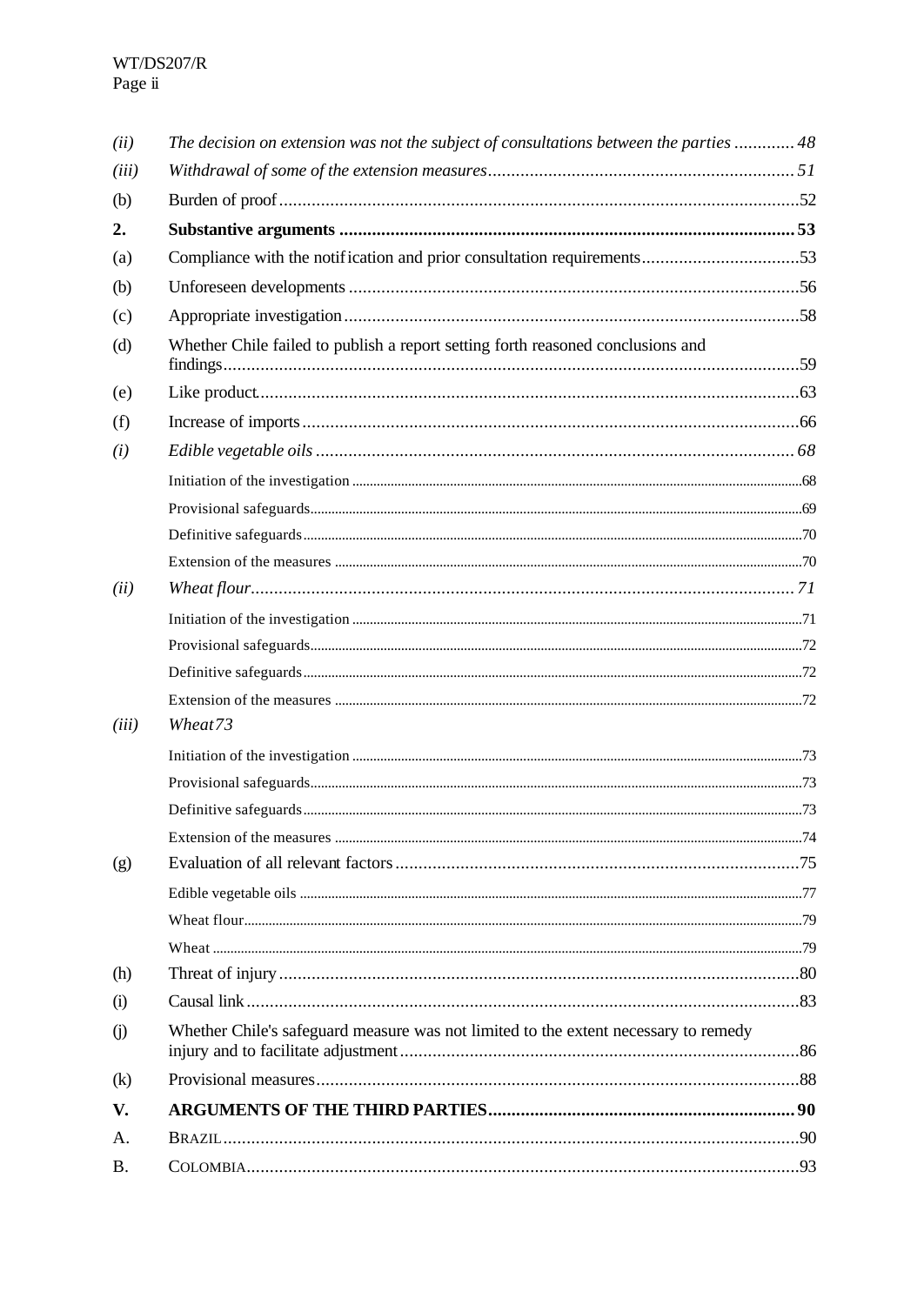| C.        |                                                                                                                                                                                                                                        |  |
|-----------|----------------------------------------------------------------------------------------------------------------------------------------------------------------------------------------------------------------------------------------|--|
| D.        |                                                                                                                                                                                                                                        |  |
| Ε.        |                                                                                                                                                                                                                                        |  |
| F.        |                                                                                                                                                                                                                                        |  |
| G.        |                                                                                                                                                                                                                                        |  |
| H.        |                                                                                                                                                                                                                                        |  |
| I.        |                                                                                                                                                                                                                                        |  |
| VI.       |                                                                                                                                                                                                                                        |  |
| VII.      |                                                                                                                                                                                                                                        |  |
| А.        |                                                                                                                                                                                                                                        |  |
| 1.        |                                                                                                                                                                                                                                        |  |
| 2.        | Amendment to Article 12 of Law 18.525 in the course of the panel proceedings  120                                                                                                                                                      |  |
| 3.        |                                                                                                                                                                                                                                        |  |
| 4.        | The Chilean PBS and Article 4.2 of the Agreement on Agriculture  124                                                                                                                                                                   |  |
| (a)       | Is the Chilean PBS a measure of the kind which has been required to be converted                                                                                                                                                       |  |
| (i)       | Is the Chilean PBS a border measure similar to those listed in footnote 1?  125                                                                                                                                                        |  |
|           |                                                                                                                                                                                                                                        |  |
|           |                                                                                                                                                                                                                                        |  |
|           | Determination of the meaning of "similar to a variable import levy or a minimum import                                                                                                                                                 |  |
|           | Application of the Panel's interpretation of "similar to a variable import levy or a                                                                                                                                                   |  |
|           |                                                                                                                                                                                                                                        |  |
|           |                                                                                                                                                                                                                                        |  |
|           | Application of the Panel's interpretation of "other than ordinary customs duties" to the                                                                                                                                               |  |
|           |                                                                                                                                                                                                                                        |  |
| (ii)      | Is the Chilean PBS "maintained under balance-of-payment provisions or under other<br>general, non-agriculture specific provisions of GATT 1994 or of the other<br>Multilateral Trade Agreements in Annex 1A to the WTO Agreement"? 141 |  |
| (b)       |                                                                                                                                                                                                                                        |  |
| (i)       |                                                                                                                                                                                                                                        |  |
| (ii)      | Article 24 of Economic Complementarity Agreement No. 35 ("ECA 35") between                                                                                                                                                             |  |
|           |                                                                                                                                                                                                                                        |  |
| (iii)     |                                                                                                                                                                                                                                        |  |
| (c)       | Conclusion regarding Article 4.2 of the Agreement on Agriculture 149                                                                                                                                                                   |  |
| 5.        |                                                                                                                                                                                                                                        |  |
| <b>B.</b> | THE CHILEAN SAFEGUARD MEASURES ON WHEAT, WHEAT FLOUR AND EDIBLE                                                                                                                                                                        |  |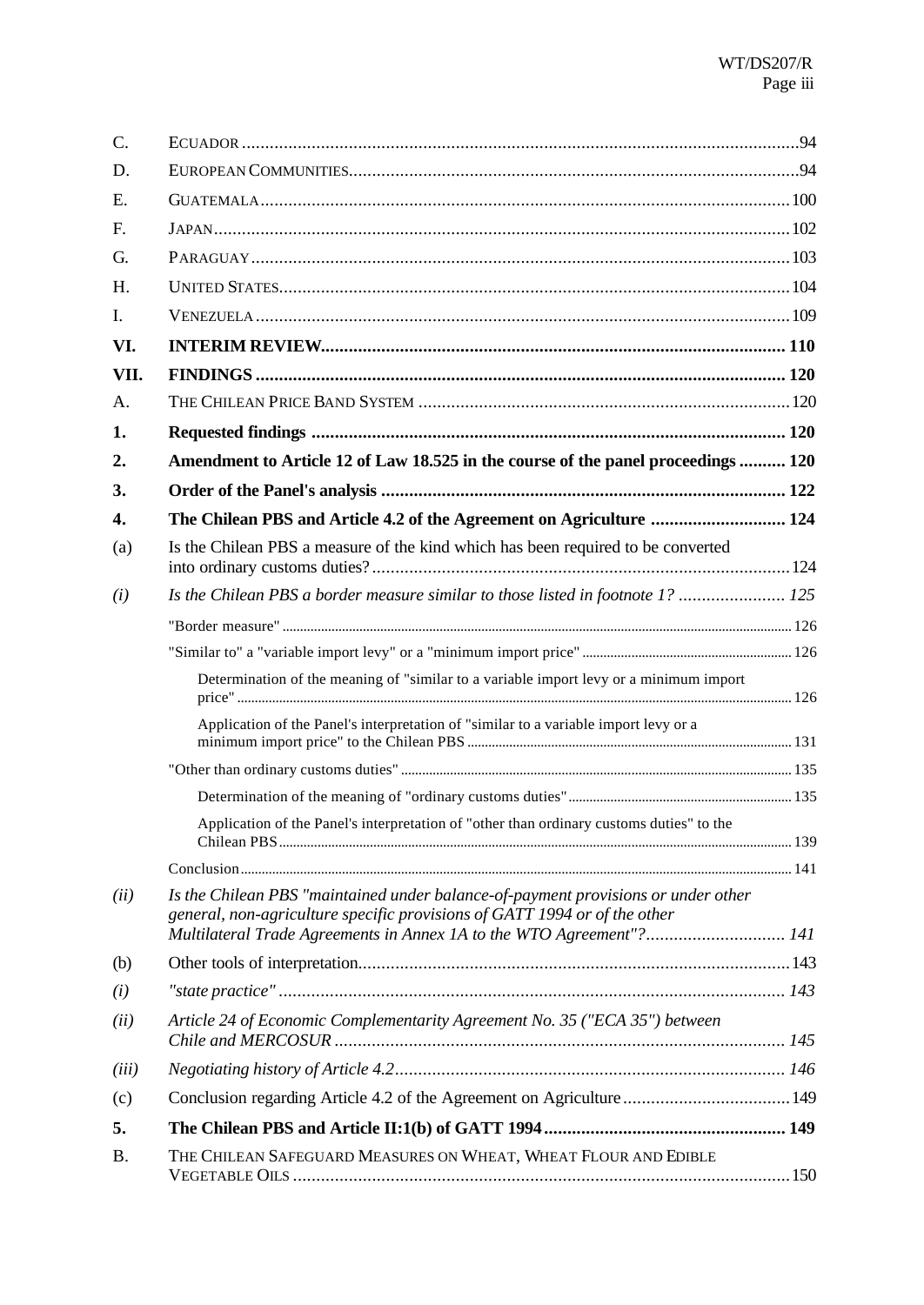| 1.    |                                                                                                                                                               |  |
|-------|---------------------------------------------------------------------------------------------------------------------------------------------------------------|--|
| 2.    |                                                                                                                                                               |  |
| (a)   |                                                                                                                                                               |  |
| (b)   | The definitive safeguard measures and the extension of their period of application 152                                                                        |  |
| (c)   | Withdrawal of safeguard measures while the panel proceedings were ongoing153                                                                                  |  |
| 3.    |                                                                                                                                                               |  |
| 4.    | Documents examined by the Panel to assess Chile's compliance with its<br>obligations under Article XIX of GATT 1994 and the Agreement on Safeguards 155       |  |
| 5.    | Unforeseen developments (Article XIX:1(a) of GATT 1994 and Article 3.1 of the                                                                                 |  |
| 6.    | Definition of like or directly competitive product (Articles XIX:1(a) of GATT<br>1994 and Articles 2.1, 4.1(a) and 4.2(c) of the Agreement on Safeguards) 158 |  |
| 7.    | Increase in imports (Articles XIX:1(a) of GATT 1994 and Articles 2.1 and 4.2(a)                                                                               |  |
| 8.    | Threat of serious injury and evaluation of all relevant factors (Article XIX:1(a)<br>of GATT 1994 and Articles 4.1(a), 4.1(b) and 4.2(a) of the Agreement on  |  |
| 9.    | Causal link (Articles 2.1 and 4.2(b) of the Agreement on Safeguards) 168                                                                                      |  |
| 10.   | Measures necessary to remedy injury and facilitate adjustment (Article XIX:1(a)<br>of GATT 1994 and Articles 3.1 and 5.1 of the Agreement on Safeguards) 169  |  |
| 11.   | Appropriate investigation (Articles 3.1 and 3.2 of the Agreement on Safeguards) 171                                                                           |  |
| 12.   | Findings and reasoned conclusions (Article 3.1 of the Agreement on Safeguards) 172                                                                            |  |
| 13.   | Provisional measures (Article XIX:2 of GATT 1994 and Article 6 of the                                                                                         |  |
| 14.   | Notification and consultation (Article XIX:2 of GATT 1994 and Article 12 of the                                                                               |  |
| 15.   | Extension of the definitive safeguard measures (Article 7 of the Agreement on                                                                                 |  |
| VIII. |                                                                                                                                                               |  |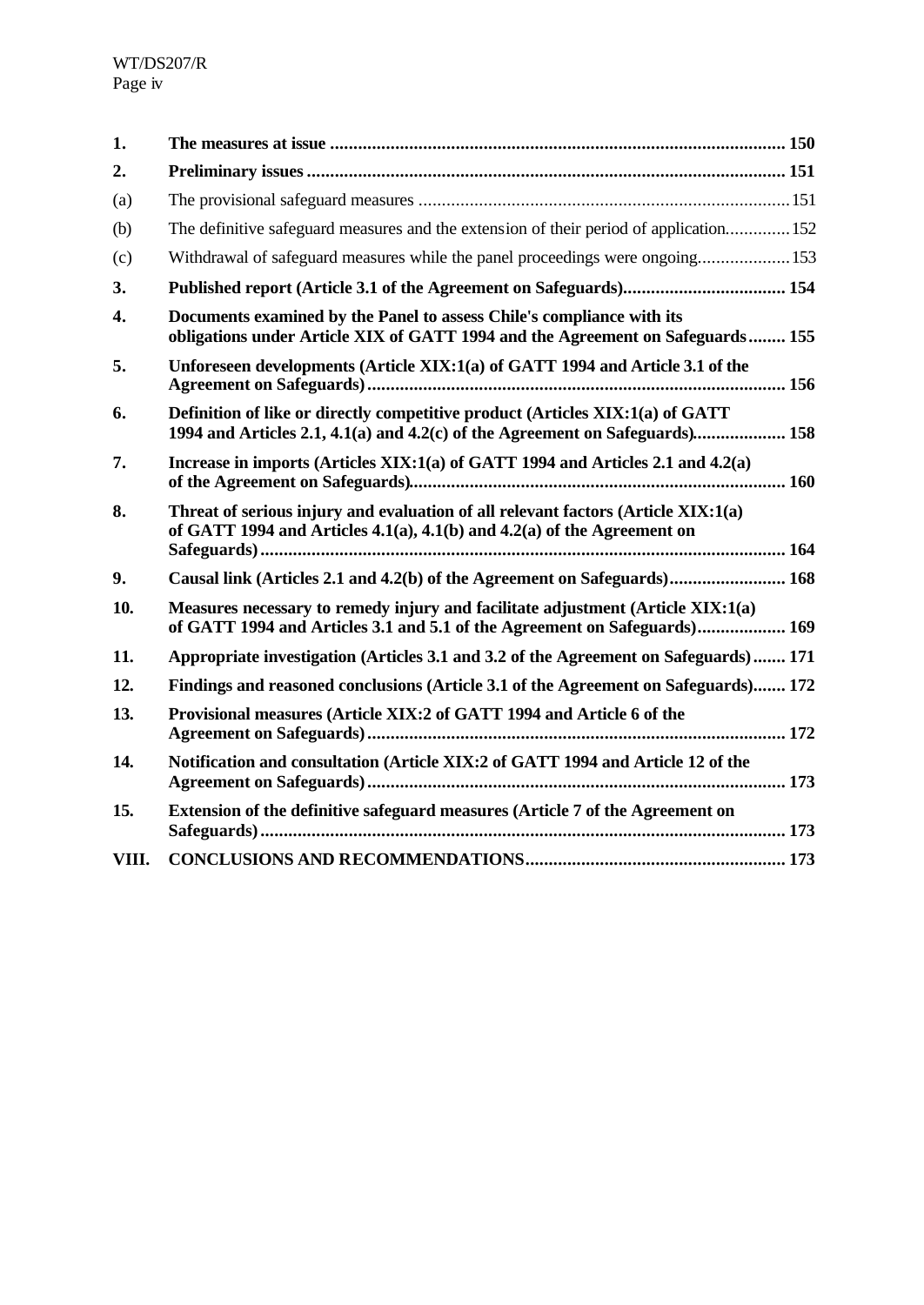#### **I. INTRODUCTION**

1.1 On 5 October 2000, Argentina requested consultations with Chile pursuant to Article XXIII:1 of the General Agreement on Trade and Tariffs 1994 (the "GATT 1994") and Article 4 of the Understanding on Rules and Procedures Governing the Settlement of Disputes (the "DSU") – insofar as it is an elaboration of Article XXIII:1 of the GATT 1994 – as well as Article 14 of the Agreement on Safeguards and Article 19 of the Agreement on Agriculture. This request was related to the Chilean Price Band System (hereafter "the Chilean PBS") and the imposition by the Chilean authorities of provisional and definitive safeguard measures on imports of wheat, wheat flour and edible vegetable oils. $<sup>1</sup>$ </sup>

1.2 The consultations took place on 21 November 2000, but the parties failed to reach a mutually satisfactory solution. On 19 January 2001, Argentina requested the Dispute Settlement Body (the "DSB") to establish a panel, pursuant to Article XXIII of the GATT 1994, Articles 4 and 6 of the DSU, Article 19 of the Agreement on Agriculture and Article 14 of the Agreement on Safeguards, in order to examine the Chilean PBS, its provisional and definitive safeguard measures on imports of wheat, wheat flour and edible vegetable oils, and the extension of those measures.<sup>2</sup>

1.3 At its meeting on 12 March 2001, the DSB established a panel in accordance with Article 6 of the DSU. At that meeting, the parties agreed that the Panel should have standard terms of reference. The terms of reference of the panel were, therefore, the following:

"To examine, in the light of the relevant provisions of the covered agreements cited by Argentina in document WT/DS207/2, the matter referred to the DSB by Argentina in that document, and to make such findings as will assist the DSB in making the recommendations or in giving the rulings provided for in those agreements."<sup>3</sup>

1.4 On 7 May 2001, Argentina requested the Director-General to determine the composition of the panel, pursuant to paragraph 7 of Article 8 of the DSU. This paragraph provides:

"If there is no agreement on the panelists within 20 days after the date of the establishment of a panel, at the request of either party, the Director-General, in consultation with the Chairman of the DSB and the Chairman of the relevant Council or Committee, shall determine the composition of the panel by appointing the panelists whom the Director-General considers most appropriate in accordance with any relevant special or additional rules or procedures of the covered agreement or covered agreements which are at issue in the dispute, after consulting with the parties to the dispute. The Chairman of the DSB shall inform the Members of the composition of the panel thus formed no later than 10 days after the date the Chairman receives such a request."

1.5 On 17 May 2001, the Director-General accordingly composed the Panel as follows:

Chairman: Mr. Hardeep Puri

Members: Mr. Ho-Young Ahn Mr. Michael Gifford

 $1$  WT/DS207/1.

 $2$  WT/DS207/2.

<sup>3</sup> WT/DS207/3.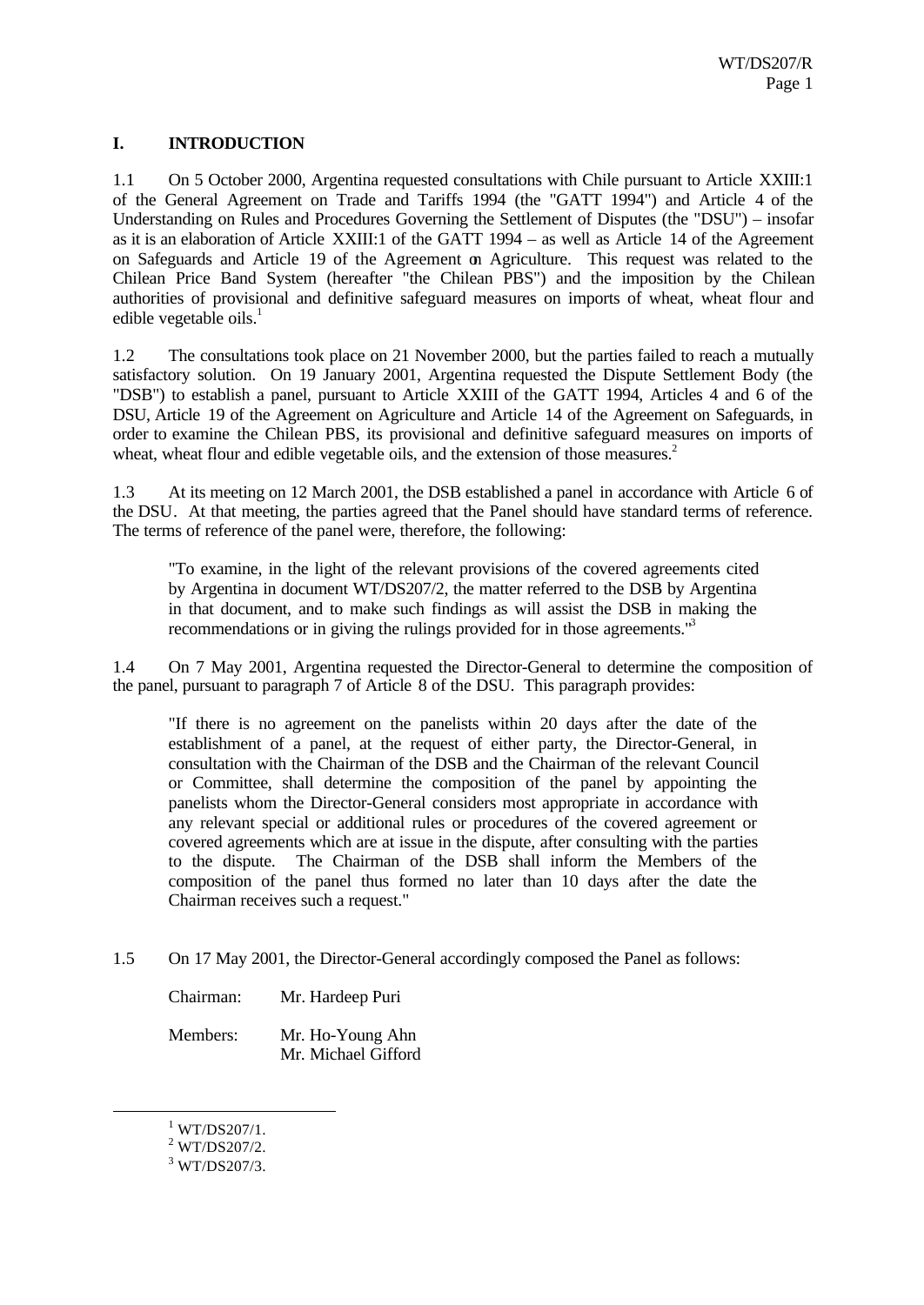1.6 Australia, Brazil, Colombia, Costa Rica, the European Communities, Ecuador, El Salvador, Guatemala, Honduras, Japan, Nicaragua, Paraguay, the United States and Venezuela reserved their rights to participate in the panel proceedings as third parties.

1.7 The Panel met with the parties on 12-13 September and 21-22 November 2001. It met the third parties on 13 September 2001.

1.8 The Panel submitted its interim report to the parties on 21 February 2002. On 28 February 2002, Chile submitted comments and requested the revision and clarification of certain aspects of the interim report. Chile also requested the Panel to hold a further meeting with the parties, pursuant to Article 15 of the DSU and paragraph 16 of the Panel's Working Procedures. On 28 February 2002, Argentina submitted general comments to the interim report. An Interim Review meeting was held with the parties on 14 March 2002. The Panel gave the parties the opportunity to submit further comments the following day. The Panel submitted its final report to the parties on 4 April 2002.

#### **II. FACTUAL ASPECTS**

2.1 The dispute concerns two distinctive matters: (A) Chile's Price Band System ("PBS") and (B) Chile's provisional and definitive safeguards measures on imports of wheat, wheat flour and edible vegetable oils, as well as the extension of those measures.

A. CHILE'S PRICE BAND SYSTEM

#### **1. Regulatory framework**

l

2.2 Chile's regulations on its PBS are contained in Law 18.525 on the Rules on the Importation of Goods<sup>4</sup>, as amended. In particular, Article 12 of Law 18.525 provides for the methodology for the calculation of the price bands. This Article reads as follows:<sup>5</sup>

"For the sole purpose of ensuring a reasonable margin of fluctuation of domestic wheat, oil-seeds, edible vegetable oils and sugar prices in relation to the international prices for such products, specific duties are hereby established in United States dollars per tariff unit, or *ad valorem* duties, or both, and rebates on the amounts payable as *ad valorem* duties established in the Customs Tariff, which could affect the importation of such goods.

The amount of these duties and rebates, established in accordance with the procedure laid down in this Article, shall be determined annually by the President of the Republic, in terms which, applied to the price levels attained by the products in question on the international markets, make it possible to maintain a minimum cost and a maximum import cost for the said products during the internal marketing season for the domestic production.

For the determination of the costs mentioned in the preceding paragraph, the monthly average international prices recorded in the most relevant markets during an immediately preceding period of five calendar years for wheat, oil-seed and edible vegetable oils and ten calendar years for sugar shall be taken into consideration. These averages shall be adjusted by the percentage variation of the relevant average

<sup>&</sup>lt;sup>4</sup> Law 18.525, Official Journal of the Republic of Chile, 30 June 1986.

<sup>&</sup>lt;sup>5</sup> Consolidated version of Law 18.525, Official Journal of the Republic of Chile, 30 June 1986 as amended by Law No. 18.591, Official Journal, 3 January 1987 and by Law No. 18.573, Official Journal, 2 December 1987. This consolidated text was included in Annex CHL-2 to Chile's First Written Submission (footnotes omitted).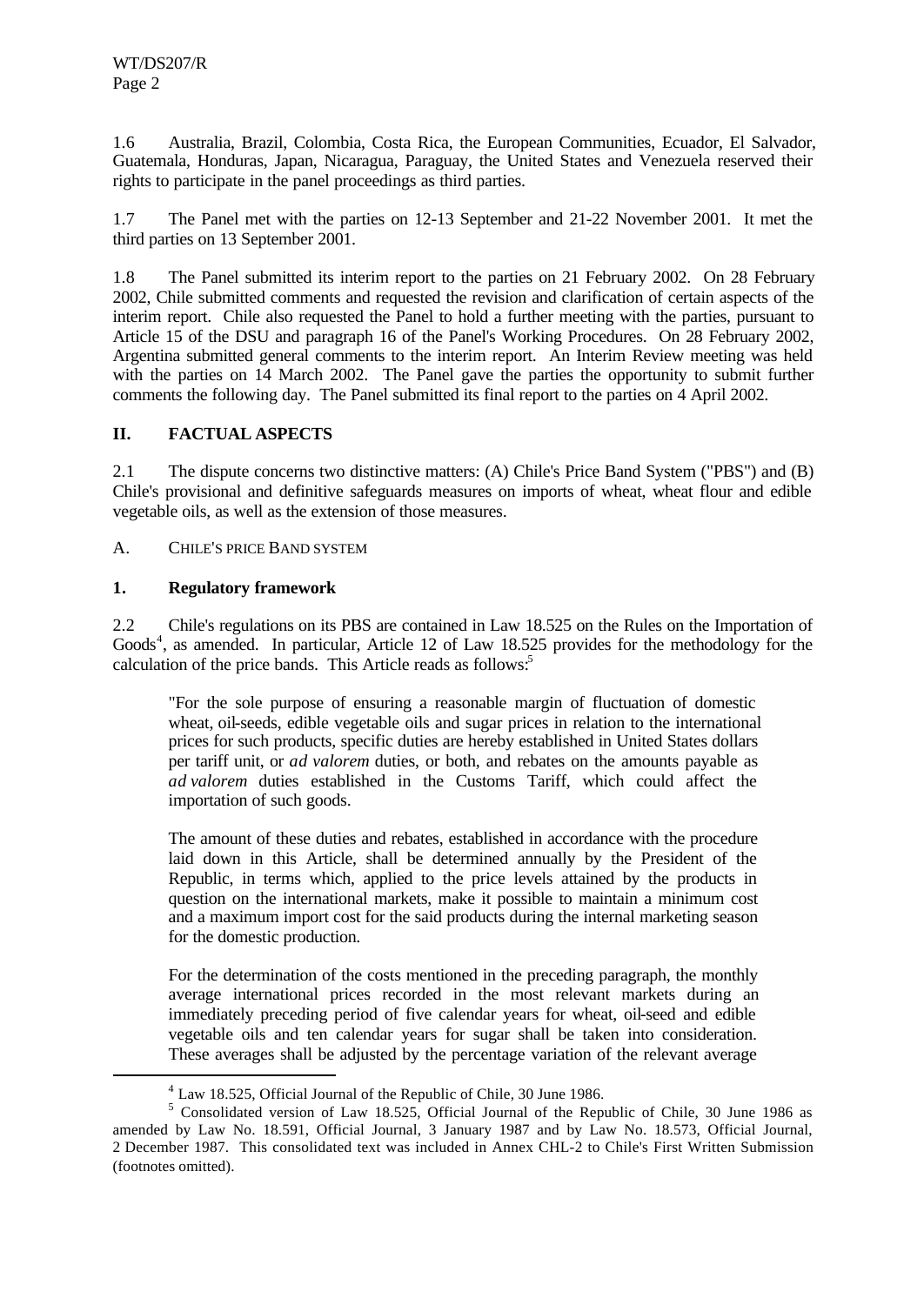price index for Chile's foreign trade between the month to which they correspond and the last month of the year prior to that of the determination of the amount of duties or rebates, as certified by the Central Bank of Chile. They shall then be arranged in descending order and up to 25 per cent of the highest values and up to 25 per cent of the lowest values for wheat, oil-seed and edible vegetable oils and up to 35 per cent of the highest values and up to 35 per cent of the lowest values for sugar shall be removed. To the resulting extreme values there shall be added the normal tariffs and costs arising from the process of importation of the said products. The duties and rebates determined for wheat shall also apply to meslin and wheat flour. In this last case, duties and rebates established for wheat shall be multiplied by the factor 1.56.

The prices to which these duties and rebates are applied shall be those applicable to the goods in question on the day of their shipment. The National Customs Administration shall notify these prices on a weekly basis, and may obtain information from other public bodies for that purpose."

2.3 Chile submitted a copy of Law No.  $19.772^6$ , amending Article 12 of Law 18.525 at the second substantive meeting. Article 2 of Law No. 19.772, which entered into force on 19 November 2001, adds the following paragraph to Article 12 of Law 18.525:

"The specific duties resulting from the application of this Article, added to the *ad valorem* duty, shall not exceed the base tariff rate bound by Chile under the World Trade Organization for the goods referred to in this Article, each import transaction being considered individually and using the c.i.f. value of the goods concerned in the transaction in question as a basis for calculation. To that end, the National Customs Service shall adopt the necessary measures to ensure that the said limit is maintained."

#### **2. Workings of the PBS**

l

2.4 As a matter of practice, Chile's applied tariff rates are significantly below its bound rate. In the case of wheat, wheat flour, and edible vegetable oils, the applied rate can be increased by means of duty increases provided through the operation of the PBS.<sup>7</sup> In each case, the PBS involves an upper and a lower threshold determined on the basis of certain international prices. The bands for each product are determined once every year through a Presidential decree when a table is published containing reference prices and related specific duties. Chile also sets weekly "reference prices" based on prices in certain foreign markets. A duty increase is triggered when the "reference price", lies below the lower threshold of the band. The duty increase is equivalent to the absolute difference between the lower threshold of the band and the "reference price". Conversely, a tariff rebate is triggered when the "reference price" lies above the price that determines the upper threshold of the band. The rebate (which cannot be greater than the applied *ad valorem* rate) is equivalent to the absolute difference between the "reference price" and the upper threshold of the band.

2.5 Article 12 of Law No. 18.525 foresees the application of specific duties expressed in US dollars per tariff unit or *ad valorem* duties, or both, as well as rebates on the amount payable as specific or *ad valorem* duties or both. For this purpose, Article 12 empowers the President of the Republic of Chile to issue decrees determining the price bands annually. These bands are calculated on the basis of average monthly prices observed for the last 60 months on specific exchanges. In the case of wheat, the calculation is based on Hard Red Winter No. 2, f.o.b. Gulf (Kansas Exchange),

<sup>&</sup>lt;sup>6</sup> Official Journal of the Republic of Chile, 19 November 2001.

<sup>&</sup>lt;sup>7</sup> As indicated in paragraph 2.3 above, Chile has informed the Panel that pursuant to Law 19.772 effective on 19 November 2001, the combination of the applied *ad valorem* rate and the PBS duty increase are capped at the bound *ad valorem* rate. Prior to that, the combination did at times surpass the bound rate.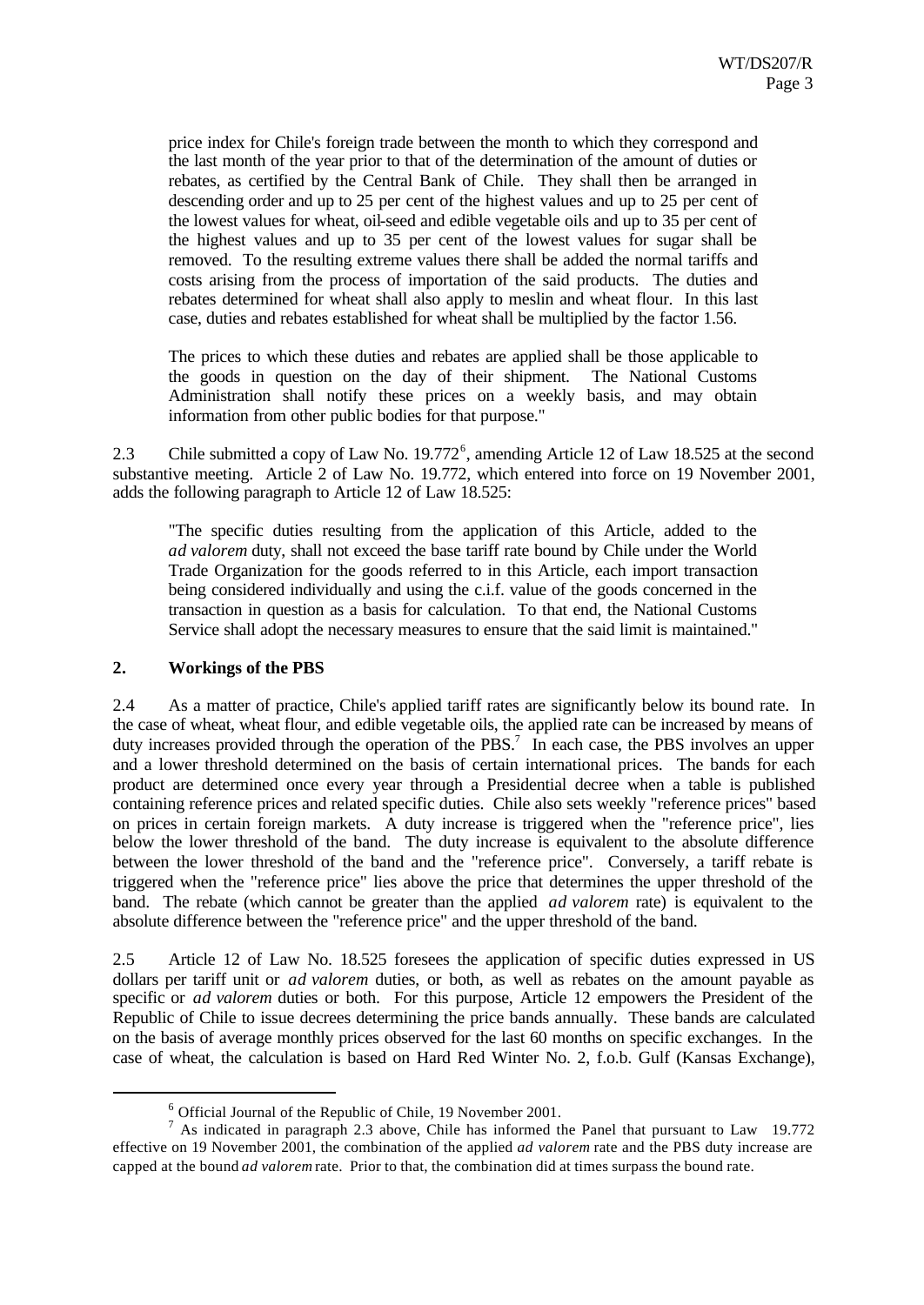while for oils, it is based on the price of crude soya bean oil, f.o.b. Illinois, on the Chicago Exchange.<sup>8</sup> As regards wheat flour, the price band for wheat is used to calculate the duty or rebate, which is then multiplied by a factor of 1.56 to obtain the specific duty or rebate for wheat flour. $\degree$  These average prices are adjusted by the percentage variation in the external price index (IPE) drawn by the Central Bank of Chile. After the prices have been readjusted, they are listed in descending order, with up to 25 per cent of the highest and lowest values being eliminated for wheat and edible vegetable oils. Tariff and importation costs (such as freight, insurance, opening of a letter of credit, interest on credit, taxes on credit, customs agents' fees, unloading, transport to the plant and wastage costs) are added to those prices thus determined in order to fix the lower and upper thresholds on a c.i.f. basis.

2.6 When a shipment of a product subject to the PBS arrives at the border for importation into Chile, the customs authorities determine the total amount of applicable duties as follows. The first step is to apply the *ad valorem* duty. Afterwards, the so-called "reference price" applicable to that given shipment has to be identified. This reference price is not the transaction price but a price which is determined weekly (every Friday) by the Chilean authorities by using the lowest f.o.b. price for the product in question on foreign "markets of concern to Chile".<sup>10</sup> In the case of edible oils, the weekly reference price corresponds to the lowest f.o.b. price in force on the markets of concern to Chile for any of the types of covered edible vegetable oils. Unlike the prices used for the composition of the PBS, the reference prices are not subject to adjustment for "usual import costs".<sup>11</sup> The applicable reference price for a particular shipment is determined in reference to the date of the bill of lading. The reference price can be consulted by the public at the offices of the Chilean customs authorities.

2.7 Once the customs authorities have identified the reference price applicable to that given shipment, they proceed to levy the duties. These will differ according to the position of the reference price as regards the upper and lower thresholds of the price band. If the reference price falls below the lower threshold, the customs authorities will levy an 8 per cent *ad valorem* duty (MFN duty), plus an additional specific duty. This additional specific duty will equal the difference between the reference price and the lower threshold. If the reference price is between the lower and upper thresholds, the customs authorities will only apply the 8 per cent *ad valorem* duty. If the reference price is higher than the upper threshold, the customs authorities will grant a rebate on the 8 per cent *ad valorem* duty equal to the difference between the upper threshold and the reference price.

#### B. CHILE'S SAFEGUARD MEASURES

#### **1. Regulatory Framework**

l

2.8 The Chilean regulatory framework for the conduction of safeguards investigations and the eventual imposition of safeguards measures is contained in Law No. 19.612 of 28 May 1999<sup>12</sup> and its implementing Decree No.  $909$  of the Ministry of Finance of 17 June 1999.<sup>13</sup> Chile notified both legal instruments to the WTO on 23 June  $1999$ .<sup>14</sup>

<sup>&</sup>lt;sup>8</sup> See Chile's response to question 10 (CHL) of the Panel.

 $9$  Article 12 of Law 18.525 and its amendment stipulates that the duties and rebates applicable to wheat flour shall be the same as for wheat, adjusted by a conversion factor of 1.41. This conversion factor was raised to 1.56 by Law 19.446 (extended by Law 19.604) (see Annex ARG-2).

<sup>&</sup>lt;sup>10</sup> With respect to wheat, these "markets of concern" include Argentina, Canada Australia and the United States. *See* Chile's response to question 9(c) (CHL) of the Panel.

<sup>&</sup>lt;sup>11</sup> *See* Chile's response question 9 (CHL) of the Panel.

<sup>&</sup>lt;sup>12</sup> Official Journal of the Republic of Chile, 31 May 1999.

<sup>&</sup>lt;sup>13</sup> Official Journal of the Republic of Chile, 25 June 1999.

<sup>&</sup>lt;sup>14</sup> Document G/SG/N/1/CHL/2 of 24 August 1999 containing Law 19.612 and Law 18.525 (as amended by Law 19.612) as well as Decree 909/99 of the Ministry of Finance.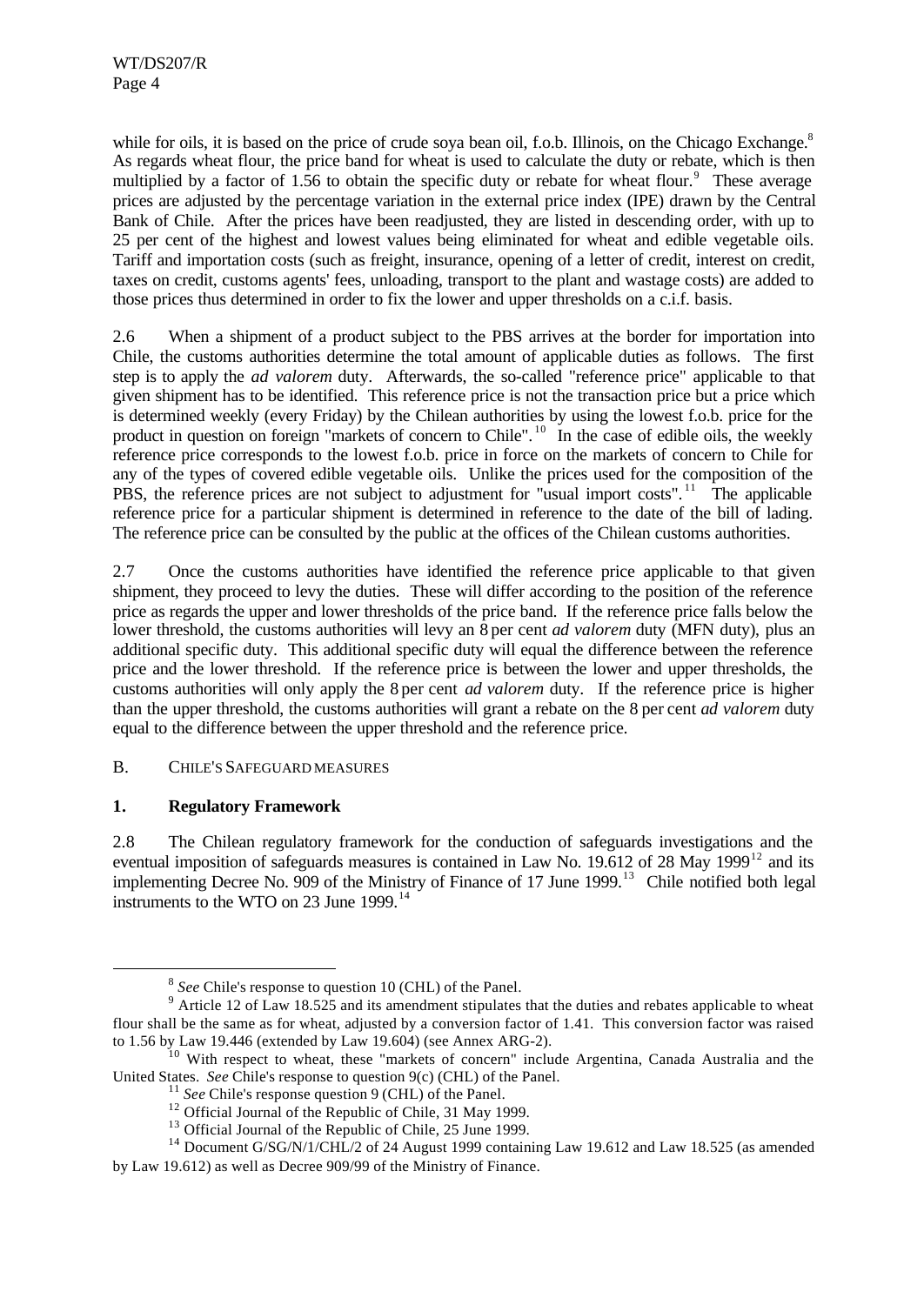#### **2. Provisional and definitive safeguard measures**

2.9 On 23 August 1999, the Ministry of Agriculture of Chile filed a request before the National Commission in charge of investigating distortions in the prices of imported goods (hereinafter "the Commission") to initiate *ex officio* a safeguards investigation on products subject to the PBS, that is, wheat, wheat flour, sugar and edible vegetable oils. The Chilean Ministry of Agriculture also requested the Commission to recommend the imposition of provisional safeguard measures. At its Session No. 181 held on 9 September 1999, the Commission decided to initiate a safeguards investigation against imports of wheat, wheat flour, sugar and edible vegetable oils.<sup>15</sup> Imports of sugar, however, are not part of the present dispute. The decision to initiate is contained in Minutes of Session No. 181 of the Commission. The notice of initiation of the investigation was published in the Official Journal of the Republic of Chile on 29 September 1999 and notified to the WTO on 25 October 1999.<sup>16</sup> Accordingly, the investigation was initiated on 30 September 1999.

2.10 At its Session No. 185 held on 22 October 1999, the Commission decided to recommend to the President of the Republic the imposition of provisional safeguard measures. The Commission's recommendations are contained in its Minutes of Session No. 185. Upon the recommendation of the Commission, the President through the Ministry of Finance imposed provisional safeguard measures on imports of wheat, wheat flour and edible vegetable oils by Exempt Decree No. 339 of 26 November 1999.<sup>17</sup> Chile made an advance notification of these measures on 2 November 1999.<sup>18</sup> The provisional safeguard measure consisted of an *ad valorem* tariff surcharge, corresponding to the difference between the general tariff added to the *ad valorem* equivalent of the specific duty determined by the PBS and the bound tariff in the WTO for these products.

2.11 At its Session No. 189 on 25 November 1999, the Commission held a public hearing in order to receive the views of the interested parties in the safeguards investigation. The arguments of the parties are annexed to its Minutes of Session No. 189. At its Session No. 193 held on 7 January 2000, the Commission recommended the imposition of definitive safeguard measures. The recommendations of the Commission are contained in Minutes of Session No. 193. On 18 January 2000, Chile notified the WTO of the finding by the Commission of threat of injury to its domestic industry for products subject to the Chilean price band system, and of that Commission's recommendation to the President of Chile to impose definitive safeguard measures.<sup>19</sup>

2.12 On 22 January 2000, Exempt Decree No. 9 of the Ministry of Finance of Chile was published in the Official Journal, imposing definitive safeguard measures for one year on imports of wheat, wheat flour and edible vegetable oils. As in the case of the provisional measures, the definitive measures consisted, for each import transaction, of an "*ad valorem* tariff surcharge, corresponding to the difference between the general tariff added to the *ad valorem* equivalent of the specific duty

<sup>&</sup>lt;sup>15</sup> The products concerned by the investigation procedure and the application of safeguard measures are: wheat, classified under tariff heading 1001.9000; wheat flour, classified under tariff heading 1101.0000; sugar, classified under tariff headings 1701.1100; 1701.1200; 1700.9100 and 1701.9900; and edible vegetable oils, classified under tariff headings 1507.1000; 1507.9000; 1508.1000; 1508.9000; 1509.1000; 1509.9000; 1510.0000; 1511.1000; 1511.9000; 1512.1110; 1512.1120; 1512.1910; 1512.1920; 1512.2100; 1512.2900; 1513.1100; 1513.1900; 1513.2100; 1513.2900; 1514.1000; 1514.9000; 1515.2100; 1515.2900; 1515.5000 and 1515.9000.

<sup>16</sup> Document G/SG/N/6/CHL/2 of 2 November 1999**.**

<sup>&</sup>lt;sup>17</sup> Exempt Decree No. 339 of 19 November 1999, published in the Official Journal of the Republic of Chile, 26 November 1999.

<sup>&</sup>lt;sup>18</sup> Document G/SG/N/7/CHL/2 of 10 November 1999.

<sup>19</sup> Document G/SG/N/8/CHL/1 of 7 February 2000.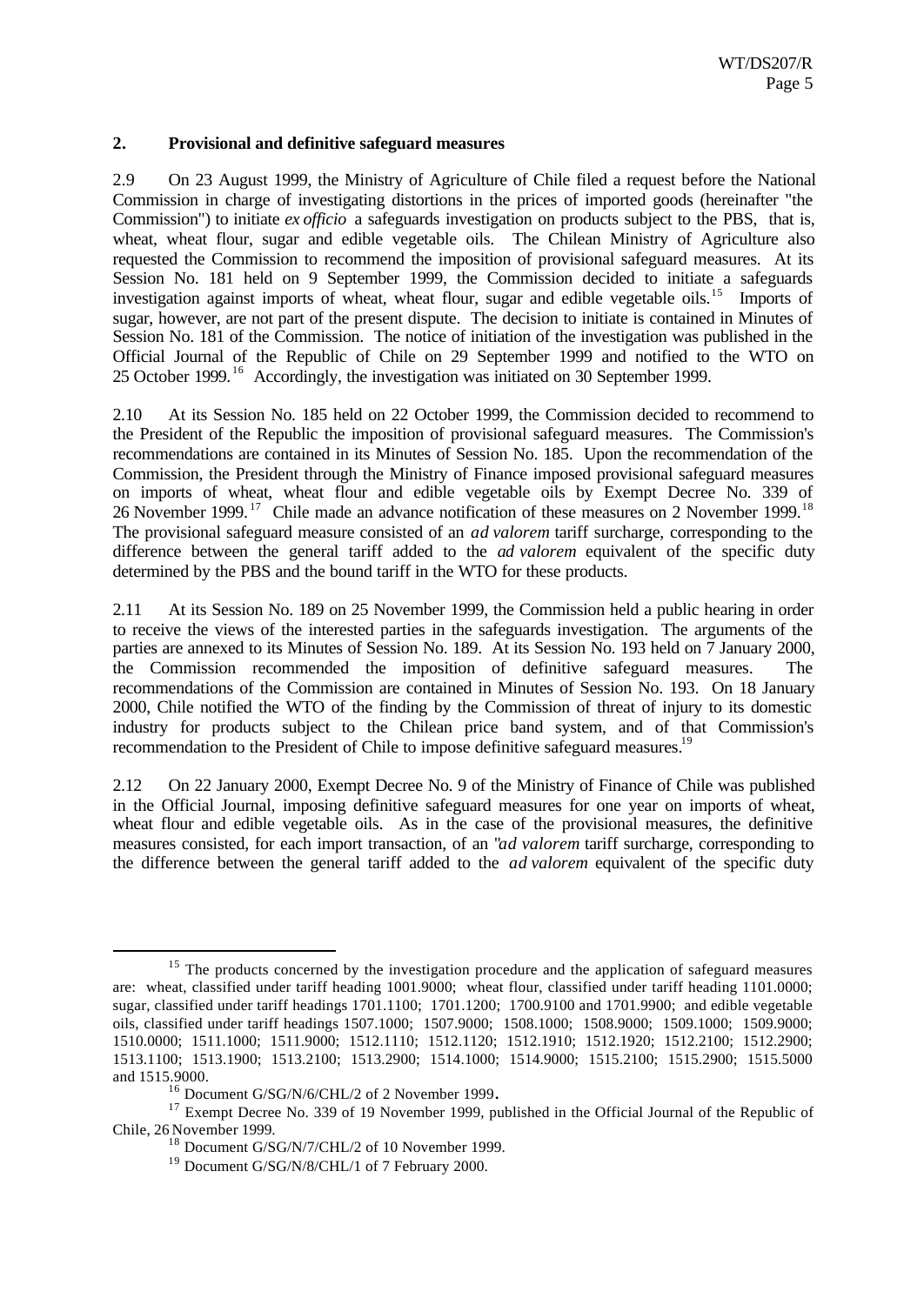determined by the mechanism set out in Article 12 of Law 18.525 [i.e., the PBS] - and its relevant annual implementing decrees - and the level bound in the WTO for these products".<sup>20</sup>

#### **3. Extension of the safeguard measures**

2.13 By Order No. 792 of 10 October 2000, the Chilean Ministry of Agriculture requested the Commission to consider an extension of the definitive safeguard measures imposed by Exempt Decree No. 9 of the Ministry of Finance of Chile on imports of wheat, wheat flour and edible vegetable oils. At its Session No. 222 held on 3 November 2000, the Commission decided to initiate a procedure for the purpose of deciding whether to extend the definitive safeguard measures. The notice of initiation was published on 4 November 2000. At its Session No. 223 on 13 November 2000, the Commission held a public hearing. The details of the hearing are contained in its Minutes of Session No. 223.

2.14 At its Session No. 224 held on 17 November 2000, the Commission decided to recommend the extension of the definitive safeguard measures established by Exempt Decree No. 9 of the Ministry of Finance. The decision of the Commission is contained in Minutes of Session No. 224. Further to this decision, the extension of the safeguard measures was imposed by Exempt Decree No. 349 of the Ministry of Finance of 25 November 2000.<sup>21</sup> This Decree provides for an extension of the safeguard measures, as described in paragraph 2.12 above, for one year from the date of their expiry. In practice, they were extended until 26 November 2001. Chile notified the WTO of the extension of the measure on 11 December 2000.<sup>22 23</sup>

2.15 The extension measures for wheat and wheat flour were withdrawn by Exempt Decree No. 244 of the Ministry of Finance published on 27 July 2001.<sup>24</sup> The termination of these measures was notified to the WTO on 9 August 2001.<sup>25</sup>

#### **III. PARTIES' REQUESTS FOR FINDINGS AND RECOMMENDATIONS**

- 3.1 For the reasons put forward, **Argentina** requests that the Panel:
	- ? conclude that the Chilean PBS is inconsistent with Article II.1(b) of the GATT 1994 and Article 4.2 of the Agreement on Agriculture;
	- ? find that the safeguards investigation and the safeguard measures are inconsistent with Article XIX of the GATT 1994 and Articles 2, 3, 4, 5, 6 and 12 of the Agreement on Safeguards; and
	- ? rule on all of the claims made so as to avoid any unnecessary future proceedings if the findings are eventually overturned, bearing in mind that the Appellate Body exercises procedural economy.
- 3.2 In light of facts and law put forward, **Chile** requests that the Panel:
	- ? conclude that the PBS is in compliance with Article II.1(b) of the GATT 1994 and Article 4.2 of the Agreement on Agriculture;

<sup>20</sup> Exempt Decree No. 9 of the Ministry of Finance.

<sup>&</sup>lt;sup>21</sup> Published in the Official Journal on  $25$  November 2000.

<sup>22</sup> Document G/SG/N/14/CHL/1 of 22 December 2000.

<sup>&</sup>lt;sup>23</sup> Chile stated that the extension measure for edible vegetable oils expired on 26 November 2001 (Exempt Decree No. 559 from the Ministry of Finance).

<sup>24</sup> *See* Chile's response to question 16 (ARG, CHL) of the Panel.

<sup>25</sup> Document G/SG/N/10/CHL/1/Suppl. 3 of 16 August 2001.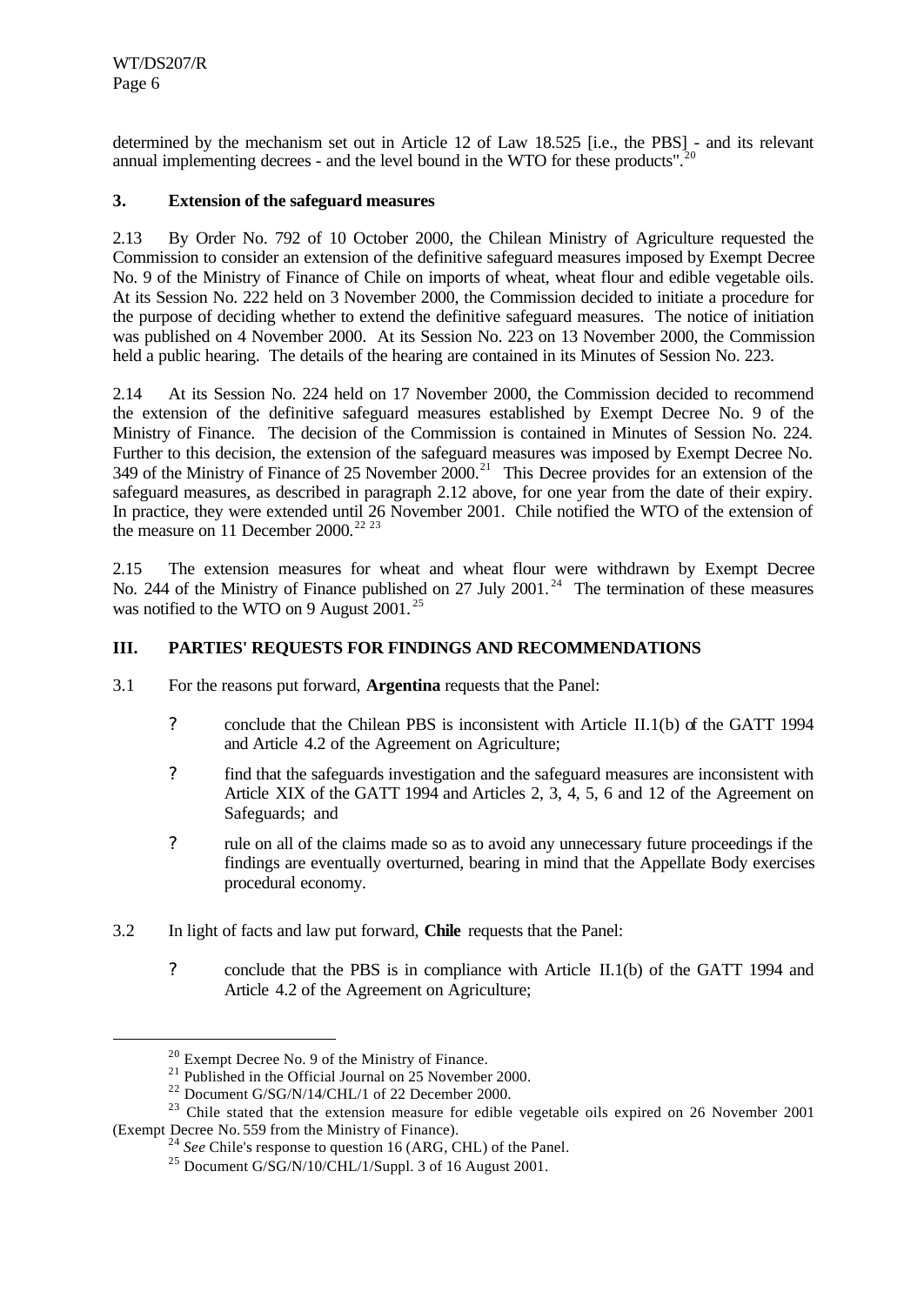- ? find that: (i) both the provisional and definitive measures that are the subject of consultations and this procedure are not in force; and (ii) the extension measures, the only ones in effect at present, were not the subject of WTO consultations, and therefore that the Panel should not rule on whether the measures in effect are consistent with specific provisions of the WTO Agreements;
- ? in the event that the Panel considers that it can rule on the consistency of the Chilean measures with Articles 2, 3, 4, 6, and 12 of the Agreement on Safeguards, as well as Article XIX of the GATT 1994, conclude that these are in compliance with the aforementioned Articles.

#### **IV. ARGUMENTS OF THE PARTIES**

A. ARGUMENTS RELATING TO CHILE'S PRICE BAND SYSTEM

#### **1. Procedural arguments**

(a) Burden of proof

l

4.1 **Argentina** refers to Article 3.8 of the DSU which reads:

"In cases where there is an infringement of obligations assumed under a covered agreement, the action is *prima facie* to constitute a case of nullification or impairment. This means that there is normally a presumption that a breach of the rules has an adverse impact on other Members parties to that covered agreement, and in such cases, it shall be up to the Member against whom the complaint has been brought to rebut the charge."

4.2 As regards the alleged violation of Article II:1(b) of the GATT 1994, **Argentina** claims that it has established a prima facie case before the Panel by providing evidence and legal arguments that suffice to demonstrate that the Chilean measure at issue (the PBS) is inconsistent with Chile's obligations under Article II:1(b) of the GATT 1994. Consequently, Argentina contends that Chile has acknowledged that it imposed duties in excess of its tariff binding. Nor has it refuted the argument that the PBS potentially violates Chile's commitments in its national schedule. As regards the alleged violation of Article 4.2 of the Agreement on Agriculture, **Argentina** claims that, by presenting legal arguments sufficient to demonstrate that the Chilean measure under review (the PBS) is inconsistent with Chile's obligations under Article 4.2 of the Agreement on Agriculture, since it is among the "measures of the kind which have been required to be converted", it has once again established a prima facie case before the Panel. Argentina contends that, as in the case of Article II:1(b), Chile has not only failed to provide any evidence or arguments to refute Argentina's claims, but on the contrary, it has acknowledged that the PBS imposes a "levy" on "imports" which "varies" according to the day of shipment.<sup>26</sup>

4.3 **Argentina** also claims that, given that Chile is maintaining mandatory legislation contrary to the provisions of the Agreement, there is a presumption of nullification or impairment of the rights accruing to Argentina and it is therefore up to Chile to rebut the charge.<sup>27</sup> Argentina further alleges that the Chilean PBS does not qualify for any of the exceptions provided for either in Article 5 (special safeguard provisions) or in Annex 5 of the Agreement on Agriculture. As regards the special safeguard provisions in Article 5 of the Agreement on Agriculture, Argentina considers that the Chilean PBS does not qualify for the Article 4.2 exception for two reasons: (i) the possibility of

<sup>26</sup> Argentina refers to para. 38 of Chile's First Written Submission.

<sup>27</sup> *See* Argentina's First Written Submission, para. 61.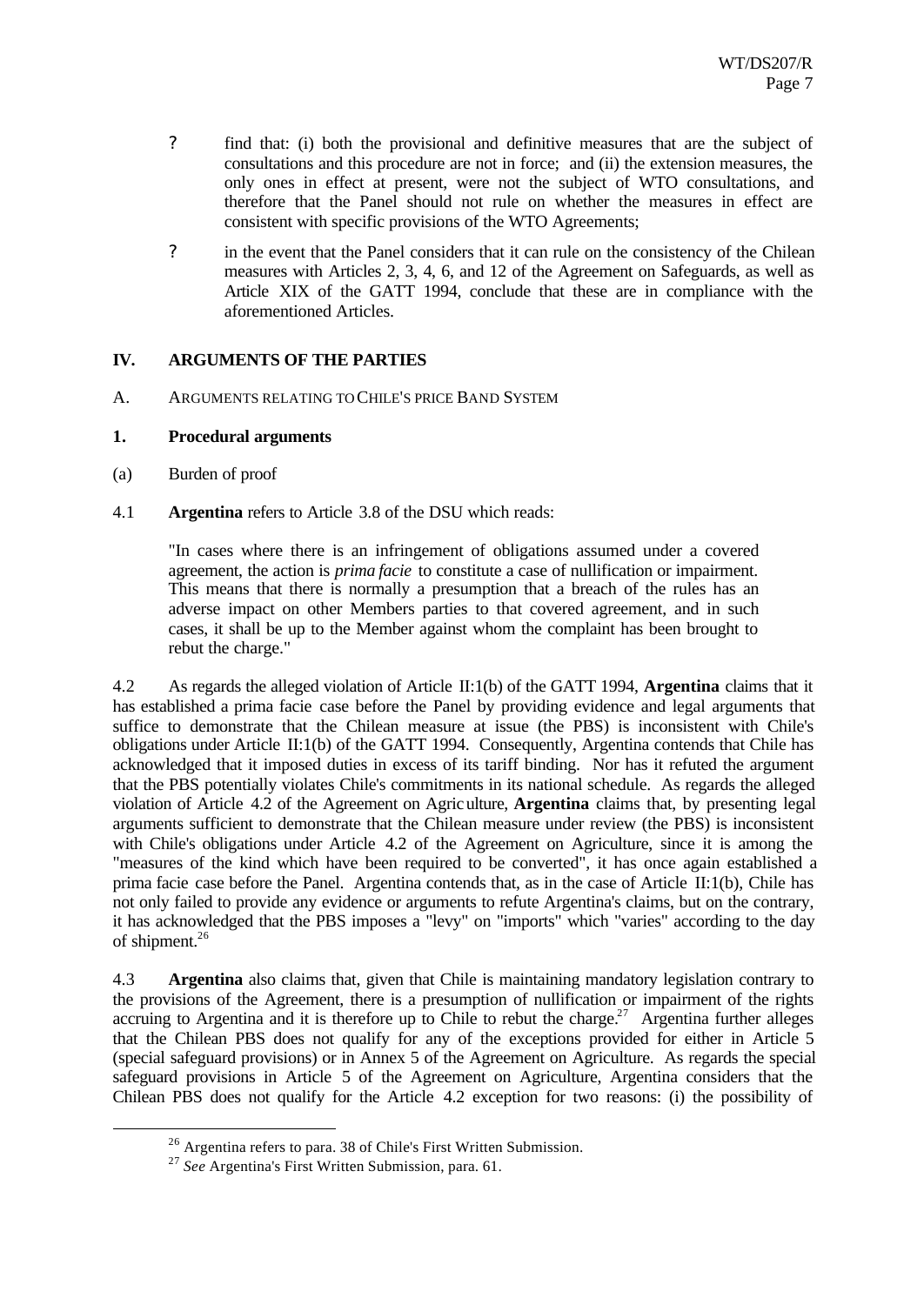invoking this special provision expired on 31 December 2000; (ii) even if the provision were still valid, it would not apply, because Chile's Schedule does not designate wheat, wheat flour and edible vegetable oils with the symbol "SSG" (special safeguard) as required in Article 5.1.

4.4 **Chile** submits that Argentina has totally failed to comply with its obligation to prove that the Chilean PBS constitutes a variable levy or is otherwise inconsistent with Article 4.2 of the Agreement on Agriculture.<sup>28</sup>

#### **2. Substantive arguments**

(a) Infringement of Article II:1(b) of the GATT 1994

4.5 **Argentina** makes two claims with respect to Article II:1(b) of the GATT 1994:

4.6 The PBS as such violates Article II:1(b) of the GATT 1994 since its application has led Chile in specific cases to collect duties in excess of the rates bound in its National Schedule No. VII

4.7 The PBS also violates Article II:1(b) of the GATT 1994 because, by its structure, design and mode of application, it potentially leads to the application of specific duties in violation of the bound tariff of  $31.5$  per cent.<sup>29</sup>

#### *(i) Whether the application of the PBS has led to customs duties higher than bound tariffs*

4.8 **Argentina** submits that the violation by Chile of its obligations under Article II:1(b) of the GATT 1994 has been recognized by Chile and proven in practice. In Argentina's view, whilst the possibility to exceed the bound tariff is sufficient, in itself, to establish violation of Article II:1(b), Chile has in fact imposed tariffs exceeding the bound rate since 1998 and has acknowledged doing so on several instances.<sup>30</sup> In this regard, Argentina refers to the meeting of the Committee on Agriculture of 24-25 June 1999 where the representative of Chile stated that "in some cases, the applied tariff was greater than the bound commitment."  $31\frac{32}{2}$  According to Argentina, this statement constitutes an acknowledgement that Chile has violated its obligations under Article II:1(b) of the GATT 1994.<sup>33</sup> Argentina also refers to statements by Chile  $34$  in the Dispute Settlement Body, to various documents relating to its safeguards investigation<sup>35</sup> as well as Chile's First Written Submission<sup>36</sup> Additionally, Argentina states that Chile has been systematically violating its WTO commitments since 1998.<sup>37</sup> Argentina claims that this repeated, successive and consistent acknowledgement by Chile of its own violation, in particular during the proceedings before this Panel, is more than sufficient for this Panel to find that the PBS is inconsistent with Article II.1(b) of the GATT 1994.<sup>38</sup> In particular, Argentina contends that, contrary to what Chile claims<sup>39</sup>, Chile imposed on Argentina effective *ad valorem* customs duties of up to 64.41 per cent for oils and 60.25 per cent for wheat flour, in violation of

<sup>28</sup> *See* Chile's First Written Submission, para. 43.

<sup>29</sup> *See* Argentina's Second Oral Statement, para. 4.

<sup>30</sup> *See* Argentina's First Written Submission, para. 46.

<sup>&</sup>lt;sup>31</sup> Argentina quotes a Note by the Secretariat. Summary Report of the Meeting held on 24-25 June 1999, G/AG/R/19 (25 August 1999), para. 9.

<sup>32</sup> *See* Argentina's First Written Submission, para. 38.

<sup>33</sup> *See* Argentina's First Written Submission, para. 39.

<sup>34</sup> *See* Argentina's First Written Submission, paras. 39-42.

<sup>&</sup>lt;sup>35</sup> Argentina refers to Order 850 of the Ministry of Agriculture of Chile and Order 662 of the same Ministry.

 $36$  Argentina refers to paras. 24, 25 and 26 of Chile's First Written Submission.

<sup>37</sup> *See* Argentina's First Written Submission, para. 5. <sup>37</sup> See Argentina's First Written Submission, para. 5.<br><sup>38</sup> See Argentina's First Oral Statement, para. 5.

<sup>39</sup> Argentina refers to para. 23 *in fine* of Chile's First Written Submission.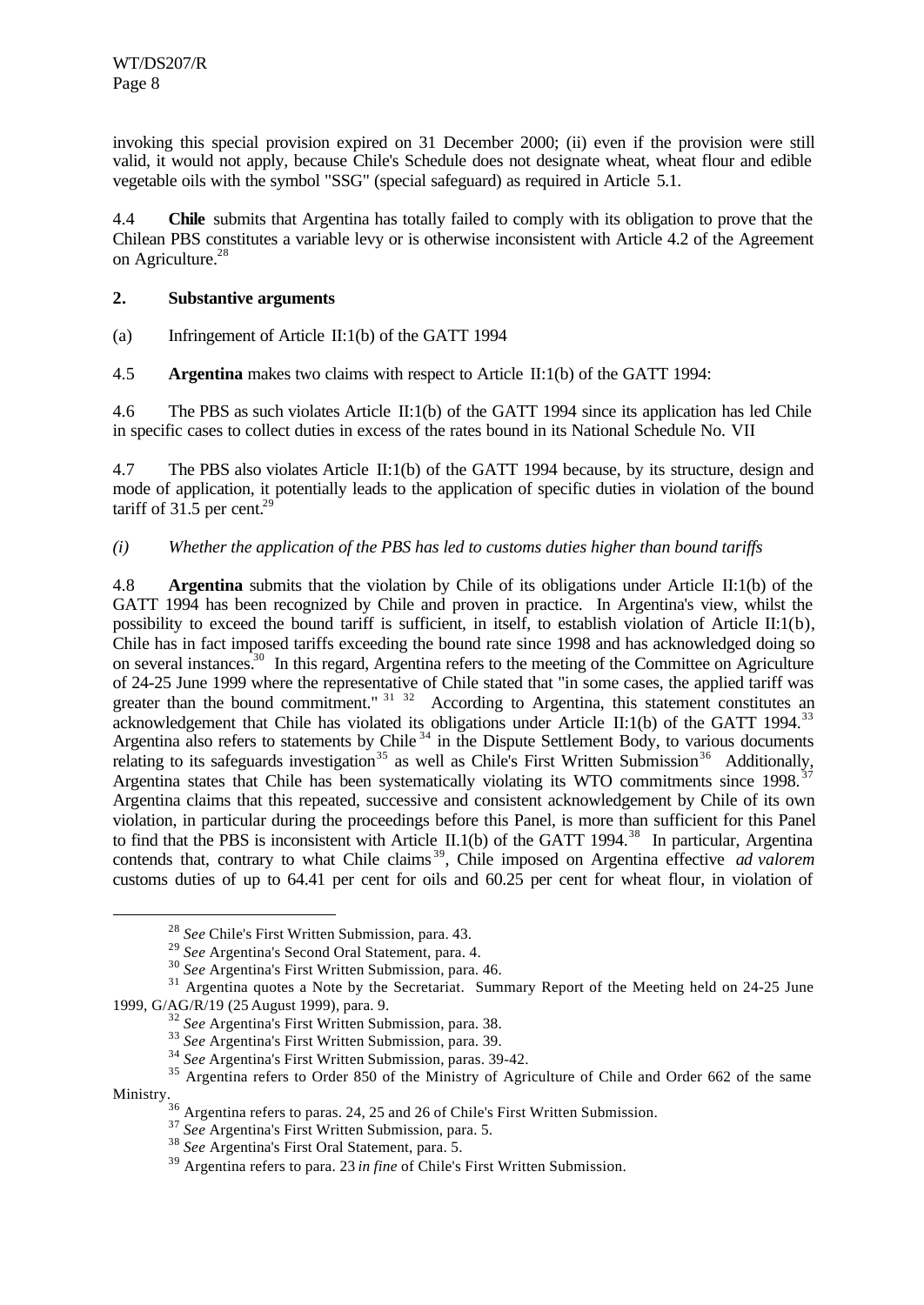Article II.1(b), as confirmed by the actual documentation processed by Chilean customs.<sup>40</sup> Argentina considers that this confirms that violation is not merely a theoretical possibility, but is something that actually occurred and that will necessarily continue to occur if the system in force is maintained.<sup> $41$ </sup> If Chile were to apply a specific duty whose *ad valorem* equivalent did not violate its tariff binding, its acknowledgement, that "[t]he Government of Chile therefore deliberately decided to allow the price band to operate at full regime, failing to comply with its commitment<sup>"42</sup> would, according to Argentina, be absurd. $43$ 

4.9 **Chile** acknowledges that the total tariff applied to imports of milling wheat has, on occasion, exceeded Chile's tariff binding under the GATT 1947. Chile observes that with respect to the 1990-1995 period, this happened during 1990 and 1991. Chile submits that the reasons why it exceeded its tariff binding under the GATT 1947 can be found in the existence of unforeseen circumstances which, at the time, caused a spectacular fall in the price of imports of certain products included in the price band. Chile claims that these circumstances were of so extraordinary a nature that Chile, at the time, could not reasonably foresee that a situation in which it was forced to exceed its tariff binding under the GATT 1947 – subsequently under the GATT 1994 – would recur. Chile stresses that these circumstances were not only extraordinary for Chile, but for the other GATT contracting parties as well, including Argentina and the third parties to this Panel. Indeed, Chile submits these countries never filed a complaint to the effect that their rights under the Treaty were being affected by the PBS nor did they challenge the system and its operation during the Uruguay Round negotiations, in spite of their knowledge that Chile had exceeded its bound tariff owing to *force majeure*. 44

4.10 **Argentina** contends that Chile has not refuted Argentina's allegations that it has actually exceeded its bound tariff, and that, as its previous recognition in this respect in various WTO fora indicate, Chile has not even tried to refute them. Argentina further submits that, added to all this is the evidence that Chile itself has contributed to these proceedings in its note dated 5 October 2001, in which its Permanent Representative to the WTO provides a series of statistical tables as a supplement to its reply to question 12(b) of the Panel. In Argentina's view, these tables specifically show that in all of the monthly series for "other wheat and meslin" (tariff heading 1001.90.00) from January 1998 to January 2001, the Chilean Ministry of Finance itself confirms that Chilean Customs systematically and continuously levied amounts ranging from 36.1 per cent to 67.1 per cent on average for the month of December 1999 on the totality of imports from any WTO Member, exceeding its bound duty. Examining the same submission by Chile with respect to edible vegetable oils, Argentina finds that the figures indicate that the binding was systematically exceeded as from June 1999. Argentina submits that these figures reach as much as 70.8 per cent in some instances, i.e. more than double Chile's binding under the WTO.<sup>45</sup>

#### *(ii) Can the PBS as such lead to customs duties higher than bound tariffs*

4.11 **Argentina** claims that the PBS potentially violates Article II:1(b) of the GATT 1994. Argentina argues that the obligation contained in Article II:1(b) of the GATT has been clearly specified by GATT/WTO precedent. In this regard, Argentina claims that it has been pointed out that, when a bound tariff has been recorded in a Member's schedule, that bound tariff constitutes a maximum limit of the duties that can legally be applied to products subject to the binding or, in the circumstances of this case, the limit for the combination of the normal customs duty and the specific

<sup>40</sup> *See* Argentina's First Written Submission, para. 47, and Annex ARG-15.

<sup>41</sup> *See* Argentina's First Oral Statement, paras. 7-8.

<sup>42</sup> Argentina quotes para. 25 of Chile's First Written Submission.

<sup>43</sup> *See* Argentina's First Oral Statement, para. 9.

<sup>44</sup> *See* Chile's response to question 12(c) (CHL) of the Panel.

<sup>45</sup> *See* Argentina's Rebuttal, paras. 18-21 and Annex ARG40.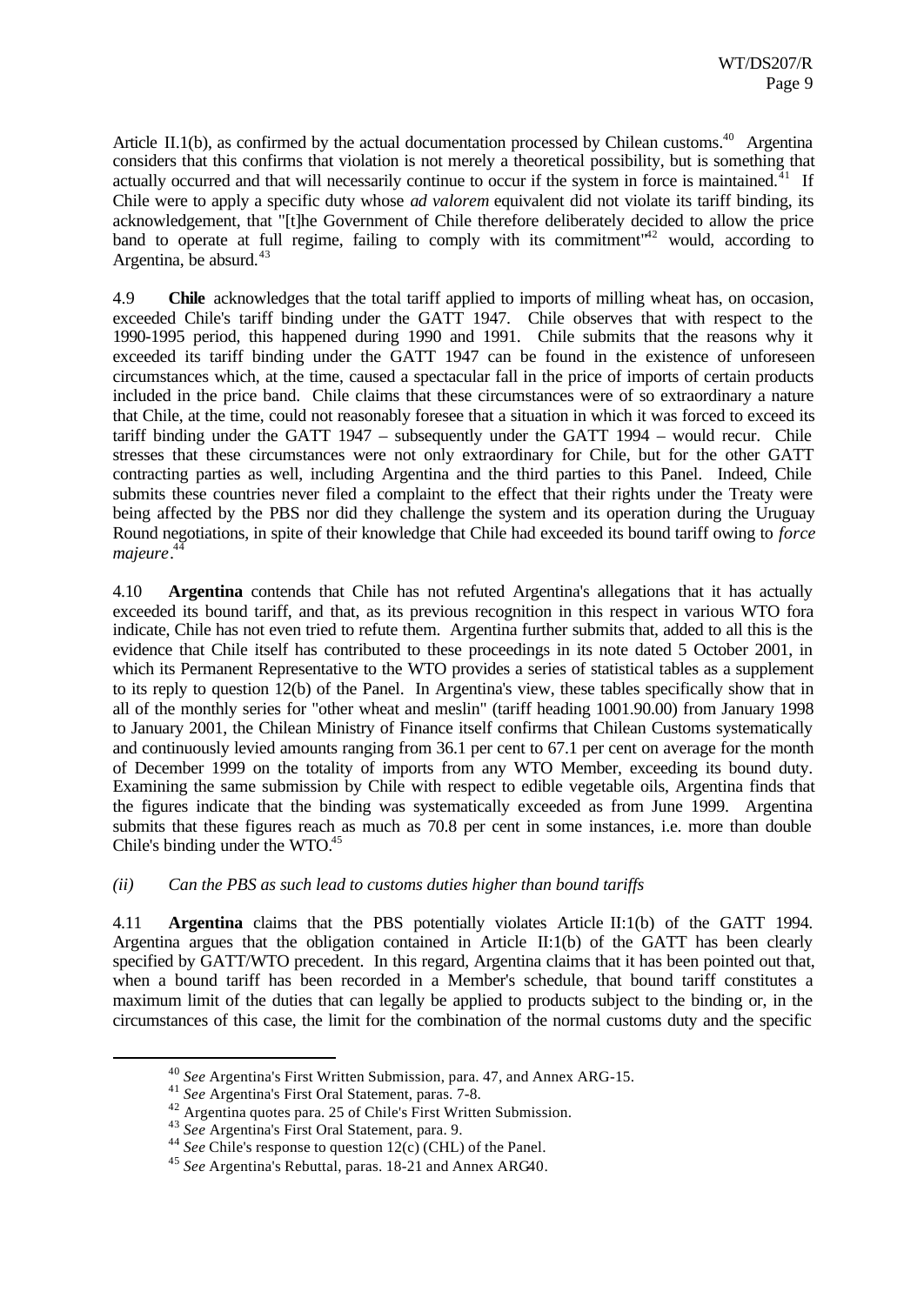duty applied in accordance with the PBS.<sup>46</sup> Furthermore, Argentina contends that the WTO obligation contained in Article II:1(b) of the GATT is violated not only when, in a specific instance, a higher rate than the bound tariff is in fact applied, but also when the challenged measure is structured and designed in such a way as to make it possible for situations to arise in which the bound tariff is exceeded. $47$  In Argentina's view, the PBS, by its design, structure and mode of application, has the capacity to cause Chile inevitably to violate its tariff binding.<sup>48 49</sup> Argentina states that, in cases in which the customs reference price for the day of shipment is lower than a given level, the tariffs effectively applied by Chile exceed the bound rate of  $31.5$  per cent.<sup>50</sup> Argentina presents a mathematical formulation of the working of the Chilean PBS which presumes that there are only two relevant prices to be considered for the purposes of such an analysis, i.e. the "transaction price" and the "reference price" and that these prices are, in general, not equal. Argentina argues that its analysis<sup>51</sup> shows that, when the c.i.f. import price and the f.o.b. reference price for a given shipment are below the price band floor beyond a point  $X$  (the "break even point"), the result of applying the variable specific duty is to exceed the WTO bound ceiling. In other words, Argentina explains, in order to demonstrate that the bound rate has been exceeded, the specific duty must be converted into an *ad valorem* tariff, for which purpose the c.i.f. import price appearing in the invoices is used. Argentina argues that, at least in circumstances in which the reference price and the c.i.f. invoice price are below the break even point, the bound tariff (31.5 per cent) will be exceeded by the sum of the general tariff (8 per cent) and the specific price band tariff converted into an *ad valorem* rate.<sup>52</sup> Argentina further submits that the bound level would also be violated in either of the two following situations: if the transaction price were equal to the mentioned break even price and the reference price were lower than both, or if the reference price were equal to the break even price and the transaction price were lower than both.<sup>53</sup> Consequently, Argentina argues, the lack of a so-called "cap system", added to the discretion allowed in fixing the reference price, means that in a low international price scenario, the effective level of *ad valorem* equivalents levied can exceed the bound level in Chile's National Schedule for the products subject to the band.<sup>54</sup>

4.12 In reference to the above<sup>55</sup>, **Chile** states that Argentina acknowledges that the duty may be, and generally has been lower, than Chile's bound tariff and that, in fact, when international prices are high, the PBS may lower the import duty even as far as zero.<sup>56</sup>

4.13 In **Argentina**'s view, the mandatory nature of the Law and the decrees establishing the specific duties leave no alternative to Chile's customs officials but to levy the duty which, depending on the price of the goods, could potentially - at a certain price level - lead to a breach in Chile's WTO obligations. Argentina affirms that neither Chilean law nor its implementing regulations impose any limit that could prevent this from happening. Argentina further asserts that the Law as such, being mandatory, necessarily leads - in accordance with the fluctuation of international prices - to the violation of tariff commitments.<sup>57</sup> Argentina considers that Article XVI:4 of the Marrakesh Agreement Establishing the World Trade Organization (the "WTO Agreement") and GATT/WTO precedents confirm that legislative provisions as such, however they may be applied in specific cases,

<sup>46</sup> *See* Argentina's First Written Submission, para. 23.

<sup>47</sup> *See* Argentina's First Written Submission, para. 25.

<sup>48</sup> *See* Argentina's First Oral Statement, para. 4.

<sup>49</sup> *See* Argentina's First Written Submission, para. 27.

<sup>50</sup> *See* Argentina's First Written Submission, para. 28.

<sup>51</sup> *See* Argentina's First Written Submission, paras. 29-30 and Annex ARG-12.

<sup>52</sup> *See* Argentina's First Written Submission, para. 31.

<sup>53</sup> *See* Argentina's Rebuttal, para. 25.

<sup>54</sup> *See* Argentina's Rebuttal, para. 26.

 $\frac{55}{5}$  Chile refers to para. 28 of Argentina's First Written Submission.

<sup>56</sup> *See* Chile's First Written Submission, para. 19.

<sup>57</sup> *See* Argentina's First Written Submission, para. 32.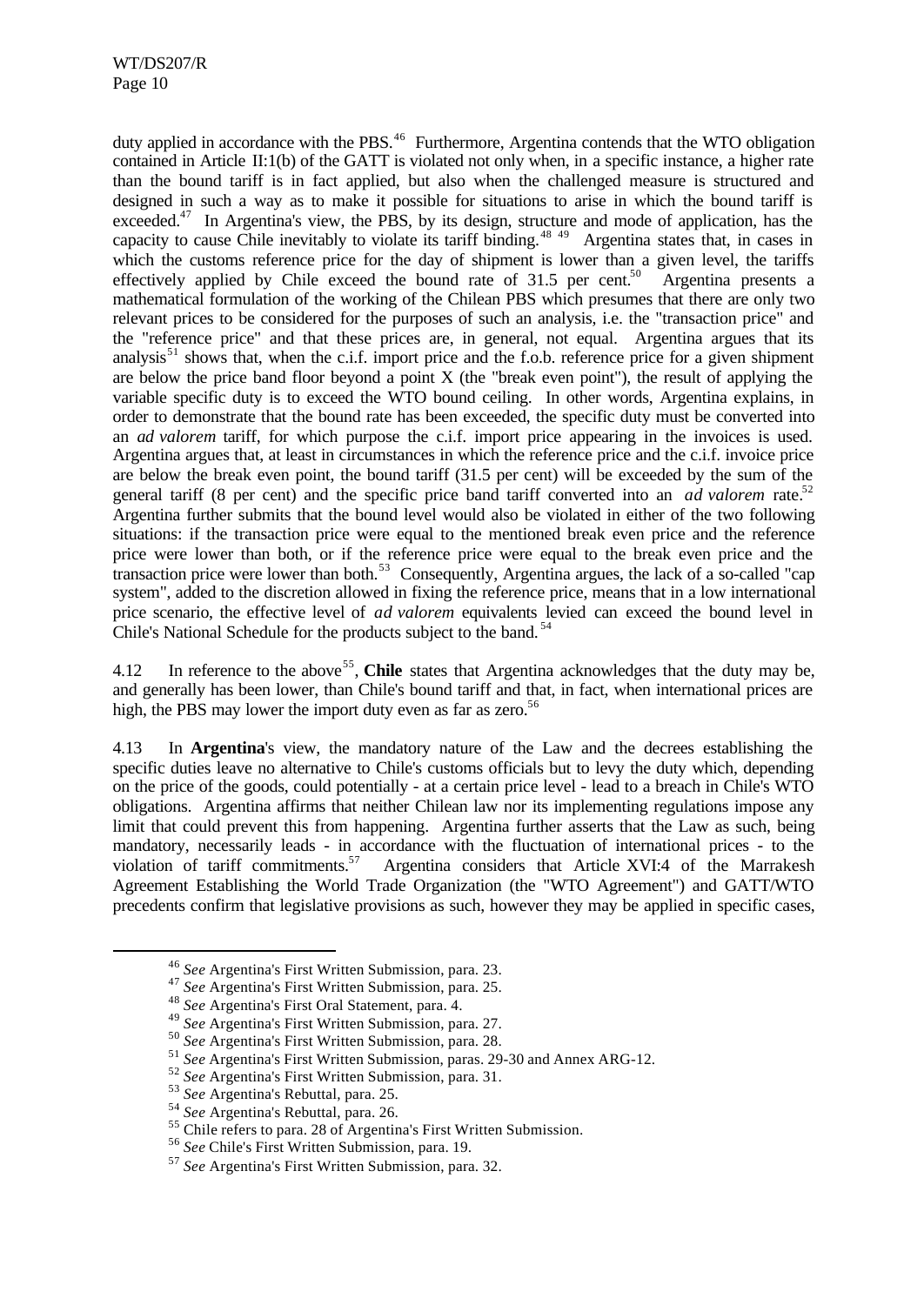can violate the provisions of the GATT and the WTO.<sup>58</sup> Argentina asserts that, regarding what Chile stated in the DSB, it is important to point out that unilateral statements by Members in the context of a dispute settlement proceeding have legal effects. In support of this statement, Argentina cites the case *United States – Sections 301-310 of the Trade Act of 1974*. <sup>59</sup> According to Argentina, the acknowledgement by Chile that the bound rate has been exceeded proves that even if Article 12 of Law 18.525 were to be interpreted as not being mandatory, but as granting discretionary powers to the Executive, it would nevertheless have to be considered inconsistent with Article II:1(b) of the GATT 1994. <sup>60</sup>

4.14 **Chile** argues that paragraph (a) of Article II:1 of the GATT lays down a general prohibition on granting to imports treatment less favourable than that provided in the Member's Schedule. Paragraph (b), Chile says, "prohibits a specific kind of practice that will always be inconsistent with paragraph (a): that is, the application of ordinary customs duties in excess of those provided for in the Schedule".<sup>61</sup> In Chile's view, Article II simply acts as a ceiling for customs duties so that Members are obliged to refrain from imposing import duties or other import charges that exceed the tariff commitments a Member has fixed in its own Schedule. Chile contends that specific tariff systems are not inconsistent with the obligations laid down in Article II:1(b) of the GATT. In reference to the Appellate Body's ruling in *Argentina – Footwear (EC)*, Chile concludes that the sole fact that a PBS imposes a specific import duty as well as an 8 per cent *ad valorem* duty (and in some instances a reduced *ad valorem* duty), does not mean that the Law is inconsistent with the obligation under Article II:1(b). As long as the Chilean PBS involves the application of a tariff duty which, when translated into *ad valorem* terms does not exceed Chile's commitment to 31.5 per cent, the PBS, in Chile's view, is not inconsistent with the obligations under Article II:1(b).<sup>62</sup> Thus, Chile contends, so long as the rate of duty applied is at, or below, the bound rate, Article II does not prohibit the application of any rate of duty, whether expressed in specific or *ad valorem* terms, or some combination of specific and *ad valorem* terms. Chile further claims that Article II does not prevent a party from changing the rate of duty that is applied, provided that the bound ceiling rate is respected.<sup>63</sup>

4.15 **Argentina** claims that, contrary to the above  $64$ , it in no way it questions Chile's right to apply specific duties on its imports. Argentina explains that what it is saying is that the PBS inevitably leads to the possibility of levying duties in excess of Chile's tariff binding, and this is in fact what happened**. <sup>65</sup>** Argentina further clarifies that the Chilean PBS is not a specific duty. In Argentina's view, we are not dealing with a specific duty which constitutes an "ordinary customs duty" - a duty which, since it does not result in the levying of duties in excess of the bound rate, would not be the subject of a complaint by Argentina with respect to Article II:1(b) of the GATT 1994. Argentina considers that the PBS is a surcharge whose structure, design and mode of application potentially leads to a violation of Chile's binding.<sup>66</sup>

4.16 **Argentina** considers that it is neither the intentions or the declarations of Chile with respect to its readiness to obtain a waiver nor the issue of whether or not it deliberately permitted the full-scale application of the price band that the Panel should be evaluating. Rather, in Argentina's view, what counts in determining consistency or inconsistency is whether by its structure and design, the system could cause Chile to impose customs duties in excess of its tariff bindings in its National Schedule. Argentina submits that the example given starting with paragraph 29 of Argentina's First Written

<sup>58</sup> *See* Argentina's First Written Submission, para. 36 and footnote 25.

<sup>59</sup> WT/DS152/R, paras. 7.118 and 7.125.

<sup>60</sup> *See* Argentina's First Written Submission, para. 43 and footnote 25.

<sup>61</sup> *See* Chile's First Written Submission, para. 21.

<sup>62</sup> *See* Chile's First Written Submission, para. 23. *See* also para. 23 of Chile's First Oral Statement.

<sup>63</sup> *See* Chile's First Oral Statement, para. 24.

<sup>64</sup> Argentina refers to paras. 22 and 23 of Chile's First Written Submission.

<sup>65</sup> *See* Argentina's First Oral Statement, para. 7.

<sup>66</sup> S*ee* Argentina's Rebuttal, paras. 23-24.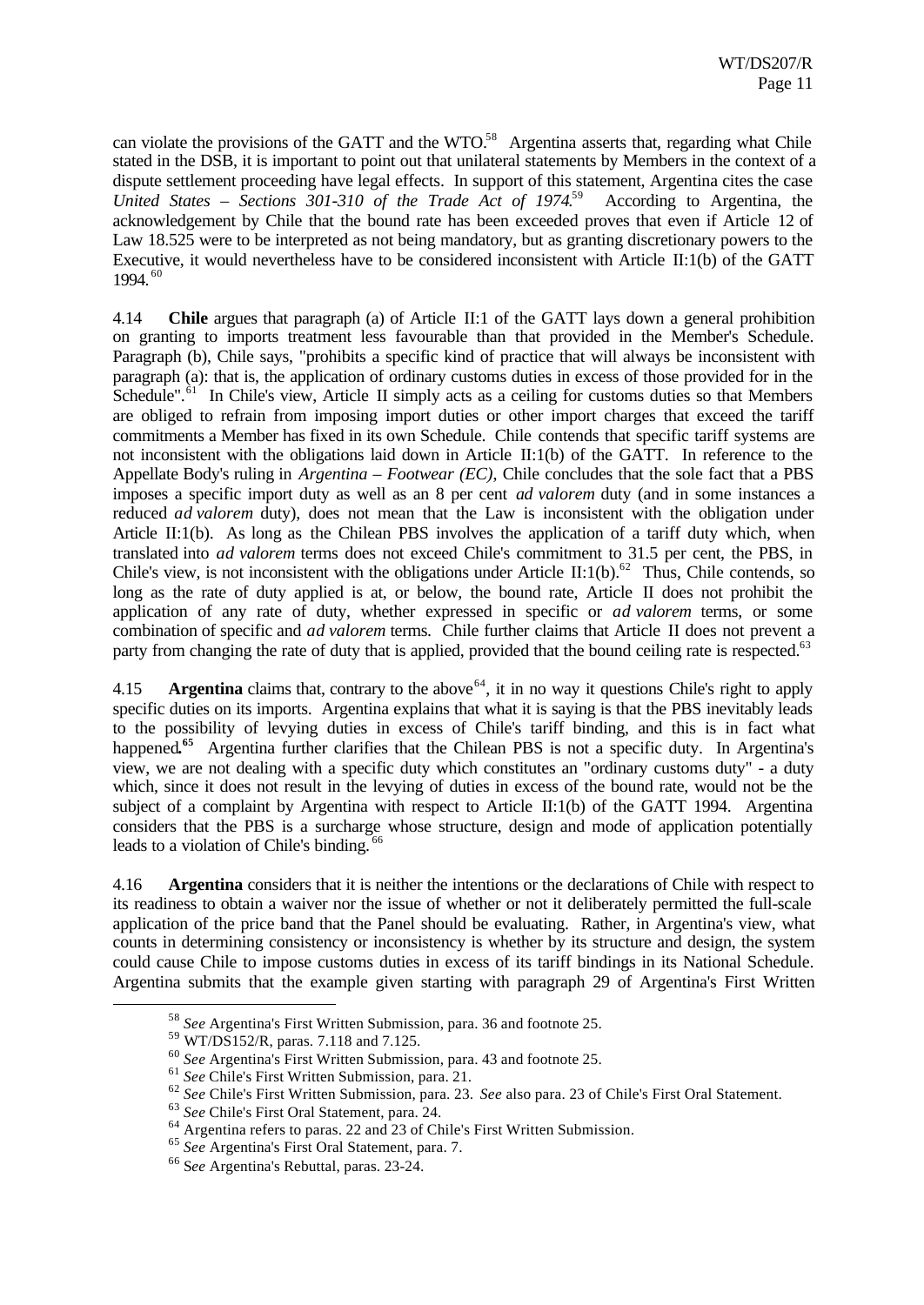Submission, presented in graphic form in Annex ARG-12, shows how the application of a reference price – set by the implementing authority at its own discretion – in certain conditions (drop in international prices) necessarily leads, in relation to the transaction price, to the bound tariff being exceeded. Argentina claims that exceeding the bound tariff is not merely a theoretical possibility, but a practical fact. Argentina reminds that this is illustrated in Annexes ARG-14 and 15, and was recognized by Chile itself. It further affirms that it could not be otherwise, since the system does not have any safety mechanism against such violation (Article II.1(b)).<sup>67</sup>

4.17 **Chile** clarifies that the price bands operate in accordance with the law. Chile contends that the WTO Agreements, including Schedule VII, were approved by the Chilean Congress as a Law and with the hierarchy of an international treaty. Therefore, Chile explains, the WTO Agreements override existing law to the extent there is a conflict, and cannot be amended by future law. Chile argues that, from a legal point of view, the system cannot automatically exceed the bound rate.<sup>68</sup> In response to a question of the Panel, Chile explains that, as both the legislation governing the price band and the Marrakesh Agreement Establishing the WTO with its annexed Agreements, are part of the Chilean legal order, the customs authorities are subject to that order. Chile claims that there was no reason to presume that the duties resulting from the application of the PBS would exceed the WTO tariff binding.<sup>69</sup> To prevent this from happening again, it further explains, Chile has adopted a new law that assures that the duties created under the PBS will not exceed Chile's bound rates.<sup>70</sup>

4.18 **Chile** argues that its Government deliberately decided to allow the price band to operate at full regime, failing to comply with its commitment, in order to protect thousands of small-scale agricultural producers with low incomes from an economic and social catastrophe. Chile adds that its Government first informed its trade partners of the situation and started informal consultations with the view to obtaining a waiver from Chile's commitments under the WTO Agreements pursuant to Article IX of the WTO Agreement. Chile claims that it adopted this course of action in order to give temporary relief to producers who faced a financial crisis. According to Chile, its major trade partners were opposed to the granting of such a waiver and instead suggested that Chile should apply a safeguard or renegotiate the tariff bound under Article XXVIII of the GATT 1994.<sup>71</sup> Chile argues that this was when Chile imposed a safeguard measure under Article XIX of the GATT and the Agreement on Safeguards, which has been contested by Argentina. Chile then claims that the above shows that Chile's failure to comply with its commitments was not the result of the automatic functioning of the PBS but was the result of a deliberate decision by its Government, which then did everything possible to obtain the required legal backing in accordance with the WTO's relevant provisions.<sup>72</sup> Chile further argues that the situation at the root of the problem was not of its but rather was due to the massive subsidization from some other prominent countries.<sup>73</sup>

4.19 **Argentina** submits that Chile's argument to the effect that Chile's failure to comply with its commitments was not the result of the automatic functioning of the PBS but was the result of a deliberate decision by its Government<sup>74</sup>, is incomprehensible because it is the system itself, by its very structure and design, that automatically leads to the violation since it lacks any safety mechanism against exceeding the bound rate. Argentina argues that a customs official has no choice but to impose the duties established by the system, regardless of whether the Chilean Government deliberately permits it or not. And indeed, Argentina affirms, far from supporting Chile's attempt at

<sup>67</sup> *See* Argentina's First Oral Statement, paras. 15-17.

<sup>68</sup> *See* Chile's First Oral Statement, para. 63.

<sup>69</sup> *See* Chile's response to question 12 (CHL) of the Panel.

<sup>70</sup> *See* Annex CHL-7.

<sup>71</sup> *See* also Chile's First Oral Statement, para. 30.

<sup>72</sup> *See* Chile's First Written Submission, para. 25.

<sup>73</sup> *See* Chile's First Oral Statement, para. 30.

<sup>74</sup> *See* Argentina's First Oral Statement, para. 9, which refers to para. 25 of Chile's First Written Submission.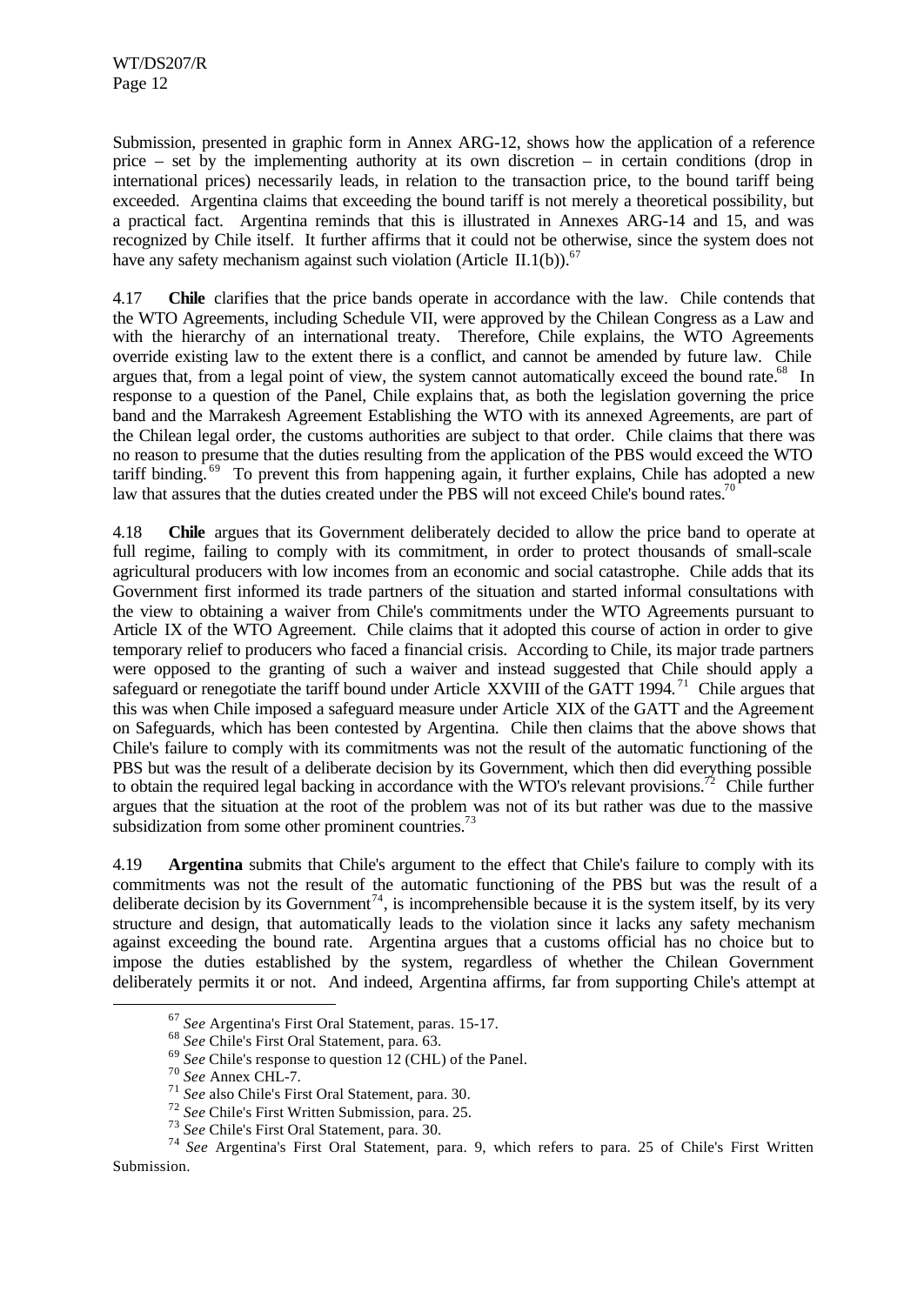justification, the suggestion that this was the result of a deliberate decision implies a further recognition that the Chilean Government maintains legislation that is inconsistent with its WTO obligations.<sup>75</sup> Argentina submits that the continuation of the violation constitutes a flagrant breach by Chile of the principle of *pacta sunt servanda* and of its international commitments and that Chile is not meeting its WTO obligations in good faith.<sup>76</sup> Whatever the case, Argentina submits, the argument is irrelevant, since Chile has no way of preventing the system, by its design and structure, from "automatically" violating Article II.1(b) of the GATT 1994, regardless of whether it was deliberate or not.<sup>77</sup> In Argentina's view, the working of the PBS affects the predictability of the tariff concessions negotiated by Chile during the Uruguay Round and has been recognized as inconsistent with Article II:1(b) in various GATT/WTO precedents.<sup>78</sup>

4.20 According to **Chile**, while the PBS formula may appear complex, it is fully transparent and predictable. Chile submits that, contrary to Argentina's claim<sup> $\bar{7}^9$ </sup>, there are no discretionary elements in the calculation to enable manipulation of the duty or rebate by officials. Chile argues that, contrary to assertions in some submissions, its PBS in no way depends on or uses domestic prices, or transaction prices, or target prices of any kind, to compute the duty or rebate. The objective of the system is to moderate the effect on Chile's market of short-term violent fluctuations in the international prices of these commodities. For this purpose, Chile claims, the band follows over time the trend in international prices, and uses duties or rebates.<sup>80</sup> In its view, this series of monthly price averages (5 years means 60 monthly prices) is ranked, and the highest 25 per cent of the monthly prices is disregarded, as well as the lowest 25 per cent of monthly prices. According to Chile, this means that, in the descending list of average prices, the  $16<sup>th</sup>$  lowest monthly price and the  $44<sup>th</sup>$  lowest monthly price constitute the f.o.b. price for the ceiling and the floor, respectively. Chile explains that these two f.o.b. prices are adjusted to present the band in terms of import cost. Such an adjustment considers fixed and variable costs normally paid in import transactions, such as transportation, unloading, customs duties, cost of opening a letter of credit, interests, and *ad valorem* rate. For simplicity, Chile explains, the annual decree that reports the band for each good contains a table for a range of f.o.b. prices and their corresponding rebate or duty when they fall outside the band. According to Chile, for the actual calculation of the specific duty or rebate, the National Customs Authority reports on a weekly basis the lowest price for the product quoted in a major commodity market relevant for Chile. Chile explains that this price is the f.o.b. price to be used in the table to determine the specific duty or rebate for all transactions which shipment occurred in the same week. Chile maintains that when the exporter decides to ship, he knows the duty or rebate. It is Chile's opinion that the trends in international prices are necessarily transmitted to the band, though smoothed over time. In this regard, Chile emphasizes that the band is determined without regard to domestic or target prices, and without regard to the actual transaction price, except in calculating the *ad valorem* (8 per cent) duty.<sup>81</sup>

4.21 **Argentina** submits that Chile not only has not refuted the formal demonstration submitted by Argentina of the potential violation of the binding by the PBS or the arguments supporting that demonstration but, that, on the contrary, it acknowledged this inconsistency of the PBS with Article II:1(b) of the GATT 1994. Argentina refers to Chile's replies to the Panel where, allegedly, Chile recognizes, in response to specific questions, that the mode of calculation of the amount of the surcharge applied by customs on top of the regular tariff of 8 per cent potentially leads to the collection of an *ad valorem* equivalent in excess of the 31.5 per cent binding.<sup>82</sup> According to

<sup>75</sup> *See* Argentina's First Oral Statement, para. 13.

<sup>76</sup> S*ee* Argentina's Rebuttal, paras. 29-30.

<sup>77</sup> *See* Argentina's First Oral Statement, para. 14.

<sup>78</sup> *See* Argentina's First Written Submission, para. 31.

<sup>79</sup> Chile refers to para. 16 of Argentina's First Oral Statement.

<sup>80</sup> *See* Chile's First Oral Statement, paras. 10-11.

<sup>81</sup> *See* Chile's First Oral Statement, paras. 12-18.

<sup>82</sup> *See* Argentina's Rebuttal, para. 28 which refers to Chile's response to question 10(k) of the Panel.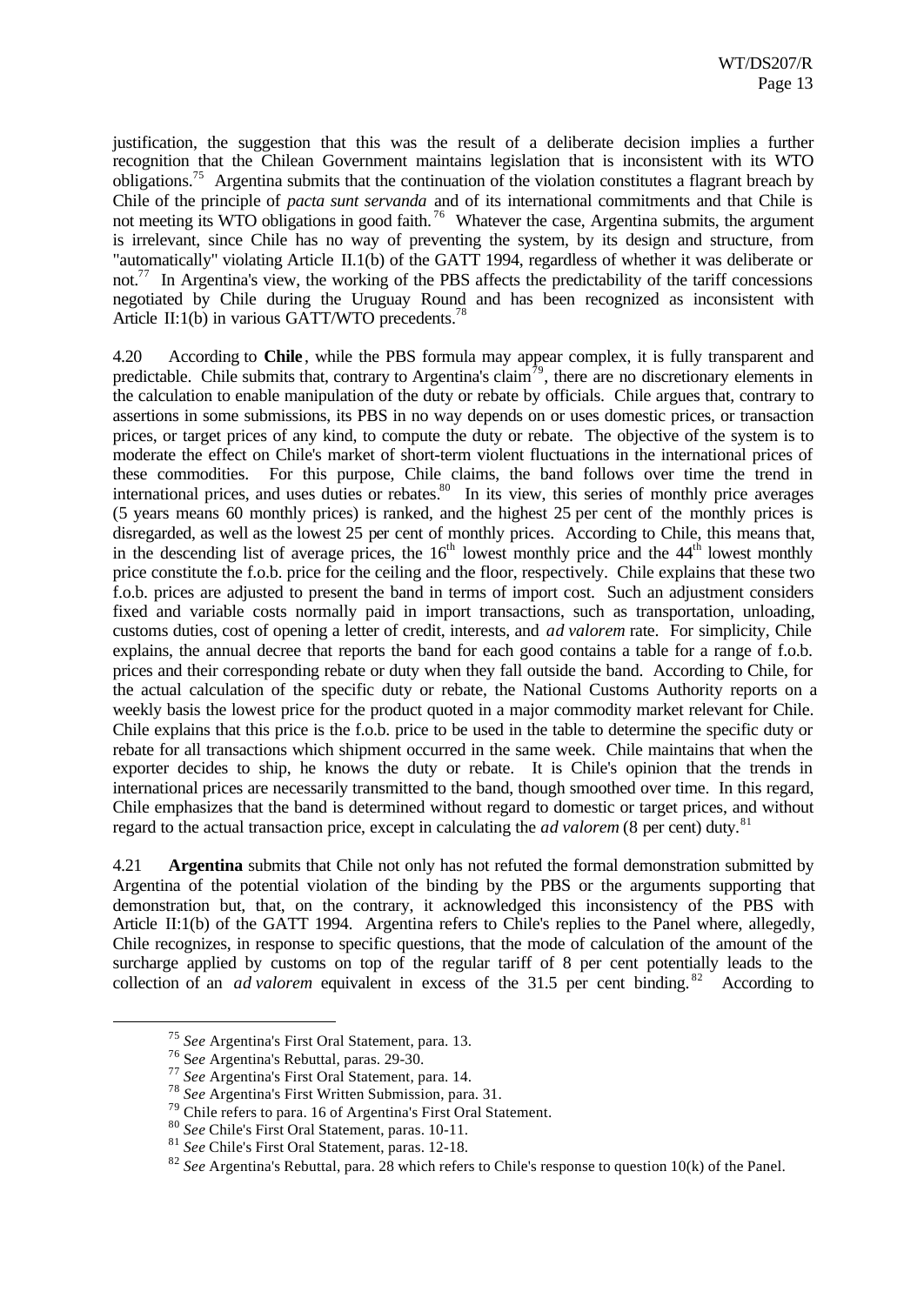Argentina, it is therefore difficult to understand how Chile can argue that when the WTO obligations entered into force it was unaware that the PBS would cause it to exceed its tariff binding, given the system's structure, design and mode of application.<sup>83</sup>

4.22 At the second substantive meeting, **Chile** indicates that Chile's domestic measures have now been strengthened by Law 19.722 which makes explicit that there is such an automatic cap system that will prevent recurrence of a breach of the binding in circumstances not justified under WTO rules.<sup>84</sup>

4.23 Regarding the new legislation presented by Chile, **Argentina** declares that it is not in position to confirm the precise content of the Chilean exhibit given that Argentina does not have adequate information to express a definitive view on this issue. On the other hand, Argentina argues, the PBS has already caused nullification or impairment to Argentina and in this regard Argentina wants to reserve its rights. Argentina submits that in case of no ruling by the Panel, Chile could easily change its law. Additionally, in case the Panel follows Argentina's suggestion and rules on the issues as reflected in Argentina's request for the establishment of the Panel, the Panel's report will have a normative value which Chile will have to take into account. Argentina concludes that the new Chilean law, from Argentina's point of view, shows that Chile acknowledges that its PBS violates Article II of GATT 1994.<sup>85</sup>

#### *(iii) Article XIX as an exception to Article II of the GATT 1994*

4.24 **Chile** argues that Article XIX constitutes an exception to the other WTO rules, including those in Article II of the GATT 1994.<sup>86</sup> In particular, Chile contends that Article XIX explicitly provides that a Member country "shall be free" to suspend an obligation or withdraw or modify a concession where necessary to prevent or remedy serious injury.<sup>87</sup> It submits that Article XIX and the Agreement on Safeguards allow a temporary waiver of concessions and the suspension of certain commitments. Chile claims that a Member country that has adopted a safeguard measure under Article XIX and the Agreement on Safeguards has not violated its commitments on tariff concessions as long as the safeguard measure remains in force, which is currently the case for Chile.<sup>88</sup>

4.25 **Argentina** submits that Chile's argument on Article XIX of the GATT 1994 whereby this would provide Chile with a legal umbrella enabling it to exceed the bound tariff, is erroneous from a legal point of view and should be rejected by the Panel. Argentina does not deny that it is theoretically possible, in applying a safeguard, to exceed the bound level, since safeguards are applied as a temporary measure in emergency situations to provide relief for the affected industry, subject to the requirements laid down in the Agreement on Safeguards. However, Argentina goes on to explain that, following the sequence of that Agreement, the bound rate may only legitimately be exceeded once the requirements of the Agreement on Safeguards have been met, and not in a case such as this one, where the bound level was exceeded before the requirements for applying safeguards had been verified. Argentina contends that the central issue in its claim in this respect is not the failure to comply with Article XIX and the Agreement on Safeguards, but the violation of Article II.1(b). It claims that the Panel will evaluate the consistency of the Chilean safeguard measure with Article XIX and the Agreement on Safeguards at the appropriate time. At this point, Argentina argues, the Panel is called upon to rule on the inconsistency of the PBS with Article II.1(b). Argentina submits that this is an independent claim, with a different and separate legal basis from the safeguards claim, and happens to coincide for a limited period of time with the period of application of the safeguards for certain

<sup>83</sup> *See* Argentina's Rebuttal, para. 28 which refers to Chile's response to question 12(a) of the Panel.

<sup>84</sup> *See* Chile's Second Oral Statement, para. 11.

<sup>85</sup> *See* Argentina's response to question 45 (ARG) of the Panel.

<sup>86</sup> *See* Chile's First Written Submission, para. 26.

<sup>87</sup> *See* Chile's First Oral Statement, para. 28.

<sup>88</sup> *See* Chile's First Written Submission, para. 26.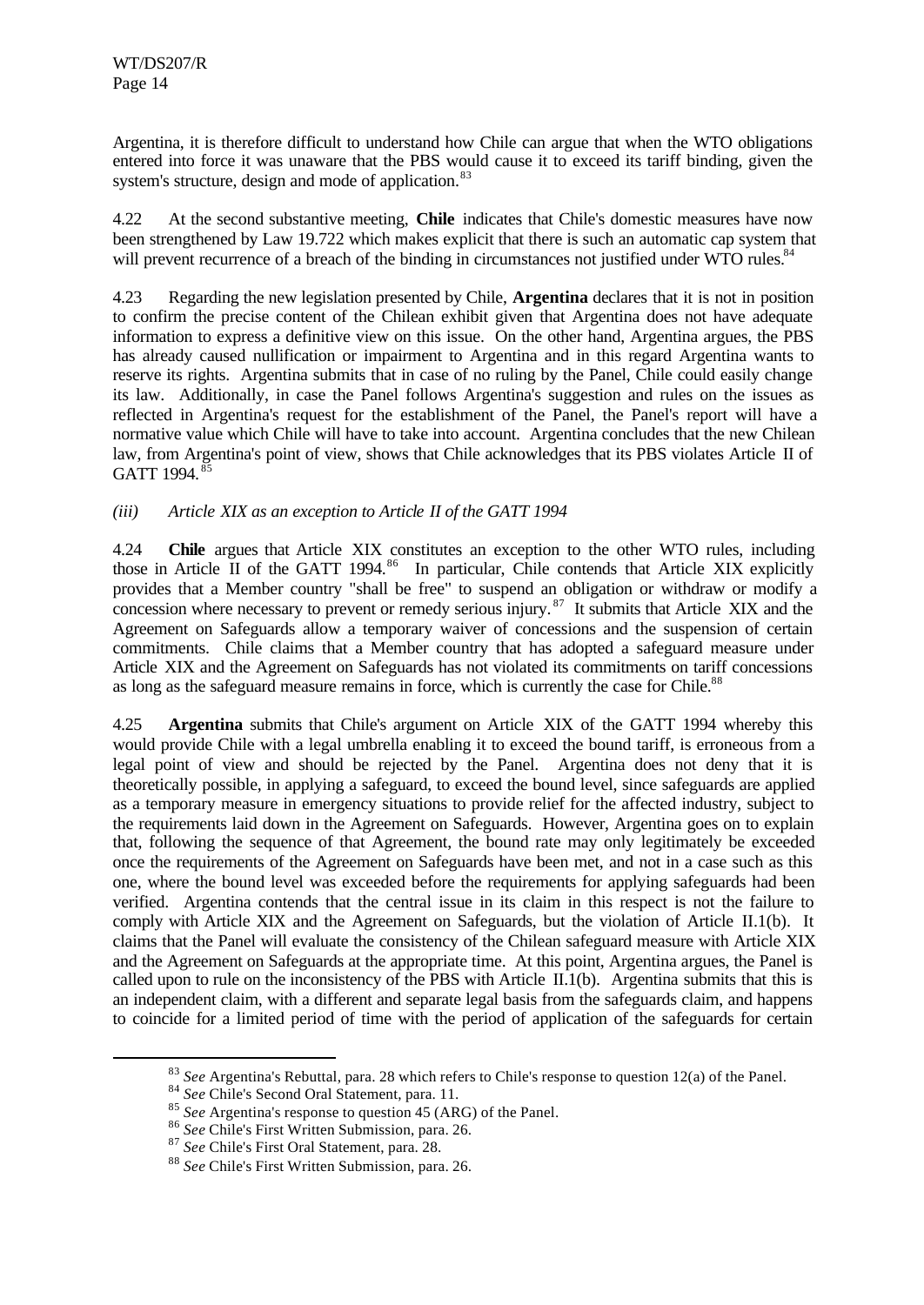products. As an example, Argentina refers to the lifting by Chile of its safeguards on wheat and wheat flour while maintaining its PBS which, by its design and structure, potentially violates Chile's bound tariff. Argentina argues that, if one was to follow Chile's argument, the safeguards would have to be maintained as long as the PBS was in force, regardless of the requirements laid down in the Agreement on Safeguards. Argentina further submits that, in case there should still be any doubts, Chile acknowledged before the Committee on Safeguards itself that the price bands as such were not safeguards.<sup>89 90</sup>

4.26 **Argentina** submits that safeguard measures are emergency measures, which are applied only after each and every one of the requirements laid down in Article XIX of the GATT 1994 and in the Agreement on Safeguards has been met. Argentina contends that they are not measures that can be applied to cover up or justify the violation of obligations arising from the national schedules. In Argentina's view, it would be unthinkable for the Panel even to consider such a possibility. Argentina submits that Chile is trying to distort the content of the obligations imposed by Article XIX of the GATT 1994 and the Agreement on Safeguards.<sup>91</sup>

(b) Violation of Article 4.2 of the Agreement on Agriculture

4.27 **Argentina** considers that the PBS, in addition to violating the obligations contained in Article II:1(b) of the GATT 1994, is inconsistent with Article 4.2 of the Agreement on Agriculture because by its structure and design it lacks, as an instrument limiting access to markets, the kind of transparency and predictability that only ordinary customs duties can provide. Argentina submits that, in spite of the express prohibition contained in Article 4.2 of the Agreement on Agriculture, Chile maintains a measure which should have been tariffied and included in its Schedule.<sup>92</sup>

#### *(i) Whether the PBS is a measure prohibited under Article 4.2 and should have been tariffied*

4.28 **Argentina** argues that, prior to the negotiation of the WTO Agreement on Agriculture, a number of countries used a wide variety of non-tariff measures to limit imports of agricultural products. One of the most important results of the negotiations was the agreement to "tariffy" these measures - i.e. to prohibit the use of all non-tariff measures with respect to agricultural products, and to require their replacement with bound tariffs. This was achieved in Article 4.2 of the WTO Agreement on Agriculture.<sup>93</sup> Argentina claims that the scope of Article 4.2 of the Agreement on Agriculture is all-inclusive and, therefore, no non-tariff measures of any kind can be maintained. It explains that, although an illustrative list of non-tariff measures is provided, in which variable levies are specifically included, Article 4.2 of the Agreement on Agriculture also expressly covers "similar border measures other than ordinary customs duties". <sup>94</sup>

4.29 **Argentina** claims that Chile could have tariffied its non-tariff measures at the time of the Uruguay Round adopting a level of protection higher than the current bound rate of 31.5 per cent. Since it did not do so, it is in violation of Article 4.2 of the Agreement on Agriculture because any variable duty applied on an agricultural product – regardless of its "quantum" with respect to its binding – is inconsistent with Article 4.2, which was designed precisely to avoid such a situation.<sup>95</sup> Argentina submits that the Chilean PBS fits perfectly into the category of measures that Article 4.2, footnote 1, identifies as being as inconsistent with the obligations negotiated under the Agreement on

<sup>&</sup>lt;sup>89</sup> Argentina refers to Document G/SG/Q2/CHL/5 of 27 September 2000, p. 6, response to question 19. *See* Argentina's First Oral Statement, paras. 18-22 and footnote 7.

<sup>90</sup> *See* Argentina's First Oral Statement, paras. 18-22.

<sup>91</sup> *See* Argentina's Rebuttal, para. 32.

<sup>92</sup> *See* Argentina's Rebuttal, paras. 34-35.

<sup>93</sup> *See* Argentina's First Written Submission, para. 49.

<sup>94</sup> *See* Argentina's First Written Submission, para. 51.

<sup>95</sup> *See* Argentina's First Written Submission, paras. 57-58.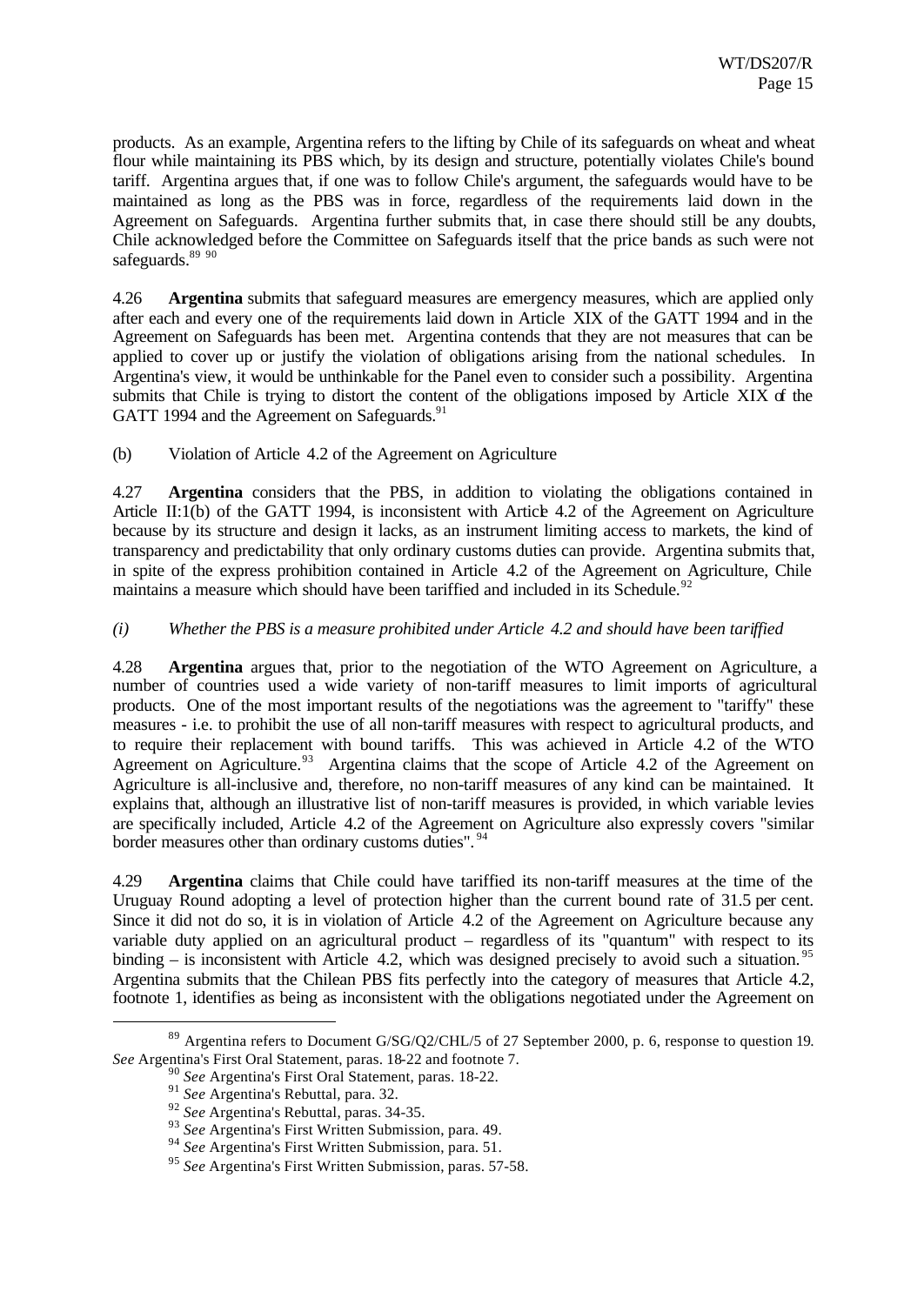Agriculture.<sup>96</sup> Argentina is therefore of the view that the maintenance by Chile after the Uruguay Round of its mandatory legislation imposing variable specific duties is inconsistent with its obligations under Article 4.2 of the Agreement on Agriculture.<sup>97</sup>

4.30 **Argentina** submits that even if the PBS were not considered a variable levy, it is a similar measure which should have been tariffied by Chile. Article 4.2 of the Agreement on Agriculture expressly prohibits the maintenance of "measures of the kind which have been required to be converted into ordinary customs duties." Argentina argues that it is precisely by reading the words "shall not maintain" and "of the kind" together with the non-exhaustive list in the footnote that one arrives at the concept of similar border measures that are not ordinary customs duties. Argentina explains that this is what qualifies the PBS as something which should have been tariffied in the Uruguay Round, which was not tariffied, which Chile continues to maintain, and which it justifies by an interpretation of Article 4.2 and its footnote that reduces the terms of the text to inutility (contrary to the principle of effectiveness in treaty interpretation). Ultimately, Argentina argues, both the text of the Article and the wording of the footnote aim to cover a whole universe of measures which may not be identified and which do not constitute ordinary customs duties. $98$ 

4.31 **Chile** considers that Argentina's argument that the Chilean PBS was and is indisputably a variable levy, which not only might have been tariffied but in fact had to be tariffied<sup>99</sup>, is absurd and does not correspond to the normal practice of negotiations among Members of the WTO. In this regard, Chile argues that if there had been an intention to prohibit the Chilean PBS, neither Argentina nor any other Member of the WTO put forward this argument during the negotiations of the Agreement on Agriculture.<sup>100</sup> Chile further claims that Argentina's interpretation of Chile's Chile further claims that Argentina's interpretation of Chile's obligations under the Agreement on Agriculture differs totally from the interpretation which Argentina itself has used in its actions and the interpretation of other Members of the WTO when negotiating tariff schedules under the Agreement on Agriculture and applying it. It considers that, for Argentina's argument to be valid, Argentina would have to show not only that the Chilean price band is a "variable levy" or "similar border measure", within the meaning of footnote 1, but also that Article 4.2 prohibits such measures. Chile alleges that Argentina's argument falls short on both points.<sup>101</sup> In Chile's view, reading Article 4.2, including its footnotes, in its context and in light of its object and purpose, it is clear that Article 4.2 does not prohibit the Chilean PBS. Indeed, Chile explains, Argentina and its supporters under Article 4.2 rely in their interpretation not on the text that was negotiated and implemented, but rather on the agreement that those countries appear now to wish they had negotiated.<sup>10</sup>

4.32 **Chile** submits that Article 4.2 is oddly phrased, and the footnote uses terms such as "variable import levy" or "non-tariff measures maintained by state enterprises" that are not defined and whose contours are not immediately obvious. The text refers to "measures which have been required to be converted into ordinary customs duties". In Chile's view, that text would suggest that elsewhere in the WTO Agreements there is or was some provision that requires the conversion and explains what has to be converted, but there is no such provision elsewhere. However, Chile contends, the agreed Uruguay Round tariff schedules, which were negotiated during and after the drafting of the text of Article 4.2 and which entered into force at the same time as the Agreement on Agriculture manifest the results of the "conversion" process. Chile explains that these negotiations and the results of those negotiations are relevant context in seeking to understand whether a particular measure is one of the

<sup>96</sup> *See* Argentina's First Written Submission, para. 59.

<sup>97</sup> *See* Argentina's First Written Submission, para. 57.

<sup>98</sup> *See* Argentina's First Oral Statement, paras. 39-40.

<sup>&</sup>lt;sup>99</sup> Chile refers to paras. 57-58 of Argentina's First Written Submission.

<sup>100</sup> *See* Chile's First Written Submission, para. 42.

<sup>101</sup> *See* Chile's First Written Submission, para. 30.

<sup>102</sup> *See* also Chile's First Oral Statement, paras. 34-36.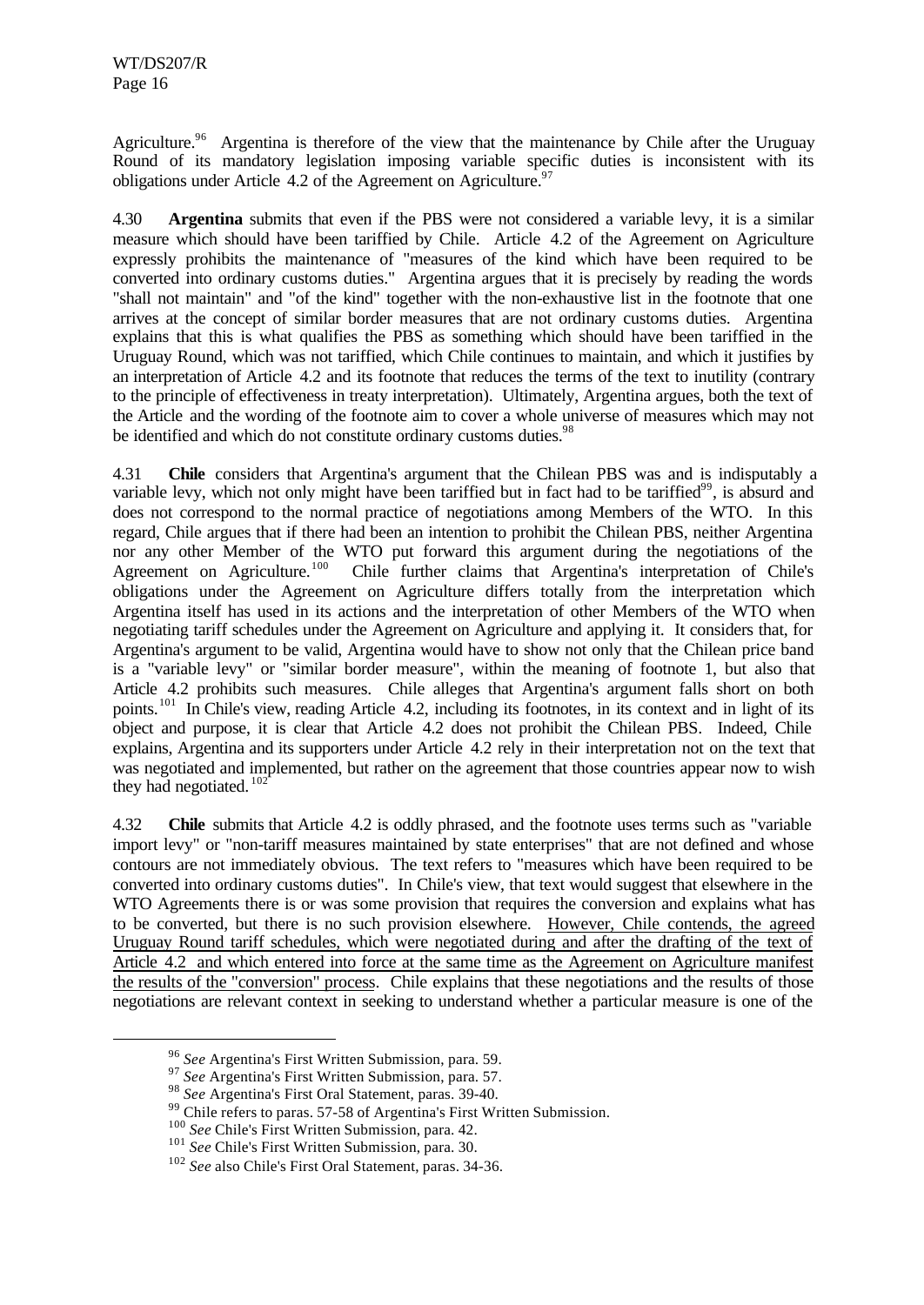"kind which ha[s] been required to be converted into ordinary customs duties." Chile notes that price band systems were not among the measures that in the negotiations were required to be converted into ordinary customs duties. Chile indicates that, while the European Communities did convert its variable import levies into ordinary customs duties in the Uruguay Round negotiations, the EC's conversion – and the acceptance of that conversion by other Members – put in place a system that clearly still has a duty that varies by a formula. Although the European Communities system is not at issue, Chile contends, that system and its conversion was a central issue in the Uruguay Round negotiations, and it is relevant in assessing the meaning of the less-than-crystal-clear words of Article 4.2 that Members did not object to that system.<sup>103</sup>

4.33 **Chile** submits that, even if the contested law was considered a variable levy or similar border measure, *quod non*, it is not inconsistent with Article 4.2 of the Agreement on Agriculture. In Chile's view, Article 4.2 prohibits "any measures of the kind which have been required to converted into ordinary customs duties." Chile's price band mechanism is not a measure of this type, and Chile is not barred from maintaining this measure.<sup>104</sup> Chile argues that Article 4.2 does not prohibit measures that do not have to be tariffied.  $^{105}$  In reference to the above tariffication argument by Argentina  $^{106}$ , Chile submits that the obligations in Article 4.2 relate only to non-tariff barriers and that this is clearly stated in footnote 1, which specifically excludes ordinary customs duties. According to Chile, the PBS only covers the payment of customs duties. Moreover, Chile argues, it was not required to eliminate its PBS nor to replace it by a bound duty system during the Uruguay Round. Chile claims that it has maintained its PBS in an open and transparent fashion before, during and after the Uruguay Round negotiations. Chile argues that, unlike the variable levies in the EC, which were not bound and had to be replaced by bound duties, the Chilean duties were bound at 35 per cent for the products affected by the PBS, even before the Uruguay Round, and were quite openly bound at lower levels as part of the Round after finalization of the Agreement on Agriculture. Hence, in Chile's view, it was quite clear for the other Members at that time that Chile was neither "tariffying" its PBS, nor eliminating or replacing it. On these grounds, Chile considers that it is inexplicable why Argentina, more than six years after the entry into force of the Uruguay Round Agreements, decided that the Chilean PBS had suddenly become a variable levy that Chile should have eliminated when the WTO Agreements entered into force.<sup>107 108</sup>

4.34 **Chile** considers that Article 4.2 is oddly phrased, in that it appears to be cross-referencing some obligation or other agreement in which measures had "been required" to be converted from measures of one type to "ordinary duties". The odd syntax of Article 4.2, Chile claims, must be given meaning. Chile notes that it would have been very easy, if negotiators had so agreed, to write a prohibition of all non-tariff barriers. According to Chile, however, that is manifestly not what was done, notwithstanding the current arguments of Argentina and some third country participants. Indeed, to Chile's regret in many respects, there is no such obligation or simple prohibition elsewhere in the Agreement on Agriculture. Chile contends that the only place in the Agreement in which tariffication is mentioned is in the agreed tariff schedules of Members and in the Annex 5 reference to countries allowed to engage in delayed tariffication.<sup>109</sup>

4.35 **Chile** claims that Argentina interprets Article 4.2 as containing a total prohibition against nontariff barriers, including those listed in footnote 1 and that such an interpretation is based on unsustainable arguments, is excessively broad and is not justified in the light of the principles of

<sup>103</sup> *See* Chile's Rebuttal, paras. 28-29.

<sup>104</sup> *See* Chile's First Oral Statement, para. 50.

<sup>105</sup> *See* Chile's First Written Submission, paras. 30-31.

<sup>106</sup> Chile refers to para. 49 of Argentina's First Written Submission.

<sup>107</sup> *See* Chile's First Written Submission, paras. 33-35.

<sup>108</sup> See para. 4.97 below.

<sup>109</sup> *See* Chile's First Oral Statement, paras. 51-52.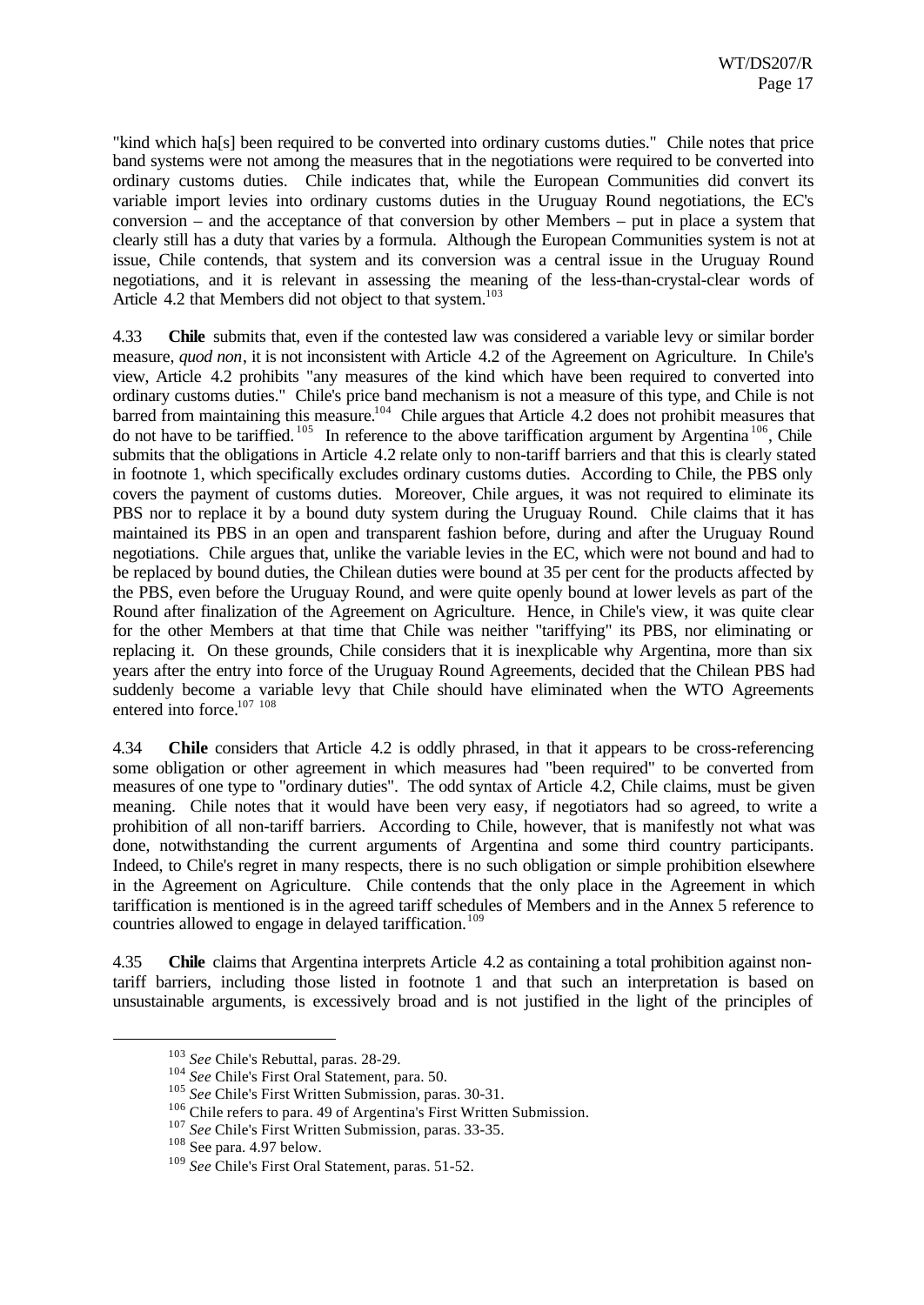interpretation of treaties in the Vienna Convention on the Law of Treaties (hereafter "the Vienna Convention"). In this regard, Chile refers to Article 31 of the Vienna Convention and the principle of effectiveness, as having been used by the Appellate Body. In this regard, Chile submits that Argentina disregards the usual meaning of the terms of Article 4.2 in its context and effectively ignores the qualifier that the measures that must not be maintained or reverted to are "measures of the kind which have been required to be converted into ordinary customs duties". Consequently, in Chile's view, not only do all non-tariff measures of the kind described in footnote 1 not have to be abolished, but only those of the kind that have been specified must be converted into ordinary customs duties. Chile argues that the drafters did not have the intention to include a total prohibition of non-tariff measures but, instead, they introduce qualifying and limitative terms with the intention of giving the Article the meaning that only measures of the kind which have been required to be converted are prohibited.<sup>110 111</sup>

4.36 **Chile** explains that there is also no definition of the "inclusive" terms of footnote 1, which is an odd mix of measures. Not all of those measures are prohibited under any other rule of the WTO, though arguably many were prohibited and many or most have been subject to abuses of various sorts over the years. In these circumstances, Chile argues, it is particularly important in trying to discern the meaning of Article 4.2 to examine the contemporaneous practice in the tariff agreements of the Members and negotiators in determining which measures were considered to be of the "type" which had to have been converted, and which were not. Chile affirms that the intent cannot be determined simply by looking at the bare words of individual "measures" listed in footnote 1 to Article 4.2. For example, Chile explains that footnote 1 refers to "non-tariff measures maintained through state-trading enterprises". Chile considers that such a term, taken literally, could mean any action of a state agency or state-owned enterprise. In Chile's view, however, it is obvious that Members did not have to convert all their state enterprise activities into tariffs, nor did they have to abolish those enterprises or activities or convert them into ordinary customs duties. Chile claims that such a broad reading was not intended derives knowledge from the contemporaneous conduct of the negotiators. Similarly, Chile argues, it is evident that neither Chile, nor, insofar as Chile is aware, any other Member was required or even urged to "convert" a PBS. Chile contends that these measures were at all times openly and transparently maintained, but, because they were not non-tariff barriers, they were not required to be converted into some new form of ordinary duties.<sup>112</sup>

4.37 **Chile** notes that Article 4.2 is different from other obligations not only in its peculiar syntax, which it claims must be given meaning, but because the conversion process involved a privilege as well as an obligation. Chile argues that measures that were properly subject to Article 4.2 were not simply required to be eliminated or modified, as in ordinary WTO rules, but that, instead, the requirement was to change the form of the trade restriction from a non-tariff barrier to a tariff barrier. Chile claims that, together with the "requirement" to remove certain measures, came the right to increase duties without compensation to other trading partners, even if the duties had been bound at a lower level. Chile argues that the tariff rate quotas that were allowed, at tariffs often enormously higher than previous bound rates, have frequently proven to be scarcely less effective protection than the non-tariff barriers they replaced. Chile claims that this element of privilege was even greater, considering that many of the measures that were required to be converted were at risk of being found inconsistent with GATT rules or losing privileged waivers. Chile concludes that there was little or no incentive to refuse to "convert" a measure, if that had been believed to be legally "required", since conversion carried the privilege of substantially raising duties on the "converted" product, without the need to compensate trading partners, as is normally required under Article II and Article XXVIII. Chile states that, having waited, Argentina is now saying that Chile must eliminate the PBS because it is banned by Article 4.2, but it is also saying that it is too late for Chile to get the offsetting benefit of

<sup>110</sup> *See* Chile's First Written Submission, paras. 54-56.

<sup>&</sup>lt;sup>111</sup> Chile cites the Appellate Body report on *US – Gasoline* (WT/DS2/AB/R) adopted 20 May 1996, DSR 1996:I,3, p.17.

<sup>112</sup> *See* Chile's First Oral Statement, paras. 53-56.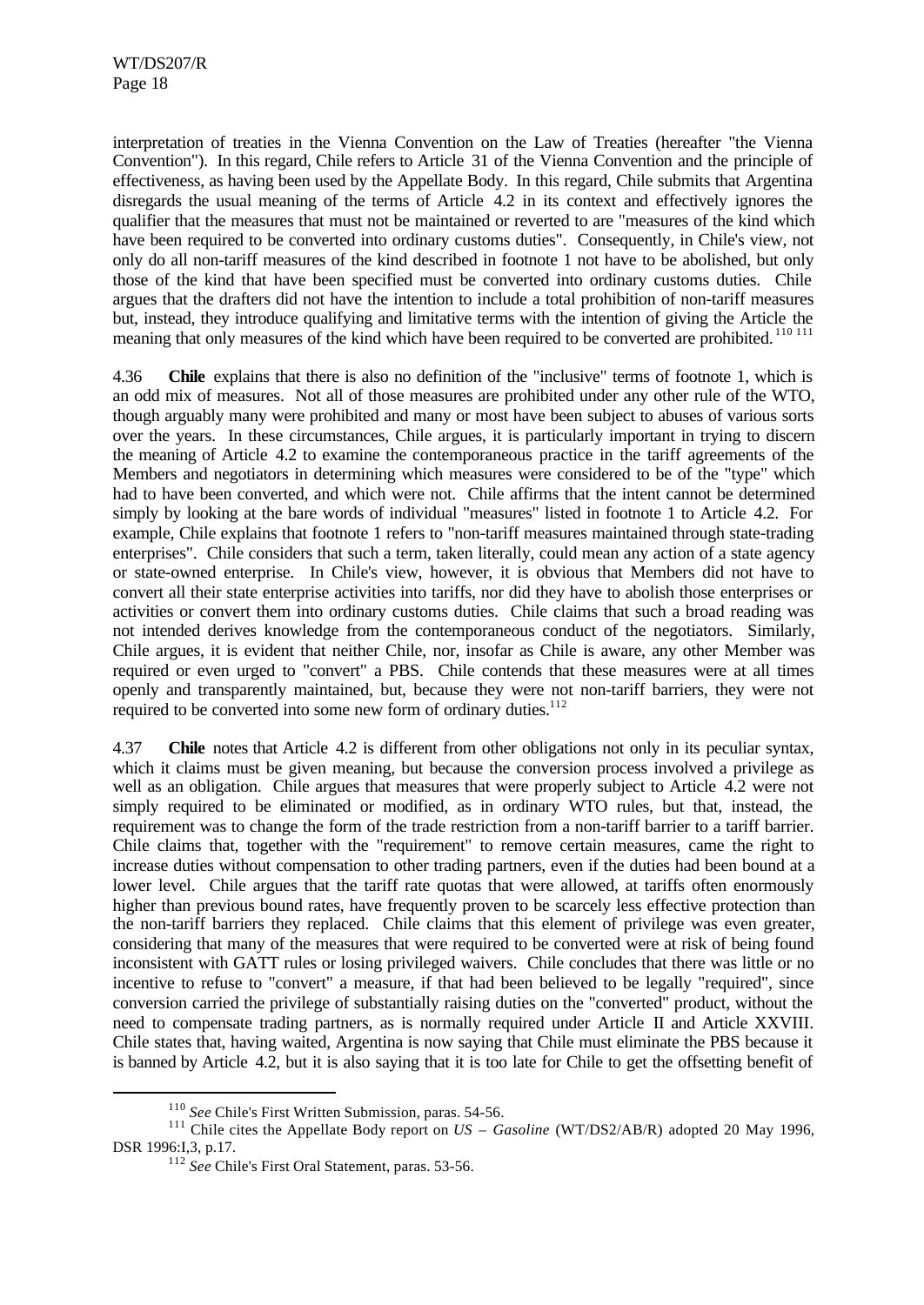increasing its tariffs. Chile contends that such an argument cannot be sustained. Chile claims that the reason why Chile did not convert its price band mechanism was and is that Article 4.2 did not require such a conversion and certainly does not now require simple elimination of the price band without tariffication. While Argentina and others may have wanted to negotiate a ban that would have included price band systems, that was not what was agreed.<sup>113</sup>

4.38 **Chile** submits that the unusual use of the present perfect tense – "have been required" - can be easily understood in the context of the agricultural negotiations during the Uruguay Round. Chile argues that Article 4.2 logically refers to measures of the kind which, at the time the WTO entered into force, "have been required" to be converted. This was not the case for the price bands of Chile and other countries. In this regard, Chile claims that it was not required and would not be required to convert its PBS because it already operated as a tariff and not as a non-tariff measure, and was therefore already subject to binding in accordance with Article II.<sup>114</sup> Chile refers to Article 31.3(b) of the Vienna Convention which provides that "Any subsequent practice in the application of the treaty which establishes the agreement of the parties regarding its interpretation shall be taken into account, together with the context" when interpreting its terms. In this regard, Chile refers to the interpretation by the Appellate Body of the "essence" of such subsequent practice whereby this lies in a "'concordant, common and consistent' sequence of acts or pronouncements which is sufficient to establish a discernable pattern implying the agreement of the parties regarding its interpretation". <sup>115</sup> Chile considers that the subsequent practice supports Chile's position as regards Article 4.2. In Chile's view, this subsequent practice convincingly shows that, despite the Members' intention to reduce the number of non-tariff barriers and other measures covered, their intention was not to prohibit all such measures. Chile goes further to argue that the first evidence of State practice is precisely the Chilean PBS which was implemented in the 1980s and is still in place today. Chile notes that Argentina's first written submission does not refer to any record of the negotiations of the Agreement on Agriculture that proves that Chile was asked to convert its price bands into tariff measures. Chile therefore concludes that the system was not a measure of the kind "which have been required to be converted" in order to allow Chile to sign the WTO Agreements. Chile submits that, in addition to the Chilean PBS, there are other systems with duties that vary according to external factors and some that common sense leads one to equate with variable levies, and which are not required to be converted into a fixed tariff regime. In this regard, Chile refers to Argentina's customs duty on sugar imports<sup>116</sup> and to the EU current duty system on imports of wheat and other cereals.<sup>117</sup> In Chile's view, this evidence of practices by States is not confined simply to countries that import agricultural products but also includes major agricultural exporters. In Chile's opinion, it is possible that many agricultural exporting countries might initially have wished to prohibit all levies that fluctuated or varied for any reason and some Members certainly envisaged the possibility of exerting pressure to impose this interpretation of Article 4.2 during the tariff negotiations that accompanied negotiations on the text of the Agreement on Agriculture. Nevertheless, Chile argues, irrespective of the original negotiating goals of some of the Members, the prohibition now claimed by Argentina was not agreed. Chile further notes that the agricultural exporters did not wish to eliminate the Chilean PBS as a whole because it is transparent and predictable and can result in the application of duties lower than the bound tariff. Chile concludes by saying that this evidence of State practice (and consequently of the general context of Article 4.2) is "concordant, common and consistent" not only with the ordinary

<sup>113</sup> *See* Chile's First Oral Statement, paras. 57-61.

<sup>114</sup> *See* Chile's First Written Submission, para. 57.

<sup>115</sup> Chile refers to *Japan – Alcoholic Beverages* (Appellate Body report, *Japan – Taxes on Alcoholic Beverages* ("*Japan – Alcoholic Beverages II*")*,* WT/DS8/AB/R, WT/DS10/AB/R, WT/DS11/AB/R, adopted on 1 November 1996, DSR 1996:I, 97), p. 13.

<sup>&</sup>lt;sup>116</sup> Chile refers to Decree No. 797/92 of 19 May 1992 of the Argentine Ministry of the Economy, Public Works and Services (Official Journal of 21 May 2001).

<sup>117</sup> Chile refers to the Commission Regulation (EC) No. 1249/96 of 28 June 1996 on rules of application for Council Regulation (EEC) No. 1766/92 on cereal sector import duties.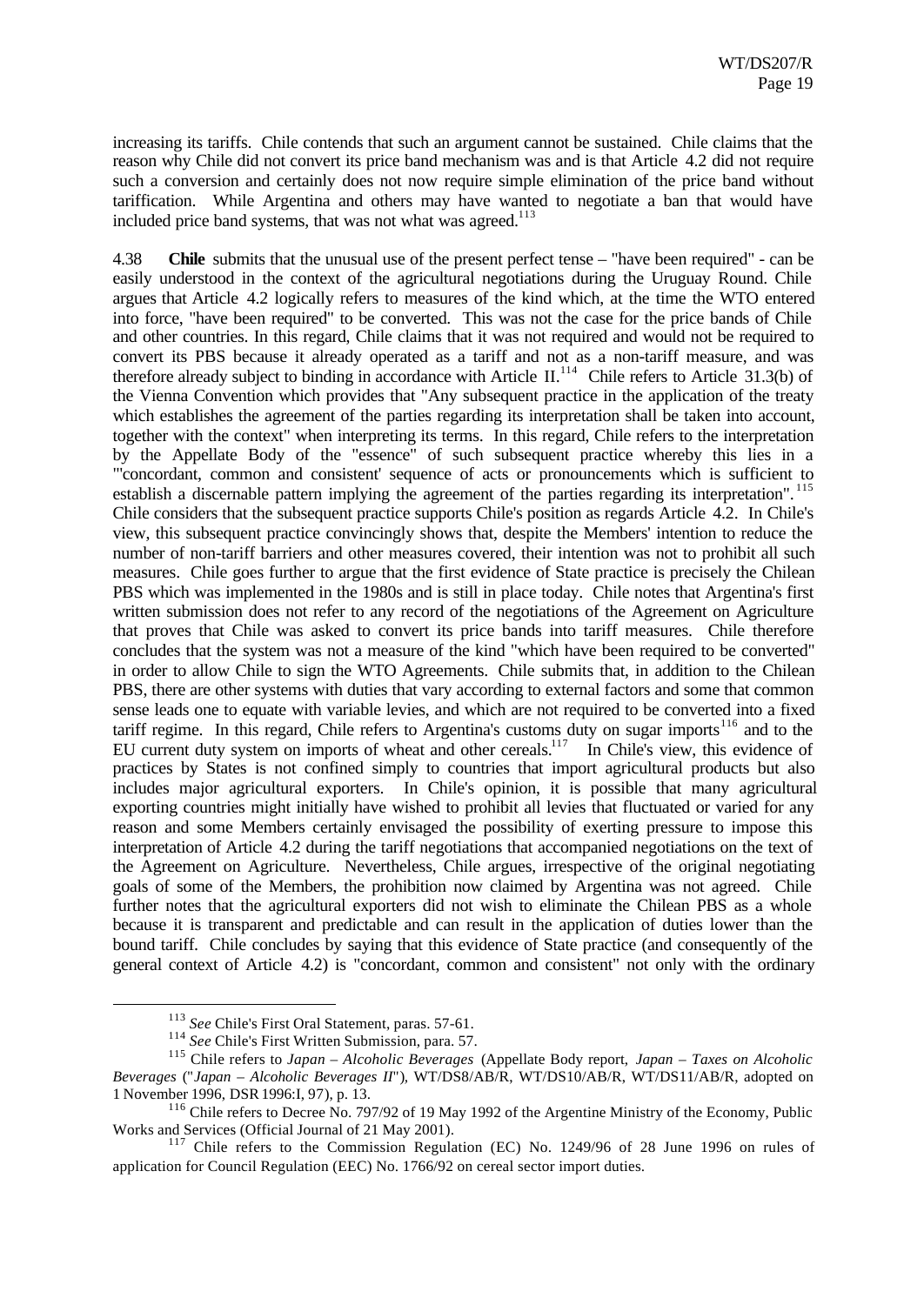meaning of the terms contained in Article 4.2, but also with the objective and purpose of this Article.<sup>11</sup>

4.39 **Chile** contends that the object and purpose of the Agreement on Agriculture is consistent with Chile's interpretation of Article 4.2. This object and purpose, Chile claims, can easily be seen in its provisions, including the Preamble, and in the structure and outcome of the negotiations on agriculture during the Uruguay Round. The Preamble to the Agreement on Agriculture starts by indicating that Members have decided "to establish a basis for initiating a process of reform of trade in agriculture in line with the objectives of the negotiations as set out in the Punta del Este Declaration". It continues by "Recalling" that the "long-term" objectives of the process include "a fair and market-oriented agricultural trading system" and "substantial progressive reductions in agricultural support and protection sustained over an agreed period of time". One apparently more short-term commitment is "to achieving specific binding commitments" in several areas, including "market access". Chile also refers to the Punta del Este Ministerial Declaration as it fixes the goals for the forthcoming negotiations on agriculture.<sup>119</sup> In Chile's view, it is obvious that the object and purpose of the Uruguay Round negotiations was to reduce barriers to trade in agricultural products, while at the same time acknowledging that it would be a long-term process. It further notes that Article 20 of the Agreement on Agriculture underlines this by calling for negotiations to continue the reform process and stating that further commitments will be necessary to achieve the long-term objectives envisaged in the Preamble. Argentina's interpretation of Article 4.2, Chile claims, is not in harmony with this object and purpose. In this regard, Chile argues that Argentina suggests that, Chile could have raised its tariff protection for the products in question through tariffication, which is contrary to Chile's decision to lower the tariff.<sup>120</sup> Furthermore, it claims that Argentina appears to believe that Chile should have applied a single invariable duty on all imports. Chile contends that the result would undoubtedly be less liberalization of trade than that currently existing under the PBS, in which the tariff usually applied is much lower than the bound tariff that Chile has the right to apply.<sup>121</sup>

4.40 **Argentina** submits that, contrary to what Chile argues, Article 4.2 and its footnote No. 1 are not open to different interpretations, as this would be contrary to the interpretation of treaties in accordance with the Vienna Convention. In Argentina's view, an interpretation of the text as well as the context, object and purpose of the Agreement indicates that mechanisms such as the price band are clearly covered by the said Article . In other words, even if the PBS were not considered to be a variable levy, it is clearly a similar border measure regulated by Article 4.2 of the Agreement on Agriculture which constitutes a "*lex specialis*" *vis-à-vis* the GATT 1994. Argentina considers that the determining criterion for the inclusion of these mechanisms among the measures which have been required to be converted into ordinary customs duties does not, and cannot be an exhaustive list of the different schemes. Argentina contends that this is due to the obvious impossibility of listing all of the measures which, by their nature, are infinite, since they depend exclusively on human ingenuity in designing any non-tariff barrier.<sup>122</sup>

4.41 **Argentina** argues that an intelligent interpretation of Article 4.2 of the Agreement on Agriculture must also take account of the principle of effectiveness (*ut res magis valeat quam pereat*), a fundamental principle in the interpretation of treaties which forms part of the general rule of interpretation laid down in Article 31 of the Vienna Convention. Argentina submits that, in the framework of the WTO, this principle has been upheld in the case *US - Gasoline* and has been recognized and applied systematically in successive rulings of the Appellate Body.<sup>123</sup> Argentina

<sup>118</sup> *See* Chile's First Written Submission, paras. 58-65.

<sup>119</sup> *See* para. 68 of Chile's First Written Submission.

<sup>&</sup>lt;sup>120</sup> Chile refers to para. 57 of Argentina's First Written Submission.

<sup>&</sup>lt;sup>121</sup> See Chile's First Written Submission, paras. 66-70.

<sup>122</sup> *See* Argentina's Rebuttal, paras. 38-39.

<sup>123</sup> *See* Argentina's Rebuttal, para. 40 and footnote 26.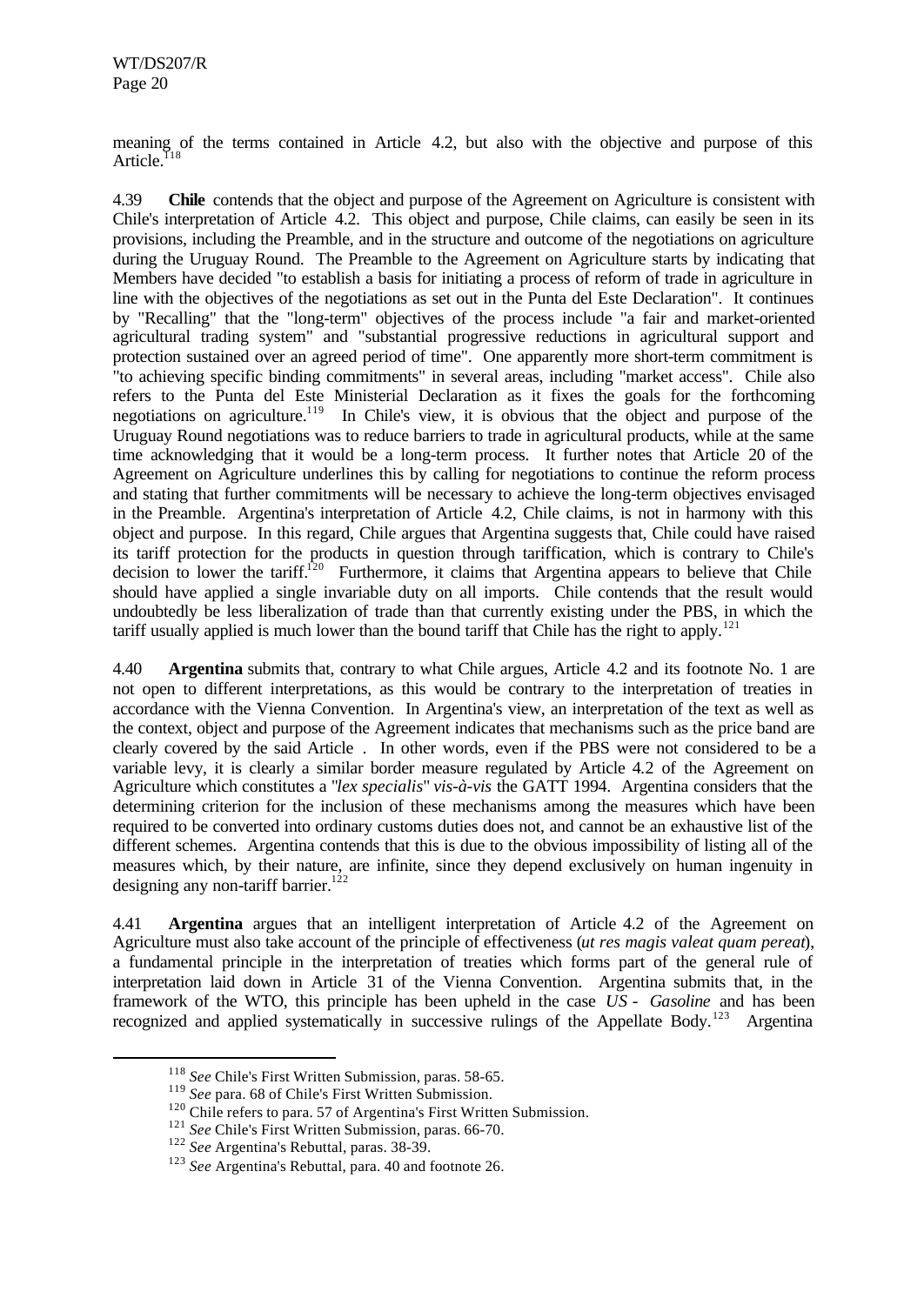contends that Article 4.2 of the Agreement on Agriculture would be without effectiveness if one accepts Chile's interpretation that the PBS did not need to be tariffied because Argentina did not challenge "the system and its operation during the Uruguay Round negotiations". <sup>124</sup> According to Argentina, applying the rule of effectiveness to the interpretation of Article 4.2 of the Agreement on Agriculture<sup>125</sup> means ensuring that non-tariff measures - such as the Chilean price band system cannot be maintained or reverted to after the entry into force of the Agreement. Consequently, Argentina argues, the only possible approach - assuming an analysis based on the text, context, object and purpose of the Agreement on Agriculture - is to analyse each case individually in terms of the nature and the economic effects of the system as compared to the scenario of ordinary customs duties, in order to determine which measures are covered by footnote 1 to Article 4.2 of the Agreement on Agriculture. Argentina submits that if the analysis of the nature and effects were not the right approach, obligations such as "[M]embers shall not maintain, resort to or revert to …" and the phrase in the footnote "… and similar border measures other than ordinary customs duties …" would be pointless.<sup>126</sup>

4.42 As regards Chile's argument whereby the PBS is not a variable levy, **Argentina** submits that anything that does not constitute an *ad valorem* tariff, a specific duty or a combination of the two, cannot under any circumstances qualify as an ordinary customs duty. Consequently, in Argentina's view, in accordance with the Agreement on Agriculture, if a measure does not come under one of that Agreement's exceptions, it is inconsistent. Argentina explains that the wording of Article 4.2 reflects the scope and complexity of the entire range of distortionary measures that Members must dismantle, refrain from reverting to in the future or refrain from maintaining where they are inconsistent with the new obligations negotiated under the Uruguay Round. The diversity of non-tariff measures to be dismantled and the possibility of some of them not being dismantled following the conclusion of the Uruguay Round is expressed in the word "shall not maintain". Argentina argues that, had there not been the possibility that some of the measures "which have been required to be converted into ordinary customs duties" would remain in force after the Uruguay Round, the text would merely have stated "… shall not resort to, or revert to". In Argentina's view, the words "shall not maintain" only make sense where there is a possibility that a measure could remain in force. Argentina further argues that, at the same time, the fact that Chile has bound tariffs for certain products such as wheat, wheat flour and pure vegetable oils in no way means that the PBS does not have to be tariffied, i.e. converted into an ordinary customs duty, since the Chilean bound tariff was  $35$  per cent<sup>127</sup> before the Uruguay Round, and was brought down to 31.5 per cent for those products. Neither Chile's schedule of bindings prior to the Uruguay Round – National Schedule No. VII – nor its schedule resulting from the Uruguay Round, records the variable levy that Chile has applied and continues to apply. This is contrary to the clear requirement in Article 4.2, which prohibits the maintenance of "measures of the kind" which have been required to be converted into ordinary customs duties.<sup>128</sup>

4.43 **Chile** claims that there are logical economic policy reasons why the price band system or other systems with "duties that vary" were not prohibited under Article 4.2. Chile submits that the only trade restrictive effect of the price band system is caused by the imposition of a duty. Since under the rules of the GATT, Chile's obligation is to respect its tariff binding, Chile could honour this obligation by applying its duty at the bound level of 31.5 per cent at all times. Instead, Chile applies a

 $124$  Chile's response to question 12(d) of the Panel.

<sup>&</sup>lt;sup>125</sup> Argentina cites the following: "The rule of effectiveness merely means that a treaty clause must be interpreted in such a way as to enable it to 'display its practical or useful effects', or in more modern terms, to fulfil its object and purpose." Conf. Diaz de Velasco, Instituciones de Derecho Público, Ed. Tecnos, 1996, p. 188.

<sup>126</sup> *See* Argentina's Rebuttal, paras. 41-43.

<sup>127</sup> *See* Argentina's First Oral Statement, para. 29, which refers to para. 24 of Chile's First Written Submission.

<sup>128</sup> *See* Argentina's First Oral Statement, paras. 25-29.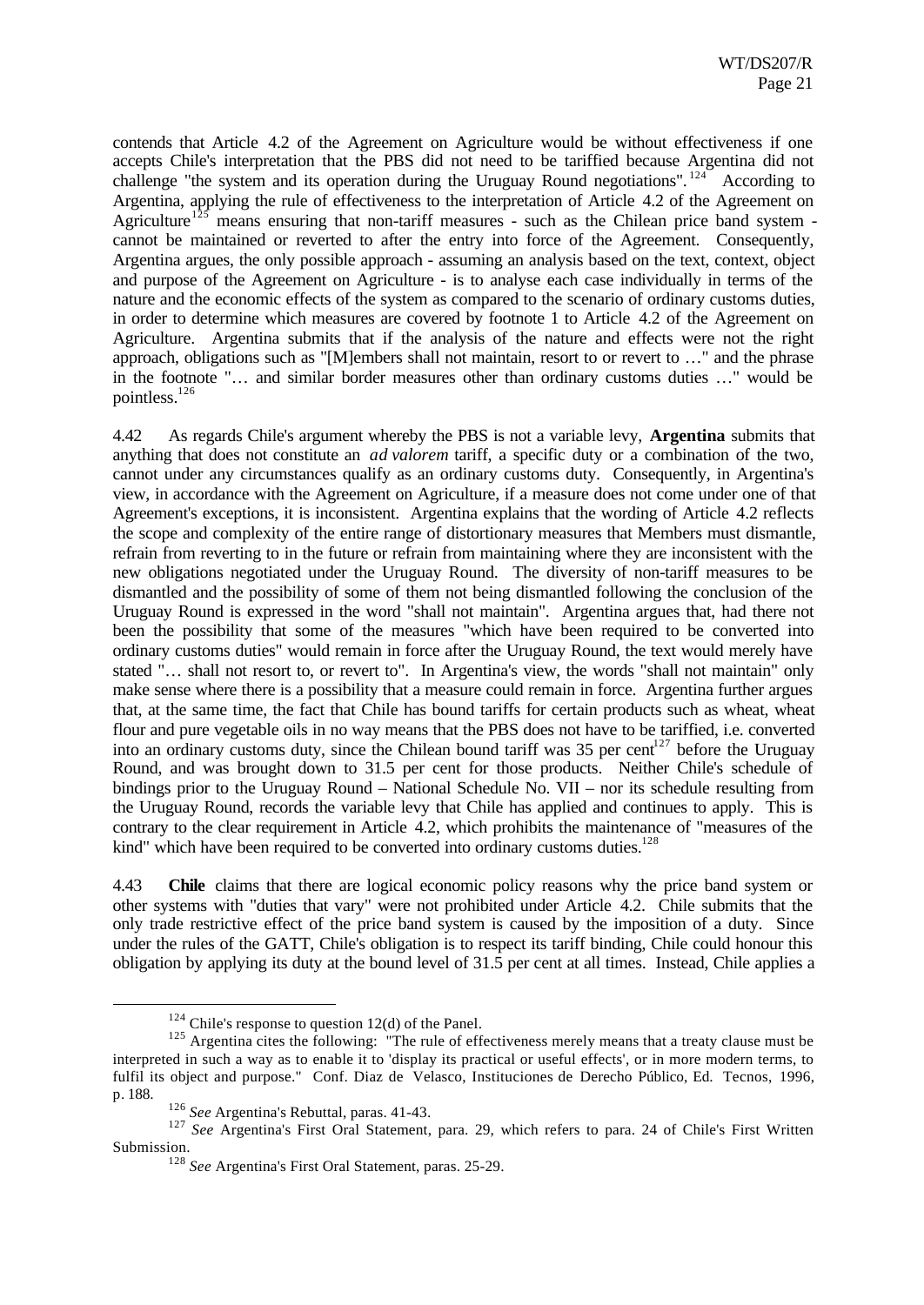price band system in which the applied duty is usually below the bound rate, and can even be zero. Chile refers to Argentina's argument that the Chilean PBS has additional restrictive effects other than the duties because of the system's alleged complexity and lack of transparency and predictability. Chile notes that its system for varying the duties applied within the bound cap is still less restrictive of trade than if Chile applied its duties at the bound rate. Chile contends that there is no requirement that a duty system be simple and there is no prohibition on variation, so long as the bound level is respected.<sup>129</sup>

4.44 **Chile** submits that it is not arguing that the only measures prohibited by Article 4.2 are those that were in fact converted into ordinary customs duties. Chile contends that the fact that PBS duties were not converted and were not requested to be converted is another supporting indication that the Chilean PBS is not a measure of the kind that had been required to be. Chile submits that, where the scope of a term is in doubt, as is the case with the term "variable import levies", it is particularly important to examine context and negotiating history. Chile also notes that it had no incentive to maintain a measure that could be converted, because the conversion process included the right to raise bound duties to account for the price effects of those non-tariff barriers that had to be converted. <sup>130</sup>

4.45 **Chile** submits that, in the event that the Panel had any doubts over the correct interpretation of Article 4.2, the legal principle *in dubio mitius,* which the Appellate Body has endorsed, would suggest that vagueness and ambiguity should not be resolved against Chile, but rather against the complaining party that seeks to invalidate Chile's long standing system. Chile submits that the principle of *in dubio mitius* holds that "[i]f the meaning of a term is ambiguous, that meaning is to be preferred which is less onerous to the party assuming an obligation, or which interferes less with the territorial and personal supremacy of a party, or involves less general restrictions upon the parties."<sup>131</sup> Chile considers that its PBS is consistent with Article 4.2 by any reasonable interpretation, applying the rules of interpretation of the Vienna Convention, but this interpretive principle lends further force to that conclusion.<sup>132</sup>

4.46 **Argentina** contends that Chile erroneously invokes the principle of *in dubio mitius* to deprive the obligation contained in Article 4.2 of the Agreement on Agriculture of its content, when that principle – as defined by the Appellate Body<sup>133</sup> – is only relevant as a supplementary means of interpretation, to which there is no need to resort in this case.<sup>134</sup> Argentina explains that Chile does this by shifting the responsibility for requiring it to convert its system into a tariff to the complainant. It adds that the obligation not to maintain a measure that is incompatible with its WTO obligations rests with Chile (Article XVI.4 of the WTO Agreement). Argentina having provided sufficient evidence to prove that the Chilean PBS is a "variable levy" or a "similar measure", in the absence of any rebuttal by Chile, there is no reason to resort to a supplementary means of interpretation (*in dubio mitius*) when Article 31 of the Vienna Convention suffices to clarify the meaning of the provision (Article 4.2 of the Agreement on Agriculture: prohibition to maintain), and to apply it to the facts of the case. In other words, the PBS is included among the "measures of the kind" which have been required to be converted into ordinary customs duties precisely because it is a "variable levy" or "similar measure".<sup>135</sup>

<sup>129</sup> *See* Chile's Rebuttal, paras. 35-36.

<sup>130</sup> *See* Chile's Rebuttal, para. 37.

<sup>131</sup> Chile quotes the Appellate Body report on *EC – Hormones* (WT/DS26/AB/R, WT/DS48/AB/R) adopted on 13 February 1998, footnote 268 (DSR 1998:I, 135).

<sup>&</sup>lt;sup>132</sup> See Chile's Rebuttal, para. 38.

<sup>133</sup> Argentina refers to the Appellate Body report on *EC – Hormones* (WT/DS26/AB/R, WT/DS48/AB/R) adopted on 13 February 1998, footnote 268, (DSR 1998:I, 135).

<sup>134</sup> *See* Argentina's Second Oral Statement, para. 28.

<sup>135</sup> *See* Argentina's Second Oral Statement, para. 29.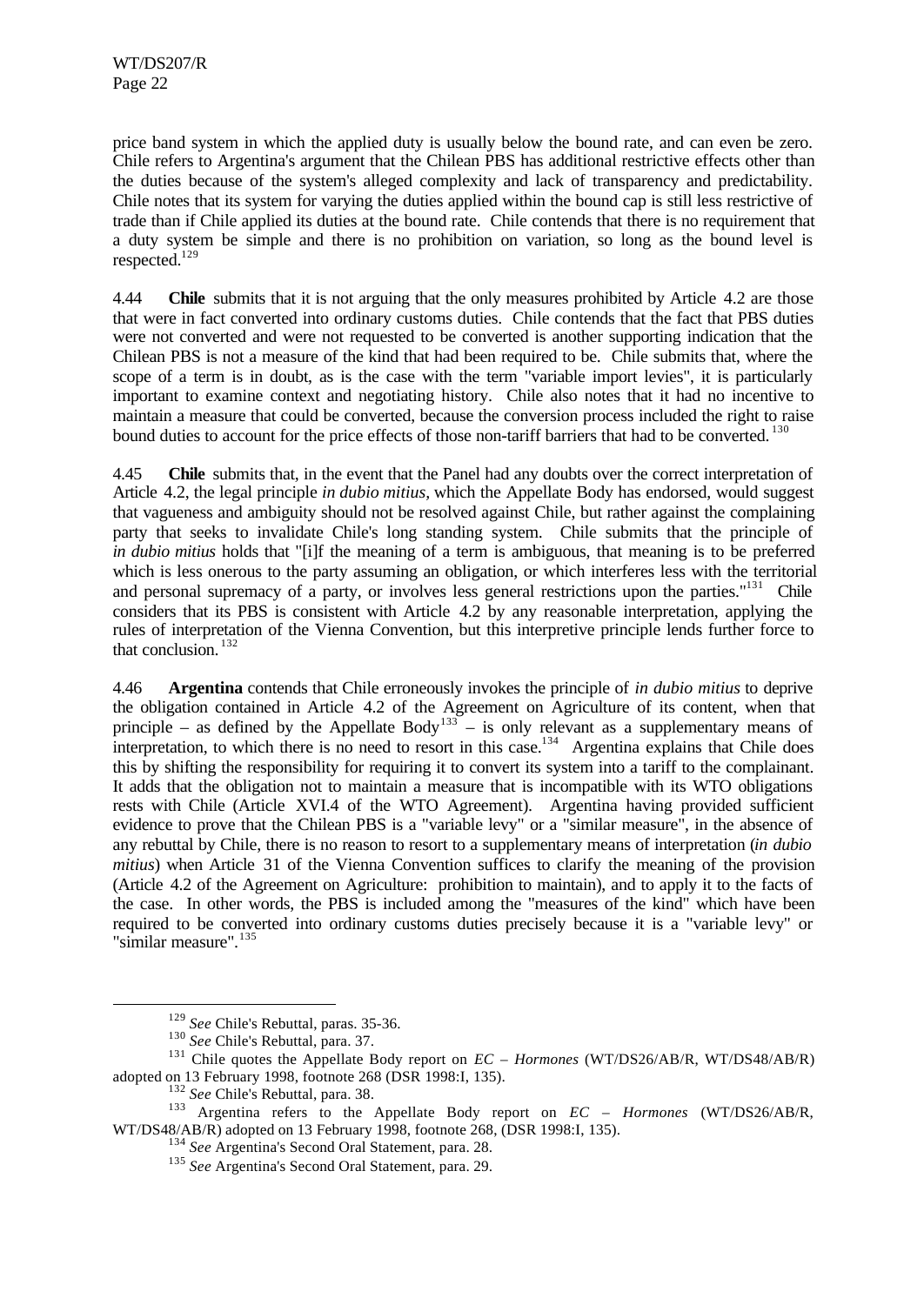#### *(ii) Whether the PBS is a variable levy or a similar border measure*

4.47 **Argentina** argues that the term "variable levies" means "complex systems of import surcharges intended to ensure that the price of a product on the domestic market remains unchanged regardless of price fluctuations in exporting countries".<sup>136</sup> With this definition in mind, Argentina considers that the Chilean PBS unquestionably applies variable levies on imports of wheat, wheat flour and edible vegetable oils. Argentina explains that, when the Chilean customs reference price is lower than the floor of the price band, the shipment is subject to a variable specific duty (in addition to the customs duty normally applied) amounting to the difference between the price band floor and the f.o.b. reference price provided by customs for the day on which the bill of lading of the imported goods in question was issued. The percentage of such duties applied to each shipment would vary according to the c.i.f. price. $137$  The nature of the PBS as a variable tariff, in Argentina's view, is recognized by the WTO Secretariat's 1997 Report on Trade Policy Review of Chile, where it is said that "[t]he price stabilization mechanism works as a variable levy since the duty imposed on these goods varies according to their import price."<sup>138 139</sup> Argentina further submits that Chile itself has admitted that its system imposes a "levy" on "imports" which "varies" according to the day of shipment.<sup>140</sup> Consequently, Argentina claims, it is a variable import levy.<sup>141</sup>

4.48 **Argentina** initially argues that, since, in the PBS, a specific duty is a variable which depends on the relationship between domestic prices and export prices, the system defines the specific duty (variable in accordance with the f.o.b. reference price of the day) to be applied for each shipment. According to Argentina,this results in a different tariff for each shipment that was sought to be eliminated via the tariffication process of the Uruguay Round for agricultural products. It is Argentina's view that, under the PBS, Chile imposes more than "ordinary customs duties". Argentina alleges that, on shipments whose price is below the floor of the price band, Chile imposes a border adjustment measure which is a form of variable tariff. Argentina argues that, regardless of what a Member might choose to call its border adjustment measure, that measure is prohibited if it is anything other than "ordinary customs duties".  $142$ 

4.49 **Chile** argues that the Agreement on Agriculture does not contain any definition of what is meant by variable levy nor is there any definition elsewhere in the WTO. Chile considers that it is apparent that it is not sufficient simply to say that any levy that varies is a "variable levy", because all levies in one sense or another vary. In Chile's view, a uniform specific duty varies when measured in *ad valorem* terms, and an *ad valorem* duty by definition produces a different specific rate of duty, dependent on the value of a product.<sup>143</sup> Chile further claims that the definition used by Argentina<sup>144</sup> is based on a commentator's views and does not actually support Argentina's position either. Chile argues that its price band mechanism does not keep the domestic market price unchanged, nor is it intended or designed to do so. Rather, it continues, Chile's system is designed to moderate the effect of fluctuations in international prices on the Chilean market.<sup>145</sup> Chile submits that, in its PBS, the critical variable is the difference between world prices at the time of shipment and world prices over

<sup>&</sup>lt;sup>136</sup> Argentina is using a definition provided in Goode, Walter, Dictionary of Trade Policy Terms (Centre for International Economic Studies, University of Adelaide, 1997), p. 250. *See* Argentina's First Written Submission, para. 52.

<sup>&</sup>lt;sup>137</sup> See Argentina's First Written Submission, para. 54.

<sup>&</sup>lt;sup>138</sup> Argentina quotes the Trade Policy Review Body, Trade Policy Review of Chile, Report by the Secretariat, WT/TPR/S/28 (7 August 1997), para. 38.

<sup>139</sup> *See* Argentina's First Written Submission, para. 55.

<sup>&</sup>lt;sup>140</sup> Argentina refers to para. 38 of Chile's First Written Submission.

<sup>141</sup> *See* Argentina's Rebuttal, para. 49.

<sup>142</sup> *See* Argentina's First Written Submission, para. 56.

<sup>&</sup>lt;sup>143</sup> See Chile's First Oral Statement, para. 38.

<sup>144</sup> *See* Argentina's First Written Submission, para. 52.

<sup>145</sup> *See* Chile's First Oral Statement, para. 40.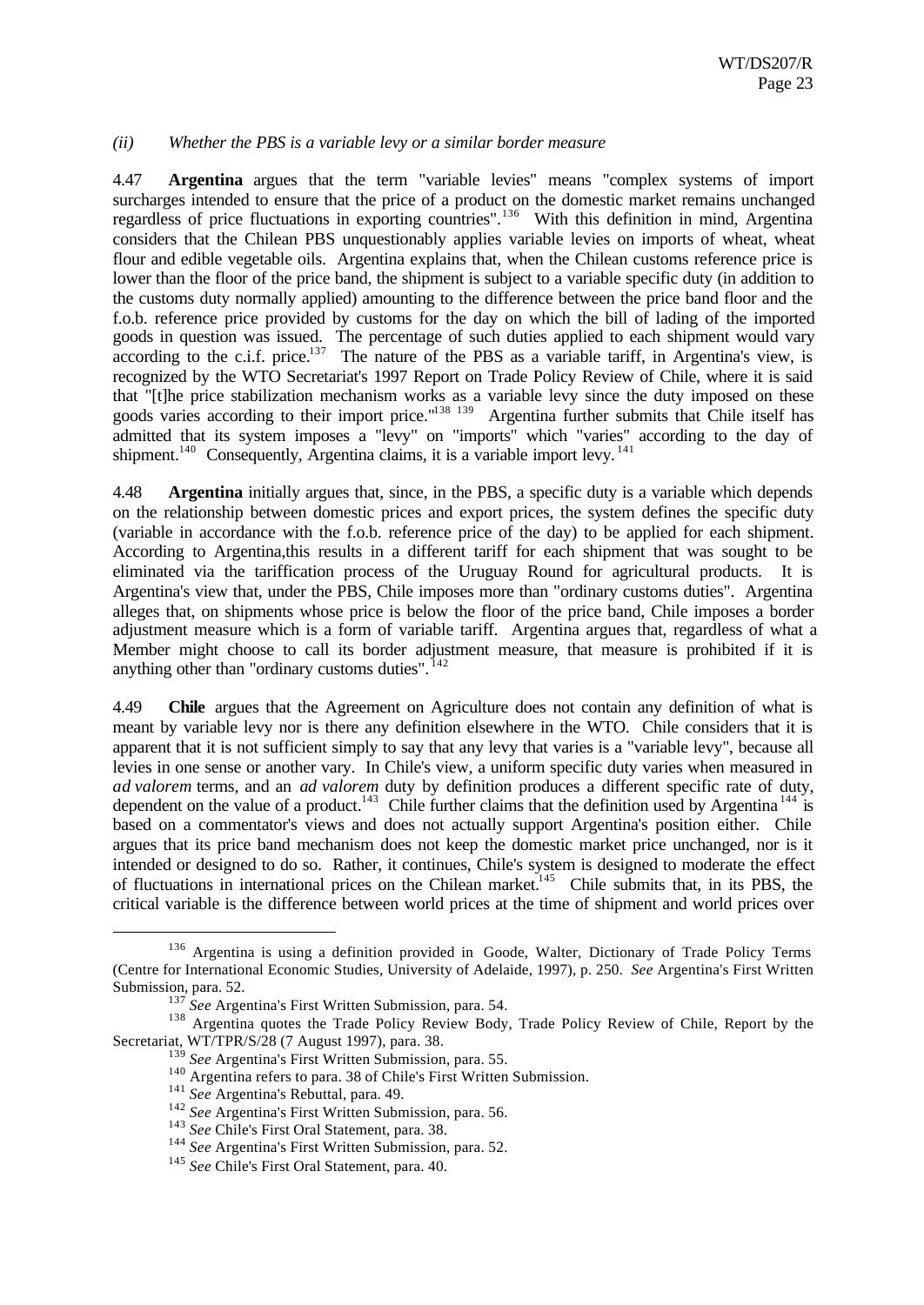the last five years. Chile's domestic price plays no role in this formula, nor does the actual transaction price of the product make any difference. Chile concludes that price competition is possible, not only between products of different countries imported into Chile, but also between imports and Chilean products.<sup>146</sup>

4.50 In response to the above argument by Argentina<sup>147</sup>, Chile argues that the tariff does vary according to the date of export, but does not vary according to the shipment (for example, even if the transaction prices are different, two shipments exported on the same date will have to pay the same import duty in Chile). Chile further argues that nowhere is it stated that a tariff measure becomes a "variable levy" simply because the tariff level varies frequently.<sup>148</sup> Chile also indicates that Argentina omitted to mention certain critical aspects of the texts in question and their application.<sup>149</sup> As regards Argentina's argument that the WTO itself has recognized that the PBS is a variable levy,<sup>150</sup> Chile claims that the referred to report by the Secretariat for the Trade Policy Review Mechanism (TPRM) only contains the opinions and statements of the Secretariat, not those of the WTO, and reminds Argentina that the opinions in the TPRM may not be used in dispute settlement procedures. In addition, Chile indicates that, in the statement quoted by Argentina, the Secretariat does not assert that the Chilean PBS is a variable levy but that it "works as" a variable levy, because the levy varies according to the import price.<sup>151</sup>

4.51 In response to Chile's argument that domestic prices are not used, **Argentina** argues that nonetheless it is not within the WTO's competence *per se* to provide for mechanisms which regulate or moderate fluctuations in international prices.<sup>152</sup> On the contrary, Argentina considers that the primary objective of the WTO is confined – as regards access mechanisms – to the promotion of transparent, non-distortionary, predictable systems that contribute to the liberalization of trade. And indeed, the PBS is the very type of mechanism which, since it lacks transparency and is distortionary and unpredictable, conflicts with the Uruguay Round commitment not to maintain "measures of the kind". In Argentina's view, all systems of variable levies have similar characteristics and a similar objective, i.e. to preserve the domestic market, to a greater or lesser extent, from the evolution of the international market. As instruments, these mechanisms provide a minimum threshold of protection which in some instances, as in the case of the bands, is virtually impassable in situations where prices drop. Argentina argues that, here, it is of little importance whether the threshold parameters are fixed on the basis of a domestic target price or on the basis of representative averages from international markets over the past years. According to Argentina, what is important is to ensure that these mechanisms have the same transparency, predictability and consequent effective access level as "ordinary customs duties" would have provided".<sup>153</sup>

4.52 **Chile** submits that imports can in fact enter the Chilean market at prices below the price band floor. According to Chile, there are two situations in which this can happen: (i) Since the specific duties are calculated in the middle of the year and are applied during the following year, there are import cost components that can change during that period. For example, Chile explains, international freight costs for the products may decrease, sometimes rather sharply. Chile further alleges that, in some cases, specific tariff headings are shipped at special prices, using ships that are heading for Chile in any case, with or without cargo. Chile explains that, similarly, there are trade operations carried out in better conditions than those foreseen when establishing the weekly reference price, which means

<sup>146</sup> *See* Chile's First Oral Statement, para. 43.

<sup>&</sup>lt;sup>147</sup> Chile refers to para. 56 of Argentina's First Written Submission.

<sup>148</sup> *See* Chile's First Written Submission, para. 40.

<sup>149</sup> *See* Chile's First Written Submission, para. 32.

<sup>&</sup>lt;sup>150</sup> Chile refers to para. 55 of Argentina's First Written Submission.

<sup>151</sup> *See* Chile's First Written Submission, para. 39. *See* also para. 41 of Chile's First Oral Statement.

<sup>&</sup>lt;sup>152</sup> Argentina refers to para. 36 of Chile's First Oral Statement.

<sup>153</sup> *See* Argentina's Rebuttal, paras. 60-62 and Annexes ARG-41 and ARG-42, and Argentina's Second Oral Statement, para. 19 and footnote 14.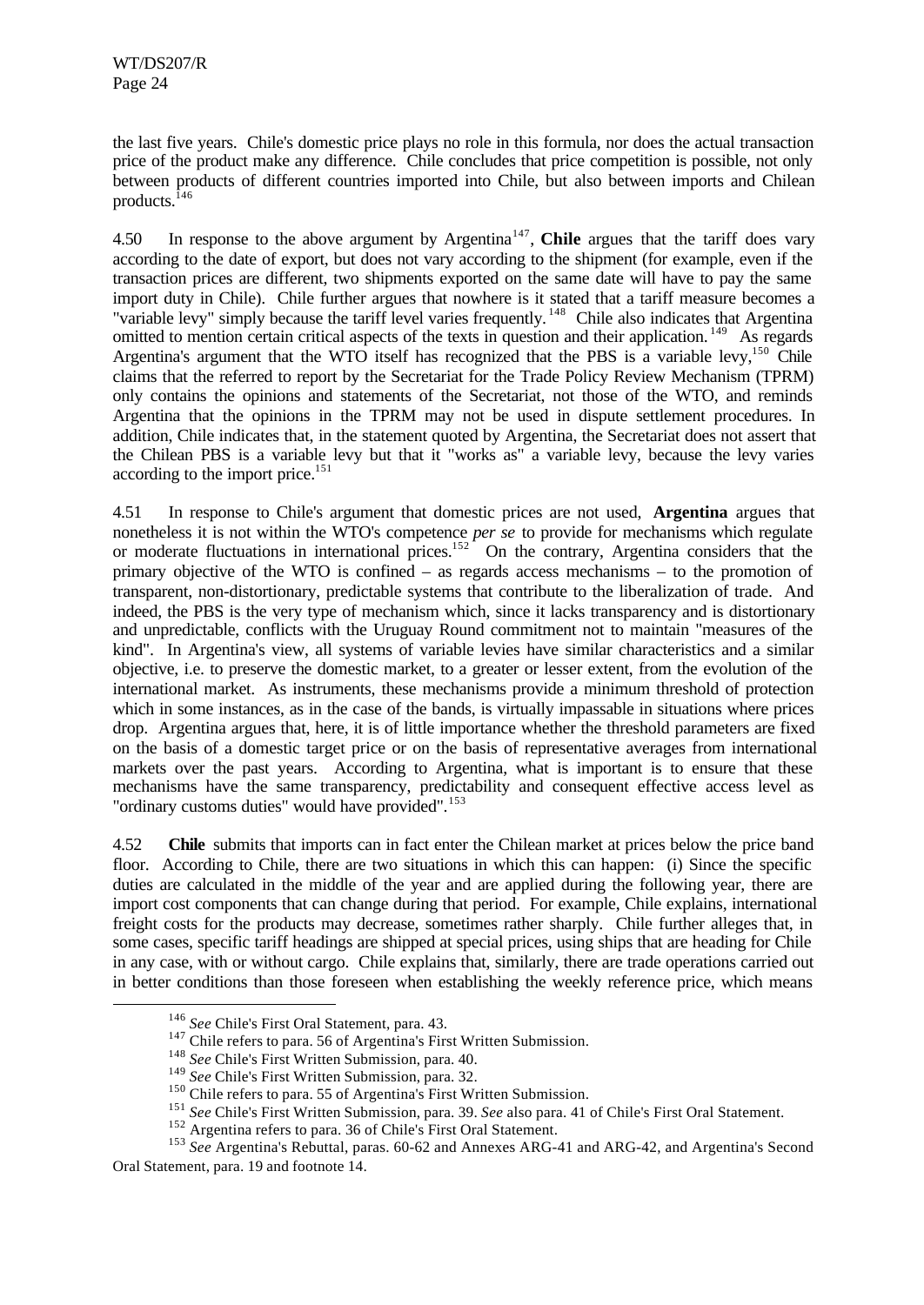that the import cost is also below the estimated price band floor. (ii) The effective import price may possibly be lower than the reference price determined for the date of a particular import and, consequently, the product may be charged a lower specific duty upon entry, remaining below the price band floor. $154$ 

4.53 **Chile** considers that, going beyond the incontrovertible fact that Chile applies a price band, it is essential to understand that the PBS imposes a duty that varies only according to the date on which the export took place, in accordance with the prevailing price on international markets, and in relation to the levels of the same price over the previous five years. Chile claims that the duty does not vary according to the amount of the transaction or the corresponding invoice and does not change either according to the domestic market price. Consequently, it is Chile's view that the PBS does not in any way resemble a variable levy such as those imposed by the old European Communities system for several years prior to the entry into force of the Agreement on Agriculture; it is not similar either to minimum import price schemes, which occasionally utilize duties in order to force a rise in low import prices until they are comparable to the minimum domestic landed price fixed. Chile contends that the differences between the PBS and the old European Communities system are more than semantic. According to Chile, the PBS does not act as a non-tariff barrier to prevent the import of goods whose price is lower than the price under the band nor to force an increase in this price until it reaches a certain domestic level.<sup>155</sup>

4.54 **Argentina** claims that Chile's submission makes a partial and erroneous interpretation of the definition of a variable levy<sup>156</sup> provided in Argentina's submission.<sup>157</sup> Argentina asserts that the definition in fact covers various elements that could be examined separately and that must be interpreted as a single whole. The definition begins by recognizing that a variable levy implies "complex systems of import surcharges". Argentina argues that, in the specific case of the Chilean PBS, two elements of the definition apply: complexity, and the imposition of variable levies in addition to the general tariff. Moreover, any PBS presupposes the application of a levy in addition to the general tariff (i.e. a surcharge) which varies, not with respect to the transaction value but in accordance with some type of mathematical relationship between the reference price fixed arbitrarily and some threshold price or parameter. These elements alone are evidence enough of the complexity of the system. Argentina explains that the third element of the definition, namely ensuring "that the price of a product on the domestic market remains unchanged", needs to be interpreted intelligently and in accordance with the text of the definition (and the ultimate purpose of the provisions of the Agreement on Agriculture). Specifically, in a low international prices scenario, the distortionary effect of the Chilean PBS is reflected, in particular, in the artificial change in the competition situation on the domestic market owing to the fact that once the reference price of the system has been activated, the domestic market becomes, to a large extent, impervious to price signals from the international market.<sup>158</sup>

4.55 **Chile** submits that, if the term "variable levy" had been intended to have the broad meaning urged by Argentina and certain third parties, it is impossible to explain why Argentina would maintain a sugar import system that is not distinguishable in any relevant way from the Chilean system that Argentina is challenging. Further, Chile argues, it is impossible to reconcile this attempt to stretch the meaning of "variable levy" with the position adopted by WTO Members, including Argentina, Brazil and the United States, in the Uruguay Round negotiations after the text on the Agreement on Agriculture had been agreed. Recalling that Chile's system has been openly and transparently in effect since 1983, Chile adds, it is inexplicable why WTO Members raised no objection to the Chilean PBS

<sup>154</sup> *See* Chile's response to question 46 (CHL) of the Panel.

<sup>155</sup> *See* Chile's First Written Submission, paras. 37-38. *See* also para. 42 of Chile's First Oral Statement.

<sup>&</sup>lt;sup>156</sup> See para. 4.48 above.

<sup>&</sup>lt;sup>157</sup> Argentina refers to para. 37 of Chile's First Written Submission.

<sup>&</sup>lt;sup>158</sup> See Argentina's First Oral Statement, paras. 29-33.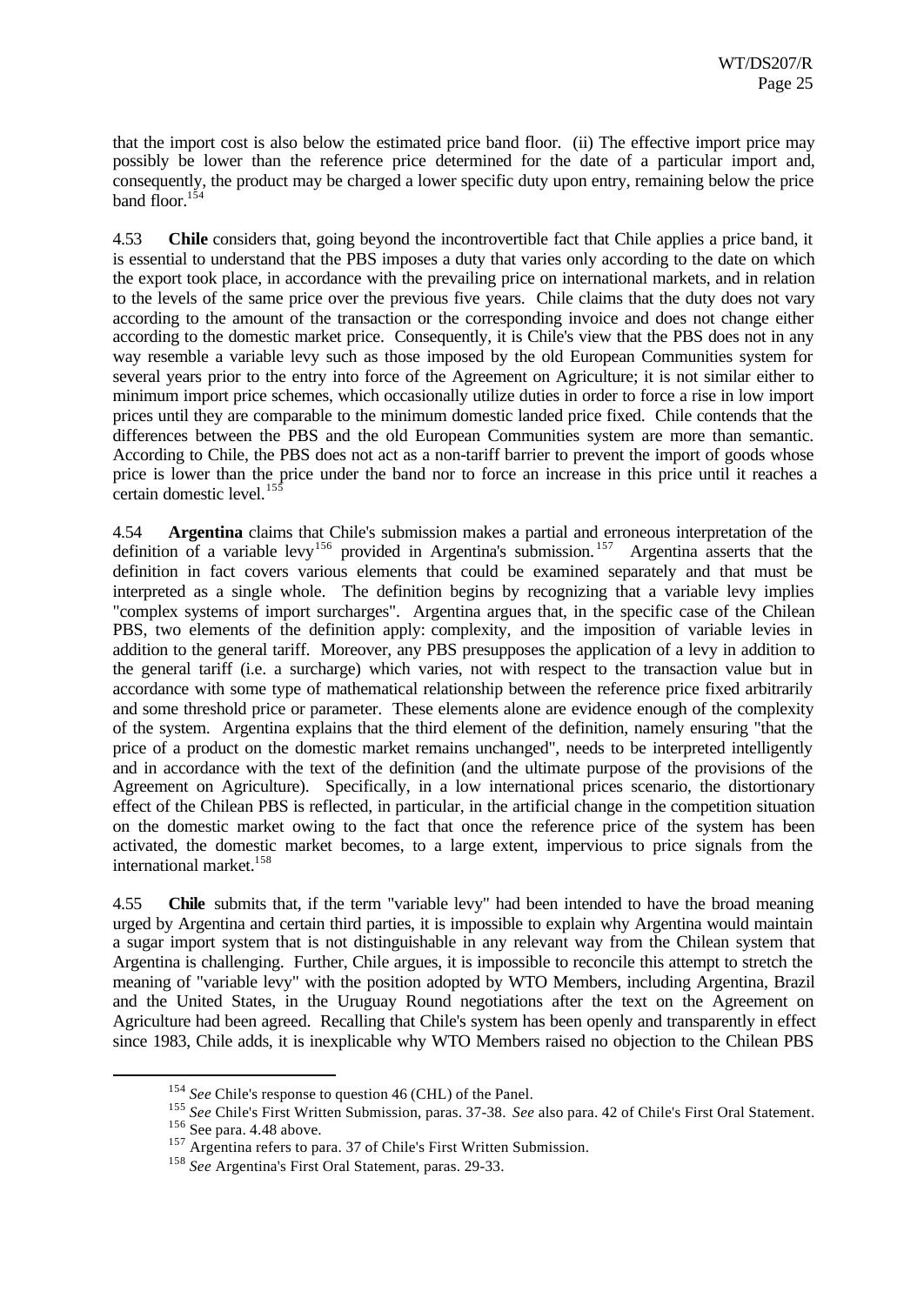and similar PBSs of other countries without demanding tariffication or change. Chile explains that Members accepted the system of the European Communities which clearly continues to levy duties that vary with the difference between European Communities and world prices. Chile contends that it is not arguing that a failure to challenge an illegal measure at the first opportunity means that a WTO Member forfeits the right ever to challenge that measure. However, Chile does contend that  $-$  in interpreting a term of art like "variable levy" that is not defined in the Agreement, –it is highly relevant to examine the conduct of the negotiators at the time of the negotiations and in the implementation of those negotiations. Chile submits that this context uniformly supports the view that the Chilean PBS is not a variable levy within the meaning of footnote  $1<sup>159</sup>$ 

4.56 **Chile** contests Argentina's suggestion that an element of the test to determine whether a given import duty is a forbidden variable levy might be the frequency or degree of changes in the tariff and the complexity of the system.<sup>160</sup> Chile contends that, aside from being vague and even illogical, none of Argentina's suggested rules, definitions and tests is set out in the Agreement on Agriculture or any other WTO agreement, and none of these suggestions has any legal status. Chile submits that nothing in the WTO prescribes how frequently an applied tariff can be changed or on what basis, so long as the binding is respected. Chile considers that its system in fact is transparent, and changes in the duty from week to week are normally modest, based on a formula utilizzing objective criteria. However, Chile adds, neither Article 4.2 nor its footnote requires that Chile's system meet these tests.<sup>161</sup>

4.57 **Chile** considers that an analysis of the relevant provisions of the WTO according to the principles laid down in the Vienna Convention shows that the Chilean PBS does not constitute a variable levy nor any other form of non-tariff barrier within the meaning of Article  $4.2^{162}$  Chile alleges that its PBS does not come within the scope of footnote 1 to Article 4.2 of the Agreement on Agriculture. In Chile's view, this is obvious because footnote 1 does not include PBS. This omission, in Chile's view, cannot be attributed to the fact that the concept of price bands was not understood at the time of the negotiations on the Agreement on Agriculture since, on the contrary, price bands were widely used in Latin America in 1994 and continue to be used today. Chile claims that the negotiators in the WTO, Argentina in particular, undoubtedly knew of such regimes and specifically decided not to include them within the list of measures covered by footnote  $1.^{163}$  Chile submits that the price band is a specific tariff that fluctuates according to external factors. In Chile's view, variable import levies are measures that were habitually used in Europe, particularly in the EC, to oblige the price of imported products to rise up to the level fixed by the EC. Chile explains that, typically, and sometimes exclusively, there were no bound tariffs for products subject to variable levies in the EC. According to Chile, the purpose of variable levies was in fact to erect a virtually insurmountable barrier against imported products compared with European like products so that exporters were unable to compete with the prices in the European Communities and thereby undermine the EC's domestic price support system.<sup>164</sup> On those grounds, Chile claims that its PBS is nothing more than an ordinary customs duty, with a rate that is adjusted to reflect the trend in current world prices compared with world prices in the past. It further deduces that a more competitive supplier would not lose his opportunity to win a larger share of the market by offering lower prices, as was the case with the variable levy schemes in Europe.<sup>165</sup>

<sup>159</sup> *See* Chile's First Oral Statement, paras. 44-47.

<sup>160</sup> Chile refers to paras. 30-33 of Argentina's Oral Statement.

<sup>161</sup> *See* Chile's Rebuttal, paras. 24-25.

<sup>162</sup> *See* Chile's First Written Submission, para. 43.

<sup>&</sup>lt;sup>163</sup> See Chile's First Written Submission, para. 44.

<sup>&</sup>lt;sup>164</sup> In footnote 35 to its First Written Submission, Chile refers to the definition of variable levy as a duty under the European Community's Common Agricultural Policy by Merritt R. Blakeslee & Carlos A. Garcia, The Language of Trade: A Glossary of International Trade Terms 167-168 (3rd. ed. 1999).

<sup>165</sup> *See* Chile's First Written Submission, para. 45.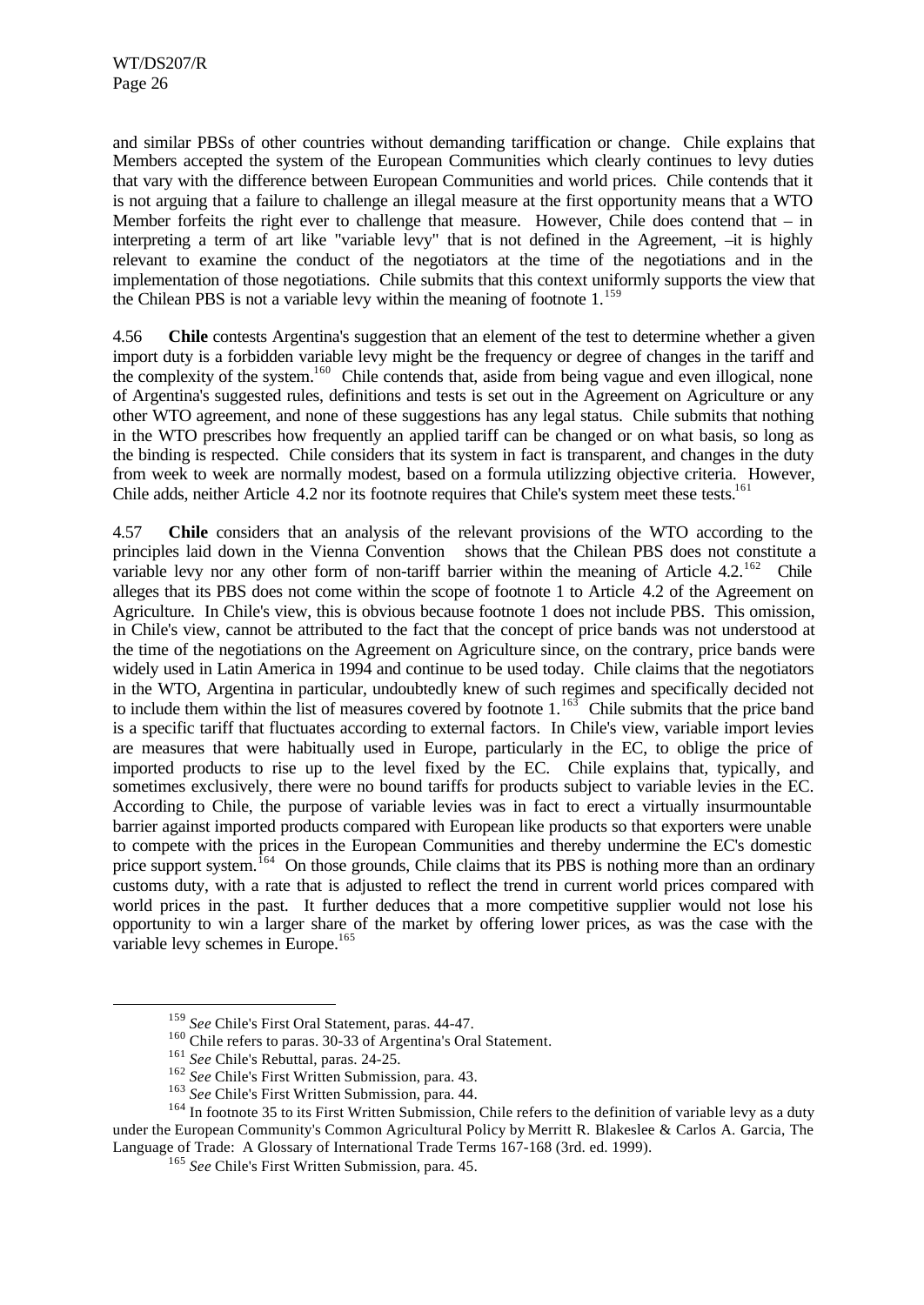4.58 **Chile** argues that, in reference to the example of the EC's variable levies, unlike PBSs or other ordinary duties, a variable levy, like other typical non-tariff barriers, removes any incentive to compete on price in the products concerned. Chile submits that the special scope of application of Article 4.2 reflects the consensus that existed among those taking part in the negotiations on agriculture in the Uruguay Round that it was necessary to discourage non-tariff barriers because they are less transparent and give a higher and more unconditional level of protection than tariffs. Chile claims that its PBS, however, imposes a specific tariff on certain agricultural products. It further explains that, even though the duty applied varies, it does not change according to the import price or the domestic market price in Chile, but compensates for the difference between a representative global price and a price fixed in the same way corresponding to the previous five years, deducting maximum and minimum prices.<sup>166</sup>

4.59 **Argentina** submits that, the first step, according to the procedure for interpretation laid down by the Vienna Convention , would be to produce a textual definition of the concept of "variable levy", a definition which, in Argentina's view, does have its importance as a means of defining the scope of the obligations, and ensures that the literal meaning incorporates the economic and commercial reality that the words are supposed to reflect. Argentina contends that a variable levy can be defined textually as a customs charge in the form of a levy, duty or fee which varies over time – in other words, a duty applied by customs with an in-built pattern of variation based on extraneous factors and which is designed to increase or reduce the isolation of the domestic market. According to Argentina, in GATT/WTO terms, and from a legal point of view based on a textual interpretation, the parameters defining the variation of a levy must be extraneous to the transaction price or the physical characteristics of the product, which are the elements of "ordinary customs duties" *par excellence*. Argentina claims that an interpretation of the words of Article 4.2 such as the one mentioned in the previous paragraphs is supported by the Article's context, Article 4.1, and the title of the Article, which refer, respectively, to the national schedules as the instrument in which the commitments must be specified, i.e. the result of the tariffying and the market access, which is ultimately what is affected by systems such as the PBS – illegal under Article 4.2 because their effects are reflected in the greater or lesser isolation they cause. Argentina submits that, if it is argued that a textual and contextual basis is not sufficient to define a variable levy, one should turn to the object and purpose of the provision, in accordance with Article 31 of the Vienna Convention, i.e. making the rules and disciplines of the GATT/WTO in the agricultural sector more effective.<sup>167 168</sup>

4.60 **Argentina** furthermore does not agree with Chile's argument whereby it assimilates all variable levies with those applied by the European Communities "at the time the negotiations were held".<sup>169</sup> Argentina argues that Chile's extensive comparison and contrast of its price band system with that of the European Communities does not alter the fact that Chile's measure is a variable levy which, like the EC's measure, is specifically designed to ensure that local producers remain isolated from price competition from more efficient foreign producers.<sup>170</sup> Argentina claims that Chile, in differentiating its system from the one applied by the European Communities (which would seem to be the only definition that Chile accepts of a variable levy), defines its PBS exactly as Argentina defines a variable levy in paragraph 53 of its first written submission. In that paragraph, Argentina states, elaborating on the definition of variable levies in paragraph 52, that it considers a variable levy to be "a duty which varies in accordance with the export market price." Argentina argues that, similarly, Chile maintains that "the Chilean PBS, however, imposes a specific tariff on certain agricultural products. Even though the duty applied varies, it does not change according to the import

<sup>166</sup> *See* Chile's First Written Submission, para. 49.

<sup>&</sup>lt;sup>167</sup> Argentina refers to the Preamble to the Agreement on Agriculture speaks of "... correcting and preventing restrictions and distortions in world agricultural markets".

<sup>168</sup> *See* Argentina's Rebuttal, paras. 45-47.

<sup>169</sup> *See* First Written Submission by Chile, para. 49.

<sup>170</sup> *See* Argentina's Rebuttal, para. 48.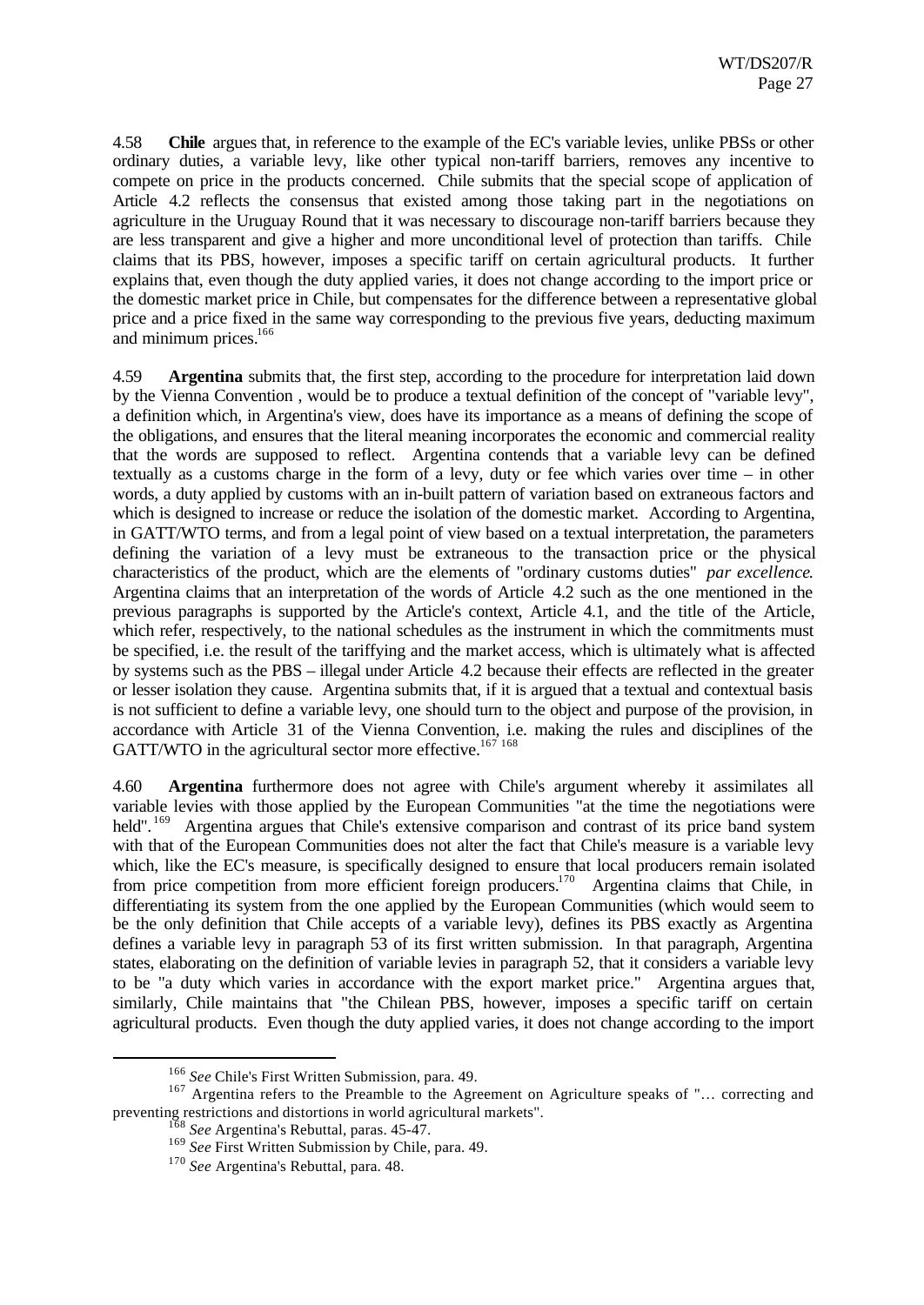price or the domestic market price in Chile, but compensates for the difference between a representative global price (the price of *hard red winter* No. 2 f.o.b. from the Gulf (United States)) and a price fixed in the same way corresponding to the previous five years ...".<sup>171</sup> Argentina submits that this Chilean definition coincides precisely with Argentina's definition of a variable levy. It further argues that this definition by Chile reinforces the concept of variability of the levy. In reference to paragraph 38 of Chile's written submission, Argentina claims that Chile recognizes firstly that the levy varies, and secondly, that it varies at least in accordance with Argentina's second observation concerning the concept of a variable levy, i.e. in accordance with the export market price.<sup>172</sup>

4.61 **Argentina** contends that the test for determining whether a PBS is or is not a measure of this kind begins with an analysis of the characteristics in order to determine to what extent the particular characteristics of variable levies (i.e. variability, application at the border, and existence of determining extraneous factors) contributes to the objective of ensuring greater or lesser isolation of the domestic market. Argentina argues that, even if it were argued that the Chilean PBS is any way different from a variable levy, it cannot be denied that it comprises the elements that are common to that type of levy. Argentina claims that absolute identity is certainly not required; what is required is a resemblance or similar nature, in other words the mechanisms, structures and mode of application must resemble each other. In Argentina's view, it is important to see whether the measure under examination, in this case the Chilean PBS, fits with the final objective of Article 4.2 of the Agreement on Agriculture and its footnote in particular, and with the objective of tariffication of agriculture in general, in conformity with the Agreement – i.e. to enhance transparency through the establishment of tariffs that discipline agricultural trade and to improve the predictability of such trade through "specific binding commitments" in the area of "market access". Argentina submits that, if upon examining the most common elements of a variable levy the PBS were considered to lack absolute identity and therefore fall outside that category, the economic effects of the PBS surely constitute a clear basis for determining the degree of "similarity" of the measure within the meaning of footnote 1 to Article 4.2 of the Agreement on Agriculture.<sup>173</sup>

4.62 **Chile** submits that its PBS is not a "similar border measure" because neither by its operation nor in its context is it similar to the non-tariff barriers described in footnote 1, but rather it corresponds to the category of measure which, in accordance with this footnote, fall outside its scope.<sup>174</sup> Chile considers that footnote 1 makes explicit that "similar border measures" do *not* include ordinary customs duties. Chile submits that the Chilean price band mechanism restricts trade only through duties, and that these duties do not operate as a minimum price system or other non-tariff barrier. Rather, Chile explains, the PBS, like other ordinary duties, allows price competition.<sup>175</sup> Chile notes that, although the Agreement on Agriculture does not define "ordinary customs duties", it is obvious that the PBS falls within the term because it only imposes duties. In Chile's view, the system is subject to the obligations in Article II of the GATT 1994, in the same way as all the other products subject to a bound tariff as such. Chile argues that no waivers are envisaged and conformity with the WTO Agreement is not due to any agriculture-specific provision. Chile claims that, consequently, the most reasonable interpretation of the text of footnote 1 is that the PBS is outside the scope of the measures covered by the obligations in Article 4.2.<sup>176</sup>

4.63 **Argentina** argues against Chile's statement that "the price band system … corresponds to the category of measure which, in accordance with this footnote, fall outside its scope".<sup>177</sup> Argentina

<sup>171</sup> Argentina refers to para. 49 *in fine* of Chile's First Written Submission.

<sup>172</sup> *See* Argentina's First Oral Statement, paras. 33-37.

<sup>&</sup>lt;sup>173</sup> See Argentina's Rebuttal, paras. 55-57.

<sup>&</sup>lt;sup>174</sup> See Chile's First Written Submission, para. 46.

<sup>&</sup>lt;sup>175</sup> See Chile's First Oral Statement, para. 48.

<sup>176</sup> *See* Chile's First Written Submission, para. 47.

<sup>&</sup>lt;sup>177</sup> Argentina refers to para. 46 of Chile's First Written Submission.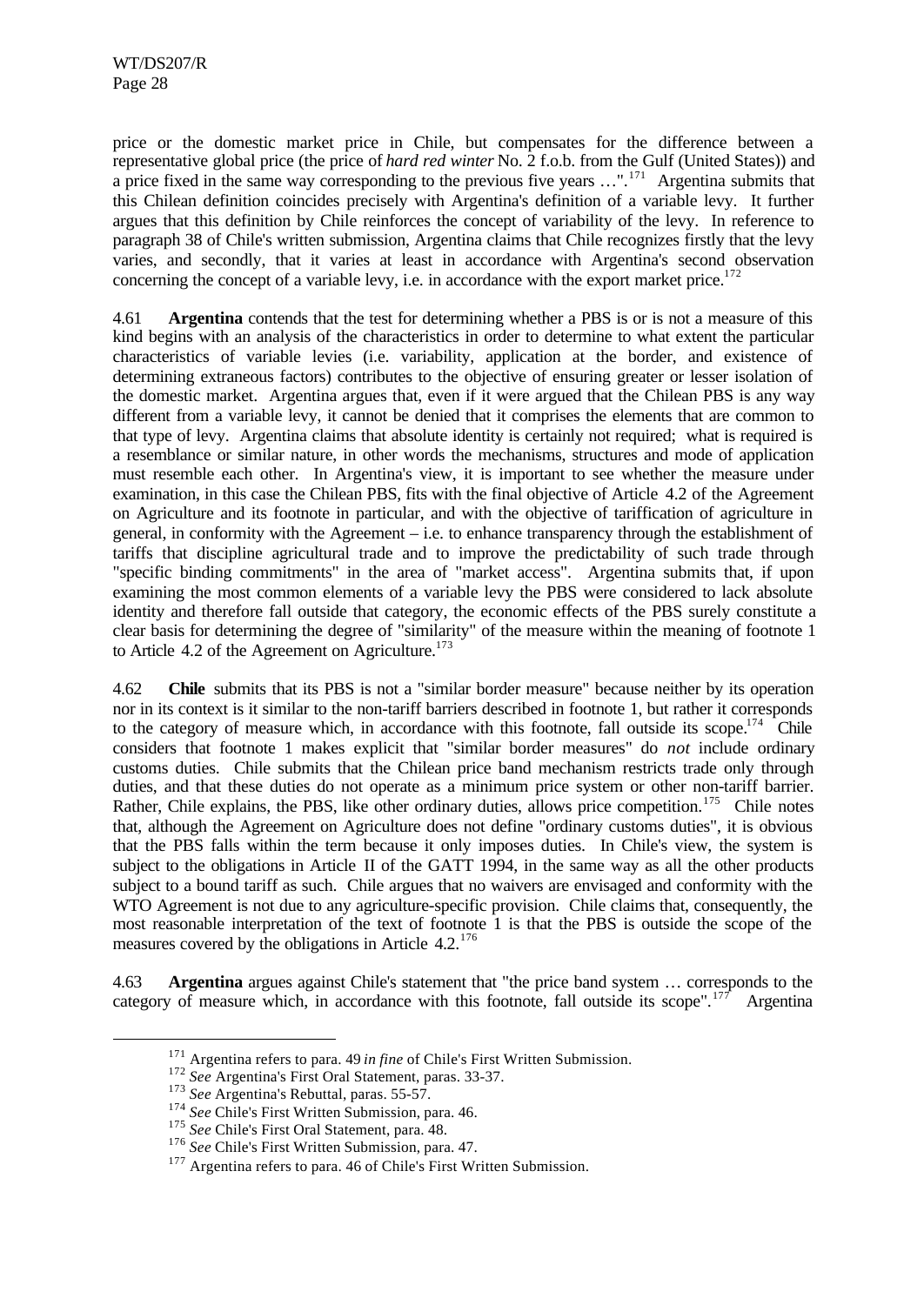contends that Chile fails to identify the characteristics which would enable the PBS to be covered by the exceptions in footnote 1 of Article 4.2 of the Agreement on Agriculture. It is Argentina's understanding that Article 4.2 of the Agreement on Agriculture and footnote 1 thereto expressly prohibit Members from maintaining, resorting to or reverting to "any measures of the kind which have been required to be converted into ordinary customs duties", establishing a limited number of exceptions in the case of "special safeguard provisions" (Article 5), "special treatment with respect to paragraph 2 of Article 4" (Annex 5), and "measures maintained under balance-of-payments provisions or under other general, non-agriculture-specific provisions of GATT 1994 or of the other multilateral trade agreements in Annex 1A to the WTO Agreement." In Argentina's view, the Chilean PBS does not meet the requirements for being considered as a special safeguard measure under Annex 5 or Article 5 of the Agreement on Agriculture nor, clearly, is it a measure "… maintained under balanceof-payments provisions". Nor can the PBS be covered by the third hypothesis "… other general, nonagriculture-specific provisions of GATT 1994", since the Chilean PBS is applied exclusively in the agricultural sector. Thus, Argentina contests Chile's argument with respect to the PBS that "no waivers are envisaged and conformity with the WTO Agreement is not due to any agriculture-specific provision."<sup>178</sup> Consequently, Argentina rejects Chile's argument that " ... the most reasonable interpretation of the text of footnote 1 is that the price band system is outside the scope of the measures covered by the obligations in Article  $4.2.^{179}$  180

4.64 In **Chile** 's view, a "minimum import system" or a "variable levy" might be considered a nontariff measure insofar as the systems could operate to exclude low-priced goods and preclude price competition. However, Chile adds, it must be conceded that a prohibitive tariff has similar effects, but clearly is not prohibited by Article 4.2. Thus, Chile concludes, given the imprecision of the language of Article 4.2, it may be necessary, as with other measures, to examine which of such measures were considered to be of the type that required conversion into ordinary customs duties in the Uruguay Round. Chile is not aware of any objective test of "similarity" within Article 4.2 or elsewhere in the WTO. In Chile's view, it seems probable that the category of "similar border measures" was intended to capture measures that were the same as those "required to be converted", but which were simply labelled differently. Given the vagueness of the terms for those measures specifically named and given the apparent absurdity of a literal or dictionary approach, Chile considers that it is evident that a cautious approach is necessary, and that it would be prudent to decide cases as narrowly as possible, rather than attempting on the basis of a single dispute to enunciate broad rules not written in the text and not agreed by the negotiators.<sup>181</sup>

4.65 **Argentina** contends that the essential features that determine whether a measure is a "variable levy" or a "minimum import price" basically relate to the effects of the measure. Argentina considers that the basic effects of a variable levy or minimum import price, as well as any other non-tariff measure within the meaning of Article 4.2 of the Agreement on Agriculture, are lack of transparency and predictability and consequent nullification or impairment of market access. In Argentina's view, the degree of similarity must once again be analysed in terms of undesired economic effects (mentioned in the reply to question 6(a)) which are present to a greater or lesser degree in the case of all "measures of the kind which have been required to be converted into ordinary customs duty", whether those listed specifically in footnote 1 to Article 4.2 of the Agreement on Agriculture or those covered by the concept of "similar border measures other than ordinary customs duties".<sup>182</sup>

4.66 **Chile** agrees that the mere fact that a duty may or does vary does not mean that the duty is a prohibited variable levy. In Chile's view, were the rule otherwise, a Member could never change its

<sup>178</sup> Argentina refers to para. 47 of Chile's First Written Submission.

<sup>&</sup>lt;sup>179</sup> Argentina refers to para. 47 of Chile's First Written Submission.

<sup>180</sup> *See* Argentina's Rebuttal, paras. 79-83.

<sup>&</sup>lt;sup>181</sup> *See* Chile's response to question 6 (ALL) of the Panel.

<sup>182</sup> *See* Argentina's response to question 6 (ALL) of the Panel.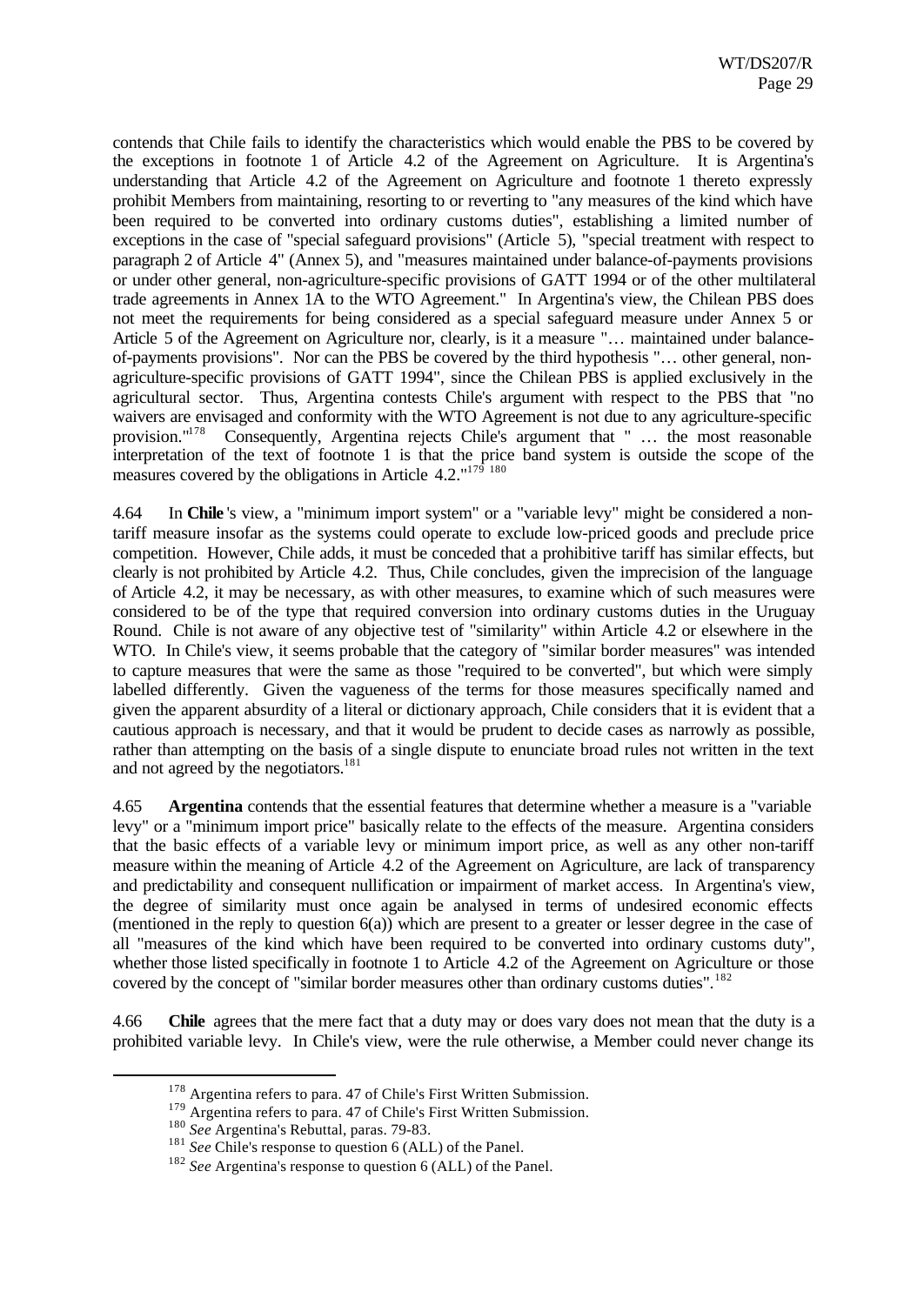applied rate of duty and indeed would have to offer guarantees that the applied rate would not vary, independent of any binding. Obviously, Chile adds, there is nothing in any WTO rule to suggest that whether a measure is a variable levy depends on the scope and frequency of variation. Chile contends that, if it is accepted that the purpose of Article 4.2 is to address non-tariff barriers, then it might be considered that the defining characteristic should be whether the measure has the effect of a quantitative limitation, in the way a minimum import price system can effectively prevent imports of goods below a certain price. However, Chile affirms, it must be conceded that there is no such test in the language of the Agreement, and it is easy to demonstrate that the negotiators of the Agreement on Agriculture allowed conversion into ordinary duties in a way that is often prohibitive of any imports not within the preferential tariff rate quota. Chile considers that, in such circumstances, it may be that the European Communities are correct to say that the dispositive issue, at least in the case of a measure whose restriction is accomplished through a customs duty, is whether there is a ceiling binding, in which case the frequency, scope or criteria for variability are irrelevant under Article 4.2. <sup>183</sup>

4.67 **Argentina** submits that an infringement of Article 4.2 of the Agreement on Agriculture is not contingent on whether or not the bound tariff has been violated. It further states that if, as Chile claims, the variability of a measure were irrelevant as long as the bound level was not exceeded, Article 4.2 of the Agreement on Agriculture and its footnote would lose their effectiveness in that the obligation would be limited exclusively to the application of "cap" mechanisms to the different variable levy schemes, making their mandatory tariffication as stipulated in Article 4.2 of the Agreement on Agriculture unnecessary and rendering their operation immutable. In Argentina's view, there is no legal justification whatsoever for such an interpretation, which would in any case be absurd from an economic standpoint. Argentina is of the opinion that Chile cannot disregard the value of certainty in economics and trade and the inconvenience of having to deal with such volatile access mechanisms as variable levies. Indeed, it says, the use of the PBS is yet another factor of uncertainty, and compared with ordinary customs duties which, as already stated<sup>184</sup>, are not subject to the variability of the system at issue, it would add to the cost of any commercial planning scheme.<sup>185</sup>

4.68 **Argentina** submits that Chile has recognized that the category "similar border measures" was included in footnote 1 to Article 4.2 of the Agreement on Agriculture for the purposes of disciplining similar measures to those which have been required to be converted, but which were labelled differently.<sup>186</sup> Argentina contends that this is exactly what the price band system is. In Argentina's view, it is therefore contradictory for Chile to maintain, on the one hand, that it is unaware of the existence of a similarity test for categorising a measure as one of those which must be tariffied, while on the other hand recognizing what that category includes. <sup>187</sup>

4.69 **Argentina** further contends that the only alternative for defining whether a measure such as the PBS is a variable levy or a similar border measure is to analyse the effects of the measure. Argentina submits that this is so clear that Chile itself recognized it in its reply to question 6 of the Panel, in which it states that a variable levy is a non-tariff measure "insofar as the system operates to exclude low priced goods and preclude price competition."<sup>188</sup> In Argentina's view, this means that Chile upholds Argentina's economic impact analysis criterion.<sup>189</sup> As also upheld by Chile<sup>190</sup>, Argentina adds, the PBS is designed to moderate the effects of international price fluctuations. It is

<sup>183</sup> *See* Chile's response to question 8 (ALL) of the Panel.

<sup>&</sup>lt;sup>184</sup> See Argentina's Rebuttal, paras. 69 and 70.

<sup>185</sup> *See* Argentina's Second Oral Statement, para. 21.

<sup>&</sup>lt;sup>186</sup> Argentina refers to Chile's response to question 6 (ALL) of the Panel.

<sup>187</sup> *See* Argentina's Rebuttal, paras. 58-59.

<sup>188</sup> *See* Argentina's Rebuttal, para. 52.

<sup>189</sup> *See* Argentina's Second Oral Statement, para. 19.

<sup>&</sup>lt;sup>190</sup> Argentina refers to para. 11 of Chile's First Written Submission.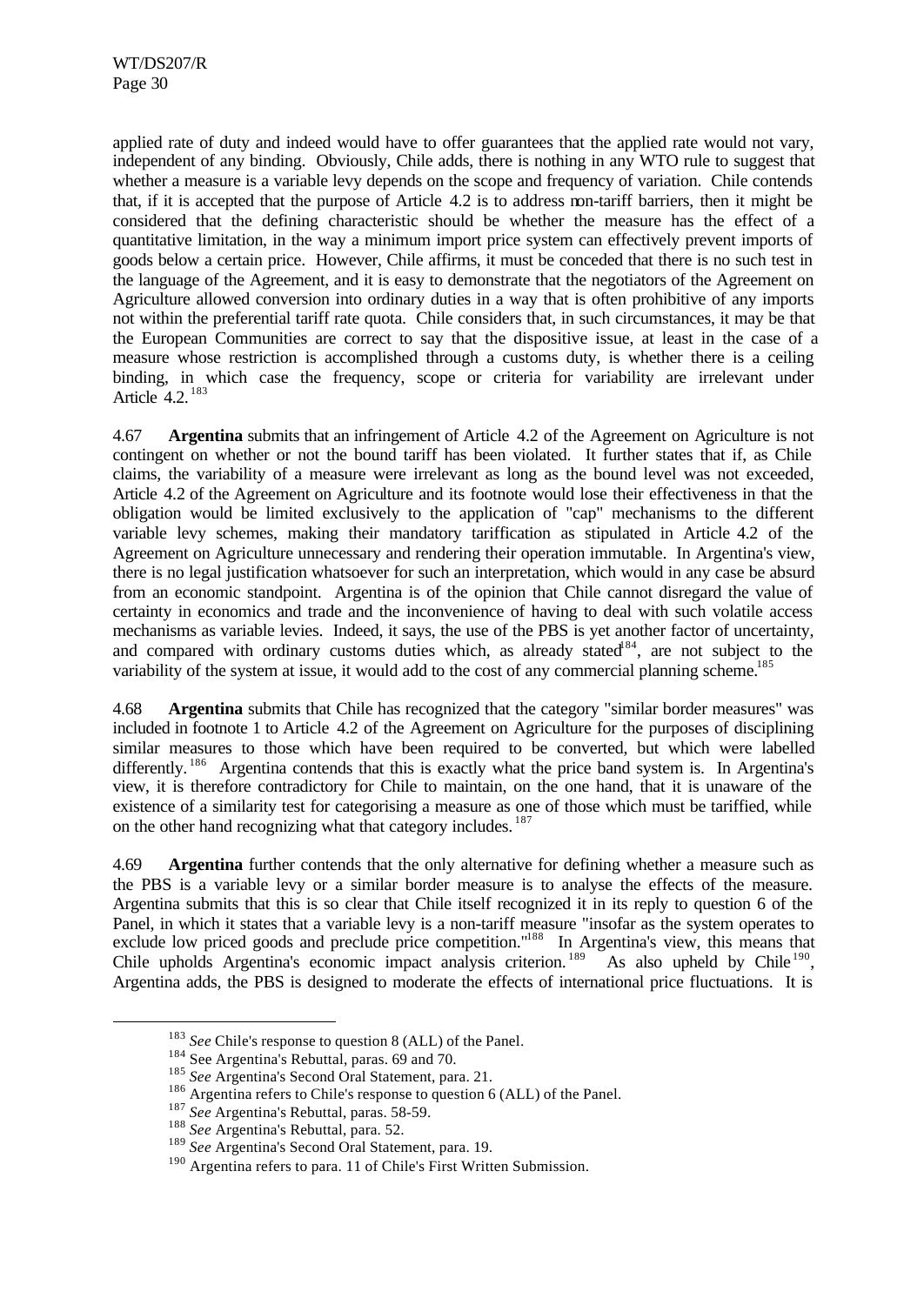implemented through a system which avoids or moderates the effects of the transmission $191$  of those prices to the domestic market, using as a trigger price or a reference price for the application or calculation of the specific duties the "lowest f.o.b. price for the product quoted in a major commodity market relevant for Chile". <sup>192</sup> According to Argentina, this shows that Chile expressly recognizes that the PBS has effects other than those of an ordinary customs duty. Argentina claims that this is because unlike the PBS, both *ad valorem* tariffs and specific tariffs or a combination of the two always result in direct transmission to the domestic market of changes in international prices.<sup>193</sup>

4.70 In **Argentina**'s view, the most important aspects of variable levies and other similar measures that are inconsistent with Article 4.2 are those that relate to the effect of their application, i.e. lack of transparency, lack of predictability and consequent impairment. The Chilean system incorporates all three of these characteristics, so that even if it is not a variable levy, it at least constitutes a similar border measure.<sup>194</sup> According to Argentina, this is important because, in economic terms, these measures, as opposed to ordinary customs duties result in undesirable effects. Argentina explains that the PBS used by Chile is activated when the reference price fixed by the implementing authority falls below a certain threshold parameter, commonly known as the floor of the price band. According to Article 1 of the decrees establishing the duties, the reference price is the lowest f.o.b. price recorded for a given date in international markets representative of the product. Argentina submits that the lack of clarity surrounding the methodology for fixing the reference price, as illustrated in the paragraph of Chile's submission containing a brief description of the system<sup>195</sup>, is evidence of the lack of transparency in implementing the system.

4.71 As regards the lack of predictability**, Argentina** contends that this is due to the fact that the level of the levies is not determined according to the transaction price, but according to a reference price of which the exporter has no knowledge until shortly before the transaction takes place, since it is fixed at short intervals (on a weekly basis). According to Argentina, this implies that a transaction price on the market may, on a given date, be subject to a relatively low effective duty, while on a subsequent date a higher effective duty, or even one that violates the WTO bound level, may be applied for the same transaction value. Argentina submits that this fact, although sufficient in itself to establish a violation of Article 4.2, added to the fact that the PBS does not have any safety mechanism (cap) to ensure that the bound level is not exceeded, illustrates that the unpredictability in case of a significant fall in prices is total for the purposes of efficient commercial planning With a cap, the unpredictability would be partial. Argentina claims that, even assuming that the bound level is not exceeded, the variability of the system increases with the liberalization of trade in the sector. Consequently, Argentina concludes, we end up with an absurd commercial situation in which the lower the customs duty, the lower the level of predictability, since the level of variability of the system increases. Argentina's view is that, contrary to what Chile claims in its first submission, the Chilean PBS is distortionary, since the more competitive the price, the higher the relative level of levies applied to each shipment. As a demonstration of this statement, Argentina refers to its Annex ARG-37 which contains a chart illustrating the relationship between the monthly average reference price fixed by Chilean customs and the corresponding prices of edible vegetable oils of Argentine origin. Argentina submits that this is particularly true for a producer like Argentina whose prices are perfectly correlated with international prices. Moreover, although Argentina is an efficient producer, the fact is that the reference prices fixed by the Chilean authorities for almost all of the most important products in terms of commercial value traded by Argentina are below the f.o.b. quotations for shipments from Argentina. In other words, Argentina affirms, the Chilean PBS ensures that the more

<sup>191</sup> Argentina refers to para. 18 of Chile's First Written Submission.

<sup>192</sup> Argentina refers to para. 17 of Chile's First Written Submission.

<sup>193</sup> *See* Argentina's Rebuttal, paras. 53-54.

<sup>194</sup> *See* Argentina's First Oral Statement, para. 38.

<sup>&</sup>lt;sup>195</sup> Argentina refers to para. 15 of Chile's First Written Submission.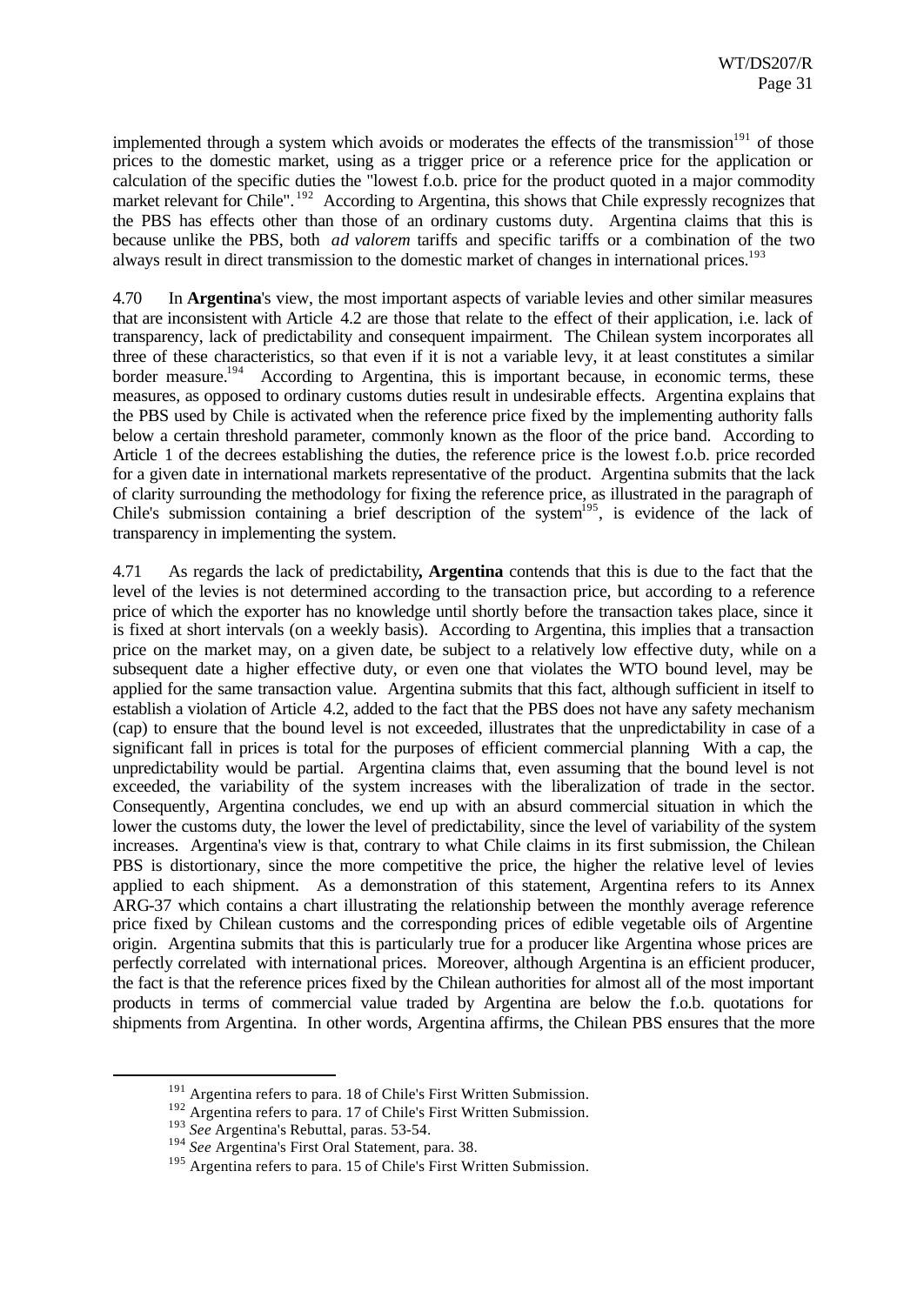efficient the exporter, the greater the relative impact of tariff duties. In its view, this sort of "competitive penalization" is even more regressive when international prices are low.<sup>196</sup>

4.72 **Argentina** argues that the variability of the PBS makes any effective commercial planning impossible owing to the unpredictability factor. Argentina affirms that this is clearly reflected by a simple statistical indicator such as the standard deviation coefficient, i.e. the ratio between the standard deviation and the arithmetic mean, for the total effective level (as a percentage over the transaction value) of duties applied to imports, measured on the basis of monthly averages. Argentina explains that it has made an analysis of the PBS variability on the basis of Chilean statistics for wheat products and soya bean oil – in the case of wheat, for 1996/1997 and in the case of soya bean oil, for the period 1996/1998. These years were selected because in none of them, with the exception of 1998 for milling wheat, was the bound level of 31.5 per cent exceeded (or if so, only marginally). Argentina submits that the comparison made on this basis reveals that for crude soya bean oil, the deviation coefficient amounted to 28.5 per cent and 31.7 per cent for the years 1996 and 1997 – i.e. the variation of the total effective level of duties for that product was, with respect to the arithmetic mean, 31.5per cent as a monthly average for the mentioned period. With respect to milling wheat, the indicators were 153.5 per cent, 27.5 per cent and 15.5 per cent respectively for 1996, 1997 and 1998. In other words, the variation of the total effective level of duty for that product was, with respect to the arithmetic mean, 65.5 per cent on average. These levels of variation, amounting to practically one-third against the annual average in the case of oils and two-thirds in the case of milling wheat, result exclusively from the operation of the PBS, since the effective level of ordinary customs duties by definition does not vary, or if so, it varies with a frequency that is totally predictable. Argentina explains that, if one adds to these considerations the fact that, as explained at length in previous submissions, the system lacks transparency, that the duties resulting from the PBS are fixed at very frequent intervals (one week) and that the potential range of variation is of 31.5 per cent *ad valorem*, only an extraordinarily audacious and broad interpretation of the Agreement on Agriculture could include a system of this nature among the "ordinary customs duties".<sup>19</sup>

4.73 **Chile** submits that, while Argentina has objected to the frequency and degree of changes that Chile makes to its applied duties and to the alleged complexity and lack of predictability and transparency of those changes, none of those considerations change the character of the duties from "ordinary customs duties". Further, far from being prejudicial to trade, it is clear that, relative to maintenance of the duty at the bound ceiling rate, the price band system duties result in less restrictive rather than more restrictive treatment of imports.<sup>198</sup>

4.74 **Chile** disagrees with Argentina's claim that its PBS affects trade security and predictability<sup>199</sup> by stating that the Chilean formula is totally transparent and on the day a product is shipped the duty is known.  $200$ 

# *(iii) Distinction between variable levy or similar border measure and ordinary customs duty*

4.75 In **Argentina**'s view, the criteria for distinguishing between a "variable levy" or "similar border measure", within the meaning of Article 4.2 of the Agreement on Agriculture, and an "ordinary customs duty", are based on the fact that the application of an ordinary customs duty is determined by the transaction price – *ad valorem* duty – or the physical characteristics (weight/volume) – specific duty – or a combination of the two. Ultimately, Argentina concludes, it is the economic effects –

<sup>196</sup> *See* Argentina's First Oral Statement, paras. 41-51.

<sup>197</sup> *See* Argentina's Rebuttal, paras. 64-69.

<sup>198</sup> *See* Chile's Rebuttal, para. 17.

 $199$  Chile refers to para. 31 of Argentina's First Written Submission.

<sup>200</sup> *See* Chile's First Written Submission, para. 50.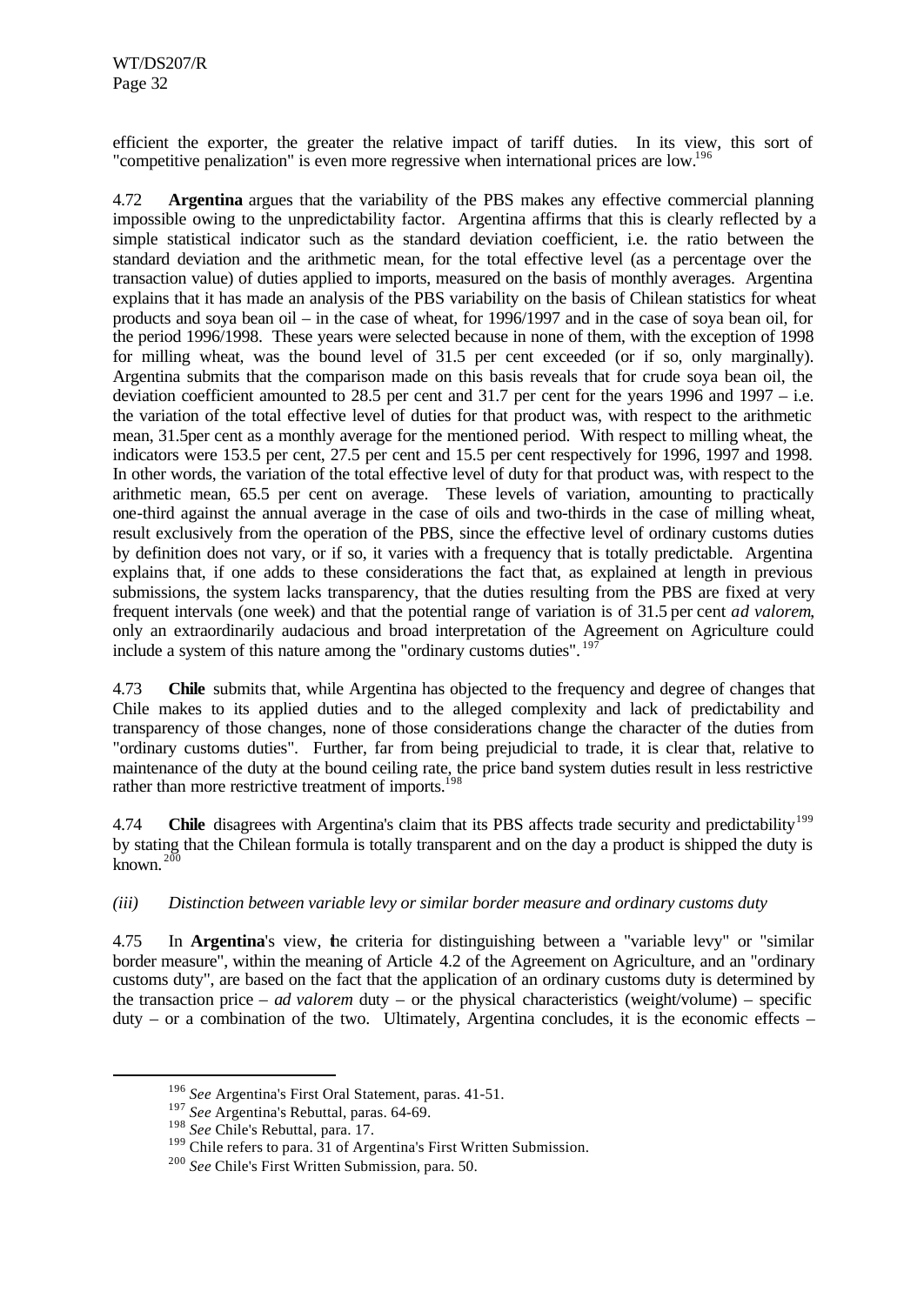deriving from the features of a variable levy or a similar border measure – which result in their being given a legal status distinct from "ordinary customs duties". <sup>201</sup>

4.76 **Argentina** affirms that the term "ordinary customs duties" within the meaning of Article II:1(b) of the GATT 1994 cannot at the same time be considered "a measure of the kind which have been required to be converted into ordinary customs duties" within the meaning of Article 4.2 of the Agreement on Agriculture. Argentina considers that, in addition to listing certain cases, by exclusion footnote 1 to that Article clearly defines "measures of the kind which have been required to be converted into ordinary customs duties" as "similar boarder measures other than ordinary customs duties". In Argentina's view, the meaning of the term "ordinary customs duties" under Article II:1(b) of the GATT 1994 and Article 4.2 of the Agreement on Agriculture is the same. Argentina explains that there are no legal grounds whatsoever in the texts of the WTO Agreements for contending that the same term, "ordinary customs duties", must be interpreted differently. Argentina concludes that, in the absence of any clear indication to the contrary, we must assume that the identical terms reflect identical concepts. Argentina claims that "ordinary customs duties" are those which by their nature are perfectly predictable and transparent, and which owing to their total permeability to the international market ensure competition in the domestic market. Argentina further specifies that "ordinary customs duties" are *ad valorem* tariffs, specific duties or a combination of the two. Argentina clarifies that a measure " … of the kind which has been required to be converted into ordinary customs duties" can never, by definition, constitute an "ordinary customs duty". Otherwise, Argentina adds, one would be depriving Article 4.2 of the Agreement on Agriculture of its effectiveness.<sup>202</sup>

4.77 In **Argentina**'s view, "ordinary customs duties" in the meaning of the first sentence of Article II:1(b) of the GATT 1994 are those which, in their different forms (*ad valorem* duties, specific duties or a combination of the two), set the maximum effective protection level permitted at customs.<sup>203</sup> Argentina contends that the concept of "ordinary customs duties" applies to the means of levying customs duties which provide a degree of certainty, stability and predictability. It further affirms that, under Article II:1(b) of the GATT 1994, other duties or charges are merely those that do not constitute "ordinary customs duties", such as the other duties or charges which appear in columns 6 and 8 of the national schedules, as appropriate. "Other duties or charges of any kind" within the meaning of Article II:1(b) of the GATT 1994, Argentina explains, cannot be considered as "similar border measures other than ordinary customs duties". Argentina argues that the bound duty level for what is considered to be "other duties and charges of any kind" is the rate registered in that column. Consequently, Argentina concludes, that level is the one to be considered in determining inconsistency with Article II:1(b) of the GATT 1994, without prejudice to the consistency of other duties or charges with other obligations under the GATT 1994. $^{204}$ 

4.78 In **Argentina**'s view, these levels of variability are more akin to exchange quotations than to ordinary customs duties which, by their nature do not vary (or at least vary in a totally predictable manner as in the case of specific duties) and do not cause isolation from the international market. Argentina stresses that the above estimates were made (with the exception of 1998 for milling wheat) on the basis of the bound level not being exceeded. Obviously, it concludes, the indicators are even more eloquent in the case of series in which Article II:1(b) of the GATT 1994 was violated.<sup>205</sup>

<sup>201</sup> *See* Argentina's response to question 8 (ALL) of the Panel.

<sup>&</sup>lt;sup>202</sup> *See* Argentina's response to questions 1 and 2 (ALL) of the Panel.

<sup>203</sup> In this regard, Argentina quotes para. 5.4 of the Panel report in *European Economic Community – Regulation on Imports of Parts and Components*, adopted on 16 May 1990, BISD 37S/132.

<sup>204</sup> *See* Argentina's response to question 3 (ALL) of the Panel.

<sup>205</sup> *See* Argentina's Rebuttal, paras. 70-71.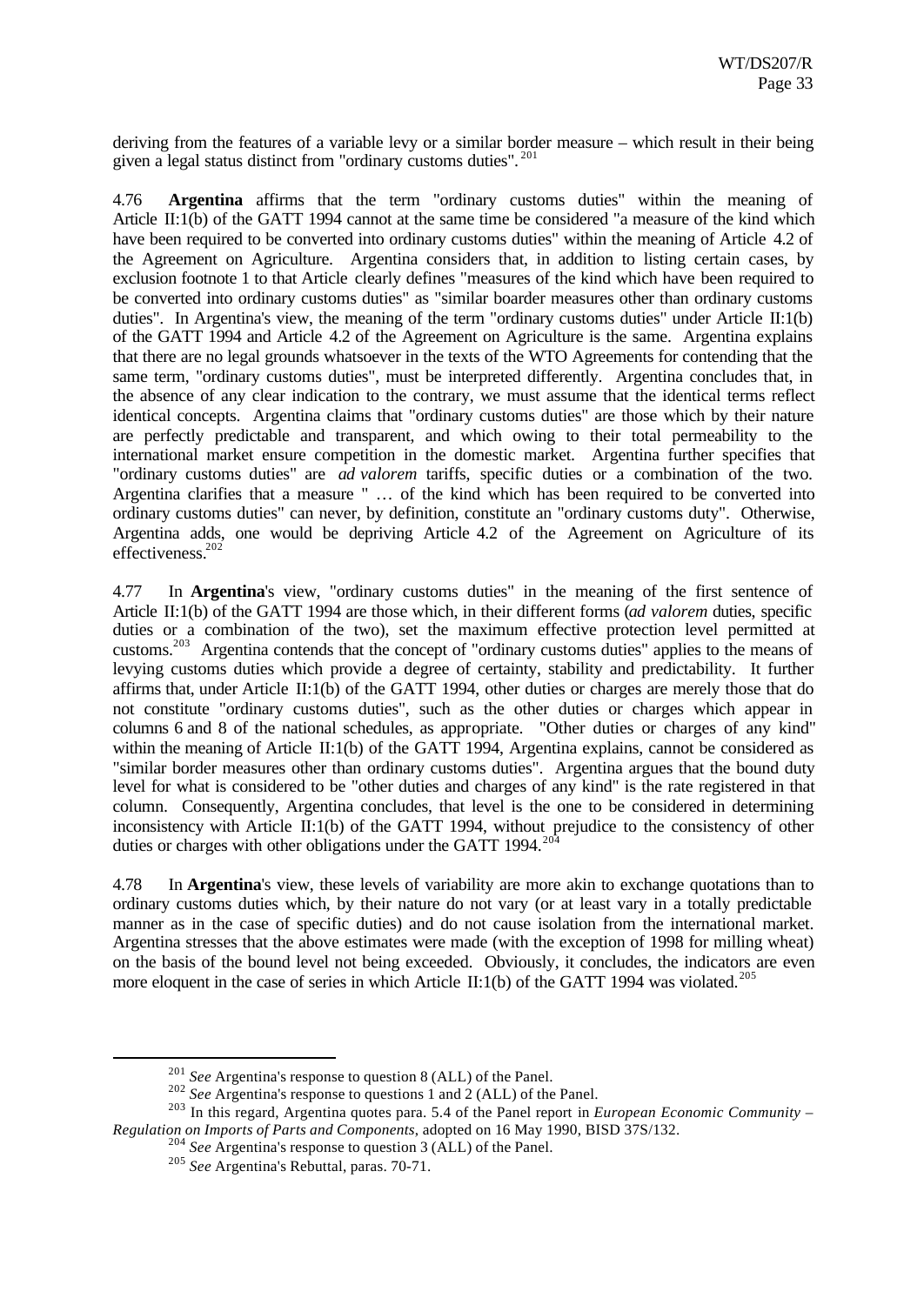4.79 **Chile** submits that there is no definition of "ordinary" customs duties or of "other" duties and charges in any of the WTO Agreements including the WTO Understanding on the Interpretation of Article II:1(b). However, in Chile's view, it is not necessary for the resolution of this dispute to develop a comprehensive rule for determining what assessments might be "ordinary customs duties" as opposed to "other duties or charges". Chile asserts that the tariffs resulting from the PBS are collected in the same way and at the same time as other ordinary Chilean duties. Chile claims that it has never listed the additional specific duties or the rebates from the *ad valorem* duty as "other duty or charge", nor have any Members so treated the Chilean PBS. In this dispute, Chile contends, Argentina's complaint is that the PBS can result in a breach of Chile's bindings, not that the PBS is an "other" charge that would be illegal in any manifestation or amount because it was never scheduled as an "other" charge in accordance with the Uruguay Round Understanding on the Interpretation of Article II:1(b). Chile submits that, if the duties from a PBS could be regarded as an "other" duty or charge as opposed to an ordinary customs duty, then Chile could have escaped any liability for any of the system's mandatory effects merely by scheduling the PBS as an "other" charge or duty, since Article II:1(b) and the Understanding permit "other" duties or charges at any level, if they are the result of a mandatory system properly scheduled as an other duty or charge. Had Chile attempted to do so, it is certain, in Chile's view, that other Members would have challenged that action in the WTO, and doubtless would have succeeded. However, Chile considers that it properly never sought to claim that the PBS was an exempt other duty or charge.

4.80 **Chile** considers that the measures listed in the footnote to Article 4.2 are non-tariff measures, and therefore are unlikely to involve "other duties or charges", except as an incidental aspect of the non-tariff barrier. It is conceivable, Chile argues, that a minimum import price system, which is one of the measures prohibited by Article 4.2, could be enforced through a measure that might be considered an "other duty or charge" under Article II:1(b).<sup>206</sup> Chile notes that Article II has always prohibited new or higher "other" duties and charges on bound products, but the Understanding on Article II:1(b) created a more transparent and effective mechanism for enforcement in regard to such charges. Chile contends that the prohibition regarding other duties and charges for products subject to a binding is such that, even if ordinary duties are applied at a rate below the bound rate, no new or higher "other duty or charge" than that in effect on the scheduled date (or pursuant to mandatory scheduled legislation) can be imposed on that product, even if the amount involved would not, when added to the ordinary duty applied, exceed the bound ordinary rate. In Chile's view, it is clear that in this dispute Argentina has never complained that the PBS *per se* was an illegal "other duty or charge," but rather has complained that the PBS can result in ordinary duties in excess of the bound rate. Chile adds that its schedule is consistent with this interpretation, in that the price band system was not listed as an "other duty or charge". <sup>207</sup>

4.81 **Chile** submits that Argentina's suggested tests of what is a permissible "ordinary customs duty" are not logical and would not achieve the objectives of freer trade in agriculture. Chile argues that many, if not most, protectionist non-tariff barriers are simple, transparent and highly predictable whilst perfectly legal sanitary and phytosanitary measures and many legal activities of state enterprises are far from transparent, simple or even predictable. Chile considers that the degree of prejudice or trade restriction caused by a duty is clearly not the basis for determining its legality. Chile submits that a high duty applied at a high bound rate is legal, but damaging. It further submits that the tariff rate quotas that Members were permitted to adopt remain highly restrictive and prejudicial to the interests of export nations.<sup>208</sup>

<sup>206</sup> Chile refers to paras. 88-89 of the Panel report in *EEC - Programme of Minimum Import Prices, Licences and Surety Deposits for Certain Processed Fruits and Vegetables,* adopted on 18 October 1978, BISD 25S/68.

<sup>207</sup> *See* Chile's response to question 3 (ALL) of the Panel.

<sup>208</sup> *See* Chile's Rebuttal, paras. 26-27.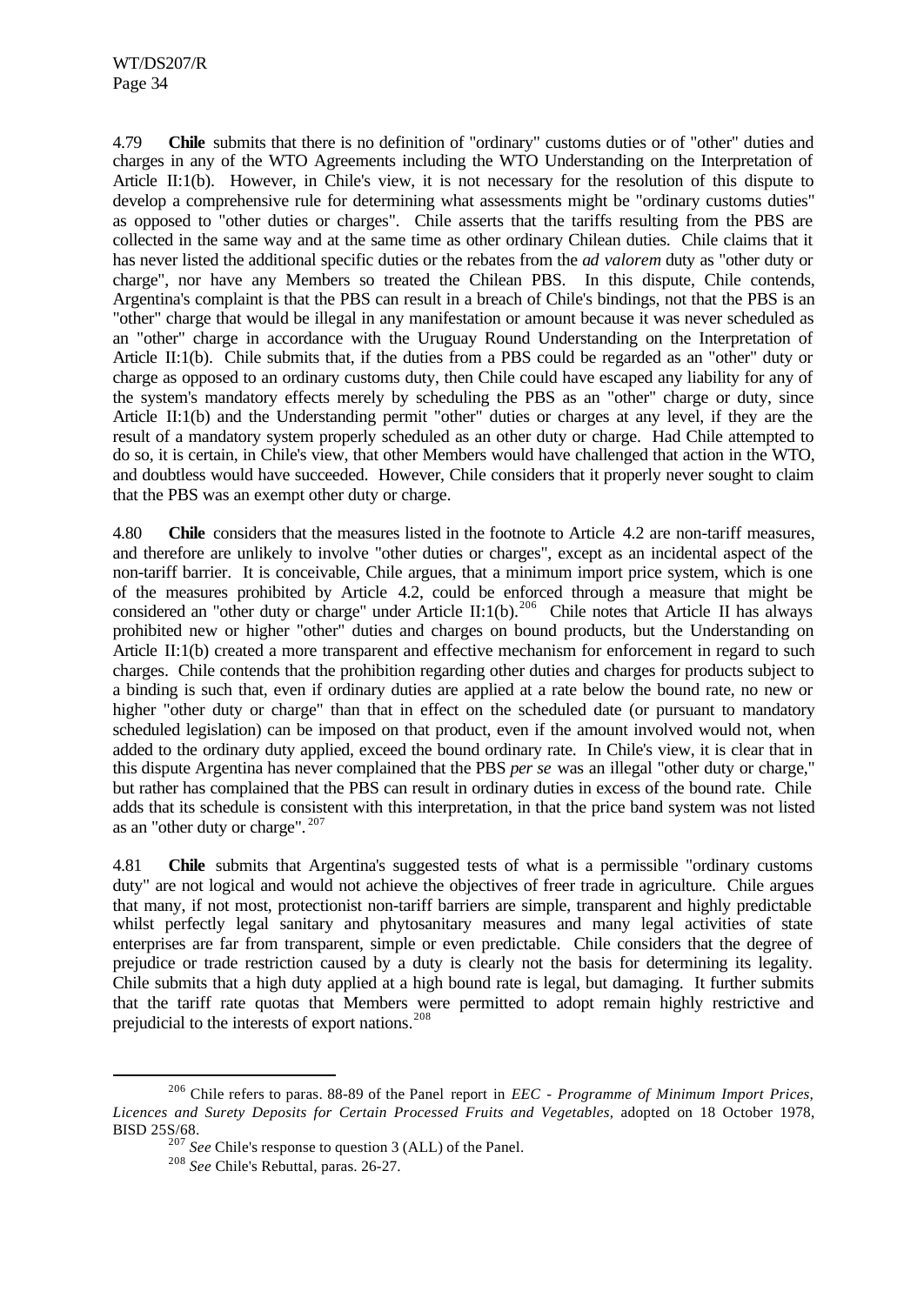4.82 **Chile** notes that the United States, as a third party in the dispute, in response to the Panel questions has introduced argument for the first time that the duties resulting from the price band system should be considered "other" duties or charges" under Article II:1(b) and that these duties should therefore be regarded as prohibited by the terms of Article II:1(b) and the Understanding on the Interpretation of Article II:1(b).<sup>209</sup> Chile considers that it is correct that other duties and charges are flatly prohibited unless scheduled in accordance with the Understanding. However, Chile submits, the PBS is and always has been treated as an ordinary customs duty, subject to the binding, and not an "other duty or charge."<sup>210</sup> In Chile's view, it is clear that all Members up to now have treated the PBS duties as ordinary customs duties rather than "other" duties. Chile contends that neither Argentina nor any other WTO Member (including the United States) has made this argument in the nearly 20 years that Chile has maintained the price band system, and, of course, Chile has never treated the price band system as an "other " duty or charge. Chile submits that, had Chile inscribed the price band duties as an "other" duty or charge within six months of entry into force of the Uruguay Round, then Chile would have had the right pursuant to the Understanding to maintain the price band system duties at any level, since Article II allows such "other" duties at the level required by mandatory legislation that has been scheduled. Chile concludes that, in that case, other WTO Members would surely have immediately challenged Chile's attempt wrongly to obtain beneficial treatment for the PBS by pretending that the PBS was an exempt "other duty".<sup>211</sup>

4.83 **Chile** argues that the Panel has ample basis to reject the U.S. argument. In its view, in the absence of a definition of an "ordinary customs duty" in the text of the WTO Agreements, the United States attempts to invent one to serve its argument. Chile submits that the United States bases its argument first on an English language dictionary of the word "ordinary", which the dictionary defines as "regular, normal customary or usual." In response to Panel questions, Chile points out that, in Spanish, the terms used instead of ordinary or "ordinario" is "propiamente dicho". Chile submits that the slightly different translation is indicative of a term of art, though admittedly neither "ordinary" nor "propiamente dicho" is instructive without considering the other elements of interpretation called for in the Vienna Convention. Chile contests the United States' statement, allegedly without authority, that what should be "regular, normal, customary or usual" is the *form* of the customs duty. Chile considers that Article II:1(b) and the Understanding do not speak of "forms" of customs duties and that the "authority" claimed by the United States for this proposition is a baffling reference to a Uruguay Round negotiating proposal that called for agreement to express tariff equivalents in *ad valorem* or specific terms.<sup>212</sup> Chile submits that, even if the United States' argument were accepted that ordinary duties are *ad valorem*, specific or a combination, the Chilean duty would still meet the United States' definition of ordinary, since the Chilean duty is a combination of an *ad valorem* and a specific duty. In the Chilean PBS, the PBS duty, while calculated according to the PBS formula, is a specific duty per unit of volume or weight of the product, which is added to (or rebated from) the *ad valorem* duty. Chile concludes that unsupported United States (and Argentine) assertions aside, there is nothing in the Article II:1(b) that limits how a specific or *ad valorem* rate may be set, so long as the bound rate is respected.<sup>213</sup> Chile also contests the United States' argument whereby the Chilean PBS is not an ordinary customs duty in the sense of Article II on grounds of an alleged "lack of transparency and definiteness." Chile argues that there is nothing in Article II that supports fabrication of such a test, which is itself rather lacking in transparency and definiteness. Chile further argues that the test is also illogical, since other duties now must be transparent, and definite in the sense of the limitations on level provided in Article II. Chile contends that it would be circular at best to say that by inscribing the nature and level of other charges, those "other" duties then become

 $209$  Chile refers to United States' responses to question 3(b) and 3(c) (ALL) of the Panel.

<sup>210</sup> *See* Chile's Rebuttal, para. 8.

<sup>211</sup> *See* Chile's Rebuttal, para. 10.

<sup>212</sup> *See* Chile's Rebuttal, paras. 11-12.

<sup>213</sup> *See* Chile's Rebuttal, para. 13.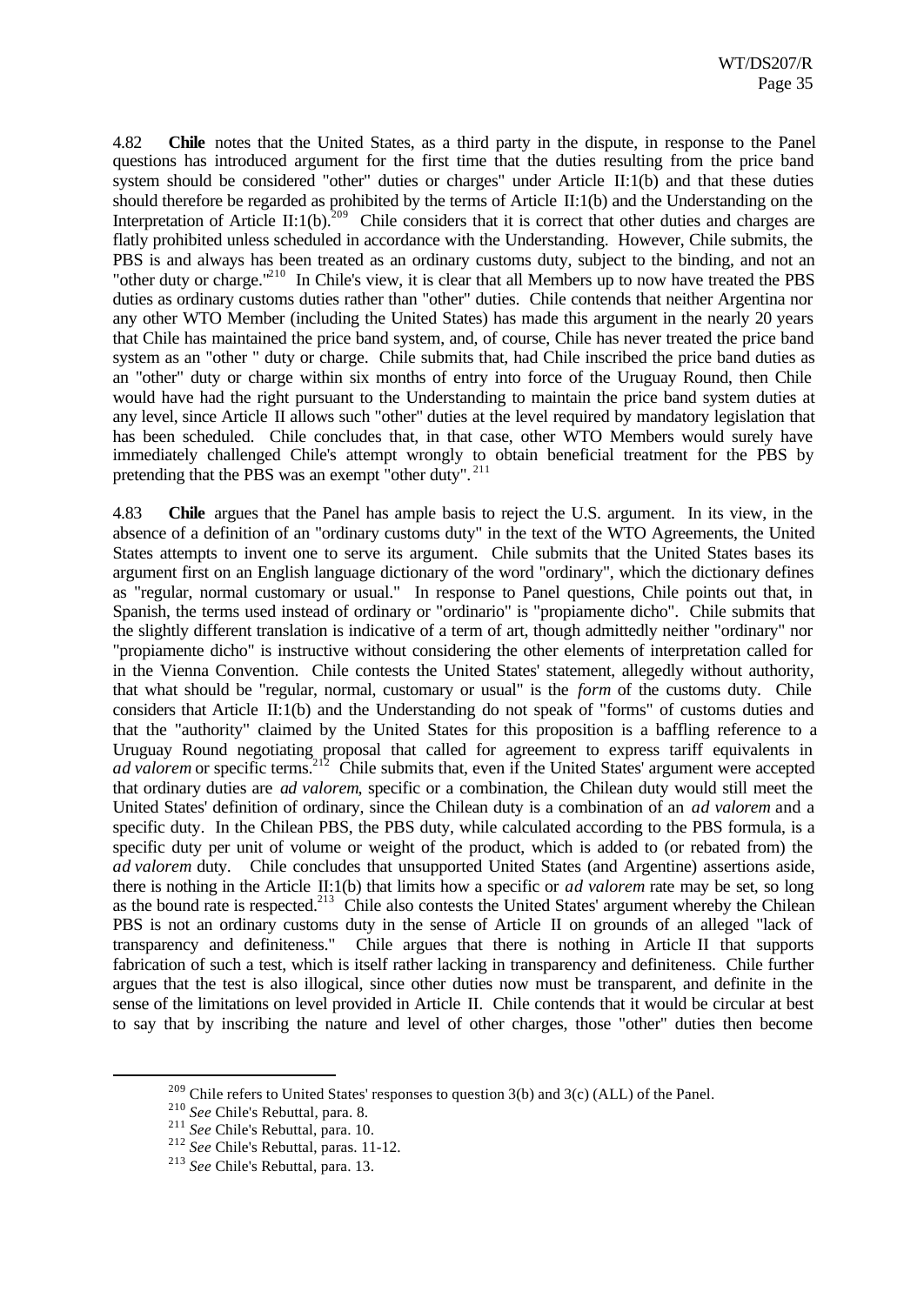ordinary duties.<sup>214</sup> Chile further quotes an official "Foreign Trade Barriers" Report of the United States Trade Representative for 2001, in which the USTR treats the PBS as part of the ordinary customs duties of Chile. Chile argues that it is rather remarkable that a country like the United States with a significant export interest and who was certainly a major participant in the Uruguay Round negotiations would only claim to discover in the autumn of 2001 that, come to think of it, those price bands have been flatly illegal for years. $^{215}$ 

4.84 In **Chile** 's view, a measure that is already a bound "ordinary customs duty" subject to the provisions of Article II:1(b) cannot be considered a measure "of the kind which have been required to be converted" into an ordinary customs duty in the sense of Article 4.2. Chile considers that the term "ordinary customs duties" has the same meaning in Article 4.2 of the Agreement on Agriculture as it has in Article II:1(b) of the GATT. Chile notes that the term "ordinary" in the English language of both Article II and Article 4.2 is expressed in the same way in the Spanish and French texts of those Articles, even though the choice of terms in Spanish and French "*propiamente dichos*" and "*proprement dit*" does not follow the usual dictionary translation into Spanish or French of the English word "ordinary".<sup>216</sup> Chile alleges that, in addition to illustrating the hazards of a simple dictionary approach to treaty interpretation, this identical somewhat unusual translation in both Articles is further indication of the intent that the terms have the same meaning. It should be noted, Chile adds, that the term "ordinary customs duties" does not, by itself, carry the connotation in Article II that the duties are already or necessarily bound, but rather is something that can be bound pursuant to Article II. However, in Article 4.2, it appears from context that a measure that was "converted" into an ordinary customs duty was intended to mean made into a bound ordinary customs duty.  $2^{17}$ 

(c) Relation between Article II:1(b) of the GATT 1994 and Article 4.2 of the Agreement on **Agriculture** 

4.85 **Chile** points out that all parties to the dispute agree that "ordinary customs duties" has the same meaning in Article 4.2 and its footnote as in Article II:1(b) of the GATT 1994. It further states that Argentina, however, never faces up to the contradiction in the Argentine position under Article II:1(b) and Article 4.2. Chile explains that, under Article II:1(b), Argentina complains that the PBS duties have resulted and could result in a breach of Chile's bindings - the bindings on ordinary customs duties. Under Article 4.2, however, to avoid conceding that the Chilean PBS duties are ordinary customs duties exempt from Article 4.2, Argentina attempts to invent a new definition of what is an ordinary customs duty as opposed to a "variable import levy" or "similar" measure. The Argentine definitions, however, are simply fabricated by Argentina, without foundation in the text of the Agreement, and without logic and coherence as a matter of treaty interpretation.<sup>218</sup>

4.86 **Chile** submits that Argentina's complaint under Article II:1(b) properly treats the PBS duties as "ordinary customs duties", even though Argentina has tried to ignore the implications of its own claim. Chile argues that Argentina's claim under Article II of the GATT is that the PBS duties and the *ad valorem* duties can potentially result in total applied rate of duty above the bound rate. Chile contends that, if Argentina had considered, erroneously, that the price band duties were an "other" duty or charge, then Argentina would have claimed that the price band duties were flatly prohibited, regardless of whether the binding is breached. The reason is that Article II:1(b) unconditionally prohibits "other" duties and charges that have not been scheduled, without regard to whether those "other" duties and charges, when added to ordinary customs duties, would result in a breach of the

<sup>214</sup> *See* Chile's Rebuttal, para. 14.

<sup>215</sup> *See* Chile's Second Oral Statement, paras. 16-17.

<sup>&</sup>lt;sup>216</sup> Chile refers to Robert Collins French-English, English-French Dictionary 472 (Beverly T. Atkins et al., 2nd ed. 1987). The Oxford Spanish Dictionary 1390 (Beatriz Galimberti Jarman et al., eds., 1994).

<sup>&</sup>lt;sup>217</sup> *See* Chile's response to questions 1 and 2 (ALL) of the Panel.

<sup>218</sup> *See* Chile's Second Oral Statement, para. 23.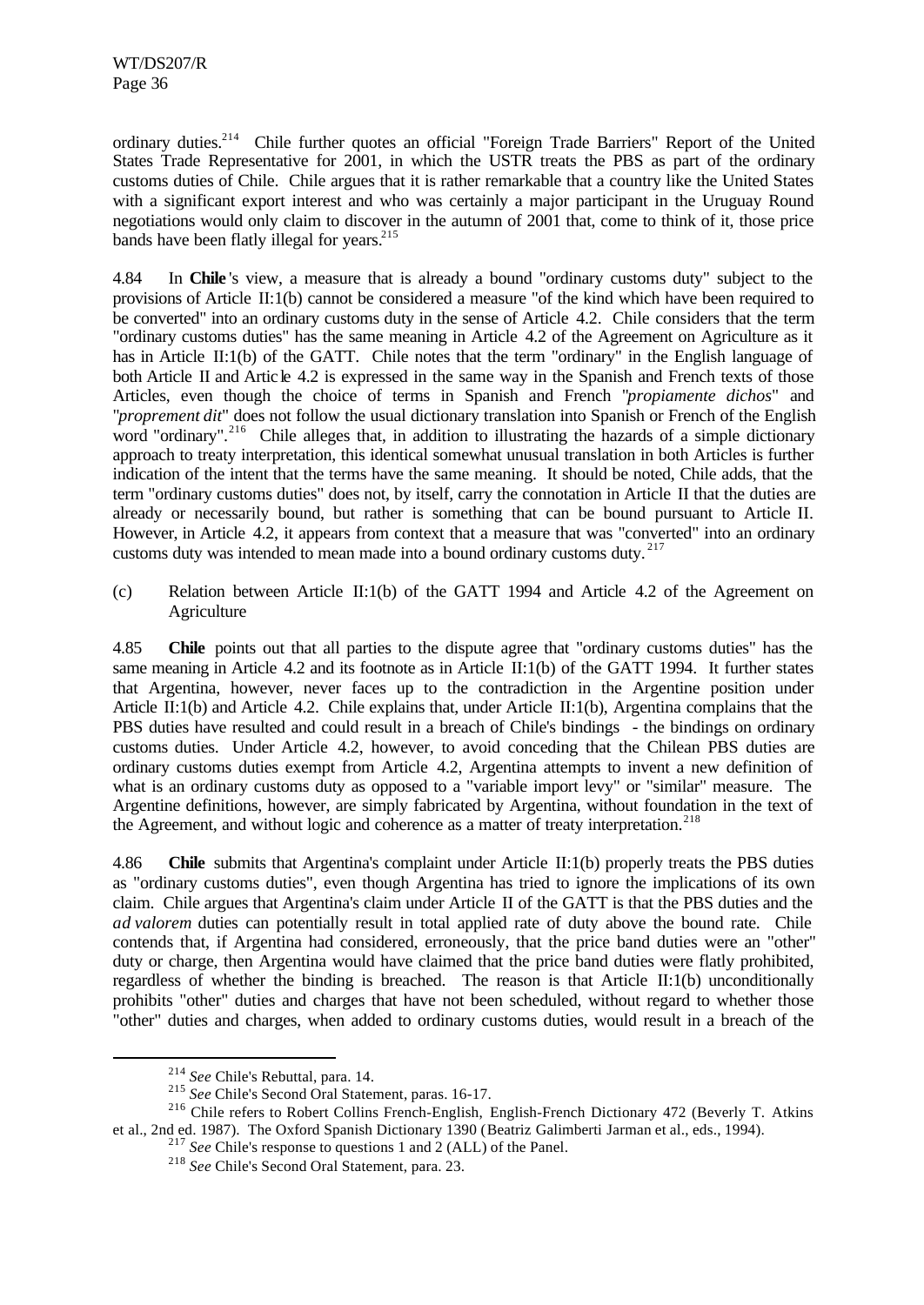binding on ordinary customs duties. Because the PBS duties are ordinary duties, Chile naturally has never scheduled the price band duties as an other duty or charge. In Chile's view, it is puzzling that Argentina asserts in paragraph 24 of its second submission that the price band duties are not an ordinary customs duty but rather a "surcharge" (*sobretasa*) – a term not used in Article II:1(b). However, it adds, even in paragraph 24, Argentina does not claim that the PBS duties are therefore prohibited under Article II:1(b), as would be the case if they were unscheduled "other" duties or charges. Rather, Argentina simply argues that the "*sobretasa*" together with the *ad valorem* duty can potentially result in a breach of the binding. <sup>219</sup>

4.87 **Chile** submits that the nature of Argentina's complaint and argumentation under Article II:1(b) demonstrates that, for purposes of Argentina's complaint under Article II:1(b), Argentina regards the PBS duties as ordinary customs duties. Chile argues that if Argentina considered PBS duties to be "other" duties, then it would make no sense for Argentina to concede that the PBS duties do not necessarily breach the binding, but rather are only "*potencialmente violatorio*".<sup>220</sup> Likewise, there would have been no need for Argentina in its first submission to set out an elaborate formula for determining when the PBS duties would have the effect of breaching the 31.5 per cent binding because under Article II:1(b) and the Understanding, "other" duties or charges are prohibited at any level, if they were not properly and timely inscribed in a Member's schedule. Chile affirms that it is transparent in its schedule that Chile made no attempt to list the PBS duties as other duties or charges, because, of course, the PBS duties are ordinary customs duties and have always been so treated. $^{221}$ 

4.88 **Argentina**, in reference to the above argument by Chile to the effect that it did not register its PBS because the duties resulting from it were "ordinary customs duties", states that, in fact, Chile is merely recognizing that while the resulting duties could be ordinary customs duties<sup>222</sup>, the PBS as such cannot, since it does not have any limit as to the duties it is capable of imposing and varies over a wide range – both above and below the bound level – with a frequency that makes it incomparable to ordinary customs duties.<sup>223</sup> Argentina explains that what counts under Article 4.2 of the Agreement on Agriculture, which is a *lex specialis vis-à-vis* Article II:1(b) of the GATT 1994, is that the price band system, as its name suggests, is a "system" (a series of elements which interact to produce a result) and not an "ordinary customs duty". Argentina submits that the PBS, by its very nature – "variable levy" or "similar measure" – is one of the "measures of the kind" which have been required to be converted into "ordinary customs duties". It contends that it is the system that was required to be converted (the PBS) that is inconsistent with Article 4.2 of the Agreement on Agriculture, and not the duties resulting from that system. Chile itself has said that "Chile's price band system duties are not variable import levies within the meaning of Article 4.2 of the Agriculture Agreement".<sup>224</sup> Regardless of the status of the duties resulting from the application of the PBS, Argentina submits, the system as such has been shown by Argentina to be "a variable levy" or similar measure within the meaning of Article 4.2 of the Agreement on Agriculture.<sup>225</sup>

4.89 **Argentina** submits that the obligation contained in the first part of Article II:1(b) of the GATT 1994 is a separate obligation and different from the obligation laid down in Article 4.2 of the Agreement on Agriculture.<sup>226</sup> It further explains that Article 4.2 of the Agreement on Agriculture prohibits certain measures involving restriction of market access independently of any breach of

<sup>219</sup> *See* Chile's Second Oral Statement, paras. 13-14.

<sup>220</sup> Chile refers to para. 21 of Argentina's Oral Statement.

<sup>&</sup>lt;sup>221</sup> See Chile's Rebuttal, paras. 18-20.

<sup>222</sup> Argentina refers to para. 20 *in fine* of Chile's Rebuttal.

<sup>223</sup> *See* Argentina's Second Oral Statement, para. 14.

<sup>&</sup>lt;sup>224</sup> Argentina refers to Chile's Rebuttal, title preceding para. 23.

<sup>225</sup> *See* Argentina's Second Oral Statement, para. 15.

<sup>226</sup> *See* Argentina's Rebuttal, para. 13.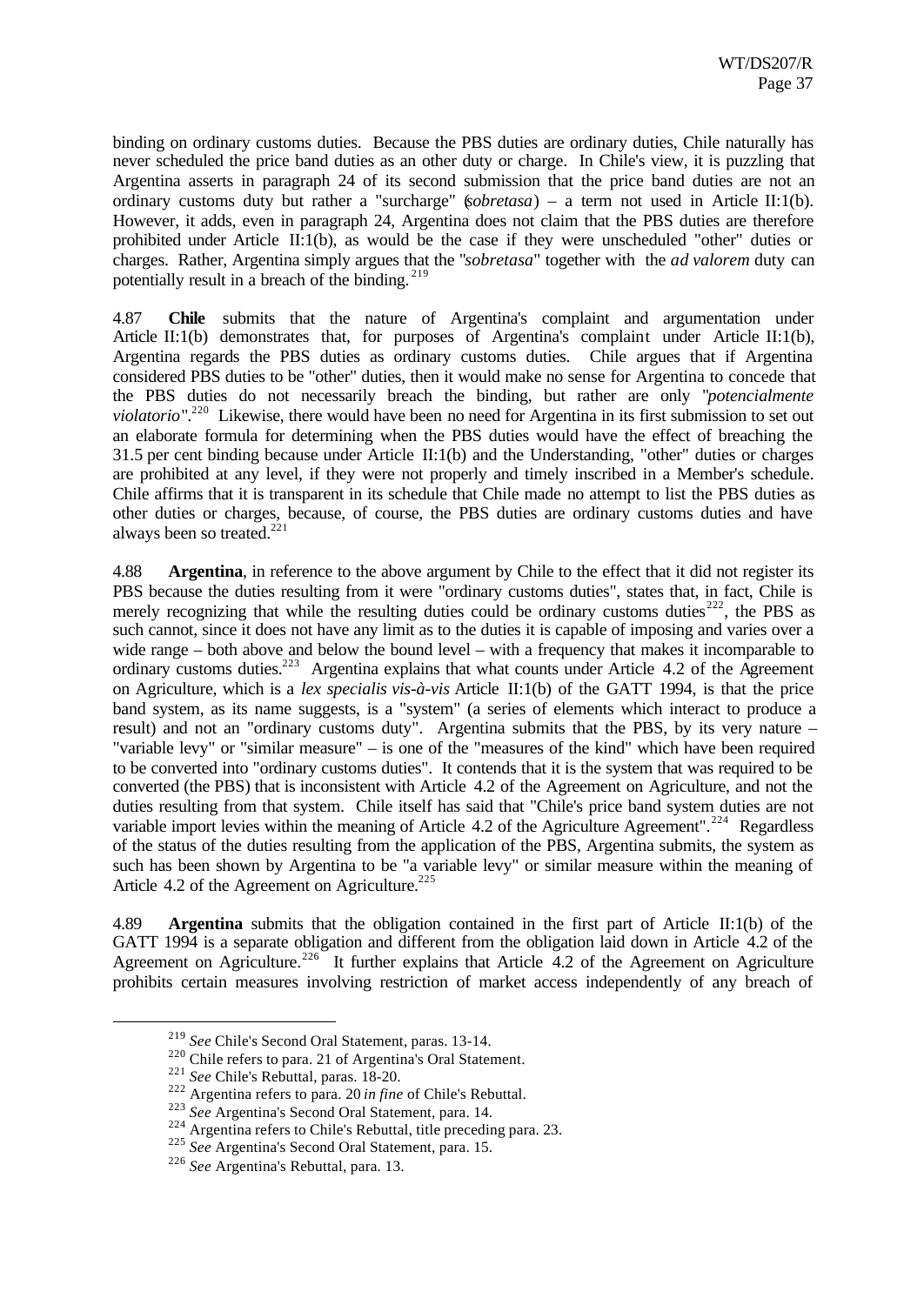Article II:1(b) of the GATT 1994 (Schedules of Concessions).<sup>227</sup> It will later specify that Article 4.2 of the Agreement on Agriculture is *lex specialis vis-à-vis* Article II:1(b) of the GATT 1994. <sup>228</sup>

4.90 **Chile** considers that the prohibitions in Article 4.2 apply without regard to whether the measures breach a tariff binding. In Chile's view, for example, it is obvious on the face of the Agreement that one of the main purposes of Article 4.2 was to prevent a Member who had had the privilege of converting a non-tariff measure into an often prohibitively high tariff from then proceeding to restore that or some other non-tariff barrier at a later date. However, Chile argues, a measure that could violate Article II of the GATT 1994 is not likely to be a non-tariff measure prohibited under Article 4.2, unless the measure has non-tariff components as well.<sup>229</sup>

4.91 **Argentina** argues that the only way of evaluating whether a measure which was maintained is inconsistent with Article 4.2 of the Agreement on Agriculture, particularly if it is a measure similar to those listed in footnote 1, is by analysing its economic effects as compared to ordinary customs duties. Consequently, Argentina submits, not having been tariffied and the results of the process not having been included in the corresponding schedule, failing a waiver or renegotiation of the commitments, the price band system is clearly in violation of Article 4.2 of the Agreement on Agriculture, even without exceeding the bound level.<sup>230</sup> Argentina further claims that Chile itself admits that Article 4.2 of the Agreement on Agriculture can be violated without violating Article II:1(b) of the GATT 1994. <sup>231</sup>

4.92 **Argentina** does not agree with the argument developed by the European Communities whereby a measure that would meet the test set out by the Appellate Body in *Argentina – Footwear, Textiles and Apparel*, and would therefore not be contrary to Article II of GATT 1994, would not be subject to any further obligation in Article 4.2 of the Agreement on Agriculture. The European Communities consider that such a conclusion would stand even if the measure in question resulted in the application of a "duty that varies" – inasmuch as this "variation" is maintained below the ceiling written in the Member's tariff binding. Thus, in the European Communities' view, the decisive element which distinguishes an "ordinary customs duty" from a "variable levy" is the existence of a ceiling in the tariff binding. Argentina considers that the European Communities are trying to link different obligations laid down in different agreements. In Argentina's view, Article II:1(b) of the GATT 1994 lays down the obligation to refrain from levying "ordinary customs duties" in excess of the bound duties set forth in the national schedules. On the other hand, Argentina explains, Article 4.2 of the Agreement on Agriculture lays down the obligation to change all "measures of the kind which have been required to be converted into ordinary customs duties", as well as the obligation to refrain from maintaining, resorting to, or reverting to any measures of the kind set forth in the non-exhaustive list in the footnote. Argentina notes that, at the same time, the difference between the application of specific duties – in the case cited by the European Communities (violation of the bound level, Article II:1(b) of the GATT 1994) – and the Chilean PBS (Article 4.2 of the Agreement on Agriculture) lies in the total predictability and transparency for the purposes of commercial planning in the first case (application of specific duties with a ceiling), and the total absence of predictability and transparency for the purposes of commercial planning in the second case (application of a variable duty or similar measure). Argentina concludes that the European Communities' interpretation of the obligations under Article 4.2 of the Agreement on Agriculture deprives of its effectiveness a provision that was painstakingly negotiated by Members. As stated in Article 21 of the Agreement on Agriculture, Argentina submits, the obligations under the GATT 1994 apply with respect to agricultural trade to the extent that the specific Agreement concluded on agriculture does not provide

<sup>227</sup> *See* Argentina's response to question 4 (ALL) of the Panel.

<sup>228</sup> *See* Argentina's Second Oral Statement, para. 15.

<sup>&</sup>lt;sup>229</sup> *See* Chile's response to question 4 (ALL) of the Panel.

<sup>230</sup> *See* Argentina's Rebuttal, paras. 50-51.

 $231$  Argentina refers to Chile's response to question 4 (ALL) of the Panel.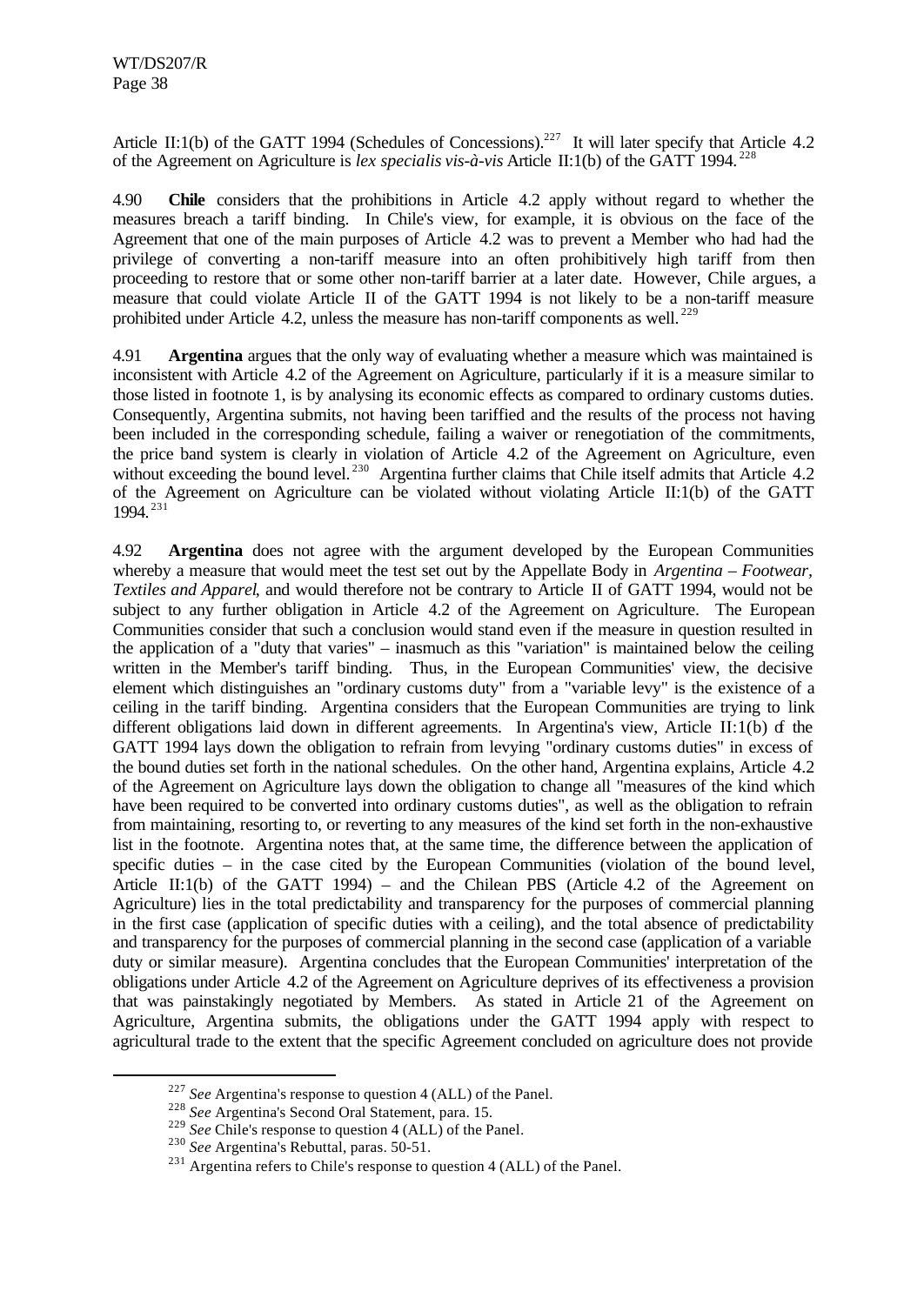otherwise.<sup>232</sup> Argentina explains that the Members agreed, in the case of agriculture, that a certain kind of measures would be "required to be converted into ordinary customs duties", i.e. tariffied with a view to eliminating their distortionary effects and lack of transparency and predictability. These effects, Argentina asserts, which distinguish the "measures of the kind" that must be tariffied from "ordinary customs duties", are independent of any ceiling.<sup>233</sup>

4.93 In **Chile** 's view, the above argument of the European Communities may be correct, although it would note that Chile has pointed out several bases for concluding that the Chilean PBS is not prohibited by Article 4.2, so it is not necessary to resolve the issue whether the existence of a binding by itself is sufficient to make a duty that varies not a prohibited measure under Article 4.2. While it is obvious that the mere existence of a binding on a product does not permit resorting or reverting to a prohibited non-tariff barrier on such product, Chile contends, the European Communities' distinction is salient for a measure whose only protection is achieved via a duty, where the degree of variation does not add any protection greater than that achieved if the duty were applied at the bound level. Chile believes that the logic behind accepting the European Communities' argument lies in three points: First, as Argentina has conceded, not every duty that varies is banned, since that would imply a rule that countries cannot change their applied rates, even to reduce them, even if bound rates are respected. Chile's annual reduction of its applied rates would become a prohibited variable levy, by such an absurd test. Argentina arguments notwithstanding, there is nothing in the WTO establishing rules about degree, frequency or predictability of variations. Second, the most important objective characteristic of the "conversion" of the European Communities' variable levies appears to be the binding of duties, and the European Communities' conversion was subject to ample discussion and negotiation by all parties before the WTO agreements went into force. It thus would seem to Chile that the European Communities were entitled to think all parties understood its conversion to be adequate. Indeed, Chile explains, the only complaints about the European Communities' conversion were that the levy did not vary enough. Chile considers that, while the European Communities' system is certainly not at issue in this dispute, it is reasonable to look at the practice of such a major Member, and the attitude of other Members toward that practice in establishing how it would implement the obligations even before the entry into force of the WTO agreement. Third, and most important, varying the applied rate below the bound level is less, not more protective than a perfectly legal system in which the applied rate is simply maintained at the bound level. According to Chile, while Argentina has tried to suggest that the variability of a duty is an additional barrier to trade, Argentina has no evidence for that proposition. Chile submits that it is undeniable that every Member has a right to apply its duties at all times at the level of its bindings. Chile claims that, in theory and in fact, it is impossible to see how it can be less advantageous to trade of other countries if instead of constantly applying duties at the bound rate, a Member maintains a system in which the duties assessed are usually less than the permissible bound rate, at least so long as the ceiling binding is honoured or an appropriate exception invoked. In Chile's view, the variation of the applied rates below the bound rates may mean that Members cannot rely on always having the benefit predictability of the voluntary benefit of lower rates than the tariff binding, but Members have no right to such lower rates in any event. Thus, Chile concludes, it is reasonable to assert that, in the case of measures whose only protective effect is through a duty, there is no basis for complaint about a duty that varies, so long as the ceiling binding and other obligations such as MFN are respected. <sup>234</sup>

<sup>&</sup>lt;sup>232</sup> Argentina refers to Article 21 of the Agreement on Agriculture and quotes para. 353 of the Panel report in *Korea – Measures Affecting Imports of Fresh, Chilled and Frozen Beef* (WT/DS161/R, WT/DS169/R) adopted on 10 January 2001, as modified by the Appellate Body report, as follows: "the provisions of the GATT 1994 apply to market-access commitments concerning agricultural products, except to the extent that the *Agreement on Agriculture* contains specific provisions dealing with the same matter."

<sup>&</sup>lt;sup>233</sup> See Argentina's response to question 5 (ALL) of the Panel.

<sup>&</sup>lt;sup>234</sup> See Chile's response to question 5 (ALL) of the Panel.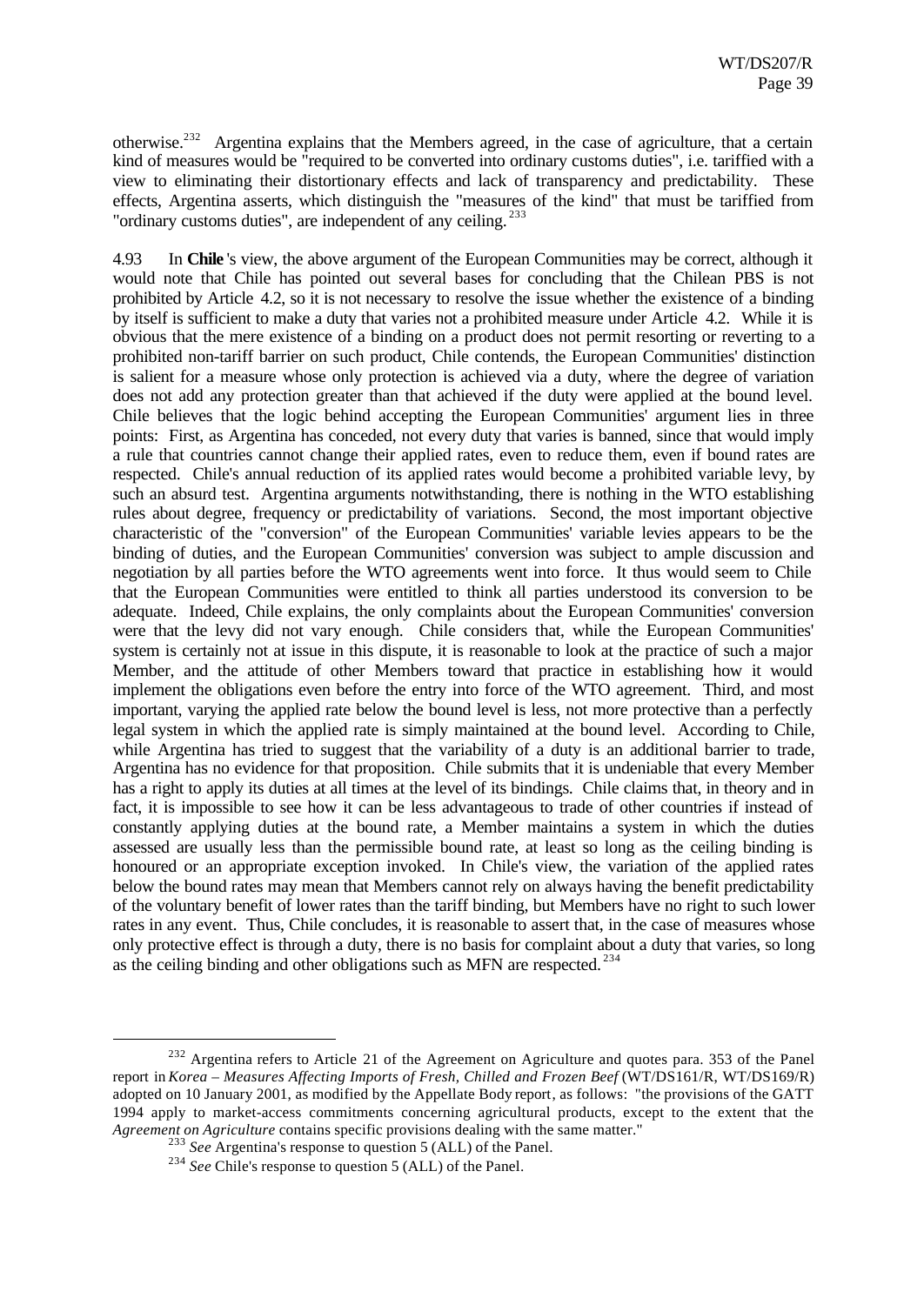# *(i) Other issues of interpretation relating to Article 4.2 of the Agreement on Agriculture*

Relevance of the Chile-Mercosur Economic Complementarity Agreement No. 35

4.94 **Chile** refers to Article 24 of its Economic Complementarity Agreement ("ECA") No. 35 with Mercosur after the Uruguay Round where it is stated that the parties, Mercosur (including Argentina) and Chile recognize the existence of the PBS and establish certain rules to the effect that Chile will not add new products to the system nor modify it with the intention of imposing more stringent restrictions. Chile claims that, according to the principles of international law, therefore, Argentina recognized and accepted the existence of the system that it is now trying to contest in a different legal framework.<sup>235</sup> In response to a question by the Panel, **Chile** clarifies that, by "the principles of international law", it means any collection of standards which, although not necessarily a treaty or a conventional source of rights and obligations, governs and determines international relations between States and other subjects of international law. In this particular case, Chile adds, it was referring to the following principles: the principle of good faith: "good faith shall govern the relations between states", as well as the performance of treaties concluded by them. According to Chile, Argentina is one of the States that participated in the Uruguay Round negotiations, and when the trade agreements were adopted, although it definitely knew of the PBS, it never suggested, in this forum, that it be eliminated, modified or replaced by a system of the bound duties. Chile submits that it is hardly in a position to do so since Argentina itself has its own PBS with respect to sugar imports. Subsequently, during the negotiation of ECA 35 between Mercosur and Chile, Argentina, although aware of the existence of the PBS and its technical aspects, did not suggest or require its elimination, modification or replacement by Chile with a system of bound duties. Even more importantly, Chile claims, the PBS was one of the trade issues that was expressly discussed and negotiated between Chile and members of Mercosur. Chile submits that the parties expressed their explicit and unequivocal acceptance of the price band and its technical aspects by including in Article 24 of ECA  $35^{236}$  a provision which directly mentions the system. Nevertheless, Chile adds, four years later Argentina itself tried to challenge the very system whose consistency with the WTO it had already accepted internationally, under a different legal framework. In Chile's opinion, this international behaviour clearly contradicts the principle of good faith which should govern international relations and the performance of treaties that have been negotiated, signed and ratified.<sup>237</sup>

4.95 **Chile** further mentions the principle of *pacta sunt servanda*: every treaty in force is binding upon the parties to it and must be performed by them in good faith. According to Chile, this principle has a natural, complementary and explicit link with the principle of good faith, and hence the above remarks fully apply. Chile contends that Argentina and the other members of Mercosur undertook, in ECA 35, to respect the PBS unless Chile, following the entry into force of the Agreement, were to include new products, to modify the mechanisms or to apply them in such a way as to undermine Mercosur's market access conditions. Although none of the above has occurred, Chile stresses, Argentina has challenged the system, using a different legal framework to do so. Under the rules of international law on interpretation of treaties, Chile explains, ECA 35 constitutes an additional relevant context for interpreting the conformity of the PBS with the WTO and its Agreements. In conclusion, Chile asserts, the conduct of Argentina and the other participants in the negotiation of ECA 35 suggests that all of the Mercosur member countries viewed the PBS as a legitimate measure that was permitted under the WTO and required disciplines under ECA 35 so that the member countries of Mercosur could obtain a benefit beyond what they had already obtained as Members of

<sup>235</sup> *See* Chile's First Written Submission, para. 36.

<sup>&</sup>lt;sup>236</sup> Chile quotes Article 24 of ECA 35 which reads as follows: "In using the PBS foreseen in its domestic legislation for the import of goods, Chile undertakes, in the framework of this Agreement, not to include new products or to modify the mechanisms or apply them in such a way as may undermine Mercosur's market access conditions."

<sup>&</sup>lt;sup>237</sup> See Chile's response to question 13 (CHL) of the Panel.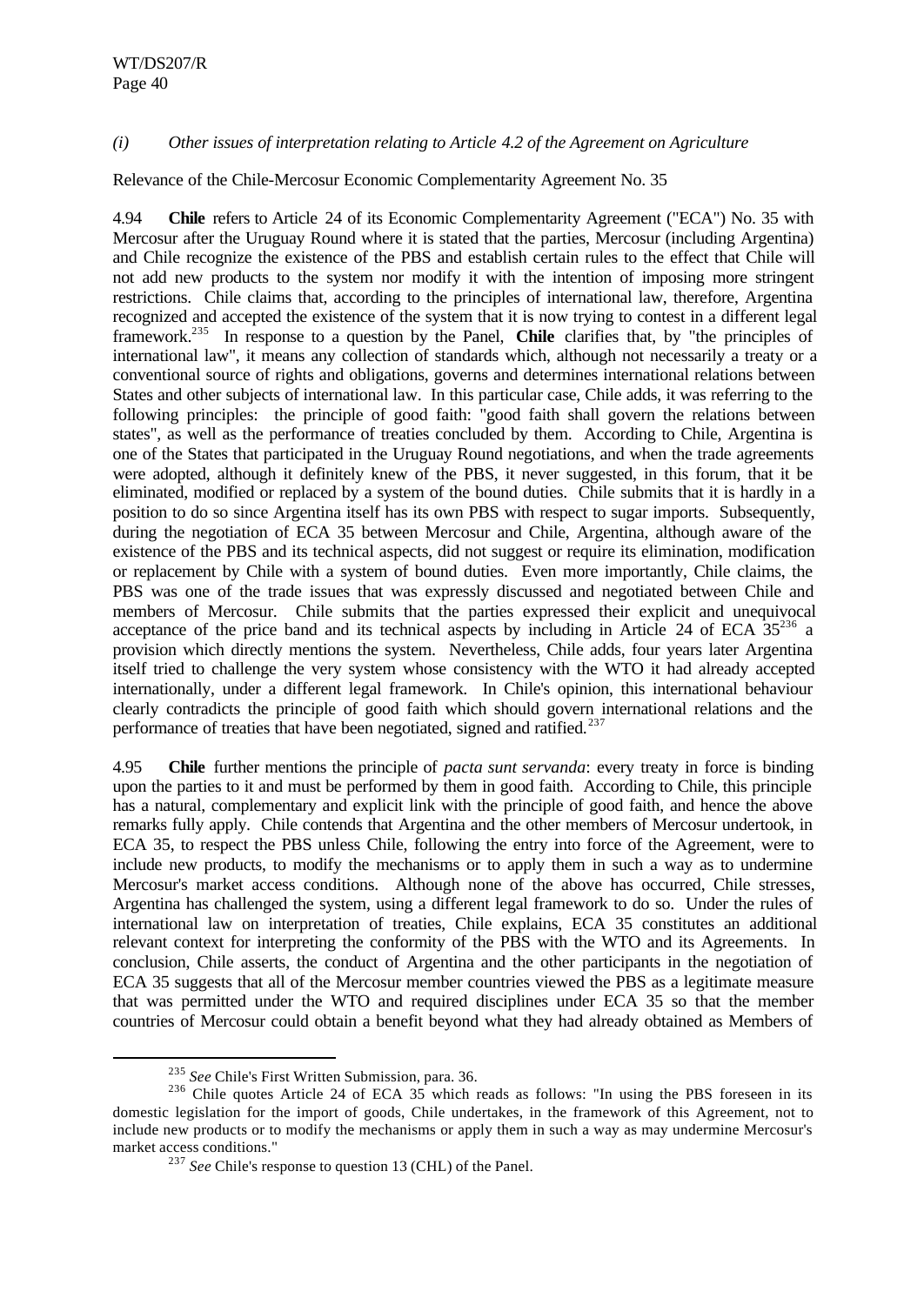the WTO as a result of Chile's tariff concessions. According to Chile, this is obvious, since if members of Mercosur had felt that the entire PBS was illegal under the WTO Agreement on Agriculture (as Argentina is now claiming in this dispute), then it would have been unnecessary and indeed pointless to negotiate limitations, as they did, on the use of the system under the ECA. Chile indicates that it does not claim or even attempt to argue that Argentina is not entitled to submit its complaint before the WTO on the basis of its new theory that the PBS is illegal under Article 4.2 on the Agreement on Agriculture (although Chile obviously considers that this theory is absolutely without merit). What Chile does maintain is that Argentina's prior conduct – both during the Uruguay Round negotiations and during the negotiation of ECA 35 – shows that Argentina did not, and does not, understand Article 4.2 to be a rule that prohibits the PBS, but on the contrary, it understands that Article to be a rule which permits the PBS. In Chile's view, this understanding constitutes a relevant context under the rules of international law for interpreting the meaning of Article 4.2. Chile clarifies that it is not asking the Panel to decide on the interpretation of ECA 35, as this would not be within its jurisdiction and competence. What Chile has done, it explains, is to introduce this Agreement merely as yet another element in the relevant context substantiating Chile's understanding of the interpretation of Article 4.2 in relation to its PBS. Chile further clarifies that it is not suggesting that the interpretation of WTO rules depends on who the parties to a dispute are. In Chile's view, the ECA is a relevant context because it shows that prominent Members of the WTO, including those that are parties to this dispute, negotiated another agreement immediately following the negotiation of the WTO Agreements, on a basis which suggests that they understood the WTO Agreements did not, and do not, prohibit the Chilean PBS.<sup>238</sup>

4.96 **Argentina** rejects the above argument that it bases its claim on a "new theory that the PBS is illegal under Article 4.2 of the Agreement on Agriculture".<sup>239</sup> Argentina is not aware of the existence of different theories concerning the obligations under Article 4.2 of the Agreement on Agriculture. Argentina assumes that there are measures that are either consistent or inconsistent with the provisions of the Agreement on Agriculture in general, and measures that are inconsistent with Article 4.2 of the Agreement on Agriculture in particular. Consequently, Argentina submits that all that is needed is to apply the Vienna Convention to the interpretation of the scope of the obligations.<sup>240</sup> Argentina contends that, in its international relations and in respect of treaties it has concluded with other States, it acts in conformity with the general principles of public international law. Argentina submits that, contrary to what Chile has claimed<sup>241</sup>, in bringing its complaint concerning the inconsistencies of the PBS with Article 4.2 of the Agreement on Agriculture before the WTO, Argentina acted in conformity with the principle of good faith and the principle of *pacta sunt servanda*. However, Argentina submits, Chile's conduct in maintaining provisions under its domestic legal system which violate Article XVI.4 of the Marrakesh Agreement Establishing the WTO after accepting the covered agreements is contrary to the principle of good faith in the fulfilment of agreements and in the actions of States, particularly when Chile has recognized that it has done this "deliberately".<sup>242</sup>

4.97 **Chile** clarifies that the ECA 35 did not deal directly with the issue of whether the PBS was or was not, for the purposes of the WTO, an ordinary customs duty or some other kind of duty, charge or tax. However, it is clear that none of the parties considered that the duties under the PBS were "other duties" under the WTO, since Chile did not include them as such in its tariff schedule, and the other Members did not attack them as such under the WTO.<sup>243</sup> It further clarifies that it has never said that Argentina's acceptance of the price band in ECA 35 was an exception to the WTO. Chile explains that what it has said is that Argentina, through WTO, wants to upset the balance of rights and

<sup>238</sup> *See* Chile's response to question 13(a) (CHL) of the Panel.

<sup>&</sup>lt;sup>239</sup> Argentina refers to Chile's response to question 13(a) (CHL) of the Panel.

<sup>240</sup> *See* Argentina's Rebuttal, paras. 36-37.

<sup>&</sup>lt;sup>241</sup> Argentina refers to Chile's response to question 13(a) (CHL) of the Panel.

<sup>242</sup> *See* Argentina's Rebuttal, paras. 84-85.

<sup>243</sup> *See* Chile's response to question 13(a) (CHL) of the Panel.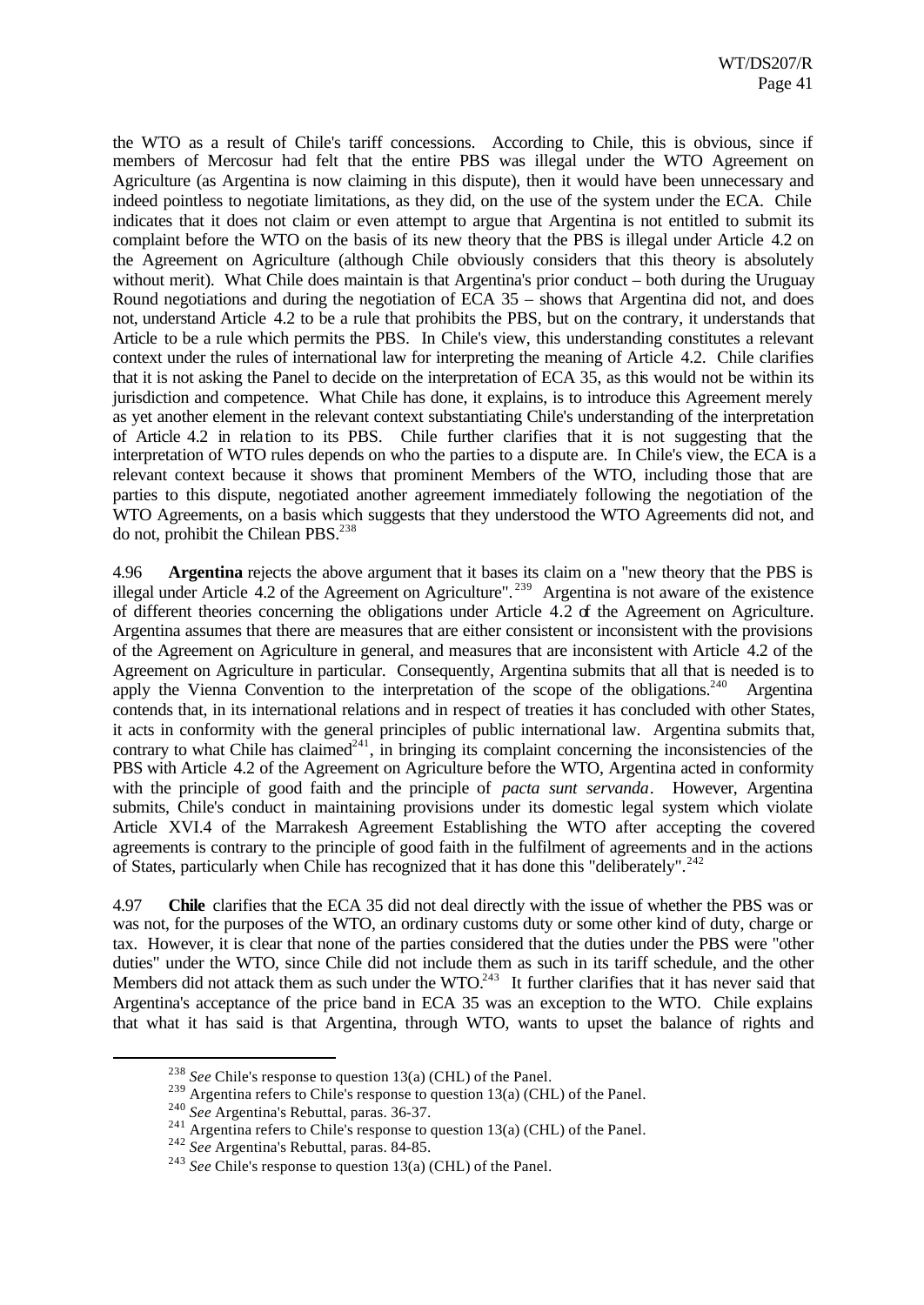obligations assumed under their bilateral agreement, since Argentina made Chile pay to retain the price band in the bilateral agreement as if Argentina also considered the price band valid under  $WTO.<sup>244</sup>$ 

4.98 **Argentina** considers that Chile's argument that Argentina recognized and accepted the existence of the [price band] system $^{245}$  in the framework ECA 35 ignores the essence of the WTO obligations contained in the "covered agreements" whose "enforcement" is achieved through the DSU. In this respect, Argentina submits that WTO precedent makes it clear that it is the commitments assumed under the WTO and not the bilateral agreements that constitute the relevant obligations of a Member under that Agreement. In other words, there are different legal frameworks: in one of them, the WTO, paragraph 4 of Article XVI lays down the obligation for Members to bring all of their legislation into conformity with the WTO Agreements, while in another, completely different framework – the regional Latin American Integration Association (LAIA) - relations between Mercosur and Chile are governed by ECA 35, which covers an ambitious agenda and in which the provisions cited by Chile could be given any number of meanings, as has been recognized by Brazil, another member of ECA 35, in its third party submission.<sup>246</sup> Argentina submits that a simple reference to the PBS in the framework of a regional agreement can in no way be understood as a waiver of WTO obligations. Argentina declares that if a Member could be released from its WTO obligations and could obtain a sort of immunity against scrutiny of its measures on the basis of provisions to which it has adhered in other legal frameworks, such as regional agreements, the very basis of the multilateral trading system would be affected. $247$ 

4.99 **Argentina** submits that each international treaty is an independent legal instrument and should therefore be considered as a self-sufficient entity based on the principle of *pacta sunt servanda*. Argentina stresses that the ECA 35 does not have an auxiliary or complementary nature with respect to the WTO agreements: the ECA 35 does not clarify, complement, amend or modify the agreements covered by the Marrakesh Agreement. Argentina further submits that Chile is wrong to invoke ECA 35 in its defence in that ECA 35 does not say that Argentina "recognized and accepted" the Chilean PBS. On the contrary, Argentina contends, as Chile itself admits, the ECA 35 is the result of negotiations which led to the application of certain restrictions, albeit insufficient, to the PBS.<sup>248</sup> Argentina claims that, as Chile recognizes, the ECA 35 requires Chile to refrain from increasing the market distortions caused by the PBS by not adding new products or making it more stringent and more restrictive of trade. In Argentina's understanding, far from accepting the PBS, Mercosur, through the ECA 35, tried to limit and restrict it. Argentina concludes that Chile's comments<sup>249</sup> ultimately lead to the conclusion with respect to the ECA 35 that by permitting the PBS to operate at full regime, making the system more restrictive, in spite of Mercosur's attempts to impose limits on the system, Chile has in fact violated ECA 35, the very Agreement behind which it is now trying to hide. $250$ 

4.100 According to **Argentina**, WTO Members cannot opt to disregard their WTO obligations simply because they have signed less restrictive agreements. *A contrario*, Argentina argues, if one was to consider, for the sake of argument, that we are not dealing with two separate and distinct legal frameworks, as Argentina contends, and if ultimately, although nothing prevented Argentina from filing a complaint with the WTO, the ECA 35 served as a context for the analysis of the inconsistency of the Chilean price band system *vis-à-vis* Article 4.2 of the Agreement on Agriculture, in Argentina's

<sup>244</sup> *See* Chile's First Oral Statement, para. 65.

<sup>&</sup>lt;sup>245</sup> Argentina refers to para. 36 of Chile's First Written Submission by Chile.

<sup>246</sup> Argentina refers to p. 4 of Brazil's Third Party Submission.

<sup>247</sup> *See* Argentina's First Oral Statement, paras. 59-61.

<sup>248</sup> Argentina refers to para. 36 of Chile's First Written Submission.

 $^{249}$  Argentina refers to para. 25 of Chile's First Written Submission

<sup>250</sup> *See* Argentina's Rebuttal, paras. 86-91.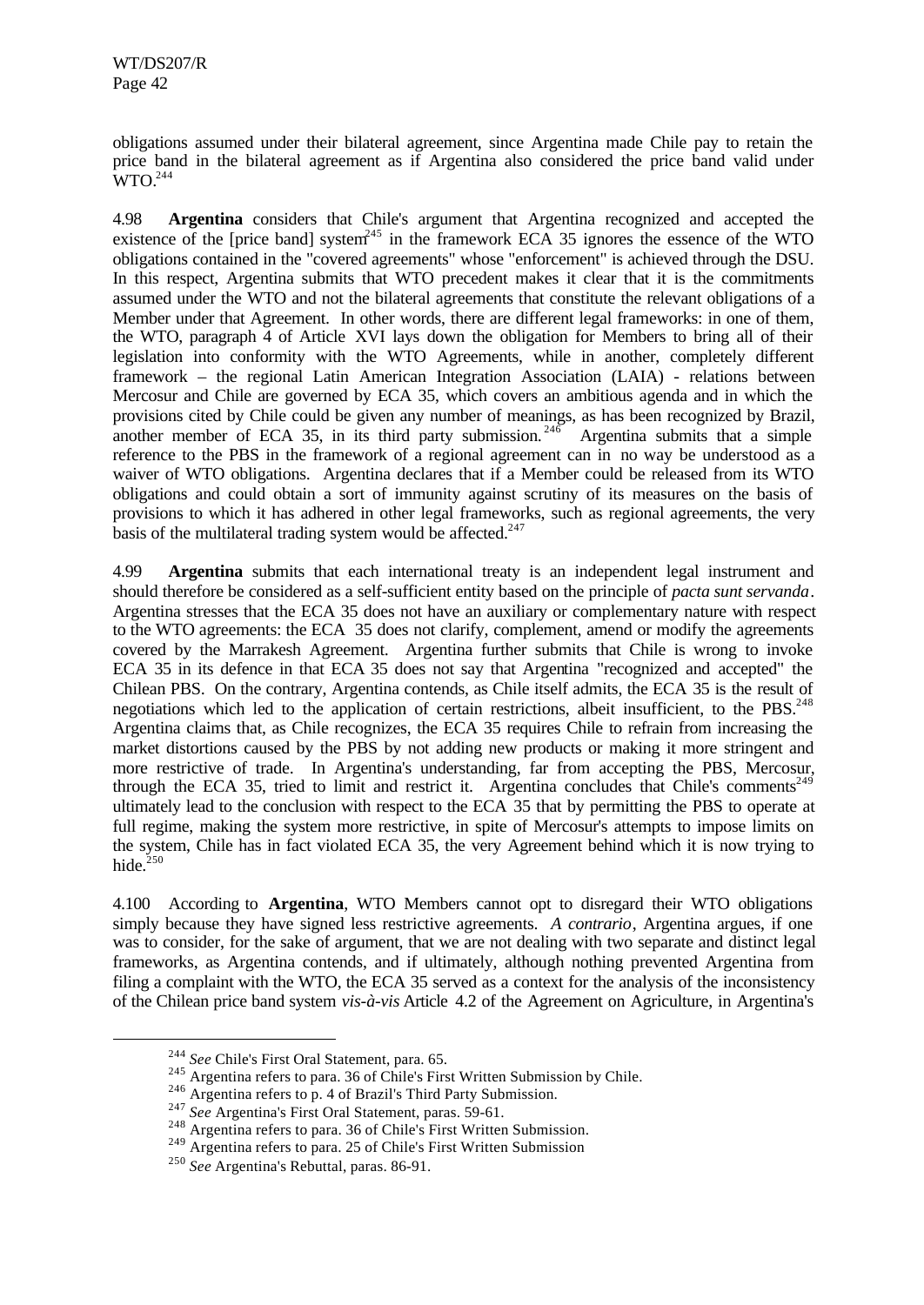view, it would have to begin by pointing out that Chile explicitly recognizes that the "ECA No. 35 did not deal directly with the issue of whether the price band system was or was not, for the purposes of the WTO, an ordinary customs duty or some other kind of duty, charge or tax  $\ldots$  ".<sup>251</sup> Argentina" further argues that, if ECA 35 were even considered an "additional relevant 'context, Chile itself has also recognized that it did not include the PBS' as such in its tariff schedule<sup>"252</sup> either in the WTO, or in the Annex and Additional Notes to ECA 35. Argentina considers that, "if the ECA 35 did not 'deal directly with the issue', and if there is an opinion to the effect that the PBS does not constitute another duty", and if Chile also failed to include the PBS as such in its tariff schedule and in the Annexes and Additional Notes to ECA 35, it is difficult to see how ECA 35 can serve as a context for the interpretation of obligations under Article 4.2 of the Agreement on Agriculture. Argentina further argues that if the Panel were to consider that the ECA 35 provides a guide, because Chile itself excluded the PBS from its tariff schedule and because it takes the view that no preferences - the very purpose of ECA 35 - are applicable to the price band system, this reinforces the idea that the PBS is not a tariff – in WTO terms, "an ordinary customs duty" – but rather, it is what Argentina has been claiming it to be from the beginning of these proceedings, i.e. a "variable levy" or a "similar border measure" which is inconsistent with Article  $4.2$  of the Agreement on Agriculture.<sup>253</sup>

Prior knowledge, negotiating history and subsequent practice

4.101 **Chile** submits that the PBS has been in effect since 1983, having been established by law, and that the system is used by some countries of the Andean Community and was used by some Central American countries. It explains that, throughout the late 80s and early 90s, the World Bank encouraged countries, at least in Latin America, to convert their quantitative restrictions to price bands, which are more market oriented schemes. Chile contends that Argentina has a system similar to Chile's price band for imports of sugar that considers an additional duty that is the result of the difference of two prices; one called ¨Guía de Base¨ which is the result of the average international prices of the last eight years and the other called ¨Guía de Comparación¨ which is the London price.

4.102 **Argentina** considers that Chile's vague and general argument concerning the existence of PBSs in Latin America is irrelevant in justifying the kind of violation resulting from the Chilean PBS. Argentina is of the view that Chile's statement is not based on any concrete evidence of the existence of several PBSs in the region, and even if there were several, their mere existence would not suffice to make the Chilean system consistent with WTO rules - that, after all, is the subject of this proceeding.<sup>254</sup> It further argues that the prior existence of the Chilean PBS and its subsequent maintenance following the entry into force of the Agreement on Agriculture does not preclude the fact that the system was contrary to Article 4.2 and its footnote. In Argentina's view, Article 28 of the Vienna Convention clearly states that the "provisions [of a treaty] do not bind a party in relation to any act or fact which took place … before the date of entry into force of the treaty with respect to that party." In this regard, Argentina considers that there was no possibility of filing a complaint prior to the entry into force of WTO Agreements on 1 January 1995. Argentina therefore concludes that Chile's argument that neither Argentina nor any other Member filed a complaint previously is without foundation. On the other hand, Argentina adds, as from the entry into force of the Agreements – i.e. the date on which the Members assumed the positive obligation to bring their domestic regulations into conformity with the system (pursuant to Article XVI.4 of the WTO Agreement) and to put an end to any measure that is inconsistent with the system - the Chilean measure has been liable to questioning under the DSU, not only as a result of previous rules, but because of what is expressly stipulated in Article 4.2 of the Agreement on Agriculture itself, since Chile has continued to maintain a measure which should have been converted into a regular customs duty. Argentina submits that this

<sup>&</sup>lt;sup>251</sup> Argentina refers to Chile's response to question  $13(c)$  of the Panel.

 $252$  Argentina refers to Chile's response to question 13(c) of the Panel.

<sup>253</sup> *See* Argentina's Rebuttal, paras. 92-96.

<sup>254</sup> *See* Argentina's First Oral Statement, para. 58.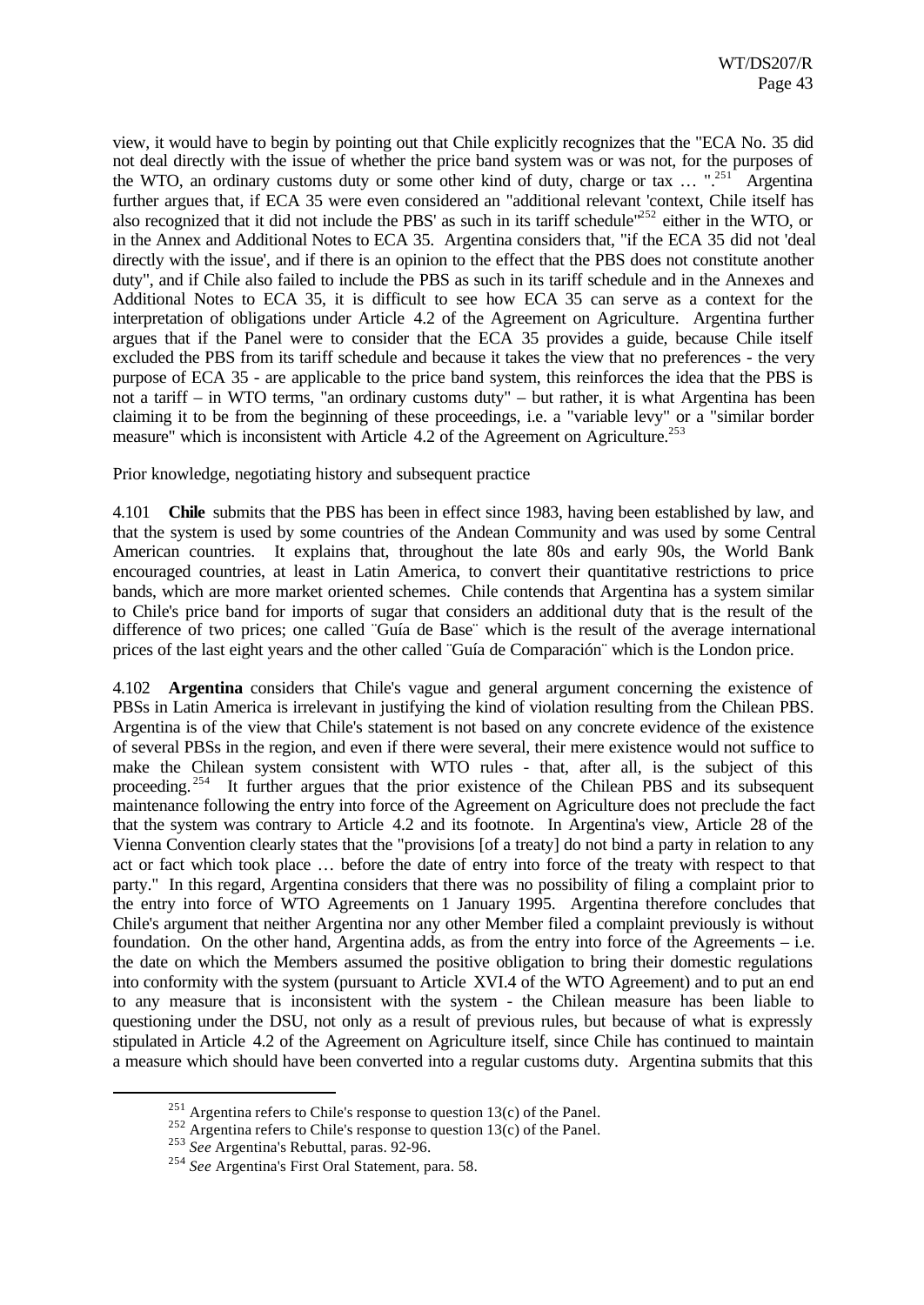provision must be interpreted in the light of Article XVI.4 of the WTO Agreement, which also lays down an obligation for Members to act, in the following terms: "Each Member shall ensure the conformity of its laws, regulations and administrative procedures with its obligations as provided in the annexed Agreements." Argentina considers that the fact that prior to the complaint filed by Argentina there had not been any other complaints lodged by Argentina or any other Member of the WTO does not lead to a presumption that the PBS is consistent with Article II.1(b) of the GATT 1994 or with Article 4.2 of the Agreement on Agriculture since there is no WTO rule precluding Argentina's right to file a complaint for violation of both Article 4.2 and Article II.1(b) of the GATT 1994. If there had been such a rule, Argentina submits, it would have been up to Chile to include it in these proceedings as a legal basis for its general assertions.<sup>255</sup>

4.103 **Chile** agrees that there is no doctrine of estoppel in the WTO nor any other rule or practice in the WTO that provides that a measure cannot be challenged if its removal was not specifically addressed in negotiations or if the challenge is not made within some specific period after entry into force. However, Chile contends that Argentina misunderstands Chile's argument. Chile argues that there is no evidence that PBS were considered measures that had to be converted into ordinary customs duties, while the context of other parts of the WTO agreement, the negotiating history, and subsequent practice all support Chile's view that the PBS duties are not prohibited.<sup>256</sup> Chile further indicates that, under Article 32 of the Vienna Convention, the negotia ting history is a valid tool for interpretation in case of doubt. Chile insists that Chile's negotiators recall that both the Secretariat and other delegations confirmed orally that the price band system was not a measure requiring conversion to ordinary duties, and claims that neither Argentina nor any interested party has offered any evidence to the contrary. Chile also stresses that subsequent practice supports Chile's view that the price band system is not a measure prohibited by Article 4.2. Chile mentions that Argentina has a sugar import duty system that Chile is confident Argentina would not maintain if it believed the validity of any of the interpretations it asserts against Chile. Chile submits that, while it might be argued that Chile's system or that of other Andean countries, or Argentina's sugar system is too small in its effects to be worth a challenge, the same could hardly be said of the EC's system. In Chile's view, the reason that PBS or the systems of the European Communities or Argentina were not challenged in the WTO has nothing to do with forbearance. Rather, it is because these measures are ordinary customs duties that are subject to the disciplines of Article II:1(b), but are not prohibited by Article 4.2.<sup>257</sup>

4.104 **Argentina** asserts that following the end of the Uruguay Round, "subsequent practice" (within the meaning of Article 31 of the Vienna Convention ) - if any - relevant to define the content of the provisions of the text of Article 4.2 of the Agreement on Agriculture, which are not ambiguous, is the practice of the Members of the WTO. In this sense, Argentina submits, the only existing practice within the WTO, provides precisely the opposite outcome to what Chile has submitted before this Panel. Argentina quotes paragraphs 47 and 48 of document WT/L/77, containing the Report of the Working Party on the Accession of Ecuador to the WTO and indicates that the excerpt clearly shows that the overwhelming majority of WTO Members has agreed, within a formal context (that is, during the discussions leading to the accession of Ecuador to WTO) – reflected in a WTO official instrument – that PBSs are incompatible with WTO rules. Argentina concludes that this is the only relevant WTO practice<sup>258</sup> in the sense of Article 31.3(b) of the Vienna Convention, since it reflects the *opinio juris* of all WTO Members and not that of isolated Members.<sup>259</sup>

<sup>255</sup> *See* Argentina's First Oral Statement, paras. 52-57.

<sup>256</sup> *See* Chile's Second Oral Statement, para. 30.

<sup>257</sup> *See* Chile's Rebuttal, paras. 30-34.

<sup>258</sup> Argentina adds as defined by the Appellate Body on *Japan – Alcoholic Beverages II* (WT/DS8/AB/R, WT/DS10/AB/R, WT/DS11/AB/R) adopted on 1 November 1996 (DSR 1996:I, 97).

<sup>259</sup> *See* Argentina's response to question 41 (ARG) of the Panel.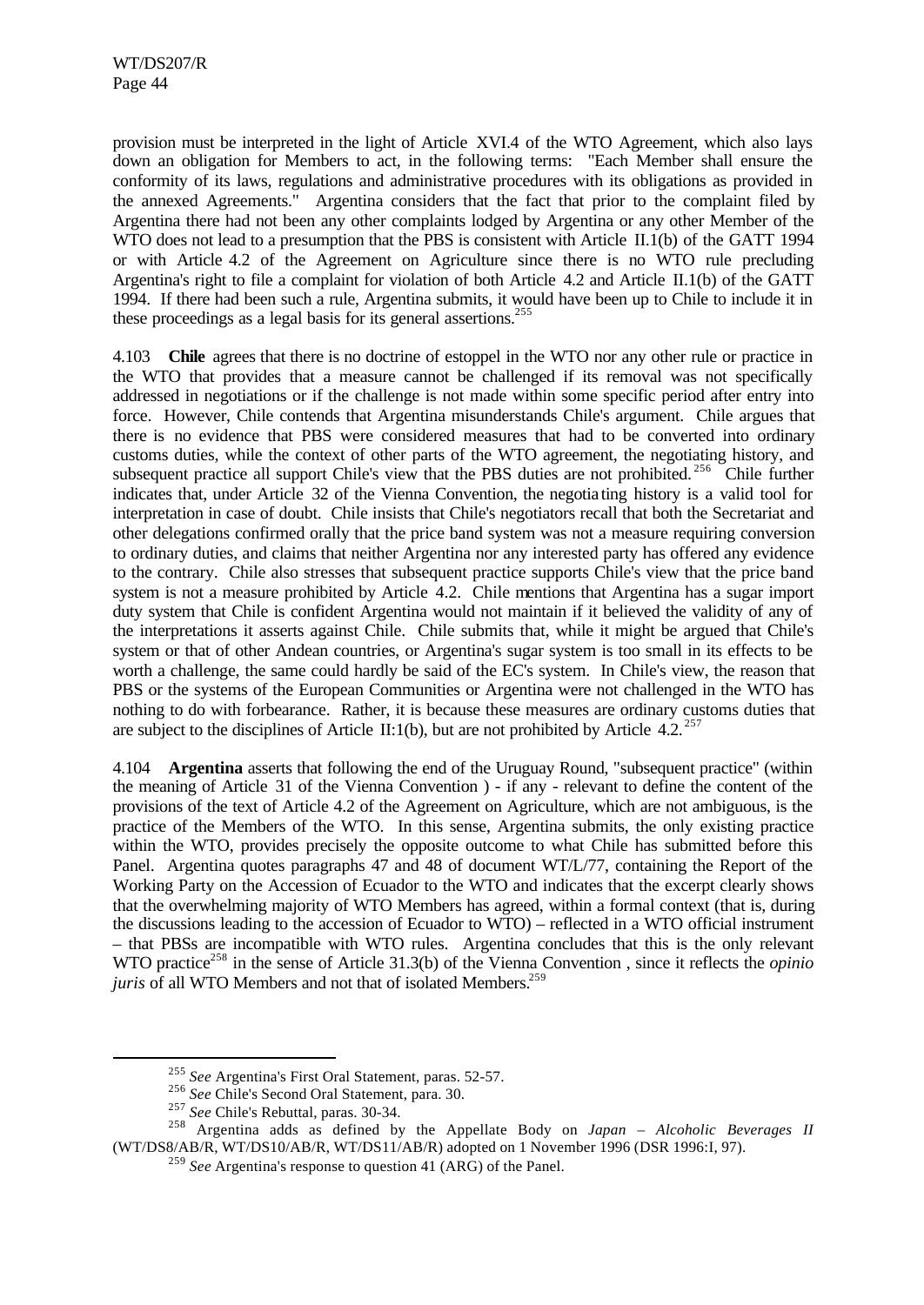4.105 In response to a question by the Panel, **Chile** indicates that it believes that the text and context leave no ambiguity that the Chilean PBS is not a measure prohibited by Article 4.2. However, it adds, if the Panel is in doubt, the negotiating history and state practice are legitimate supplementary interpretive aids, and these all support Chile's position that Article 4.2 does not prohibit the Chilean PBS. Chile contends that there are four elements of this practice: first, the existence of similar measures to those of Chile in other countries (including Argentina and the European Community); second, the absence of "conversion" except by binding of the duty by any other Member having such a measure; third the absence of any challenge of such measures under Article 4.2, and fourth, the initiation of dispute settlement challenges of the European Community's system in 1995-1997 by Canada, the United States, Thailand and Uruguay under provisions of the GATT 1994 and the Ccustoms Valuation Agreement, but never on grounds of a violation of Article 4.2. Chile submits that this practice, like the negotiating history and the tariff negotiations, does not by itself prove that the negotiators of Article 4.2 did not intend to prohibit duties that vary in the sense of the Chilean, Andean, Argentine or European Communities system. However, it argues, the practice, context and negotiating history all support the logical reading of Article 4.2, i.e. that the Article does not prohibit the Chilean PBS, at least so long as it operates within a system of bound ordinary customs duties.<sup>260</sup>

4.106 In response to a question by the Panel as regards Argentina's reference to the Working Party Report on Ecuador's accession to the WTO, **Chile** submits that it includes the comment that "some members of the working party" thought that Ecuador's price band system was contrary to WTO rules. However, it argues, the discussion in paragraphs 42 to 48 of the Working Party Report does not reveal any general agreement that Ecuador's system was inconsistent with WTO rules. Chile submits that, even among those who voiced the view that Ecuador's system was inconsistent with the WTO, there does not even appear to have been agreement on what rules might be infringed, and in no case is there a specific reference to Article 4 of the Agreement on Agriculture. Chile contends that it is recorded that one Member thought that Ecuador should tariffy under the Agricultural Agreement. On the other hand, it explains, it is also noted that members of the Working Party who questioned Ecuador's system thought that it should either be eliminated or brought into conformity with WTO rules, which implies that even these Members, or at least some of them, thought that price bands *per se* are not illegal. Chile claims that Ecuador itself ultimately committed to phase out its price band system over time "in order to comply with the provisions of the WTO Agreement on Agriculture." The Working Party took note of that commitment, but taking note of such a commitment, Chile argues, does not constitute acceptance that eliminating the price band system was required by the WTO. Chile submits that it is well known that it is a normal part of the accession process for existing Members to request an acceding Members to undertake changes in policies and practices, even if such changes are not required by the general rules of the  $W\tilde{TO}.^{261}$ 

### Secretariat's advice

l

4.107 **Chile** claims that it has received advice from the GATT Secretariat according to which the PBS would not be inconsistent with its obligations under either the GATT or the draft Agreement on Agriculture then under negotiation. Chile qualifies this statement by explaining that, during the 80s and the beginning of the 90s, i.e. during the Uruguay Round negotiations, the World Bank encouraged various countries, at least in Latin America, to convert their quantitative restrictions into price bands, which are mechanisms that permit competition. Chile claims that, on at least one occasion, during a seminar for Central American countries, in response to the concern that had been expressed over the maintenance of these mechanisms, a letter was presented originating in the GATT Secretariat arguing that it was not necessary to tariffy price bands since they were unrelated to the domestic price provided the price bands were maintained within the bound levels.<sup>262</sup> Chile later clarifies that it was

<sup>260</sup> *See* Chile's response to question 42 (CHL) of the Panel.

<sup>&</sup>lt;sup>261</sup> *See* Chile's response to question 42 (CHL) of the Panel.

<sup>262</sup> *See* Chile's response to question 14 (CHL) of the Panel.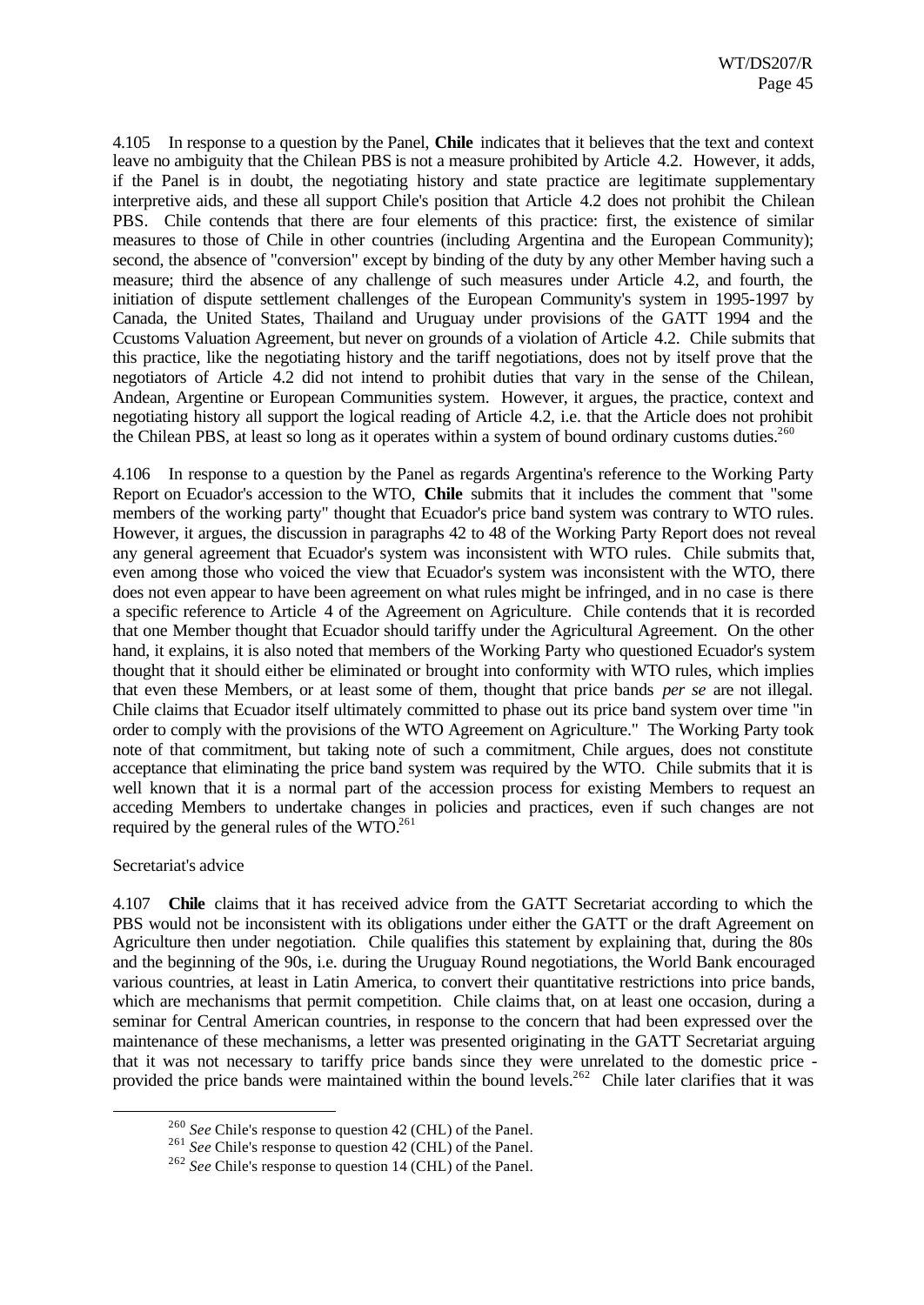not a participant in the seminar (though some Chileans were present in their capacity as consultants or representatives of intergovernmental organizations) and that, since the letter was not addressed to Chile, Chile has been unable to get a copy of the said letter. It further adds that the date of the seminar is equally unclear but it could have taken place in  $1993$ .<sup>263</sup> Chile further claims that the advice given in that letter was subsequently endorsed orally by the delegations with which Chile was engaged in direct negotiations (United States, European Communities and New Zealand, among others) as well as in oral opinions provided by the Secretariat prior to the conclusion of the Uruguay Round.<sup>264</sup>

4.108 **Argentina** responds that Chile has not submitted any documentary evidence regarding the above alleged advice by the Secretariat. Secondly, the Chilean argument in paragraph 31 of its second written submission refers simply to an oral confirmation rather than to a letter, and speaks not only of the Secretariat but of other delegations that allegedly stated that there was no need to tariffy the PBS. Argentina can merely state that evidence that has not been brought cannot be refuted, and takes the view that the Panel cannot accept the Chilean argument that evidence that has not been brought can be an additional tool for interpretation under Article 32 of the Vienna Convention . Argentina contends that, in view of Chile's alleged "letter … from an authority of the GATT Secretariat arguing that it was not necessary to tariffy price bands", the value of the report by the Secretariat in the 1997 Trade Policy Review of Chile takes on particular importance. That report, Argentina explains, is an institutional opinion by the WTO Secretariat, and it recognizes that "the [Chilean] price stabilization mechanism works as a valuable levy ...".<sup>266</sup> Argentina further indicates that the Trade Policy Review Mechanism (TPRM) undeniably provides for a thorough examination of the trade policies of Members and the extent to which they have adapted or failed to adapt to GATT/WTO rules. It claims that there can be little doubt as to its relative weight and value in trying to understand whether the PBS constitutes a variable levy or a similar border measure, since unlike the elusive mention of an alleged letter that Chile has not identified or submitted during these proceedings, it represents a respectable technical opinion, made available to all WTO Members in the form of a report.<sup>267</sup>

4.109 **Chile** contends that the above-mentioned statement by the TPRM does not represent a legal conclusion let alone a conclusion under Article 4.2. Further, the Secretariat did not say that the price band system is a variable levy but that it "works as" a variable levy, because the levy varies according to the import price. In Chile's view, statements in the TPRM are not supposed to be used in dispute settlement, under explicit WTO rules.<sup>268</sup>

### B. ARGUMENTS RELATING TO CHILE'S SAFEGUARD MEASURES

### **1. Procedural arguments**

(a) Terms of reference

l

# *(i) Measures which are no longer in force*

4.110 **Chile** notes that Argentina requested consultations with Chile on 5 October 2000 under the WTO's dispute settlement procedure concerning the consistency of the provisional and definitive safeguard measures applicable to imports of wheat, wheat flour and edible vegetable oils. Chile states that the provisional measures ceased to have effect on 22 January 2000, the date on which the definitive measures on the same products entered into force. The Chilean authority decided to extend

<sup>263</sup> *See* Chile's response to question 40 (CHL) of the Panel.

<sup>&</sup>lt;sup>264</sup> See Chile's response to question 14 (CHL) of the Panel.

<sup>265</sup> *See* Argentina's Second Oral Statement, para. 28.

<sup>&</sup>lt;sup>266</sup> Argentina refers to the Trade Policy Review Body, Trade Policy Review of Chile, Report by the Secretariat, WT/TPR/S/28 (7 August 1997), para. 38.

<sup>267</sup> *See* Argentina's Rebuttal, paras. 76-78.

<sup>268</sup> *See* Chile's First Written Submission, para. 39,. *See* also para. 41 of Chile's First Oral Statement.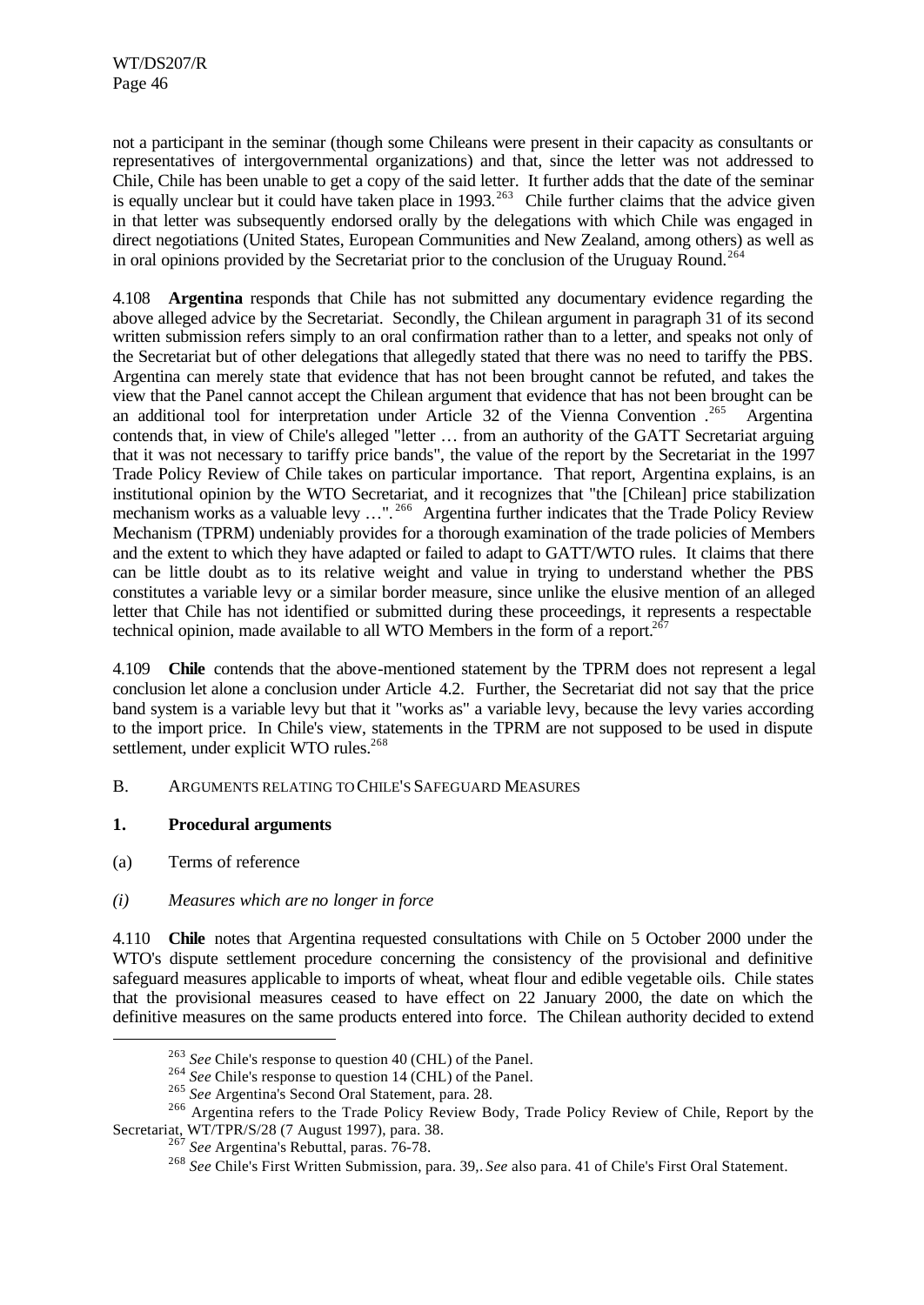the safeguard measures as of 26 November  $2000^{269}$  for a period of one year from the date of their expiry.  $270$  Chile contends that, although the mechanism for applying the extension measures is the same as that determined in the previous decree on definitive measures, this does not constitute grounds for asserting that this is the same measure that has been extended over a period of time as though they were one and the same. Chile submits that these new extended measures are the result of the receipt of new information, interested parties were given a hearing, which concluded with a recommendation on extension, and this was adopted under a new decree. Chile argues that the Chilean authorities might not have decided on an extension. If that had been the case, Chile affirms, the definitive measures would have ceased to have effect simply because the time-limit had been reached as according to Chilean legislation, the maximum duration of a safeguard measure, (including the period of the provisional measure) is one year, without prejudice to extension, which also may not  $\frac{271}{271}$  Chile explains that an extension cannot take effect automatically, it requires a new decision adopting it, which constitutes a new measure, meaning that it is a new measure whether or not it is substantially identical to the definitive measure that preceded it. $272$ 

4.111 **Chile** submits that when, on 19 January 2001, Argentina requested the establishment of a panel on this dispute, neither the provisional nor the definitive measures were in effect. Chile argues that, if it is presumed that the Chilean provisional and definitive safeguard measures were inconsistent with certain provisions of the Agreements, then the objective of the dispute settlement mechanism invoked by Argentina should be to conclude that the measures must be withdrawn by Chile. Chile refers to the line of reasoning adopted by the Appellate Body in the dispute *United States - Import Measures on Certain Products from the European Communities* when it determined that a panel erred in recommending that the DSB request the Member to bring into conformity with its WTO obligations a measure which the Panel found no longer existed.<sup>273</sup> For these reasons, Chile considers that Argentina should have respected the provision in Article 3.7 of the DSU: "Before bringing a case, a Member shall exercise its judgement as to whether action under these procedures would be fruitful."<sup>274</sup>

4.112 **Chile** refers to Argentina's statement whereby it "requests the Panel to rule on all of the claims made so as to avoid any unnecessary future proceedings if the findings are eventually overturned, bearing in mind that the Appellate Body exercises procedural economy".<sup>275</sup> Chile submits that the application of the principle of judicial economy by a panel means that it is not necessary to address all the claims made by the parties but only those that must be addressed in order to resolve the matter, in which case a finding is necessary to enable the DSB to make sufficiently precise recommendations and rulings to allow prompt compliance by a Member with those recommendations and rulings.<sup>276</sup> Chile wonders how would it be possible for the Panel to recommend that Chile bring its provisional and definitive safeguard measures into conformity if such measures are not being applied. Hence, Chile requests the Panel to find that the provisional safeguard measures (adopted under Decree No. 339, published on 19 November 1999) and the definitive safeguard measures (adopted under Decree No. 9, published on 22 January 2000) were not in effect so it is not possible to make a recommendation that Chile bring these measures into conformity with its WTO obligations.<sup>277</sup>

<sup>&</sup>lt;sup>269</sup> Exempt Decree of the Ministry of Finance No. 349, published on 25 November 2000.

<sup>270</sup> *See* Chile's First Written Submission, paras. 74-78.

<sup>&</sup>lt;sup>271</sup> Chile refers to Law No. 18.525, Article 9. Law notified in Document G/SG/N/1/CHL/2.

<sup>272</sup> S*ee* Chile's First Written Submission, paras. 79-82.

<sup>&</sup>lt;sup>273</sup> Chile refers to document WT/DS165/AB/R, para. 81.

<sup>274</sup> S*ee* Chile's First Written Submission, paras. 83-88.

<sup>&</sup>lt;sup>275</sup> Chile refers to para. 266 of Argentina's First Written Submission.

<sup>276</sup> Chile refers to the Appellate Body report on *United States – Safeguard Measures on Imports of Fresh, Chilled or Frozen Lamb Meat from New Zealand and Australia* ("*US – Lamb*") (WT/DS177/AB/R, WT/DS178/AB/R) para. 191, adopted on 16 May 2001.

<sup>277</sup> S*ee* Chile's First Written Submission, paras. 89-91.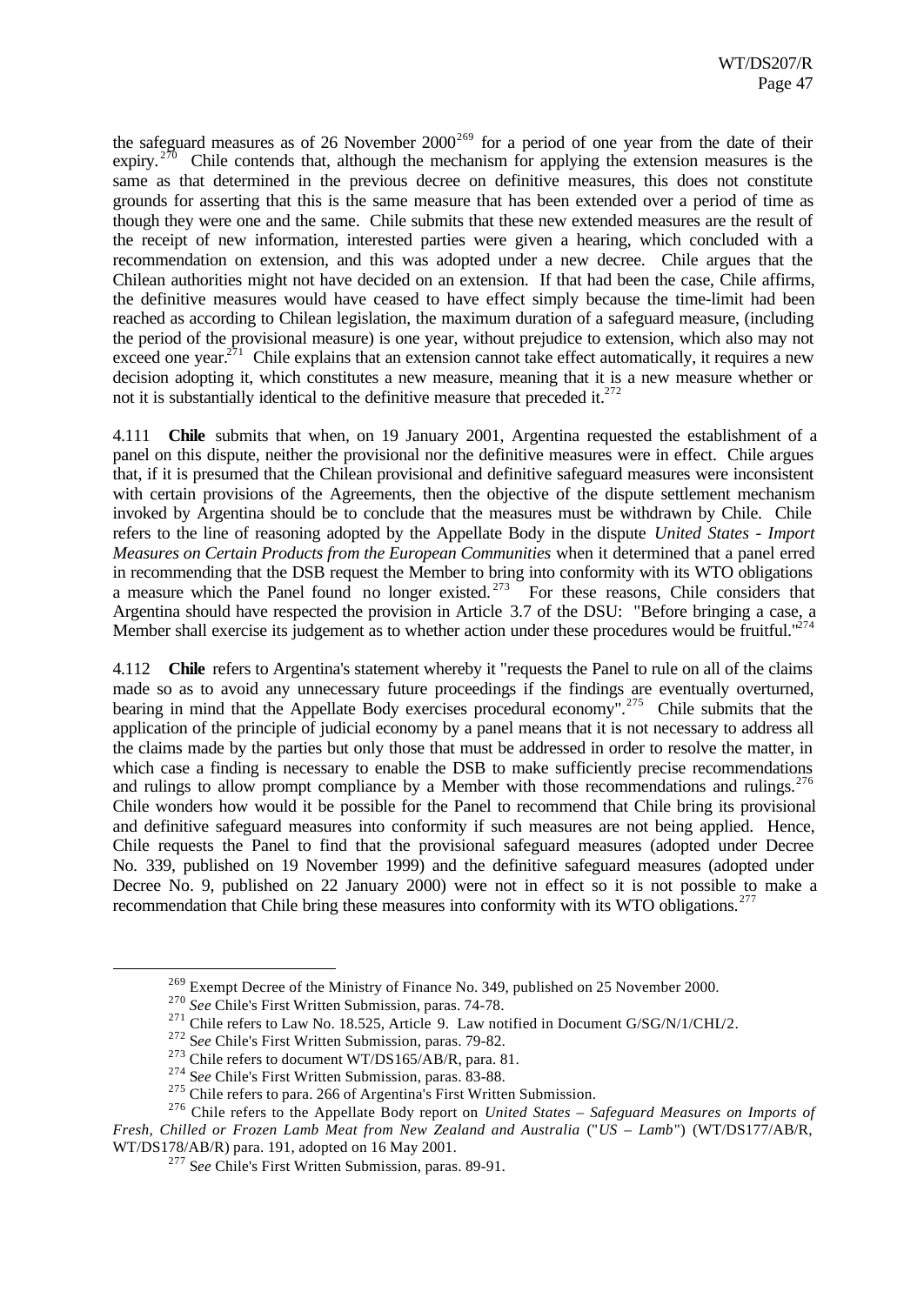4.113 **Argentina** considers that the provisional and definitive safeguard measures, even though they may have been repealed following their extension in some cases (specifically, in the case of wheat and wheat flour), require a specific ruling by the Panel because they form part of its terms of reference. Argentina argues that, since they come under the Panel's terms of reference, the Panel is required, under Article 7.1 of the DSU, to examine them, in the light of the relevant provisions in the Agreement, as part of the matter referred to the DSB. Argentina contends that the fact that the definitive measure was repealed is irrelevant for the purposes of a ruling, since Chile explicitly recognized that it resorted to safeguards "to obtain the required legal backing in accordance with the WTO's relevant provisions".<sup>278</sup> Argentina submits that safeguard measures may only be applied in accordance with procedures of the Agreement on Safeguards and in conformity with the strict standards established therein. It considers that Chile's recognition that it only sought to "obtain the required legal backing" is in fact a negation of the multilateral commitment to apply safeguards only in conformity with the provisions of the Agreement on Safeguards.<sup>279</sup> In Argentina's view, no interpretation of the Safeguard Agreement, however broad, would enable it to conclude that the "extension" is a new safeguard measure. Argentina contends that extension is not a notion that exists independently of other provisions of the Agreement on Safeguards. Argentina further submits that the Agreement must be interpreted as a single whole, and not as a series of separate articles. Argentina argues that when a Member, by a resolution or some other administrative act, decides to "extend" an existing measure, it is not converting it into a new measure.<sup>280</sup>

4.114 **Argentina** argues that Chile continues to apply a safeguard measure on oils for precisely the same reason it applied all of its previous measures (including their extensions), i.e. because there was a PBS that was inconsistent with the WTO and caused it to violate its tariff binding. Argentina claims that, as long as the PBS is in force, the same situation can recur. In Argentina's view, if there is no ruling by the DSB establishing the inconsistency of the safeguard measures, the situation could recur, since the attempt at *ex-post facto* justification will have escaped the scrutiny of the DSB. Argentina submits that it is this very possibility of reintroducing measures for the same reasons that caused them to be adopted originally that has led to consistent rulings on repealed measures both prior to the WTO and under the WTO.<sup>281</sup>

### *(ii) The decision on extension was not the subject of consultations between the parties*

4.115 **Chile** claims that Argentina, when requesting consultations under the WTO dispute settlement procedure, only identified the provisional and definitive safeguard measures applied to certain goods subject to price bands. Chile indicates that the consultations were held on 21 November 2000 but, when requesting the establishment of a panel, as noted in its communication of 19 January  $2001^{282}$ , Chile explains that Argentina nonetheless included in its request the provisional measures, the definitive measures and the decision to extend the safeguards. Chile notes that Argentina included in its request Chilean measures (the extension of the safeguards) that were not the subject of prior discussion during a WTO consultation procedure and this was recognized by Argentina itself in its request for the establishment of a panel. Chile considers that such recognition does not constitute sufficient grounds in terms of a WTO Member's obligation to respect the DSU. Chile submits that this is not a minor question nor simply a formality, but concerns respect for a basic guarantee of due process in the defence of the interests of a Member of the WTO.<sup>283</sup>

<sup>278</sup> Argentina refers to Chile's First written submission, para. 25 *in fine*.

<sup>279</sup> S*ee* Argentina's First Oral Statement, paras. 65-67.

<sup>280</sup> S*ee* Argentina's First Oral Statement, paras. 82-85.

<sup>281</sup> S*ee* Argentina's First Oral Statement, paras. 67-69 and footnote 19; Argentina's Second Oral Statement, para. 36 and footnote 28.

 $^{282}$  Chile refers to WT/DS207/2.

<sup>283</sup> S*ee* Chile's First Written Submission, paras. 92-94.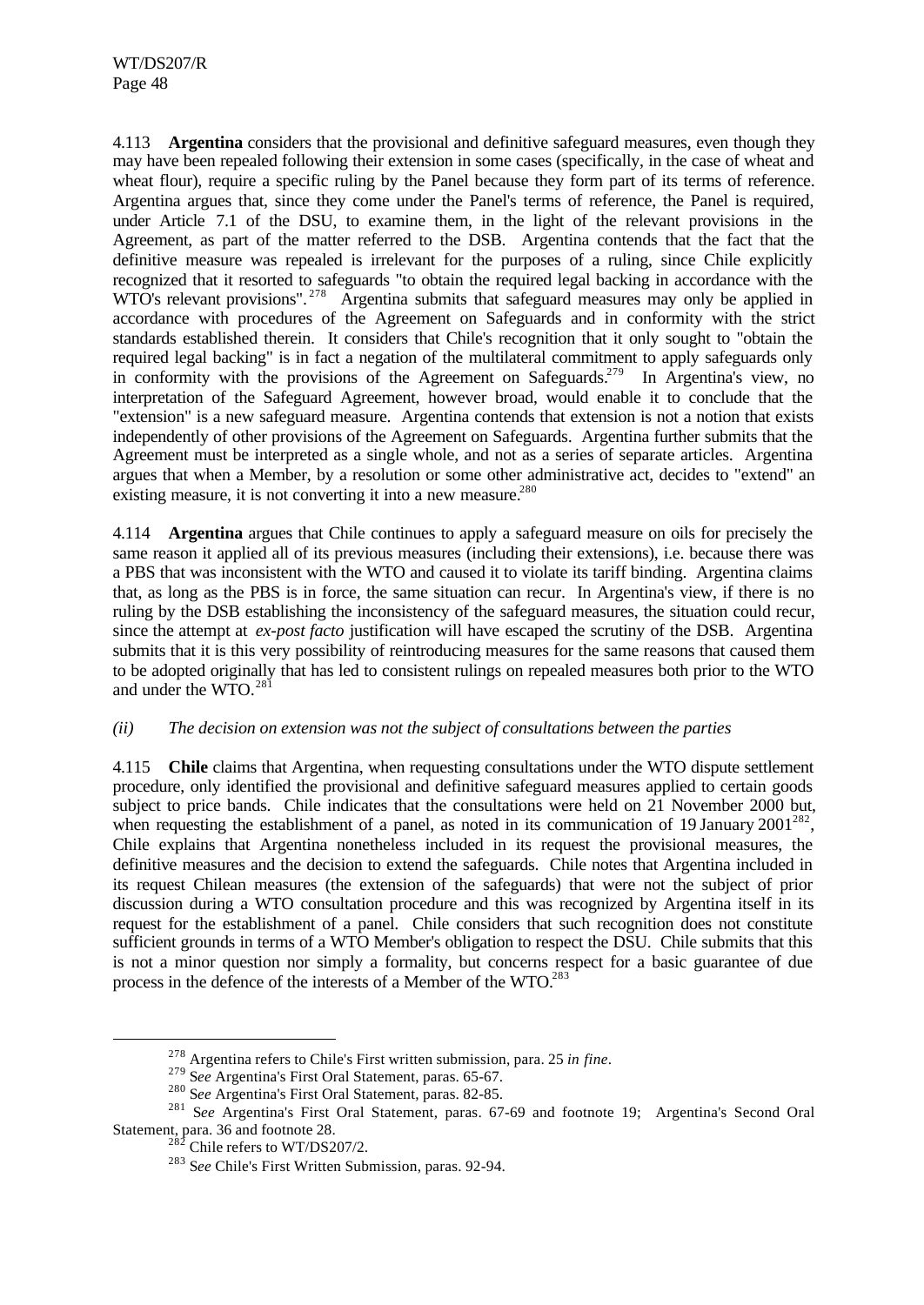4.116 **Chile** recalls that, on 1 February 2001, at the first meeting of the DSB at which Argentina requested the establishment of a panel, Chile drew attention to this anomaly<sup>284</sup> and Argentina replied that "the subject of the extension of the measure was included in the request for consultations since there was a legal similarity between the original measure and the subsequent extension thereof".<sup>285</sup> Subsequently, Chile continues, at the DSB meeting on 12 March 2001<sup>286</sup>, Argentina again requested the establishment of a panel and mentioned the various consultations held by the parties<sup>287</sup>, which, combined with its theory of the "legal similarity" of the definitive measures and the extension, intimate that Chile tacitly accepted that the extension measure was included in the consultations. Chile explains that the DSB decided to establish a panel with the standard terms of reference contained in Article 7 of the  $DSU^{288}$  to examine the matter brought up by Argentina in its communication requesting the establishment of the panel. Chile questions whether these terms of reference could allow examination of another matter that was not included in the consultations. Chile further questions whether the DSB, with its terms of reference, can disregard certain provisions in the DSU that require a panel only to consider a matter that has previously been discussed in valid consultations at the WTO. Chile submits that, like all WTO Members, it is seeking to resolve the dispute with Argentina in good faith and considers that its good faith cannot lead to neglect of important provisions in the DSU that guarantee proper defence.<sup>2</sup>

4.117 **Argentina** submits that, contrary to what Chile maintains, the then possible extensions of the definitive measures were in fact discussed during the consultations held with Chile. In this regard, Argentina claims that, between 5 October 2000 when Argentina requested consultations, and 21 November 2000 when the consultations were actually held, Argentina learned that the Chilean Ministry of Agriculture had requested the extension of the measures (3 November 2000), after which, on 13 November 2000, Argentina participated in the hearing before the Commission. Subsequently, Argentina explains, on 17 November 2000, the Argentine Mission in Geneva transmitted to the Chilean Mission a written questionnaire in which some of the questions referred to the extension of the definitive measures.<sup>290</sup> Argentina argues that, even if the extension of the definitive measures were not considered to have been properly addressed, this would not prevent them from being rightly subject to the jurisdiction of the Panel, as was recently confirmed by the Appellate Body.<sup>291</sup>

4.118 **Chile** argues that the DSU states the following: the dispute settlement system is a central element in providing security and predictability to the multilateral trading system (Article 3.2); no solution to a dispute should nullify or impair benefits accruing to any Member (Article 3.5); any request for consultations (to be valid in the WTO) must be submitted in writing and identify the measures at issue, the reasons and basis for the complaint and, lastly, be notified to the DSB (Article 4, paragraphs 2 and 4); the intervention of a panel may only be requested within a period calculated from the date of receipt of the request for the holding of consultations (Article 4, paragraphs 7 and 8); and the request for establishment of a panel must refer to the consultations (Article 6.2). It further argues that, in the report of the Appellate Body in *Brazil – Export Financing Programme for Aircraft*, it is stated that: "Articles 4 and 6 of the DSU ... set forth a process by which a complaining party must request consultations, and consultations must be held, before a matter may be referred to the DSB for the establishment of a panel."<sup>292</sup> Chile explains that it has met with Argentina on a number of occasions in order to find a comprehensive solution to this dispute.

<sup>&</sup>lt;sup>284</sup> Chile refers to WT/DSB/M/98, para. 83.

<sup>285</sup> *Ibid*., para. 84.

<sup>&</sup>lt;sup>286</sup> Chile refers to WT/DSB/M/101.

<sup>287</sup> *Ibid*., para. 52.

<sup>288</sup> *Ibid*., para. 57.

<sup>289</sup> S*ee* Chile's First Written Submission, paras. 95-97.

<sup>290</sup> *See* Argentina's First Oral Statement, paras. 78-80.

<sup>&</sup>lt;sup>291</sup> See Argentina's Second Oral Statement, para.37 and footnote 32.

 $292$  Chile refers to WT/DS46/AB/R, adopted on 20 August 1999, para. 131.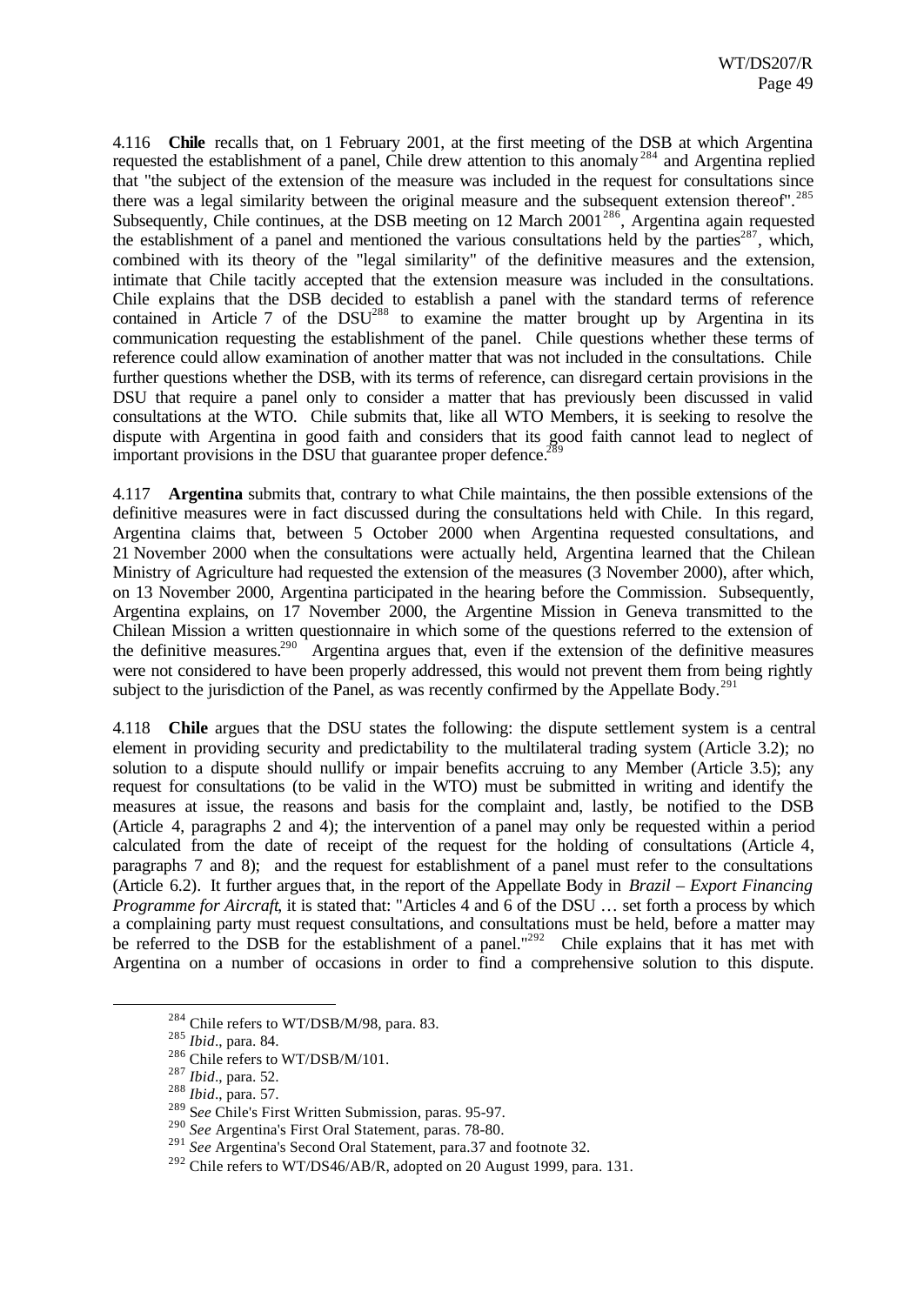Nevertheless, it says, this does not mean that, *quod non*, Argentina had called for valid consultations in the WTO on the extension measures because it did not request such consultations in writing and made no notification to the WTO to this effect.<sup>293</sup> Chile submits that, for a question to be considered as properly addressed in a consultation proceeding under the WTO, the measure at issue first has to be identified in writing, and that document must be notified to the DSB. Chile submits that Argentina never submitted a written request for consultations with Chile, nor provided the DSB notification thereof, in which it mentioned the extension measures at issue. Chile considers that, if due process is to be guaranteed, it is essential that the DSU requirements with respect to the formalization of a claim under the dispute settlement system be respected, since this is what enables a Member to whom a claim is addressed to lay the foundations for its defence on the basis of the indications contained in the written request for consultations.<sup>294</sup>

4.119 **Chile** submits that, in this particular case, the extension measures contain the same provisions as the definitive safeguard measures. In this respect, there is similarity, which Chile does not deny. Nevertheless, Chile argues, the extension was the result of a new request that gave rise to a new process, with a public hearing, and to subsequent determinations based on the evidence considered on that occasion. Chile contends that, even though the content of the final measure (extension) is identical to that in the previous measure, the new measure only exists because the competent Chilean authority formally had to issue a new administrative act that completed and validated the extension, otherwise the previous measure would have expired, and nothing more. Chile submits that the situation would have been different if the original measure had been automatically extended within a specified period without any interested party contesting it, as this would have lent weight to the Argentine theory of an alleged "legal similarity", but quite clearly this is not the case.<sup>295</sup>

4.120 **Argentina** argues there are absolutely no legal grounds for accepting, as a possible interpretation of Article 6.2 of the DSU, that the extensions of Chile's definitive measures lack a legal identity with the safeguard measures, nor does such a suggestion make any sense. In Argentina's view, the fact that they were extended through a new decree is the logical result of the fact that the definitive measure had an expiry date. Otherwise, Argentina affirms, it would have violated various paragraphs of Article 7 of the Agreement on Safeguards (7.1, 7.2, 7.3 and 7.6). Argentina contends that the legal identity of the measure is confirmed by the fact that the same authority issued the extension, through the same Commission, because the measure applies to the same products and because the measures apply exactly the same remedy.<sup>296</sup>

4.121 **Argentina** claims that to agree on the issue raised by Chile would be to negate "due process", to the detriment of Argentina, by restricting access to jurisdiction. It considers that the security and predictability of the multilateral trading system would be seriously undermined since this could lead to a situation in which a safeguard measure which is extended will never be subject to scrutiny by the DSU.<sup>297</sup>

4.122 **Argentina** argues that, given that under the Safeguards Agreement, "extension" is not an independent notion, it goes without saying that if the definitive measure is inconsistent, that inconsistency does not cease with the extension of the measure. Argentina points out that if the original measure had been repealed, and if Exempt Decree No. 349 adopting the extension had been a new measure, Chile's way of proceeding would still be inconsistent with Article 7.5 of the Agreement

<sup>293</sup> S*ee* Chile's First Written Submission, paras. 98-100.

<sup>&</sup>lt;sup>294</sup> *See* Chile's response to question 30(a) (ARG, CHL) of the Panel.

<sup>295</sup> S*ee* Chile's First Written Submission, paras. 101-103.

<sup>296</sup> S*ee* Argentina's First Oral Statement, paras. 75-76.

<sup>297</sup> S*ee* Argentina's First Oral Statement, para. 77.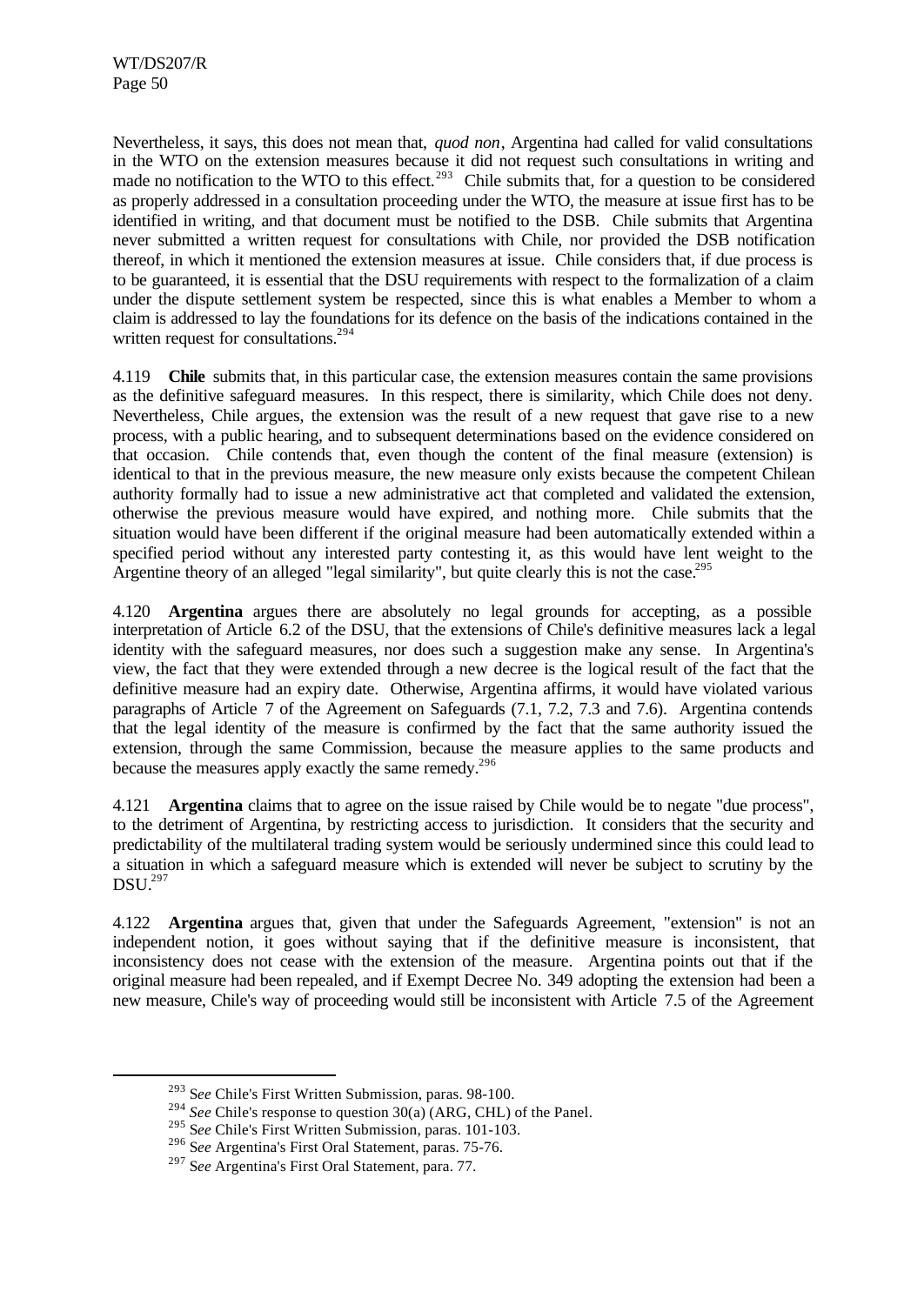on Safeguards which prohibits new measures from being reintroduced until a specified period of time has elapsed.<sup>298</sup>

4.123 **Chile** submits that Argentina is attempting to establish an innovative theory resting on the existence of a legal identity between the extension measures and the definitive safeguard measure and in this way make up for its failure to refer to these extensions anywhere in its request for consultations under the DSU. Accordingly, Chile adds, it states that this identity exists because the extensions were adopted by the same authority, through the same Commission, that they apply to the same products and that they apply the same remedy. Chile contends that these elements on which Argentina bases its theory of legal identity do not prove that identity. According to Chile, the construction of Article 7.2 points to the contrary of Argentina's argument, i.e. that extensions, from a substantive point of view, are measures that are distinct from the definitive measures. Indeed, an examination of the paragraph reveals that the reference to Articles 2, 3, 4 and 5 merely imposes procedural or formal requirements in circumstances for which the substantive aspects are laid down in the paragraph itself and consist in the competent authority finding that a safeguard measure continues to be necessary to prevent or remedy serious injury and that there is evidence that the industry is adjusting.<sup>299</sup>

#### *(iii) Withdrawal of some of the extension measures*

4.124 **Chile** informs that, following this First Written Submission, the extension measures for wheat and for wheat flour were withdrawn by Exempt Decree No. 244 of the Ministry of Finance published on 27 July 2001. On these grounds, Chile submits that there is no point, from the legal point of view, in the Panel issuing recommendations on the consistency of these measures with the WTO obligations contained in the WTO Agreements, having found that the measures are no longer in force. Chile submits that, as stipulated in Article 3.7 of the DSU, "[t]he aim of the dispute settlement mechanism is to secure a positive solution to a dispute", and "[i]n the absence of a mutually agreed solution, the first objective of the dispute settlement mechanism is usually to secure the withdrawal of the measures concerned if these are found to be inconsistent with the provisions of any of the covered agreements." Thus, Chile argues, where a panel concludes that a measure is inconsistent with a covered agreement, it recommends that the Member concerned bring the measure into conformity with that agreement. This is stipulated in Article 19.1 of the DSU, which goes on to say that the panel may suggest ways in which the Member concerned could implement the recommendations. Chile argues that the entire reasoning behind Article 19.1 presupposes the existence of a measure, one that is in force. According to Chile, if the measure does not exist, the panel does not have the authority to ask that a Member be recommended to bring the measure into conformity with a provision of the WTO Agreements, much less suggest ways in which the recommendation could be implemented. <sup>300</sup>

4.125 **Argentina**, on the contrary, considers that a ruling by the Panel on the inconsistency of the safeguard measures, even those that were recently repealed, would in fact have practical consequences in that as long as the price band system remains in force there is a possibility that these measures could be re-introduced – i.e. as long as the same reasons that caused them to be adopted in the first place remain.<sup>301</sup> Argentina refers to Chile's explicit acknowledgement that it resorted to safeguards "to obtain the required legal backing"<sup>302</sup> and submits that this constitutes a negation of the multilateral commitment to apply safeguards only in conformity with the Agreement on Safeguards and Article XIX of the GATT 1994 and demonstrates that as long as the price band system exists, there will be a risk of the situation recurring. Argentina contends that Chile continues to apply safeguard measures for the same reason that it applied the previous measures, i.e. because of a price band system

<sup>298</sup> S*ee* Argentina's First Oral Statement, paras. 88-89.

<sup>299</sup> *See* Chile's Second Oral Statement, paras. 56-60.

<sup>300</sup> *See* Chile's response to question 16 (ARG, CHL) of the Panel.

<sup>301</sup> *See* Argentina's Rebuttal, para. 102.

<sup>302</sup> Argentina refers to para. 25 *in fine* of Chile's First Written Submission.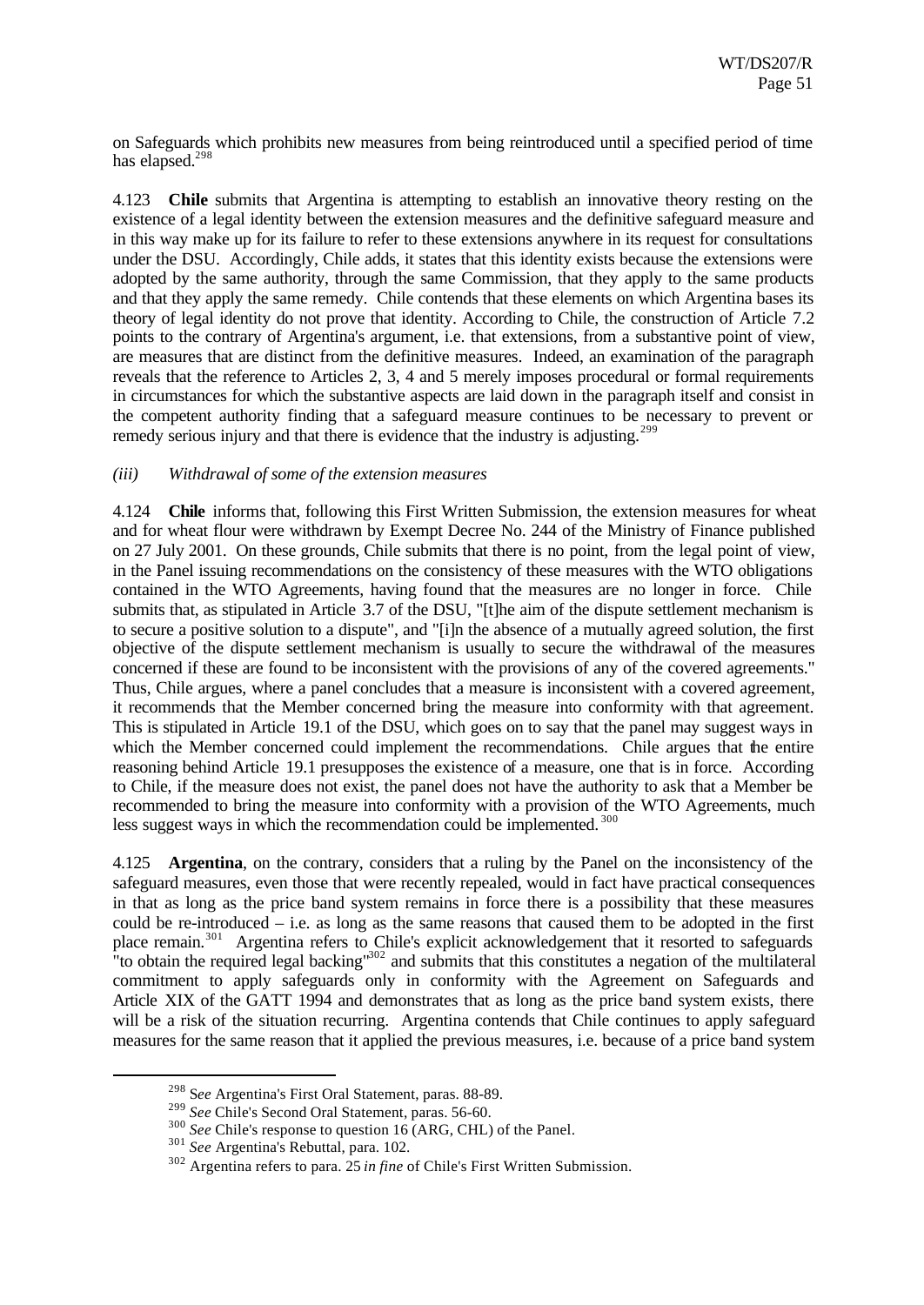that is inconsistent with the WTO and which, by its structure, design and mode of application causes it to violate its binding. <sup>303</sup>

4.126 **Chile** considers that the above argumentation is fundamentally at odds with the foundations of the WTO dispute settlement system, in that it presumes that a WTO Member is acting in bad faith with the intention of taking advantage of the system. In Chile's view, this argument disregards the nature of the dispute settlement system, the aim of which is to "secure a positive solution to a dispute", clearly preferring a "solution mutually acceptable to the parties to a dispute".<sup>304</sup>

(b) Burden of proof

4.127 **Argentina** alleges that each one of Chile's violations of the GATT 1994 and the Agreement on Safeguards, establish prima facie presumption that the safeguard measures applied by Chile are in violation of their obligations under those Agreements. Hence, according to the general rules of application of the burden of proof, it is up to Chile to demonstrate that it has not violated them. Argentina submits that Chile has not supplied a single argument to refute that presumption but that, on the contrary, it has recognized that the safeguard measures were inconsistent with its WTO obligations.<sup>305</sup>

4.128 **Chile** submits that, in every statement made before this Panel, Argentina has based the above argument on a serious error of law. In Chile's view, Argentina considers that in a prima facie presumption, what is presumed is the violations committed by a Member of its obligations under the Agreements covered by the dispute. However, Chile argues, according to Article 3.8 of the DSU, this clearly is not the case: Chile contends that what is presumed is not the violations or inconsistencies, but something quite different, the nullification or impairment of the benefits accruing under the covered agreements that these inconsistencies may cause with respect to the Member or Members bringing the complaint. Chile stresses that the consequences of this error of law committed by Argentina are not insignificant. In this regard, Chile submits that, if the fact to be presumed were the violation of the obligations laid down in the WTO Agreements, the mere presentation of claims and arguments would suffice to establish the presumption, and there would be no need to submit precise, concordant and complete evidence to the Panel of the irrefutable truth of these claims. Chile further submits that this would of course be inadmissible under the DSU, since it would free the complaining Member from the obligation and burden of proving the facts on which its arguments rest, and the report of the Panel would be based on mere presumption. In addition, Chile contends that Argentina has neither produced nor brought before the Panel sufficient, precise and concordant evidence to establish irrefutably that Chile violated its obligations under Article XIX of the GATT 1994 and the Agreement on Safeguards. Consequently, Chile argues, Argentina can hardly be presumed to have suffered nullification or impairment of the benefits accruing to it under those Agreements as a result of Chile's safeguard measures. Chile submits that it has submitted complete and sufficient evidence during these proceedings of the full consistency of its measures with the mentioned Agreements. Chile objects to Argentina's statement to the effect that Chile recognized that its safeguard measures were inconsistent with its obligations under the WTO. Chile claims that Argentina has clearly taken a hypothetical statement out of its context in order to use it for its own purposes since this statement was made by Chile in connection with its position on the Panel's lack of jurisdiction to rule on measures that were not in force, and not with any violation of or inconsistency with a covered agreement.<sup>306</sup>

<sup>303</sup> *See* Argentina's response to question 16 (ARG, CHL) of the Panel.

<sup>304</sup> *See* Chile's Rebuttal, paras. 41-42.

<sup>305</sup> *See* Argentina's Rebuttal, paras. 100-101.

<sup>306</sup> *See* Chile's Second Oral Statement, paras. 48-52.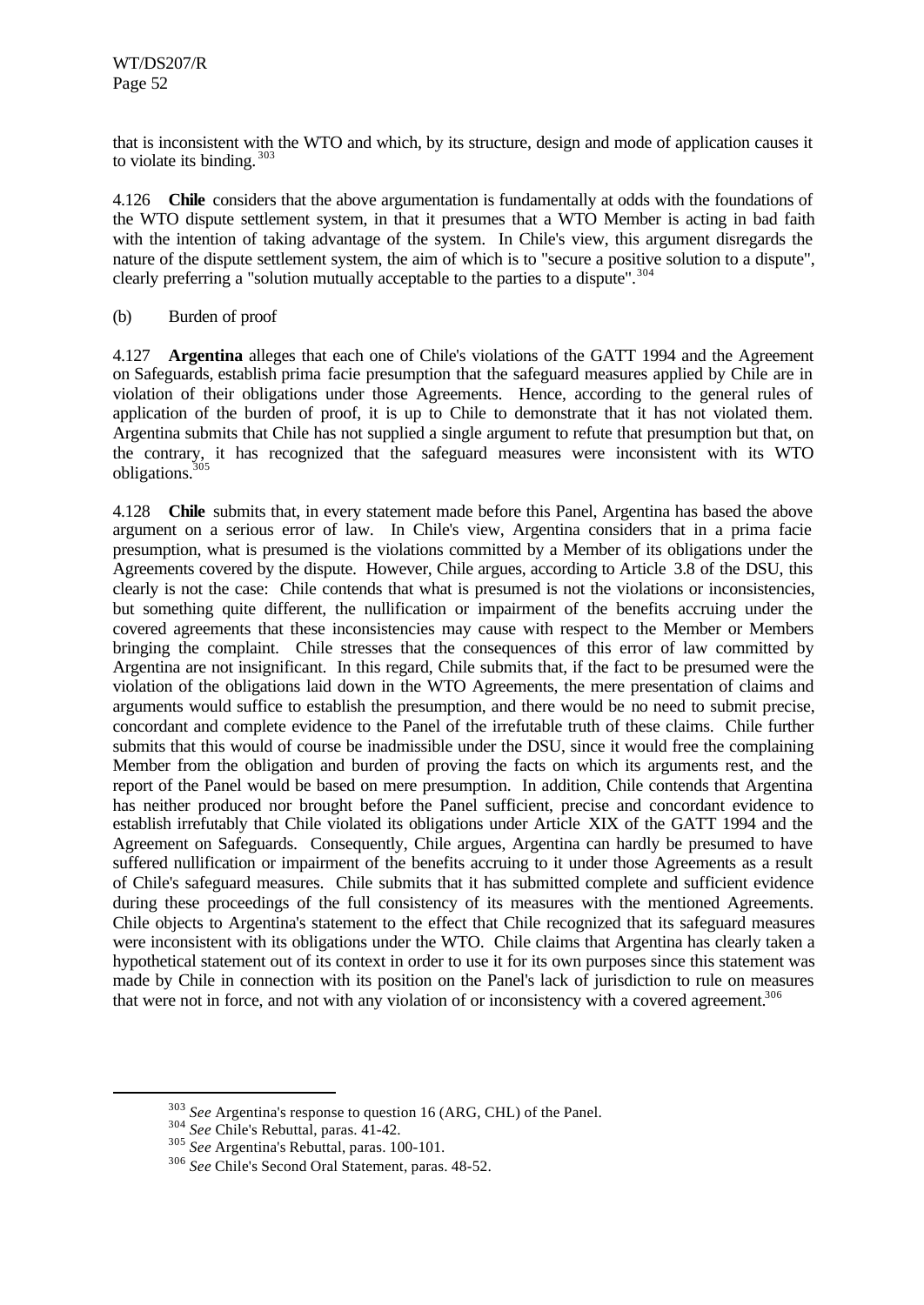4.129 **Argentina** argues that this prima facie presumption exists because of the proofs submitted in these proceedings and not – as Chile argues – by a mere presentation of claims and arguments in connection with Article 3.8 of the DSU, which Argentina has not argued.

## **2. Substantive arguments**

4.130 **Argentina** claims that Chile initiated the safeguards investigation on imports of vegetable oils, wheat and wheat flour in order to provide a legal justification for its PBS. According to Argentina, the safeguards case served to confirm that the PBS violated Chile's obligations under the WTO, since Chile acknowledged that, under that system, it exceeded its bound tariff. Given the true objective behind its investigation, Argentina argues, it comes as no surprise that the Commission (i.e. the competent Chilean authority) was unable to comply with any of the requirements of the Agreement on Safeguards.<sup>307</sup> In particular, Argentina submits that the Chilean investigation to impose definitive safeguard measures and the identical extension of those measures on imports of edible vegetable oils, wheat and wheat flour, is inconsistent with Article XIX of the GATT 1994 and with Articles 2, 3, 4, 5, 6 and 12 of the Agreement on Safeguards.

4.131 **Chile** submits that the object and purpose of the investigation initiated by Chile for the application of the provisional safeguard measure, the definitive measure and subsequently the extension thereof, as well as the adoption of those measures, was not in any way to provide a legal justification of its price band system. The object and purpose of the measures was to enable Chile to readjust, temporarily, the balance between itself and, without distinction as to origin, other exporting countries, in respect of the level of concessions, in the wake of unexpected and unpredicted developments as a result of which imports of agricultural products under the band genuinely and substantially threatened to cause serious injury to the domestic industry producing like or directly competitive products. These unexpected developments essentially consisted of an unusual and unpredicted persistence of very low international prices which affected agricultural products, including those covered by the price band, and which, in their turn, had such an impact on import trends that Chile was faced with a threat of serious injury to the domestic industry in question. <sup>308</sup> Chile submits that it is not correct to state, as Argentina does, that the purpose of the safeguard measures is to justify the PBS as such because the purpose of a safeguard is to give the domestic industry temporary protection and, in Chile's particular case, this is limited to a period that may not exceed one year. Chile submits that it could hardly try to "justify" a longstanding permanent mechanism known to all Chile's trade partners - including Argentina - which had been notified to the WTO and appeared in many free trade agreements - including one signed with Argentina - by means of a temporary safeguard measure for such a limited period.<sup>309</sup>

(a) Compliance with the notification and prior consultation requirements

4.132 **Argentina** claims that Chile violated Article XIX.2 of the GATT 1994 and Article 12.1(a) of the Agreement on Safeguards by failing to comply with the notification requirements laid down in Article 12.1(a) and 12.2 and by not holding prior consultations with Members having a substantial interest as exporters of the product concerned, as required by Article 12.3 and 12.4.

4.133 **Argentina** claims that the Appellate Body has already ruled on the criteria for the application of Article 12.1(a) that must be met in order to comply with the text.<sup>310</sup> In Argentina's view, Chile's conduct does not, however, comply with the provisions of Article 12.1 of the Agreement on

<sup>307</sup> *See* Argentina's First Written Submission, para. 76.

<sup>308</sup> *See* Chile's Second Oral Statement, paras. 43-45.

<sup>309</sup> S*ee* Chile's First Written Submission, paras. 120-122.

<sup>310</sup> Argentina refers to the Appellate Body report on *US –Wheat Gluten*, (WT/DS166/AB/R) adopted on 19 January 2001, paras. 105 and 106.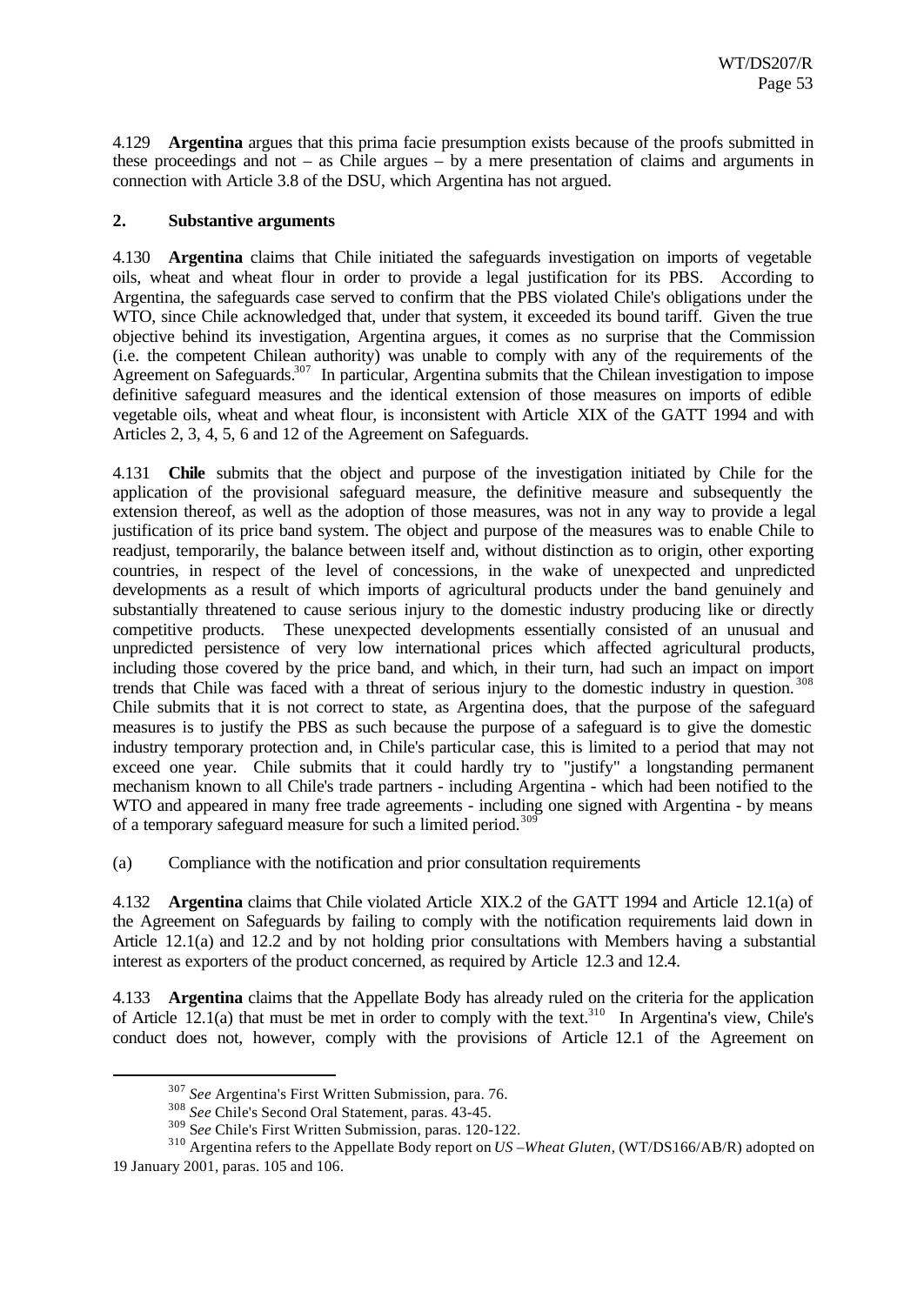Safeguards nor with the Appellate Body's conclusions on application of this Article . Argentina explains that this can be seen simply by comparing the date on which the Committee on Safeguards was notified of the initiation of the investigation and the date on which the initiation effectively commenced. Argentina indicates that the notification was in fact made on 25 October 1999, whereas the investigation was initiated on 30 September 1999. <sup>311</sup> In view of this, Argentina argues that it is obvious that Chile did not comply with the requirements in Article 12.1(a) of the Agreement on Safeguards. This means that the requirement on "immediacy", which must be met if the notification is to be considered as having been made in due form, was not respected. Argentina says that the result was that the Committee on Safeguards and the Members of the WTO were not given sufficient time to examine the notification. $312$ 

4.134 As regards the infringement of Article 12.2 of the Agreement on Safeguards, **Argentina** argues that it is clear that the elements which the Appellate Body considers to be minimum requirements for the notification were not present as far as the product and the definition of domestic industry are concerned, and there was no analysis of the factors.<sup>313</sup> <sup>314</sup> Argentina argues that Chile did not submit any argument to rebut the fact that its notification did not contain "all pertinent information".  $31\overline{5}$ 

4.135 **Argentina** claims that Chile violated Article 12.3 and 12.4 of the Agreement on Safeguards. It did not give Argentina, which is a substantial supplier of wheat, wheat flour and edible vegetable oils, the opportunity to hold consultations, either immediately after the imposition of the provisional measure or prior to the application of its definitive measure. Argentina argues that Chile failed to comply with these requirements in the Agreement on Safeguards inasmuch as the date of application of safeguard measures was 26 November 1999 whereas the notification to the Committee on Safeguards was dated 1 December 1999. It should also be noted that Argentina had to request the consultations indicated in the last sentence of Article  $12.4$ .<sup>316</sup> 317

4.136 Reading Argentina's claim regarding notifications and consultations <sup>318</sup> , **Chile** submits that Argentina only referred to the following measures by Chile: (a) notice of initiation of the investigation in 1999; (b) the provisional measure; and (c) the definitive measure adopted in January 2000. Chile argues that this clarification is necessary because, if Argentina wishes the Panel to make a concrete ruling, it should have made clear to which Chilean notifications it was referring and in what way it considered that these violated the actual provisions of the WTO Agreements, which Argentina does not specify at all. If the Panel should rule on the conformity of the timing of Chile's notification of initiation of the procedure, (rather than the provisional and definitive measures, which were not yet in effect), Chile recalls that a recommendation by the Panel may only refer to the conformity of the measure as regards Chile's obligations under the WTO Agreements. Consequently, Chile argues, the Panel cannot conclude, as Argentina indicates – that "Chile's conduct does not, however, comply with the provisions of Article 12.1 of the Agreement on Safeguards nor with the Appellate Body's conclusions on application of this Article ."<sup>319</sup> Chile submits that, when the DSB adopts findings by

<sup>315</sup> *See* Argentina's Second Oral Statement, para. 40 and footnote 34.

<sup>&</sup>lt;sup>311</sup> Argentina refers to Chile's notification to the Committee on Safeguards, dated 25 October 1999, G/SG/N/6/CHL/2.

<sup>312</sup> *See* Argentina's First Written Submission, paras. 253-257.

<sup>313</sup> Argentina refers to the Appellate Body report on *Korea – Definitive Safeguard Measure on Imports of Certain Dairy Products (Korea – Dairy)*, WT/DS98/AB/R adopted on 12 January 2000, paras. 107, 108 and 109.

<sup>314</sup> *See* Argentina's First Written Submission, para. 258.

<sup>&</sup>lt;sup>316</sup> Argentina refers to its notification to the Committee on Safeguards, dated 28 December 1999, G/SG/20.

<sup>317</sup> *See* Argentina's First Written Submission, paras. 259-265.

<sup>&</sup>lt;sup>318</sup> Chile refers to paras. 253-265 of Argentina's First Written Submission.

<sup>319</sup> *Ibid*., para. 255.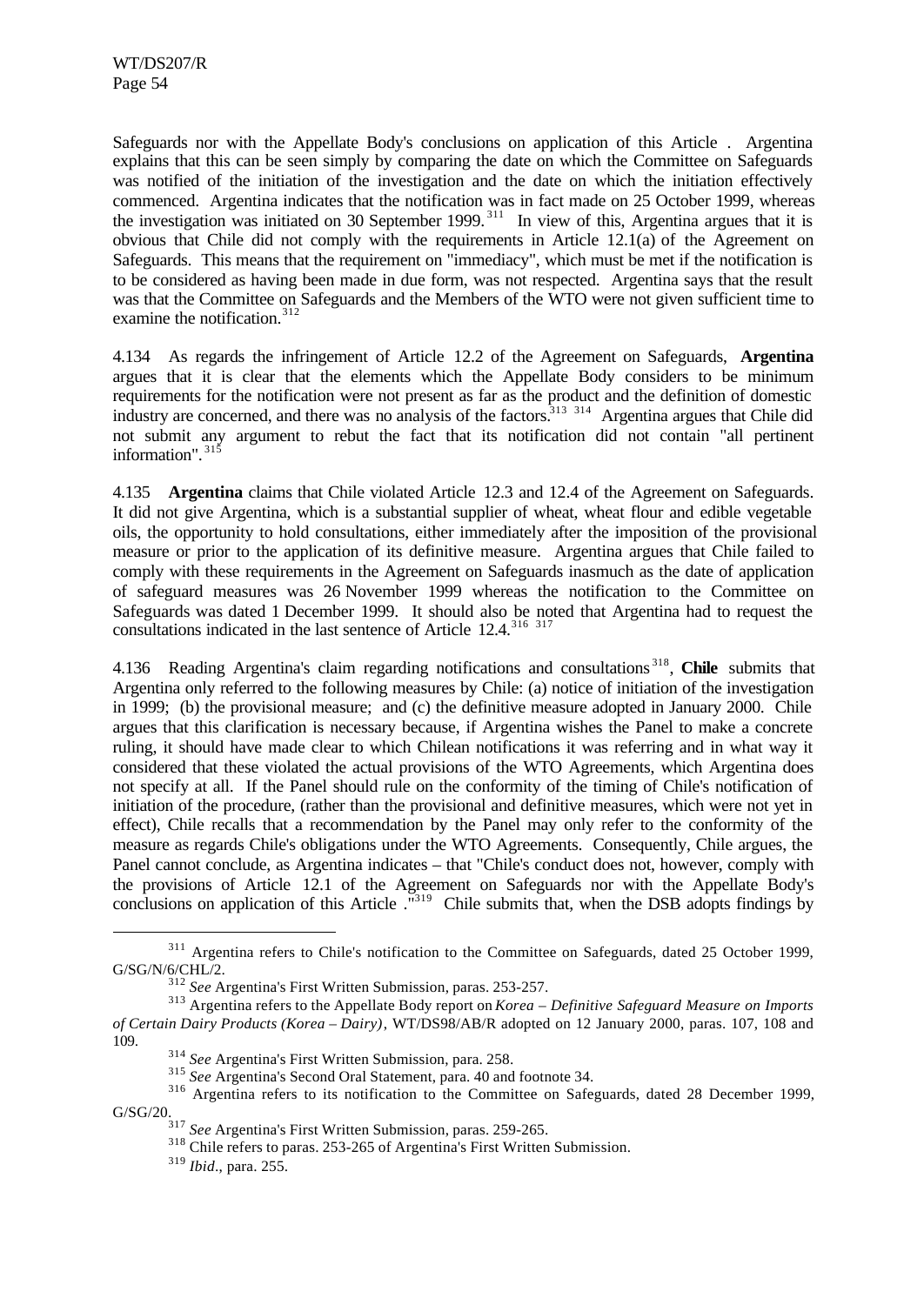the Appellate Body in the context of a specific dispute, it does so in order to require a WTO Member to bring the disputed measures into conformity with its obligations under certain provisions of the WTO Agreements. Consequently, Chile contends, Argentina's assertion that "Chile's conduct does not comply … with the Appellate Body's conclusions" in the text mentioned above can only constitute Argentina's own opinion, but not a recommendation by the Panel. Chile then refers to Argentina's statement that "Chile's notification did not provide 'all pertinent information', in violation of Article 12.2 …<sup>"320</sup>. Chile argues that, as Argentina does not specify to which Chilean notification it refers, Chile is obliged to assume, by reading the next paragraph in the submission, that the measures in question are only the provisional and definitive measures. In this context, Chile emphasizes that the extension measure was not the subject of a WTO consultation procedure. Chile submits that Argentina tries to restrict the scope of the Agreement on Safeguards so that measures are only adopted on the basis of definition of a like product<sup>321</sup>, but not including directly competitive products. In any event, Chile points out that Article 12.2 refers to "all relevant information" on the one hand and, on the other, specifically states "precise description of the product involved". Chile argues that this precise description of the product is the identification of the product (like or directly competitive) to which the safeguard measure applies. According to Chile, all Chile's notifications determine quite clearly which products are the subject of the procedure and, subsequently, the measures.<sup>32</sup>

4.137 **Chile** explains that it notified the WTO Committee on Safeguards of its intention to apply a provisional measure on 2 November 1999.<sup>323</sup> It further explains that this provisional measure was eventually applied as of 26 November 1999. Chile affirms that it complied with the requirement to notify the intended measure before it was adopted, as called for by Article 12.4 of the Agreement on Safeguards and, at the same time, gave the Members of the WTO the opportunity to examine the measure, as required by Article XIX:2 of the GATT. Chile contends that Argentina's assertion that, on 1 December 1999, Chile notified the provisional measure adopted on 26 November 1999<sup>324</sup> is not relevant because, as already stated, Article 12.4 requires notification of the intention to adopt a provisional measure before it is imposed, which Chile did. Chile further adds that it subsequently notified the decree by which the provisional measure was adopted, something that Article 12.4 does not require. Chile also refers to Argentina's statement that Chile "did not give … the opportunity to hold consultations, ... immediately after the imposition of the provisional measure  $\ldots$ ..." <sup>325</sup> Chile disagrees with this Argentine reasoning because it goes beyond the actual requirements in Article 12.3 in relation to Article 12.4 of the Agreement on Safeguards. According to Chile, Article 12.4 of the Agreement on Safeguards in fact deals exclusively with the obligations to notify and consult with regard to those provisional safeguard measures referred to in Article 6 of the Agreement on Safeguards. Chile submits that, when Argentina claims that it "had to request the consultations indicated in the last sentence of Article 12.4"<sup>326</sup>, this appears to suggest – although it is not expressly stated – that Chile should have indicated in its notification that it would give sufficient opportunity to hold consultations. Chile claims that this assumption is not admissible because it is not a requirement of the Agreement on Safeguards. The last part of Article 12.4 provides that "Consultations shall be initiated immediately after the measure is taken", and here the imperative tone is directed both at the Member imposing the provisional measure and any other WTO Member interested in holding consultations, so responsibility in this respect does not only lie with the notifying Member. Chile submits that it has always been ready to hold consultations with any Member who shows an interest and understands that, in the light of the provisions in the Agreement on Safeguards, notification to the Committee on Safeguards suffices to show its willingness to hold consultations with any party that so

<sup>320</sup> *Ibid*., para. 263.

<sup>321</sup> *Ibid*., para. 263.

<sup>&</sup>lt;sup>322</sup> See Chile's First Written Submission, paras. 212-216.

<sup>323</sup> Chile refers to G/SG/N/7/CHL/2.

<sup>&</sup>lt;sup>324</sup> Chile refers to para. 265 of Argentina's First Written Submission.

<sup>&</sup>lt;sup>325</sup> Chile refers to para. 264 of Argentina's First Written Submission.

<sup>326</sup> *Ibid*., para. 265.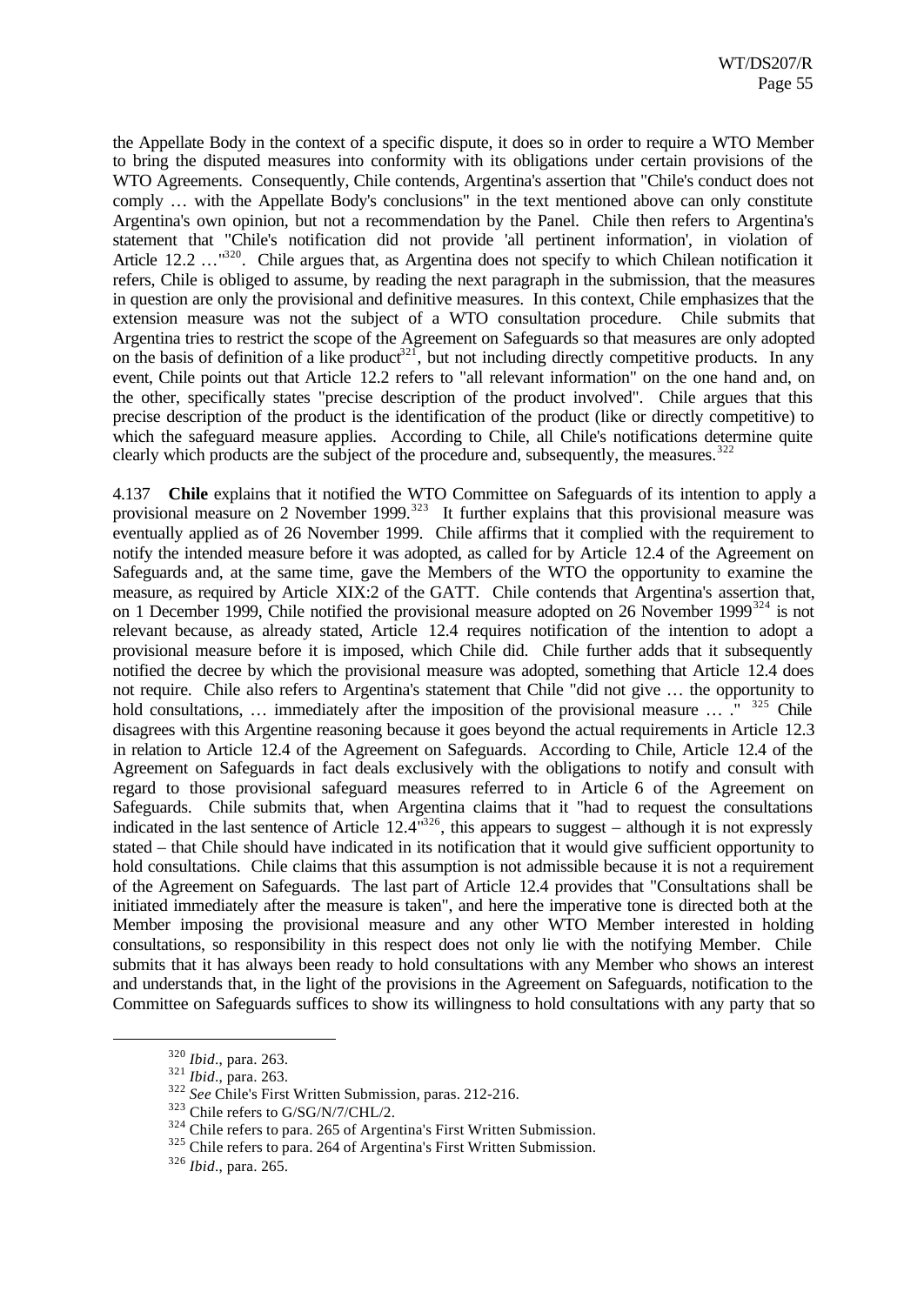requests. Chile submits that the Agreement on Safeguards does not provide for an obligation to "offer consultations" which must be performed by providing a written statement to that effect to WTO Members.<sup>327</sup>

4.138 As regards Chile's claim that by merely notifying the measures, it had complied with its obligation under the provisions of Article 12 to offer to hold consultations, **Argentina** contends that the obligation to provide adequate opportunity for consultations both prior to and following the adoption of the measure to be a separate obligation under the Agreement. Argentina submits that Chile violated the above-mentioned Articles by failing to indicate expressly its readiness to offer these consultations. Argentina considers that there are no grounds for considering that the mere notification of measures is tantamount to offering to hold consultations.<sup>328</sup>

4.139 In response to the above argument, **Argentina** recalls that Article XIX.2 of the GATT 1994 expressly stipulates the following: "Before any contracting party shall take action … it shall give notice in writing to the CONTRACTING PARTIES … and shall afford the CONTRACTING PARTIES and those contracting parties having a substantial interest … an opportunity to consult with it in respect of the proposed action." Argentina contends that this clearly shows that the obligation to notify and to offer consultations are two different obligations for which, contrary to what Chile has claimed, mere notification is not equivalent to offering consultations. Indeed, Argentina adds, the obligation to "afford … an opportunity" does not constitute and cannot constitute, "an obligation of immediate availability", as Chile contends, nor can it be considered to have been met merely because "Chile was ... ready to hold consultations".<sup>329</sup>

### (b) Unforeseen developments

l

4.140 **Argentina** claims that Chile has infringed Article XIX:1(a) of the GATT 1994 and Article 3.1 of the Agreement on Safeguards by not identifying or making any findings with respect to unforeseen developments justifying the imposition of safeguard measures.

4.141 **Argentina** explains that, pursuant to Article XIX:1(a), safeguard measures (emergency measures) shall be taken as a result of unforeseen developments. In this regard, Argentina refers to various examples of the Appellate Body's interpretation of the concept of "unforeseen developments".  $330$  Argentina submits that, as established by the Appellate Body in  $US - Lamb^{331}$ , the requirement of increased imports resulting from "unforeseen developments" is a fundamental characteristic of a safeguard measure because it lies at the beginning of a "logical continuum" of events justifying the invocation of a safeguard measure.<sup>332</sup> In Argentina's view, for a Member to apply a safeguard measure in a manner consistent with its WTO obligations, it must, before applying the measure, have demonstrated as a matter of *fact* that *as a result of unforeseen circumstances* there has been an increase in imports which causes or threatens to cause serious injury to the domestic industry, and that consequently, the adoption of an emergency measure is justified. This demonstration of fact and of law, and the findings and reasoned conclusions, must be included in the report of the competent authority in accordance with Article 3.1 of the Agreement on Safeguards.<sup>333</sup> Argentina claims that neither the investigation conducted by the Commission, nor the WTO notifications, reveal that Chile

<sup>327</sup> *See* Chile's First Written Submission, paras. 217-221.

<sup>328</sup> *See* Argentina's First Oral Statement, para. 110.

<sup>329</sup> *See* Argentina's Second Oral Statement, para. 40.

<sup>330</sup> *See* Argentina's First Written Submission, para. 78.

<sup>&</sup>lt;sup>331</sup> Argentina refers to the Appellate Body report on *US – Lamb* (WT/DS177/AB/R, WT/DS178/AB/R) adopted on 16 May 2001, paras. 71-74.

<sup>332</sup> *See* Argentina's First Written Submission, para. 79.

<sup>333</sup> *See* Argentina's First Written Submission, para. 83.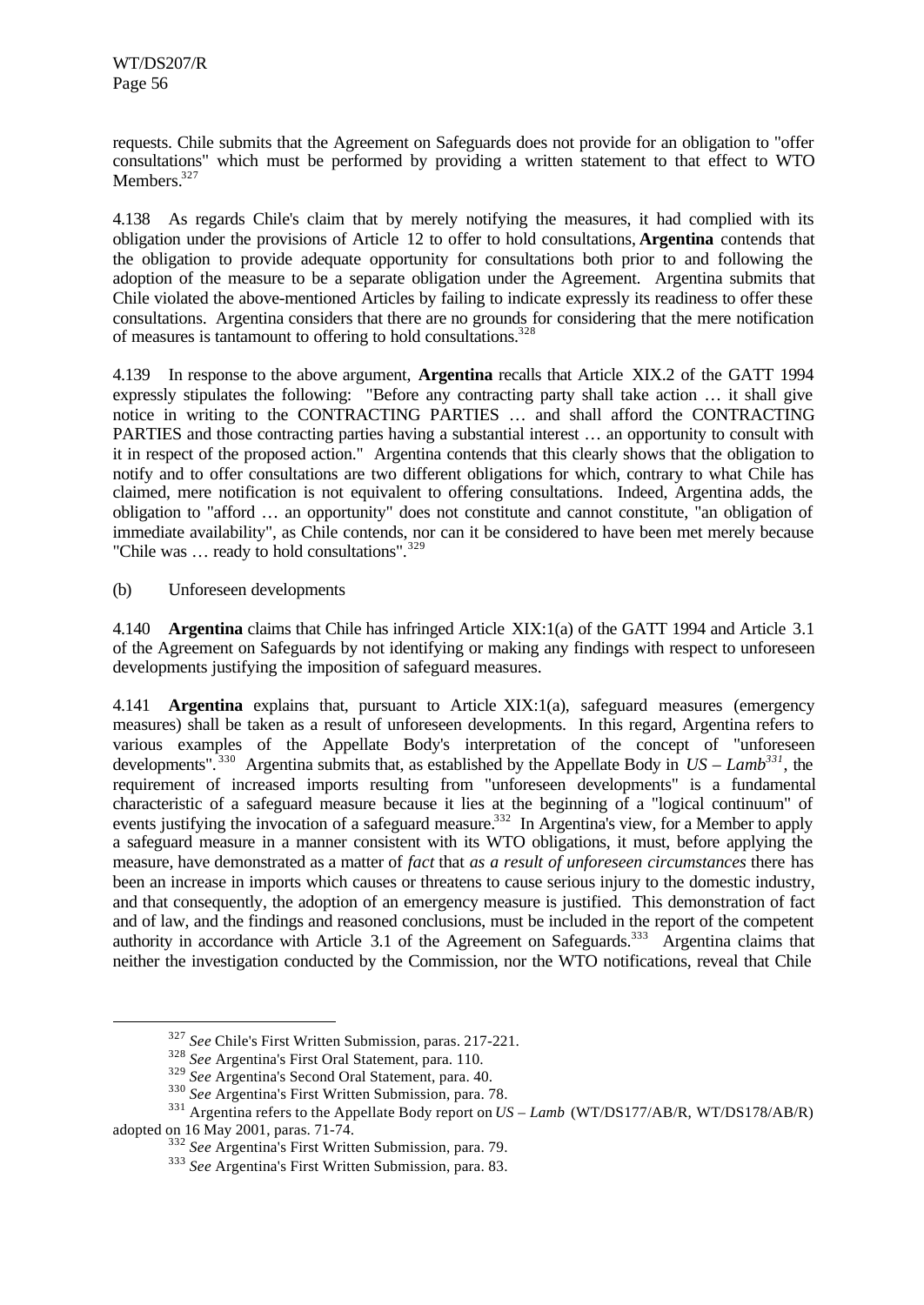demonstrated, as a matter of fact, that the safeguard measure in question was applied, *inter alia*, "as a result of unforeseen developments".<sup>334</sup>

4.142 **Chile** points out that the reason why the Commission recommended the application of safeguards on products subject to price bands was the continued existence of unusually low prices over a period that could not be considered transitory. Chile contends that the unforeseen developments correspond to this special situation of global prices. Chile submits that the level of the bound tariff had been exceeded on previous occasions, but only for very short periods that did not justify the introduction of changes. On this occasion, Chile argues, the period was much longer and made it necessary to find a solution. Chile submits that keeping the band within the bound tariff would result in the serious injury explained in the submission. In Chile's view, the unforeseen development in this case is the continued existence of very low international prices for much longer periods, which greatly exceeded the forecasts by experts. Chile argues that a fall in international prices to such low levels over such a long period is unusual and unpredictable, especially in the case of products whose price fluctuates considerably. Chile submits that the trend in international prices of wheat (hard red winter No. 2, Gulf, and Argentine bread wheat), and soya bean oil (Illinois crude soya bean oil and Buenos Aires crude soya bean oil) show marked and persistent decreases between 1997 and 2000.<sup>335</sup>

4.143 **Argentina** submits that the fall of international prices was not an unforeseen development, nor was it unexpected or unusual. In Argentina's view, the creation of the price band system in 1986 clearly shows that Chile knew of, and had even tried to regulate, the alleged negative effects of these economic developments (variations in international commodity prices). Argentina concludes that the developments that led to the application of the safeguards were not unforeseen developments under the terms of Article XIX.1(a) of the GATT 1994. $^{336}$ 

4.144 **Chile** notes that the purpose of the price bands has always been simply to moderate the strong short-term fluctuations in international prices of the products subject to the system, and not to compensate for medium- and long-term trends in those prices, so that the "fall in international prices to such low levels and for such a long period … " was a development that could not reasonably be foreseen.<sup>337</sup> However, Chile argues, the preliminary question of fact which led Chile to adopt its safeguard measures was not these short-term fluctuations; quite to the contrary, it was the continued persistence of very low international prices over a long period of time. Chile submits that it is these developments that were obviously entirely unforeseen, and that Chile was not reasonably in a position to foresee. In Chile's view, these circumstances therefore fall outside the object and scope of the price band system.<sup>338</sup>

4.145 As regards Argentina's claim that there is no mention of unforeseen developments as a preliminary question in the Minutes of the Commission, **Chile** submits that the relevant examination and finding is recorded in the last part of the penultimate paragraph on page 3 of the Minutes of Session No. 193.<sup>339</sup> Argentina affirms that none of the Commission records even mention unforeseen developments.  $340$ 

<sup>334</sup> *See* Argentina's First Written Submission, paras. 80-82.

<sup>335</sup> S*ee* Chile's First Written Submission, paras. 141-144.

<sup>336</sup> *See* Argentina's First Oral Statement, para. 95.

<sup>337</sup> *See* Chile's Rebuttal, para. 67.

<sup>338</sup> *See* Chile's Second Oral Statement, para. 65.

<sup>339</sup> *See* Chile's Second Oral Statement, para. 66.

<sup>340</sup> *See* Argentina's Second Oral Statement, para. 42.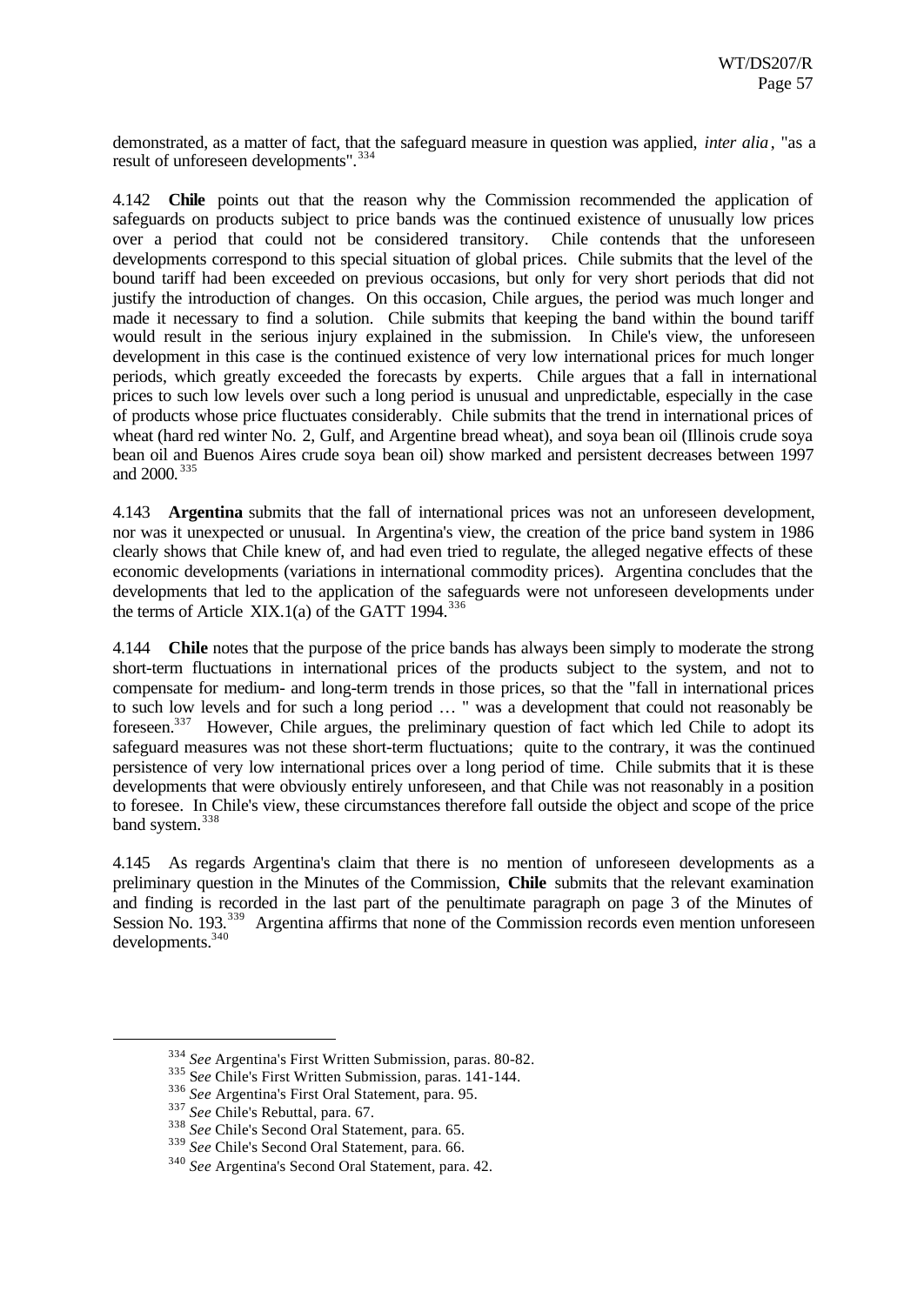## (c) Appropriate investigation

4.146 **Argentina** claims that Chile has infringed paragraphs 1 and 2 of Article 3 of the Agreement on Safeguards on the grounds that the competent Chilean authorities did not conduct an appropriate investigation.

4.147 **Argentina** submits that it did not have the opportunity to participate fully in the investigation. In this connection Argentina stresses that it did not have access to any public summary of any confidential information on which the Chilean authorities may have relied.<sup>341</sup> Argentina states that Chile failed to conduct an appropriate investigation because none of the Minutes of the Commission contain any reference suggesting that the information submitted by the Argentine exporters was analysed.<sup>342</sup>

4.148 As regards Argentina's argument that it did not have the opportunity to participate fully in the investigation, **Chile** argues that for it to be relevant, Argentina should have explained to the Panel the reason why it did not have the opportunity to participate in the investigation conducted by the Chilean authorities. Chile issued a Law (and regulations) giving the competent authority powers regarding safeguards. This Law was published in full in the Chilean Official Journal in May 1999 and the relevant regulations were published in the Chilean Official Journal in June 1999. These two notifications, which were public, are acknowledged by Argentina in its first written submission.<sup>343</sup> In addition, Chile argues, all this Chilean legislation was notified to the WTO on 23 July 1999, as can be seen from document G/SG/N/1/CHL/2, as Argentina acknowledges in its first written submission. Chile further submits that the safeguards investigation into goods subject to price bands was initiated in accordance with the notice published by the investigating authority in the Chilean Official Journal on 29 September 1999, which clearly showed that the investigation was initiated on 30 September 1999. This fact is recognized by Argentina in its first written submission.<sup>344</sup> On 29 October 1999, the Government of the Argentine Republic became party to the investigation, submitting a document setting out its position and requesting to take part in the public hearing. During the procedure, the Chilean investigating authority held a public hearing on 25 November 1999, as can be seen from the Minutes of Session No. 189. The notice of a public hearing was published in the Official Journal and was contained in Chile's notification to the WTO.<sup>345</sup> On 23 November 1999. in a letter from the Technical Secretariat, the Embassy of Argentina was given confirmation of the public hearing and asked to confirm whether it would attend, which Argentina did on 24 November. The Argentine Embassy in Chile took part in the hearing and presented its arguments. Its chargé d'affaires *ad interim*, a Minister and two Counsellors were present. A representative of the Argentine Milling Industry Federation and a representative of the Chamber of the Argentine Oil Industry (CIARA) also participated. Furthermore, Chile states, when the investigating authority decided to examine the request for an extension of the safeguard measures, it announced in the Official Journal<sup>346</sup> that a public hearing would be held on Monday, 13 November  $2000$ .<sup>347</sup> Chile submits that the following took part in the public hearing before the investigating authority and put forward their arguments: the Argentine Embassy in Chile, represented by a Minister and a Counsellor; the Attorney for Molinos Río de la Plata (Argentine oil exporter); the Argentine Cereals Exporters Center; and the Executive Director of the Argentine Milling Industry Federation.<sup>348</sup> Chile therefore

<sup>341</sup> *See* Argentina's First Written Submission, paras. 84-86.

<sup>342</sup> *See* Argentina's Rebuttal, para. 109.

<sup>&</sup>lt;sup>343</sup> Chile refers to para. 66 of Argentina's First Written Submission.

<sup>344</sup> *Ibid*., para. 68.

<sup>&</sup>lt;sup>345</sup> Chile refers to G/SG/N/6/CHL/2.

<sup>346</sup> Chile refers to the Official Journal of 4 November 2000.

<sup>&</sup>lt;sup>347</sup> Chile submits that this was notified to the WTO on 9 November 2000 in document G/SG/N/10/CHL/1/Suppl.2.

<sup>348</sup> Session of the Commission on Distortions No. 223 of 13 November 2000.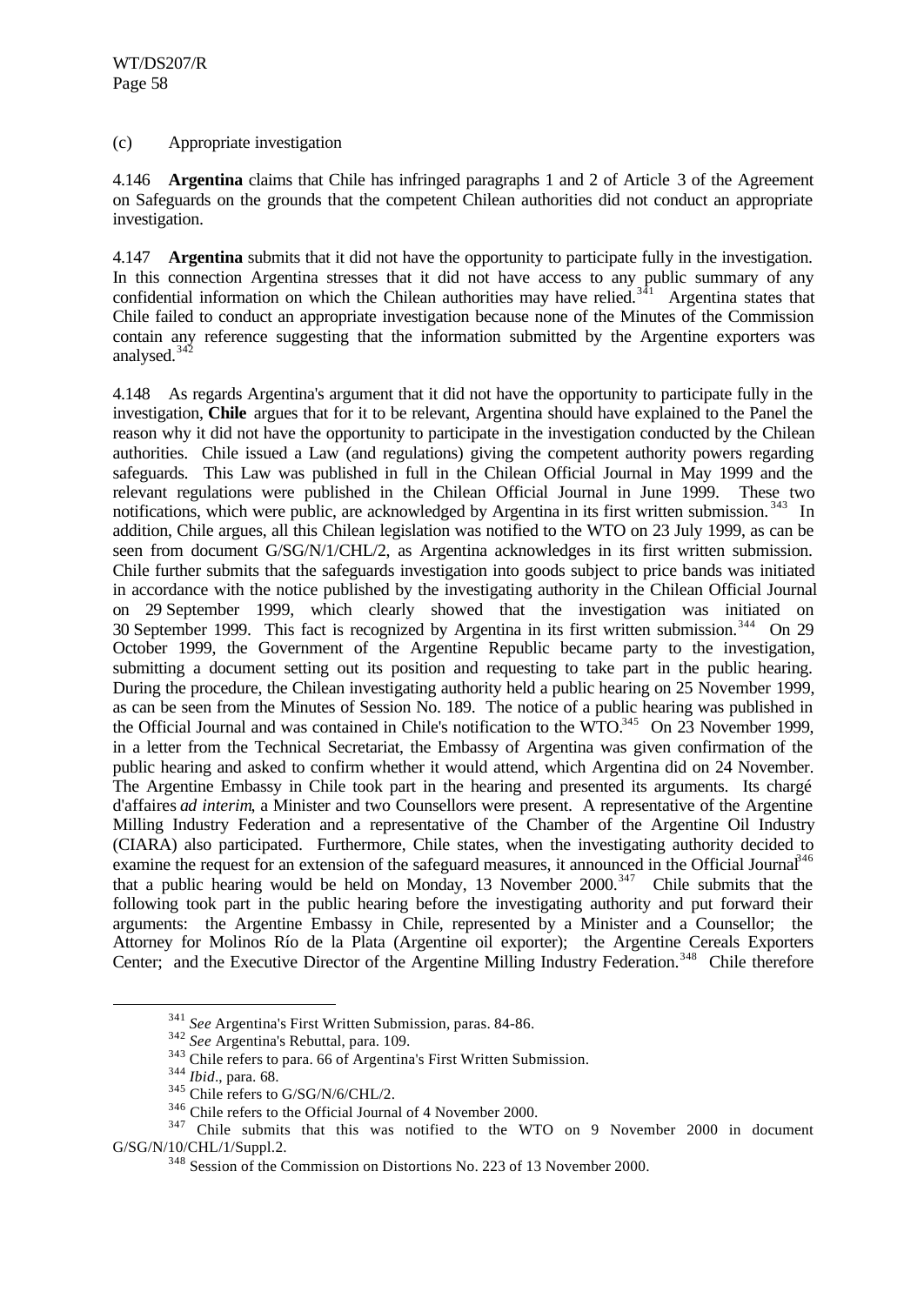argues that the foregoing shows that Argentina had sufficient opportunity to participate in the proceedings of the investigating authority.<sup>34</sup>

4.149 **Chile** contests Argentina's argument whereby, in the investigation, the Chilean Authority based itself on confidential information. Chile points out that the investigating authority collected information and reached its conclusions on the basis of all the information gathered in the public record, that besides the information of the petition, contains the information and opinions rendered by the interested parties to the investigation - public hearing included – and the information gathered from other sources such as the Chilean Customs Service, the Central Bank of Chile and sectorial information from official sources (Office of Agricultural Studies and Policies (ODEPA).<sup>350</sup> According to Chile, there are thus no non-confidential summaries of confidential information because there was no confidential information discussed. Consequently, Chile submits, the situation envisaged in paragraph 1 of Article 3 of the Agreement on Safeguards did not exist, as Argentina claims. Chile adds that the information on these products is fully available to the public through an official body, the Office of Agricultural Studies and Policies (ODEPA), which keeps public statistics for the agricultural sector that are used by the Commission. Chile claims that Argentina also had an opportunity for access to the relevant file, which contained the submissions by other interested parties, and examined and obtained copies of all the information it requested.<sup>35</sup>

(d) Whether Chile failed to publish a report setting forth reasoned conclusions and findings

4.150 **Argentina** claims that Chile has infringed Articles 3.1 and 4.2(c) of the Agreement on Safeguards on the grounds that the competent Chilean authorities did not publish a report setting forth their reasoned conclusions and findings reached on issues of fact and law.

4.151 According to **Argentina**, Articles 3.1 and 4.2(c) lay down very specific requirements concerning the content of the determination that the competent authorities must publish. Article 3.1 stipulates that "... the competent authority shall publish a report setting forth their findings and reasoned conclusions reached on all pertinent issues of fact and law." whilst Article 4.2(c) refers to Article 3.1, and lays down the additional requirement that the "competent authorities shall publish promptly, in accordance with the provisions of Article 3, a detailed analysis of the case under investigation as well as a demonstration of the relevance of the factors examined". Argentina submits that the Appellate Body in *Argentina – Footwear (EC)<sup>352</sup>* and *US – Wheat Gluten<sup>353</sup>*has ruled that the national authorities must explain how they arrived at their conclusions, based on the information and that the findings of the competent authorities must be contained in the decision itself.<sup>354</sup>

4.152 **Argentina** submits that the verb "to publish" implies "to make public" through a report, published in some official medium, setting forth the investigating authority's findings of fact and law in accordance with Article 3.1 of Agreement on Safeguards. The Agreement on Safeguards uses the verb "publish" instead of referring to a "public" document. There may be documents which by their nature are "public", and hence accessible to anyone, but which are not "published" in any medium – an act designed to facilitate consultation of the said document.<sup>355</sup>

4.153 **Argentina** argues that the Chilean Commission did not publish any report showing that it had examined all of the relevant information and including either a demonstration of the critical circumstances justifying the provisional measure or an examination of the relevant information and of

<sup>349</sup> *See* Chile's First Written Submission, paras. 126-133.

<sup>&</sup>lt;sup>350</sup> *See* Chile's response to question 17 of the Panel.

<sup>351</sup> *See* Chile's First Written Submission, paras. 134-137.

<sup>352</sup> WT/DS121/R, adopted 12 January 2000, as modified by the Appellate Body report.

<sup>&</sup>lt;sup>353</sup> WT/DS166/R, adopted 19 January 2001, as modified by the Appellate Body report.

<sup>354</sup> *See* Argentina's First Written Submission, paras. 87-94 and footnotes 50 and 51.

<sup>355</sup> *See* Argentina's response to question 18 (ARG, CHL) of the Panel.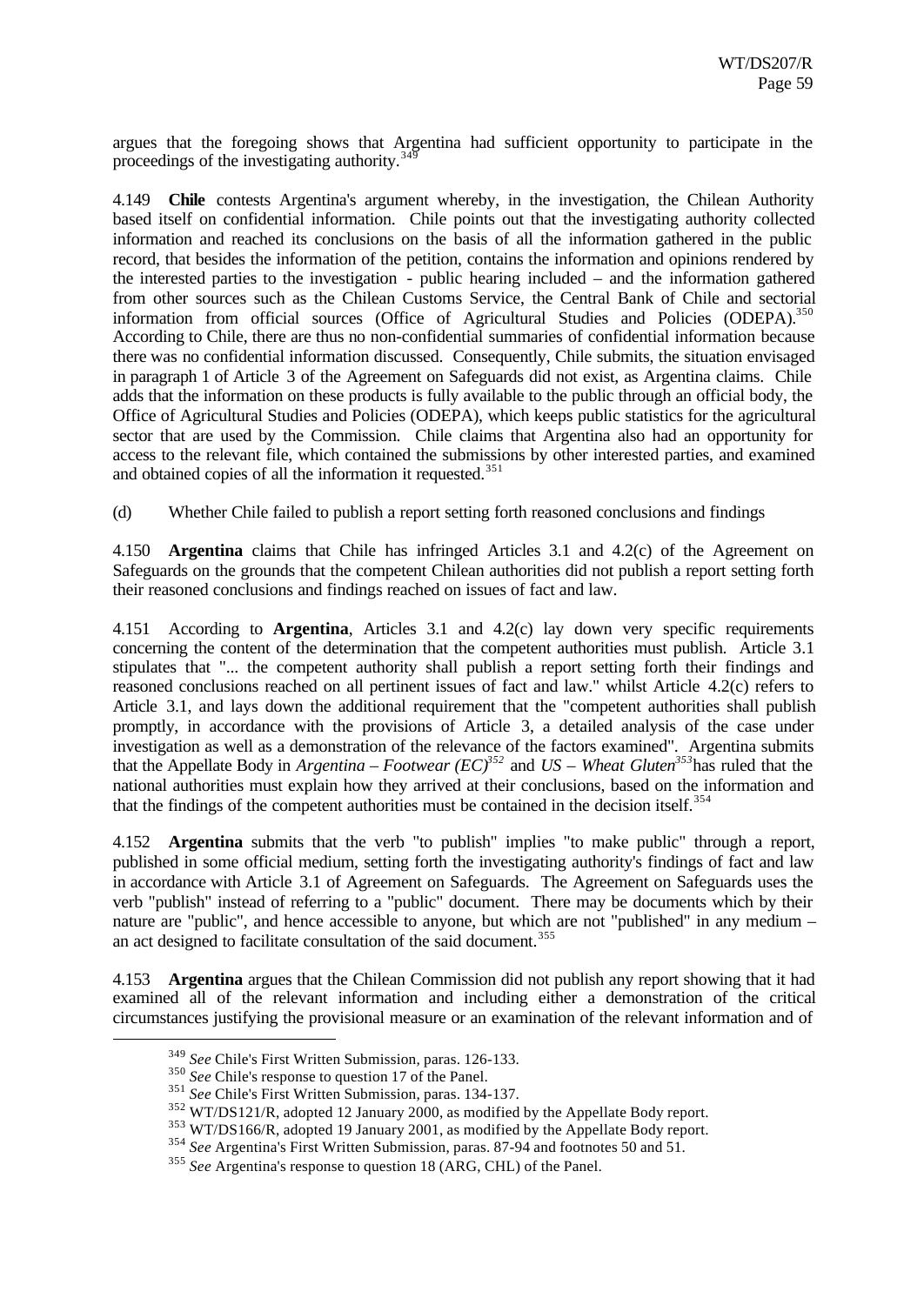the conclusions with respect to increase in imports, like product, domestic industry, analysis of factors, threat of serious injury, causal link and unforeseen circumstances, either for the provisional measure or for the definitive measure, as required by Articles 2 and 4 of the Agreement on Safeguards. In Argentina's opinion, the findings of law of the Commission (Minutes of Session Nos. 181, 185, 193 and 224) serving as a basis for its investigation and its conclusions merely cite numbers and figures relating to imports and economic and financial indices of the "industries". Argentina submits that all of the information supplied is taken directly from the Ministry of Agriculture's application for the initiation of an investigation, but was apparently never verified by the Commission and there was never the slightest confirmation of its accuracy.

4.154 In fact, **Argentina** claims, the Commission never submitted any review or analysis of the documentation backing its estimates, nor did it seek out any evidence that might shed doubt on its information or seriously consider the arguments of the parties in evaluating the imports or the state of the domestic industry. On these grounds Argentina submits that the Commission of Chile infringed Articles 3.1 and 4.2(c) of the Agreement on Safeguards, and failed to provide a reasoned and adequate explanation of how the facts support their determination. Argentina contends that neither the investigation conducted by the Commission, nor its findings and conclusions of fact and of law can back any safeguard measure, either provisional or definitive - as originally applied - or their identical extension.<sup>356</sup> In particular, Argentina stresses that the Minutes of the Commission which according to Chile constitute the public official report do not contain any report demonstrating the existence of critical circumstances justifying the provisional measures, nor do they contain an examination of the relevant information and the conclusions concerning increased imports, the like product, the domestic industry, the analysis of the factors, the threat of serious injury, causality and unforeseen developments, either in the case of the provisional measures or in the case of the definitive measures, as required by Articles 3.1 and 4.2(c) of the Agreement on Safeguards.<sup>35</sup>

4.155 **Chile** submits that, to make the procedure consistent with the provision of the Agreement on Safeguards, what the Commission does is to make the Minutes public, placing them at the disposal of the interested parties once the decree or the excerpt from the resolution, as appropriate, has been published. <sup>358</sup> Chile explains that the examination made by the investigating authority, as a whole, as well as its findings and recommendations, are contained in the respective records, which are public. Chile contests Argentina's claim that the investigating authority did not publish any report containing its findings <sup>359</sup> and submits that all the Minutes of its sessions are public and that any interested party may obtain a copy of the records.<sup>360</sup> In this regard, Chile indicates that the Commission published prior notice in the Chilean Official Journal of both the initiation of the investigation and the various public hearings conducted throughout the course of the investigation. As a result, Chile continues, Argentina had the opportunity to become an interested party to the investigation and thus was able to fully participate in all public hearings related to the safeguard measures. Chile further states that, although Argentina claims that the Commission violated the Agreement on Safeguards by not publishing a single document, the Commission did in fact make available to the public all Minutes from the case which contained the Commission's complete "findings and reasoned conclusions reached on all pertinent issues of fact and law." Moreover, Chile argues, contrary to Argentina's allegations, the data on which these findings were based were all verified with the official records of the National Customs Service, the Central Bank, Reuters and official publications of ODEPA<sup>361</sup>, thereby ensuring the accuracy of the data. Chile also indicates that the Commission made available all Minutes in this case to the public which include the Commission's findings of both fact and law.

<sup>356</sup> *See* Argentina's First Written Submission, paras. 91-94.

<sup>357</sup> *See* Argentina's Rebuttal, para. 106.

<sup>&</sup>lt;sup>358</sup> *See* Chile's response to question 18 (ARG, CHL) of the Panel.

<sup>&</sup>lt;sup>359</sup> Chile refers to para. 92 of Argentina's First Written Submission.

<sup>&</sup>lt;sup>360</sup> Chile refers to Annex 6 to its First Written Submission.

<sup>361</sup> *See* Chile's response to question 17 of the Panel.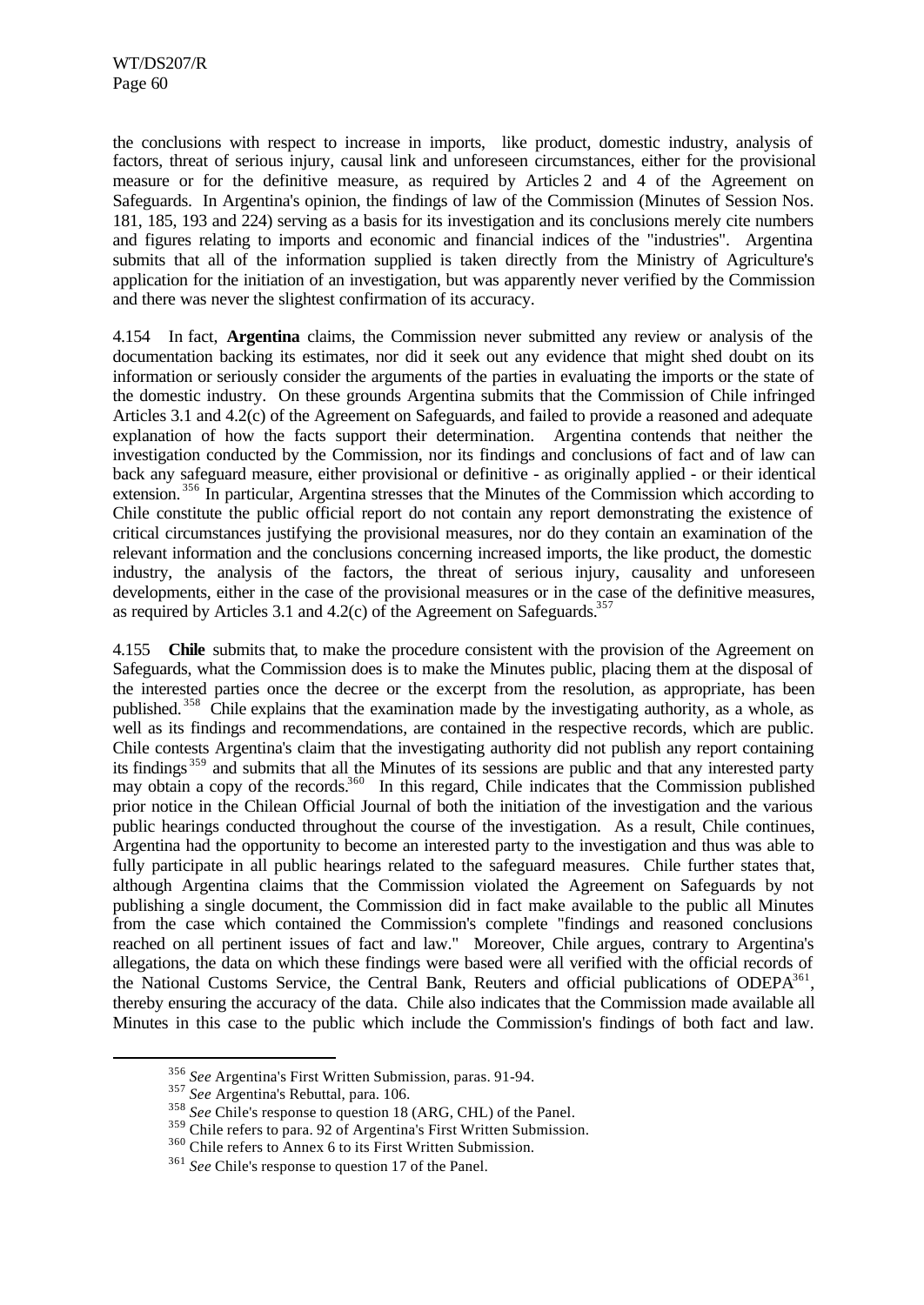Chile contends that although the Commission did not publish one consolidated report, nothing in Article 3 of the Agreement on Safeguards requires that the findings to be all contained in one document as opposed to a series of documents.<sup>362</sup>

4.156 **Chile** further submits that, by stating that "apparently" no verification was done, Argentina highlights the weakness of its argument. Moreover, the word "appearance" is alien to the concept of "findings of fact and of law". Chile submits that, in any case that comes before it, the Chilean authority must verify the information submitted and, in this particular case, it verified the information with the official records of the National Customs Service, the Central Bank and the sectoral information in official sources such as those published by the Office of Agricultural Studies and Policies (ODEPA), which are widely known in Chile, so Argentina's assumption that the authority did not take the trouble to carry out a responsible verification of the information in question is without foundation. Chile argues that Argentina notes the existence of "incomprehensible" differences in data but that these are simply the result of the revision and verification of the information between the time the investigation was initiated and the time the measures were adopted because there were marginal corrections to the information on oil imports on the basis of official information from the National Customs Service.<sup>363</sup>

4.157 **Argentina** argues that the law establishes seven members of the Commission, two of whom are members of the Central Bank. Moreover, Law 19.612 stipulates that the approval of three quarters of the members of the Commission is required for decisions on safeguards. Argentina submits that, when the Commission of Chile voted to recommend the application of provisional and definitive safeguard measures, the relevant legal Minutes (Minutes of Session Nos. 185 and 193) reveal that the "majority" of the members of the Commission approved the decision, with the representatives of the Central Bank abstaining. Argentina argues that, if one checks the attendance of these sessions as established in the records, given the abstention of the Central Bank representatives, these measures appeared not to have met the requirement of approval by the competent Chilean authority as provided for in Chile's own legislation.<sup>364</sup>

4.158 **Chile <sup>365</sup>** points out that Law No. 19.383, published in the Official Journal of 5 May 1995, introduces an amendment to Article 11 of Law No. 18.525 to allow the participation of a representative of the Ministry of Agriculture in the Commission. Consequently, there are eight, not seven, members of this Commission; Chile assumes that Argentina based its argument on an old text of the Chilean Law, an issue that is relevant because the current Chilean law was duly notified to the WTO on 23 July 1999.<sup>366</sup> Regarding the quorum for attendance and voting at sessions Nos. 185 and 193, Chile notes that on both occasions the eight members were present and that the respective votes were taken with the sole abstention of the two members representing the Central Bank, which means that six out of eight members voted in favour of the measure, representing 75 per cent or three quarters. Chile also notes that this is an essential requirement of Chilean law when a proposed safeguard measure exceeds the bound tariff and that these three quarters also constitute a "majority", as shown by the records. Chile therefore considers that the statements by the complainant have no foundation, and this is confirmed by the lack of conviction with which Argentina claims in this connection, that the Chilean measures "appeared not to have met" the legal requirement.<sup>367</sup>

<sup>362</sup> *See* Chile's First Oral Statement, para. 72.

<sup>363</sup> S*ee* Chile's First Written Submission, paras. 145-150.

<sup>364</sup> *See* Argentina's First Written Submission, footnote 54.

<sup>&</sup>lt;sup>365</sup> Chile refers to footnote 54 of Argentina's First Written Submission.

<sup>366</sup> Chile submits that the updated text of its Law was notified to the WTO in document G/SG/N/1/CHL/2.

<sup>367</sup> *See* Chile's First Written Submission, para. 139.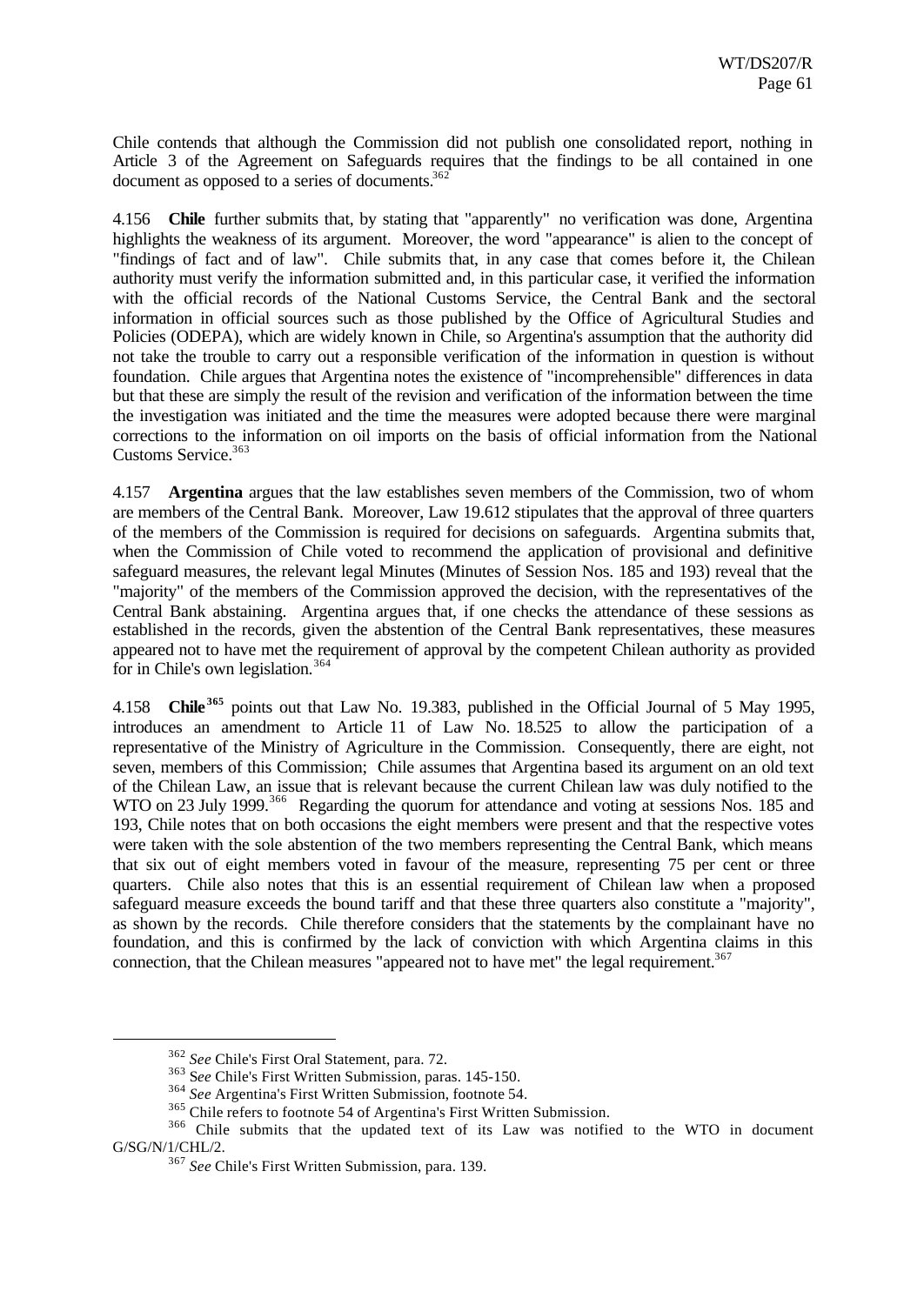4.159 In response to a question from the Panel, **Chile** explains that the Commission gathers together all of the information submitted by the interested parties both during the public hearing and in the course of the investigation, and prepares a technical report, which is examined during a final meeting of the Commission (to take place within 90 days of the initiation of the investigation), after which the Commission decides whether or not to recommend the application of definitive measures.<sup>368</sup>

4.160 **Argentina** claims that, although Chile asserts that it is a condition for all safeguards investigations, a technical report was not prepared prior to the recommendation to apply provisional measures, or another one prepared prior to the recommendation to apply definitive measures.<sup>369</sup> Argentina further claims that, despite the above, Chile had already replied that the Minutes of the Commission "constitute the only official report of the investigating authority". Argentina considers that this contradiction suggests that in the present case, these technical reports were not prepared, or that they do not form part of the official report of the investigating authority.<sup>370</sup>

4.161 **Chile** , in reference to Argentina's statement that the Minutes constitute the only official report of the investigating authority and that they do not appear to have met any of the requirements for resorting to the application of measures  $371$ , considers that it should be borne in mind that the Commission bases its recommendations on all of the information gathered and evaluated in the course of the investigation. Chile explains that, for each stage of the investigation, the Commission receives a technical report prepared by its Technical Secretariat, in addition to the public Minutes which contains all of the information gathered during the process, including the public versions of confidential information. The technical report is a supporting document which helps the Commission in making decisions and summarizes the information pertaining to the case. This report, together with the initial application and all of the documents supplied by the other interested parties and the information gathered by the Technical Secretariat itself throughout the investigation, including the information from the public hearing, makes up the information used by the Commission as a basis for its decisions. The technical report is classified as restricted since it is an internal working document, and above all because it is not binding *vis-à-vis* the decisions taken by the Commission. <sup>372</sup>

4.162 **Argentina** states that in spite of what Chile argues, the Commission based its recommendations on all the facts analysed during the investigation, and that argument does not alter the fact that the only Chilean official report does not contain the requirements set forth in the Agreement on Safeguards.

4.163 **Chile** states that the report is also restricted because it includes all of the confidential information contributed by the interested parties as such, on condition that it will not be disclosed. Chile indicates that this explains why the report is not placed at the disposal of any of the interested parties in the procedure. In the case at issue, Chile adds, although there was no confidential information, the non-binding nature of the report *vis-à-vis* the final recommendation of the Commission was maintained, and hence, the report was not made available to the parties. Chile adds that this report does not constitute the document containing the findings and reasoned conclusions reached on issues of fact and law whose publication is required under Article 3.1 of the Agreement on Safeguards. The report required under that Article, as stated, is made up of the Minutes of the Commission. Chile explains that these Minutes contain its recommendations and the findings of fact and law supporting those recommendations. Chile further submits that, as part of the investigation process, the Technical Secretariat, an entity which assists the Commission – i.e. the investigating authority – in its work, assumes an active investigative role, establishing and verifying the accuracy

<sup>368</sup> *See* Chile's response to question 17 (CHL) of the Panel.

<sup>&</sup>lt;sup>369</sup> Argentina refers to Chile's response to question 17 of the Panel.

<sup>370</sup> *See* Argentina's Rebuttal, para. 108.

<sup>&</sup>lt;sup>371</sup> Chile refers to paras. 91 and 92 of Argentina's First Oral Statement

<sup>372</sup> *See* Chile's Rebuttal, paras. 60-62.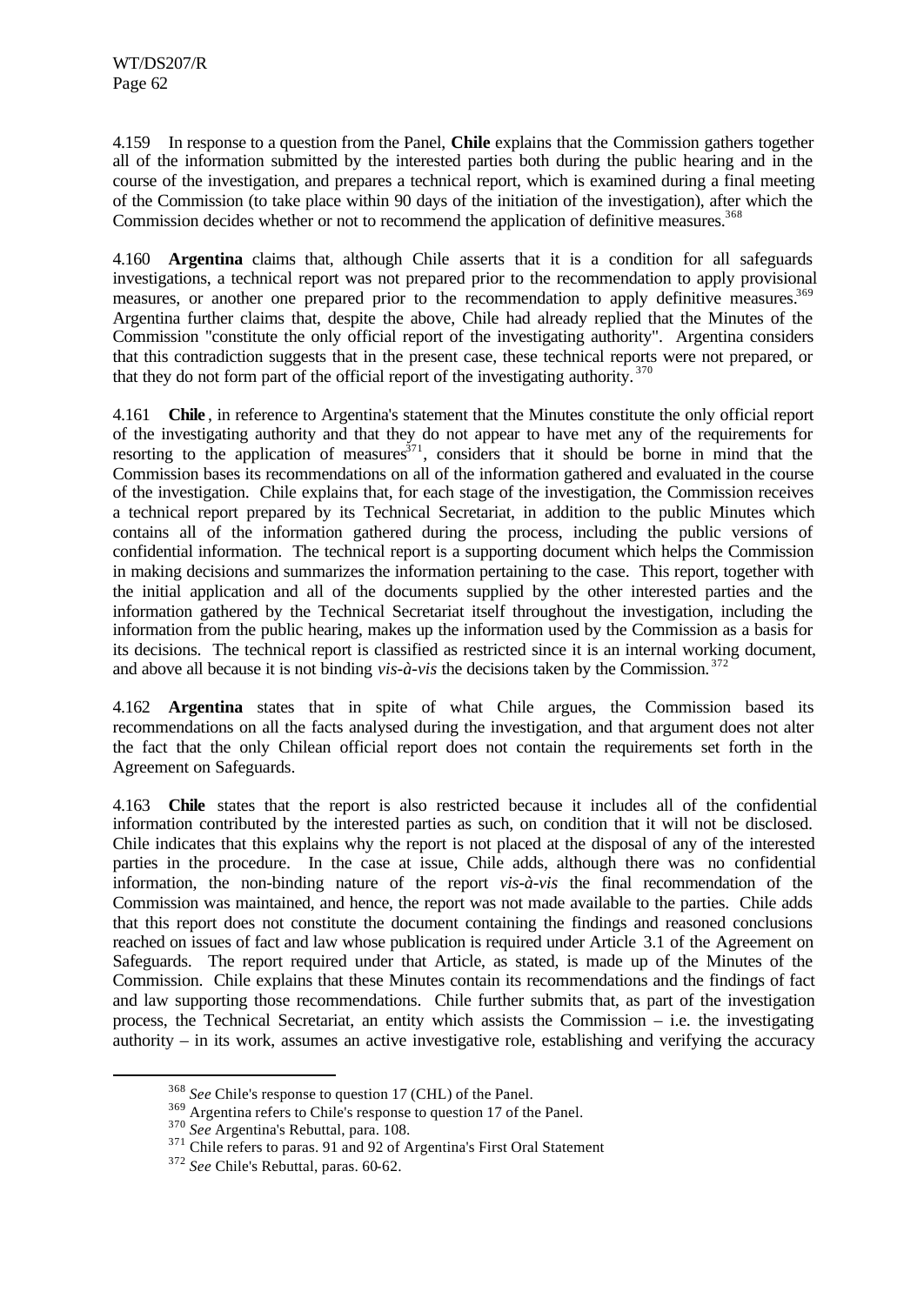and relevance of the evidence submitted, gathering additional information, clarifying different elements and supplementing the information provided by the parties with information available from other sources. Consequently, Chile submits, the Commission plays a pro-active role in verifying the information supplied by the parties and supplementing it where necessary.<sup>373</sup>

(e) Like product

4.164 **Argentina** claims that Chile has infringed Article XIX:1(a) of the GATT 1994 and Articles 2.1, 4.1(c) and 4.2(a) of the Agreement on Safeguards on the grounds that the competent Chilean authorities failed to define the like product properly.

4.165 **Argentina** submits that, pursuant to all three above-mentioned Articles, it is the "domestic industry" thus defined that must be examined under Article 4.2(a) to determine whether the increase in imports has caused serious injury or threat thereof. In Argentina's view, the Commission failed to identify the like product and did not conduct an analysis of the like product or products. Argentina therefore concludes that the entire analysis of the increase in imports and the determination of threat of serious injury is based on a mistaken premise which is devoid of legal validity.<sup>374</sup> Argentina indicates that the Appellate Body has ruled that the wording of Article 4.1(c) is "clear and express" in stating that the term "domestic industry extends solely to the producers … *of the like or directly competitive* products."<sup>375</sup> It further indicates that the Appellate Body also observed that "[t]he conditions in Article 2.1, therefore, relate in several important respects to the *specific products*. In particular, Argentina argues, according to Article 2.1, the legal basis for imposing a safeguard measure exists *only* when imports of a specific product have prejudicial effects on domestic producers of products that are 'like or directly competitive' with that imported product."<sup>376</sup> Argentina submits that the Chilean Commission did not conduct that analysis. In Argentina's view, it is clear that, in this case, there were important elements to be identified concerning the issue of the like product. Argentina quotes the Appellate Body which maintained that "input products can only be included in defining the 'domestic industry' if they are 'like or directly competitive' with the end products". 377 Once again, Argentina claims, this analysis did not take place. Argentina also refers to the Appellate Body statement<sup>378</sup> whereby "the data before the competent authorities must be sufficiently representative to give a true picture of the 'domestic industry'". Argentina claims that, in this case, there is no way that the Panel could even consider the matter, since no like product was defined, nor were the producers of the like product identified. Thus, the decision does not meet the most elementary requirements of Articles 2.1, 4.1(c) and 4.2(a) of the Agreement on Safeguards.<sup>379</sup> Argentina claims that the Commission did not provide a legal analysis of how it arrived at these categories and how it determined that they constituted the "domestic industry that produces like or directly competitive products" in accordance with Article 2.1 of the Agreement on Safeguards.

4.166 **Argentina** submits that, as regards edible vegetable oils, the Chilean Commission provides no reasonable explanation of why it appears to have grouped together colza (rape) seeds and various types of edible oils to form a single "product" for its investigation. According to Argentina, Chile is applying its price band to 25 different tariff items of the Harmonized System for edible vegetable oils - "products" which range from olive oil to palm oil, at various stages of processing (crude and refined). Argentina claims that, of these 25 items, Chile only records imports 21 different types of oil.

<sup>373</sup> *See* Chile's Rebuttal, paras. 63-65.

<sup>374</sup> *See* Argentina's First Written Submission, paras. 95-98.

<sup>375</sup> Argentina refers to the Appellate Body report on *US – Lamb* (WT/DS177/AB/R, WT/DS178/AB/R) adopted on 16 May 2001, para. 84.

<sup>376</sup> *Ibid.*, para. 86.

<sup>377</sup> *Ibid.*, para. 90.

<sup>378</sup> *Ibid.*, para. 132.

<sup>379</sup> *See* Argentina's First Written Submission, paras. 99-101.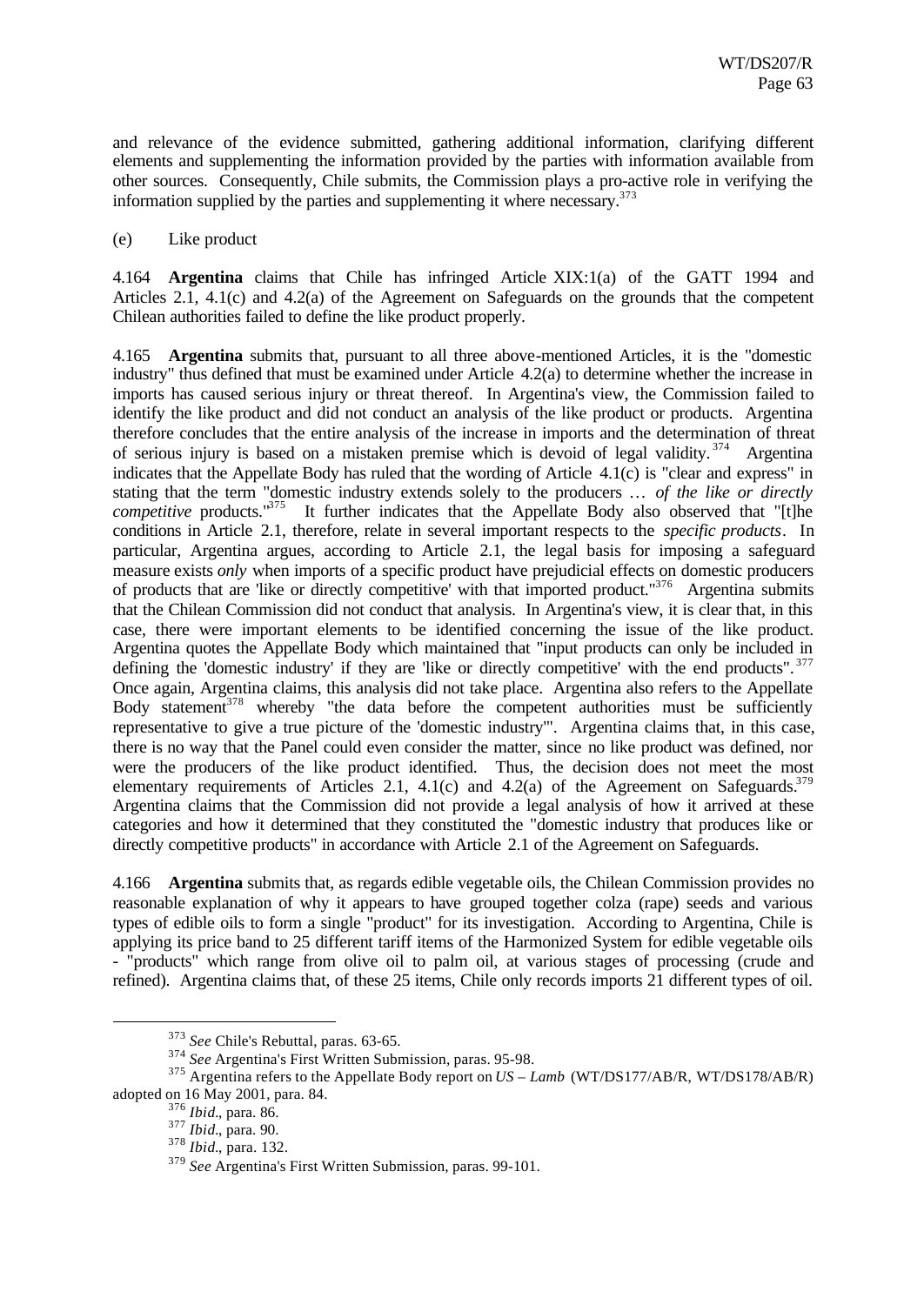l

Moreover, Argentina explains, Chile only produces colza (rape) and sunflower seeds and colza (rape) oil with seed produced locally, and a bit of soya bean oil with imported beans. In Argentina's view, it is not very clear on what basis the Commission determined the like product and the industry, and which domestic products are "like" or "directly competitive". Argentina claims that, when the Commission makes an estimate of threat of injury to the domestic industry, it refers indiscriminately to producers of rape, to the extracting industry and to the refining industry, without making it clear which is the domestic industry that is allegedly threatened with injury by imports of edible vegetable oils.<sup>380</sup>

4.167 **Argentina** submits that, as regards wheat flour, the Commission does not in fact provide any analysis of the wheat flour category to determine which products are "like" products or "directly competitive" with the imports. Argentina argues that the Commission merely states that "… for these purposes, flour represents an alternative way of importing wheat if direct imports prove to be more costly or are subject to higher tariffs, so it is necessary to apply a treatment similar to that applied to wheat". Similarly, Argentina submits, Chile states in its notification to the WTO of threat of serious injury that "[i]f the mechanism applied to wheat is not also applied to imports of wheat flour, a large increase in imports of wheat flour could cause injury similar to that caused to wheat production by imports of wheat."<sup>381</sup> 382

4.168 As far as wheat is concerned, **Argentina** submits that the Commission failed to carry out a legal analysis concerning the definition of the like product. In Argentina's view, it is not clear whether durum wheat has been subsumed under pasta and wheat under flour in its definition of "product", or whether other forms of wheat have also been included.<sup>383</sup>

4.169 **Chile** claims not to understand Argentina's reasons for limiting its understanding of the legal requirements for the imposition of a safeguard measure solely to determination of a like product. Chile contends that Article XIX:1(a) of the GATT 1994 in fact refers to "like or directly competitive products". Article 2.1 of the Agreement on Safeguards provides that "domestic industry that produces like or directly competitive products", and Article 4.1(c) then refers to the "domestic industry", defining it as the producers as a whole of "the like or directly competitive products …". In this connection, Argentina cites the ruling of the Appellate Body in the case *"US – Lamb"*, indicating that "The conditions in Article 2.1, therefore, relate in several important respects to *specific products*. In particular, according to Article 2.1, the legal basis for imposing a safeguard measure exists *only* when imports of a specific product have prejudicial effects on domestic producers of products that are 'like or directly competitive' with that imported product.<sup>"384</sup> Chile does not understand, therefore, why Argentina considers that the Commission should only have identified the like product.<sup>385</sup> Chile argues that it is a fact that the categories of products involved correspond to products in the PBS which, in turn, was established some time ago and grouped categories of products that were directly competitive. In other words, if the PBS had not taken into account each agricultural product and its respective like or directly competitive products, the application of the system would have been ineffective. Nevertheless, Chile claims, as can be seen from the records, the Commission reaffirmed the analysis in that respect. Chile has specified each and every one of the products involved in the investigation and in the subsequent application of measures through its tariff position, its SACH code, Chile's harmonized system, taking into account as well, the explanatory notes to this system.<sup>386</sup>

<sup>380</sup> *See* Argentina's First Written Submission, paras. 104-106.

<sup>&</sup>lt;sup>381</sup> Argentina quotes document G/SG/N/8/CHL/1, subpara. 1(iv).

<sup>382</sup> *See* Argentina's First Written Submission, para. 107.

<sup>383</sup> *See* Argentina's First Written Submission, para. 108.

<sup>&</sup>lt;sup>384</sup> Chile refers to para. 99 of Argentina's First Written Submission.

<sup>&</sup>lt;sup>385</sup> Chile refers to para. 98 of Argentina's First Written Submission.

<sup>386</sup> *See* Chile's First Written Submission, paras. 151-156.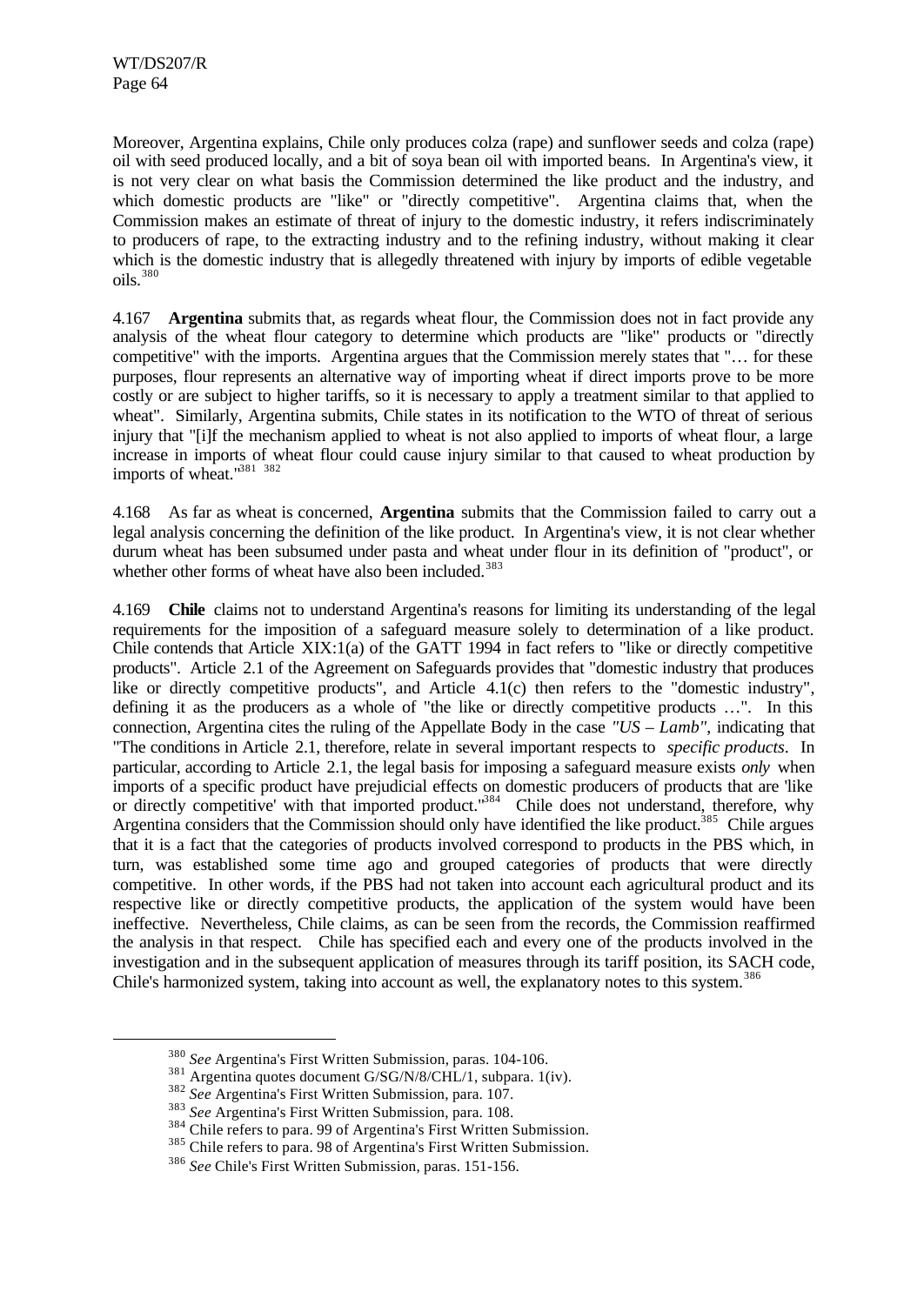4.170 In response to the above argumentation, **Argentina** submits that, it never suggested that the determination of the like product was the sole legal requirement for the imposition of safeguard measures. According to Argentina, one of the basic requirements laid down in the Agreement on Safeguards is the identification of a like or directly competitive product so that the authorities can then make their determinations with respect to increased imports, serious injury and causality. Argentina affirms that it is hard to understand why Chile repeats<sup>387</sup> the quotation made by Argentina in its first written submission from paragraph 86 of the Appellate Body report in *United States – Lamb*, which states, precisely, that the legal basis for imposing a safeguard measure exists *only* when imports of a specific product have prejudicial effects on domestic producers of products that are "like or directly competitive" with that imported product. In fact, Argentina adds, although there were important elements relating to the issue of the like product and the producers of the like product that needed to be identified in this case, the Commission did not carry out any analysis, and it was therefore impossible to identify the industries affected. In the case of oils, Argentina explains, the Commission refers indiscriminately to producers of rape, to the extracting industry and to the refining industry. Argentina further argues that Chile states that the Commission Minutes contain an analysis of the "directly competitive products" because the Commission repeated the analysis conducted when the price band system was introduced.<sup>388</sup> However, Argentina argues, that analysis could not have been included in any of the records. Argentina repeats that the Minutes that served as a basis for the investigation and conclusions of the Commission contained no more than citations of numbers and figures relating to imports and financial and economic indices of the "industries", with information taken directly from the Ministry of Agriculture's application for the initiation of an investigation and no analysis or conclusions as to its accuracy.<sup>389</sup>

4.171 **Chile** contends that the Commission acted consistently with Article XIX of the GATT 1994 and Articles 2.1, 4.1(c) and 4.2(a) of the Agreement on Safeguards by confirming not once but twice that both subject product categories were comprised of like or directly competitive products. Chile explains that the Commission confirmed that the categories of products chosen for the safeguard measure corresponded exactly to the categories used for the price band system, thereby assuring that the categories were comprised of only directly competitive products. Moreover, Chile argues, the Commission did an independent analysis of both wheat and wheat flour as well as the category comprising edible vegetable oils.<sup>390</sup>

4.172 As regards wheat and wheat flour, **Chile** explains that, in view of the inherent nature of the products under investigation, domestic wheat was considered to be a like product to imported wheat since the imports correspond to the same product at the agricultural production level. It indicates that the same conclusion was reached for flour, which would be a like product to imported flour. In this connection, Chile explains, the Commission also took account of the fact that flour constitutes an alternative way of importing wheat if the import of wheat as such proves to be more costly or subject to a higher tariff: imported flour is directly competitive with domestic wheat in view of the fact that the latter is used almost exclusively for producing flour.<sup>391</sup> Thus, Chile argues, the Commission found that wheat flour has a high rate of substitutability with wheat and thus the two products are directly competitive.<sup>392</sup> Chile contests Argentina's statement that the Commission does not provide any analysis to determine which products are like and directly competitive with imports of wheat flour.<sup>393</sup> Chile argues, establishing a safeguard for wheat and failing to do so for flour would be perfectly useless because imports would then tend to be in the form of flour. This was why a price band

<sup>387</sup> Argentina refers to para. 153 of Chile's First Written Submission.

<sup>&</sup>lt;sup>388</sup> Argentina refers to para. 155 of Chile's First Written Submission.

<sup>389</sup> *See* Argentina's Rebuttal, paras. 115-118.

<sup>390</sup> *See* Chile's First Oral Statement, para. 75.

 $391$  *See* Chile's response to question  $27(a)$  (CHL) of the Panel.

<sup>392</sup> *See* Chile's First Oral Statement, para. 75.

<sup>393</sup> Chile refers to para. 107 of Argentina's First Written Submission.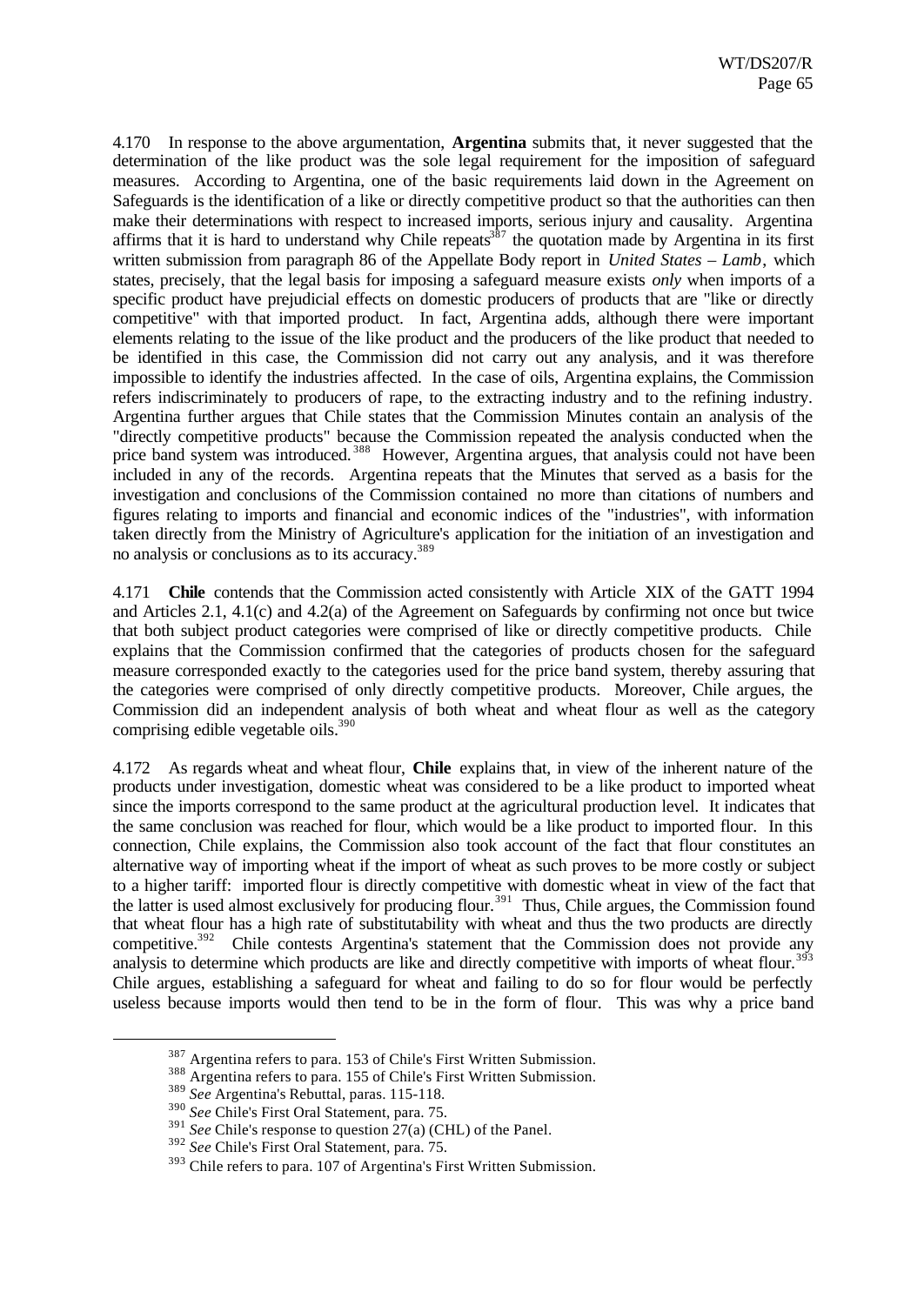directly related to that for wheat was then established for flour. In addition, Argentina states that it is not clear whether the Commission subsumed durum wheat for pasta and wheat for flour in its definition of product.<sup>394</sup> Chile notes in this connection that imports of wheat subject to safeguards correspond to those under tariff heading 1001.9000, which only includes imports of wheat for making bread and pastry products, as determined in Minutes of Session No. 193. Imports of wheat for pasta are classified under another tariff heading (1001.1000) therefore, identification of the tariff headings makes it clear which products are covered by the investigation.<sup>395</sup>

4.173 As regards edible vegetable oils, **Chile** contests Argentina's statement that "it is not very clear on what basis the Commission determined the like product and the industry".<sup>396</sup> In this connection, Chile notes that rape-seed oil produced domestically is a like product to the other oils to which the measure applied because (i) they are physically and chemically very similar; (ii) they are consumed without distinction; (iii) they have the same final use; (iv) they utilize the same channels of distribution. Chile submits that one indicator of this is the wording on the labelling of edible vegetable oils for consumption, where the reference is usually only to vegetable oils or a mixture thereof, without specifying which oils. Chile claims that, from the point of view of the consumers, which is the relevant factor when determining if the products are directly competitive, it cannot be said that they are different products.<sup>39</sup>

4.174 **Argentina** considers the above as *ex post facto* explanations by Chile.<sup>398</sup> Argentina considers that Chile cannot simply claim that the Commission took the above parameters into account without indicating in what part of the report the said analysis and its conclusions can be found. Argentina argues that Chile itself recognizes that the implementing authority merely identified the products under investigation by their tariff heading. Argentina submits that this does not constitute a sufficient analysis of the like product for the purposes of applying a safeguard measure – on the contrary, it confirms that the parties are speaking of the same products that are subject to the price band system.<sup>3</sup>

(f) Increase of imports

l

4.175 **Argentina** claims that the competent Chilean authorities failed to demonstrate an increase in imports under Article XIX.1(a) of the GATT 1994 and Articles 2.1 and 4.2(a) of the Agreement on Safeguards. Argentina contends that the increased imports is a fundamental requirement for the imposition of a safeguard measure provided for in the Articles concerned. <sup>400</sup>

4.176 **Argentina** claims that an analysis of the content of the Minutes and notifications reveals that Chile did not demonstrate that there were increased imports, and hence failed to comply with its obligations under Article XIX:1(a) and Articles 2.1 and 4.2(a) of the Agreement on Safeguards. Argentina refers to *Argentina – Footwear (EC)* where the Panel stated that "[t]he Agreement on Safeguards requires an increase in imports as a basic prerequisite for the application of a safeguard measure. The relevant provisions are in Articles 2.1 and  $4.2(a)^{401}$  and "[t]hus, to determine whether imports have increased in 'such quantities' for purposes of applying a safeguard measure, these two provisions require an analysis of the rate and amount of the increase in imports, in absolute terms and

<sup>&</sup>lt;sup>394</sup> Chile refers to para. 108 of Argentina's First Written Submission.

<sup>395</sup> *See* Chile's First Written Submission, paras. 157-159.

<sup>396</sup> Chile refers to para. 105 of Argentina's First Written Submission.

<sup>&</sup>lt;sup>397</sup> See Chile's First Written Submission, paras. 160-162 and Chile's First Oral Statement, para. 75.

<sup>398</sup> Argentina refers to para. 75 of Chile's First Oral Statement.

<sup>399</sup> *See* Argentina's Rebuttal, para. 119-120.

<sup>400</sup> *See* Argentina's First Written Submission, para. 109.

<sup>401</sup> Argentina refers to the Panel report on *Argentina – Safeguard Measures on Imports of Footwear* ("*Argentina – Footwear (EC))*"*,* (WT/DS121/R) adopted on 12 January 2000, as modified by the Appellate Body report, para. 8.138.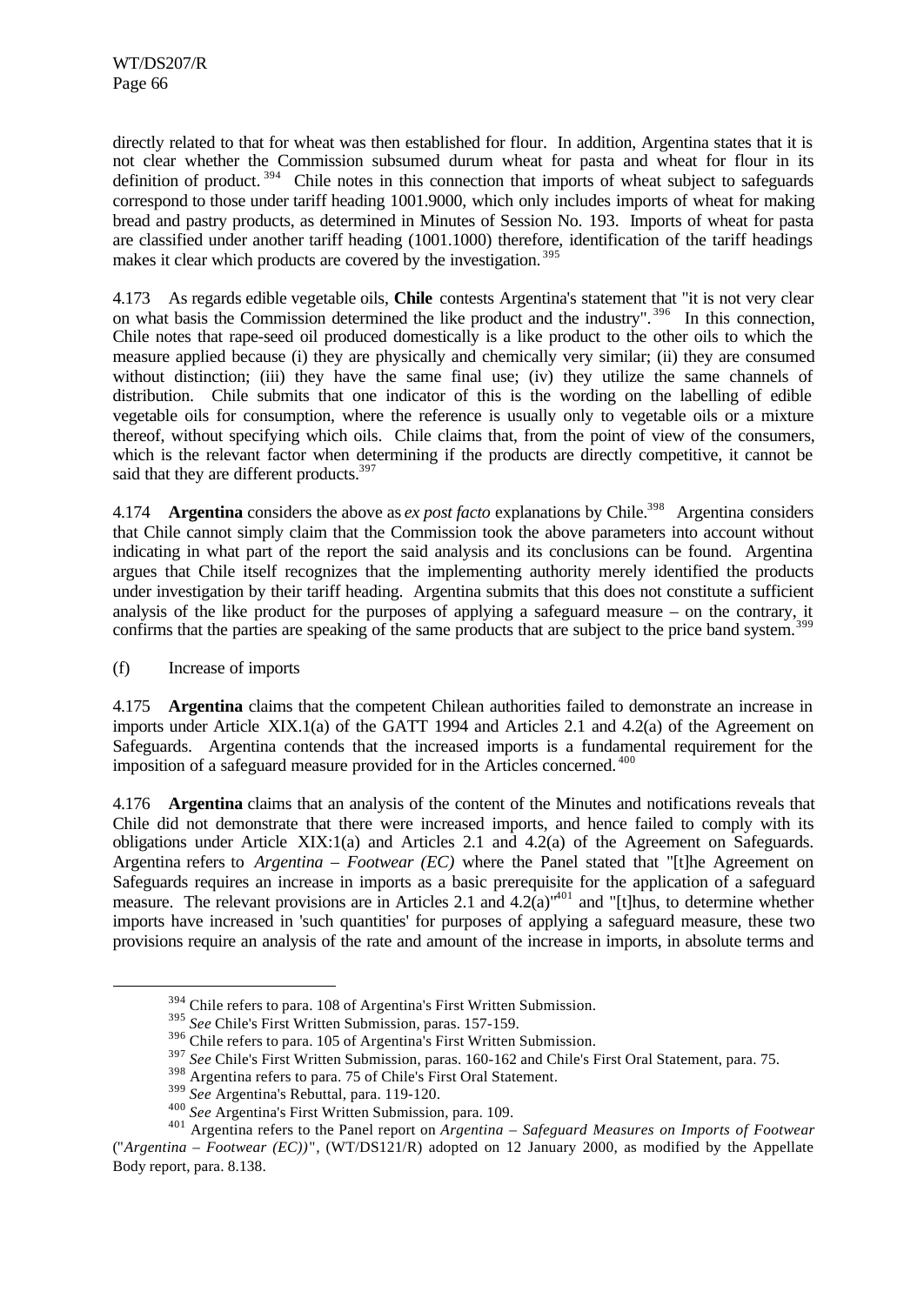as a percentage of domestic production."<sup>402</sup> Argentina argues that the increase in imports has to have already occurred when the decision is made. In this regard, it refers to the Panel report in *Argentina – Footwear (EC)* which maintained that " ... if only a threat of increased imports is present, rather than actual increased imports, this is not sufficient determination of the existence of a threat of serious *injury* due to a threat of increased *imports* would amount to a determination based on allegation of conjecture rather than one supported by facts as required by Article  $4.1(b)^{403}$  According to Argentina, the report of the Panel in *US – Wheat Gluten* confirmed this general notion, noting that Article XIX:1(a) and Article 2.1 of the Agreement on Safeguards contains "the initial threshold requirement that there be an increase in imports."<sup>404</sup>

4.177 **Argentina** also refers to *Argentina –Footwear (EC)*, where the Appellate Body established that the examination of the increase in imports must include an analysis of the trends over the period of investigation, and that recent imports must also be examined.<sup>405</sup> Argentina reminds that the Appellate Body maintained that "not just *any* increased quantities of imports will suffice." … "[T]he increase in imports must have been recent enough, sudden enough, sharp enough and significant enough, both quantitatively and qualitatively to cause or threaten to cause 'serious injury'."<sup>406</sup> Argentina claims that Chile has not demonstrated a real increase in imports. Argentina submits that, in fact, the Commission does not bother with the question of whether imports increased. On the contrary, Argentina argues, it simply reaches an unfounded conclusion: "There were noticeable differences between recent import prices resulting from full application of the band and prices resulting from imposition of a tariff ceiling of 31.5 per cent. This substantiates the forecast of a greatly accelerated increase in imports that would occur (or has already occurred) unless the full duties specified in the bands are applied.  $\ldots$ <sup>"407</sup> Argentina further argues that, even if this analysis had any validity, *quod non*, the Commission did not provide objective evidence of its effect, nor did it specify to what degree imports would have increased. Argentina submits that an analysis of this type does not provide a sufficient basis for concluding that imports were in "increased" quantities, as required by Articles 2.1 and 4.2(b) of the Agreement on Safeguards.<sup>408</sup> Argentina concludes that what counts in deciding on the application of safeguard measures being a demonstration of the actual increase in imports and affirms that Chile provided no such demonstration either for wheat, or for wheat flour, or for edible vegetable oils. $409$ 

4.178 **Argentina** considers that the decision of the Commission to recommend the extension of the measures (Minutes of Session No. 224) contains some data in addition to that contained in the related documents. However, Argentina argues, the new data on which the extension is based suffers from the same shortcomings as the original investigation. Argentina submits that the Chilean Commission failed to demonstrate that imports were in such increased quantities as to justify the imposition of a safeguard measure. For all of these reasons Argentina concludes that the Chilean Commission failed to demonstrate that edible vegetable oils, wheat or wheat flour were being imported in increased quantities, absolute or relative. $410$ 

<sup>402</sup> *Ibid*., para. 8.141.

<sup>403</sup> *Ibid*., para. 8.284.

<sup>404</sup> Argentina quotes the Panel report on *United States – Definitive Safeguard Measures on Imports of Wheat Gluten from the European Communities* ("*US – Wheat Gluten*"), (WT/DS166/R) adopted on 19 January 2001, as modified by the Appellate Body report, para. 8.31.

<sup>405</sup> Argentina quotes the Appellate Body report on *Argentina – Footwear (EC)*, (WT/DS121/AB/R) adopted on 12 January 2000, para. 129.

<sup>406</sup> *Ibid.*, para. 131.

<sup>407</sup> Argentina quotes the notification on threat of serious injury, G/SG/N/8/CHL/1, item 2 *in fine*.

<sup>408</sup> *See* Argentina's First Written Submission, paras. 110-115.

<sup>409</sup> *See* Argentina's Second Oral Statement, para. 44.

<sup>410</sup> *See* Argentina's First Written Submission, paras. 116-118.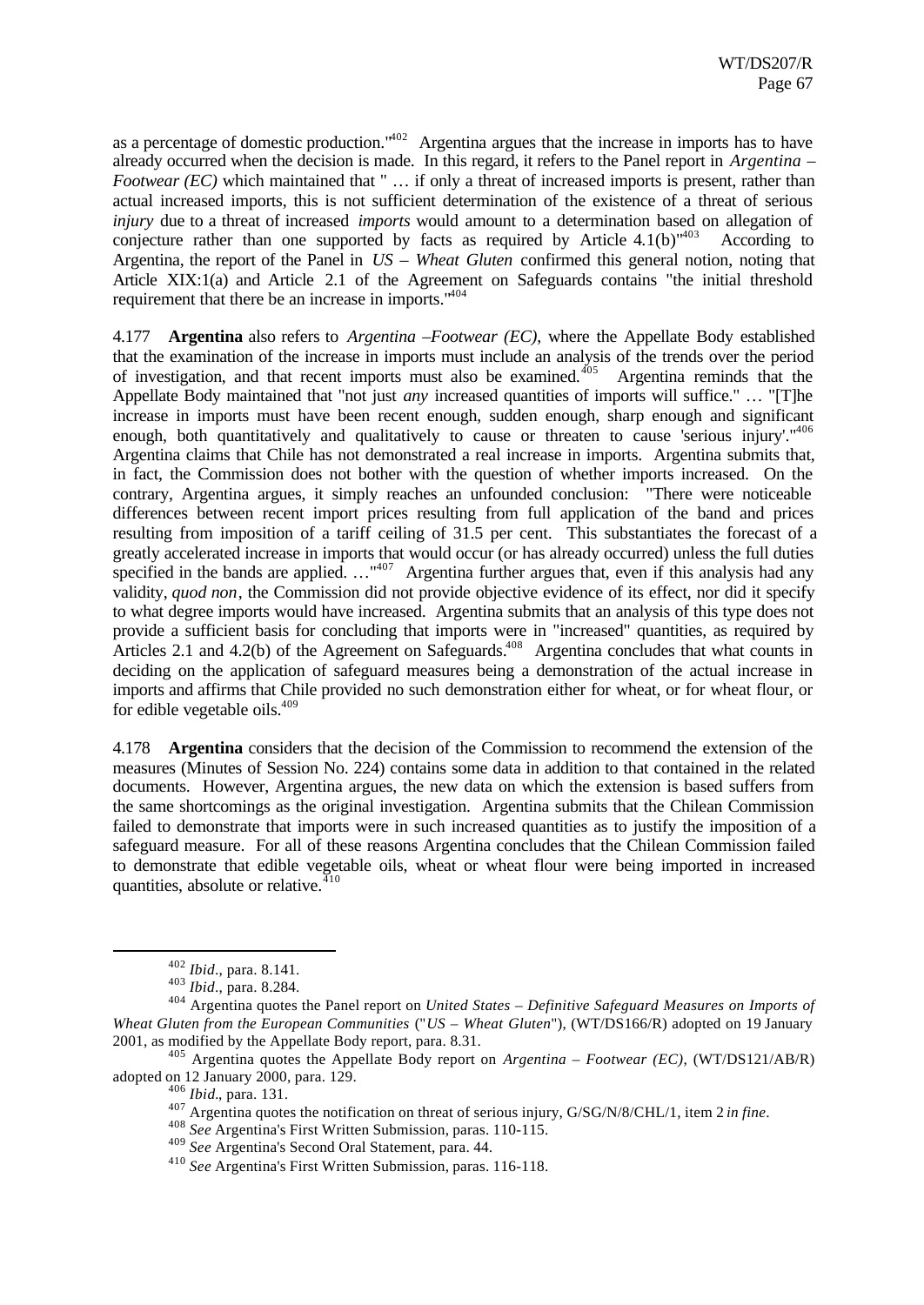4.179 **Chile** submits that Chile considers that the requirement regarding an increase in imports and the impact of the PBS in this case are factors that cannot be examined separately. It refers to Minutes of Session No. 224<sup>411</sup> which states the following: "(i) In examining imports, the Commission took into consideration the fact that, for each of the products investigated, the normal functioning of the PBS had been decisive in containing an increase in imports and, consequently, the trend in imports cannot be examined without taking this factor into account. The analysis by the Commission takes into account the period from the adoption of each safeguard measure in effect for each product. Nevertheless, for the purposes of comparison and evaluation, information for previous periods is also taken into account."<sup>41</sup>

4.180 **Chile** submits that it does not follow either from the letter of Article XIX.1 of the GATT 1994 and Article 7 of the Agreement on Safeguards, or from their object and purpose, that an extension measure requires that the competent authority find for a second time that there is an increase in imports to justify an extension. Chile argues that, taken literally, Article 7.2, refers to Articles 2, 3, 4 and 5, however as indicated earlier it refers only to procedural aspects regulated by those Articles and not to substantive aspects. Chile further argues that, if Argentina were right, there would be an essential contradiction between the requirements laid down in the last part of paragraph 2 and the requirement of a further increase in imports established in Article 2. Chile contends that, if one assumes that prior to the adoption of an extension, there must be a definitive measure whose object, *inter alia*, is to counteract the threat of injury presented by an increase in imports, there would be no reason for requiring evidence of the fact that the domestic industry is adjusting. Chile wonders how would it be possible for there to be any adjustment to a further increase in imports if the definitive measure were still in force. $413$ 

4.181 In response to the above argumentation, **Argentina** submits that Minute 193 – which provides the outcome of the Commission's investigation for the definitive safeguard measures – is not WTO-consistent since, by not following the procedural requirements established in the Agreement on Safeguards, it does not meet any of the substantive conditions, compliance of which is necessary for any safeguard measure in order for it to be lawful. Therefore, it affords no legal basis for the application of the definitive safeguard measures. As a result, Minute 224, which is legally premised on Minute 193, can not possibly justify the extension of such WTO-inconsistent safeguard measures. Thus, the measures, whether as originally applied or as extended, are WTO-inconsistent. In addition, Argentina also maintains that Minute 224 itself violates various provisions of the Agreement on Safeguards as previously elaborated in various submissions by Argentina.<sup>414</sup>

# *(i) Edible vegetable oils*

Initiation of the investigation

l

4.182 **Argentina** submits that, with respect to oils, Minutes of Session No. 181 of the Commission states that: "Imports of oils pursued a growth trend, increasing from 82,000 tons in 1990 to 171,000 tons in 1998, reflecting a growth of 110 per cent for the period." Argentina considers that it is easy to understand the irrelevance of the data evaluated. In this regard, Argentina quotes the Appellate Body in *Argentina – Footwear (EC)*: <sup>415</sup> "... the competent authorities are required to consider the *trends* in imports over the period of investigation (rather than just comparing the end points)". Argentina submits that in this case, when Chile decided to initiate the safeguards investigation, it did so on the

<sup>411</sup> Chile quotes the Minutes No. 224, II.(i) of 17 November 2000.

<sup>412</sup> *See* Chile's First Written Submission, para. 170.

<sup>413</sup> *See* Chile's Second Oral Statement, paras. 61-63.

<sup>&</sup>lt;sup>414</sup> *See* Argentina's response to question 50 of the Panel.

<sup>415</sup> Argentina quotes the Appellate Body report on *Argentina – Footwear (EC)*, (WT/DS121/AB/R) adopted on 12 January 2000, para. 129.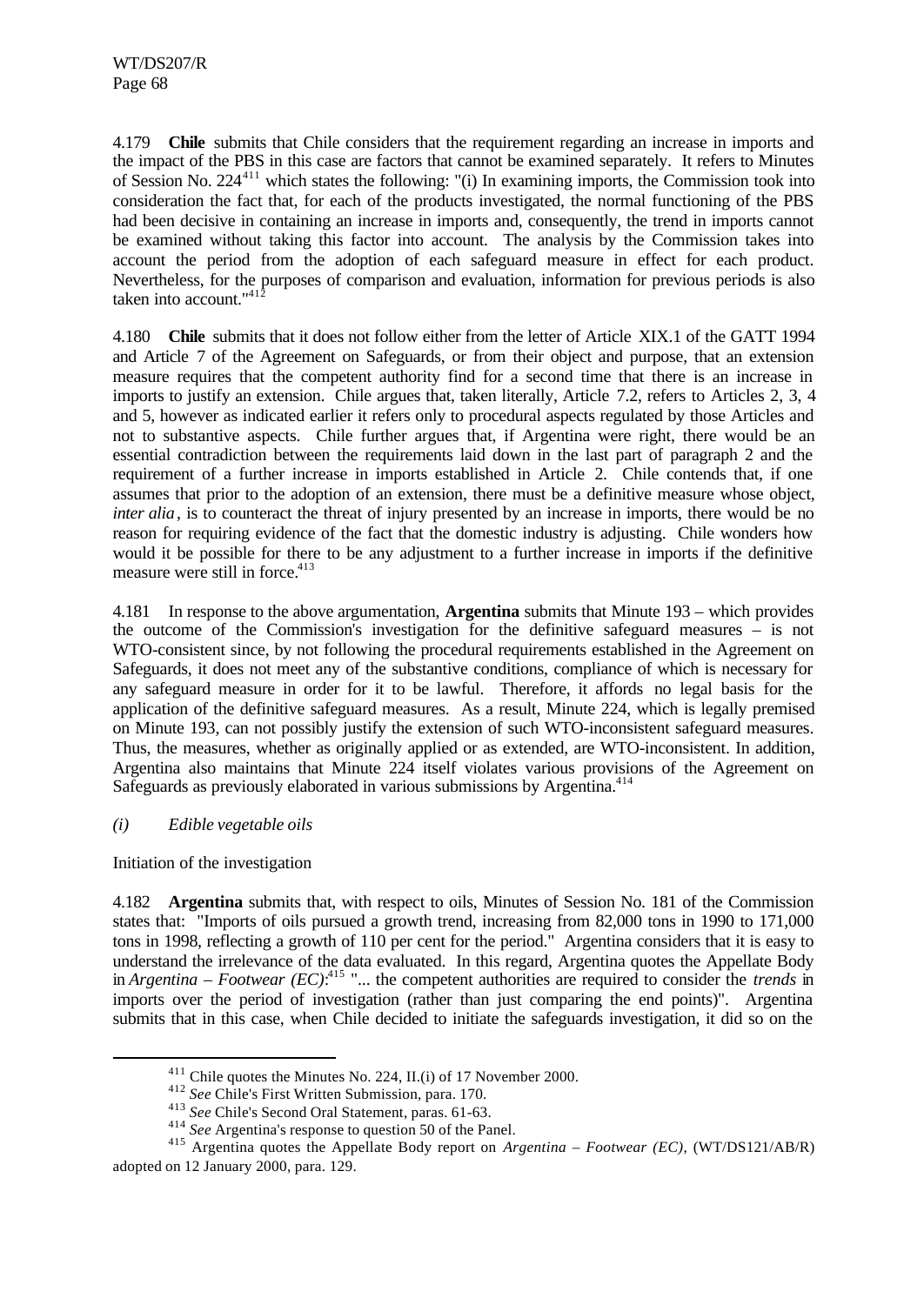basis of an "end point to end point" analysis only, considering the increase in imports between 1990 and 1998, without analysing the rate and amount of the increase in imports, in absolute terms and as a percentage of domestic production. Consequently, Argentina claims, the analysis carried out by the Chilean authorities is inconsistent with the obligations contained in Article 4.2 (a). Argentina explains that this was the Panel's interpretation in *Argentina – Footwear (EC)*, and it was confirmed by the Appellate Body, which stated with respect to the increase in imports in absolute terms that it is not enough to carry out an analysis from end point to end point, rather it is necessary to consider the intervening trends (up or down and the importance of mixing them to determine an increase in the amount) (rate and amount).<sup>416</sup> According to the interpretation of the requirements made by the Appellate Body in the same case, Argentina submits that "the increase in imports must have been recent enough, sudden enough, sharp enough, and significant enough, both quantitatively and qualitatively, to cause or threaten to cause 'serious injury'".<sup>417</sup> Argentina further submits that it is incomprehensible that Chile should have presented different data in Minutes of Session No. 181 from the data it provided in Minutes of Session No. 224 for imports of oils between 1990 and 1998 or, at least, there is no explanation of this difference in figures.<sup>418</sup>

4.183 **Chile** contests Argentina's statement whereby Chile decided to initiate the safeguards investigation into edible vegetable oils only on the basis of an "end point to end point" analysis (for the years 1990 and 1998). $^{419}$  Chile notes that, when determining the measures, the Commission's analysis did not only consider the most recent trend but also developments and other factors that had affected the situation of such imports, as can be seen from Minutes of Session No. 193. Chile also contests Argentina's claim regarding "incomprehensible" differences in the data (paragraph 125), which in any event are deemed to be marginal, can be explained as a result of the revision and verification of the information provided by  $\text{Chile.}^{420}$ 

## Provisional safeguards

4.184 **Argentina** submits that, regarding imports, Minutes of Session No. 185 of the Commission merely states that "... the Commission took into account the increase that would have occurred during the agricultural season 1999/2000 on the hypothesis of the bound import tariff of 31.5 per cent instead of the duties applicable under the price band. On the basis of this information provided in the application, the Commission estimated that the increase in imports would correspond, at least, to the volume needed to cover the production deficit resulting from the decrease in production under the related headings". In Argentina's view, the Minutes did not present any information with respect to an increase in imports in absolute terms or relative to domestic production and on whether the imports were under such conditions as to cause or threaten to cause serious injury, so that Chile once again failed to comply with its obligations under Articles 2.1 and 4.2 (a).  $421$ 

4.185 **Chile** disagrees with Argentina's claim and refers to the import statistics before the Commission, updated in the Annex to Minutes of Session No. 224. Chile explains that, under the tariff heading corresponding to mixtures of oils (1517.9000), increasing quantities of edible vegetable oils started to be imported. This situation led to an increase of 45 per cent in imports of this product in 1999 and an increase of 431 per cent in 2000. Consequently, in 2000, 70 per cent of the imports of edible vegetable oils into Chile were classified as "mixtures" of oils. In Chile's view, this is relevant because, for example, between 1990 and 1996, this share did not exceed 0.4 per cent. The dramatic

<sup>416</sup> *Ibid*., para. 129.

<sup>417</sup> Argentina quotes the Appellate Body report on *Argentina – Footwear (EC)*, (WT/DS121/AB/R) adopted on 12 January 2000, para. 131.

<sup>418</sup> *See* Argentina's First Written Submission, paras. 119-125.

<sup>419</sup> Chile refers to Argentina's First Written Submission, para. 121.

<sup>420</sup> *See* Chile's First Written Submission, paras. 172,-173.

<sup>421</sup> *See* Argentina's First Written Submission, paras. 126-127.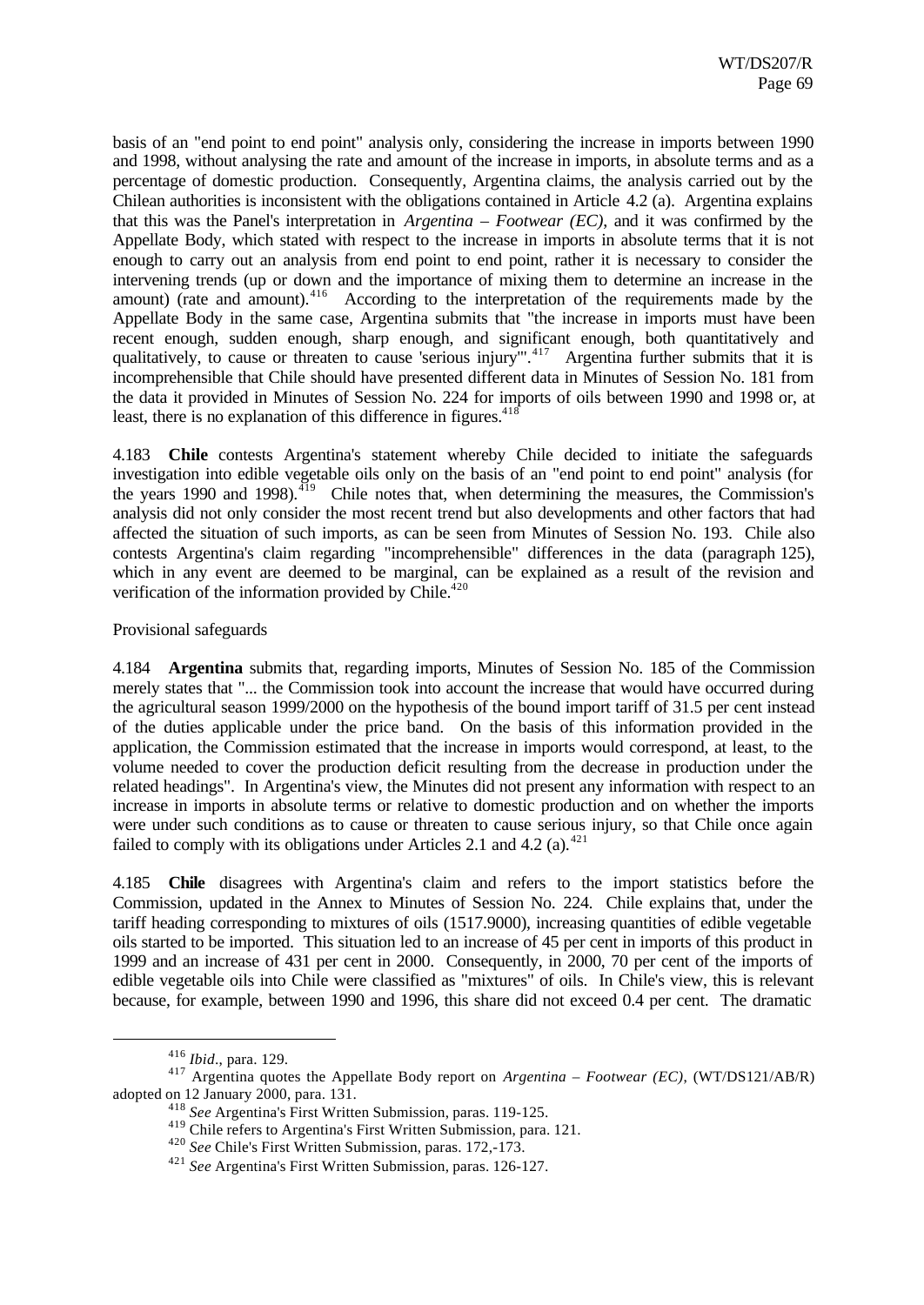increase in imports of mixtures of oils is reflected in an increase in total imports of vegetable oils (pure oils and mixtures of oils) of 16 per cent in 2000 compared with the volume imported the previous year. As a result of this situation, Chile argues, the Commission received a request to investigate the situation affecting mixtures of oils and initiated a safeguards investigation into this product. As shown in Minutes of Session No. 229, during this investigation the relationship between oils and mixtures of oils and the substantial increase in imports of the latter became evident. This situation led to the adoption of a provisional safeguard measure for mixtures of oils.<sup> $422$ </sup>

4.186 In response to the above argumentation, **Argentina** submits that the Chilean reference to the increase in imports of mixtures of oils has no relevance in determining the safeguard measures and that Chile recognizes that imports of edible vegetable oils declined.<sup> $423$ </sup>

### Definitive safeguards

4.187 **Argentina** submits that Minutes of Session No. 193 of the Commission determines, with respect to imports of the two main edible vegetable oils only, that they increased by 23 per cent in 1998 as compared to the previous year. However, Argentina argues, it then goes on to point out that "... these imports dropped by 24 per cent ..." during the most recent period, which, according to the Appellate Body, is ultimately the relevant period for the application of the measure. Argentina further submits that the same Minutes also state that "... from 1993 to 1997, the level of imports is similar", i.e. there was no increase in imports either, even if we consider a series of more than ten years, as recorded in the notifications that we shall examine in detail further on, placing the recent behaviour of imports in the broader context of their trend which, at best, was stable. Argentina indicates that Chile's notification to the WTO of 7 February 2000 on finding a serious injury or threat thereof, in the section on increased imports, repeats what was mentioned in Minutes of Session No. 193, that imports of the two main vegetable oils fell by 24 per cent during the most recent period.  $424$ 

4.188 **Chile** argues that an increase in imports is a basic requirement for the imposition of safeguard measures and submits that Minutes of Session No. 193 shows that "[i]mports of the two major products in the edible vegetable oils sector increased by 23 per cent in 1998 compared with the previous year. Over the first ten months of 1999, imports fell by 24 per cent. Regarding this decrease, the Commission notes that in 1999 there was an abnormal situation due to the behaviour of importers as a result of the tariff disputes concerning the headings under which oils should be imported. From 1993 to 1997, the level of imports recorded is similar."<sup>425</sup>

Extension of the measures

l

4.189 **Argentina** submits that Minutes of Session No. 224 of the Commission also states that "… Imports of edible vegetable oils fell by 37 per cent in the period January to September 2000 compared with the same period in the previous year. In 1999, these imports fell by 22 per cent. The level of imports from 1993 to 1997 is similar." Argentina argues that, although an end point to end point analysis does not help in determining the application of a measure, it does help to show the trend in imports, as sanctioned by the Appellate Body in *Argentina – Footwear (EC)*, and, in this case, the trend is, to say the least, erratic and moreover was clearly downward during the period 1998-1999 (the most recent), both as regards the headings subject to safeguards and the others.  $426$ 

<sup>422</sup> *See* Chile's First Written Submission, paras. 167-169.

<sup>423</sup> *See* Argentina's Rebuttal, para. 124.

<sup>424</sup> *See* Argentina's First Written Submission, paras. 128-130.

<sup>425</sup> *See* Chile's First Written Submission, para. 166.

<sup>426</sup> *See* Argentina's First Written Submission, paras. 131-133.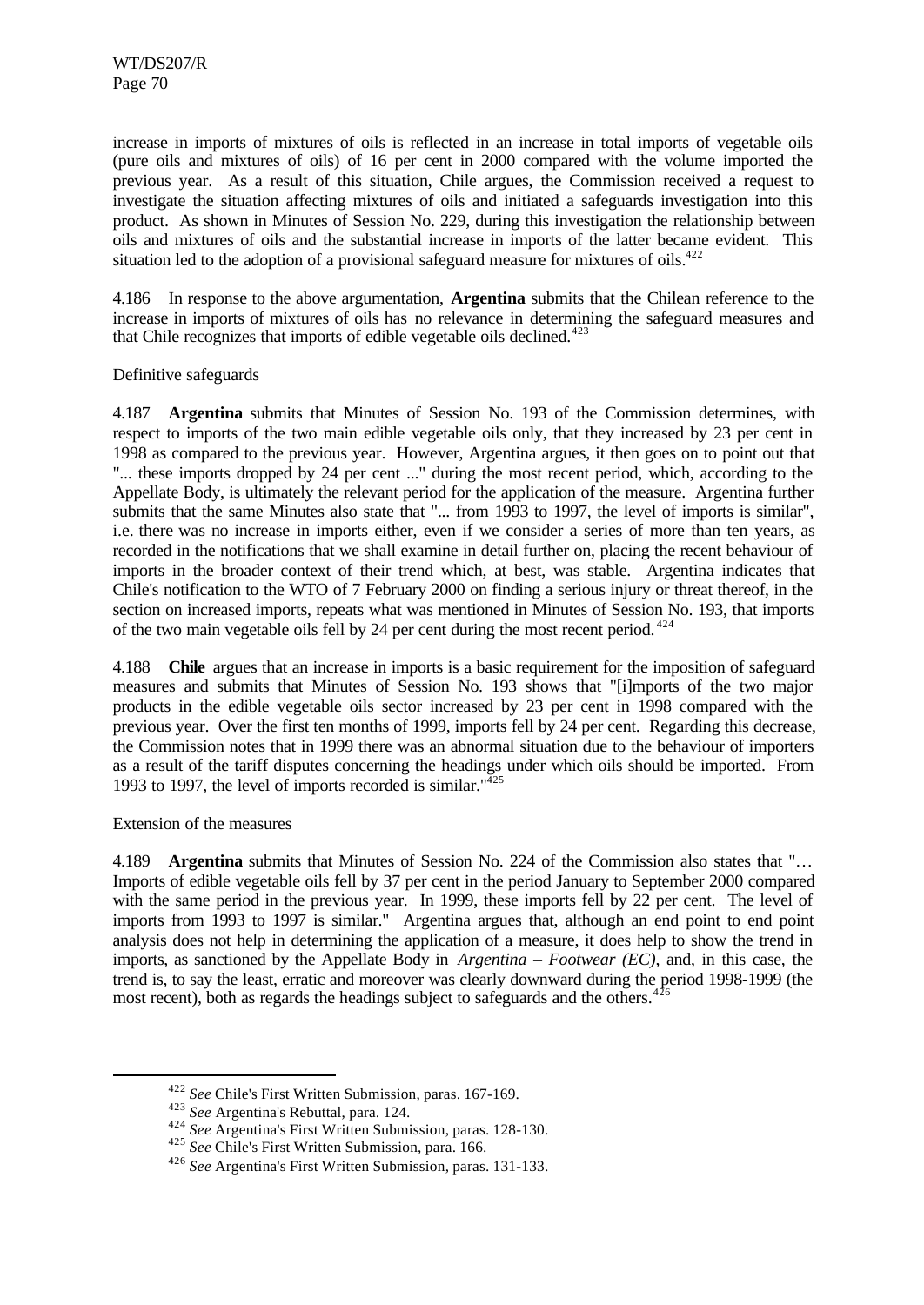4.190 **Argentina** submits that, in Chile's notification to the WTO dated 22 December 2000 – extending the measure in effect – the wording in the section on vegetable oils repeats that contained in Minutes of Session No. 224 to the effect that "… Imports of edible vegetable oils fell by 37 per cent in the period January to September 2000 compared with the same period in the previous year. In 1999, these imports fell by 22 per cent. From 1993 to 1997 the level of imports is similar." Argentina contends that, when it decided to extend the safeguard measures by means of Minutes of Session No. 224, Chile recognized that there had been a significant fall in imports, which in all respects is totally inconsistent with its WTO obligations. Argentina also refers to data provided by other sources<sup>427</sup> which would show a net fall in imports in 1999 and 2000 both for soya bean and sunflower oils, which account for over 90 per cent of all Chile's imports of oil under the tariff headings subject to the safeguard. In Argentina's view, these data prove that there has been no increase in imports of edible vegetable oils in absolute terms nor do any of the Minutes or notifications provide any information concerning increased imports relative to domestic production or under such conditions as to cause or threaten to cause serious injury. Argentina therefore submits that Chile fails to comply with the obligations under Article XIX.1(a) and Articles 2.1 and 4.2(a) of the Agreement on Safeguards. $428$ 

4.191 In this regard, **Chile** quotes the following excerpt of Minutes of Session No. 224:<sup>429</sup>

"(i) In examining imports, the Commission took into consideration the fact that, for each of the products investigated, the normal functioning of the price band system had been decisive in containing an increase in imports and, consequently, the trend in imports cannot be examined without taking this factor into account. The analysis by the Commission takes into account the period from the adoption of each safeguard measure in effect for each product. Nevertheless, for the purposes of comparison and evaluation, information for previous periods is also taken into account."

*(ii) Wheat flour*

l

Initiation of the investigation

4.192 **Argentina** submits that, when considering imports, Minutes of Session No. 181 simply states that "...for flour, there was an increase of over 80 per cent during the past year and the first six months of the last three years show increases of 321 per cent, 23 per cent and 15 per cent." Argentina alleges that this conclusion is not based on concrete statistical data, as can been seen from the information provided by the actual petitioner and from the data of the Commission itself in Minutes of Session No. 224, which show a marked downward trend as of  $1996$ <sup>430</sup>

4.193 **Chile** contests Argentina's statement<sup>431</sup> that Minutes of Session No. 181 on the initiation of the investigation determined that, for wheat flour, over the past year there was an increase of over 80 per cent and that the first six months of the last three years show increases of 321 per cent, 23 per cent and 15 per cent, which, according to Argentina, "are not based on concrete statistical data", because Minutes of Session No. 224 showed a marked downward trend as of 1996. Chile points out that this apparent contradiction is simply due to the fact that a different period was taken as a basis for comparison because, for the initiation of the investigation, the Commission took the half-yearly trend for the previous three years, whereas Minutes of Session No. 224 refers to a longer period and an

<sup>&</sup>lt;sup>427</sup> Argentina refers to data provided by the Argentine Embassy in Chile, based on Chilean customs figures, published by the firm "Intelecta".

<sup>428</sup> *See* Argentina's First Written Submission, paras. 134-140.

<sup>&</sup>lt;sup>429</sup> Chile quotes the Minutes No. 224, II.(i) of 17 November 2000.

<sup>430</sup> *See* Argentina's First Written Submission, paras. 141-142.

<sup>&</sup>lt;sup>431</sup> Chile refers to paras. 141-142 of Argentina's First Written Submission.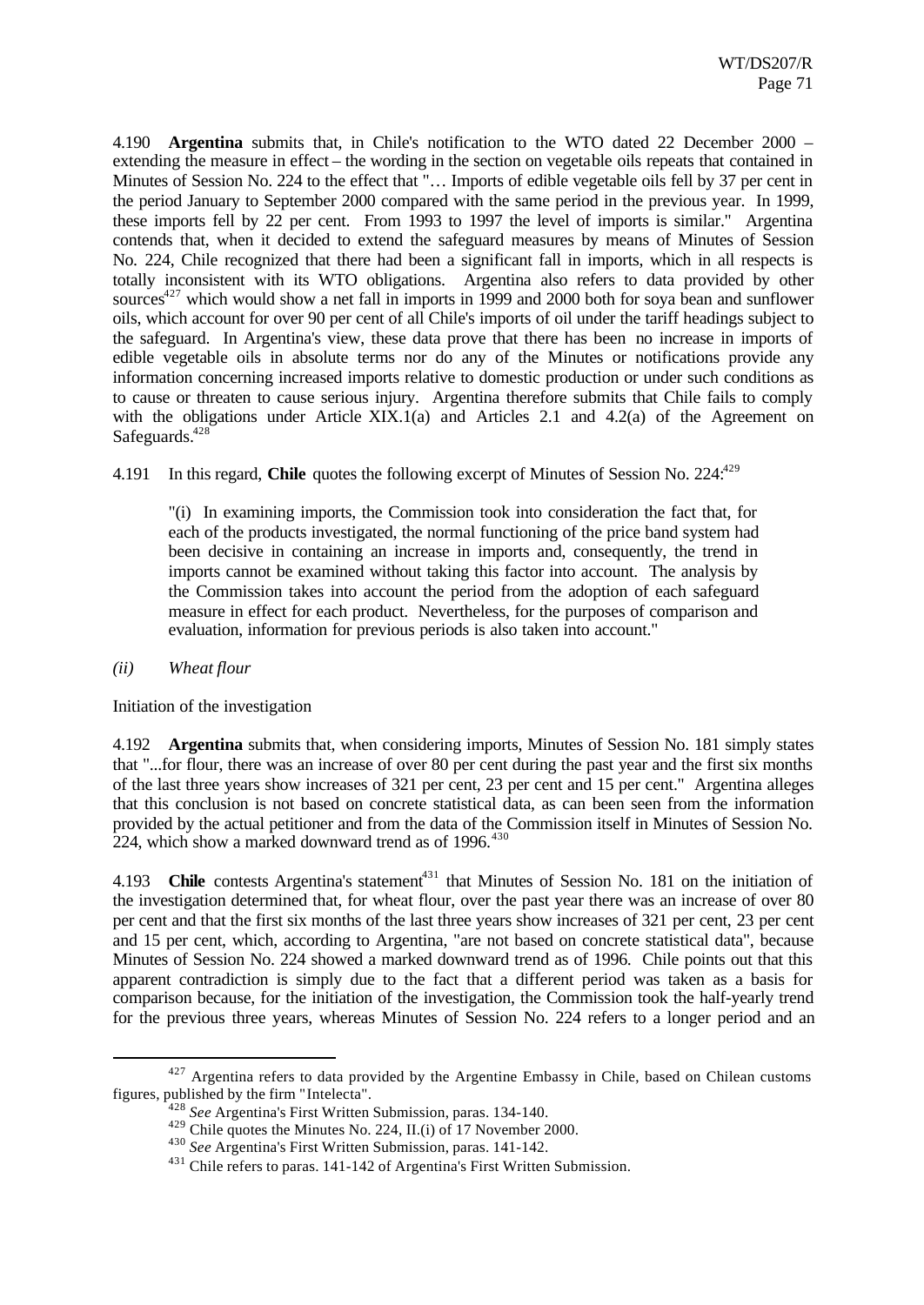annual not half-yearly trend. Chile claims that this is shown by the Minutes, which states "[i]mports of wheat flour fluctuate as far as increases and decreases are concerned, but this can be explained by their low volume. Nevertheless, the Commission notes that for these purposes wheat flour represents an alternative way of importing wheat if direct imports prove to be more costly or are subject to a higher tariff, so it is necessary to apply a treatment similar to that applicable to wheat. The Commission considers that if the total duties determined by the band were not applied and the duty was limited to a maximum tariff of 31.5 per cent, the result would be a very rapid increase in imports of the product." Noting both the levels and the rates of increase, the Commission concluded that the trend had been erratic during the period 1990 - January-September 2000. Chile submits that the mere fact that Minutes of Session No. 181 refers to a particular period does not mean that the Commission considered other data or did not take into account other periods in its analysis. In any event, Chile adds, the most important element when analysing the trend in imports of wheat flour is that they are an alternative product to imports of wheat and the Commission gave priority to this argument over and above the trend in imports itself. $432$ 

### Provisional safeguards

4.194 **Argentina** contends that, as in the case of oils, Minutes of Session No. 185 do not provide any information (data, statistics, etc.) concerning an increase in imports in absolute terms or relative to domestic production under such conditions as to cause or threaten to cause serious injury, thereby failing to comply with the obligations under Article  $2.1$ .<sup>433</sup>

### Definitive safeguards

4.195 **Argentina** submits that Minutes of Session No. 193 indicate that: "... Imports of wheat flour fluctuate, but this can be explained by their low volume. Nevertheless, the Commission notes that for these purposes wheat flour represents an alternative way of importing wheat if direct imports prove to be more costly or are subject to a higher tariff, so it is necessary to apply a treatment similar to that applicable to wheat." Argentina considers that the conclusion drawn by the Commission nullifies any subsequent inference by Chile from the figures because it acknowledges that these fluctuate and concern low volumes. Argentina submits that, in fact, there is a downward trend.<sup>434</sup> Argentina submits that it can also be seen that the Minutes do not provide any data or statistics on imports of wheat flour, and therefore, the resolution on the application of definitive safeguard measures to wheat flour is extremely imprecise and partial. Argentina claims that, in the notification to the WTO dated 7 February 2000, concerning the existence of serious injury or threat of serious injury, the section concerning increased imports repeats the wording in Minutes of Session No. 193 regarding fluctuations in the volume of imports of wheat flour without specifying the period taken into account. In any event, Argentina concludes, the trend is downward rather than fluctuating, as can be seen from the information given by Chile in Minutes of Session No. 224.<sup>435</sup>

### Extension of the measures

l

4.196 **Argentina** submits that, like Minutes of Session No. 193, Minutes of Session No. 224 also state that "...imports of wheat flour fluctuate as far as increases and decreases are concerned...". Argentina claims that the tables accompanying the Minutes contradict the statement in the text since they clearly show a downward trend in imports of wheat flour:<sup>436</sup> Argentina indicates that the Minutes later state that "[t]he Commission considered that if the total duties determined by the band were not

<sup>432</sup> *See* Chile's First Written Submission, paras. 174-179.

<sup>433</sup> *See* Argentina's First Written Submission, para. 143.

<sup>434</sup> *See* Argentina's First Written Submission, para. 144.

<sup>435</sup> *See* Argentina's First Written Submission, paras. 145-147.

<sup>436</sup> *See* Argentina's First Written Submission, paras. 148-150.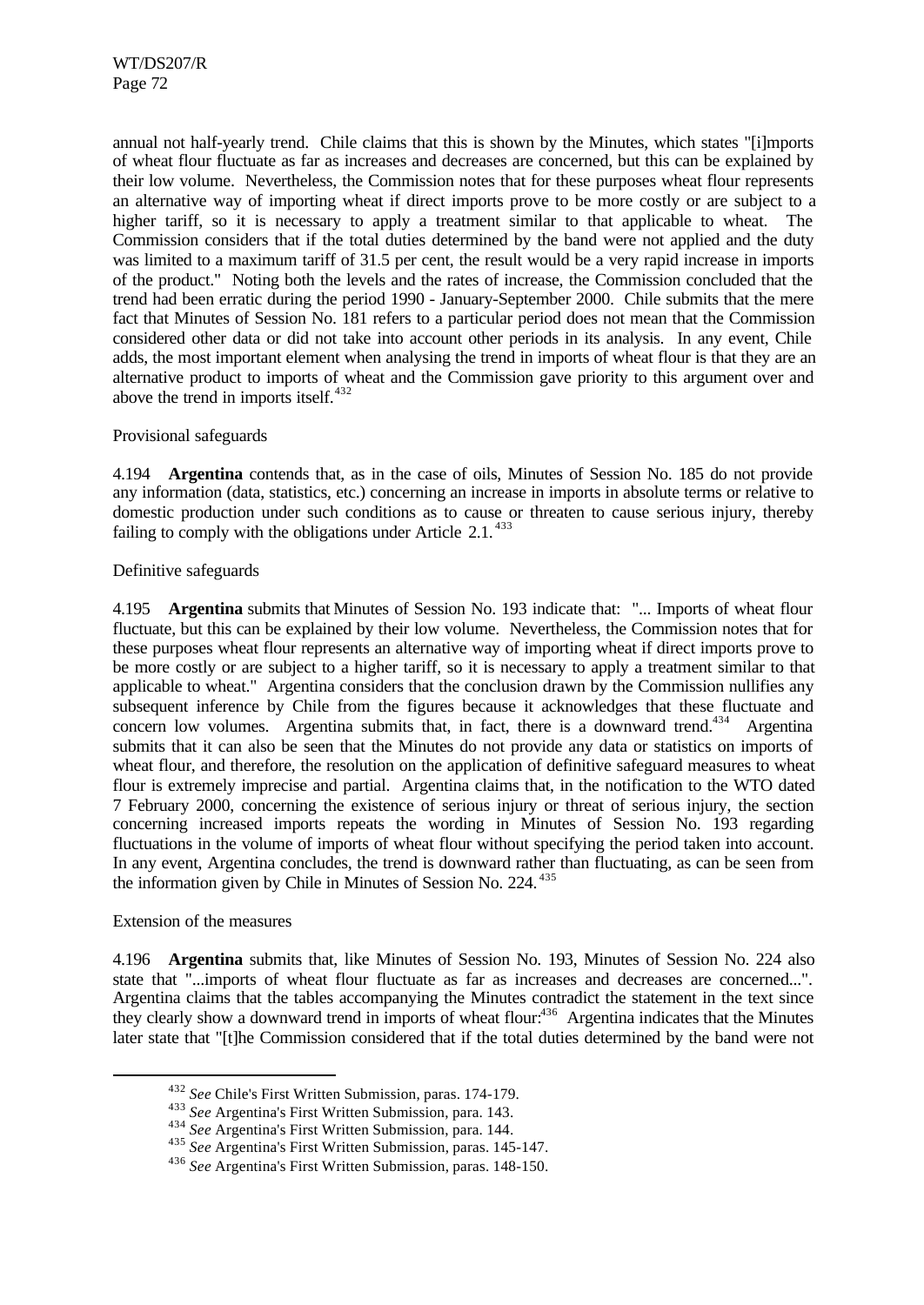applied, and the duty was limited to a maximum tariff of 31.5 per cent, the result would be a very rapid increase in imports of the product." In Argentina's view, it would appear that the Chilean authorities consider that an alleged increase in imports, which in fact did not occur when the measure was applied, could provide grounds for applying the measure. In this connection, Argentina submits that it must be borne in mind that a decision to apply a measure must be based on concrete facts and not on estimates or conjecture.<sup>437</sup> Argentina indicates that Chile's notification to the WTO dated Argentina indicates that Chile's notification to the WTO dated 22 December 2000 concerning the extension of the existing measure states once again that imports of wheat flour show an erratic pattern of increases and decreases, and reads "if the total duties determined by the band were not applied, and the duty was limited to a maximum tariff of 31.5 per cent, the result would be a very rapid increase in imports of the product". Argentina claims that Table 3 of Minutes of Session No. 224 is attached to the notification and shows a clear downward trend in imports of wheat flour. Argentina submits that, based on the figures in the Decree extending the measure and its notification: imports of wheat flour showed a marked downward trend in 1998 and 1999 after peaking in 1996; the volume of imports of wheat flour fell by 21 per cent in 1998 compared with 1997; imports fell by a further 11 per cent during the first nine months of 2000 compared with the same period in 1999.  $438$ 

*(iii) Wheat*

Initiation of the investigation

4.197 **Argentina** contends that, as far as wheat is concerned, it can be seen that Chile decided to initiate the safeguards investigation by means of Minutes of Session No. 181 on the basis of partial data that do not give an overall view of the trend, particularly since the imports peaked in 1996 and this did not occur subsequently.<sup>439</sup>

Provisional safeguards

4.198 **Argentina** submits that, with regard to wheat imports, Minutes of Session No. 185 do not provide any information either to justify the application of provisional safeguard measures to imports of wheat. $440$ 

Definitive safeguards

l

4.199 **Argentina** submits that, as regards imports of wheat, Minutes of Session No. 193 indicate that, although there was an increase in imports from 1993 to 1996, these fell in 1997 and only rose by 6 per cent in 1998 compared with the previous year. They also indicate that, over the first ten months of 1999, imports increased by 281 per cent in comparison with the same period the previous year. Argentina further submits that, in the publication by ODEPA entitled *El Pulso de la Agricultura* of February 1999, No. 27 there are specific references to the seriousness of the drought in 1998/1999. According to this publication, 55 per cent of the agricultural communities were in a state of alert. Argentina claims that, in its report on the first half of 1999, the Chilean Ministry of Agriculture stated that the drought during the 1998/1999 season had led to a decrease in the area under cultivation and a fall in wheat yields and production throughout Chile. Consequently, Argentina submits, it is clear that this factor, which was not taken into account in the relevant Record, had a decisive effect on domestic production of wheat and possibly on other products subject to the safeguard, and, as a result, on imports. Argentina indicates that the section on increased imports in the notification to the WTO

<sup>437</sup> Argentina refers to the Panel report on *Argentina – Footwear (EC)*, (WT/DS121/R) adopted on 12 January 2000, as modified by the Appellate Body report, para. 8.284.

<sup>438</sup> *See* Argentina's First Written Submission, paras. 151-155.

<sup>439</sup> *See* Argentina's First Written Submission, para. 156.

<sup>440</sup> *See* Argentina's First Written Submission, para. 157.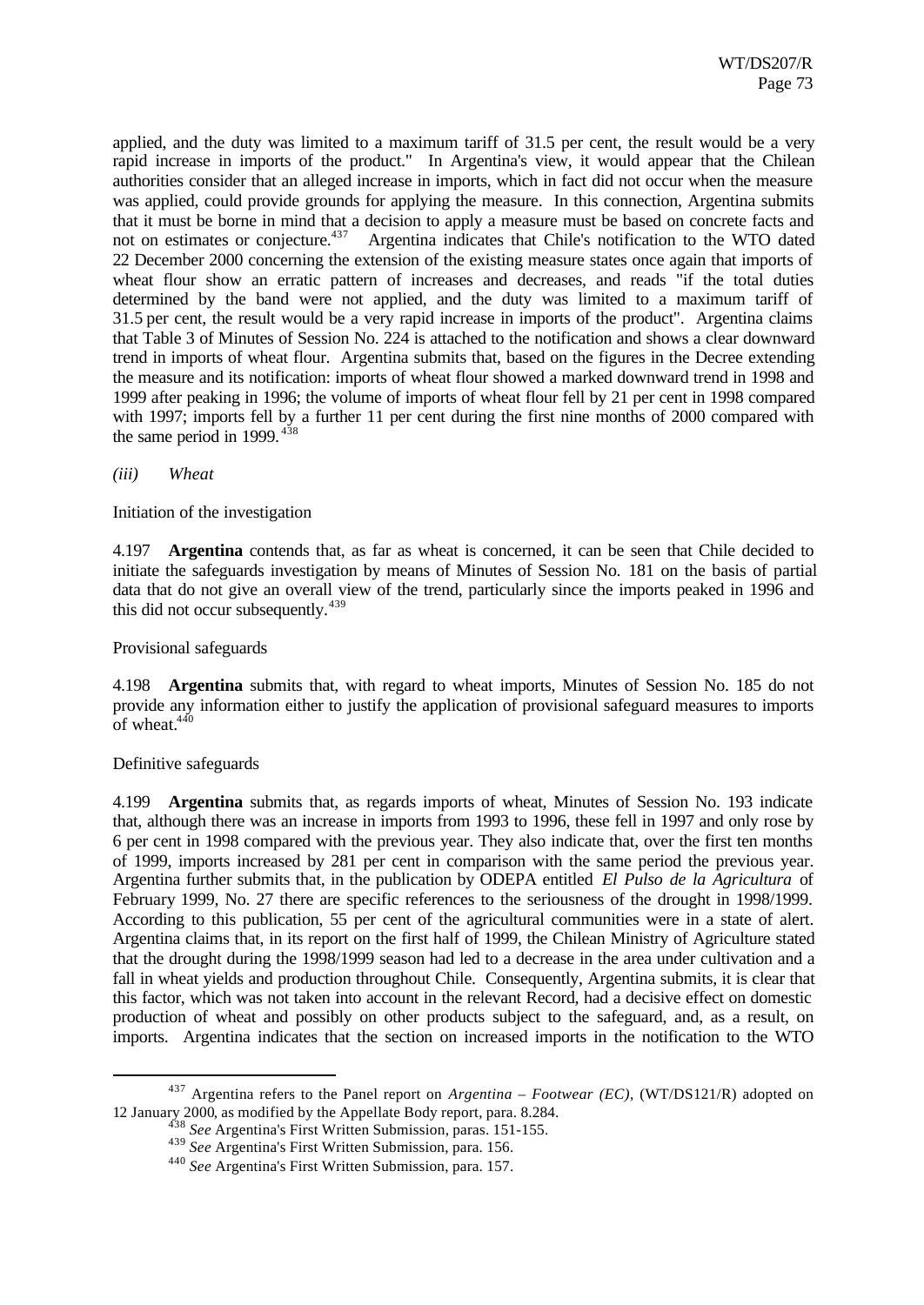dated 7 February 2000 on finding a serious injury or threat thereof repeats the wording in Minutes of Session No. 193.<sup>441</sup>

4.200 **Chile** submits that an increase in imports is a basic requirement for the imposition of safeguard measures and quotes Minutes of Session No. 193<sup>442</sup> which reads: "Imports of wheat (in tonnes) increased by 6 per cent in 1998 compared with the previous year. Over the first 10 months of 1999, imports increased by 281 per cent in comparison with the same period the previous year. From 1993 up to 1996, there was an increase in imports, which then fell in 1997. Import of wheat flour fluctuated, but this can be explained by their low volume."<sup>443</sup>

4.201 In response to the above argument, **Argentina** claims that that increase is irrelevant in order to decide the application of a safeguard measure considering that the 511,187 tons imported in 1999 represented almost 30 per cent less of the total imported in 1996 (638,946 tons) as shown by data provided by Chile in Minutes of Session No. 224.<sup>444</sup>

Extension of the measures

4.202 **Argentina** refers to Minutes of Session No. 224 which state that "[d]espite the fact that imports of wheat (in tons) fell by 18 per cent in the period January to September 2000 compared with the corresponding period for 1999, the Commission took into account that, in annual terms, imports remained above the annual average for the period 1990-1999." In Argentina's view, it is clear that the figures given do not suffice for the purpose of deciding whether or not to extend the safeguard measure and, in light of the interpretation given by the panel in *Argentina - Footwear (EC)* concerning the increase in imports in absolute terms to the effect that an end point to end point comparison does not suffice and that intervening trends (up or down and the importance of mixing them in order to determine an increase in the amount), the rate and amount, within a fixed period of investigation, must be analysed, which is not the case in this instance, serious doubts are cast on the consistency and coherence of the figures. Argentina therefore claims that it does not suffice to consider different figures for incomplete periods in some cases or figures that are not viewed as a whole, because this deprives the period of any relevance. Argentina further argues that, bearing in mind that in the same *Argentina – Footwear (EC)* case the Appellate Body considered that the increase in imports must have been recent enough, sudden enough, sharp enough and significant enough, both quantitatively and qualitatively, to cause or threaten to cause "serious injury", the decrease of 18 per cent in imports of wheat during the most recent period is decisive for invalidating the application of the measure.<sup>4</sup>

4.203 **Argentina** explains that, regarding wheat imports, the Minutes include a Table 1 with figures which, on the one hand, do not show a growing trend in imports of wheat and, on the other, indicate that the trend is to say the least erratic. Consequently, Argentina submits as particularly serious, the fact that Minutes of Session No. 224, which extend the safeguard measures for one year, not only fail to record an increase in imports of wheat but acknowledge a fall of 18 per cent in the most recent period,. According to Argentina, Minutes of Session No. 224 and the notification of the extension also contain figures on imports of "other wheat", which reached a peak in 1996 and then declined. Argentina argues that, although imports increased in 1999, this increase has been estimated on the basis of historically low levels such as those in 1997 and 1998. Imports fell again in the year 2000. Argentina claims that the section on wheat imports in the notification to the WTO dated 22 December 2000 concerning the extension of the existing measure repeats the wording in Minutes of Session No. 224 of the Commission: "[d]espite the fact that wheat imports (in tons) fell by 18 per cent in the

<sup>441</sup> *See* Argentina's First Written Submission, paras. 158-159.

<sup>442</sup> Chile quotes the Minutes No. 193 of 7 January 2000.

<sup>443</sup> *See* Chile's First Written Submission, para. 164.

<sup>444</sup> *See* Argentina's Rebuttal, para. 122.

<sup>445</sup> *See* Argentina's First Written Submission, paras. 160-163.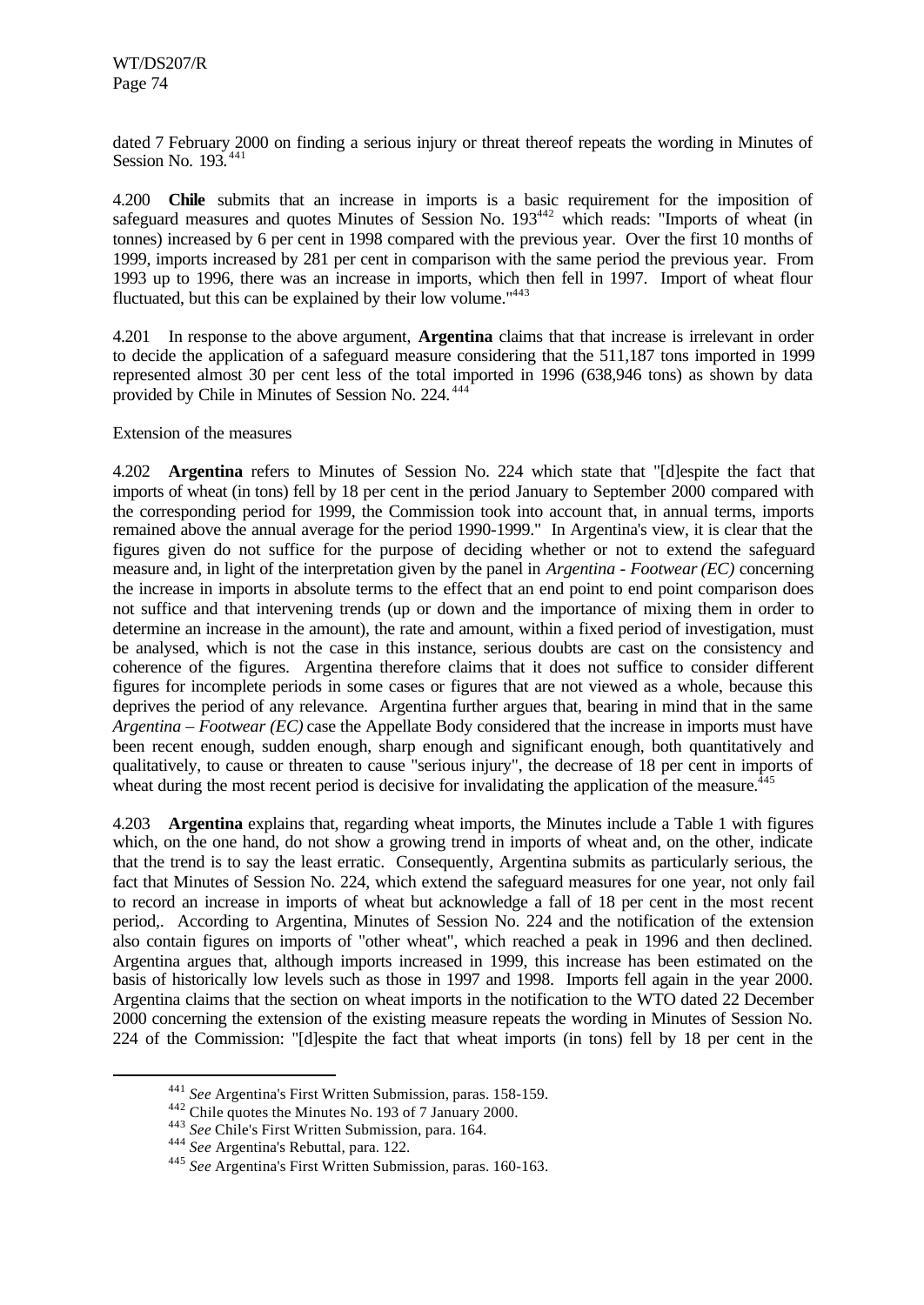period January to September compared with the corresponding period for 1999, the Commission took into account that, in annual terms, imports remained above the annual average for the period 1990-1999." Argentina questions the relevance this statement has in support of the decision to apply a safeguard measure. Argentina indicates that it has also obtained figures concerning Chilean imports of wheat (tariff heading 1001.9000 - Wheat, other) from other sources<sup>446</sup> for the last three full years. According to Argentina, these figures clearly show the fall in wheat imports in the year 2000. In any event, Argentina states, as far as this product is concerned, the impact of the drought in 1998/1999 must be taken into account and yet was not considered by the Chilean authorities under "other factors".<sup>447</sup>

### (g) Evaluation of all relevant factors

4.204 **Argentina** contends that the competent Chilean authorities did not evaluate all relevant factors of an objective and quantifiable nature having a bearing on the situation of the industry, as required by Article 4.2(a) of the Agreement on Safeguards. In particular, Argentina considers that the determination of threat of serious injury made by the Chilean authority applying the measure is not supported by the evidence obtained during the investigation. Argentina maintains that the determination of threat of serious injury by the Commission is inconsistent because of two instances of non-compliance: (i) contrary to their obligations under Article 4.2 of the Agreement on Safeguards, the Chilean authorities did not evaluate all the factors related to the situation of the industry; (ii) the findings and conclusions of the Commission regarding the factors investigated were not substantiated by evidence.<sup>448</sup>

4.205 **Argentina** notes that neither the Minutes of the Commission nor the notifications to the WTO contain any analysis of each of the factors specified in Article 4.2(a) during the investigation period, but only isolated data referring to some of the factors related to the appraisal of an alleged threat of injury. Argentina explains that, for example, neither the Minutes nor the notifications contain any evaluation of the rate and amount of the increase in imports, the share of the domestic market taken by imports, nor any figures regarding sales, productivity, capacity utilization, profits and losses, employment or any other relevant factor concerning the situation of the domestic industry. In Argentina's view, this does not mean that the competent authority must confine itself to examining the factors listed in the Agreement on Safeguards, but it does mean that, at the very least, it should examine these factors, because Article 4.2(a) uses the words "in particular" when referring to them. For example, Argentina adds, in addition to the aforementioned profitability (profits and losses), the competent authority should have examined cash flows in the major firms in this sector. Argentina submits that the investigation carried out by the Commission did not comply with the provisions of the Agreement on Safeguards because it did not evaluate all relevant factors and did not undertake a substantive analysis of each factor. Argentina suggests that the Commission may have simply accepted the information on the industry's indicators submitted by the petitioner, in this particular case the Ministry of Agriculture. Argentina considers that the Final Determination does not really contain data but only some partial statistics for the three products mentioned therein. It further explains that it is only possible to extract some isolated data that are not very clear because there is no sequential information of the type needed to undertake comparisons. In Argentina's opinion, it is not possible either to identify the source of the statistics on which the investigation was based nor the process by which the statistics were verified and re-evaluated in terms of their reliability. Furthermore, Argentina affirms, the data themselves appear to be based on some type of "forecast" because the text is written in the conditional tense. Argentina contends that, it has not proved possible to identify any analytical basis to substantiate the forecast. Argentina also contends that the comparison between the periods

<sup>446</sup> Argentina refers to data provided by the Argentine Embassy in Chile, based on Chilean customs figures, published by the firm "Intelecta".

<sup>447</sup> *See* Argentina's First Written Submission, paras. 164-172.

<sup>448</sup> *See* Argentina's First Written Submission, paras. 173-176.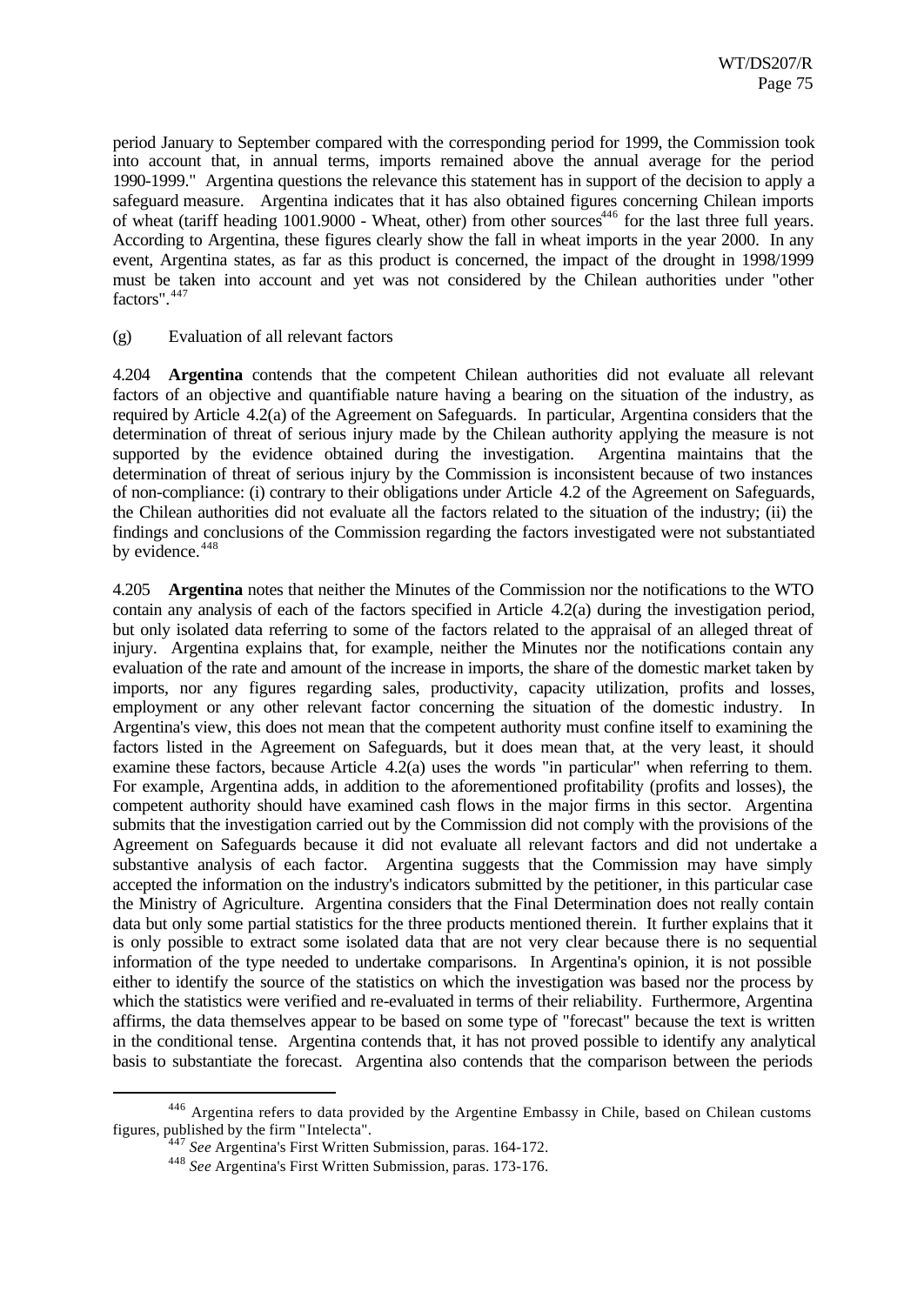examined is not very clear and the data given have not been evaluated in relation to previous years. According to Argentina, in essence, the data do not prove anything concerning the existence of a serious threat of injury to the industry. Argentina submits that the gravity of the measure adopted by the Commission is not justified by the mere statement that "limiting import duties to 31.5 per cent at a time when international prices for these products have fallen obviously constitutes a threat of serious injury ..."<sup>449 450</sup>

4.206 **Chile** submits that Article 4.2(a) requires Members to "evaluate all relevant factors of an objective and quantifiable nature" when investigating whether the increased imports have caused or are threatening to cause serious injury. Although Article 4.2 does contain certain factors to be evaluated, the Article does not contain a definitive list, thereby leaving Members latitude and even a duty to determine what are the relevant factors in particular cases.<sup>451</sup>

4.207 **Argentina** disagrees with the above interpretation of Article 4.2 by Chile <sup>452</sup> and considers that this interpretation is definitely contrary to the actual text of the Article, according to which Chile had a minimum obligation to analyse the factors mentioned therein – given that the Article refers to them "in particular" – aside from other relevant factors.<sup>453</sup> Argentina argues that this interpretation is consistent with different Appellate Body precedents as in "*Argentina – Footwear (EC)*<sup>1454</sup>, and "US – *Lamb*" 455 . 456

4.208 **Chile** submits that the Chilean authority complied with the requirement to evaluate all relevant factors laid down in Article 4.2(a) of the Agreement on Safeguards. As indicated in that paragraph, "all relevant factors" must be analysed. Chile submits that relevance is fundamental when considering factors affecting injury or threat of injury and it must be considered on a case-by-case, product-by-product basis. Chile maintains that the Commission therefore considered it highly relevant to include the impact of the PBS on trade flows in the products investigated that were subject to price bands. It further argues that failing to take this impact into account would have been inconsistent with Article 4.2(a). Chile explains that during the investigation period, the band functioned with positive specific tariffs. It would be simply inadmissible not to take into account the existence of this tariff and its effect on the flow of imports and "consequently, the trend in imports cannot be analysed without taking into account this factor".<sup>457</sup> Chile indicates that this is why the authority considered it necessary to evaluate the injury that would have been caused to domestic industry in the absence of the band during the period prior to application of the safeguards. In this connection, Chile submits that Minutes of Session Nos. 181, 185, 193 and 224 again refer to the impact that would have been caused by failure to apply safeguards. The effects of the increase in imports take into account both the income level of producers and the value of production, the decrease in net profits, including losses, as well as the physical downturn in the domestic industry which would be absorbed by imports and, lastly, the effect on employment. Chile claims that this analysis was undertaken for each and every one of the products covered by the investigation, namely, wheat, wheat flour and oils.<sup>458</sup>

4.209 **Chile** contests Argentina's claims that it did not evaluate "all the relevant factors", as required by Article 4.2(a) of the Agreement on Safeguards. Chile submits that the Agreement on Safeguards

<sup>449</sup> Argentina quotes the notification of threat of serious injury, G/SG/N/8/CHL/1, p. 1; see also Minutes No. 193, p. 2, and Minutes No. 224, pp. 1 and 2.

<sup>450</sup> *See* Argentina's First Written Submission, paras. 177-182.

<sup>451</sup> *See* Chile's First Oral Statement, para. 78.

<sup>452</sup> Argentina refers to para. 78 of Chile's First Oral Statement.

<sup>453</sup> *See* Argentina's Rebuttal, para. 129.

<sup>454</sup> WT/DS121/AB/R, adopted 12 January 2000, para. 121.

<sup>455</sup> WT/DS177/AB/R, WT/DS178/AB/R, adopted 16 May 2001, para. 127.

<sup>456</sup> *See* Argentina's Rebuttal, footnote 85.

<sup>457</sup> Chile quotes the Minutes No. 224, Commission on Distortions, 17 November 2000.

<sup>458</sup> *See* Chile's First Written Submission, paras. 180-182.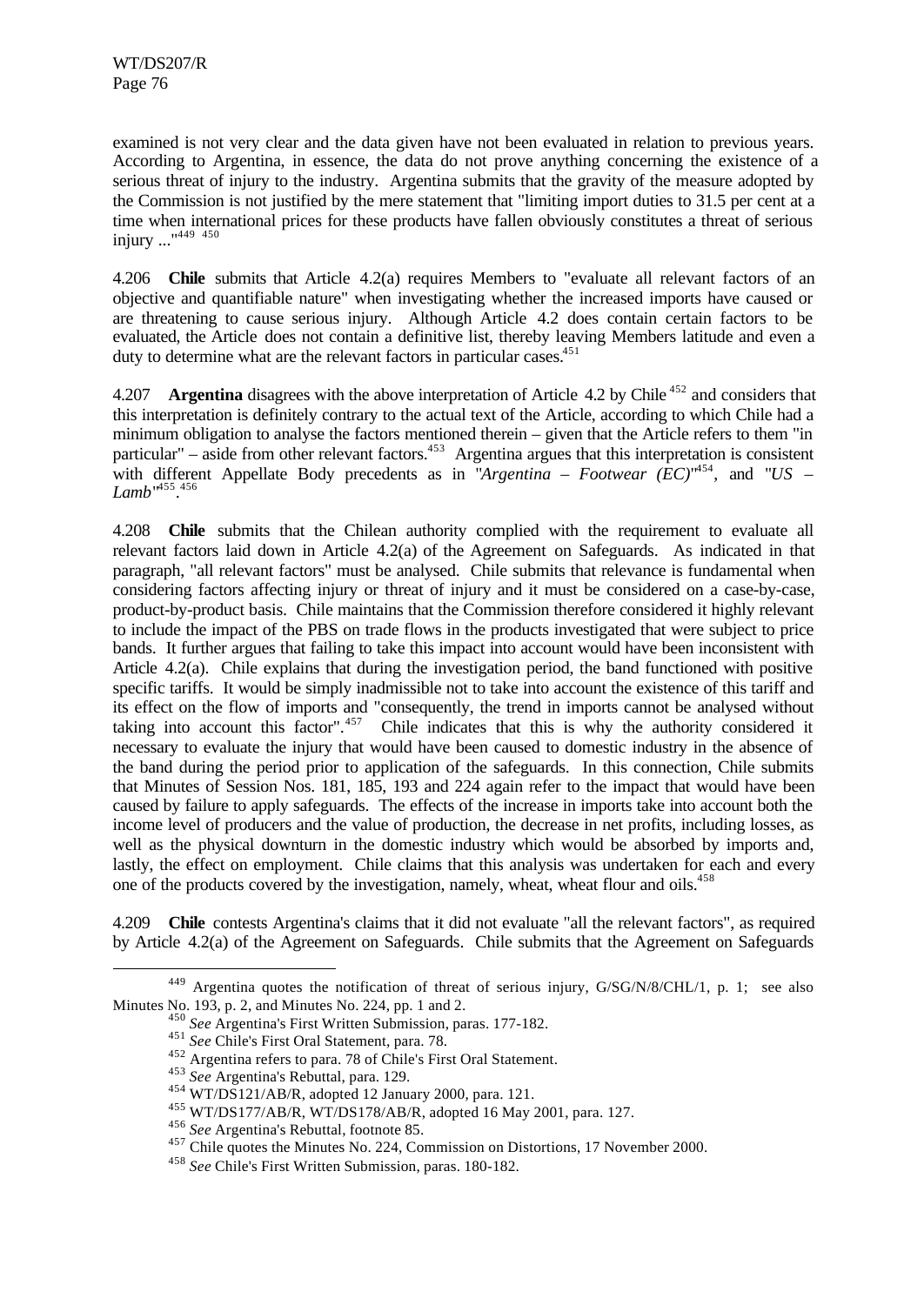does not determine nor specify what is the proper method for deciding on the relevance of the factors, so Argentina's statement in its claim regarding the need to consider "for example, (…) cash flows in the major firms in this sector"<sup>459</sup> should not be taken into account because the relevance of factors is the result of the criteria used by the investigating body and may vary from case to case. Chile further submits that, if the Agreement on Safeguards itself lists certain aspects that should be given particular attention and does not include the factors cited by Argentina, Chile does not consider that it violated this Article by not including a separate analysis of cash flows in the major firms. Moreover, Chile argues, for this type of product, the most important factor is price. Chile refers to *US – Lamb*, and submits that the Appellate Body clearly indicated "that the competent authorities are not required 'to show that each listed injury factor is declining' but, rather, they must reach a determination in light of the evidence as a whole". <sup>460</sup> <sup>461</sup> Chile submits that failure to include a factor that in Argentina's opinion, was decisive or critical, even if it really was, which remains subject to discussion – does not suffice to affirm non-compliance with the Agreement on Safeguards. Furthermore, Argentina indicates that "[i]t appears that the Commission simply accepted the information on the industry's indicators …", but does not reject the factors taken into account. Consequently, Chile argues, these factors cannot be nullified simply because another additional factor was not taken into account in the investigation. Chile submits that this would only apply to the extent that the information included did not, as a whole, lead to an appropriate conclusion.  $40$ 

4.210 In response to a question from the Panel, **Chile** explains that all of the factors on which the Commission had information were considered. It adds that the factors that were not considered were those for which information was unavailable from public sources and could not be found by consulting other sources either. $463$ 

4.211 In response to Argentina's claim that the gravity of the measure adopted by the Commission is not justified by the mere statement that "limiting import duties to 31.5 per cent at a time when international prices for these products have fallen obviously constitutes a threat of serious injury" <sup>464</sup>, **Chile** submits that Minutes of Session No. 193 contain detailed information concerning the serious injury to the domestic industry concerned if the recommended measures are not applied. In addition, Chile claims, Argentina fails to draw attention to other Minutes that formed an integral part of the investigation, namely, Minutes of Session No. 181 of 9 September 1999 and Minutes of Session No. 185 of 22 October 1999, where the injury to the domestic industry that would occur if the recommended measures were not adopted is confirmed and explained in detail. <sup>465</sup>

Edible vegetable oils

l

4.212 **Argentina** contends that it is not clear what type of product or industry is being examined under the heading "vegetable oils", and therefore, it is impossible to determine the relevance of the information obtained in the investigation or whether such data are representative of the industry. It further states that it is impossible to determine what periods are being examined because no dates are given. Argentina affirms that, although the Commission highlights decreases in production and employment levels, reading the documents it is not clear whether the slowdown in the production of edible vegetable oils did in fact occur or would occur. In addition, Argentina points out that the Commission does not deal either with the other factors listed in Article 4.2(a), namely, the share of the

<sup>459</sup> Chile refers to para. 179 of Argentina's First Written Submission.

<sup>460</sup> Chile quotes WT/DS177/AB/R, WT/DS178/AB/R, para. 144.

<sup>461</sup> *See* Chile's First Written Submission, paras. 183-186.

<sup>462</sup> *See* Chile's First Written Submission, para. 187.

<sup>463</sup> *See* Chile's response to question 21(b) (CHL) of the Panel.

<sup>464</sup> Chile refers to footnote 88 of Argentina's First Written Submission where Argentina refers *inter alia* to Minutes No. 193, p. 2, and Minutes No. 224, pp. 1 and 2.

<sup>465</sup> *See* Chile's First Written Submission, para. 188.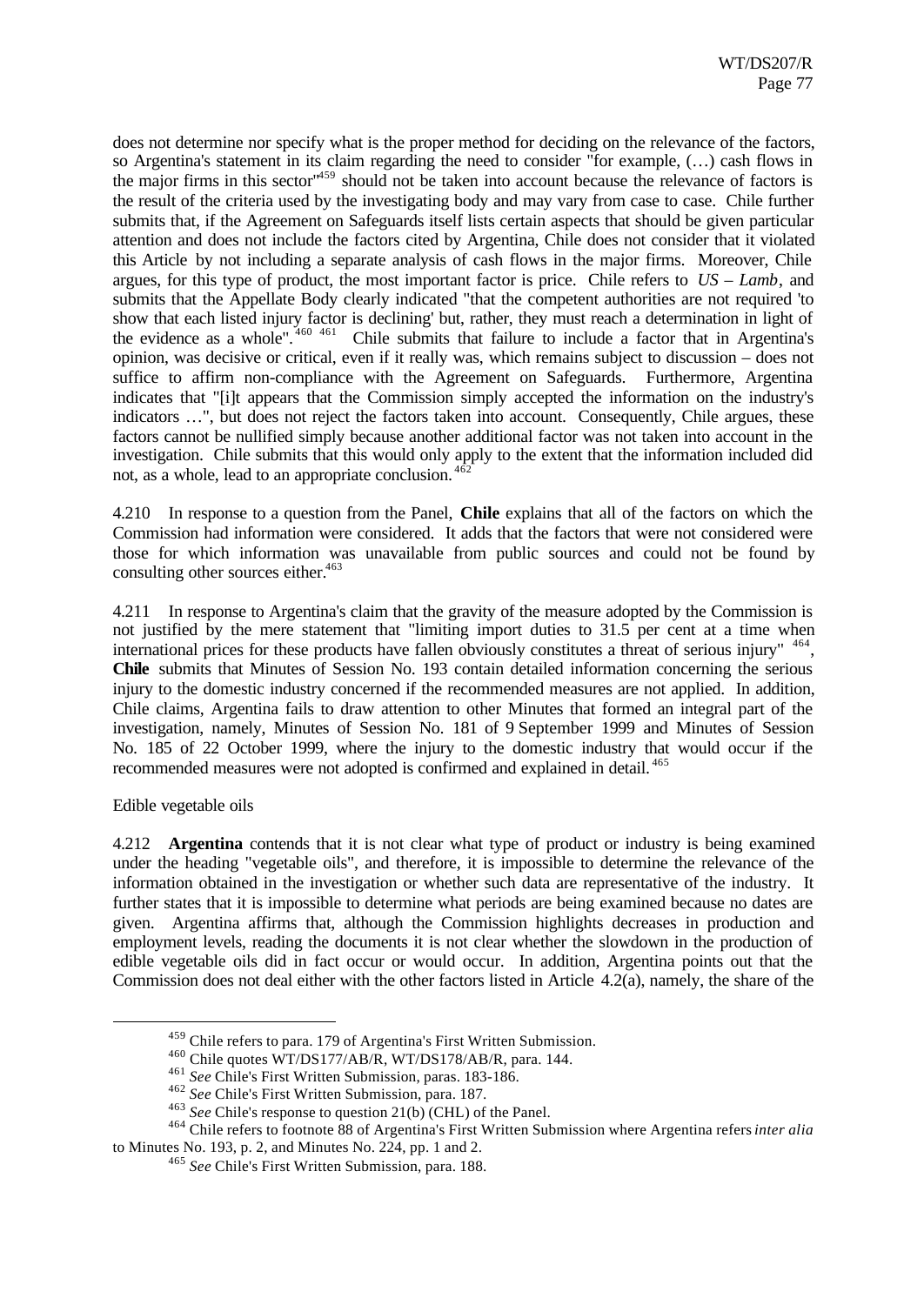domestic market taken by imports, changes in the level of sales, productivity, capacity utilization, profits and losses, *inter alia*.<sup>466</sup> In Argentina's view, although the extension of the safeguard measure, reported in Minutes of Session No. 224 and in the notification of extension, includes some additional data, the following points should be made: Firstly, the data are not analysed in the aforementioned Record; secondly, the figures contained in the tables attached to the Minutes imposing the measure in fact invalidate any possible determination of threat of injury. For example, Argentina explains, prices appear to have risen significantly between 1996 and 1999 in terms of pesos and then stabilized during the period examined for the year  $2000.<sup>467</sup>$ 

4.213 **Argentina** indicates that Table 16 of Minutes of Session No. 224 recommending the extension contains figures relating to colza (rape) and sunflower, in terms of area sown, harvest and yield. In Argentina's opinion, it is not clear why these seeds should be representative of the edible oils industry because no explanation of their relevance is given. Argentina submits that, in any event, it can easily be seen that the total number of hectares sown and harvested increased sharply in the period beginning in 1998, and sowing increased threefold between 1997 and 1999, returning to the 1998 level in the year 2000, although the figure was still higher than that for the previous years, and that harvests reached their maximum level in 1999 following an increase in 1998. In terms of employment, Argentina adds, the figures presented relate solely to the seed sector and there is no information at all on the milling and refining sector, which raises doubts as to their relevance. Nevertheless, Argentina argues, the number of people employed increased in 1998 and 1999.<sup>468</sup>

4.214 **Chile** contests the above statement from Argentina that the data provided "in fact invalidate any possible determination of threat of injury.<sup>469</sup> In Chile's view, Argentina's assertion regarding rising prices is based on only one of the three columns in Table 12, attached to Minutes of Session No. 224 (for the purpose of determining the price in question), and is precisely the column that does not contain any adjustment for national currency. Chile argues that Argentina does not refer to the other prices shown. In column two of this table, Chile submits, it is clearly indicated that the prices in United States dollar terms decreased over the same period.<sup>470</sup>

4.215 In response to a question by the Panel, **Chile** explains that, in the case of the oil industry, the relevant factors analysed by the Commission were the rate and amount of the increase in imports, the share of the domestic market taken by increased imports, production (in the case of oils, only production information was available, which in any case is similar to the level of sales), capacity utilization, and profits and losses. Domestic prices were also evaluated. Chile also indicates that no information was available concerning productivity and employment in the oils industry.  $471$ 

4.216 With respect to Chile's reply to question 21 of the Panel regarding the factors that it investigated, **Argentina** argues that, apart from the fact that it is impossible to find any reference in any of the Records to the share of the market taken by imports or changes in the level of sales, for example, it must be stressed that the findings and conclusions of the Commission were not supported by evidence.<sup>472</sup>

4.217 In reference to the above argument on lack of information on productivity and employment, **Argentina** claims that Chile is contradicting itself since the Commission, having stated that it did not

<sup>466</sup> Argentina refers to Minutes No. 193, p. 4. See also the notification of threat of serious injury, G/SG/N/8/CHL/1, pp. 1 and 2.

<sup>467</sup> *See* Argentina's First Written Submission, paras. 183-187.

<sup>468</sup> *See* Argentina's First Written Submission, para. 188.

<sup>469</sup> Chile refers to para. 187 of Argentina's First Written Submission.

<sup>470</sup> *See* Chile's First Written Submission, para. 189.

<sup>&</sup>lt;sup>471</sup> *See* Chile's response to question 21(a) (CHL) of the Panel.

<sup>472</sup> *See* Argentina's Rebuttal, para. 130.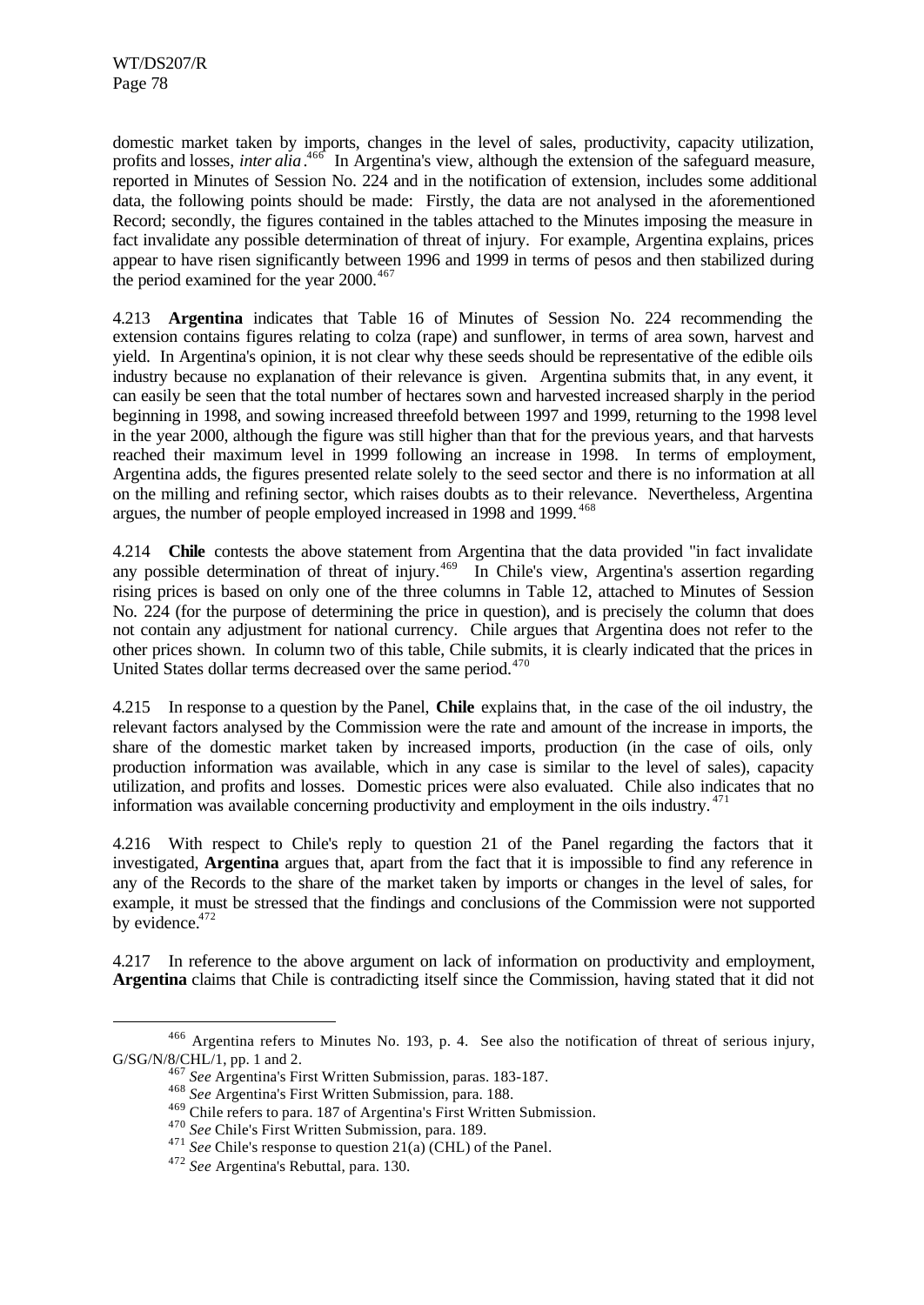have data on productivity and employment in the oils industry, then claims that the information provided by the sector via the questionnaires was sufficient. $473$ 

#### Wheat flour

4.218 **Argentina** submits that, as far as wheat flour is concerned, in its final determination the Commission did not provide any evidence of the factors of injury specified in Article 4.2(a) of the Agreement on Safeguards.<sup>474</sup> Argentina explains that the notification of threat of serious injury simply indicates that: "[i]f the mechanism applied to wheat is not also applied to imports of wheat flour, a large increase in imports of wheat flour could cause injury similar to that caused to wheat production by imports of wheat." On the basis of the information in the final determination and the notification of extension, Argentina considers to be obvious that the most important change in the price of wheat flour – at least at the global level and in terms of pesos – occurred during the period 1996/1997, when prices fell by almost 20 per cent. Argentina claims that this trend was reversed in 1998, however, and again in 1999, and, after having reached a peak in 1999, prices stabilized in 2000. <sup>475</sup> Accordingly, Argentina submits that, in the case of wheat flour, no factor was evaluated in the final determination and this cannot be compensated by a vague reference to the situation in the wheat production industry.<sup>476</sup>

#### Wheat

l

4.219 **Argentina** contends that, in its final determination, the Commission refers to some indicators, but it does not provide any analysis of the figures or their relevance. It is thus impossible to see, according to Argentina, whether the factors of injury were examined on the basis of the same period of time because there is no reference whatsoever in this regard. Regarding the figures given, Argentina explains, the wide range in some of the figures such as the reduction in the net profit margin, which ranges from 20 to 90 per cent, is striking, an aspect for which the Chilean authorities offer no explanation. Although Argentina could consider that one of the reasons for this might be the grouping of different products in the same section, or the scale of production or any other factor, this is not explained. Argentina further states that the final determination does not analyse the factors listed in Article 4.2(a) of the Agreement on Safeguards concerning market share, changes in the level of sales or productivity. In this regard, Argentina claims that the document determining the extension and the notification of the extension for the first time provides certain data on the industry, but the time scales given are not evaluated by the Commission on Distortions in the determination itself. Argentina concludes that there are no substantiated conclusions in respect of the few data furnished and that, moreover, even the information itself does not prove the existence of a threat of serious injury.  $477$ 

4.220 **Argentina** explains that Table 9 on domestic prices expressed in pesos ("Domestic prices, wheat") shows the largest drop between the years 1996 and 1997. Prices then increased in 1997/1998 and 1998/1999, falling by only 1.5 per cent in 1999/2000. Concerning the area sown, 1998 was essentially the same as 1997, but harvests increased by 14 per cent and yield by 16 per cent. Argentina submits that, contrary to what is alleged by Chile, this shows that the sector not only increased production but also productivity. Argentina further submits that, although the aforementioned reduction occurred in 1999, in 2000 the sown area, harvests and yield all increased. Although in historic terms annual variations are quite normal and decreases in one year are followed by increases, Argentina argues, the years 1997 and 1998 appear to have been years of strong growth

<sup>473</sup> *See* Argentina's Rebuttal, para. 133.

<sup>&</sup>lt;sup>474</sup> Argentina refers to Minutes No. 193, p. 4.

<sup>475</sup> Argentina refers to Minutes No. 224, notification of extension, G/SG/N/14/CHL/1, p. 16, Table 10.

<sup>476</sup> *See* Argentina's First Written Submission, paras. 191-193.

<sup>477</sup> *See* Argentina's First Written Submission, paras. 194-197.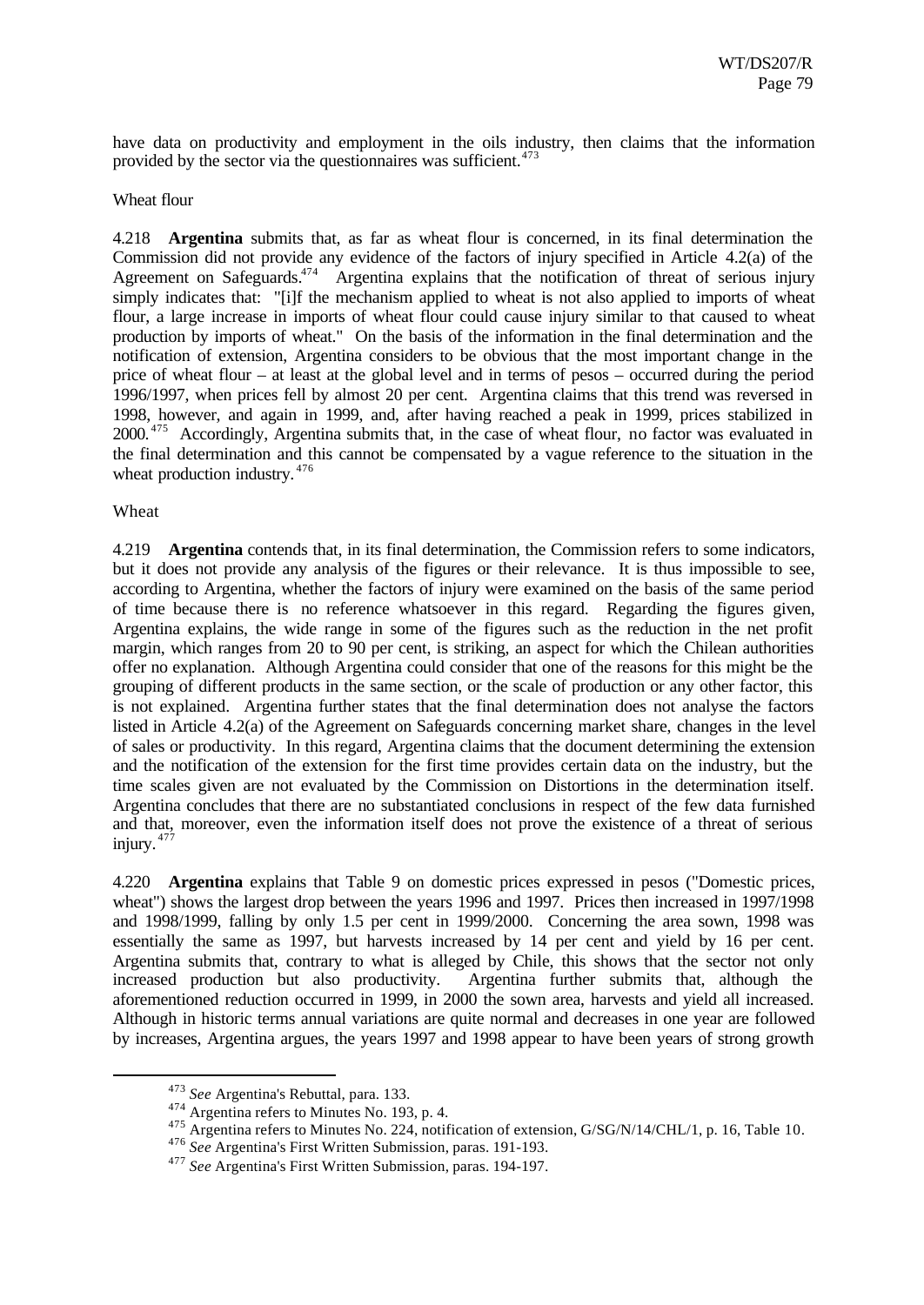both as far as sowing and harvesting are concerned. Argentina thus conclude that there is no evaluation of all the factors, as required by the Agreement on Safeguards, because there are no references to the share of the domestic market taken by imports, changes in the level of sales, productivity, capacity utilization, profits and losses, etc. <sup>478</sup>

In response to a question by the Panel, **Chile** explains that, in the case of wheat, the relevant factors analysed by the Commission were the rate and amount of the increase in imports (in absolute and relative terms), the share of the domestic market taken by increased imports, production (no information available on sales), productivity, profits and losses, and employment. Surface area and domestic prices were also considered. Chile indicates that the capacity utilization was not evaluated because it was not relevant to this agricultural crop, as stated in Minutes of Session No. 193.<sup>479</sup>

4.222 In reference to the above on the lack of relevance of the capacity utilization factor, **Argentina** recalls that according to panel and Appellate Body precedents, the investigating authority cannot refrain from analysing factors listed in Article 4.2(a) of the Agreement on Safeguards, let alone provide an *ex post facto* justification during the dispute settlement proceeding of why it did not analyse a factor. Argentina questions how the Commission managed to determine, in Minutes of Session No. 185, that "[t]he number of registered farms would decrease by 25,000 from a total of 89,700. The sown area would decrease from the current 370,000 hectares to 243,000. 390,000 tonnes, i.e. 28 per cent of the current total, would no longer be produced", without analysing capacity utilization, which is absolutely necessary in order to determine threat of injury. Consequently, contrary to the requirements laid down in Article 4.1(b) of the Agreement on Safeguards, this conclusion was based on conjectures and remote possibilities.<sup>480</sup> In connection with the same answer given by Chile to question 21, Argentina highlights its inconsistency with the answer given by Chile to question 35, since, according to Argentina, in the first one Chile states that the CCommission on Distortions analysed the rate and amount of the increase in imports in absolute and relative terms, while in the second one Chile points out that the Commission focused its analysis of imports on their evolution in absolute terms, without mentioning where that analysis could be found in the Minutes of the Commission.<sup>481</sup>

### (h) Threat of injury

4.223 **Argentina** claims that the Chilean authorities did not prove the existence of a threat of serious injury in the terms laid down in Article XIX:1(a) of the GATT 1994 and Article 4.1(a), 4.1(b) and 4.2(a) of the Agreement on Safeguards.

4.224 **Argentina** elaborates on the existing case law of the Appellate Body. In this regard, it indicates that the Appellate Body stated that, in making a determination of threat of injury, the concept of "serious injury" was essential and panels must be mindful of the very high standard of injury implied by these terms<sup>482</sup> and that "… there must be a high degree of likelihood that the anticipated serious injury will materialize in the very near future".<sup>483</sup> In Argentina's view, the information submitted by the Commission does not, however, define the extraordinary circumstances that would justify imposition of a safeguard measure. Argentina indicates that, as regards the period of review for the evaluation of the relevant factors when determining threat of injury, the Appellate Body has ruled that it must be determined "… whether there is an appropriate temporal focus for the competent

<sup>478</sup> *See* Argentina's First Written Submission, paras. 198-200.

<sup>479</sup> *See* Chile's response to question 21(a) (CHL) of the Panel.

<sup>480</sup> *See* Argentina's Rebuttal, paras. 131-132.

<sup>481</sup> *See* Argentina's Rebuttal, para. 134.

<sup>482</sup> Argentina refers to the Appellate Body report on *US – Lamb*, (WT/DS177/AB/R, WT/DS178/AB/R) adopted on 16 May 2001, para. 126.

<sup>483</sup> *Ibid*., para. 125.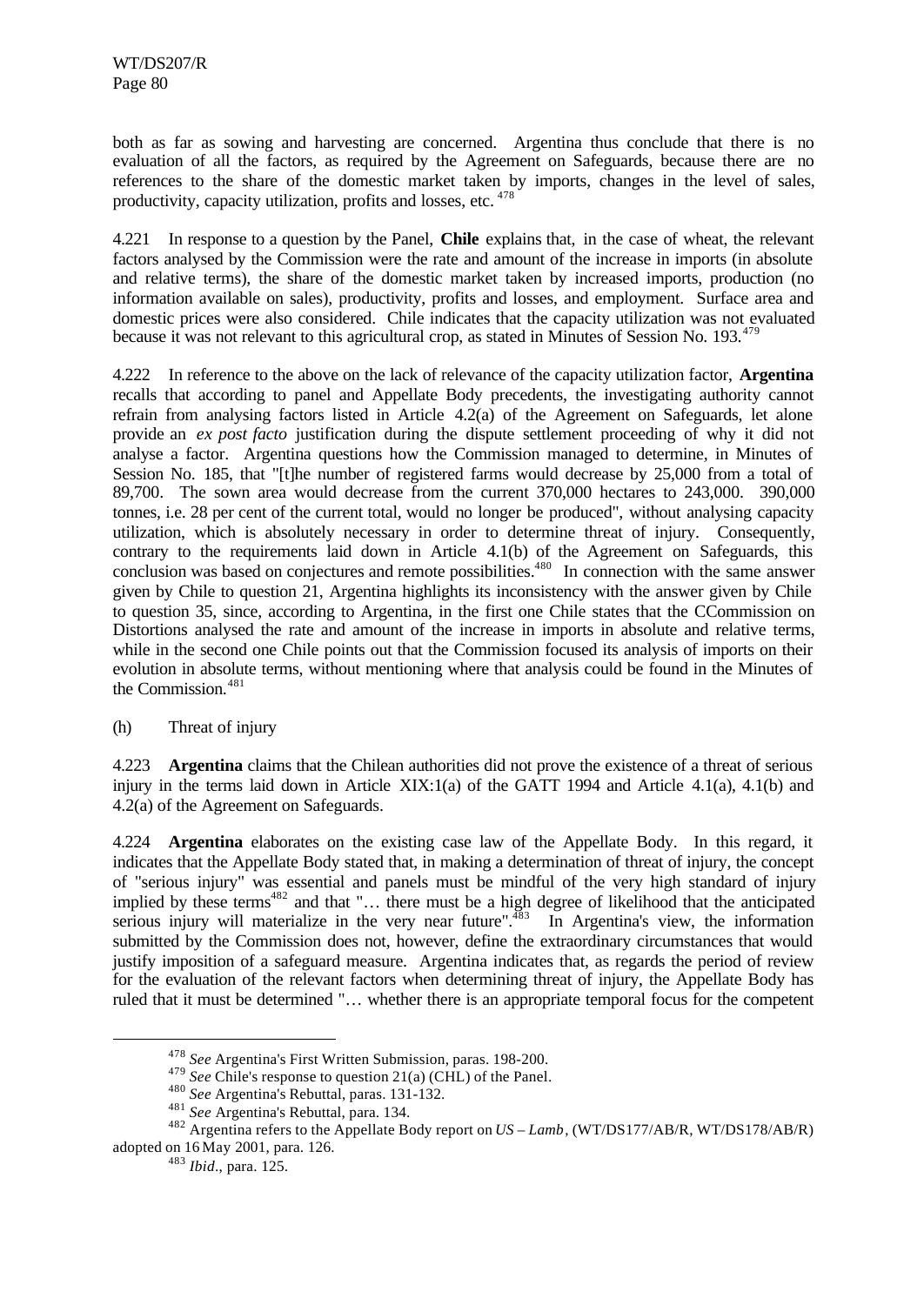authorities' 'evaluation' of the data in determining that there is a 'threat' of serious injury in the imminent future".<sup>484</sup> Argentina also indicates that the Appellate Body also stated that "… data relating to the most recent past will provide competent authorities with an essential, and, usually, the most reliable, basis for a determination of a threat of serious injury".<sup>485 486</sup>

4.225 **Argentina** submits that, in its determinations, the Commission repeatedly relies on forecasts, hypotheses and conjecture in order to establish the threat of serious injury which its domestic industries are allegedly experiencing, in violation of Article 4.1(b) and the principles laid down by the Appellate Body. It argues that the Commission's determinations employ the conditional tense and lack any basis or proof. Argentina provides some specific examples below: (i) Minutes of Session No. 181 of the Commission containing the decision to initiate the investigation states with regard to the three products that: "The quantification of the injury was based on forecasts that were made on the basis of the hypothesis of application of the bound tariff of 31.5 per cent and the effect this would have on a series of variables for each of the products in question". (ii) In the case of wheat, the Commission states that: " the application of the price band mechanism has ensured that the injury is not significant. If application of the price band were limited to a total duty of 31.5 per cent, domestic prices would fall and affect the producers' income levels". (iii) Minutes of Session No. 185 recommending application of the provisional safeguard measure states that: "With regard to injury, the Commission had before it the information contained in the application, which quantifies the injury on the basis of forecasts elaborated according to a hypothesis of application of the bound tariff of 31.5 per cent and the effect this would have on a series of variables for each of the products in question." (iv) In the case of oils, the same Minutes simply conclude that " … the ceiling of 31.5 per cent would lower the price and value of production  $\ldots$  "<sup>48</sup>

4.226 **Chile** contends that a "threat of serious injury" means serious injury that is "clearly imminent", according to Article 4.1(b) of the Agreement on Safeguards. It further submits that Article 2.1 of the Agreement on Safeguards, when referring to an increase in imports (in absolute or relative terms), also indicates that such imports must be "under such conditions as to cause or threaten to cause serious injury to the domestic industry …". Chile argues that the Chilean authorities followed an analytical forward-looking approach based on the facts when determining the threat of serious injury. In this regard, Chile refers to the analysis of the "threat of injury" done by the Appellate Body in the United States – Lamb Meat where it said that "this term is concerned with 'serious injury' which has not yet occurred, but remains a future event whose actual materialization cannot, in fact, be assured with certainty<sup>1488</sup> and emphasized that "in order to constitute a 'threat', the serious injury must be 'clearly imminent'. The word 'imminent' relates to the moment in time when the 'threat' is likely to materialize". <sup>489</sup> Chile further submits that the Appellate Body later states that "as facts, by their very nature, pertain to the present and the past, the occurrence of future events can never be definitively proven by facts. There is, therefore, a tension between a future-oriented 'threat' analysis, which, ultimately, calls for a degree of 'conjecture' about the likelihood of a future event, and the need for a fact-based determination … Thus, a fact-based evaluation, under Article 4.2(a) of the Agreement on Safeguards must provide the basis for a projection that there is a high degree of likelihood of serious injury to the domestic industry in the very near future."<sup>490</sup> Chile considers that, in

<sup>484</sup> *Ibid*., para. 127.

<sup>485</sup> *Ibid*., para. 137.

<sup>486</sup> *See* Argentina's First Written Submission, paras. 202-207.

<sup>487</sup> *See* Argentina's First Written Submission, paras. 208-213.

<sup>488</sup> Chile quotes the Appellate Body report on *US – Lamb*, (WT/DS177/AB/R, WT/DS178/AB/R) adopted on 16 May 2001, para. 125.

<sup>489</sup> *Ibid.*

<sup>490</sup> *Ibid*., para. 136.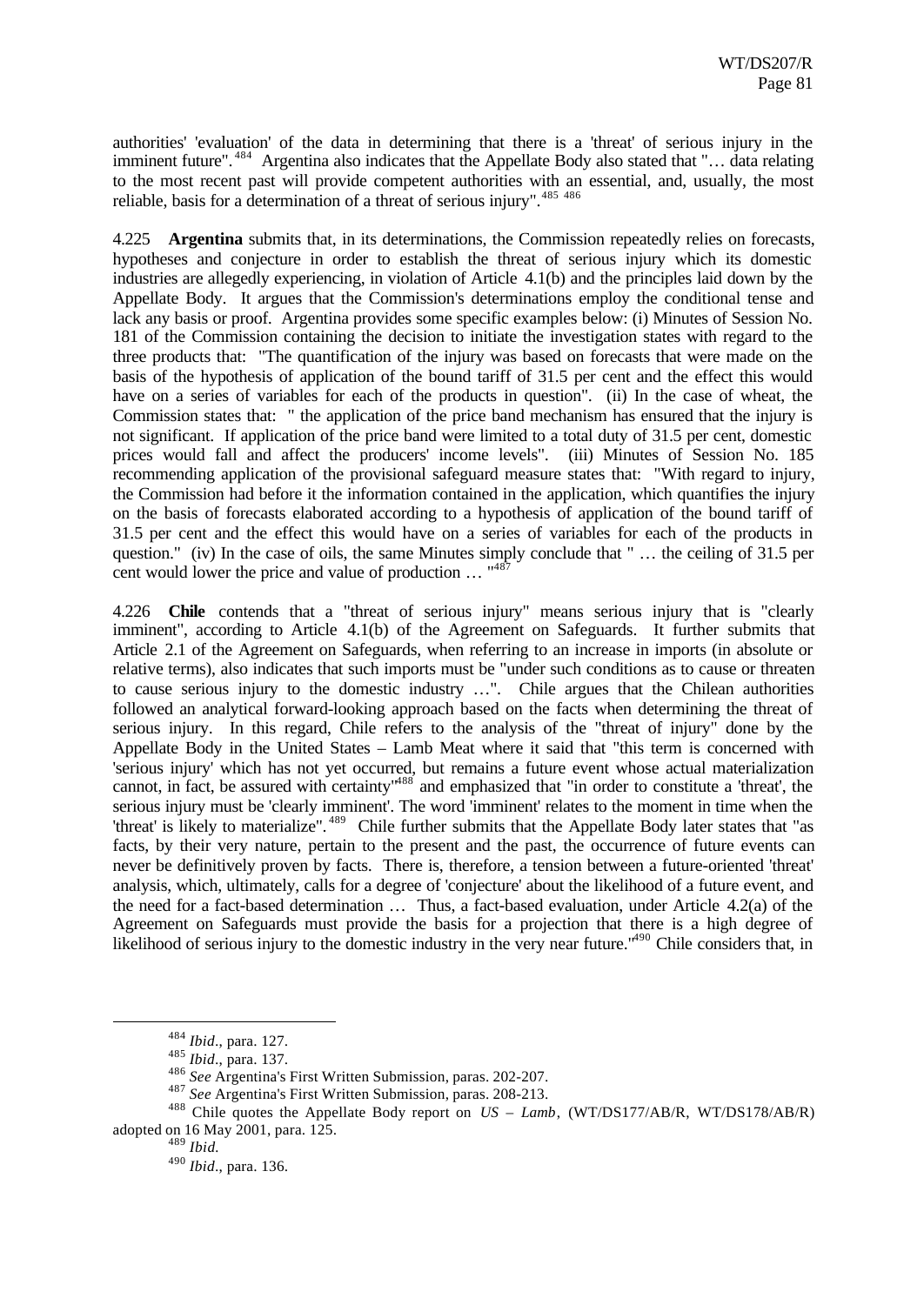accordance with this statement, a threat of serious injury must always be based on a projection, which must be consistent with the data on which it is based. $49$ 

4.227 **Chile** submits that, in the case of the goods investigated, according to the Commission, it is irrefutable that the local and the imported product are easily interchangeable. Clearly, this was also taken into account when analysing the threat of injury. Chile argues that the close relationship between agricultural commodities and products that require a certain degree of processing that allow them to be considered directly competitive has been described above. Chile explains that the Commission based its threat determination on the price of the products corresponding to each sector of the production industry involved, which is a key element when determining injury for such products.<sup>492</sup> Chile considers that this way of assessing threat of injury meets the requirements of Article 4.1(c) of the Agreement on Safeguards. Chile further submits that when it was noted that the price band for oils could not operate to the full, it was verified that, in the absence of a safeguard, its incomplete functioning would in the short term lead to a serious impairment for agricultural producers, given the agreed conditions under which the product was marketed. Chile explains that competition from imported oil at very low prices would lead to a very low domestic price for the agricultural producer, which would absorb the whole of the reduction, with significant losses that are estimated in the submission. In the medium term, Chile states, the producers might cease to sow and the industrial plants would lose profits because they had no product to process. Chile contends that, once again, in the case of a band that is only partly functioning and in the absence of any safeguard measure, the price the industry would have to pay would fall to such a level that agricultural producers would lose the volume estimated as threat of injury; not because of inefficient management but because of a change in the rules of the game fixed prior to the sowing season. In addition, Chile declares, if the industry met its commitment to pay a predetermined price, it would suffer losses. Chile argues that, in either of the two cases, in the following season, there would be a sharp fall in prices and, as a result, in the area sown, with the result that there would be an internal deficit, an increase in imports and greater injury.<sup>493</sup> Chile adds that the Commission took notice of the fact that if the price band system was limited to a 31.5 percent ad valorem ceiling, prices would drop even further raising the likelihood of serious injury even more. Accordingly, Chile submits, the Commission based its threat determination on a consistent basis in the record<sup> $494$ </sup> and took account of the fact that the normal functioning of the price band had been decisive in containing an increase in imports and the resulting injury.<sup>495</sup>

4.228 **Argentina**, in reference to the above argumentation by Chile<sup>496</sup>, submits that, in none of the Minutes did the Commission analyse or even define the affected industry and that the correlation of prices is not, in itself, sufficient for the purposes of determining the existence of a threat of injury. Argentina repeats that Chile did not demonstrate that increased imports threatened to cause serious injury to the domestic industry, but rather, used hypothetical and unsubstantiated circumstances for the sole purpose of not complying with its obligation to apply its WTO tariff binding of 31.5 per cent applying safeguard measures to justify the inconsistency of its price band system. In addition, Argentina, in reference to Chile's statement<sup>497</sup> that the Commission took account of the fact that the normal functioning of the price band had been decisive in containing an increase in imports and the resulting injury, wonders how, without an increase in imports – since the price band was functioning at full regime – and without threat of injury, given the existence of the price band, could the Commission find that there was a threat of injury. Argentina concludes that Chile is trying to argue

<sup>491</sup> *See* Chile's First Written Submission, paras. 190-195.

<sup>492</sup> *See* also Chile's First Oral Statement, para. 79.

<sup>493</sup> *See* Chile's First Written Submission, paras. 196-199.

<sup>494</sup> *See* Chile's First Oral Statement, para. 79.

<sup>495</sup> *See* Chile's response to question 22(a) (CHL) of the Panel.

<sup>496</sup> Argentina refers to para. 79 of Chile's First Oral Statement.

 $^{497}$  Argentina refers to Chile's response to question 22(a) (CHL) of the Panel.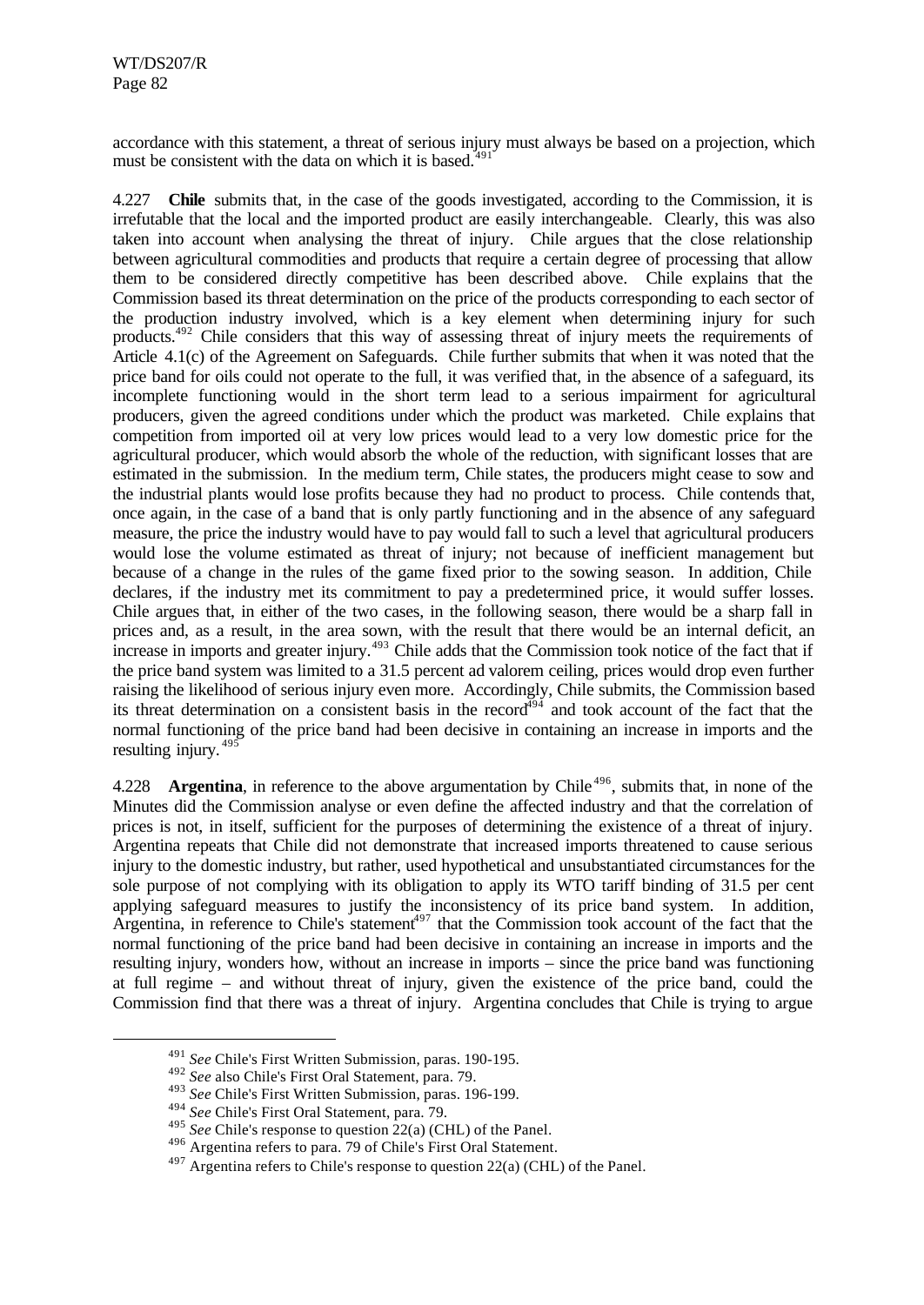before the Panel, as a justification of its violation of Article II:1(b) of the GATT 1994, the application of safeguard measures, while on the other hand, it is trying to justify the non existence of imports in such quantities and the absence of evidence of threat of injury by pointing to the existence of the price band system which it maintained in violation of Article 4.2 of the Agreement on Agriculture.<sup>498</sup>

#### (i) Causal link

4.229 **Argentina** maintains that Chile did not comply with its obligations under Articles 4.2(b) and 2.1 of the Agreement on Safeguards inasmuch as it did not establish any causal link between the alleged increase in imports and the alleged threat of injury to the domestic industry. Argentina also considers that Chile failed to comply with its obligations under Article XIX.1(a) of the GATT 1994 and Articles 2.1 and 4.2(b) of the Agreement on Safeguards inasmuch as it did not establish any causal link between the existence of factors other than the increase in imports which at the same time were causing injury to the domestic industry.<sup>499</sup>

4.230 **Argentina** contends that, in this case, contrary to what is required in the above-mentioned Articles, there was no evidence of an increase in imports or threat of serious injury. Argentina indicates that the Appellate Body Report in *Argentina – Footwear (EC)* stated that a causal link cannot exist if there is no increase in imports or serious injury.<sup>500</sup> However, in order to conclude its examination of the inconsistencies in the findings of the Commission, Argentina also considers that there is no evidence of the existence of a causal link.<sup>501</sup>

4.231 As far as the determination of a causal link is concerned, **Argentina** notes first and foremost that the alleged threat of serious injury to the domestic industry evaluated by Chile is not based on a threat caused by increased imports but is related to Chile's obligation in the WTO to apply the bound tariff of 31.5 per cent. Argentina indicates that this is specifically stated in Minutes of Session No. 181 of the Commission, which reads: "[t]he quantification of injury was based on forecasts that were made on the basis of the hypothesis of application of the bound tariff of 31.5 per cent and the effect this would have on a series of variables for each of the products in question". Likewise, Argentina contends, Minutes of Session No. 185 state that: "[r]egarding imports, the Commission took into account the increase that would have occurred during the 1999/2000 agricultural season on the hypothesis of application of the bound import tariff of 31.5 per cent instead of the duties applicable under the price band." Argentina also refers to Minutes of Session No. 224 in order to claim that this reconfirms that "[i]n examining imports, the Commission took into account the fact that, for each of the products investigated, the normal operation of the price bands had been decisive in curbing an increase in imports and, consequently, the trend in imports cannot be analysed without taking this factor into account …". In Argentina's view, this clearly shows that it was not increased imports that led to the application and extension of the safeguard measures but the hypothesis of application of the bound tariff. $502$ 

4.232 **Argentina** fails to understand how a simple statement such as "given the recent and future situation of international prices ...<sup>1503</sup>, without any analytical support, can constitute the basis for determining the existence of a causal link. Argentina affirms that Chile failed to comply with its obligations under Articles 4.2(b) and 2.1 of the Agreement on Safeguards by not establishing a causal link between the alleged increase in imports and the alleged injury to the domestic industry. In

<sup>498</sup> *See* Argentina's Rebuttal, paras. 137-142.

<sup>499</sup> *See* Argentina's First Written Submission, paras. 238-239.

<sup>500</sup> Argentina quotes the Appellate Body report on *Argentina – Footwear (EC)*, (WT/DS121/AB/R) adopted on 12 January 2000, para. 145.

<sup>501</sup> *See* Argentina's First Written Submission, para. 217.

<sup>502</sup> *See* Argentina's First Written Submission, paras. 218-222.

<sup>503</sup> Argentina refers to Minutes No. 224, p. 5, para. 3.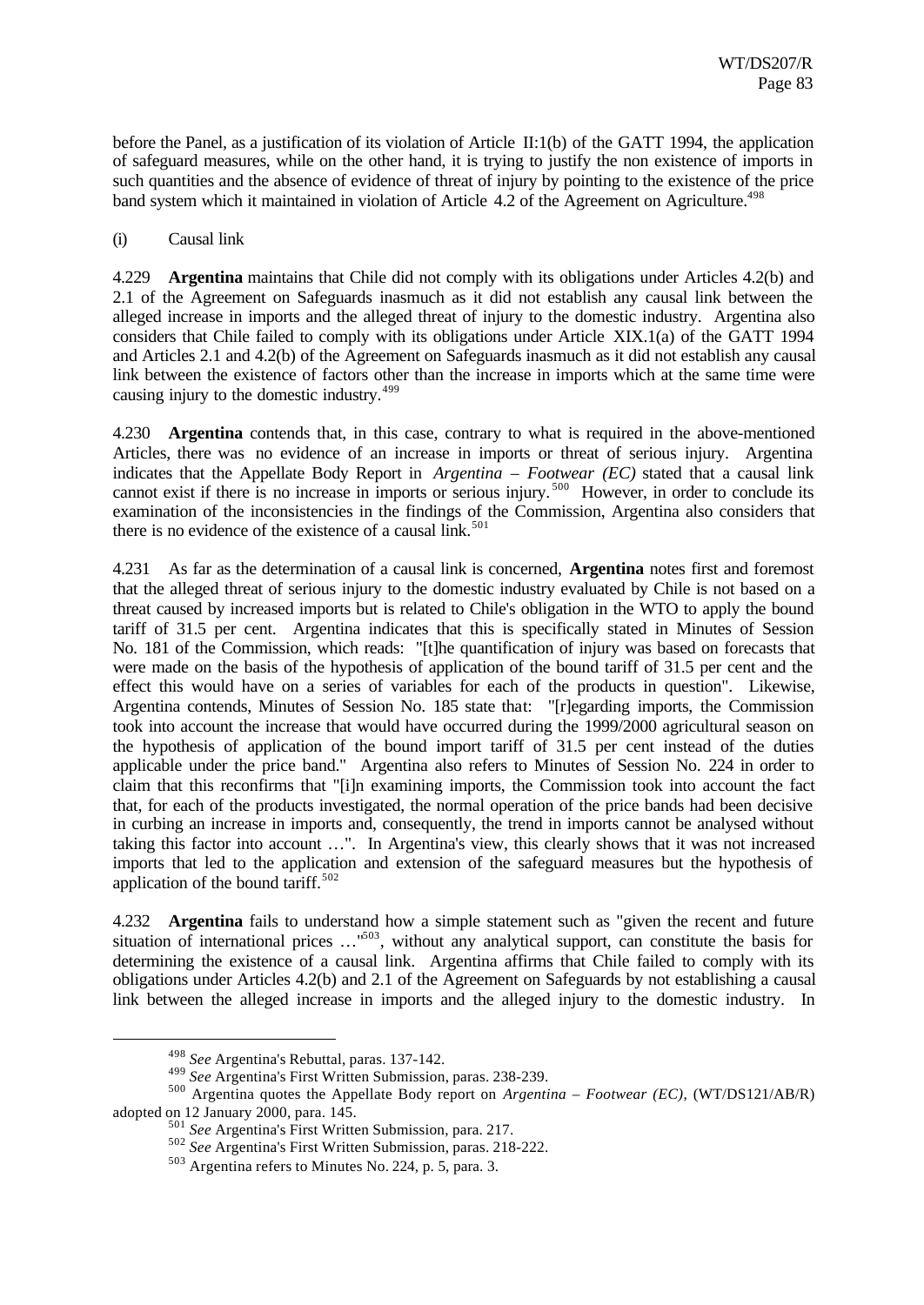Argentina's opinion, as the Appellate Body stated in the *US – Wheat Gluten* case: "We begin our reasoning with the first sentence of Article 4.2(b). That sentence provides that a determination 'shall not be made unless [the] investigation demonstrates … the existence of *the causal link* between increased imports … and serious injury or threat thereof.' (emphasis added). Thus, the requirement for a determination under Article 4.2(a), is that 'the causal link' exists. The word 'causal' means 'relating to a cause or causes', while the word 'cause', in turn, denotes a relationship between at least two elements, whereby the first element has, in some way, 'brought about' 'produced' or 'induced' the existence of the second element. The word 'link' indicates simply that increased imports have played a part in, or contributed to, bringing about serious injury so that there is a causal 'connection' or 'nexus' between these two elements. Taking these words together, the term 'the causal link' denotes, in our view, a relationship of cause and effect such that increased imports contribute to 'bringing about', 'producing' or 'inducing' the serious injury."<sup>504</sup> Argentina refers now to *Argentina – Footwear (EC)*, where the Panel determined a three-stage sequence to justify the causal link (the Appellate Body supported this method and approach).<sup>505</sup> Argentina adds that, regarding the last stage of the causal link in *US – Wheat Gluten* and *US – Lamb*, the Appellate Body supported a "logical process" for the competent authorities' determination of "whether 'the causal link' exists between increased imports and serious injury, and whether this causal link involves a genuine and substantial relationship of cause and effect between these two elements", in accordance with the obligations under Article 4.2(b).<sup>506</sup> This process means separating the injurious effect of increased imports from the injury caused by other factors. Argentina claims that the Appellate Body considers that Article 4.2(b) presupposes that the injurious effects caused to the domestic industry by the increased imports must be distinguished from the injurious effects caused by other factors.<sup>507</sup> In this regard, Argentina mentions that the Appellate Body noted that "[w]hat is important in this process is separating or distinguishing the *effects* caused by the different factors in bringing about the 'injury'."<sup>508</sup> *<sup>509</sup>*

4.233 **Argentina** examines the application of the three-stages methodology designed by the Appellate Body to this case: (i) Simultaneity of the trends: Argentina indicates that the determinations do not contain sufficient bases to conclude that the trends are simultaneous. Indeed, Argentina states, the import trends have not been analysed in relation to the changes in the industry's economic and financial indicators. In fact, this could not have been done because the Minutes do not contain any analysis nor sufficient data for this purpose. What is even worse is that the period examined for the indicators of threat of injury are not even known, so the authorities could not have analysed the relative fluctuations in trends. (ii) Conditions of competition (under such conditions): Argentina explains that the few references to prices which appear in the Minutes clearly do not allow any analysis of the conditions of competition between the imported product and the like product. Consequently, Chile could hardly try to establish the existence of a causal link under specified conditions of competition. (iii) Other factors caused injury to Chile's domestic industry producing wheat, wheat flour and edible vegetable oils, but not increased imports: Argentina indicates that the third element of a causation analysis is the consideration of whether factors other than increased

<sup>504</sup> Argentina quotes the Appellate Body report on *US – Wheat Gluten*, (WT/DS166/AB/R) adopted on 19 January 2001, para. 67.

<sup>505</sup> Argentina quotes the Panel report on *Argentina – Footwear (EC)*, (WT/DS121/R) adopted on 12 January 2000, as modified by the Appellate Body report, para. 8.229, and Appellate Body report on *Argentina – Footwear (EC)*, (WT/DS121/AB/R), adopted on 12 January 2000, paras. 144 and 145. S*ee* Argentina's First Written Submission, footnote 117.

<sup>506</sup> Argentina quotes the Appellate Body report on *US – Lamb*, (WT/DS177/AB/R, WT/DS178/AB/R) adopted on 16 May 2001, para. 177.

<sup>507</sup> Argentina quotes the Appellate Body report on *US – Wheat Gluten*, (WT/DS166/AB/R), adopted on 19 January 2001, para. 69.

<sup>508</sup> *Ibid.*, para. 68.

<sup>509</sup> *See* Argentina's First Written Submission, paras. 223-226.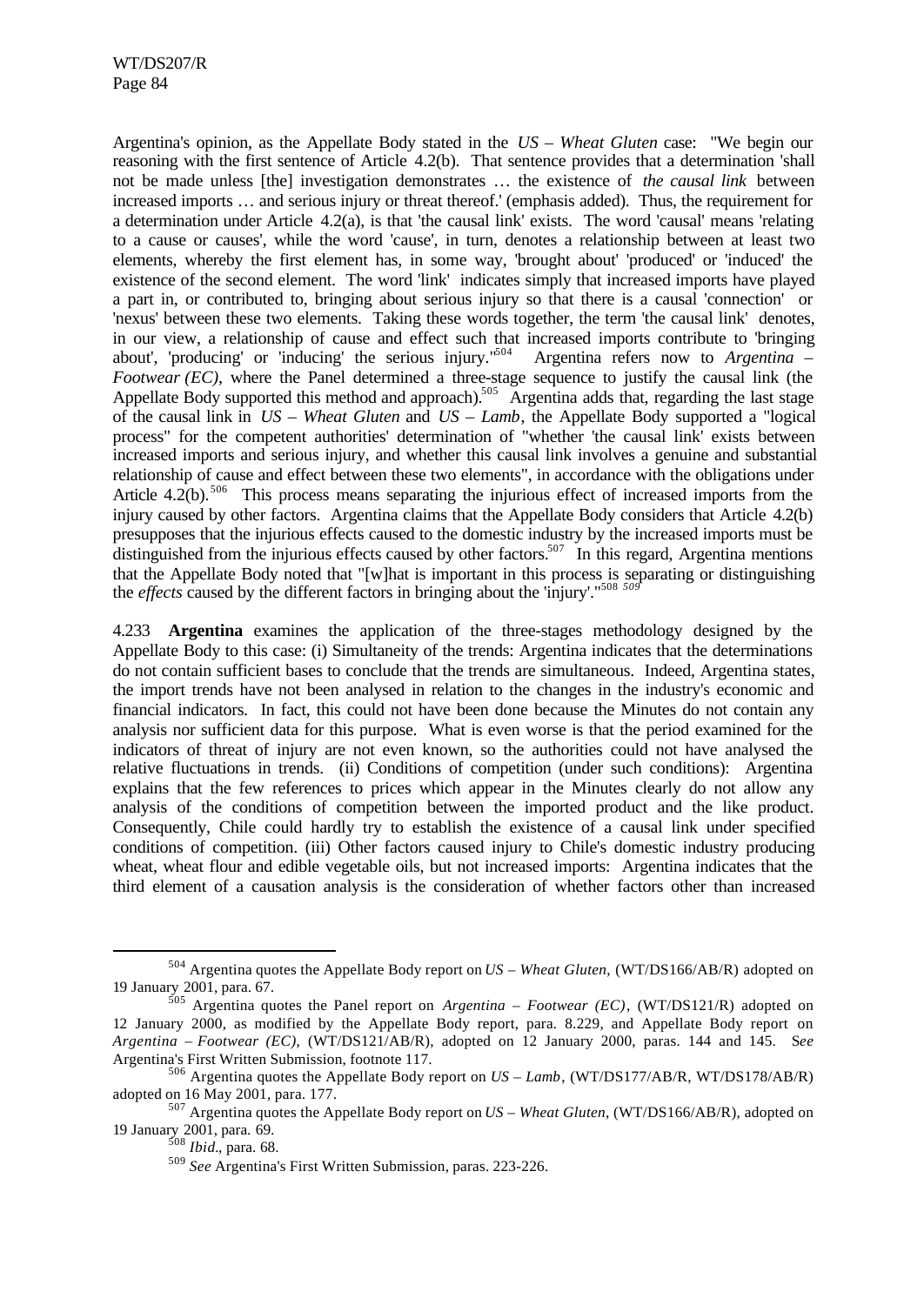imports are causing or threatening to cause serious injury to the domestic industry. If so, Article 4.2(b) requires that such injury not be attributed to increased imports. $510$ 

4.234 **Argentina** claims that the Commission did not undertake an analysis to evaluate the injury or threat of injury to the domestic wheat, wheat flour and edible vegetable oils industry caused by "other factors". As an example, Argentina indicates that, although the Commission showed that international prices were falling, this was not properly evaluated and, bearing in mind that these are agricultural and agro-industrial products, climatic conditions within Chile – which are extremely relevant to the local supply situation – were not evaluated.<sup>511</sup> Argentina asserts that the request for extension of the measure by the Chilean Ministry of Agriculture<sup>512</sup>, clearly shows that the low level of international prices was one of the Chilean Ministry of Agriculture's main concerns. Argentina argues that the Commission did not evaluate this additional factor – namely, international prices – in terms of their impact on the domestic industry, distinguishing this effect from the effect of imports.<sup>513</sup> Argentina further states that the ODEPA Publication "*El Pulso de la Agricultura*" of February 1999, No. 27, contains specific references to the seriousness of the drought in 1998/1999. According to this publication, Argentina claims, 55 per cent of agricultural communities were in a state of alert. In its report on the first half of 1999, the Chilean Ministry of Agriculture stated that the drought during the 1998/1999 season had led to a decrease in the area under cultivation and a fall in the yield and production of wheat throughout Chile.<sup>514</sup> Argentina submits that the Commission did not analyse this factor, even though it had a decisive effect on domestic wheat production of wheat and possibly on other products subject to the safeguard. <sup>515</sup>

4.235 As regards Argentina's statement that the Chilean authorities did not make any determination of a causal link in any Minutes or notification<sup>516</sup>, Chile points out that, as shown in Minutes of Session No. 193, the Commission took into account the fact that average c.i.f. prices of Chilean imports were closely related to world prices (trend in commodities). In fact, Chile argues, the correlation coefficient calculated between the average c.i.f. price and the international price over two periods, for wheat and oil, was 91 per cent and 92 per cent respectively. Chile explains that these variables are therefore closely related, so it can be stated that the trend in domestic prices is strongly affected by the trend in import costs.<sup>517</sup>

4.236 As regards the above argumentation, **Argentina** considers that Chile's claim whereby the relationship between prices of Chilean imports and world prices proved that there was a causal link is worthless since the causal link must be between the increase in imports and the threat of injury.<sup>518</sup> Argentina further argues that the correlation of prices is not, in itself, sufficient for the purposes of determining the existence of a threat of injury. Argentina further argues that if one delves deeper into Chile's analysis, and checks this statement in Minutes of Session No. 193 against the graph showing the evolution of the international price of soya bean oil  $(US\frac{s}{19})$  one would find that there are inconsistencies in this reasoning. Argentina points out that this graph shows a sharp fall in international prices between November 1998 and September 2000, whereas according to Minutes of Session No.193, "imports [of oils] fell by 24 per cent…" during the first ten months of 1999. In

<sup>510</sup> *See* Argentina's First Written Submission, paras. 228-231.

<sup>511</sup> *See* Argentina's First Written Submission, paras. 232-234.

<sup>512</sup> Argentina refers to the request for extension of the safeguard measure for price-band-related products, Ministry of Agriculture, Order No. 792, 10 October 2000. (See Annex ARG-22).

<sup>513</sup> *See* Argentina's First Written Submission, paras. 235-236.

<sup>514</sup> Argentina refers to the *Temporada Agrícola*, No. 13, first half of 1999, ISSN 0717-0386, Government of Chile, ODEPA (Ministry of Agriculture), pp. 21 and 22, attached as Annex ARG-30.

<sup>515</sup> *See* Argentina's First Written Submission, para. 237.

<sup>516</sup> Chile refers to para. 218 of Argentina's First Written Submission.

<sup>517</sup> *See* Chile's First Written Submission, paras. 200-203.

<sup>518</sup> *See* Argentina's First Oral Statement, para. 105.

<sup>519</sup> Argentina refers to para. 201 of Chile's First Written Submission.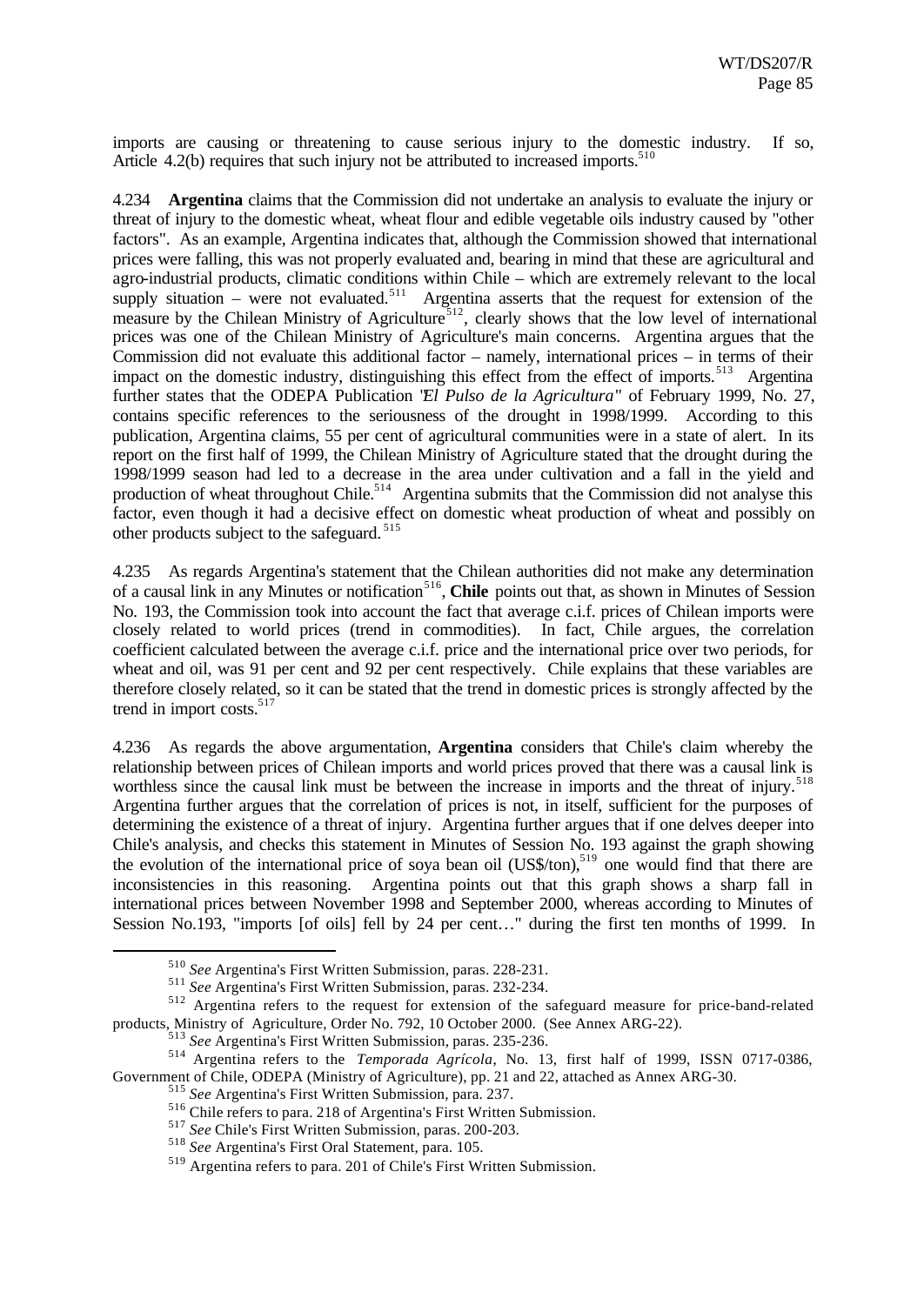Argentina's view, the alleged inverse correlation between international prices – their fall – and the evolution of imports – their increase – is not valid. To illustrate this, Argentina has provided, as Annex ARG-35, two graphs that show a direct correlation between the fall in international prices and the decrease in imports, based on the graph which Chile itself provided in its submission and on import data for soya bean oil provided in Table 7 of Minutes of Session No. 224. Argentina claims that there could hardly have been a threat of injury when the trends presented by Chile itself point to the contrary.<sup>520</sup>

4.237 **Chile** stresses that it had already stated that the Commission, in explaining the threat of injury situation, took account of the following information: the evolution of imports – bearing in mind that the operation of the price band had been decisive in containing their increase; the correlation between international prices, import prices and domestic prices; and the low level of international prices. This was the basis for the prediction that a rapidly accelerating increase in imports would occur if the total duties under the price band were not applied, and led the Commission to the conviction that there was an imminent threat of injury. In Chile's view, this is particularly true for commodity type products, such as those at issue. Regarding Argentina's claim that the inverse correlation between the fall in international prices and the increase in imports was not valid in the case of oils, Chile submits that two factors must be borne in mind: (i) that the operation of the price bands was decisive in containing imports; and (ii) that since 1999 there has been an abnormal situation in the pattern of imports explaining their decrease - owing to the disputes concerning the tariff headings under which oils should be imported. Chile further submits that, with respect to the impact of these disputes, Minutes of Session No. 224 point out that a close look at these headings reveals an increase in imports of vegetable oils, and not a decrease.<sup>521</sup>

4.238 Specifically with respect to oils, **Argentina** submits that the Commission failed to take into account in its causation analysis a number of other factors which had been raised by the Oil Industry Association of the Argentine Republic (CIARA) in the proceedings. In particular, Argentina submits that the Commission failed to analyse the shift of the industry to more profitable sectors; the increase in local demand for seed; the elasticity of oil-seed supply in relation to the real tariff on oils; whether the threat of injury to the industry would be eliminated by the transfer of the input price increase resulting from the increased tariff to consumers, or whether on the contrary, the threat of injury to the industry was attributable to the tariff increase that caused the increase in the sales price of oils generating a fall in demand; imports as a commercial strategy of the Chilean oils industry deriving from the shortage of local sources of supply; the sustained growth of the economy, the increase in domestic demand, the increase or variations in private consumption and the increase in GDP in relation to imports of oils over the past decade; the population growth and increase in per capita consumption; the fact that international prices causing the variation in tariffs under the price band do not affect oil-seed production; the structural problems of oil-seed production; the shift of the industry to more profitable sectors; the analysis of other factors affecting agricultural production must take account of meteorological circumstances that could have affected productivity and profitability of the crop. 522

(j) Whether Chile's safeguard measure was not limited to the extent necessary to remedy injury and to facilitate adjustment

4.239 **Argentina** submits that Chile's safeguard measure violates Articles XIX.1(a) of the GATT 1994 and Articles 3.1 and 5.1 of the Agreement on Safeguards because it was not limited to the extent necessary to remedy injury and to facilitate adjustment.

<sup>520</sup> *See* Argentina's First Oral Statement, paras. 101-103.

<sup>521</sup> *See* Chile's Rebuttal, paras. 68-69.

<sup>522</sup> *See* Argentina's response to question 24 (ARG) of the Panel.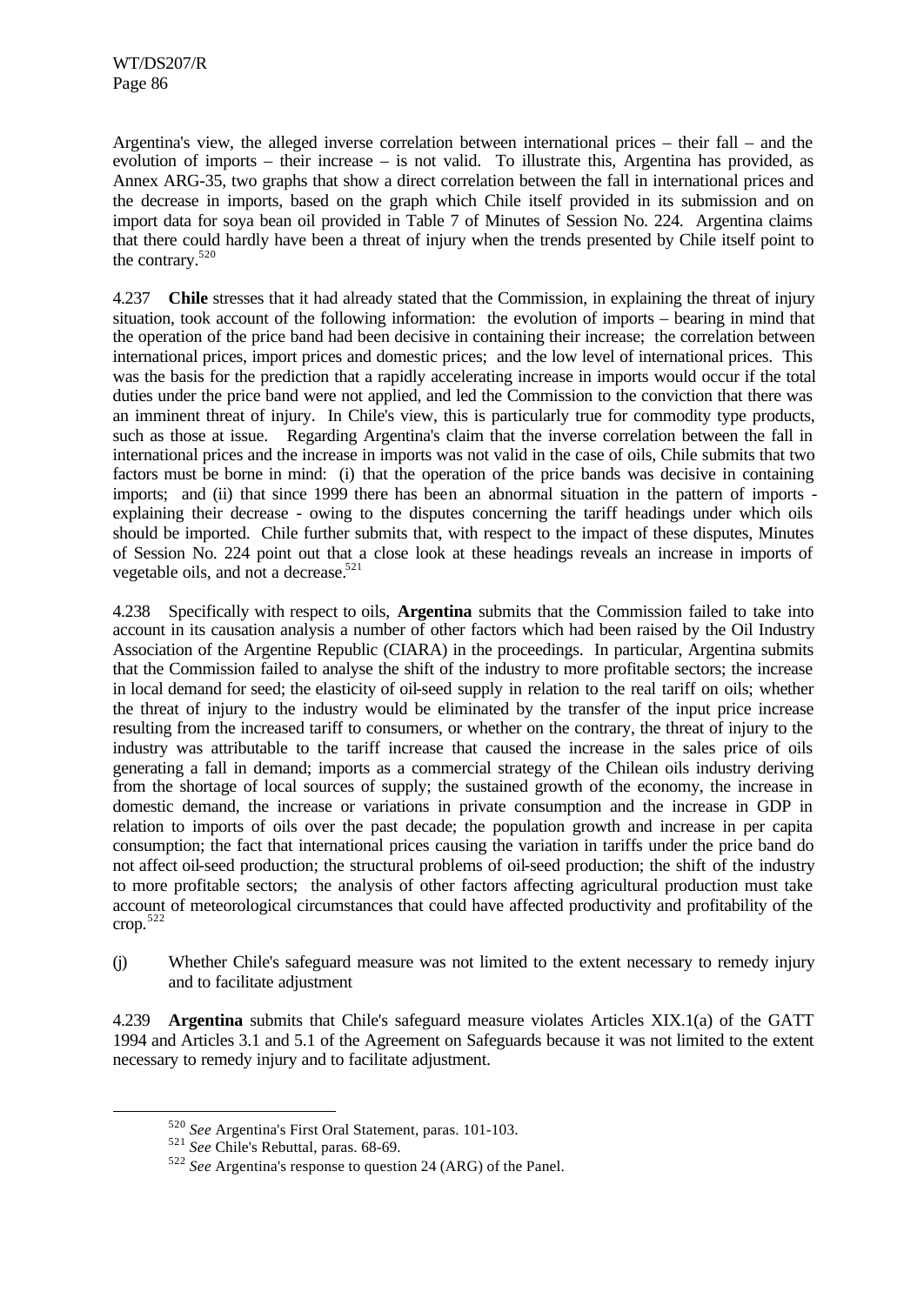4.240 **Argentina** contends that the Commission did not consider whether or not the measure was "necessary" to prevent injury and facilitate readjustment and no substantive analysis was undertaken (for example, "reasoned conclusion"). Argentina argues that Chile based its safeguard measure on the difference between the bound tariff and the combination of the PBS duty and applied rate, and this is in no way related to a threat of injury from imports.<sup>523</sup>

4.241 **Argentina** noted that Chile's Ministry of Agriculture stated that: "The surcharge will allow the current level of tariffs on products subject to the band system to be maintained in order to meet Chile's obligations to the World Trade Organization (WTO) in 1994.<sup> $1524$ </sup> Argentina claims that, in violation of Articles XIX.1(a) of the GATT 1994 and 5.1 of the Agreement on Safeguards, the Commission did not prove that its safeguard measure was necessary to remedy serious injury and facilitate the readjustment of the industry. Argentina argues that, in *Korea - Dairy*, the Appellate Body considered that Article 5.1 imposed an "obligation" to ensure that the safeguard measure was applied only to the extent "necessary".<sup>525 526</sup>

4.242 **Chile** submits that, in accordance with its obligations under the Agreement on Safeguards, it instituted a measure that protected its domestic producers from serious injury, but which provided no further amount of protection. Chile explains that, having found the requisite conditions justifying a safeguard action, the action recommended by the Commission and taken by the Government involved the least possible trade disruption consistent with preventing serious injury: an increase in duties to enable the price band to apply without regard to the bound level of duties. Chile further explains that the Chilean Safeguard Law only allows imposition of duties; it does not allow a quota. It limits the safeguards to one year plus an additional year. Chile submits that, in this particular case, the Commission recommended that the surcharge be in the form of the duty in excess of the bound rate under the price band, instead of a flat surcharge. Chile argues that the flat surcharge would have to have been very high, while the price band could result in lower rates, as indeed has been the case.<sup>52</sup>

4.243 **Chile** explains that the safeguard measures applied by Chile include a special mechanism for their application, which is based on the same world price considerations as those in the PBS. According to Chile, this means in practice that the measure is one of variable applications in order to reflect in the most appropriate way the impact of imports in relation to the injury suffered by the domestic industry. Chile argues that the variable nature of the measure means that there is an immediate response to trends in the injury, so that the measure can be automatically adjusted to the necessary level to remedy the injury. In Chile's view, this flexibility can be seen in the fact that there were periods when, even though the measure had been decreed, tariff surcharges were not applied. Chile submits that the authority showed its intention not to apply a safeguard higher than that strictly necessary by calculating it on a weekly basis so as not to give the industry producing the product subject to the safeguard protection over and above the minimum required.<sup>528</sup>

4.244 **Argentina,** in reference to Chile's statement to the effect that the safeguard measures applied by Chile include a special mechanism for their application, which is based on the same world price considerations as those in the price band system<sup>529</sup>, submits that, if this is the case, Chile's actual mechanism for the application of safeguard measures violates the Agreement on Safeguards, which does not take world prices as a basis, but rather, imports in such increased quantities, absolute or

<sup>523</sup> *See* Argentina's First Written Submission, paras. 240-242.

<sup>524</sup> Argentina quotes "*El Pulso de la Agricultura* ", No. 32, ODEPA publication, Ministry of Agriculture (December 1999), attached as Annex ARG-31.

<sup>525</sup> Argentina quotes the Appellate Body report on *Korea – Dairy,* WT/DS98/AB/R, adopted on 12 January 2000, para. 96.

<sup>526</sup> *See* Argentina's First Written Submission, paras. 243-245.

<sup>527</sup> *See* Chile's First Oral Statement, paras. 81-82.

<sup>528</sup> *See* Chile's First Written Submission, paras. 207-209.

<sup>529</sup> Argentina refers to para. 207 of Chile's First Written Submission.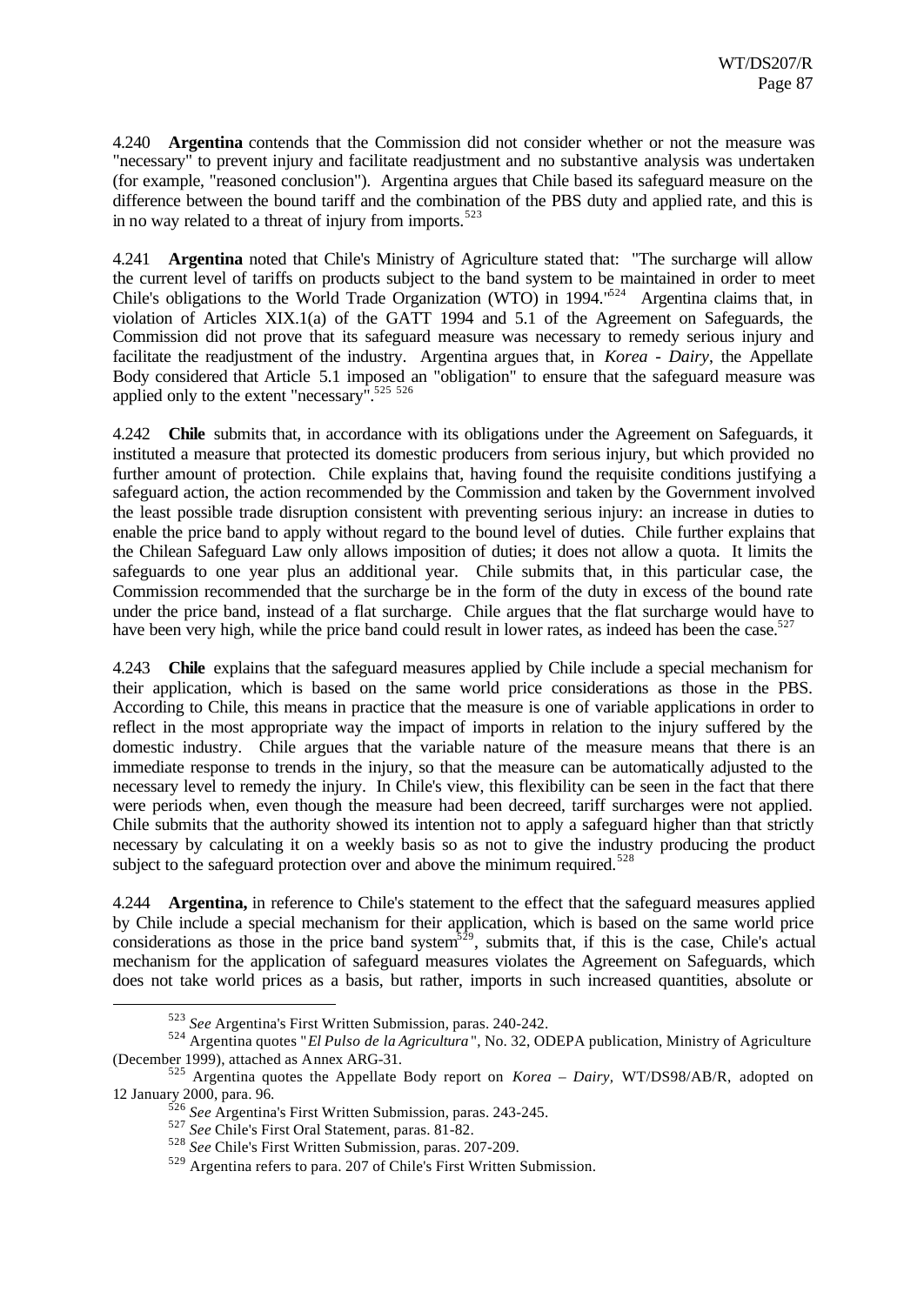relative to domestic production, and under such conditions as to cause or threaten to cause serious injury to the domestic industry that produces like or directly competitive products. $530$ 

4.245 **Chile** submits that its statement did not refer to the increase in imports as a requirement for the application of a safeguard measure, but rather, as Argentina itself mentions, to the mode of operation of the adopted measure, which was fixed in accordance with the proportionality requirement established in Article 5 of the Agreement on Safeguards for the purpose of preventing the imminent injury that threatened the domestic industry affected and to permit its adjustment.<sup>531</sup>

4.246 **Argentina** argues that the serious injury cannot be repaired and the adjustment made with identical measures, both for the definitive safeguards and their extensions. It further submits that it is also hard to understand how these measures - which, according to Chile itself, were justified by the threat of injury caused by a fall in international prices – could be maintained over time in a market in which there could necessarily always be price fluctuations. In Argentina's view, the adjustment does not depend on the Chilean industry, but on the evolution of international market conditions. Argentina contends that, following Chile's logic, if the fall in prices were to persist, the safeguards would have to be permanent. Conversely, it adds, the proposed remedy is so far from meeting the requirements of Article 5.1 of the Agreement on Safeguards that an increase in international prices would lead to the termination of the measures independently of the state of the industry or of any other economic factor that could have a bearing on the industry.  $532$ 

4.247 In reference to the above argumentation of Argentina, **Chile** stresses that the problem was not the short-term fluctuation in prices, but the sharp and sustained fall in those prices over a long period. Contrary to Argentina's assertion, Chile adds, if the fall in prices were to persist, the measures would not be permanent, but would be applied for the time necessary to facilitate adjustment and adaptation to the new price conditions, and in any case, for not more than two years. Chile considers that, in this scenario, as in the case of an increase in prices, the measures would continue to be applied in full conformity with Article 5.1 of the Agreement on Safeguards, since the purpose of their adoption and the amount involved was limited to what was necessary to prevent serious injury and facilitate adjustment.<sup>533</sup>

4.248 **Chile** submits that the short period during which the measures were applied together with the safeguard formula adopted was based on considerations of proportionality which maintained domestic competition without neutralizing or equalizing domestic prices and international prices. Chile also notes that based on the facts of this case the purpose of the safeguards must be to prevent a threat of serious injury from materializing and not to repair serious injury that has already taken place. According to Chile, it is perfectly logical that the extension measures should have adopted the same formula as the definitive measures, because in spite of the recovery shown by the domestic industry, the measures, as established, continued to be necessary to prevent serious injury.<sup>534</sup>

(k) Provisional measures

l

4.249 **Argentina** claims that the competent Chilean authorities did not comply with Article XIX:2 of the GATT 1994 and Article 6 of the Agreement on Safeguards, which lay down the requirements for the application of provisional measures.

<sup>530</sup> *See* Argentina's Rebuttal, para. 99.

<sup>531</sup> *See* Chile's Second Oral Statement, paras. 46.47.

<sup>532</sup> *See* Argentina's First Oral Statement, para. 107.

<sup>533</sup> *See* Chile's Rebuttal, paras. 72-73.

<sup>534</sup> *See* Chile's Second Oral Statement, paras. 72-73.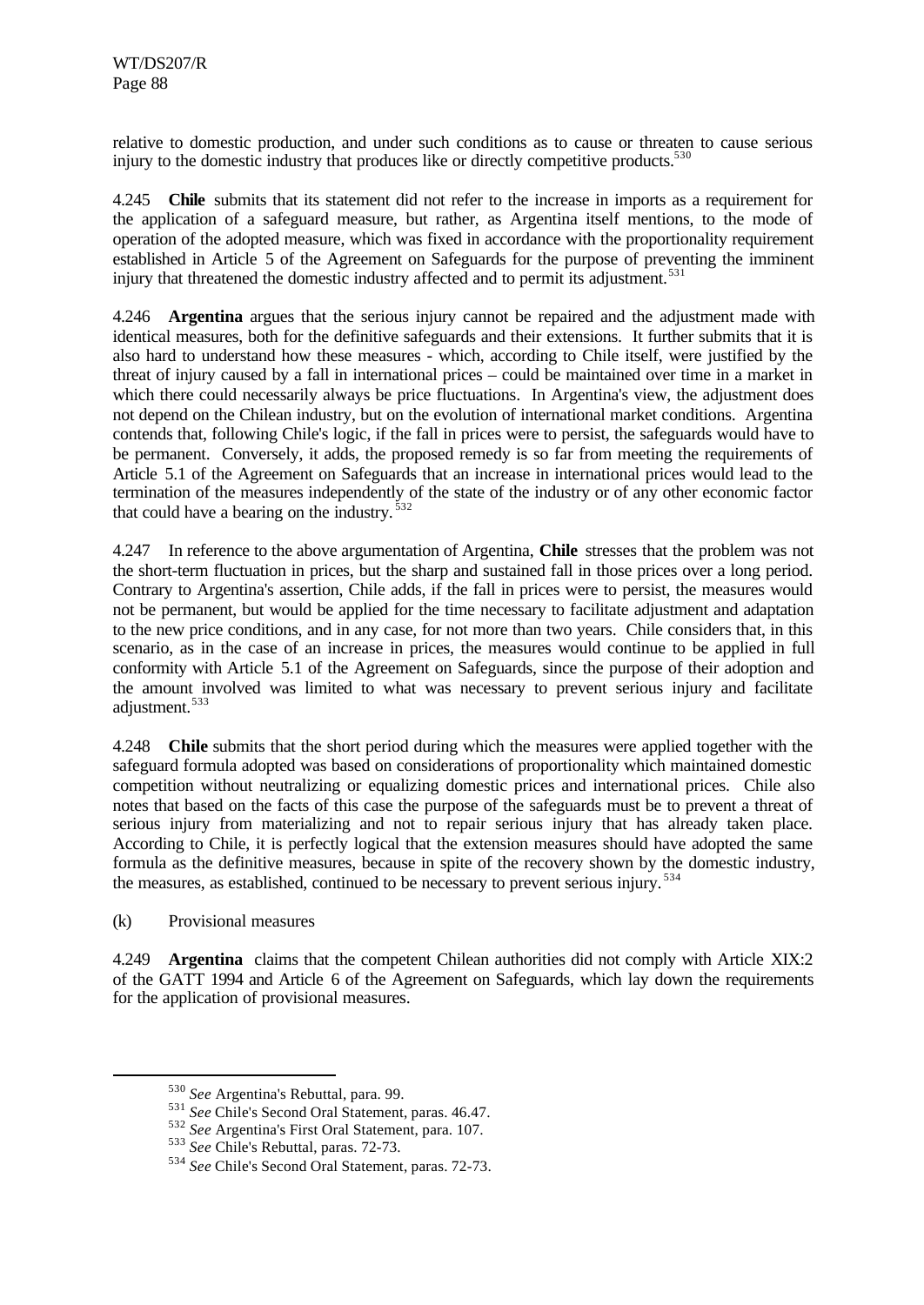4.250 **Argentina** contends that both Article XIX.2 of the GATT 1994 and Article 6 of the Agreement on Safeguards provide that "critical circumstances" must exist before provisional measures can be adopted. In other words, Argentina claims, the authority may only adopt provisional measures in circumstances "where delay would cause damage which it would be difficult to repair". Article 6 also states that such measures may be taken "pursuant to a preliminary determination that there is clear evidence that increased imports have caused or are threatening to cause serious injury". Argentina claims that the resolution of the Commission recommending the adoption of provisional measures ("provisional determination") does not in any way analyse why a delay would cause damage which it would be difficult to repair.<sup>535</sup> Consequently, Argentina considers, in the light of the text itself, the resolution of the Commission does not comply with the requirements of Article 6. Argentina indicates that, furthermore, the provisional resolution of the Commission fails to comply with Articles 2.1, 4.1 and 4.2, as well as Articles 3.1 and 4.2(c) of the Agreement on Safeguards, because there is no evaluation of "like product", and an increase in imports a threat of injury or a causal link are not proven. 536

4.251 **Argentina** explains that the analysis of the Commission is divided into three categories of product but there is no examination of whether this categorization of "like product" and "domestic industry" is in conformity with Articles 2.1, 4.1(c) and 4.2(b) of the Agreement on Safeguards.<sup>537</sup> In Argentina's opinion, the Commission does not undertake any analysis of increased imports but simply concludes that imports would increase if duties were limited to the bound tariff.<sup>538</sup> There is no evidence, however, that imports did in fact increase. The sole reference to increased imports is on page 2 of the Resolution where the authorities indicate that they based their recommendation on "available evidence" which shows the "possibility" of an increase in imports of the products in question "if the tariff falls to 31.5 per cent" - in other words, Argentina claims, the level bound by Chile. However, not even in this case is the relevant information provided. Argentina also indicates that the analysis of the indicators of threat of injury are incomplete because not all the factors have been evaluated, as required by Article 4.2(a) of the Agreement on Safeguards.<sup>539</sup> Argentina contends that, even for those factors that have been evaluated, the analysis has no meaning because there is no investigation period and no reference to any other period that might give an overall view of the relevance of the "decreases" inferred.<sup>540</sup> According to Argentina, it appears that the figures are simply forecasts because the findings are set out in the conditional tense. Argentina argues that the basis for such forecasts and their source are not identified.<sup>541</sup> For the foregoing reasons, Argentina claims that the provisional resolution does not comply with Article 4.2(a).<sup>542</sup>

4.252 **Argentina** contends that there is no analysis of causality.<sup>543</sup> In other words, Argentina explains, there is no attempt to relate the trends in imports (which are not provided) with the trends in indicators for the industry (in the few cases where these are provided the data are not specified). Consequently, Argentina claims that the resolution does not comply with Article 4.2(b) of the Agreement on Safeguards.<sup>544</sup>

4.253 **Chile** submits that Minutes of Session No. 185, of 22 October 1999, sets out the critical circumstances and assessments required in order to determine the need for the recommended

<sup>535</sup> Argentina refers to Minutes No. 185.

<sup>536</sup> *See* Argentina's First Written Submission, paras. 246-248.

<sup>537</sup> Argentina refers to Minutes No. 185.

<sup>538</sup> *Ibid*.

<sup>539</sup> *Ibid*.

<sup>540</sup> *Ibid*.

<sup>541</sup> *Ibid*.

<sup>542</sup> *See* Argentina's First Written Submission, paras. 249-251.

<sup>543</sup> Argentina refers to Minutes No. 185.

<sup>544</sup> *See* Argentina's First Written Submission, para. 252.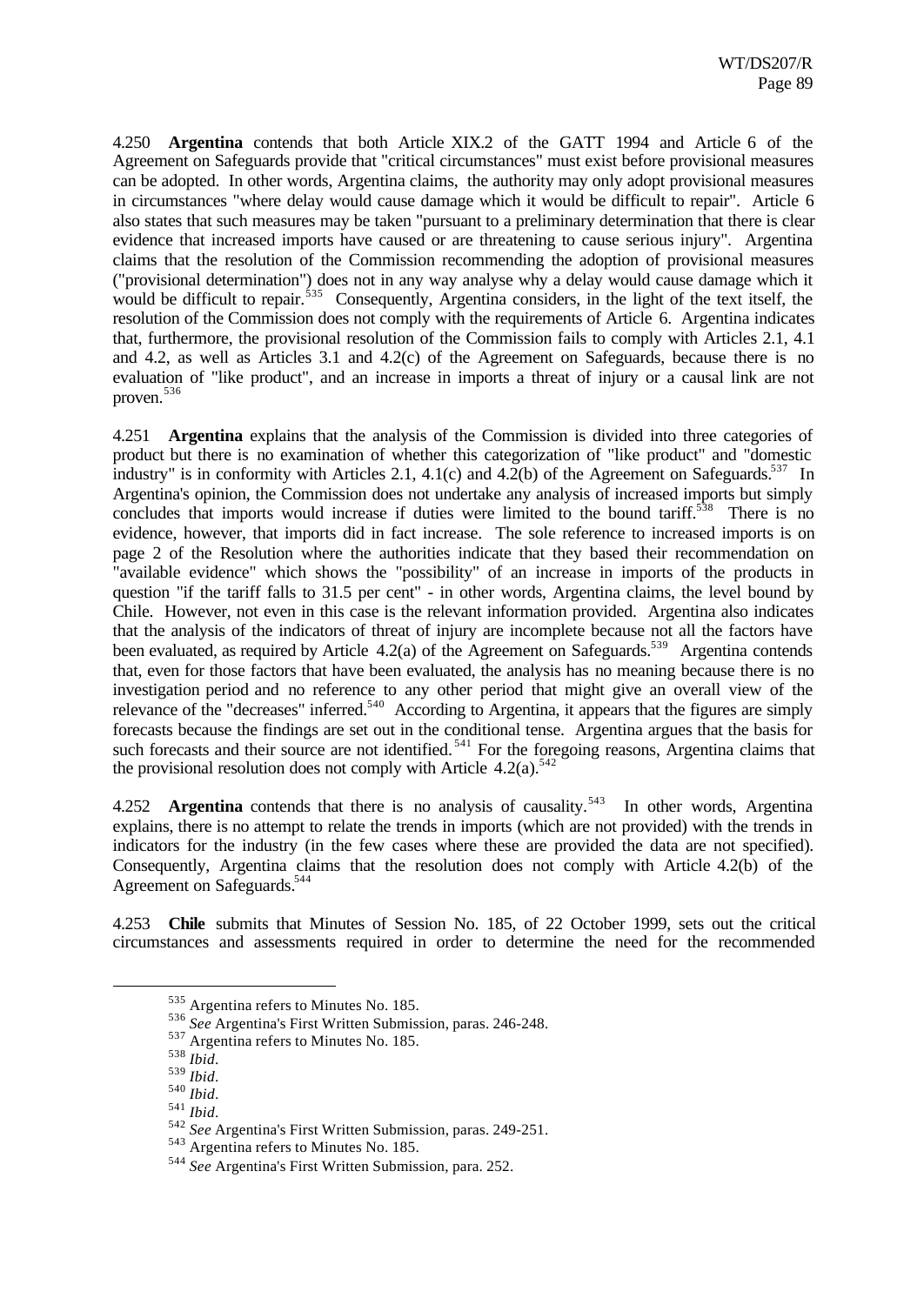provisional measures, as required by Article XIX:2 of the GATT 1994 and Article 6 of the Agreement on Safeguards.<sup>545</sup>

4.254 **Chile** explains that if Chile's bound rate of 31.5 percent was observed in the future, the Commission estimated that imports would increase dramatically causing significant injury to the wheat, sugar and oils producers. Given the price elasticity of the products, it could be calculated that there would be a significant import surge, a decline in prices and serious injury to Chilean producers. Therefore, the Commission properly found that any delay in adopting a safeguard measure would cause damage which "would be difficult to repair". <sup>546</sup>

4.255 **Argentina** considers this an *ex post facto* explanation. Argentina also questions to what "factual basis" is Chile referring when Chile itself considers the elasticity of products to be "given", without bothering to make any analysis in this respect. Argentina states that it is incorrect for Chile to suggest that "it could be calculated" that there would be a significant import surge, a decline in prices and serious injury to Chilean producers, without actually making any calculation. Argentina submits that Article 6 of the Agreement on Safeguards clearly stipulates that such a measure may only be taken "pursuant to a preliminary determination that there is clear evidence that increased imports have caused or are threatening to cause serious injury". <sup>547</sup>

# **V. ARGUMENTS OF THE THIRD PARTIES**

5.1 The main arguments of those third parties to these proceedings which have submitted their commentaries to the Panel, i.e., Brazil, Colombia, Ecuador, the European Communities, Guatemala, Japan, Paraguay, the United States and Venezuela are as follows:

A. BRAZIL

l

5.2 Brazil submits that an examination of the Chilean PBS, as well as of the detailed Argentine explanation of how the system operates can give the impression that it is a very complex mechanism, devised with an almost scientific zeal. However, in Brazil's view, the PBS is, at heart, very simple. If one discards all the tables, measurements and equations, Brazil argues, what is left is a weekly reference price that determines the additional duty that will tax imports of wheat, wheat flour, vegetable oils and sugar. Brazil explains that this weekly reference price, which is fixed by the Chilean Government, substitutes for the transaction value contained in the invoice. According to Brazil, an element that is very clear, and that is not contested by Chile in its first submission to the Panel, is that the price band system has allowed for the violation of Chile's bound tariffs for the products under consideration, as well as for sugar.

5.3 Brazil argues that, in theory, Chile is correct in claiming that the adoption of safeguards could legally justify the violation of bound rates. The point is that in the current case, the violation of bound tariffs occurred before the safeguards were even envisaged. Moreover, it remains to be seen whether the safeguards were justified. Brazil contends that, in case they are found not to be justified, Chile will have automatically incurred a violation of Article II.1 of GATT 1994. Brazil further stresses that the current design of the price band system allows for violations of the bound rates. Brazil agrees with Argentina that the Chilean price band system is suspiciously similar to what Article 4.2 of the Agreement on Agriculture sought to eliminate: it operates as a variable levy that is modified weekly; it includes reference prices which are not allowed under Article 4.2, if they constitute minimum prices; it also contains elements of the modality of special safeguards provided for in Article 5.1(b) of the Agreement on Agriculture. According to Brazil, the problem, as Argentina rightly pointed out, is that

<sup>545</sup> *See* Chile's First Written Submission, para. 210.

<sup>546</sup> *See* Chile's First Oral Statement, para. 83.

<sup>547</sup> *See* Argentina's Rebuttal, paras.150-151.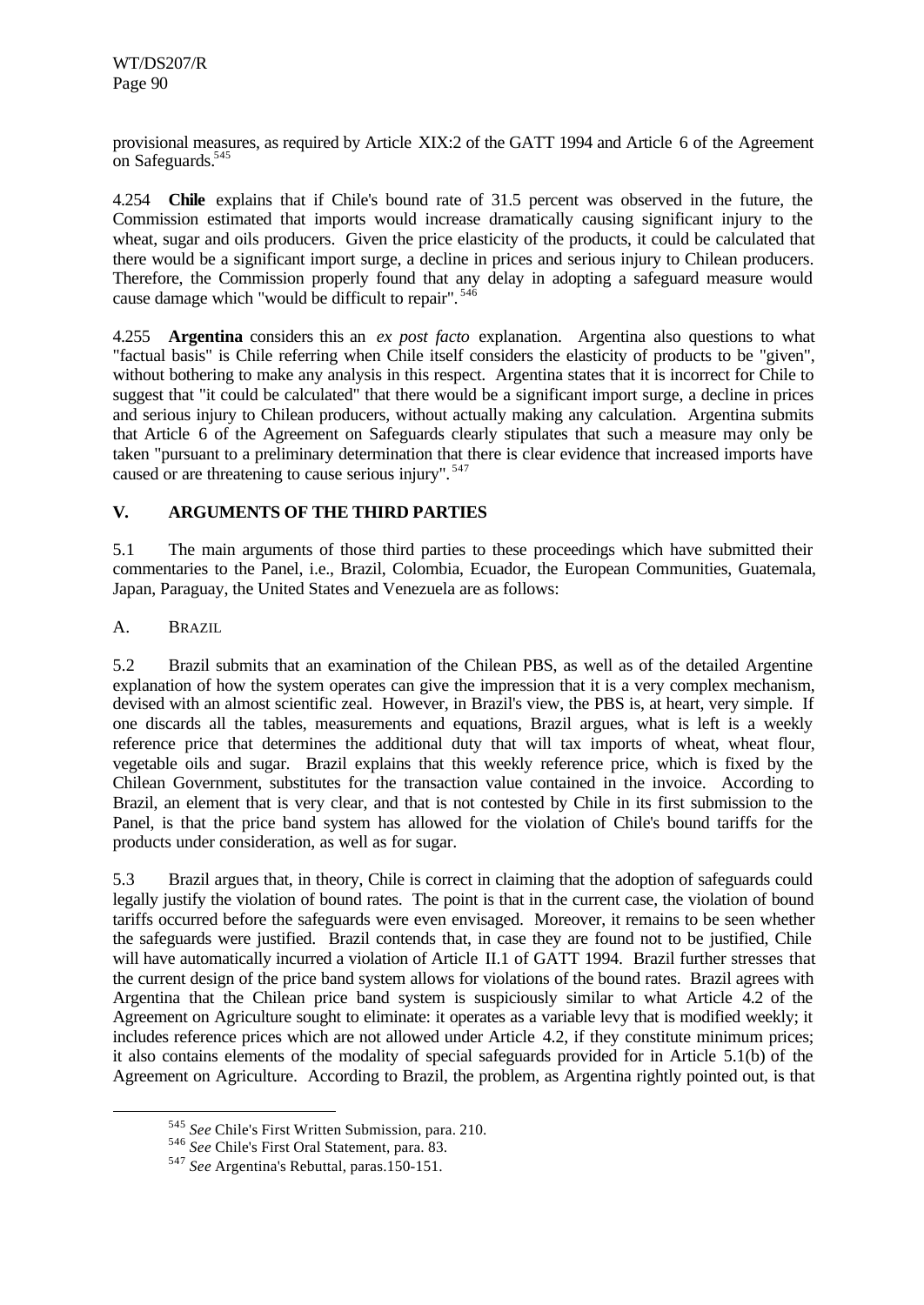Chile does not have the legal right to use such an instrument. It may be argued that as long as Chile does not violate its bound tariff the operation or characteristics of its price band system are irrelevant and that the claim under Article 4.2 is useless. Brazil notes, however, that the objective of the Chilean system is to create exactly the type of barrier that Article 4.2 of the Agreement on Agriculture sought to eliminate.

5.4 Brazil submits that Chile's argument to the effect that the PBS is an ordinary customs duty is a surprising affirmation because, at the regional level, Chile argues exactly the contrary: since the surtax that results from the operation of the price band system is not a tariff, tariff preferences are not applicable. Brazil points out that this difference in interpretation is currently one of the difficulties in the tariff negotiations concerning sugar. Brazil adds that Chile's reference to the ECA 35, which includes Brazil, can also be used as an example of misuse, by Chile, of a line of reasoning that could be summarized as "since you did not complain before, you cannot complain now". Brazil cannot find any provisions in the WTO Agreements that impose time-limits or expiration dates on Argentina's right to claim a violation of Article II.1 of GATT 1994 and of Article 4.2 of the Agreement on Agriculture in the current dispute. In addition, Brazil notes that the language in ECA 35 that refers to the price band system can be read in different ways and that Chile's reading does not stress the fact that the system can be questioned if it has a negative impact on trade.

5.5 In response to a question by the Panel, Brazil submits that a duty cannot at the same time be considered an "ordinary customs duty" and "a measure of the kind which have been required to be converted into ordinary customs duties". In Brazil's view, the term "ordinary" refers to customs duty as such: it can be an "*ad valorem*" tax, a specific duty or a combination of both. It further explains that the term "ordinary" is used to qualify a general import tax that is not "all other duties or charges of any kind". Brazil notes that, in the case of agricultural products, and, in particular, those affected by the Chilean PBS, Article II can not be read independently from Article 4.2 of the Agreement on Agriculture. Brazil contends that a Member may have an additional tax that applies to all imports, like a "statistics tax", or an administrative tax, that applies to all imported products. It could even be a flat tax, with no relation to the value of the import transaction. In Brazil's view, the distinction should be made between "ordinary customs duties" and "other" duties, which are not "customs duties" in nature; the text in Article II:1(b) establishes a parallel between "customs duties" and "duties or charges" which are not properly characterized as "customs duties". These are, it explains, simply "imposed on or in connection with the importation". Brazil considers that this distinction is also apparent in the structure of the Schedule of Concessions, since these "other" duties must be recorded in the appropriate column of the Schedule. Finally, Brazil points out that the Understanding on the Interpretation of Article II:1(b) of the GATT 1994 creates legal obligations concerning "other duties and charges" that are different from those regarding "ordinary" customs duties.

5.6 Brazil submits that the objective of Article 4.2 of the Agreement on Agriculture is to guarantee tariffication, or, to follow the line of inquiry of the Panel, to guarantee that Members would simplify matters by resorting solely to "ordinary customs duties" and, therefore, in order to comply with that Article,"similar border measures other than ordinary customs duties" should have been, converted into "ordinary customs duties". In Brazil's view, the measures listed in the footnote of Article 4.2 of the Agreement on Agriculture are the ones which "have been required to be converted into ordinary customs duties". "Other duties and charges" were not required to be converted into "ordinary customs duties" in the Uruguay Round since they could have been consolidated into the appropriate column of the Schedule. Therefore, Brazil submits, "similar border measures" as referred to in the footnote of Article 4.2 of the Agreement on Agriculture is distinct from "other duties or charges of any kind" mentioned in Article II:1(b) of the GATT 1994. Since the end of the Uruguay Round, however, they fall within the prohibition of Article II:1(b), last sentence. Brazil submits that a violation would exist if these "other duties or charges of any kind" had not been recorded in the Schedule of Concessions or had been raised or changed in such a way as to violate commitments recorded in the column reserved for "Other Duties and Charges".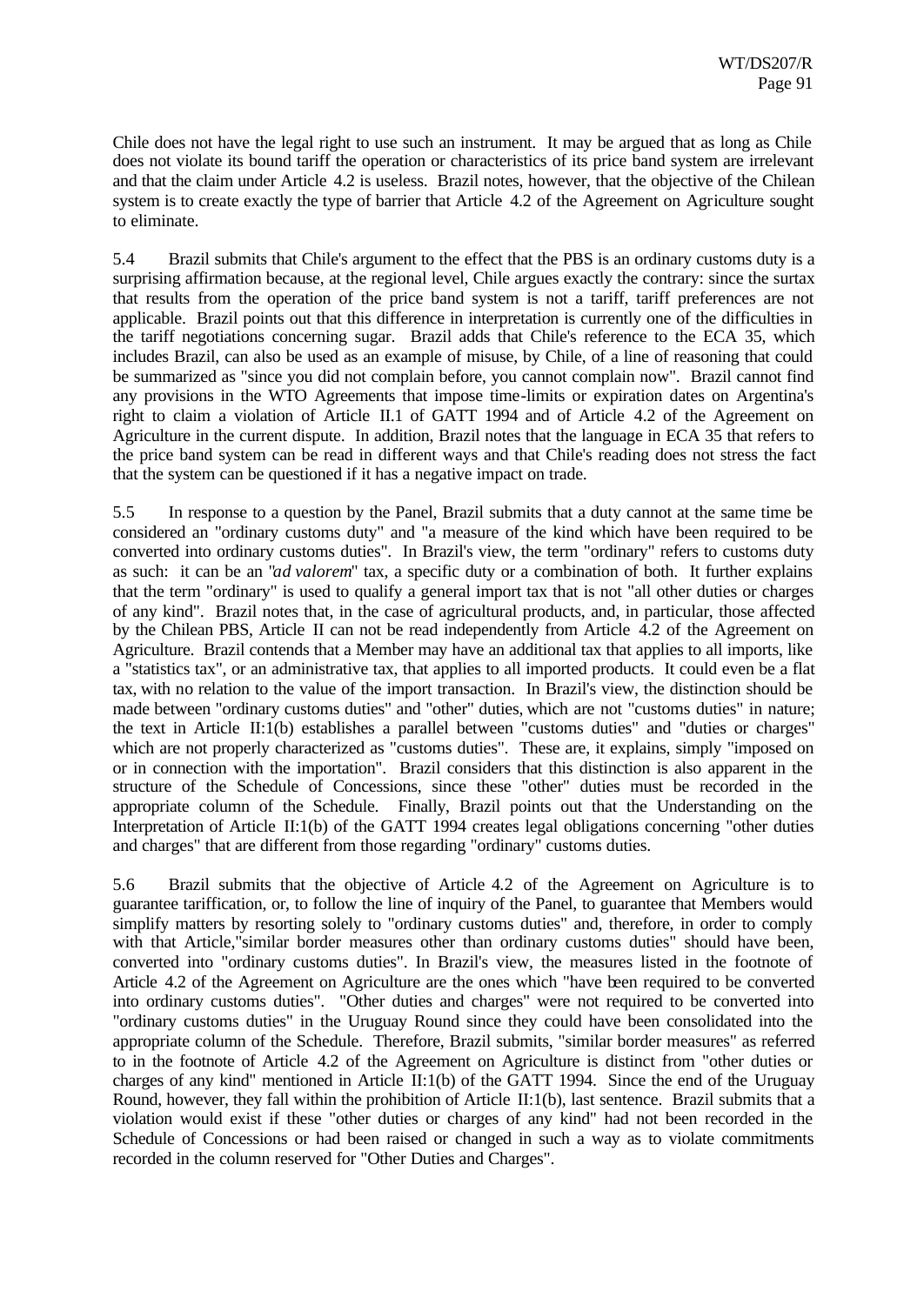5.7 Brazil explains that a variable levy is a duty that is modified in accordance to criteria related to "various values in different instances or at different times" based on exogenous factors (such as historical and current world prices), as determined by any specific mechanism by a Member. According to Brazil, the objective of this measure is to control prices of imports in order to meet or approach a domestic target price that isolates the domestic production marketing from international current prices. Brazil affirms that the PBS is a good example of a variable levy. On the other hand, Brazil argues, a minimum import price is a price**,** other than the transaction value of the imported product, which is the minimum price at which a product can enter a market. It can be used to calculate the duty to be applied or to trigger the operation of the variable levy. Brazil submits that the term "include" in footnote 1 to Article 4.2 of the Agreement on Agriculture indicates that the list is illustrative and not exhaustive.

5.8 As regards Chile's claim that the PBS is a type of measure that is used in all Latin America, Brazil fails to see the relevance of such an affirmation since, in its view, the fact that a measure is of widespread use does not make it legal. Brazil explains that one of the main justifications put forward by those that defend the maintenance of the price band system in Chile is the supposed existence of widespread subsidization by other WTO Members for the agricultural products protected by the system. Brazil contends that the price band system, apart from the Chilean explanation concerning supposed "price stabilization" needs, is justified internally as a means to counter agricultural subsidies. In Brazil's view, the main problem here is that by doing so Chile treats equally countries that foster their exports by means of export subsidies and those that do not. In the case of sugar, for instance, the main suppliers for the Chilean markets are Guatemala, Argentina and Brazil, countries widely known for not subsidizing their exports. Brazil submits that if it is Chile's intention to counter agricultural subsidies, the WTO provides a wide range of more selective and accurate measures in order to do so.

5.9 Brazil is of the view that the safeguards were used by Chile as an *ex post facto* justification for a violation of bound rates and as a means to justify new violations. Brazil submits that Chile itself recognizes that safeguards were resorted to as a second best option as a means to legalize the violation of the bound rates. In Brazil's view, this should be sufficient to invalidate the measures, since there is a clear violation of the procedures contained in the Agreement on Safeguards. Brazil contends that it would certainly be very convenient if every time a Member decided to violate its bound tariffs it could simply apply safeguards a posteriori as a means of obtaining legal justification. Brazil argues that this kind of procedure, though, was certainly not in the minds of the drafters of the Agreement on Safeguards, who were trying to avoid the proliferation of the so-called grey area measures that existed before the conclusion of the Uruguay Round. Brazil further submits that the Agreement on Safeguards calls for very special situations and for the respect of clearly stipulated procedures and that this is even more applicable if one considers measures to protect agricultural products, which were some of the favourite targets of grey area measures.

5.10 As regards price stabilization, Brazil stresses that Articles 2 and 4 of the Agreement on Safeguards make no direct reference to such issues. It submits that safeguards were not devised to deal with the objective of guaranteeing the stabilization of prices of certain agricultural products. As regards Chile's reference to the lack of justification for questioning a measure no longer in place, Brazil submits that, although it respects the importance of the principle contained in Article 3.7 of the DSU, it is concerned with the possibility that if the measures applied by Chile are left unexamined, they could lead to similar measures against the same products or other goods. Brazil submits that if the safeguards were applied incorrectly and unjustifiably, this should be known; otherwise, Members could have an incentive for maintaining an illegal measure up to the moment when a panel was convened.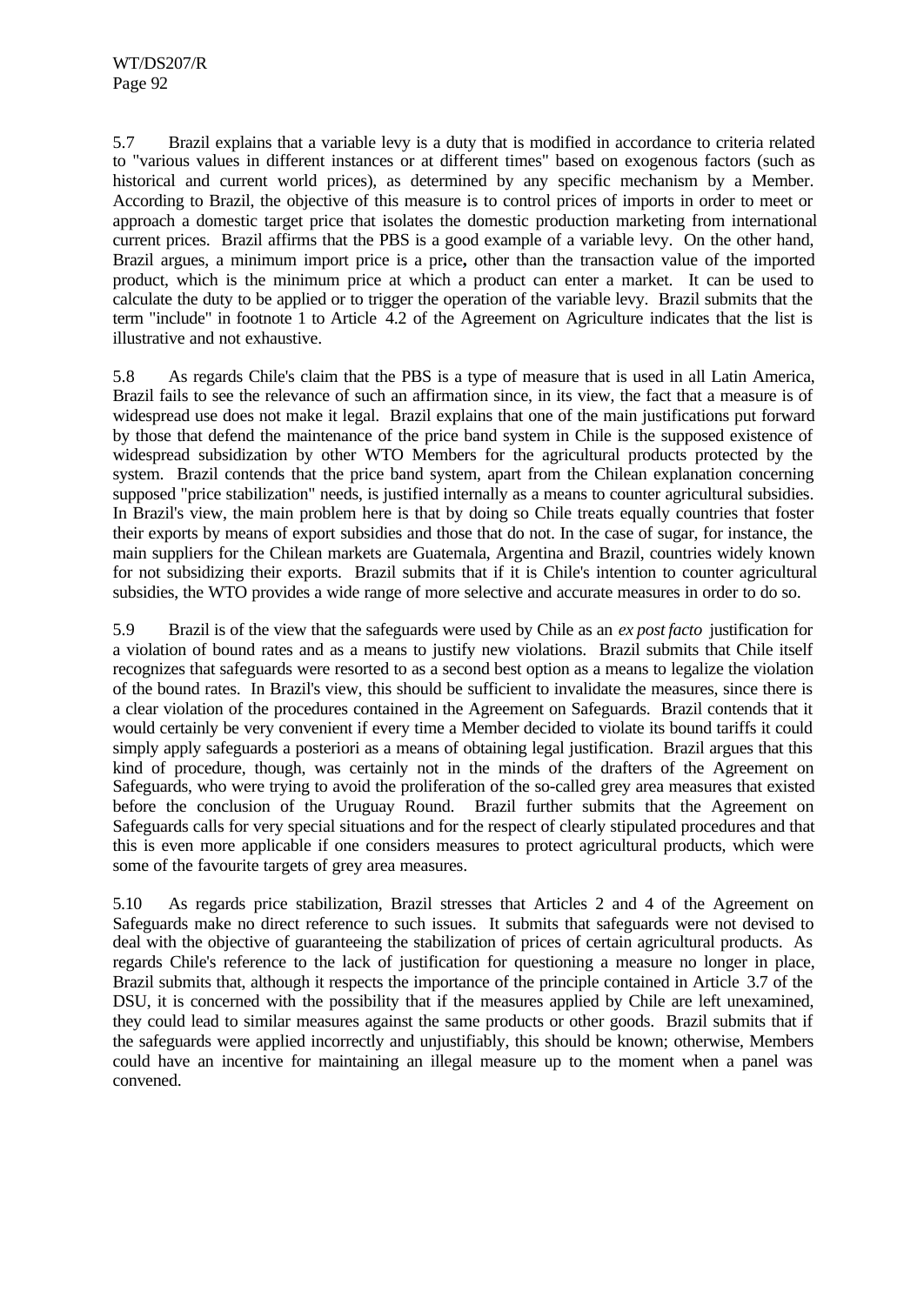## B. COLOMBIA

5.11 Colombia is convinced that the Chilean PBS is consistent with Article 4 of the Agreement on Agriculture. Colombia suggests that the Panel conducts a legal analysis linking the two measures in question, namely the imposition of the safeguard and the application of the price band system. In its opinion, the consistency of the measures applied by Chile should be analysed using a combined approach that establishes a close relationship between the two, given that Chile has used the PBS as a mechanism for applying the safeguard measure which is also an issue in this dispute.

5.12 Colombia submits that, in examining the consistency of the measures applied by Chile with the latter's commitments in the WTO, the Panel must make an interpretation that links Articles 4 and 21 of the Agreement on Agriculture, Articles II and XIX of the General Agreement, and the Agreement on Safeguards. In Colombia's view, such an analysis would enable the Panel to distinguish between two different scenarios for the PBS, namely its application in normal circumstances and its use as a safeguard measure. In normal circumstances, and as mentioned above, price bands are consistent with Article 4 of the Agreement on Agriculture. From a systemic perspective, Colombia argues, it is crucial to take account of each and every one of the elements set forth in Article XIX of the GATT when analysing the consistency of the safeguard measure applied by Chile. In addition to the points mentioned by Argentina in its written submission, another factor needs to be considered, namely the "effect" of the obligations incurred by a contracting party under the General Agreement. In Colombia's view, the term "effect" specified in Article XIX implies that a Member making use of a safeguard measure must be able to demonstrate that, within the period defined by it for analysing the other requisite variables, imports to its territory complied with the obligations under the GATT, which obviously also include tariff concessions. Colombia considers that this requirement must be fulfilled in addition to the provision of evidence regarding unforeseen developments and factors relating to trends in imports, serious injury and the causal link. Colombia submits that the fact that Chile has exceeded the bound level implies that the safeguard measure applied fails to meet one of the essential requirements of Article XIX of the General Agreement, which is that the trend in imports, the injury and the causal link should result precisely from a scenario under which tariffs are lower than or at least equivalent to the bound level. Colombia submits that the safeguard measures applied by Chile are inconsistent inasmuch as they establish the use of a PBS, a mechanism that does not guarantee that the safeguard is applied exclusively to the extent necessary to remedy the injury.

5.13 According to Colombia, the process of determining whether the Chilean PBS is consistent with Article 4 of the Agreement on Agriculture would certainly require prior demonstration that, as a result of the Uruguay Round, these systems were tariffied because they were classified as variable levies or as border measures other than customs duties. Colombia disagrees with Argentina's interchangeable use of the terms "variable levies" and "variable tariffs" since it believes them to mean different things. Colombia explains that considering that the PBS does not correspond to the definition of variable levies, (a special term used in the Agreement on Agriculture that is not equivalent to variable tariffs) but on the contrary fall within the definition of customs duties, they are consistent with Article 4 of the Agreement on Agriculture. Colombia is of the opinion that a ruling on the inconsistency of the Chilean PBS with Article 4 of the Agreement on Agriculture would imply that this type of mechanism has been classified as a variable levy and that therefore any tariff undergoing change within a specified period of time would fall within this category.

5.14 Colombia considers that to be able to answer the question of whether the Chilean PBS is consistent with Article II of the GATT, the Panel first needs to examine the normal operation of the price band system and determine whether its structure includes factors that would make it possible to exceed the bound tariff. As a second step, Colombia explains, the Chilean measure might be found to be consistent if it could be regarded as a safeguard that meets the requirements of Article XIX of the GATT - in which case it would be possible to exceed the bound level. Should the Panel find that the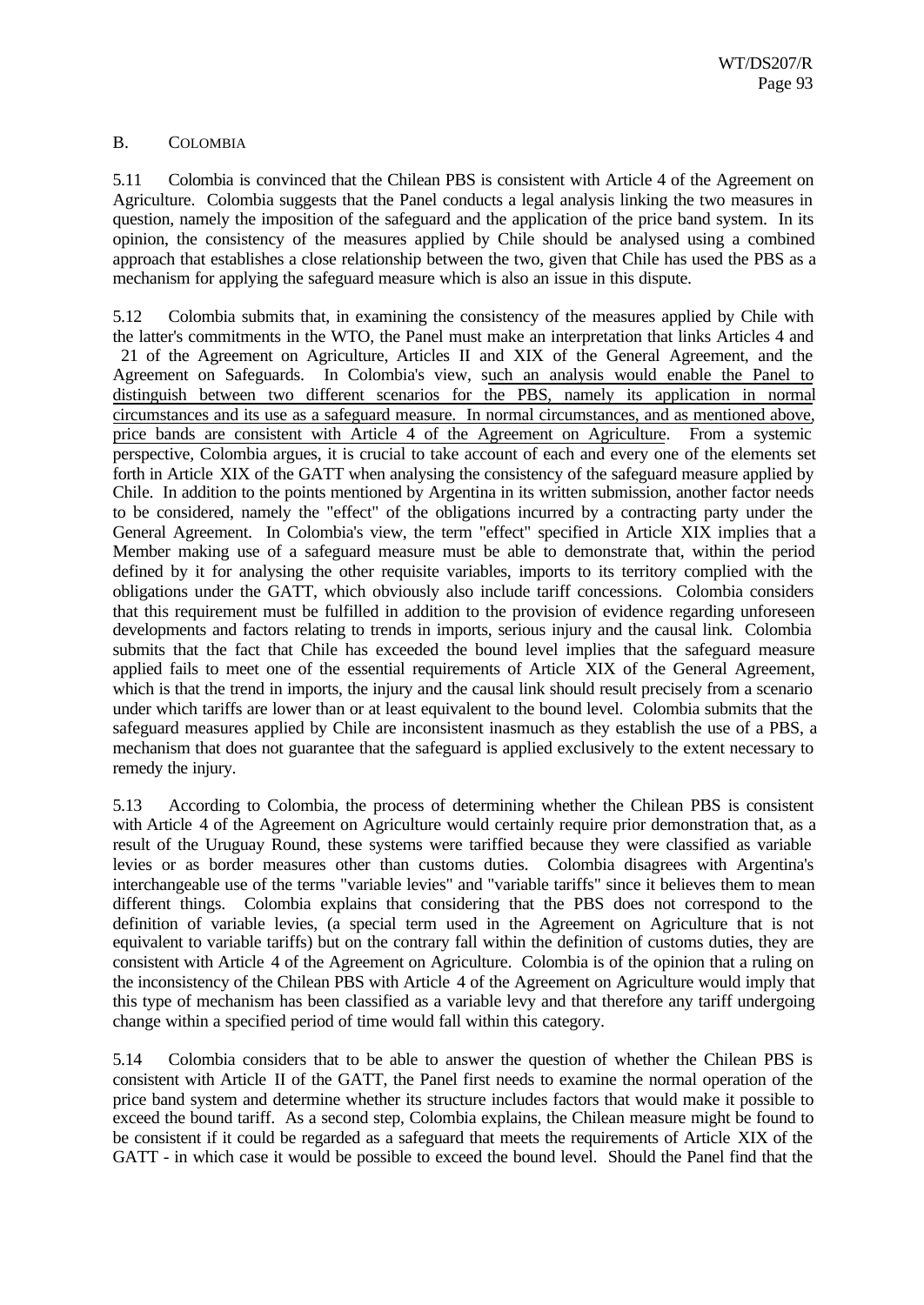Chilean safeguard was not applied in accordance with all the requirements set forth in Article XIX and the Agreement on Safeguards, Colombia argues, the price band system would be inconsistent with Article II of the General Agreement.

## C. ECUADOR

5.15 Ecuador emphasizes that both the Argentine and Chilean assessments of the issue should be understood in the light of the close interrelationship between the application of the Chilean price band system and the application of safeguards. In Ecuador's view, only the question of the consistency of the Chilean measure as a whole has been brought before this Panel and, therefore, the Panel should only rule on the consistency or inconsistency of the Chilean measure in question with the WTO rather than conduct a conceptual analysis of the PBS.

5.16 Ecuador considers that PBSs can be operated differently from the one implemented in Chile and remain consistent with WTO rules, that is to say, respecting bound tariff levels and other commitments under Article II of the GATT 1994 as well as the market access commitments referred to in the Agreement on Agriculture, specifically under Article 4. According to Ecuador, PBSs do not necessarily constitute variable tariffs as described in the footnote to Article 4 of the Agreement on Agriculture, especially if such systems are applied in a transparent and predictable manner with the simple aim of counteracting major swings in the international prices of a limited number of agricultural products, thereby guaranteeing acceptable domestic production conditions. If PBSs are used as tariff measures, Ecuador argues, they do not require tariffication in order to be consistent with Uruguay Round provisions. Moreover, Ecuador argues, GATT-WTO regulations allow the tariff levels applicable to imports to be altered provided that they do not exceed the maximum levels and that the market access conditions bound in Members' schedules are guaranteed. Ecuador further submits that the implementation of PBSs also treats all Members to which the MFN tariff applies without distinction, and applies equally to all goods classified under the same tariff subheading which reach port within a period of time determined sufficiently in advance and with sufficient predictability, independently of the country of origin, the import or export agent and the customs value of the product. Ecuador concludes that this is clearly a tariff system and it will not therefore have had to be tariffied since it complies with the letter and spirit of Article 4 of the Agreement on Agriculture. In Ecuador's view, any PBS based on the relevant international agricultural product prices is as predictable as regards the applicable tariffs as any other tariff-setting system, in that the tariff payable depends on the customs value of the goods. It is Ecuador's opinion that a tariff-setting system which clearly establishes the mechanism for modifying tariffs and furnishes adequate and timely information on such changes should be considered predictable as regards the application of such tariffs. Moreover, Ecuador adds, if such a mechanism for modifying tariffs is disassociated from the domestic market conditions of the importing country and precludes discretionary intervention by the competent authorities, the system is also highly transparent.

### D. EUROPEAN COMMUNITIES

5.17 In the European Communities' view, the most important question that the Panel should address first, is whether the extension of Chile's definitive safeguard measure is properly before it. The European Communities consider that the Chilean safeguard measure which is in force (the definitive measure, as extended) is not a separate measure from the one on which consultations were held, and in any event is properly before the Panel in accordance with the relevant provisions of the DSU. The European Communities fully agree with Chile that no DSB action can to any extent modify the provisions of the DSU, including those concerning consultations prior to dispute settlement. It is the view of the European Communities that abidance by those provisions has however to be reviewed also in the light of the other WTO provisions relevant in each particular case. The European Communities contend that the issue of whether the extension of a definitive safeguard measure under the Agreement on Safeguards constitutes the continuation of the original measure, or rather a different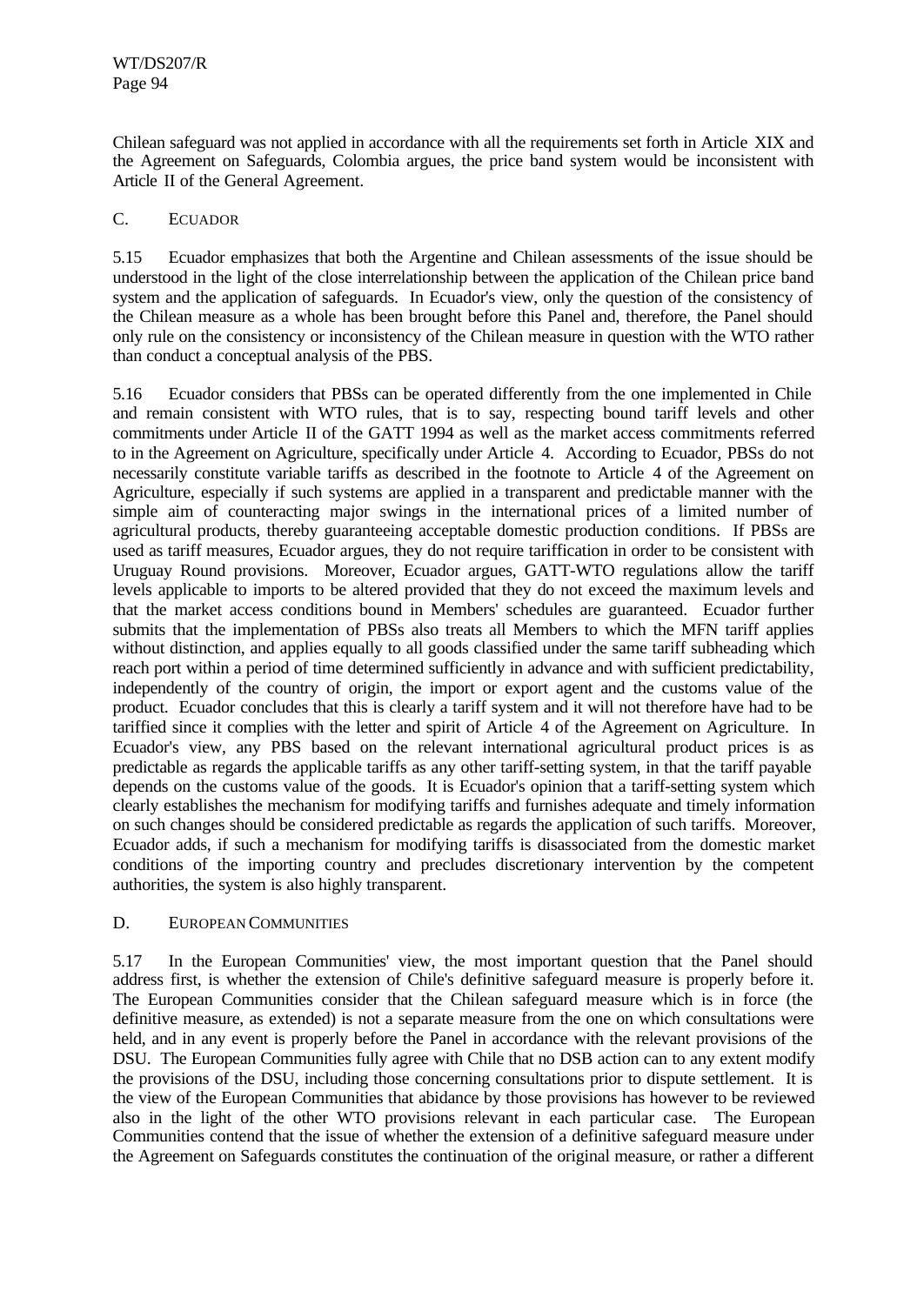measure, should be examined first of all in the light of Article 7 of the Agreement on Safeguards, containing specific indications in this respect. The European Communities submit that the language of Article 7.1, specifically the reference to one period of duration, already suggests that an extension is not separate from the original measure, and that the only effect of an extension is to change its duration or in other words extend "the period". Further, it adds, Article 7.2 dictates the conditions for such extension to be decided, and allows Members to extend a definitive safeguard measure. According to the European Communities, the reference in the wording to the measure (in force) in the singular indicates that, in the mind of the drafters of the Agreement on Safeguards, Article 7.2 was not to regulate the adoption of a new and separate measure, but simply refers to the possibility of modifying "the period" of the same measure. In the same vein, the last sentence of Article 7.4 refers to "[a] measure extended under paragraph 2". The European Communities submit that this is further supported by Article 7.3 which, by determining the total duration of safeguard relief, that provision makes a reference, on the one hand, to the "provisional measure", and, on the other hand, to the initial application and extension of a (same) safeguard measure. The European Communities point out that Article 7 includes the above language notwithstanding the fact that in order to authorize extensions it requires the collection and evaluation of new data. Thus, the European Communities argue, the fact that the extension is the result of the evaluation of different data compared to the original definitive measure does not affect the categorization of the extension, contrary to Chile's contention. The European Communities conclude that, even if, the continued duration of the measure requires a new expression of will on the part of the domestic authorities, in the light of the clear wording of Article 7 this alone is not sufficient to make the relevant decision a new "measure". The European Communities submit that if Chile was correct in arguing that the extension of its definitive safeguard measure constitutes a separate measure from the one originally taken on 20 January 2000, by the very adoption of such alleged separate measure Chile would be in breach of Article 7.5 of the Agreement on Safeguards since it clearly results from the wording of this provision that a WTO Member cannot apply two "separate" measures in a row on the same product or products. As a last remark on this issue, the European Communities recall the obligation of progressive liberalization set out in Article 7.4 of the Agreement on Safeguards which provides that if one and the same definitive measure is extended, the period of extension is also subject to the "progressive liberalization" obligation. The European Communities argue that if a Member could at pleasure categorise the extension of a definitive measure as a separate measure, simply based on its domestic legislation, it could effectively extend the duration of safeguard relief at full level by a series of allegedly "separate" measures and thus easily escape the obligation of progressive liberalization.

5.18 The European Communities submit that even if the extension were a separate measure, it would still be properly before the Panel. The European Communities explain that Chile relies on several provisions of the DSU as well as on certain Appellate Body pronouncements which, in their view, do not support Chile's contention. As to the DSU, the European Communities agree with Chile when it points out that pursuant to Article 3.4 DSB recommendations and rulings aim at a satisfactory solution of a dispute, and that pursuant to Article 3.3 a dispute arises when a Member's rights are nullified or impaired by a measure taken by another. In the European Communities' view, there appears however to be little doubt that all Chilean measures referred to by Argentina in its request for Panel establishment were "taken". Likewise, the European Communities argue, it is correct that under Article 3.7 of the DSU the main aim of the dispute settlement mechanism is to secure a positive solution to a dispute, preferably through the removal of a measure found to be inconsistent with the WTO. Chile does not dispute, however, that the extension of the definitive safeguard measure is in force – so that, if required by WTO rules, it could be removed. As regards the Appellate Body pronouncements referred to by Chile, the European Communities submit that they also do not support Chile's objection. Chile first refers to *Brazil – Aircraft* in support of essentially a "due process rights" defence and, in this case, does not support Chile's claim that review of the extension by the Panel would violate such rights. The European Communities submit that, as in that case, the extension of the definitive safeguard measure at issue in the present dispute concerns the same "matter" and, as Chile expressly admits, corresponds exactly to the original definitive measure, apart from the duration.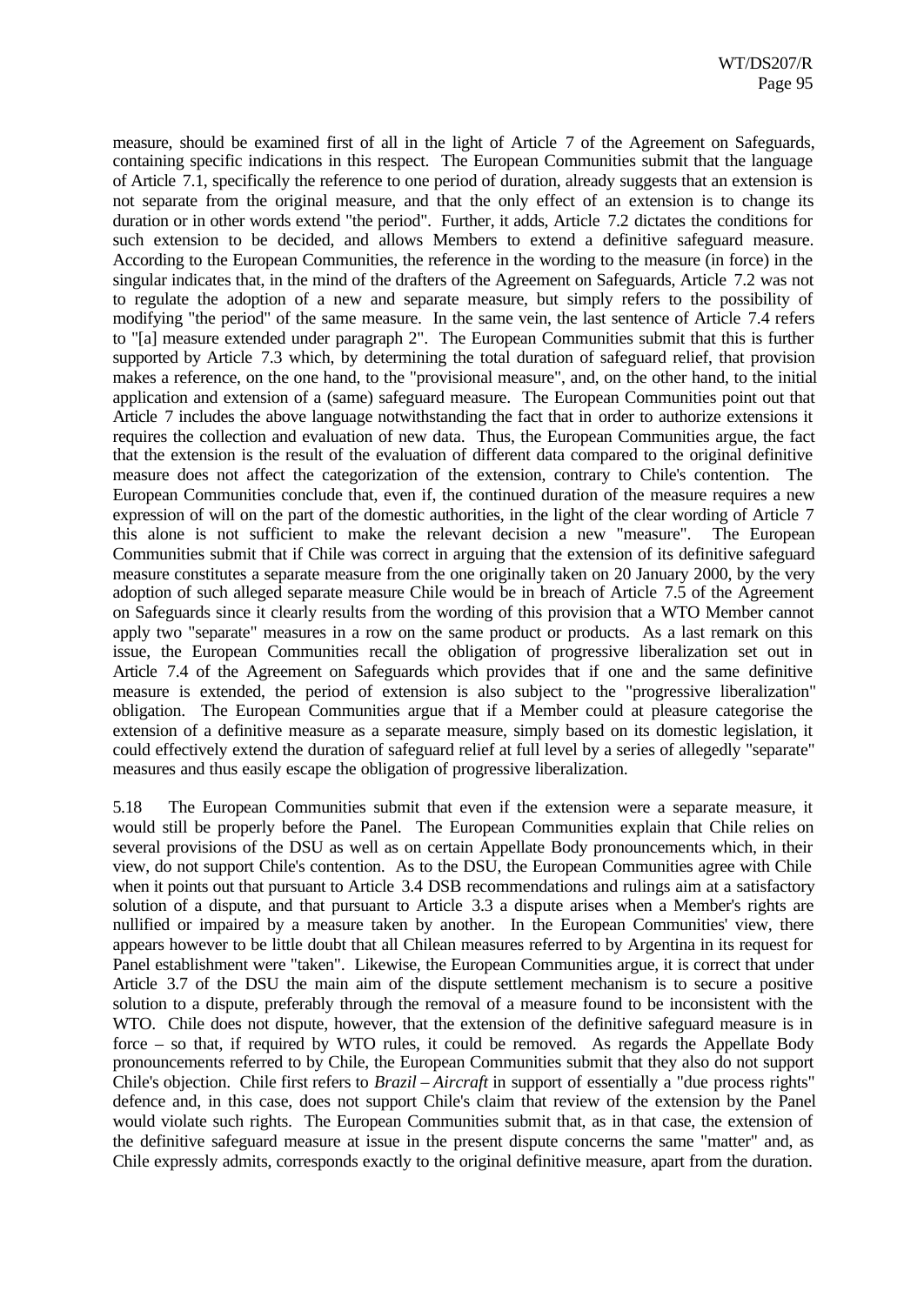l

According to the European Communities, it is thus clear that the matter and the applicable regime for which the establishment of the panel was requested are the same as those on which consultations were held. The European Communities contend that the responding party's rights of defence are therefore in no way impaired. The European Communities explain that Chile further refers to the Appellate Body report in *United States - Import Measures on Certain Products from the European Communities*. <sup>548</sup> However, the European Communities explain, the application of the very criteria laid down by the Appellate Body in that report would confirm that the extension of Chile's definitive safeguard measure at issue in this dispute is not a separate and distinct measure from the one on which the parties held consultations.

5.19 Further to receiving the news that the Chilean safeguard measure, as extended, was terminated as far as imports of wheat and wheat flour are concerned, the European Communities note that, in its view, the Panel is entitled to continue its review of Chile's safeguard measure, as extended, including the parts of such measure which have been terminated. The European Communities assume that in any event, those products continue to be subject to the price band system as such.

5.20 The European Communities recall that domestic authorities are under a duty to evaluate all facts before them or that should have been before them in accordance with the WTO safeguards regime.<sup>549</sup> In the European Communities' view, this broad obligation of the domestic authorities is paralleled by a broad review that panels are called to exercise on safeguard measures. The European Communities submit that the Panel is not limited in its review by the "record of investigation".

5.21 The European Communities submit that all the basic requirements for the adoption of safeguard measures must be met and demonstrated *before* a safeguard measure is taken, and all must be accounted for in the report of the competent authorities. The general issue raised by Chile's measure, as extended, is that in a number of respects Chile's competent authorities failed to properly examine and evaluate, or to examine and evaluate at all, whether the requirements for the adoption of a safeguard measure were met. The European Communities submit that this consideration applies in the first place to the decisions (Exempt Decrees) of the Ministry of Finance, which Chile identified as its "measures" in its notifications to the WTO. In its view, those measures themselves simply establish the type and duration of the safeguard relief accorded, and contain no reference or analysis whatsoever of the underlying justifications. The same consideration largely applies to the Recommendations of the Commission. The European Communities add that the decrees establishing the provisional measure, the definitive measure and the extension, include no reference to either of those Recommendations or to the Minutes of the Commission's investigation. Rather, each of those decisions refers to a different document (*oficio reservado*) of the Commission's President. The European Communities submit that it has not had the benefit of examining such *oficios reservados* and it is not clear to the Community whether the Recommendations reprinted in the Minutes of the meetings of the Commission of Distortions actually correspond to the "official communications" referred to in the Decrees or not. If they do not, the European Communities cannot see how those Recommendations may be examined as relevant basis for the decrees.

5.22 The European Communities submit that the safeguard measure taken and identified by Chile does not include any "demonstration as a matter of fact" that certain circumstances constituted "unforeseen developments". The same applies to the Recommendations of the Commission reprinted in the Minutes of its meetings. The fact that Chile submits before the Panel that the time extension of the downwards price trends on the international markets constitutes such "unforeseen development" is

<sup>548</sup> The European Communities refer to the Appellate Body report on *United States – Import Measures on Certain Products from the European Communities* ("*US – Certain EC Products"*), (WT/DS165/AB/R) adopted on 10 January 2001, Chile's First Written Submission, para. 87.

<sup>549</sup> The European Communities refer to the Panel report on *Korea – Dairy,* (WT/DS98/AB/R) adopted on 12 January 2000, as modified by the Appellate Body report, paras. 7.30-31, 7.54.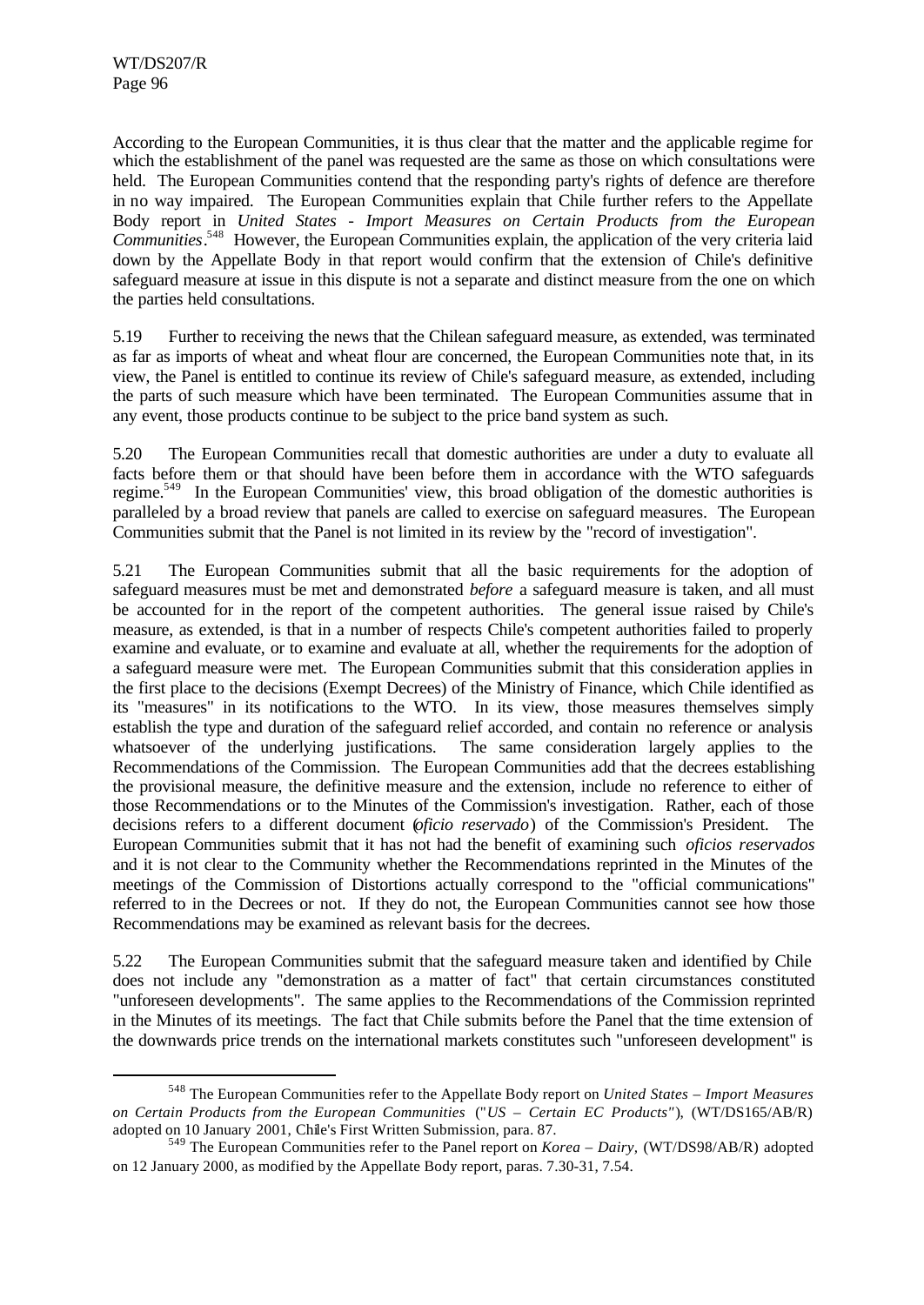not capable of redressing a flaw in the competent authorities' determinations. The European Communities explain that the imports analysis of Chile's authorities seems to have taken into account not only the actual increase in imports observed, but also the fact that the operation of the price band system has contained a greater increase. In the view of the European Communities, the "threat of increased imports" is not the standard laid down in the WTO safeguard regime.

5.23 As regards Chile's analysis of the domestic industry, the European Communities submit that, as a matter of principle the fact that an analysis of the competitive relationship between some of the products subject to the safeguard measure may have been conducted for the adoption of the price band system does not absolve Chile from fulfilling the requirements of the WTO safeguard regime and conduct an investigation in accordance with those requirements. As regards Chile's analysis of the serious injury or threat thereof caused by the increased imports, the European Communities submit that even assuming that the Recommendation in Minutes of Session No. 193 forms part of Chile's safeguard measure, the factors which must be examined under Article 4.2(a) of the Agreement on Safeguards are disposed of in a few lines per type of imported product under investigation, simply stating the conclusions at which the Commission arrived without any further explanation or elaboration. Moreover, this does not address the issue of whether other "relevant factors" may have existed and possibly be brought to the attention of the domestic authorities. There are even fewer indications as concerns the causal relation between the increased imports and the serious injury or threat thereof.

5.24 As regards the PBS, the European Communities take the view that assessing the violation of Article II:1(b) of GATT 1994 is sufficient for the Panel to conclude that, by adopting and mainta ining its price band system, Chile has violated its WTO obligations. By its structure and design, that system takes away the predictability as to the maximum amount of Chile's tariff protection, which the other WTO Members thought they had achieved by negotiating tariffs with Chile. What is more, it alters the balance of concessions carefully achieved through the Uruguay Round.

5.25 The European Communities submit that Article 4.2 prohibits the maintenance, after the entry into force of the WTO Agreement, of pre-Uruguay Round measures "which have been required to be converted into ordinary customs duties" (i.e. to be "tariffied"). It also prohibits the introduction *ex novo* of the same types of measures, as well as their re-introduction. In the European Communities' view, given that the obligations in Article 4.2 concern measures that had to be converted into ordinary customs duties, it necessarily follows that measures which already fall within the definition of "ordinary customs duties" do not need "conversion". As a result, the European Communities argue, measures that are "ordinary customs duties" in the sense of Article II:1(b), as interpreted by the Appellate Body, are not caught by the obligations of Article 4.2 of the Agreement on Agriculture. The European Communities contend that a measure that would meet the test set out by the Appellate Body in *Argentina – Textiles and Apparel*, and would therefore not be contrary to Article II:1(b) of GATT 1994, would not be subject to any further obligation in Article 4.2 of the Agreement on Agriculture. This conclusion stands even if the measure in question resulted in the application of a "duty that varies" - inasmuch as this "variation" is maintained below the ceiling written in the Member's tariff binding. Thus, the European Communities submit, the decisive element which distinguishes an "ordinary customs duty" from a "variable levy" is the existence of a ceiling in the tariff binding. The European Communities consider that the term "variable import levies" does not include all "duties which vary" or all duties which vary according to certain parameters.

5.26 In response to a question from the Panel concerning the concept of ordinary customs duties, the European Communities explain that, under GATT 1947, there seems to have been no agreement among the contracting parties that the clause "ordinary customs duties" would be limited to particular types of duties. The only indication in connection with that clause in the Analytical Index to the GATT turns on a formal distinction, namely on whether a certain duty is or is not inscribed in the columns of a contracting party's Schedules. The European Communities refer to *Argentina – Textiles*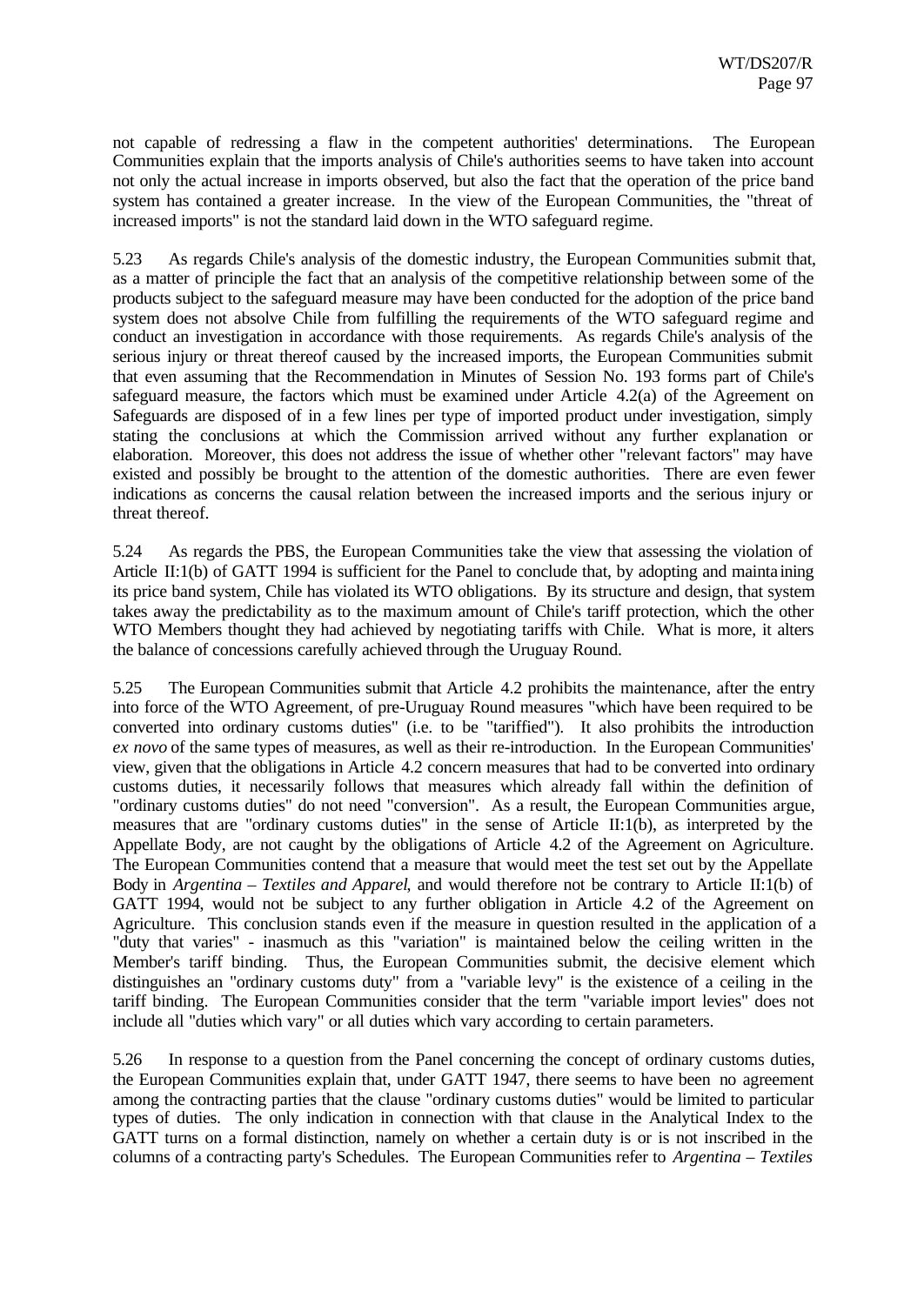l

*and Apparel* where the Appellate Body further clarified that the only limit imposed by Article II:1(b) on the WTO Members relates to the maximum *amount* of tariff protection that they are allowed to apply once they have a binding in their Schedules. The European Communities explain that the Appellate Body excluded that, other than the requirement of an upper limit on the amount of duties, Article II:1(b) of GATT 1994 imposes any other limit, notably on the type of duty that can be indicated in the column "ordinary customs duties". The European Communities submit that, even under GATT 1947, it had been noted, in respect of variable duties:"[i]t is obvious that, if any such duty or levy is imposed on a 'bound' item, the rate must not be raised in excess of what is permitted by Article II of the Agreement."<sup>550</sup> In the European Communities' view, it is clear that this position can only be correct if it is first assumed that variable levies may fall within the scope of Article II of GATT 1994.

5.27 In practice, the European Communities explain, the types of duties inscribed by the contracting parties to GATT 1947 in the column "ordinary customs duties" of their Schedules have greatly varied, including, *inter alia,* forms of duties commonly designed as "specific duties", "*ad valorem* duties", "mixed" duties, and also tariff quotas. The European Communities submit that it should however be clear that categories like "specific duties", or "*ad valorem*" duties are not given legal relevance in Article II:1(b) of the GATT 1994, and are not in any way mandatory under such provision. Accordingly, they do not in any way limit the liberty of WTO Members as to the device, the mention of which, in the column "ordinary customs duties" of their Schedule, indicates how those Members ensure that they will not *exceed* their bindings. The European Communities in particular disagree that certain basic, if not simplified, definitions set out for the purposes of economic theory may be of great assistance in identifying the content of legal obligations agreed upon by sovereign WTO Members, if those Members did not incorporate such definitions in the legal texts which they agreed.

5.28 In the European Communities' view, the Chilean PBS is a measure that falls and can be reviewed under Article II:1(b) of GATT 1994 as an ordinary customs duty. The European Communities submit that the Chilean PBS does not always result in the application of an additional, or "supplementary" duty to the one recorded in the "ordinary customs duty" column in Chile's Schedule. Quite to the contrary, it argues, there are cases in which, depending on the import prices, the "ordinary" duty is returned in full or in part. Therefore, the European Communities argue, the PBS seems more a mechanism for the application of Chile's "ordinary customs duty" rather than a separate and supplementary duty.

5.29 As regards the difference between "ordinary customs duties" and "other duties and charges", the European Communities explain that Article II:1(b) also provides with respect to "other duties and charges" that they cannot exceed a given amount, but gives no indication as to whether certain "types" of duties would or would not be considered as "other duties and charges". The European Communities submit that the similarity of language compared to that used for the "ordinary customs duties" suggest that the second sentence of Article II:1(b) has to be read similarly to the first sentence, that is, as only embodying an obligation *not to exceed* the amounts of "other duties and charges" provided for in their domestic legislation. The European Communities contend that, in practice, the expression "other duties or charges" in Article II:1(b) has been deemed to cover measures such as stamp duties, statistical fees, revenue fees.<sup>551</sup> As for the Understanding on Article II:1(b) of GATT 1994, while obliging Members to record their "other duties and charges" in their Schedule, on penalty

<sup>550</sup> The European Communities refer to the Contracting Parties to the General Agreement on Tariffs and Trade, Q*uestions Relating to Bilateral Agreements, Discrimination and Variable Taxes*, Note by the Executive Secretary, L/1636, 21 November 1961, p. 3, para. 7 (also excerpted in *Analytical Index to the GATT*, 1995, Vol. I, p. 72).

<sup>551</sup> The European Communities refer to the *Analytical Index to the GATT*, 1995, Vol. I, p. 78.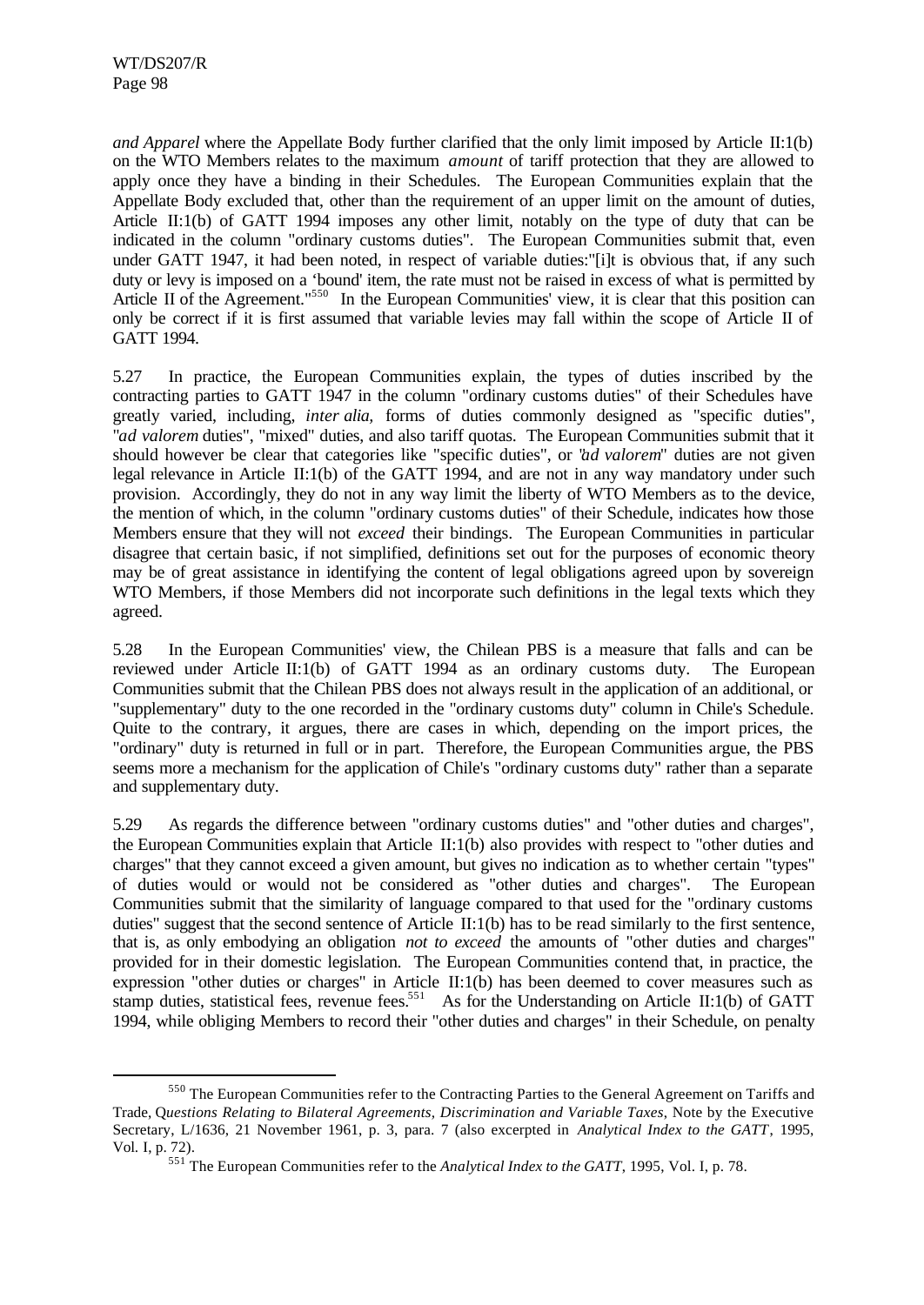of losing their right to apply such "other duties and charges"<sup>552</sup>, the European Communities explain, it does not limit the types of duties that can be scheduled as "other duties and charges". The European Communities conclude that the difference between "ordinary customs duties" and "other duties and charges" is mainly based on a formal criterion (that is, where in a Member's Schedule a "duty or charge" is recorded), but is not based on a difference in the types of duties that fall under one or the other category.

5.30 The European Communities consider that, as the principal obligation in the second sentence of Article II:1(b) is to refrain from imposing "other duties and charges" *in excess of* those provided for in domestic legislation (and, after the entry into force of the Understanding on Article II:1(b) of GATT 1994, in excess of those recorded in a Member's Schedule), these measures are also characterized by a ceiling. It concludes that, as such, they cannot be assimilated to the measures referred to in footnote 1 to Article 4.2 of the Agreement on Agriculture, including the measures "similar" to those expressly listed in the first part of the footnote The European Communities further explain that, given that a separate obligation not to exceed the level of "other duties and charges" is laid down in Article II:1(b) compared to that laid down for "ordinary customs duties", there is a separate ceiling for such "other duties and charges". In the European Communities' view, the basic obligation not to exceed the ceiling has not been changed by the Understanding on Article II:1(b) of GATT 1994, which simply adds, for reasons of transparency, that the ceiling must be recorded in the Schedules.

5.31 The European Communities consider that the obligation in Article 4.2 of the Agreement on Agriculture is not "independent" of the one in Article II:1(b) of GATT 1994 insofar as the interpretation of Article 4.2 is concerned. In fact the latter provision employs the same language "ordinary customs duty", which also appears in Article II:1(b), without any specific definition of such term being provided either in the Agreement on Agriculture or elsewhere in the WTO Agreement. The European Communities submit that the term "ordinary customs duty" is only found in one provision of GATT 1994, namely Article II and concludes that it is therefore to that provision and to its interpretation given over time that one must turn to understand the content of the main obligation in Article 4.2. The European Communities admit that it is nonetheless correct that there is a distinct and additional obligation in Article 4.2 of the Agreement on Agriculture, thus an added value compared to Article II:1(b) of GATT 1994. The European Communities explain that that obligation is the obligation to "tariffy" and not to revert, maintain or resort to measures that were required to be "tariffied". In fact, Article II of GATT 1994 does not provide an obligation to eliminate certain forms of import protection other than tariff protection, nor to limit tariff protection by binding maximum amounts for agricultural products. The European Communities explain that it merely imposes, *if and when* a Member has decided to place a maximum limit on its right to tariff protection by inscribing a binding in its Schedule, that such a Member cannot come back on its decision (except of course by fulfilling the requirements in Article XXVIII of GATT 1994). According to the European Communities, if a Member had not "tariffied" and then applied a variable import levy, it will in certain cases violate Article 4.2 of the Agreement on Agriculture without, however, simultaneously violating Article II:1(b) of GATT 1994.

5.32 As regards footnote 1 to Article 4.2 of the Agreement on Agriculture ("similar border measures other than ordinary customs duties"), the European Communities contend that this residual list is important because it indicates that the list of measures which had to be "tariffied" (and which cannot be reintroduced, maintained or introduced) is not exhaustive and because it implies that the measures expressly listed in footnote 1 share some common feature (which in turn also has to be shared by non-listed measures in order for these measures to fall under the residual clause), and that the obligation to "tariffy" all those measures has a single rationale. The European Communities submit that, setting aside "variable import levies", all measures listed in the first part of footnote 1

<sup>552</sup> The European Communities refer to the *Understanding on the Interpretation of Article II:1(b) of the General Agreement on Tariffs and Trade 1994*, paras. 3, 7.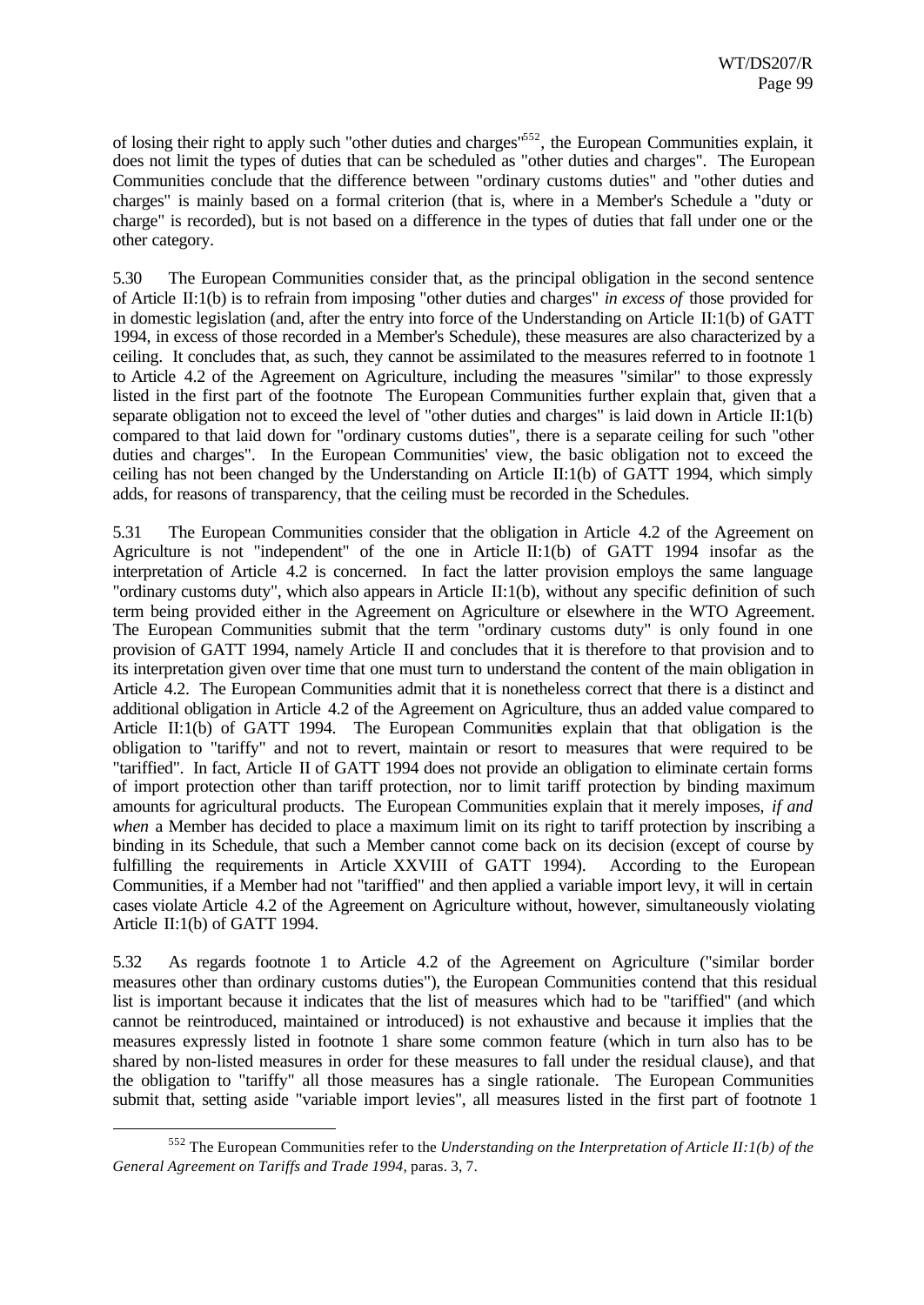have in common the effect of eliminating price competition, and of preventing imports. This indeed is the effect of quantitative import restrictions, but also of minimum import prices, discretionary import licensing, non-tariff measures through state trading enterprises, voluntary export restraints. The European Communities recall that this feature was also highlighted in the debates on "variable levies" under GATT 1947. In fact, "variable import duties" were criticized under GATT 1947 where they had the capacity of always perfectly offsetting the difference in prices between imports and domestic products, thus, the capacity of always *eliminating* imports' price competitive advantage *vis-à-vis* domestic products, ultimately operating like a quantitative restriction. The European Communities submit that these effects, however, are only characteristic of variable levy systems which can "fluctuate" freely, without any upper limit. In fact only in that case will a variable levy system allow exactly to offset import prices lower than domestic prices and thus operate like a quantitative restriction. By contrast, the European Communities argue, a variable import levy with an upper limit will not ensure perfect equalization of imports' and domestic products' prices in every case. There will still be the possibility of imports at a price level with respect to which the application of the highest possible duty within the upper limit does not fully eliminate the price differential compared to domestic products. Therefore, the European Communities conclude, the reference, in footnote 1 to Article 4.2 of the Agreement on Agriculture, to "variable import levies" to be tariffied, must be read as a reference to variable levy systems which have the characteristic of eliminating price competition between imports and domestic products and of operating as import restrictions – which, in turn, means variable levy systems characterized by the absence of any upper limit to the maximum duty that may result from their application. According to the European Communities, Chile's price band system does not always result in the perfect equalization of prices of imports and domestic products. In fact, the European Communities explain, because there is a band, there is an upper limit beyond which the duty resulting from the application of the system cannot increase any further – no matter how low the import price. Therefore, the European Communities submit, in certain cases of particularly low import prices (thus of particularly strong price competition), the duty cannot offset exactly the price differential with domestic prices.

## E. GUATEMALA

5.33 Guatemala declares that it shares Argentina's view that, inasmuch as the price band system implies the application of a tariff that exceeds the 31.5 per cent commitment by Chile or there is a risk that this will occur, the price band system is inconsistent with obligations under Article II.1(b) of the GATT 1994. As regards Chile's argument that the very low bound tariff, together with the drastic fall in international prices for many agricultural products, explain to a large degree why Chile was forced to resort to the safeguards, Guatemala submits that this clearly shows that Chile departed from the legitimate object and purpose of the safeguard measure. As regards Chile's acknowledgement that it deliberately decided to allow the price band to operate at full regime, failing to comply with its commitment, Guatemala concludes that Chile improperly used this safeguard measure as a tool to provide a temporary solution to its violations of the WTO Agreements and thereby invalidate all the action taken by the Chilean authority.

5.34 Guatemala considers that, even though Chile is trying to make the Member affected and all Members of the WTO responsible for monitoring Chile's compliance with the Agreements, putting forward in its defence acquiescence and estoppel, what is certain is that such a form of defence has not been accepted in our dispute settlement system, according to which every Member of the WTO is empowered to question measures by other Members that violate the WTO Agreements. Furthermore, Guatemala adds, according to Article XVI:4 of the Agreement Establishing the WTO "Each Member shall ensure the conformity of its laws, regulations and administrative procedures with its obligations as provided in the annexed Agreements".

5.35 In general, Guatemala considers that both the imposition of the safeguard measure and its extension fail to comply with some of the provisions of the Agreement on Safeguards. As regards the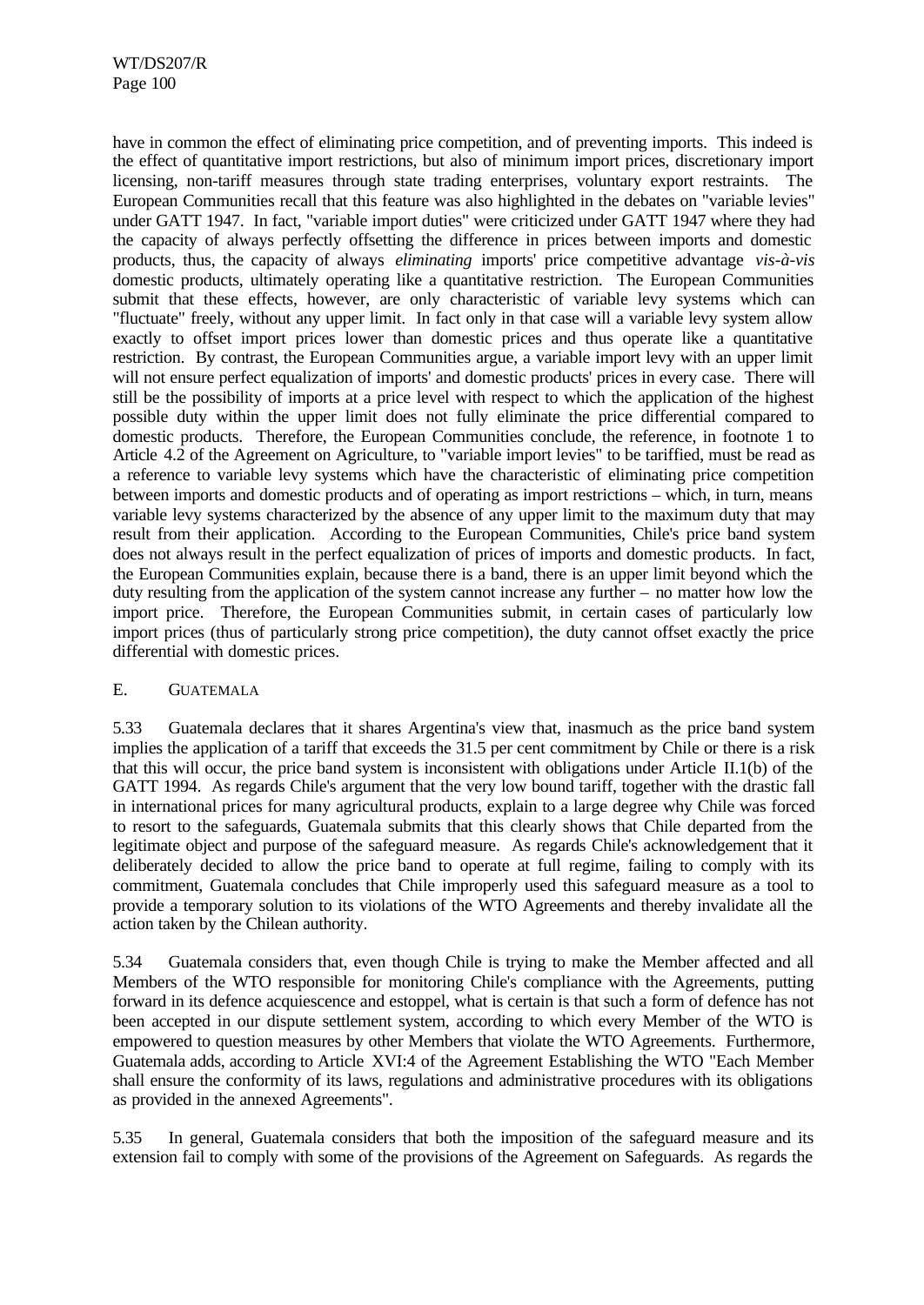concept of "unforeseen developments" in Article XIX of the GATT 1994, Guatemala submits that it implies a pressing need for action that was possibly not foreseen or expected and this must be proved by the competent authority. In Guatemala's view, this concept *per se* must be assessed. In Guatemala's reading of the Appellate Body precedents, the Appellate Body appears to suggest two circumstances that must be taken into account when demonstrating the unforeseen developments, namely, an examination of the changes that may be considered an unforeseen development and an explanation of that interpretation. In this case, Guatemala declares not seeing an indication that the Chilean authority demonstrated the existence of an "unforeseen development" as required by Article XIX of the GATT 1994. Moreover, it adds, we cannot see in which part of the administrative file or with which resolution the Chilean authority complied by indicating that it had taken into account the unforeseen development, as required by Chilean legislation itself in Article 17 of the Regulations on the Application of Safeguard Measures (Decree No. 909). Hence, Guatemala supports Argentina's claim that the Government of Chile acted inconsistently with Article XIX of the GATT by not having demonstrated, prior to application of the safeguard measure, as a matter of "fact" the existence of an "unforeseen development".

5.36 Guatemala considers that Article 3.1 of the Agreement on Safeguards lays down an obligation that goes beyond the mere fact of making a file available to the public. It claims that simply examining a file does not allow interested parties to know which questions of fact and law were analysed by the competent authority when setting forth its findings and conclusions. Guatemala notes that the Chilean authority did not comply either with the obligation to provide copies to interested parties. Hence, Guatemala considers that the Government of Chile acted inconsistently with Articles 3.1 and 4.2(c) of the Agreement on Safeguards inasmuch as the Chilean authority did not comply with the obligation to publish a report or detailed analysis and simply provided access to the public file or furnished "copies" thereof.

5.37 Guatemala contends that the first thing that the Chilean authority should have done prior to imposing a safeguard measure was to determine whether imports of a particular product had affected domestic producers of products that were "like" or "directly competitive" with that imported product. Moreover, in this particular case, the investigating authority should have carried out such an analysis for each of the products subject to the safeguard measure, namely, wheat, wheat flour and edible vegetable oils. In Guatemala's opinion, even if the price band system operating in Chile took into account each agricultural product and its corresponding like or directly competitive products, this does not absolve the Chilean authority from carrying out its own analysis in order to comply with Article XIX.1(a) of the GATT 1994 and Articles 2.1, 4.1(c) and 4.2 of the Agreement on Safeguards. Guatemala contends that it could not find in any part of Chile's submission "references" that would allow it to find in the Minutes the analysis carried out by the Commission. Furthermore, Guatemala submits, it is a matter for concern that none of the Minutes in the file (Minutes of Session No. 181 of 9 September 1999, Minutes of Session No. 185 of 22 October, Minutes of Session No. 193 of 7 January 2000, and Minutes of Session No. 224 of 17 November 2000) contain this analysis. Accordingly, Guatemala supports Argentina's claim that the Government of Chile acted inconsistently with Article XIX.1(a) of the GATT 1994 and Articles 2.1, 4.1(c) and 4.2 of the Agreement on Safeguards. In Guatemala's view, the Minutes do not mention any analysis of the like or directly competitive product that should have been carried out by the competent authority pursuant to the aforementioned Articles. Likewise, and as a result of the foregoing, Guatemala considers that the Chilean authority could not have determined which products constituted the domestic industry because the entire evaluation which the Chilean authority made in relation to this concept is inevitably wrong and cannot be remedied.

5.38 As regards the increased imports requirement, Guatemala considers that the periods examined by Chile do not allow any proper conclusions to be drawn regarding the trend in imports. In this regard, Guatemala explains that the Chilean authority sometimes evaluated short-term trends and in other instances evaluated data corresponding to long-term trends. In Guatemala's view, evaluating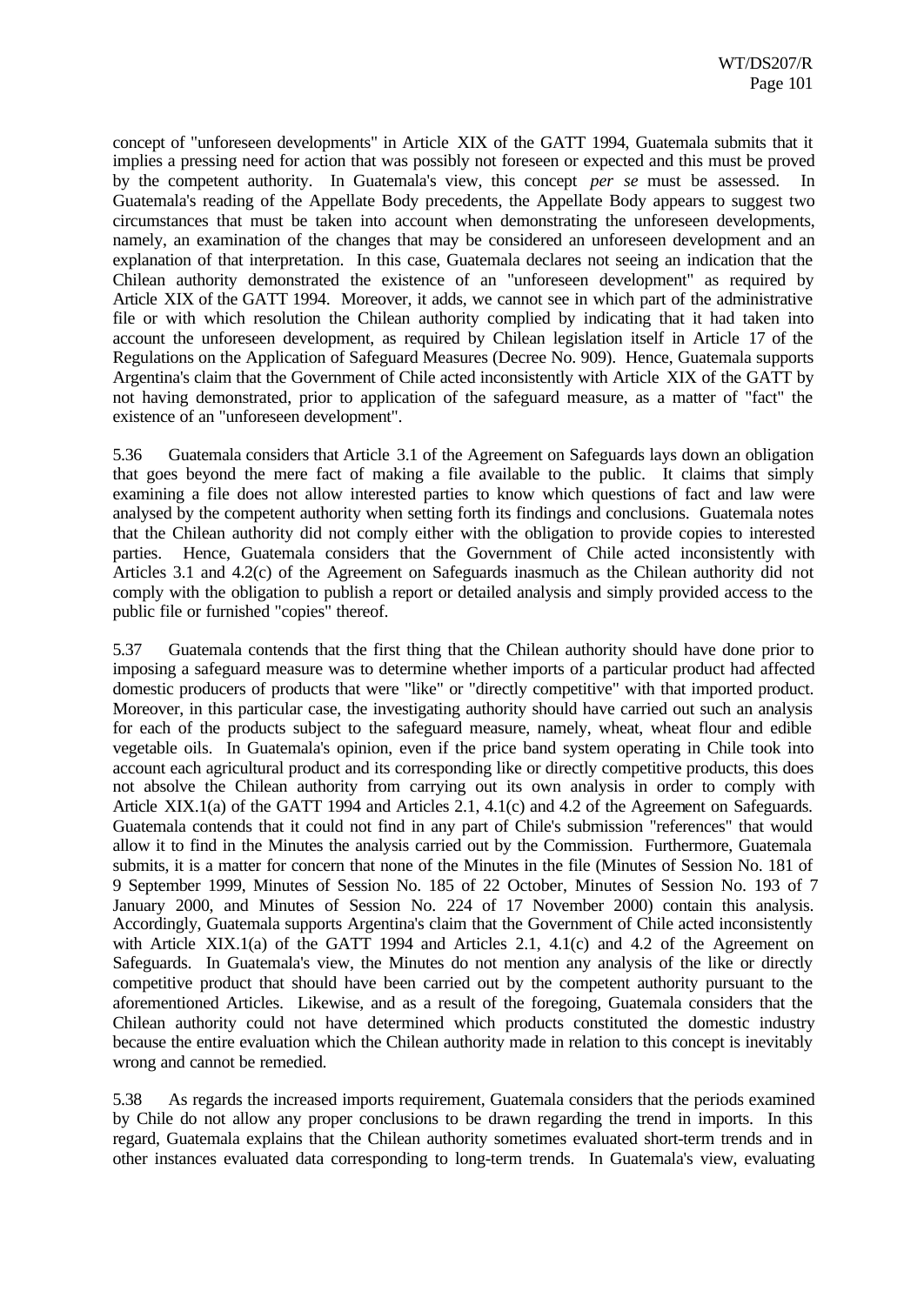data in isolation or placing emphasis on some data corresponding to a particular number of years while at the same time leaving aside other data for more recent periods can indubitably lead to errors. Far from showing that there was an increase in imports, Guatemala contends, the Chilean authority recognizes that, in recent periods, there has been a decrease in imports of products affected by the safeguard measure. Guatemala further submits that the competent authority did not carry out a serious analysis in order to determine that the "alleged increase" in imports was taking place "under such conditions" as to cause or threaten to cause serious injury. Guatemala therefore supports the claim by the Government of Argentina that the Government of Chile acted in a manner inconsistent with Article XIX.1(a) of the GATT 1994 and Articles 2.1 and 4.2(a) of the Agreement on Safeguards.

5.39 Guatemala points out that Argentina claims that the determination by Chile of the existence of threat of injury is inconsistent with Article 4.2(a) because the Chilean authority did not properly evaluate "all relevant factors", as required by that Article . Guatemala agrees that the Chilean authority did not evaluate "all relevant factors" since it could not find in the Commission's Minutes any kind of evaluation of the relevant factors set out in Article 4.2. of the Agreement on Safeguards. Although it is true there are isolated data or a straightforward list of some of these factors, Guatemala submits, this does not mean that the Chilean authority complied with its obligation "to evaluate" these factors, as required by Article 4.2. Guatemala further submits that Article 4.2 imposes on the Chilean authority the obligation to provide a reasoned and adequate explanation of its determination. In the Commission's Records, however, Guatemala finds no kind of explanation that would allow it to understand the analysis and the criteria used by the Chilean authority in order to understand how such factors confirmed its determination.

5.40 Guatemala supports Argentina's claim that the Chilean authority failed to comply with its obligations under Article XIX.1(a) of the GATT 1994 and Articles 2.1 and 4.2(b) of the Agreement on Safeguards for the following reasons: (i) in document G/SG/Q2/CHL/5 of 27 September 2000, Chile indicates that the cause of the injury was the significant fall in international prices. This statement can be found in several parts of the administrative file. In Guatemala's view, the Chilean authority was obliged to examine "other factors", which were referred to by various parties during the administrative proceedings. However, Guatemala contends, the file does not contain any analysis by the Chilean authority showing that it examined these "other factors" mentioned during the procedure. (ii) the Chilean authority did not make a "determination" within the meaning of Article 4.2(b) because it did not manage to establish the existence of a causal link between the increased imports and the injury or threat of serious injury. In Guatemala's view, the Chilean authority did not undertake an evaluation of the "other factors" and therefore was not empowered to determine or to ensure that the alleged injury or threat of injury was attributable to the increased imports. Guatemala concludes that the Chilean authority could not find that the "alleged increase in imports" was the cause of the injury or threat of injury.

# F. JAPAN

5.41 Japan is concerned with the consistency of Chile's measures with relevant WTO rules on several points. Japan indicates that there is a possibility that taxes or surcharges in excess of Chile 's bound tariff rate agreed in the Uruguay Round may be imposed under this PBS on its face. Japan further indicates that it is not necessarily clear whether the following basic requirements for applying safeguard measures are fulfilled so that, as the Chilean Government insists, such measures are justified: (a) the demonstration of the existence of unforeseen developments; (b) the proof of a causal link between increase of imports and serious injury; and (c) the proper definition of "like or directly competitive products" and "domestic industry." In this regard, Japan argues that, although the existence of a directly competitive relationship between materials (primary products) and final products (in this case, wheat and wheat flour) seems not to be demonstrated, producers of the both products are included in the "Domestic Industry" in the meaning of Article 4.1(c) of the Agreement of Safeguards.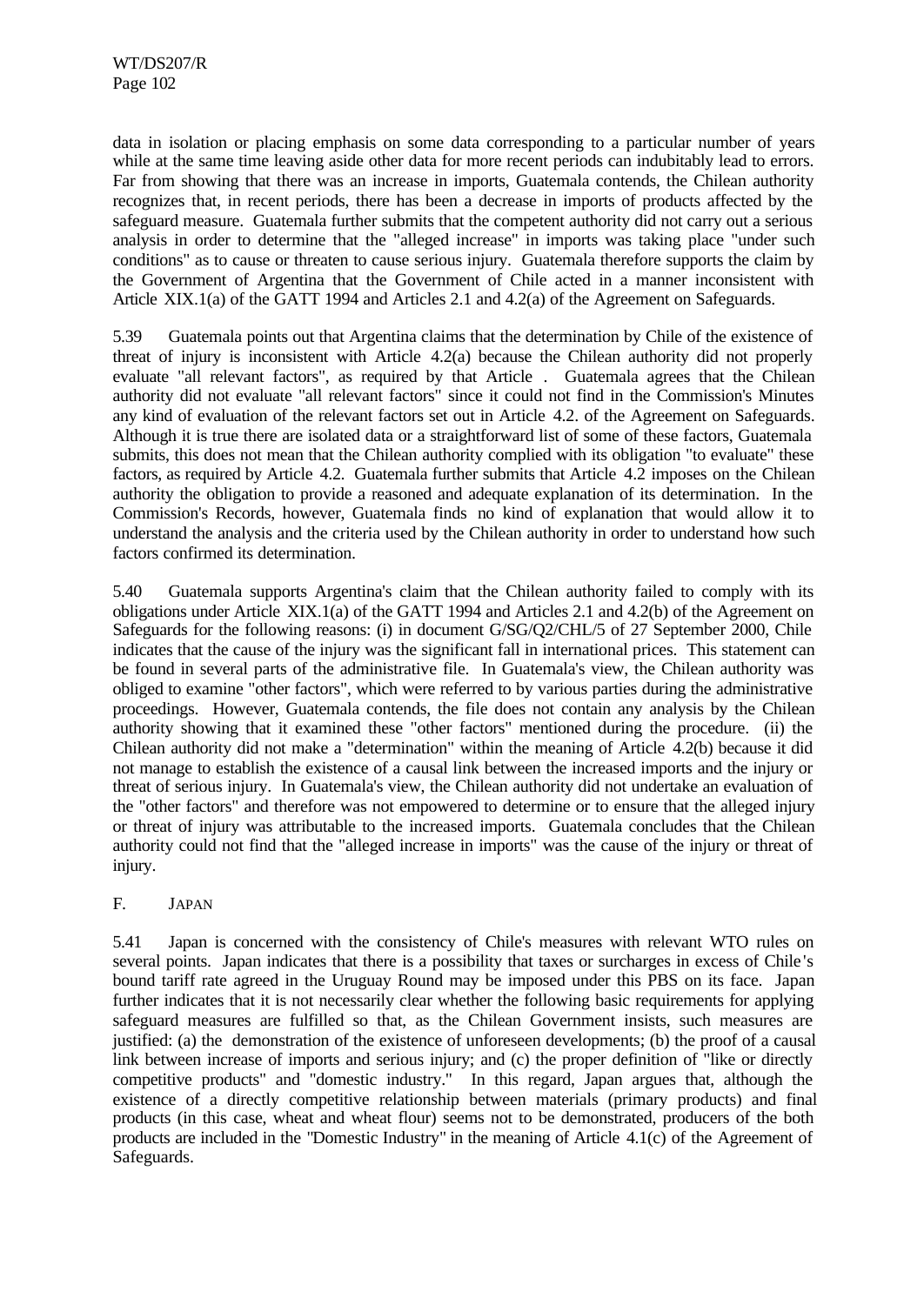5.42 Furthermore, Japan notes that the Agreement on Safeguards does not allow a Member to adopt safeguard measures before the investigation. In any event, Japan submits, careful consideration is called for in order to ensure that the measures inconsistent with Article II:1(b) of the GATT 1994 are not justified as measures taken under the Agreement on Safeguards.

5.43 Japan is of the view that Article 4.2 of the Agreement on Agriculture does not regulate the tariff level but prohibits certain forms of border measures other than ordinary customs duties, except as otherwise provided for in Article 5 and Annex 5 of this Agreement. Thus, Japan considers, insofar as a measure does not fall into such measures so regulated by Article 4.2, the measure does not give rise to violation under Article 4.2 of Agreement on Agriculture.

5.44 According to Japan, since Chile made tariff concessions for wheat, wheat flour and edible vegetable oils in the Uruguay Round, Article II:1(b) of the GATT 1994 does not allow Chile to levy ordinary customs duties in excess of those set forth and provided for in Chile 's Schedule of Concessions. While Article II:1(b) of the GATT 1994 also provides for "other duties or charges", if the "specific duty" based on the Chilean PBS is not set forth as "other duties or charges" in the Schedule, Japan is of the view that it is inconsistent with Article II:1(b) of the GATT 1994 to the extent that the applied rate inclusive of the added "specific duty" exceeds the bound rate of concessions.

## G. PARAGUAY

l

5.45 Paraguay considers that when a bound tariff has been recorded in a Member's Schedule, this tariff constitutes the maximum limit of duties that can legally be applied to the products bound. Paraguay agrees with the Appellate Body's statement in *Argentina – Textiles and Apparel<sup>553</sup>* regarding the structure and form of the measure inasmuch as it considers that, although in certain cases the implementation of Chile's price band system does not violate its obligations under the Agreements, on other occasions the system jeopardizes the rights of other Members, and so automatically becomes inconsistent with the Agreements. Paraguay refers to Chile's statement to the effect that the sharp and sustained fall in international prices of the agricultural products made it no longer possible to maintain the system without exceeding the level of bound duties and declares that this appears to suggest that Chile had failed to comply with its obligations under Article II of the GATT 1994.

5.46 Paraguay also claims that Chile has not provided any solid legal grounds for its statement that the PBS is not a variable import levy nor a similar border measure within the meaning of footnote 1 and that it does not come under the scope of Article 4.2 but is rather a specific tariff that fluctuates according to external factors. Paraguay is of the opinion that, even though it is not specifically mentioned in the text, Chile's price band system is one of the measures which the drafters of Article 4.2 of the Agreement on Agriculture, and in particular of footnote 1, were seeking to prevent.

5.47 As regards Chile's safeguard measures, Paraguay finds that, if the PBS was fully applied in Chile in order to maintain a stable domestic price, away from the fluctuation of products in global markets, the argument that the rapid fall in global prices had caused or threatened to cause serious injury to Chilean producers is inconsistent. Paraguay declares that, by recognizing that the measures in force in Chile are being analysed by this Panel, it is tacitly concluding that they are merely an extension of the original measure, and that Chile's argument that the extension is a different measure is out of place because neither the nature nor the characteristics of the original measure have altered there has merely been an extension of the implementation period. Paraguay further submits that Chile adopted the safeguard measures after it had infringed its bound tariffs by applying the price band system. In Paraguay's view, this means that it used the safeguard measures as a mechanism for

<sup>553</sup> Appellate Body report on *Argentina – Textiles and Apparel* (WT/DS56/AB/R) adopted 22 April 1998, DSR 1998:III, 1003, para. 62.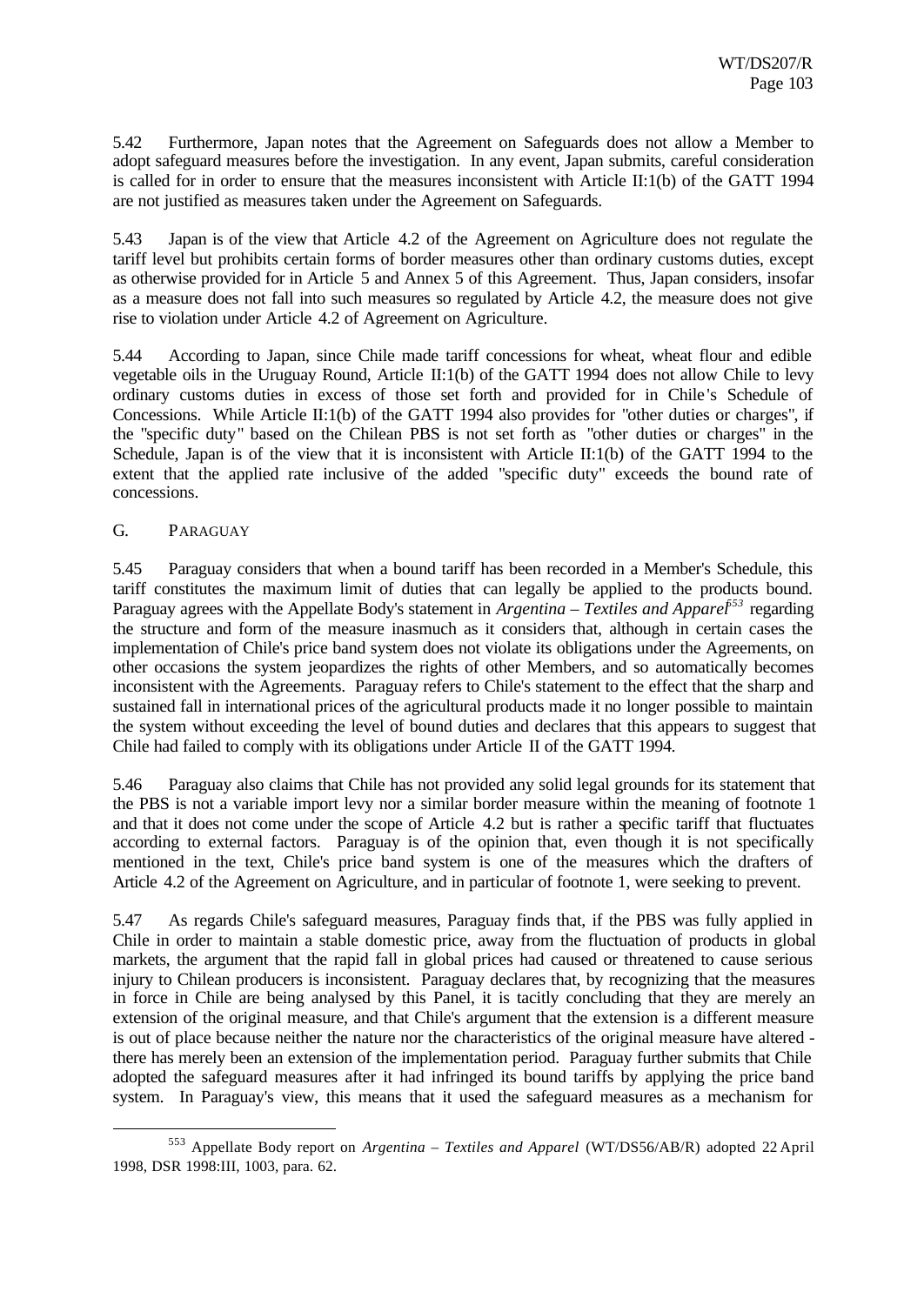legalizing those violations, contrary to both the objective and nature of such measures. At the same time, Paraguay considers that Chile has not acted in accordance with Article XIX of the GATT 1994, since it failed to demonstrate the existence of unforeseen developments prior to applying the safeguard measure. Paraguay further submits that Chile has not convincingly demonstrated injury or threat of injury caused by increased imports. Paraguay considers that such injury or threat thereof can be imputed to other factors, for example international product prices, and this is clearly proscribed in Article 4.2(b) of the Agreement on Safeguards.

#### H. UNITED STATES

5.48 The United States disagrees with the interpretation of Article 4.2 of the Agreement on Agriculture advanced in Chile's first submission. According to the US, Chile's argument is two-fold: (1) the price band regime is not a "variable import levy" within the meaning of Article 4.2 and, therefore, is not proscribed by Article 4.2 and (2) even if it is a variable levy, the system was not "required to be converted into ordinary customs duties" during the Uruguay Round tariffication exercise and, hence, is not in violation of Article 4.2. As regards the second argument, the United States considers that it raises a fundamental interpretive issue regarding Article 4.2. According to the US, Chile effectively reads Article 4.2 as only prohibiting Members from using "any measures that have been converted into ordinary customs duties." According to this argument, if an agriculturespecific non-tariff barrier existed at the time of the Agreement on Agriculture's entry into force, but was not "converted" into a tariff at that time by a Member, then the measure must not "have been required to be converted" and, accordingly, falls outside the scope of Article 4.2's prohibition. The United States submits that this strained reading of Article 4.2 ignores key parts of the text as well as the object and purpose of the provision. The United States explains that, read according to its ordinary meaning, Article 4.2 imposes a *general requirement* to eliminate and refrain from using or readopting *any* agriculture-specific non-tariff barriers and to use a system of tariff-only protection. Therefore, the United States argues, if the Chilean PBS is a variable import levy, it (and *all* other variable import levies) is prohibited by the express language of Article 4.2 and its accompanying footnote, regardless of whether Chile actually tariffied the levy in its Schedule of tariff commitments. In the United States' view, Chile's interpretation of Article 4.2 fails to give all of the terms of that provision "meaning and effect" and does not read those terms according to their ordinary meaning. One phrase that Chile quotes but then disregards is "of the kind." The United States claims that, according to its ordinary meaning, "kind" refers to a "class, sort, or type," indicating that Article 4.2 prohibits general classes, sorts, or types of non-tariff measures, not simply those particular, country-specific measures that were actually tariffied in the Uruguay Round. According to the US, Chile's interpretation not only denies meaning to the phrase "of the kind," it also renders inutile the verb "maintain." The United States submits that if the only measures that Article 4.2 prohibits are non-tariff barriers that *were, in fact, tariffied* in the Uruguay Round, then the language in Article 4.2 that Members shall not "revert to" such measures would suffice. Thus, Chile's reading contravenes the general rule of treaty interpretation that no terms of a treaty (in this case, "maintain" and "resort to") shall be reduced to redundancy or inutility. The United States argues that the requirement that a Member shall not "maintain" a prohibited measure contemplates that there could be some measures "which have been required to be converted into ordinary customs duties" that *were not, in fact, converted*. The United States submits that such measures, even if they had not been converted, would still be prohibited and actionable under Article 4.2.

5.49 The United States also disagrees with Chile's assertions that its measures are immunized from challenge because (1) its price band system has not previously been challenged and (2) other Members allegedly use similar measures. The United States submits that, according to paragraph 3 of the Marrakesh Protocol, there is no waiver of Members' rights to challenge Chile's variable import levy merely because Chile submitted its Schedule for multilateral examination. The United States further submits that Chile's (or other Members') use of WTO-inconsistent measures does not rise to the level of "subsequent practice" that establishes the parameters of Article 4.2's prohibition.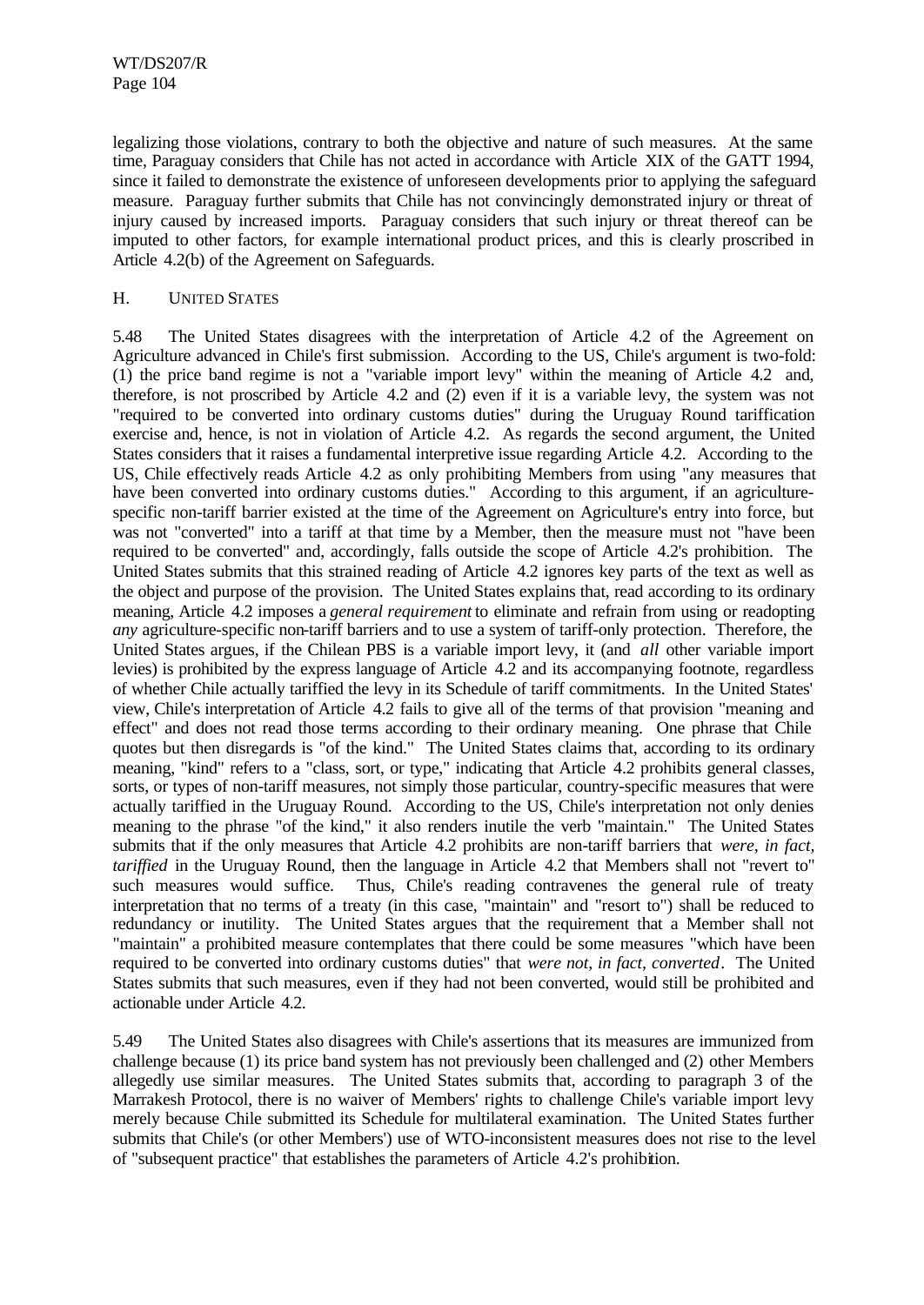5.50 As regards Chile's second argument, the United States submits that Chile's price band regime clearly falls within the ordinary meaning of the term "variable import levies" as used in footnote 1 to Article 4.2 when interpreted in light of its context, object and purpose. The price band mechanism varies the import levy assessed depending on the relationship between historical and current world prices. Chile has not offered any interpretation of the ordinary meaning of "variable import levy" that demonstrates that its price band regime is not encompassed by this term. However, the United States does not fully subscribe to Argentina's definition of a variable import levy as an import surcharge that "ensures" that the domestic market price "remains unchanged regardless of price fluctuations in exporting countries." In the US' view, variable import levies may be effected through a number of possible mechanisms, which may or may not "ensure" a specific domestic price. It further adds that a variable levy, however it is designed, prevents or ameliorates price variability in the domestic market caused by movements in import prices. The United States argues that Chile's price band regime does exactly that by calculating the import levy as the difference between a present "target" price and a current world price.

5.51 The United States defines a variable levy as an "assessment, duty, or tax" that has "different values in different instances or at different times" as determined by an administrative, formulaic mechanism. This mechanism, it explains, defines parameters based on any number of exogenous factors, such as a target price (e.g., historical world prices) and a current price (e.g., a reference price), to set the levy. The levy at any particular point in time is determined on the basis of those exogenous factors so as to prevent or ameliorate price variability in the domestic market caused by movements in import prices. The United States also defines a minimum import price as a similar mechanism whereby the price of each import shipment is compared to an officially established "minimum import" price," often based on an internal domestic support price. The United States explains that where the declared value (i.e., transaction value) of the specific shipment is lower than the minimum import price, a penalty, additional charge, or duty is often then assessed, which may be equal to the difference between the minimum import price and the declared value.

5.52 The United States claims that Chile's argument to the effect that its price band mechanism cannot be a variable levy because it is not *identical* to the EC's pre-Uruguay Round variable levy regime actually serves to highlight the price band system's operation as a variable import levy. The United States explains that the main distinctions that Chile points to are that its system uses a moving five-year average "band" of past world prices to establish a minimum (and maximum) target price, whereas the EC's prior variable levy system used an internal European Communities price to set the target price, and that the price band system uses a current international reference price, whereas the European Communities system used a shipment-specific invoice price. The United States submits that these are distinctions without a difference since how Chile sets its target price and current price does not fundamentally distinguish its regime. Rather, the United States argues, it is the fact that the levy varies based on exogenous factors, such as world prices, not the particular factors used to determine the levy amount, that defines the price band mechanism as a variable levy. The United States adds that another distinction Chile draws is that, unlike the prior European Communities variable levy regime, the price band system permits low-cost foreign producers to compete on the basis of price. The United States contends that, while it is technically true that the system does not completely eliminate price competition, this does not fully capture the economic impact of Chile's price band regime. The United States explains that, when international prices decline, the variable levy assessed under Chile's price band regime exacts a higher duty, on an *ad valorem* basis, on low-cost goods than it does from high-cost goods. Thus, the United States argues, the prohibition on variable import levies in Article 4.2 serves to eliminate the disproportionate impact of these measures on low-cost producers. The United States contends that Chile's definition of "ordinary customs duty" would also capture the EC's prior variable import levy, which was a specific duty that fluctuated, in part, on the basis of external world price factors. Thus, Chile's definition cannot be accepted as it does not distinguish the very European Communities measure that Chile has conceded is a prohibited "variable import levy." The United States submits that the term "ordinary customs duties" is generally recognized to refer to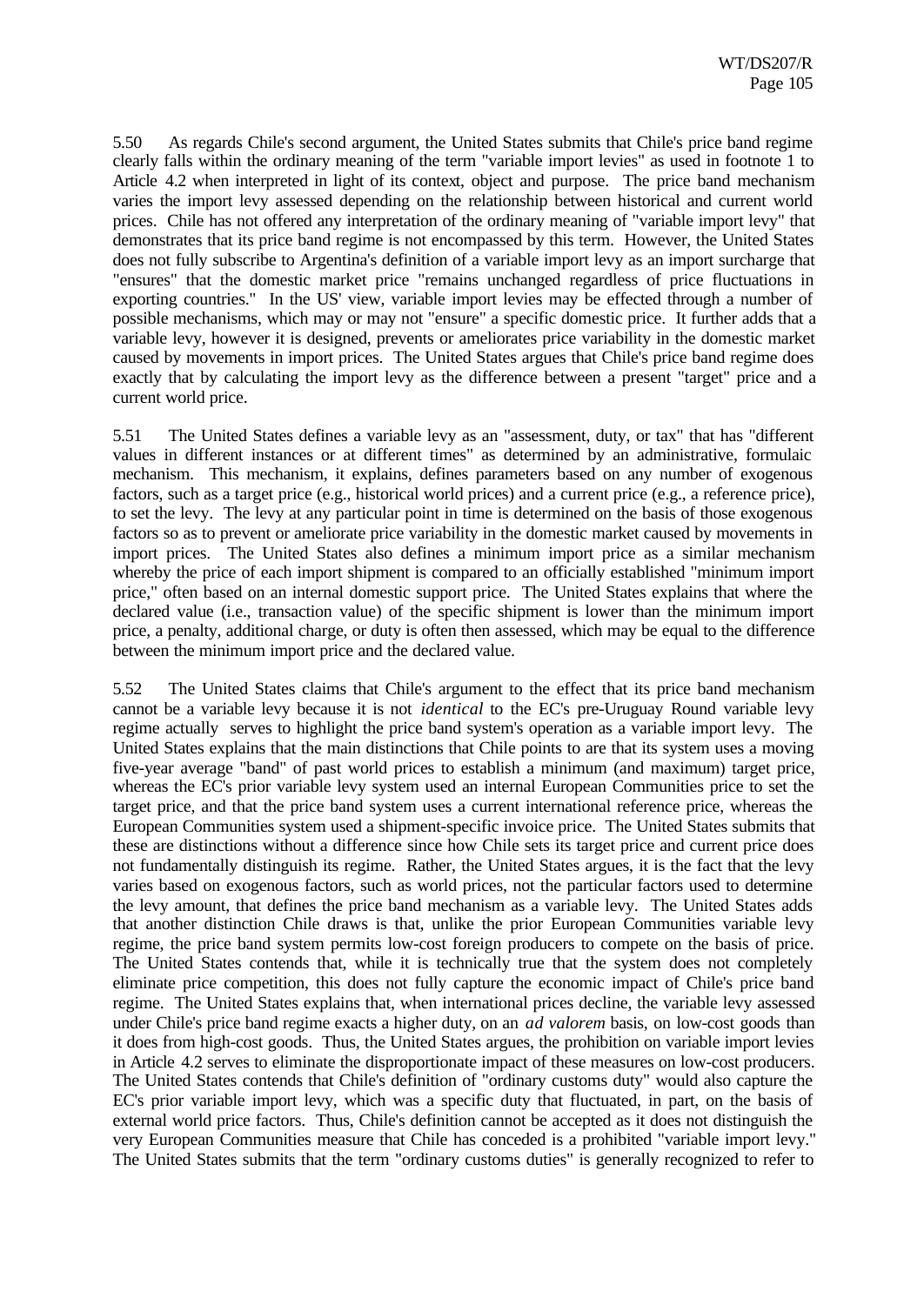l

specific duties that are based on a physical quantity or measure of imported product or *ad valorem* duties that are based on a fixed percentage of the value of the imported product. It concludes that such ordinary customs duties do not vary based on world and/or domestic prices.

5.53 The United States submits that, even if the Panel were to conclude that Chile's price band mechanism is not a "variable import levy," the price band regime is a "similar border measure" that is prohibited under footnote 1 to Article 4.2. The United States contends that, due to the similarities in both structure and effect between Chile's price band system and measures recognized by Chile as being variable import levies, the Chilean regime must at least be a prohibited "similar border measure."

5.54 In response to a question from the Panel, the United States submits that, pursuant to the customary rules of interpretation of international law, which are reflected in Article 31(1) of the Vienna Convention, the duty of a treaty interpreter is to determine the meaning of a term in accordance with the ordinary meaning to be given to the term in its context and in light of the object and purpose of the treaty. Accordingly, the term "ordinary" should be defined in accordance with its ordinary meaning in its context in Article II:1(b). The United States explains that the dictionary definition of "ordinary" is "belonging to the regular or usual order or course; . . . occurring in the course of regular custom or practice; regular, normal, customary, usual."<sup>554</sup> The United States indicates that, in its context as an adjective of "customs duty," the term can be understood to refer to those types of customs duties that have been the customary, usual types of customs duties used by Members. The United States submits that the regular, normal forms of customs duties used in international trade (both now and at the time of the Uruguay Round) are the *ad valorem* duty and the specific duty (or compound rates based on combinations of the two). It contends that a review of Members' domestic tariff schedules (including Chile's) would reveal that the "regular, normal, customary, usual" forms of customs duties expressed therein are *ad valorem* or specific duties. The United States notes that this understanding of "ordinary customs duties" was apparently expressed during the process of tariffication in the Uruguay Round in which border measures other than ordinary customs duties were converted into tariff equivalents.<sup>555</sup> Thus, "ordinary customs duties" are *ad valorem* and/or specific customs duties inscribed in a country's domestic tariff schedule with a rate expressed for each individual tariff heading.<sup>556</sup>

5.55 Finally, the United States notes that Chile's domestic tariff schedule confirms that the levy imposed through Chile's price band mechanism is not an "ordinary customs duty." It explains that for all Chilean products, even those on which it imposes price bands, under the column labelled "duties," the Chilean tariff schedule shows *only* an *ad valorem* rate. For products subject to price bands, however, the product description following the tariff number indicates a footnote. The United States points out that the footnote text discloses that an additional "specific duty" is imposed (no rate is specified) and refers to the decree then in effect. However, it adds, such decrees only establish the price band mechanism, that is, a list of international reference prices with the corresponding additional duty to be charged. The United States submits that an importer seeking to ascertain what duty would be imposed on imports would also have to know the Chilean customs authority's weekly determination of the current international reference price. Thus, it concludes, the rate of customs duty imposed through the price band mechanism is neither disclosed by Chile's national tariff schedule nor disclosed by the decree establishing the price band mechanism. The United States indicates that this complicated levy mechanism differs importantly from "ordinary customs duties" in its lack of transparency and definiteness.

<sup>554</sup> The United States refers to *The Oxford English Dictionary*, p. 912 (2d edition).

<sup>555</sup> The United States refers to the *Framework Agreement on Agriculture Reform Programme, Draft Text By the Chairman*, Multilateral Trade Negotiations, The Uruguay Round, Group of Negotiations on Goods, Negotiating Group on Agriculture, MTN.GNG/NG5/W/170, 11 July 1990, p. 8.

<sup>556</sup> The United States refers to the *GATT Analytical Index*, § II.A.2(3), p. 78 (1995 ed.).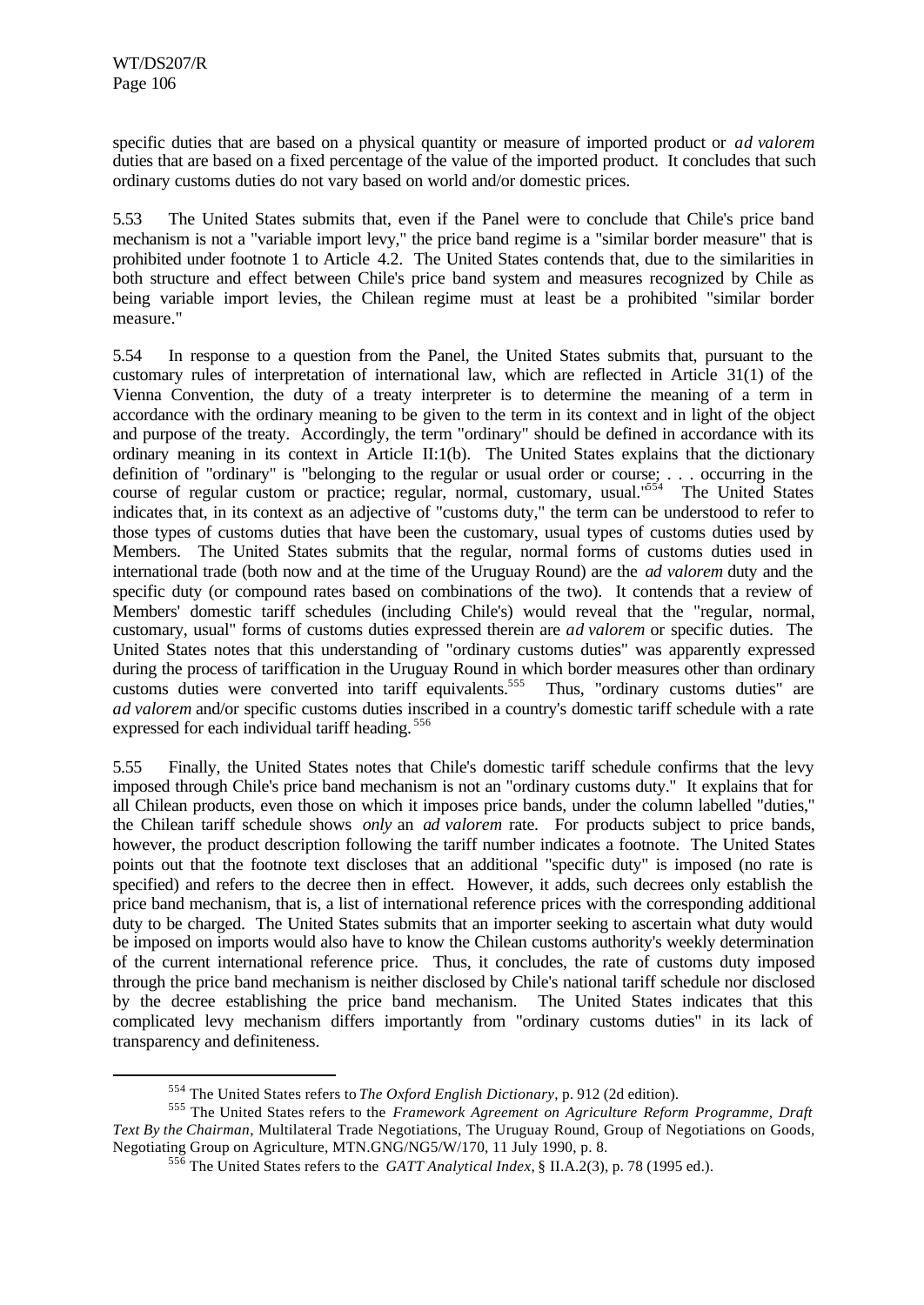5.56 In response to a question by the Panel, the United States suggests that the category of "all other duties and charges of any kind" in Article II:1(b) of GATT 19994, second sentence cannot usefully be defined "positively". It submits that the very use of the term "all other" means that this category of duties and charges must be described "negatively," that is, in terms of what it is not. According to the US, this category consists of *all* import duties and charges "of any kind" that are *not* "ordinary customs duties." The United States further notes that "all other" duties or charges are generally prohibited under Article II:1(b), second sentence, and the Understanding on the Interpretation of Article II:1(b) of the GATT 1994 unless they have been separately inscribed in a Member's Schedule in accordance with the Understanding. The United States also indicates that it is conceivable that some "similar border measures" within the meaning of footnote 1 to Article 4.2 of the Agreement on Agriculture might in some circumstances be considered "other duties or charges of any kind" within the meaning of Article II:1(b), second sentence, of GATT 1994, provided that any such measure constitutes a duty or a charge and is imposed "on or in connection with the importation" of a product. However, it explains, the Understanding on the Interpretation of Article II:1(b) of the GATT 1994 requires such a "similar border measure" that is an "other duty or charge" to be inscribed in a Member's Schedule. In this regard, the United States considers it relevant to note that Chile has not recorded any such "other duty or charge" for wheat, wheat flour, or edible vegetable oils. The United States is of the opinion that a Member generally may not impose an "other duty or charge" at all unless it is bound in the Member's schedule. It explains that if such a duty or charge is omitted from a Schedule a Member may not subsequently add such duties or charges to its Schedule.

5.57 In response to a question by the Panel, the United States indicates that it considers it neither essential nor necessarily helpful to designate a degree of similarity that is required to be met in order for a measure to qualify as a "similar border measure." The notion of degree of similarity is, the United States believes, intrinsic to the term itself and is to be taken into account in the determination of whether something is "similar" or not similar. The United States notes that the plain text of footnote 1 does not further modify the term similar, *e.g.*, "very similar" or "somewhat similar." The United States explains that the ordinary dictionary meaning of "similar" is "having a marked resemblance or likeness; of a like nature or kind."<sup>557</sup> Thus, it contends, a measure at issue should "resemble" the mechanics, structure, and operation of a listed measure. The United States submits that whether the measures share sufficient characteristics with each other to qualify as being "similar" to each other is a matter that must be determined on a case-by-case basis according to a Panel's best judgement. The United States argues that in interpreting the term "similar border measures," it is important to look to the object and purpose of Article 4.2 and footnote 1. Article 4.2 prohibits *any and all* measures that have been required to be converted into ordinary customs duties, regardless of the degree to which such measures disadvantage imports. The United States considers that two of the goals of Article 4.2's tariffication process were the achievement of transparency in import barriers and the advantage of fixed tariffs for the promotion of trade in agricultural products. Thus, in the US' view, when determining whether a measure is a "similar border measure," it is enough that the measure is similar to a listed measure in its mechanics, structure, and operation, regardless of its efficacy. Finally, the United States notes that footnote 1 states that "these measures *include*" the listed measures and "similar border measures." Thus, it concludes, the identified measures and "similar" border measures of footnote 1 are not an all-inclusive list of the measures that have been required to be converted into ordinary customs duties. According to the US, measures that are not "similar" to the specifically listed measures could still be prohibited by Article 4.2.

5.58 The United States agrees with Argentina's claim that Chile's price band system, as implemented through laws, regulations, and "complimentary provisions and/or amendments," is inconsistent with Article II:1(b) of the GATT 1994. The United States argues that Chile concedes in its First Submission that the price band system will result in a breach of its tariff bindings if international prices are sufficiently low but seeks to excuse the breach on the basis that its

<sup>557</sup> The United States refers to *The Oxford English Dictionary*, p. 490 (2d edition).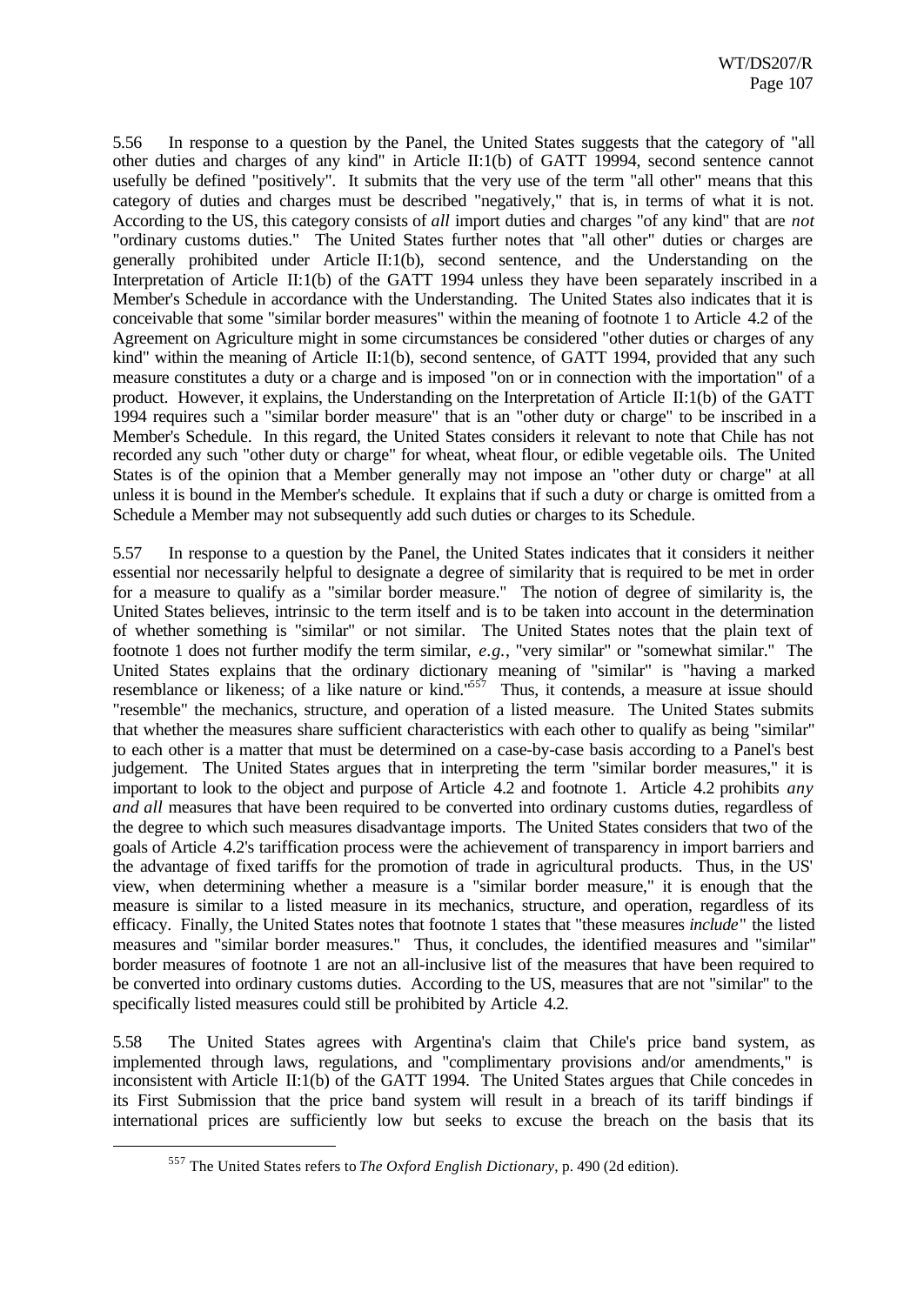Government consciously took the decision to allow the price bands to operate in full trespassing the bound rate The United States submits that this concession should itself suffice for the Panel to find a breach of Article II. The United States notes that the deliberateness of the breach is irrelevant because Article II is concerned not with good or bad intentions but with the "treatment" accorded to the commerce of another Member. The United States concludes that because violations of Chile's bound rates may occur and have occurred precisely because of the "structure and design" of the price band system, such as Chile's failure to cap the specific duties that could be applied to particular shipments, the price band system is inconsistent with Chile's obligations under Article II. The United States further submits that the price band system is mandatory, does not impose any *ad valorem* cap on the duties that can be collected on a particular shipment, and continues in effect to this day. Thus, it argues, regardless of the operation or legal status of Chile's safeguard measures, Chile continues to apply measures that are inconsistent with its tariff bindings under Article II.

5.59 In response to a question by the Panel, the United States disagrees with the implied assertion in the European Communities' oral statement to the effect that a measure that is not inconsistent with Article II of GATT 1994 cannot be prohibited under Article 4.2 of the Agreement on Agriculture. According to the United States, the statement of the European Communities suggests that Article II would delimit the "scope of Article 4.2" but this reverses the proper order of the analysis. The United States is of the opinion that Article 4.2 must be interpreted first as the *lex specialis* applicable to "measures of the kind which have been required to be converted into ordinary customs duties" that are applied to agricultural products. The United States concludes that because price bands are a "variable import levy" or "similar border measure", they are prohibited under the terms of that provision, which makes no reference to the existence of a tariff binding. The United States explains that Article II:1(b) allows a Member to assess ordinary customs duties not in excess of the level bound in its Schedule. However, it argues, the levies assessed by the Chilean PBS are not "ordinary customs duties." Therefore, the United States concludes, the European Communities' assertion that the Chilean price bands are being "maintained" under Article II of GATT 1994 cannot be credited. The United States further indicates that, contrary to the EC's assertion that a tariff binding is all that separates a variable import levy from an ordinary customs duty, the Agreement on Agriculture draws a marked distinction between the two. The United States explains that Article 4.2 sets the scope of its prohibition as "measures of the kind which have been required to be converted into ordinary customs duties," and footnote 1 identifies one such measure as the "variable import levy." Thus, in its view, any valid interpretation of Article 4.2 must make sense of that distinction.

5.60 In response to a question by the Panel, the United States considers that Members have the right to alter their ordinary customs duties on items so long as those duties do not exceed the relevant tariff binding. It clarifies that this is different, however, from a variable levy, where the value of the levy is not set and then altered in succession. The United States submits that because the variable levy mechanism creates impediments to trade regardless of whether a tariff binding is exceeded, Members agreed in the Agreement on Agriculture to refrain from maintaining, resorting to, or reverting to variable import levies and similar border measures.

5.61 As regards Chile's safeguards measures, the United States submits that competent authorities must base their determination concerning increased imports on objective (i.e., unbiased) data and that they should consider carefully data from the more recent past in the context of examining the entire period of investigation. The United States claims that both Argentina and Chile appear to be relying in their submissions on information that was not in the Minutes compiled and considered by the Chilean competent authorities. In the United States' view, such extra-record information should not be considered by the Panel in this dispute. The United States explains that the review of the serious injury determination of a competent authority is to be conducted based on the information that was before the authority at the time of its investigation. The United States submits that by relying on new information that was never before the Chilean competent authorities, both Argentina and Chile would have this Panel become another authority before which evidence could be submitted on the underlying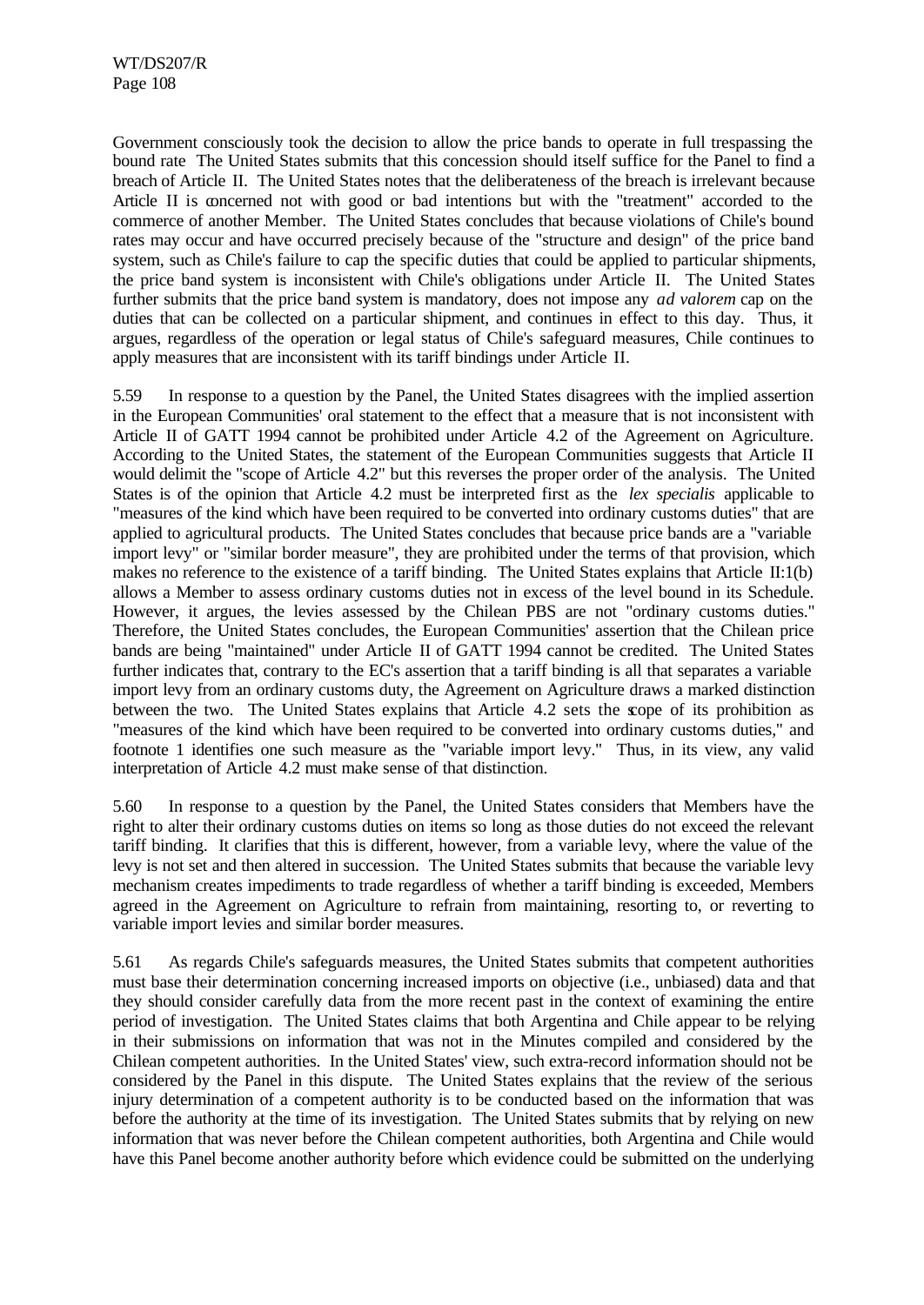facts. The United States is of the opinion that, in that case, the process would be exactly the *de novo* review which has been condemned by the Appellate Body. The United States further submits that, in considering Argentina's claims regarding Chile's provisional safeguard measure, the Panel should keep in mind that Article 6 of the Agreement on Safeguards places a special obligation on a party imposing a provisional safeguard – that there be "clear evidence that increased imports have caused or are threatening to cause serious injury". The United States explains that "clear" means "[e]asily seen (*lit. & fig.*); distinctly visible; intelligible, perspicuous, unambiguous; manifest, evident."<sup>558</sup> Thus, the United States argues, if the Panel concludes that the evidence upon which Chile relied for its provisional measure was ambiguous, the Panel should find that measure to be inconsistent with the Agreement on Safeguards. The United States points out that, in performing this evaluation, the Panel should note that the Article 6 standard is different from, and distinctly higher than, the standard Article 4 requirements for imposition of a definitive safeguard measure. In this regard, the United States submits that mixed evidence might be sufficient to support a definitive safeguard measure, but still be insufficient to support a provisional measure.

5.62 The United States further argues that Chile is mistaken in treating the extension as an entirely new measure. However, it adds, Article 7.2 also establishes that Articles 2 through 5 regulate the procedures used in an extension proceeding. The United States explains that Article 7.2 itself provides the substantive standard, which conflicts in important ways with the substantive requirements of Articles 2 through 5. Thus, the United States concludes, Argentina errs in arguing that Chile was obligated to satisfy the substantive requirements of Articles 2.1 and 4.2 of the Agreement on Safeguards that imports be increasing before extending its safeguard measures.

#### I. VENEZUELA

l

5.63 Venezuela agrees with Argentina that preservation of the commitments made within the framework of tariff negotiations is a key element of the multilateral system and that the principle of predictability and certainty of tariff concessions granted has been recognized in a number of precedents as a fundamental part of the structure of the GATT/WTO system. Venezuela does not however agree with those who interpret Members' obligations under Article II:1(b) of the GATT 1994 as requiring a constant tariff. Venezuela is of the opinion that, provided that the ceiling established by the bound tariff in Members' respective Schedules of commitments is not exceeded, the fluctuation in either direction and with greater or lesser frequency of the tariff actually applied to imports does not constitute a violation of Article II:1(b) of the GATT 1994, nor does it affect the predictability or certainty of the tariff concessions.

5.64 Venezuela is of the opinion that, to settle this dispute, the Panel needs to take into consideration what was meant by variable levies at the time of the negotiation of the Agreement on Agriculture. Venezuela believes that the term "variable levy" in footnote 1 to Article 4.2 of the Agreement on Agriculture refers to levies designed to cover the difference between the price of imports at the border and an official price below which foreign goods cannot be admitted. This implies, it argues, a different tariff for each import, even where applied to identical products at the same time. Venezuela considers that there are significant differences between these "variable levies" and the variable duties resulting from PBS. These differences, it explains, relate to both the objectives and nature of these two types of measures: whereas the objective of the variable levies which in our opinion are proscribed by footnote 1 to Article 4.2 of the Agreement on Agriculture was to "insulate" the domestic market from fluctuations on the international market, the objective of PBSs is to stabilize domestic prices by in fact passing on the trends in the international prices of the products concerned for a specific period. Venezuela stresses that particularly low international prices might lead to a tariff

<sup>558</sup> The United States refers to *The New Shorter Oxford English Dictionary*, vol. 1, p. 414 and explains that the entry for the adjective "clear" contains 15 definitions. The quoted text is the definition most clearly applicable to "evidence."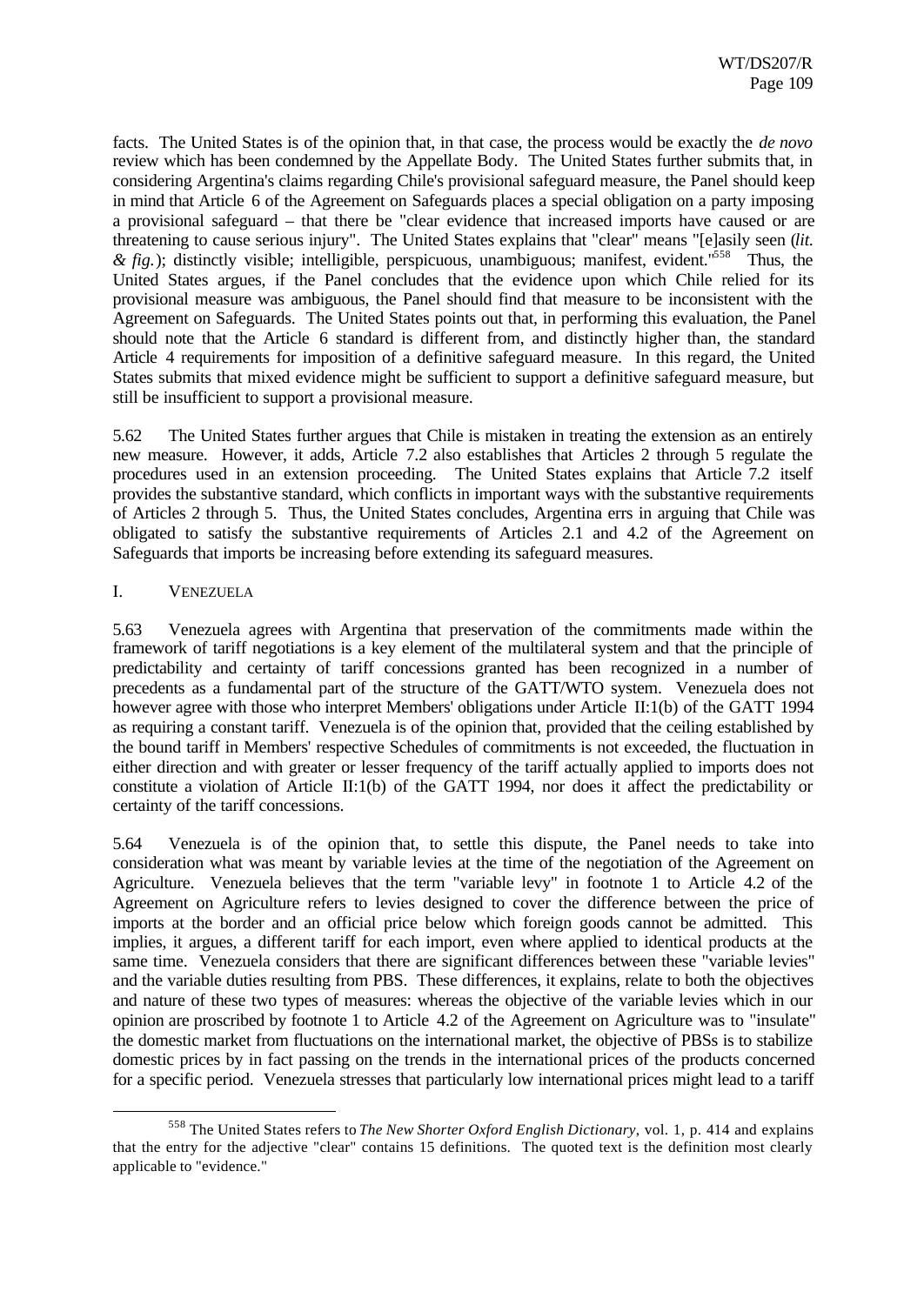increase up to the bound level in each Member's schedule of commitments, but high international prices can lead to a tariff reduction.

5.65 In response to a question by Argentina, Venezuela stresses that PBSs may be set up differently from the one used by Chile, and may be compatible with WTO rules. It is Venezuela's understanding that the Chilean PBS, as it currently operates, can in certain circumstances result in the application of specific duties to products subject to the system. Specific duties, Venezuela explains, consist in a specific amount collected for a given quantity (unit/kilo/litre) of the imported good, and are not based on the value of the good. Thus, it concludes, as Argentina in fact points out in its question, the transaction value is not used to determine the amount of the specific duties. Venezuela submits that specific duties are permitted under WTO rules, and are applied by certain Members, to agricultural goods in particular.

5.66 In response to a question by the Panel regarding the definition of ordinary customs duty, Venezuela explains that the Kyoto Convention defines customs duties as "the duties laid down in the Customs tariff to which goods are liable on entering or leaving the Customs territory". Venezuela further explains that the term "ordinary", as translated into Spanish ("*propiamente dicho*"), means "as such", which amounts to repeating the above definition. Venezuela indicates that a distinction must be made between duties and charges such as those involved in paying a service (freight, insurance, customs service fee), and ordinary customs duties, which are fiscal contributions collected by Customs on goods from another country. Venezuela explains that what distinguishes an "ordinary customs duty" from a "variable duty" is not the existence of a bound "ceiling" or maximum applicable level according to each party's schedule. In Venezuela's opinion, a customs duty is valid in the WTO as long as it does not exceed the indicated "ceiling", while the "variable levy", which is prohibited by the footnote to Article 4.2 of the Agreement on Agriculture, is a levy which involves a different tariff for each import transaction, even for identical products at the same time.

5.67 In response to a question by the Panel, Venezuela explains that "similar border measures other than ordinary customs duties" within the meaning of footnote 1 to Article 4.2 of the Agreement on Agriculture cannot be considered "other duties or charges of any kind" within the meaning of Article II:1(b), second sentence, of GATT 1994. Venezuela contends that the obligations established by the two Articles are different.

# **VI. INTERIM REVIEW**

l

6.1 The Panel issued its interim report on 21 February 2002. On 28 February 2002, Chile provided comments and requested the revision and clarification of certain aspects of the interim report. Chile also requested that the Panel hold a further meeting with the parties pursuant to Article 15 of the DSU and paragraph 16 of the Panel's Working Procedures. Argentina provided general comments in a letter dated 28 February 2002. The Panel held a meeting on 14 March 2002. Both parties made oral statements and were given the opportunity to provide written statements by close of business the next day.<sup>559</sup>

<sup>559</sup> At the beginning of the meeting, Chile complained that the Panel had impaired Chile's rights of defense and due process, by (1) not having postponed the first substantive meeting with the parties as requested by Chile; (2) having given insufficient time for preparation of written comments on the interim report; (3) having one Panel member participating in the interim review meeting through a telephone link, rather than through physical presence; and (4) organizing a session of limited duration as a result of a Panel member's scheduling constraints.

The Chairman of the Panel responded to Chile's comments at the meeting that the Panel had shown maximum flexibility towards both parties throughout the proceedings and had always tried to accommodate requests for schedule modifications by both parties and in agreement with both parties. Indeed, all requests made by the parties at the organizational meeting were met. With regard to the postponement of the first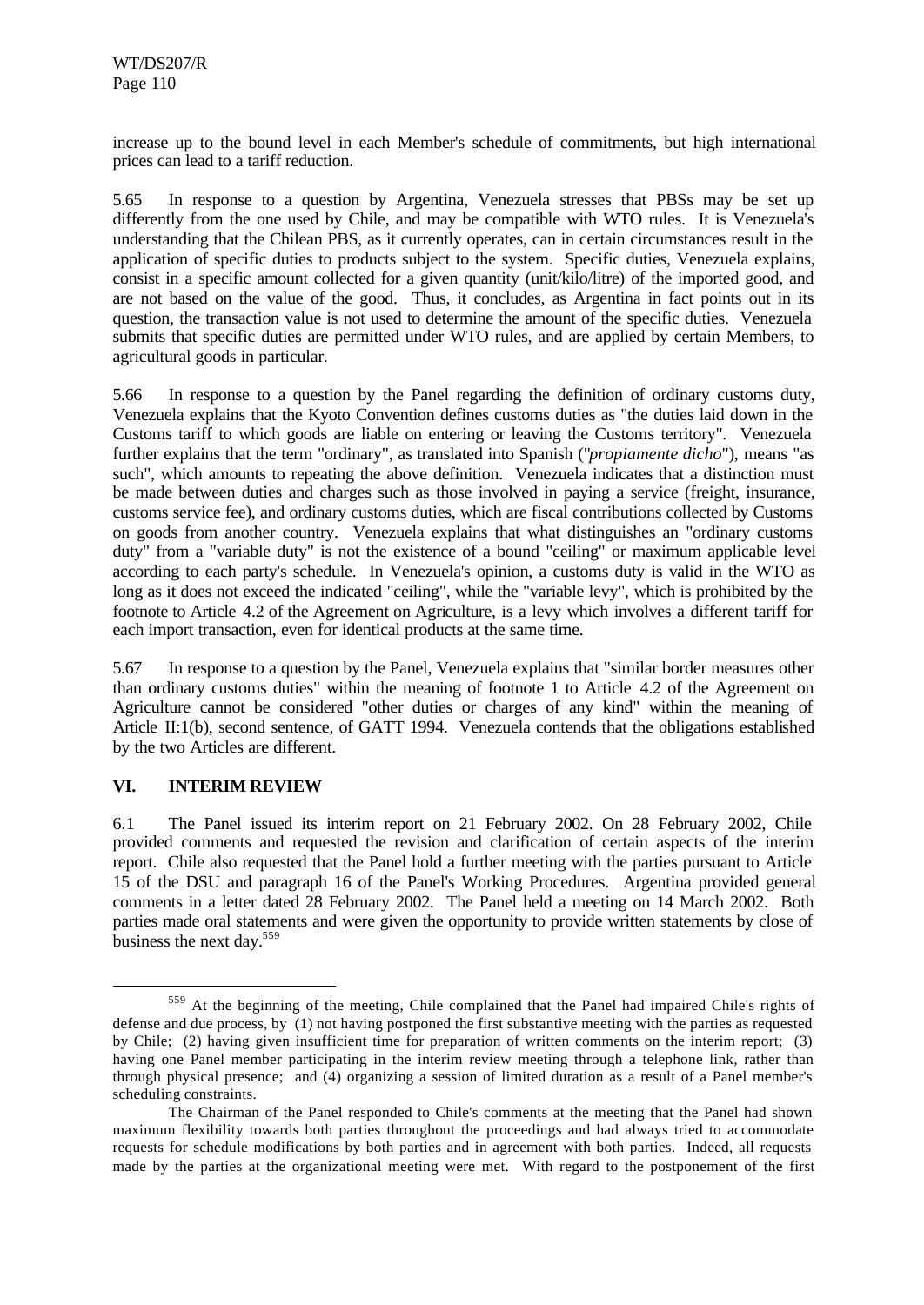6.2 With regard to paragraphs 7.3 to 7.8 of the interim report, Chile argued that a distinction must be drawn between Articles 1 and 2 of Law 19.722. According to Chile, Article 2 is the provision that expressly and conclusively states that the total of the specific duties resulting from application of the price band system and the general *ad valorem* (most-favoured-nation) tariff may not exceed the bound tariff. Chile submits that this provision does not require any further implementation as it is a law and as such applies in Chile as of its publication in the *Diario Oficial de la República de Chile* , which occurred on 19 November 2001. Chile argues that the case of Article 1 of this Law is different in that it has to be implemented by the customs authorities, who took an active part in the elaboration, discussion and drafting of this Law. This implementation took effect at the same time as the publication of the Law, in the form of Exempt Resolution No. 4326, published in the *Diario Oficial de la República de Chile* on the same date as Law 19.722, i.e. 19 November 2001. Argentina responded that Chile did not inform the Panel about the existence of Exempt Resolution No. 4326 prior to the interim review meetings, and that Argentina could therefore not have been aware of this Exempt Resolution.

6.3 We note that Chile did not request any specific action by the Panel in this respect and, taking note of the late submission of this evidence by Chile, we consider that no changes to the interim report are warranted by Chile's comments.

6.4 With respect to paragraphs 7.17, 7.18 and 7.19, Chile argued that the Panel is mistaken in attributing to Chile the argument that the fact that the PBS was not challenged or that there were no requests to tariffy the measure, either during or after the Uruguay Round negotiations (particularly on the Agreement on Agriculture), means that the PBS cannot be challenged or considered a measure prohibited by Article 4.2. According to Chile, it had argued that the absence of any challenge or request, before, during or after the negotiations is valid evidence in support of Chile's position regarding the correct interpretation of Article 4.2. Chile therefore requests the Panel to reformulate or delete these paragraphs. Argentina considered that the Panel had correctly understood and reflected Chile's arguments, and cited a passage in Chile's rebuttal submission which it considered to confirm this understanding.

6.5 In paragraph 7.17 we summarize Chile's interpretative argument regarding Article 4.2 as follows:

> Chile argues that the phrase "of the kind which have been required to be converted" and the illustrative list in footnote 1 contain two separate conditions to be met for a measure to be prohibited under Article 4.2: only those measures listed in footnote 1 which effectively "have been required to be converted into ordinary customs duties" would be prohibited under Article 4.2. Chile argues that no other Member has ever requested Chile to "tariffy" its PBS during the Uruguay Round negotiations, and that, therefore, its PBS

substantive meeting, the Chilean request was received only about a week in advance. The Panel and Secretariat expended considerable efforts to accommodate the request but were unable to find another time feasible for all the Panelists and the parties. It should also be noted that there were fourteen third parties whose interests needed to be taken into account. With respect to the time provided for written comments on the interim report, we note that the time accorded was consistent with Appendix 3 to the DSU. Furthermore, Chile did not request an extension. Regarding the use of teleconference, this was not the first time this has been used in panel proceedings and is related to the constraints imposed by Article 8.1 of the DSU as regards the individuals eligible to serve as panelists, who, given their required seniority or expertise, may be expected to face scheduling conflicts more than once. Regarding the limited duration of the interim review meeting, it should be noted that an inquiry was made of Chile as to whether they could start the meeting one hour earlier, but Chile felt unable to accommodate that request. In any event, the Chairman also indicated the Panel's readiness to hold an additional session should Chile so desire. Chile did not react to the Chairman's comments and suggestion.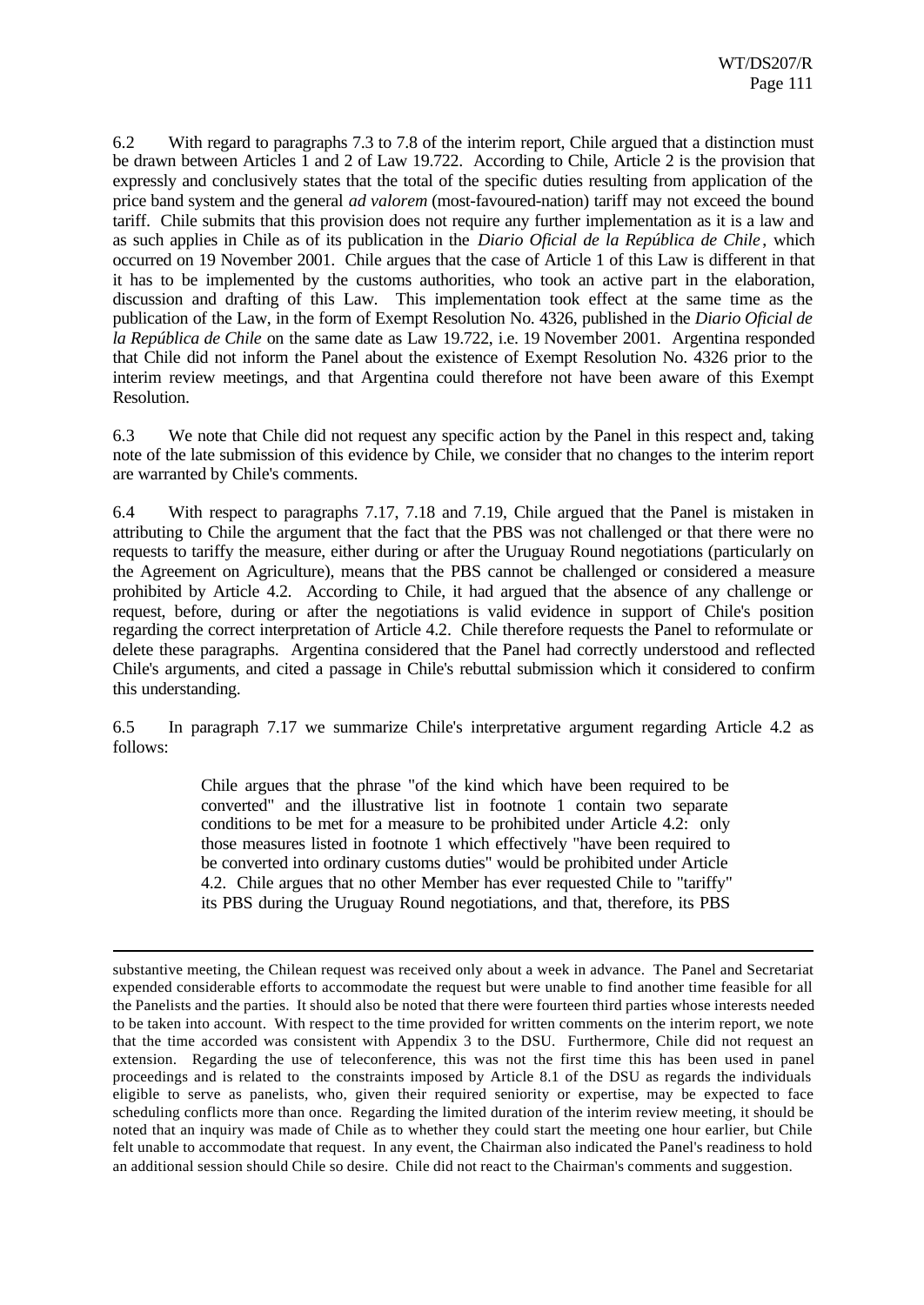is not a measure "of the kind which [has] been required to be converted into ordinary customs duties".

In paragraph 7.18, we state that such an interpretation "would *imply* that Members decided to forego their right to challenge measures which had not been specifically identified and converted at the end of the Uruguay Round" (emphasis added).

6.6 We note that in para. 56 of its first submission, Chile states,

In its arguments, Argentina disregards the usual meaning of the terms of Article 4.2 in its context and effectively ignores the qualifier that the measures that must not be maintained or reverted to are "measures of the kind which have been required to be converted into ordinary customs duties". *Consequently, not only do all non-tariff measures of the kind described in footnote 1 not have to be abolished, but only those of the kind that have been specified must be converted into ordinary customs duties.* If the intention of those who drafted Article 4.2 had in fact been as Argentina argues, it would have been extremely easy for them to draw up an obligation to prohibit "all measures of the kind listed in footnote 1". But they did not do this; and anyone interpreting the treaty cannot disregard the drafters' decision to include, in its place, qualifying and limitative terms with the intention of giving the Article the meaning that only measures of the kind which have been required to be converted are prohibited. (emphasis added)

6.7 In light of the above, we are of the view that we have accurately summarized Chile's arguments. Chile appears to be arguing that we examined their position as an estoppel argument. We recognized explicitly that Chile was not doing this in paragraphs. 7.79 and 7.100 and footnote 654 of this report.

6.8 With respect to paragraphs 7.28 to 7.32 of the interim report, Chile considered that the text did not accurately reflect Chile's arguments. In Chile's view, it has made it clear that its argument is that a measure which is a customs duty as such cannot be considered a measure which, according to Article 4.2 of the Agreement on Agriculture, would have to be converted. Chile argues that it never claimed that Article 4.2 was confined to measures prohibited under Article XI of GATT 1994, nor did Argentina or the third parties to this dispute. According to Chile, "[t]he Panel should not explicitly or implicitly misinterpret the points of view of the parties or third parties", and therefore requested the Panel to reformulate or delete these paragraphs. Argentina considered that the Panel had correctly understood and reflected Chile's arguments.

6.9 In para. 7.28 of the interim report, we stated,

As a preliminary matter, we note Chile's statement that "the obligations in Article 4.2 only relate to *non-tariff* barriers<sup>1560</sup> whereas "the PBS only covers the payment of *customs duties*" 561 . *Although Chile concedes that there is no such test in the language of the Agreement on Agriculture, it also asserts that "it might be considered that the defining characteristic should be whether the measure has the effect of a quantitative limitation".<sup>562</sup> Thus,*

<sup>560</sup> (original footnote) Chile's First Written Submission, para. 33. Chile's reply to Panel question 6. Emphasis added.

<sup>561</sup> (original footnote) *Ibid.* Emphasis added.

<sup>562</sup> (original footnote) Chile's response to Panel question 8. Emphasis added.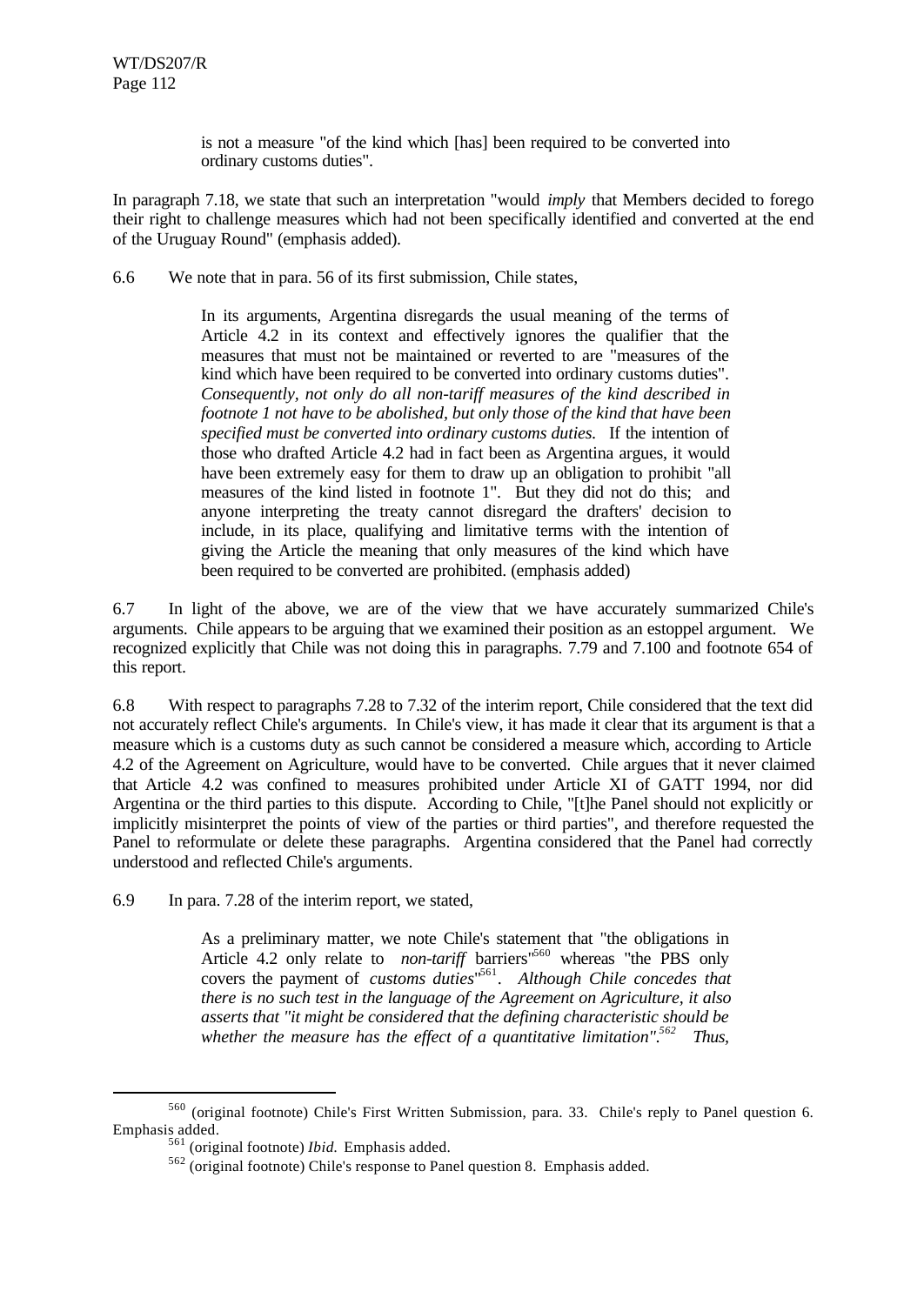*Chile appears<sup>563</sup> to argue that Article 4.2 was not meant to prohibit measures taking the form of duties levied by customs authorities, but only "non-tariff barriers" or quantitative restrictions.* Along those lines, "similar border measures" would need to have the effect of a quantitative restriction. (emphasis added)

6.10 In addressing Chile's comments, we first recall that Chile explicitly made the argument at one point in its submissions that "it might be considered that the defining characteristic should be whether the measure has the effect of a quantitative limitation". Thus, by complaining about the way the Panel has summarized its argument, while not withdrawing the quoted statement, Chile must be drawing a distinction between measures whose defining characteristic is that they have the effect of a quantitative limitation, on the one hand, and quantitative restrictions, on the other. In the absence of any explanation by Chile, however, as to what such difference could be, we have proceeded by verbatim quoting Chile, while at the same time juxtaposing this argument with Chilean statements which could suggest a different path of reasoning. The issue, however, is of considerable importance for the purpose of interpreting Article 4.2 and must therefore be addressed in any event.

6.11 In light of Chile's comments, we have amended the third sentence of paragraph 7.28.

6.12 Similarly, we have also amended the second sentence of paragraph 7.29.

6.13 With respect to paragraph 7.39 of the interim report, Chile argued that the Panel mistakenly describes the structure and operation of the Chilean PBS as "rather complex". In Chile's view, the PBS is not complex at all. Argentina recalled that Chile itself, in its first written submission, had stated that "the price band formula may appear complex", and considered that the Panel's conclusion corresponds to an objective analysis.

6.14 We have reviewed the descriptions provided by the parties, including their answers to many questions by the Panel, and in light of this do not consider that Chile's comments in this respect warrant any changes to the interim report.

6.15 In the same paragraph, Chile claims that the Panel incorrectly states that the Chilean customs authorities determine the total amount of duty applicable. According to Chile, this is not correct because the calculation is made by the customs agents, which are private service organizations that provide services to importers, who must use such agents in their dealings with the customs authorities. The calculation made by these individuals may be subject to revision by the authorities, in the same way as annual income tax declarations. Argentina responded that this factual information was not provided by Chile until the interim review meeting and should therefore not be taken into account by the Panel. According to Chile, the information was not provided earlier because the Panel never put a question to Chile regarding this matter.

6.16 In the second sentence of paragraph 7.39 of the interim report, we stated,

l

When a product covered by the Chilean PBS arrives at the border for importation into Chile, Chilean customs authorities will *determine* the total amount of applicable duties. (emphasis added)

6.17 We note that the factual correction proposed by Chile is based on new information not presented to us before the interim review. According to Chile, the use of the term "determine" in the

<sup>563</sup> (original footnote) Chile has also argued that "despite the Members' intention to reduce the number of non-tariff barriers *and other measures* covered, their intention was not to prohibit all such measures". Chile's first submission, para. 59. Emphasis added.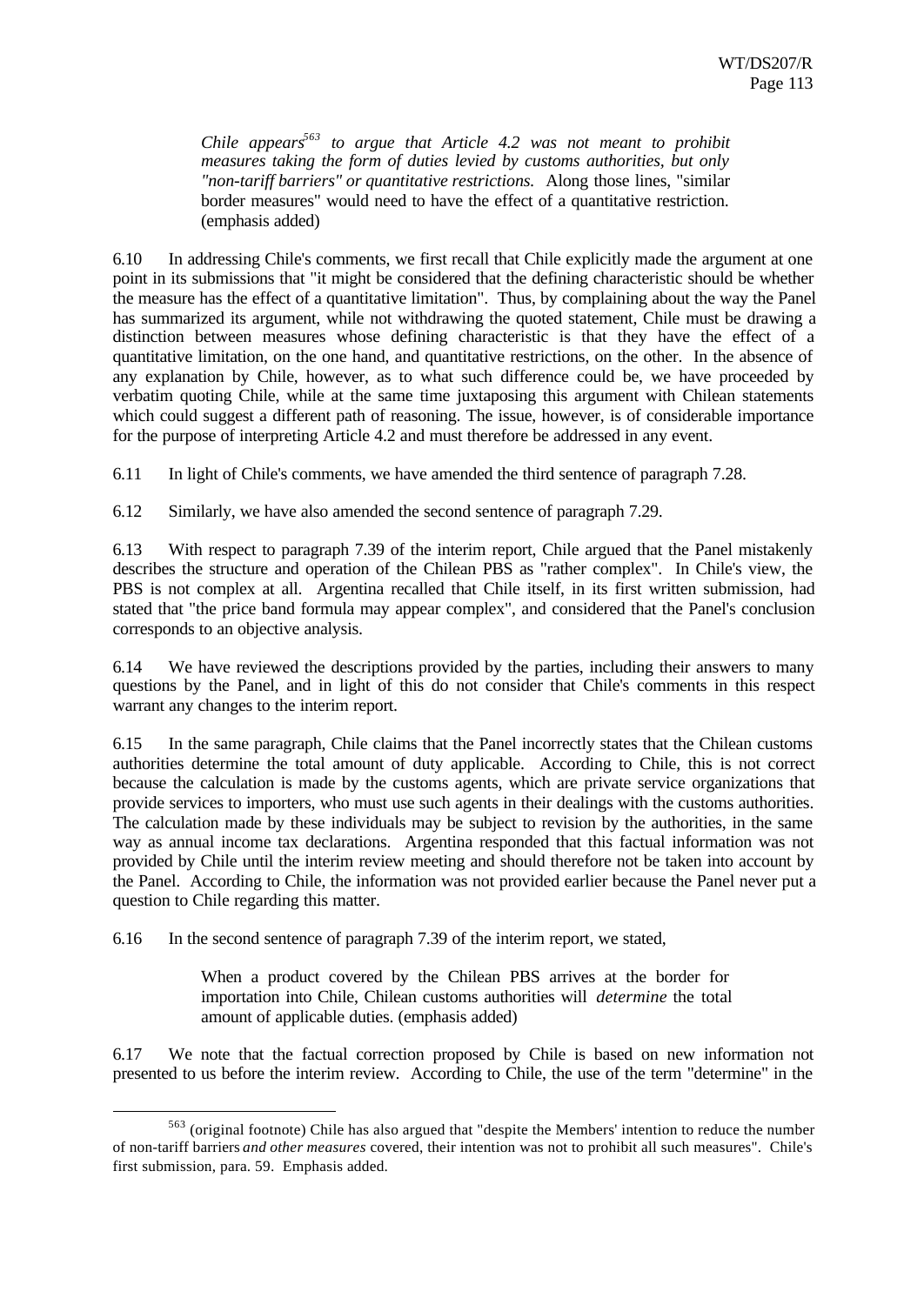interim report is not correct, because the *calculation* of the applicable duties is made by private customs agents and then *revised* by the customs authorities. Since the customs authorities may revise the "declared" duties, however, it appears to us that it is the customs authorities who, at the end of the day, *determine* the total amount of applicable duties, "in the same way as annual income tax declarations". Nonetheless, as we wish our description of the operation of the Chilean PBS to be as accurate as possible, we have changed the second sentence of paragraph 7.39.

6.18 With respect to paragraph 7.41 of the interim report, Chile argues that the Panel did not take account of the facts and the evidence put forward by Chile to the effect that its PBS is legally subject to Chile's tariff binding within the WTO for products covered by the system. According to Chile, by disregarding this fact, the Panel fails to recognize that it is perfectly possible for the import cost of a product subject to the PBS to be lower than the band's lower threshold. Argentina responds that the Panel is not even addressing the bound level of Chile in paragraph 7.41 of the interim report, since it has analyzed the PBS as challenged by Argentina in these procedures. The bound level of Chile is by no means part of the Panel's argument in paragraph 7.41. Argentina therefore concludes that Chile's comments are of no relevance and are not related to the Panel's findings.

6.19 In paragraph 7.7 of our report, we state that "[w]e can only assess the relevance of the change introduced by Chile to the WTO-consistency of its PBS after having determined what Chile's obligations are with respect to its PBS under the provisions of GATT 1994 and the Agreement on Agriculture included in Argentina's request for establishment." We therefore agree with Chile that, in line with this reasoning, we should assess the relevance of the cap introduced by Chile in the course of the proceedings. We consider, however, that the change introduced by Chile is of limited relevance to our findings, and does not detract from their validity. We have amended paragraph 7.41 accordingly.

6.20 Chile stated that it could agree, in general terms, with the content of original footnote 599 of the interim report (new footnote 607 of the final report). According to Chile, however, the last sentence is inaccurate because, even though the published price for markets of concern is always taken into account, the individual prices of trade transactions are not considered. Consequently, in Chile's view, there may be imports from one of these markets at prices lower than the published prices (perhaps because of payment terms, the need to sell, the time of sale, etc.). Argentina recalled that Chile did not respond to part (b) of question 46 of the Panel, which specifically requested: "In this connection, have goods entered the Chilean market at prices below the lower level end of price band? If so, please identify as many instances as possible, and provide supporting documentation". Argentina also posited that in terms of the PBS mechanics, the freight is far from being an element of any operational significance. According to Argentina, the irrelevance of the eventual freight variations is clearly reflected in the example provided by Chile itself in its answer to question 46, which shows an import cost differential, in percentage terms, of less than 2 % (US\$ 213/US\$210). Argentina considered that it forcefully proved the insulation effects of the PBS in exhibit ARG-41. According to Argentina, the referred exhibit shows that for a period of 24 months the weekly reference price set by the Chilean authorities was systematically lower than the weekly average f.o.b. quotations in Argentina. Therefore, Argentina argues, it can hardly be argued, as Chile did, that the entry of imports at costs below the lower end of the PBS could be of any significance, either in terms of import cost differential or in volume.

6.21 Much like the situations already discussed in the footnote, Chile has merely described a situation where the Chilean authorities relies on a published price and, therefore, may mistakenly not accurately identify the true lowest price. We decline to further amend this footnote.

6.22 According to Chile, original footnote 602 of the interim report (new footnote 611 of the final report) is correct, but incomplete. Chile considers that if the trend continued for a further year, this would be reflected in the band for the following years because the new year would be incorporated in the system for five years. According to Chile, this shows that market trends are incorporated,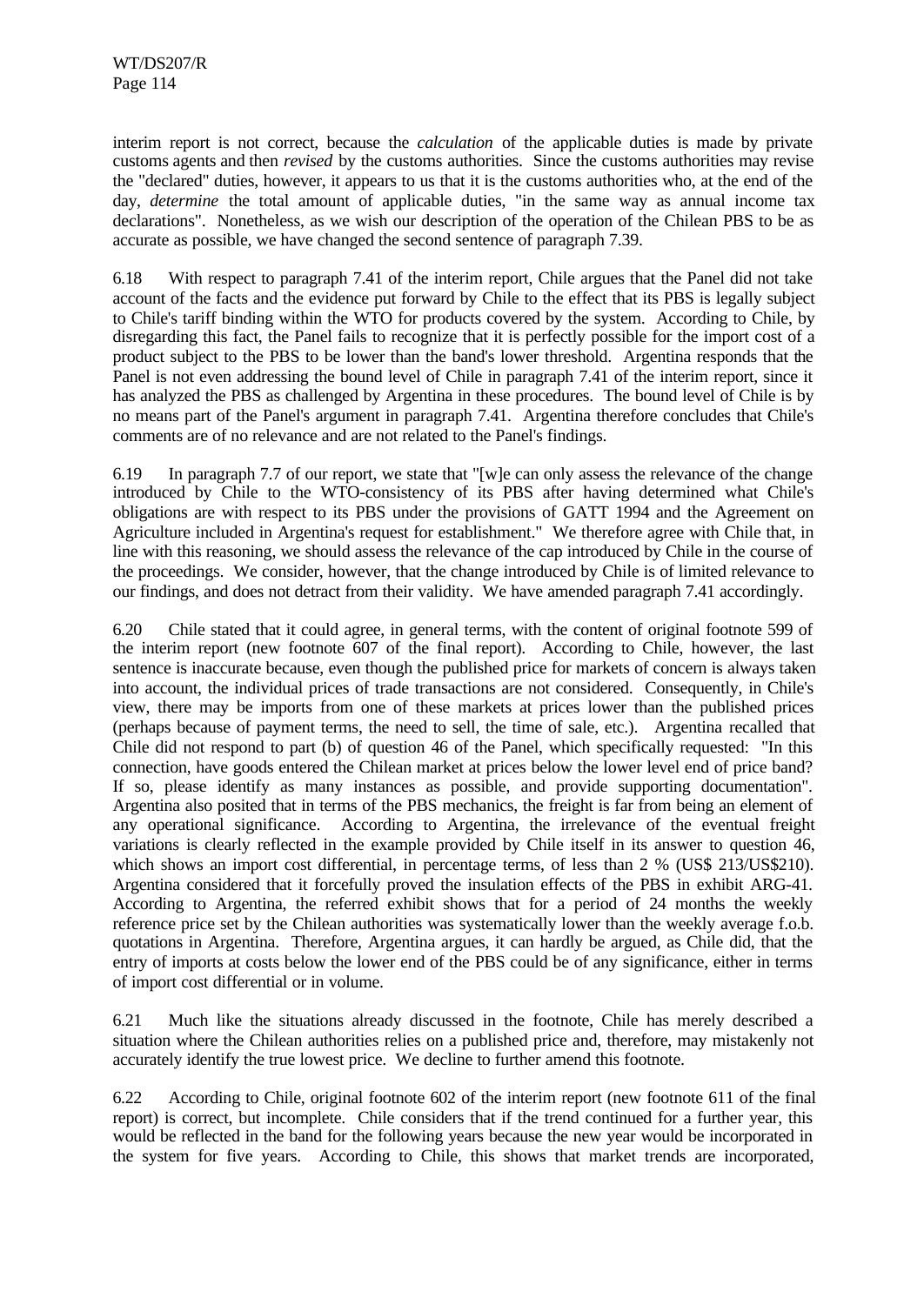although in an attenuated form. With reference to paragraph 7.43 of the interim report, Chile reiterated that an Argentine exporter can export at an f.o.b. price lower than the reference price, if it is an Argentine price, because this is fixed on the basis of the prices published for the market as a whole, but many transactions take place at varying levels, either higher or lower. Taking into account the comments in the preceding two points, Chile requested the Panel to clarify why, in its opinion, despite the examples cited by Chile, which are not hypothetical but have occurred in practice, there can be no imports at f.o.b. prices lower than the reference price. In Argentina's view, the content of footnote 611 and the development of paragraph 7.43 are self-explanatory and require no further elaboration.

6.23 In light of Chile's comments, and in line with our changes to paragraph 7.41, we have changed paragraph 7.43.

6.24 With respect to paragraph 7.44 of the interim report, Chile argued that exporters do not encounter problems in finding out exactly what the reference price is at any given time. Chile claims that (1) since 1997, information on the reference price has been given on the web page of the National Customs Service; (2) any exporter's representative or customs agent in Chile has been able to consult the Customs Service directly; (3) this information is regularly transmitted to the Customs Chambers, composed of the various customs agents. Argentina reiterated that the Panel's finding that the PBS is characterized by a lack of transparency and predictability is based on an objective analysis of the evidence and facts submitted, as well as on the analysis of the way the PBS operates.

6.25 We note that we addressed Chile's first argument, raised only in its comments on the descriptive part, in paragraph 7.44 and footnote 604. We further note that the second and third arguments, both related to the role of private customs agents, have been raised for the first time by Chile during the interim review. Notwithstanding the novel character of these arguments, we have changed the second sentence of paragraph 7.44.

6.26 With respect to the same paragraph, Chile argued that it is incorrect to state that no regulation or legislation provides that the relevant date is the date of the bill of lading because this is contained in the last paragraph of Article 12 of Law 18.525. Argentina pointed out that it does not arise from the paragraph under discussion that the Panel had concluded this, particularly considering that the Panel has quoted the full text of Article 12 of Law 18.525 in the descriptive part of the interim report, paragraph 2.2.

6.27 We agree with Chile that the text of the interim report required clarification in this respect, and have changed the fifth and sixth sentences of paragraph 7.44.

6.28 With respect to paragraph 7.46, Chile argued that it would appear that the Panel wishes its conclusion on similarity to be a question of fact, which, in Chile's view, is quite clearly wrong. What is a question of fact is the operation of the PBS. The degree of similarity and how such similarity is assessed or determined is obviously a question of law. Argentina noted that in the Panel's consideration of the fact of whether the PBS constitutes a measure similar to those listed in footnote 1 to Article 4.2 of the Agreement on Agriculture, the Panel defined – as a factual matter – the PBS as a hybrid instrument sharing the characteristics of both a variable levy and a minimum import price.

6.29 In consideration of Chile's comment, we consider that the interpretation of what constitutes a "variable import levy", " minimum import price" and "similar" border measure is, of course, a matter of law. Whether or not an existing border measure, however, is, in fact, similar to a variable import levy or minimum import price, requires an assessment of the factual evidence submitted. Such an assessment is simply an application of the law, as interpreted by us, to the facts of this case. Our determination of whether or not a particular measure is "similar to" any of the measures listed in footnote 1 is roughly analogous to a determination of whether two products are "like" or "directly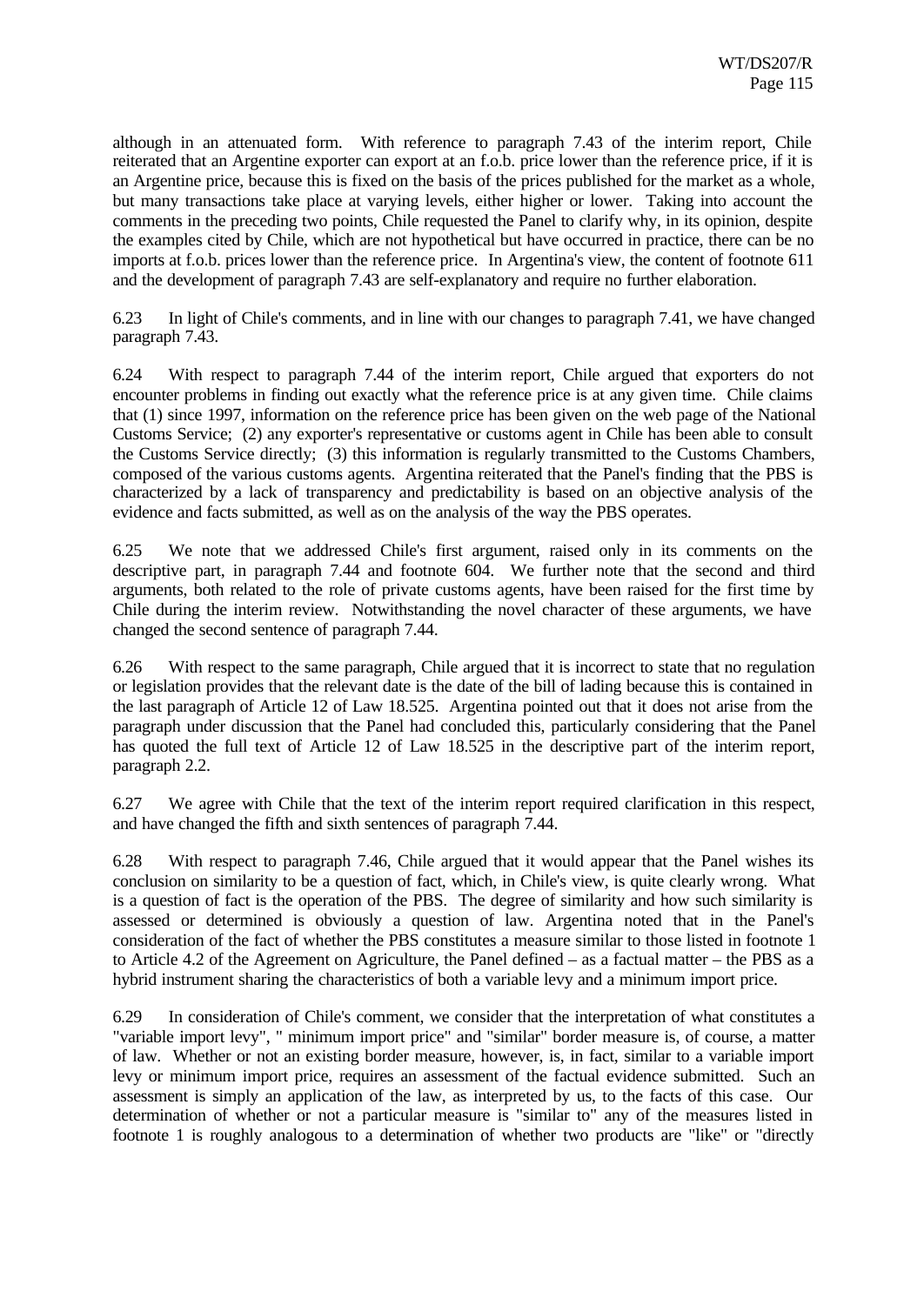competitive or substitutable" in the context of Article III of GATT 1994. We therefore decline to make the requested change.

6.30 Regarding the conclusions on other means of interpretation and specifically in relation to ECA 35 and the regulation laid down therein, Chile argued that Article 24 of ECA 35 constitutes recognition that both parties have the same understanding concerning the scope and content of the Agreement on Agriculture and, in consonance with this understanding, both parties agreed to this provision in good faith. Chile requested that, if the Panel considers that this provision does not reflect such an understanding, it clarifies what, in its view, is the meaning of this provision. Argentina considered that Chile's request of clarifications from the Panel about Article 24 of the ACE 35 is not appropriate, since the Panel itself has made its rulings and Chile has made no specific comments about the paragraphs of the Interim Report addressing this matter. Consequently, the Panel should not consider Chile's comments to this paragraph.

6.31 We take note of Chile's arguments but fail to see what changes, if any, Chile considers are warranted by its comment. In our view, our conclusions in this regard are explained sufficiently and we decline to make any changes in this regard.

6.32 With respect to paragraphs 7.112, 7.113 and 7.124, Chile requested the Panel to clarify what it means by "to secure a positive solution" to the dispute and how making findings on measures that have expired would fulfil this objective, "as it is not mentioned in any part of the interim report". Argentina considered that the Panel has clarified what it understands by "to secure a positive solution" to the dispute and why the making of findings regarding "expired" measures would meet this objective.

6.33 We fail to see the relevance of Chile's comments as they relate to paragraphs 7.112 and 7.113. In paragraph 7.115, we conclude that we do not find it necessary to make findings regarding the provisional safeguard measures in order to "secure a positive solution to the dispute", a phrase drawn verbatim from Article 3.7 of the DSU. Chile's comment as regards paragraph 7.124 is addressed below.

6.34 With respect to paragraphs 7.124 and 7.125, Chile considered that it has demonstrated that, following the entry into force of Law 19.722, the specific duties resulting from the PBS would no longer exceed the bound tariff, so the situation could not recur. Chile asked how findings by the Panel on these measures will help in reaching a prompt settlement of the overall dispute or a positive solution thereof. Argentina considered that Chile's comment on the sense of making findings regarding expired safeguard measures is clearly explained by the Panel both in paragraph 7.125 and in paragraphs 7.6 and 7.7 relating to the relevance of Law 19.722 to analyze the consistency of the Chilean measures vis-à-vis WTO obligations. Argentina considered that this is strengthened by the Panel's conclusion of the partial identity between the Chilean PBS and the safeguard measures.

6.35 We consider that we have clearly explained in paragraph 7.125 of our report why making findings on the withdrawn definitive safeguard measures is in our view necessary to ensure a prompt settlement of the overall dispute.

6.36 With respect to paragraphs 7.116 to 7.120, Chile claimed that the Panel confines itself to citing extracts from the text of Article 7 to support its position that an extension is not a measure distinct from the definitive safeguard measure, but merely an extension of the duration of that measure. According to Chile, nowhere does the Panel give consideration to the textual and substantive arguments put forward by Chile in support of the opposite view. Chile requested the Panel to explain why it only cited certain paragraphs of Article 7 to substantiate its conclusion, and why it did not undertake a more in-depth analysis of Article 7 for this purpose, as Chile argued in its submissions. Argentina responded that the Panel starts paragraph 7.116 by mentioning and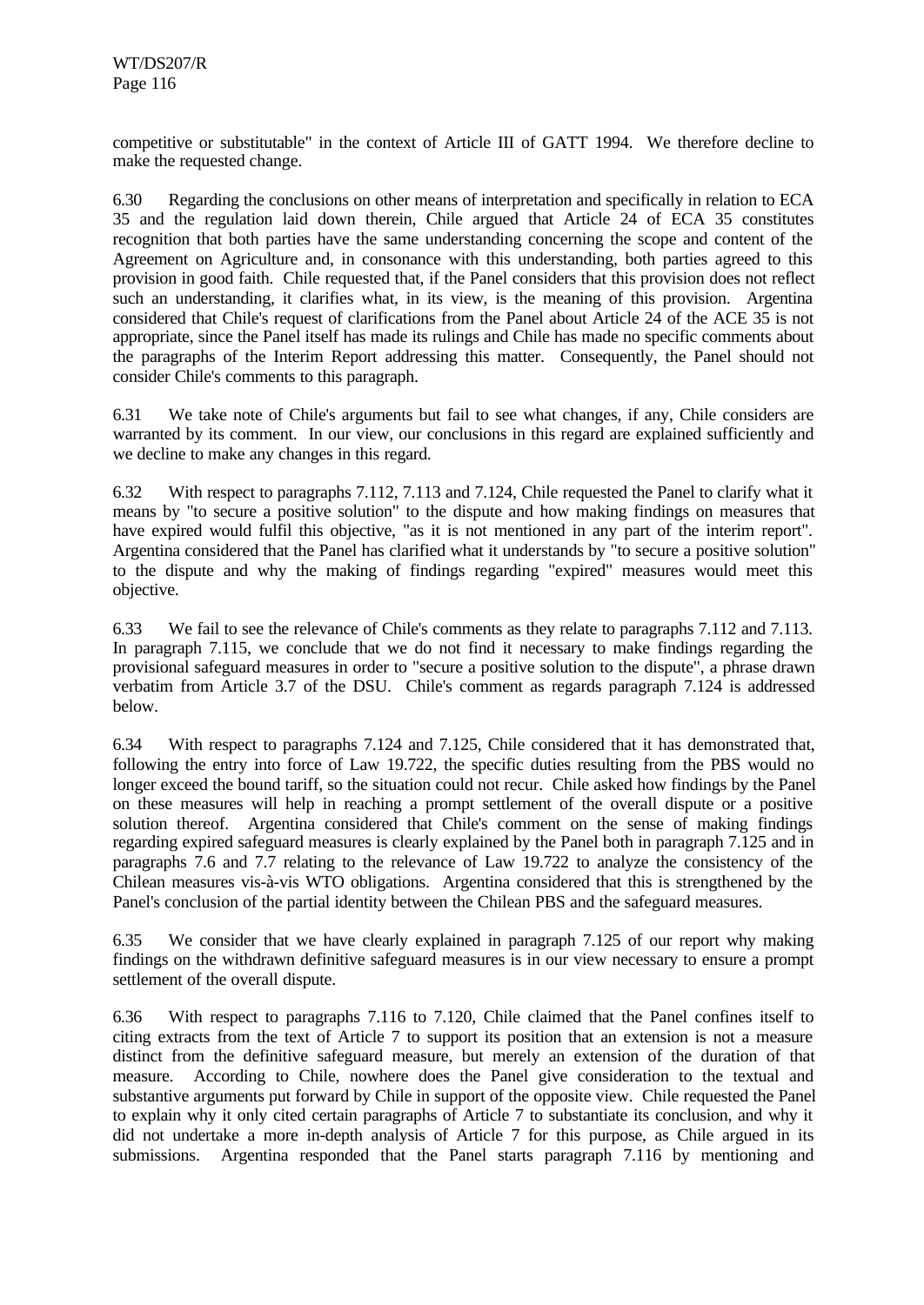specifically considering the two objections made by Chile, and, thus, that the Panel did consider those objections. Argentina also argued that Chile did not identify what those arguments of text and substance are that have not been considered by the Panel. According to Argentina, Chile limits itself to make a general comment with no specific detail about the arguments that in its view are missing.

6.37 We take note of Chile's comments, but consider that our report sets out in sufficient detail why we consider that Chile's arguments in this respect cannot be endorsed. We therefore decline to change these paragraphs.

6.38 With respect to paragraphs 7.131 and 7.179, Chile claimed that the Panel did make use of the Minutes of Session No. 224 to reject previous records and to make comments that go beyond a finding of inconsistency with the WTO rules. According to Chile, paragraph 7.179 is "one example". According to Chile, the Panel specifically uses the minutes of session No. 224 to link the drop in production in the period mentioned in this paragraph to drought and thus reject the minutes of session No.193, because they do not contain any analysis of injury caused by other factors. Argentina considered that the Panel can use the Minutes of Session No. 224 as factual evidence, as suggested by Chile itself, and that the Panel has done so in order to clarify and complement the minutes of session No. 193, taking into account its complete lack of data.

6.39 In commenting on Chile's arguments, we first note that Chile refers to paragraph 7.179 as only "one example", but does not provide any other such "examples". The one concrete example given by Chile to support its allegation that the Panel does not adhere to the rule it sets out in paragraph 7.131 concerns a subsidiary finding by the Panel on causation, where the Panel has already found on other grounds that the CDC failed to establish a proper causal link (see paragraphs 7.176 and 7.177). In paragraph 7.179, the Panel, addressing a particular argument by Argentina, finds that the CDC should have examined the other factor, i.e. drought, to which Argentine exporters had drawn its attention during the investigation. Argentina had raised the argument and adduced evidence showing that the competent authorities must have been aware of the possible impact of the drought factor. It was the failure by the CDC to investigate or evaluate this factor which we find fault with.<sup>564</sup> The minutes of session No. 224 are therefore merely used as an *observation* on our earlier finding, consistently with paragraph 7.131, not as a basis for our finding. To avoid any misunderstanding in this respect, we have changed paragraph 7.179.

6.40 With respect to paragraph 7.128, Chile claimed that the Panel does not conform to the usual meaning of the word "publish" and, by analogy, refers to the publication requirement in the Anti-Dumping and Subsidies Agreements of the WTO. According to Chile, in no part of its arguments does the Panel explain the reasons why this usual meaning does not reflect the real scope and meaning of the obligation to publish required by Article 3.1, nor why, referring to context in determining such a meaning, the WTO Anti-Dumping and Subsidies Agreements apply. Argentina considered that the Panel made use of the methods of interpretation in compliance with the DSU in order to make findings regarding the obligations contained in Article 3.1 of the Safeguards Agreement.

6.41 In our view, the explanation in paragraph 7.128 is sufficient. We refer both to the dictionary meaning of the term and, in accordance of Article 31 of the Vienna Convention, the context provided by the WTO Agreement and its annexes. We therefore take note of Chile's comments, but consider that they do not warrant any change to paragraph 7.128.

<sup>564</sup> It should be recalled that, according to the Appellate Body in *US – Wheat Gluten*, "the competent authorities – and not the interested parties – [are required] to evaluate fully the relevance, if any, of 'other factors'", and "where the competent authorities do not have sufficient information before them to evaluate the possible relevance of […] an 'other factor', they must fully investigate that 'other factor' […]"Appellate Body report, *US – Wheat Gluten*, para. 55.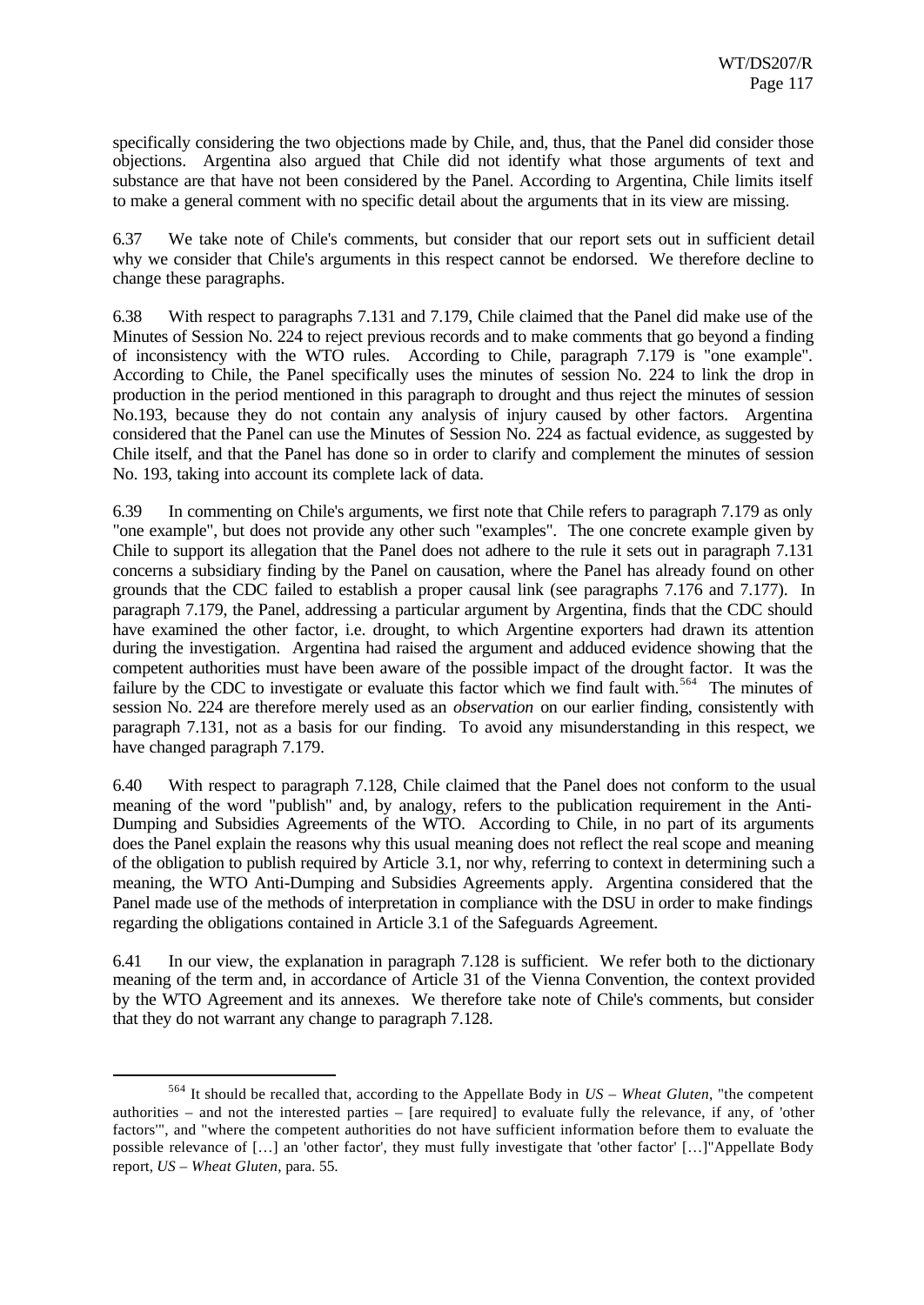6.42 With respect to paragraphs 7.171 and 7.172, Chile stated that it cannot understand how the Panel could find that the Minutes of the CDC do not indicate whether the data used to determine the threat of injury were, or were not, based on the most recent past and on data for the entire investigative period. According to Chile, it is obviously not necessary for the Minutes to state explicitly and specifically the commencement and the end of the period within which the data were collected when this is clear from the context of the Minutes and its considerations and conclusions. Chile requests the Panel to explain why it considered that the data relating to the most recent past should have been indicated in explicit and specific terms by the investigating authorities, without meeting the obligation in Article 4.2(a) of the Agreement on Safeguards, when this can be clearly derived from the Minutes, and on what legal grounds the Panel based its conclusion. Argentina responded that if the CDC neither provided in its minutes the data of the most recent past, nor analyzed them in the context of all the investigative period – which was not even determined –, Chile cannot expect the Panel to conclude that it did comply with its obligations under Article 4.2(a) of the Agreement on Safeguards.

6.43 In consideration of Chile's argument, we observe that we can only determine whether data for the most recent past have been used, if the published report indicates what the period of examination is in the first place. Contrary to Chile's allegation, in our view this is not clear "from the context of the Minutes". We therefore consider that no change to our report is warranted in this respect.

6.44 Also as regards paragraph 7.172, Chile argued that it is not clear what led the Panel to conclude that the CDC's projection of what would have occurred if the PBS had not been fully applied did not suffice to substantiate its determination of threat of injury. Chile stated that it fails to understand how the Panel reached this conclusion, bearing in mind that the factor analysed is not injury already caused but the threat of injury. According to Chile, the foregoing indicates that, following the Panel's line of reasoning, the Panel focused on actual injury rather than on threat of injury. Chile acknowledges that when the safeguards were adopted, the PBS was operating and sometimes, as Chile has acknowledged, the bound tariff was exceeded. In Chile's view, however, this does not detract from the fact that it is perfectly legitimate for the CDC to have estimated what would occurred in the domestic industry in the absence of this situation (exceeding the binding), precisely because the safeguard justifies exceeding the threshold in the WTO. According to Chile, by forecasting what would have occurred in the absence of unrestricted operation of the PBS, the CDC did not fail to extrapolate from current trends but, quite the contrary, based its determination of threat of injury on these trends. According to Argentina, the threat of injury claimed by Chile was not backed by a projection of the future condition of the industry based on recent data in the context of the investigation period, but based on the hypothesis of the injury that would be produced if the measure were to be removed, reasoning that is contrary to the prescriptions of Article 4.1(b) and Appellate Body precedents.

6.45 We consider that our report leaves no doubt that we were addressing Chile's argument regarding the presence of a *threat* of injury, not actual injury. We agree with Argentina that Chile's argument in its interim review comments requires a hypothesis of the state of the industry in the absence of the PBS. We do not see how use of a hypothesis in any form is sufficient to satisfy the requirements of the Agreement on Safeguards. We therefore do not consider that Chile's comments warrant any change to our report.

6.46 As regards the quotation from Chile's reply to question 7(b) from the Panel in paragraph 7.173, Chile claimed that this is only given in part as the reply did not solely refer to the situation that would have occurred if a measure already adopted were withdrawn, but also to the situation that would have occurred if an initial measure had not been adopted. Argentina considered that the Panel used Chile's answer to question 7(b) in an adequate manner.

6.47 The paragraph of Chile's answer which we did not quote in the report reads: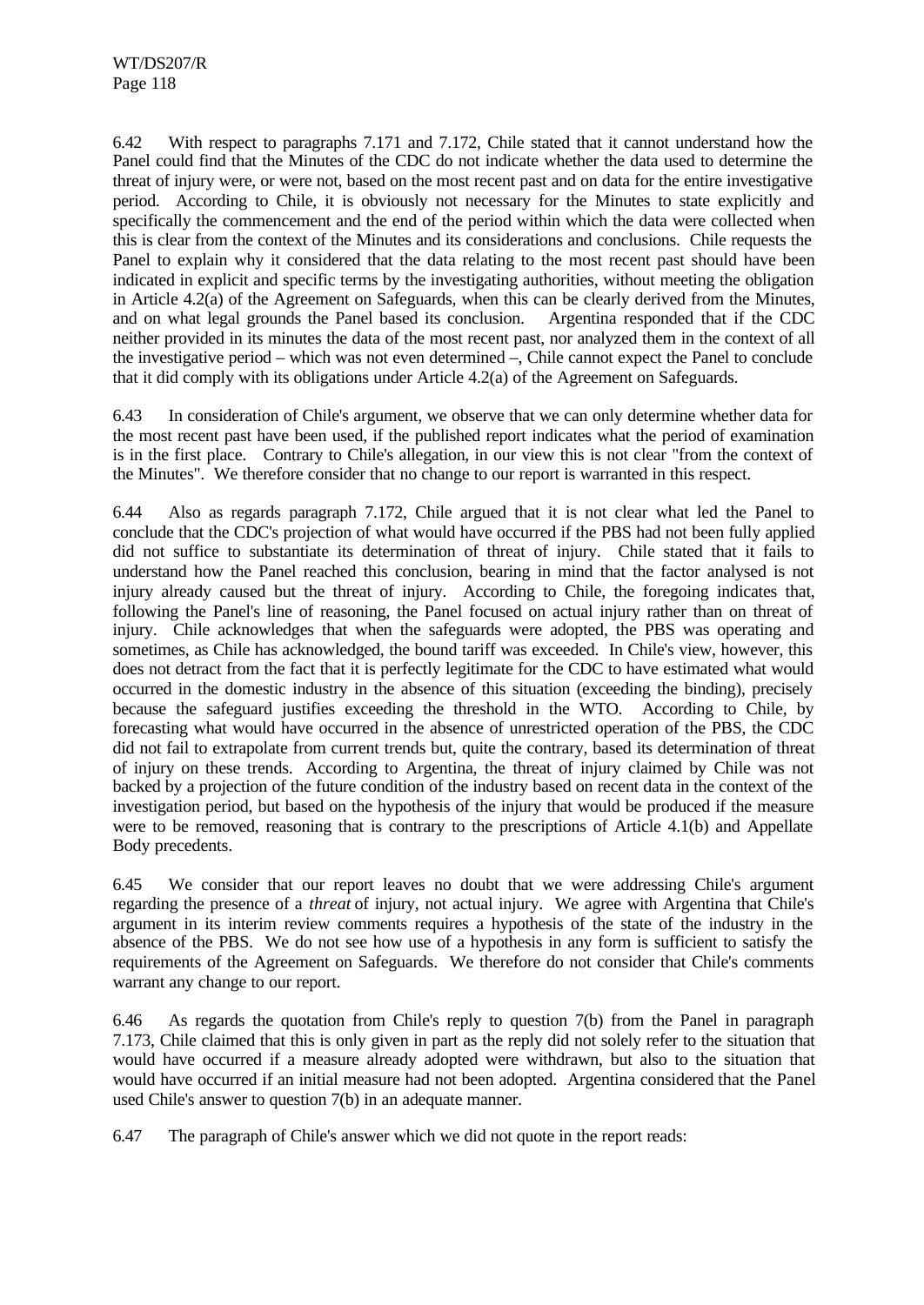*Similarly*, in the process of determining whether or not the conditions for adopting an initial safeguard measure have been met, it is also possible to consider *what would happen if a measure, then in force, were withdrawn*, given that when a safeguard measure, whether provisional or definitive, is adopted, there has to be a need to prevent or remedy serious injury. (emphasis added)

6.48 Quite clearly, and contrary to Chile's assertion, this paragraph does *not* address "the situation that would have occurred if an initial measure had not been adopted". On the contrary, its proposition is to envisage what would happen if an existing measure were to be withdrawn. We consider that the last sentence of paragraph 7.173 explicitly rejects this argument presented by Chile. In any event, as noted above, we do not see how it advances Chile's position if the investigating authorities had substituted one hypothesis for another.

6.49 With respect to paragraph 7.185, Chile pointed out to the Panel that the fact of using an Appellate Body report (*US – Line Pipe*) which has not yet been adopted "appears to indicate on the Panel's part excessive zeal to determine inconsistency of the safeguards adopted by Chile with Article XIX:1(a) of the GATT and Article 5.1 of the AS." Argentina responded that the Panel used as a legal precedent for the interpretation of the obligation contained in article 5.1 of the Safeguards Agreement, the Appellate Body report in *Korea – Dairy*. Argentina considered that the Panel quotes the referenced Appellate Body report with the purpose of *additionally* pointing out that Chile did not refute the *prima facie* case presented by Argentina only once it had determined the inconsistency of Chile's safeguard measures with Article 5.1 of the Safeguards Agreement. In addition, Argentina recalls that the report was adopted by the DSB on 8 March 2002.

6.50 We note that the Appellate Body report on *US – Line Pipe* referred to in our report was, in fact, adopted by the DSB on 8 March 2002. Moreover, we consider that Chile's comments would not, in any event, have warranted any change to our report. We noted the *US – Line Pipe* decision as further support for a conclusion we reached independently. In our view, we would have been remiss in our duties to do otherwise.

6.51 With respect to the interim report's section on the extension of the safeguard measures, Chile made three comments. Firstly, if the Panel determines that this claim does not come within its terms of reference, Chile does not understand the purpose and object of the Panel's finding of inconsistency, whether indirect or implicit, as clearly shown in paragraph 7.198, and why the Panel did not rather simply declare that it had no mandate to reach a finding on this aspect. Secondly, taking into account Chile's comments that the definitive safeguard measures and the extension measures are identical measures, Chile requested that, if the Panel insists on making findings of indirect inconsistency with Article 7 of the Agreement on Safeguards, even though this issue is outside its Terms of Reference, it should review the findings on the basis of the arguments put forward by Chile but disregarded by the Panel. Thirdly, Chile did not find any argument in the Panel's analysis that explains the reasons it took into account when determining that a definitive safeguard measure, assuming that it is inconsistent with the Agreement on Safeguards, cannot be "remedied" through an extension. In Chile's view, if the Panel, despite the fact that it has no mandate on this issue, also puts forwards arguments and makes an indirect finding of inconsistency of the extension of the Chilean safeguard measures with Article 7 of the Agreement on Safeguards, it must legally substantiate its arguments and findings. Chile therefore requested the Panel to revise this section on the basis of the arguments put forward. Regarding Chile's three comments on this issue, Argentina agreed with the Panel that the inconsistency of a definitive measure cannot be "cured" with the extension of the same measure. In Argentina's view, the Panel has analyzed *in extenso* and concluded that the extensions of safeguard measures are not new measures different to the definitive measure. Therefore, and in agreement with the finding of inconsistency of the definitive measures with different provisions of the Safeguards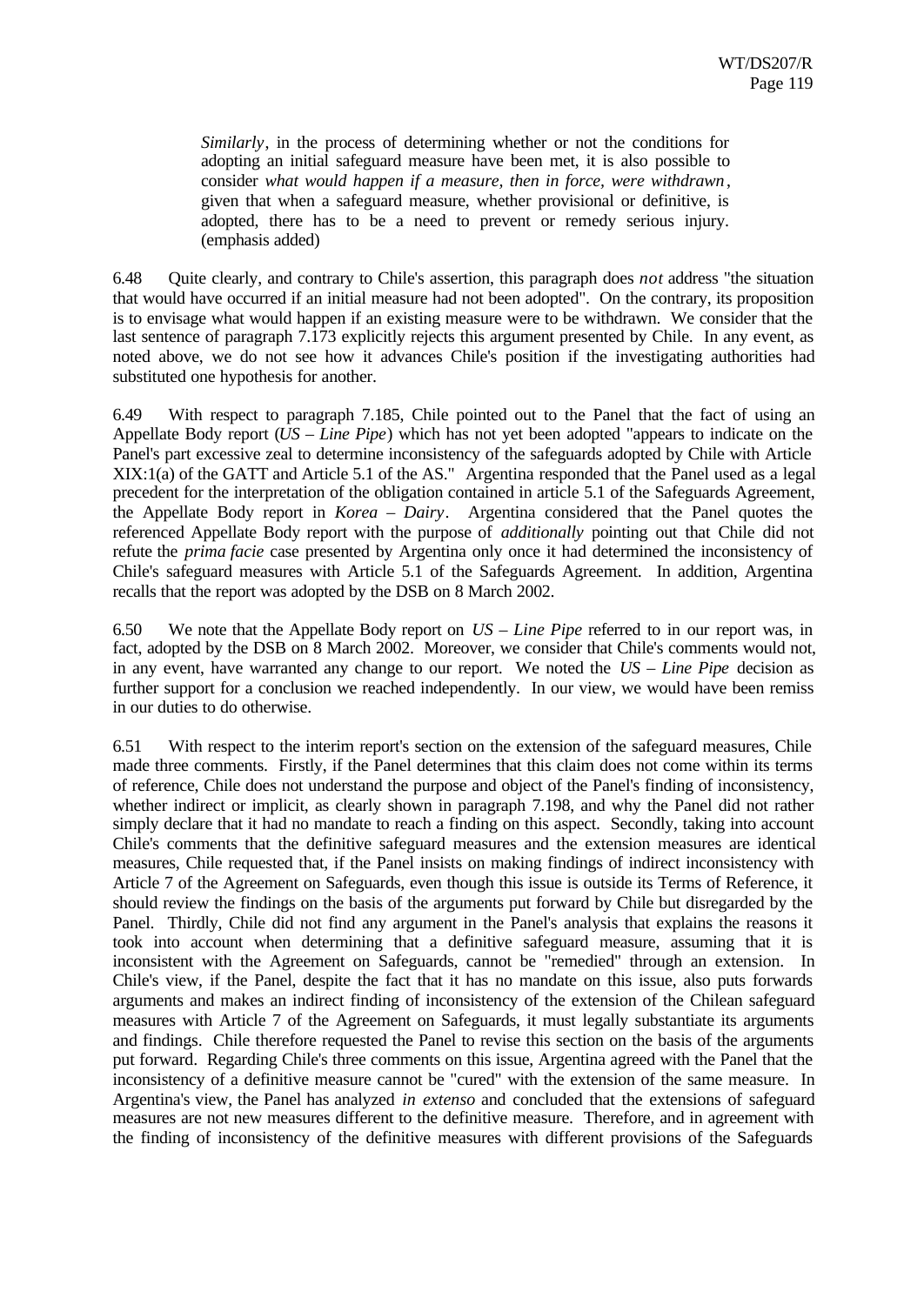Agreement, there is no other way for the Panel but to conclude that "[s]uch inconsistency cannot of course be 'cured' by a decision to extend their duration".

6.52 In consideration of Chile's comments, we note that in paragraph 7.198 we stated:

If the definitive safeguard measures are inconsistent with Chile's obligations under the Agreement on Safeguards, such inconsistency can of course not be "cured" by a decision to extend their duration. On the contrary, the decision to extend their duration must, by definition, be tainted by inconsistency as well. *We recall, however, that Article 7 of the Agreement on Safeguards, which sets out the conditions for an extension, is not within our Terms of Reference. We will therefore refrain from making any finding regarding the consistency of the decision to extend the safeguard measures' duration with Article 7 of the Agreement on Safeguards*. (emphasis added)

6.53 Consequently, we clearly and explicitly refrained from making any finding of inconsistency with Article 7, considering that such a claim is not within our Terms of Reference. For the same reasons, we did not present any conclusion regarding the consistency of the extension of the definitive safeguard measure in Section VIII of our report.

# **VII. FINDINGS**

## A. THE CHILEAN PRICE BAND SYSTEM

## **1. Requested findings**

7.1 Argentina requests that the Panel conclude that the Chilean PBS is inconsistent with Article II:1(b) of the GATT 1994 and Article 4.2 of the Agreement on Agriculture. Argentina argues that the Chilean PBS violates Article II:1(b) of the GATT 1994 since its application can result and has repeatedly resulted in the collection of duties in excess of the rates bound in Chile's National Schedule No. VII, i.e. 31.5 per cent. Argentina also considers that the PBS, in addition to violating the obligations contained in Article II:1(b) of the GATT 1994, is inconsistent with Article 4.2 of the Agreement on Agriculture, because Chile maintains a measure of the kind which has been required to be converted into ordinary customs duties pursuant to Article 4.2 of the Agreement on Agriculture.

7.2 Chile requests that the Panel conclude that the PBS is consistent with both Article II:1(b) of the GATT 1994 and Article 4.2 of the Agreement on Agriculture.

#### **2. Amendment to Article 12 of Law 18.525 in the course of the panel proceedings**

7.3 At the second meeting with the parties, the Panel was informed by Chile that a new law 19.722 had entered into force on 19 November 2001 which inserts the following paragraph after the last paragraph of Article 12 of Law 18.525:

"The specific duties resulting from the application of this Article, added to the *ad valorem* duty, shall not exceed the base tariff rate bound by Chile under the World Trade Organization for the goods referred to in this Article, each import transaction being considered individually and using the c.i.f. value of the goods concerned in the transaction in question as a basis for calculation. To that end, the National Customs Service shall adopt the necessary measures to ensure that the said limit is maintained."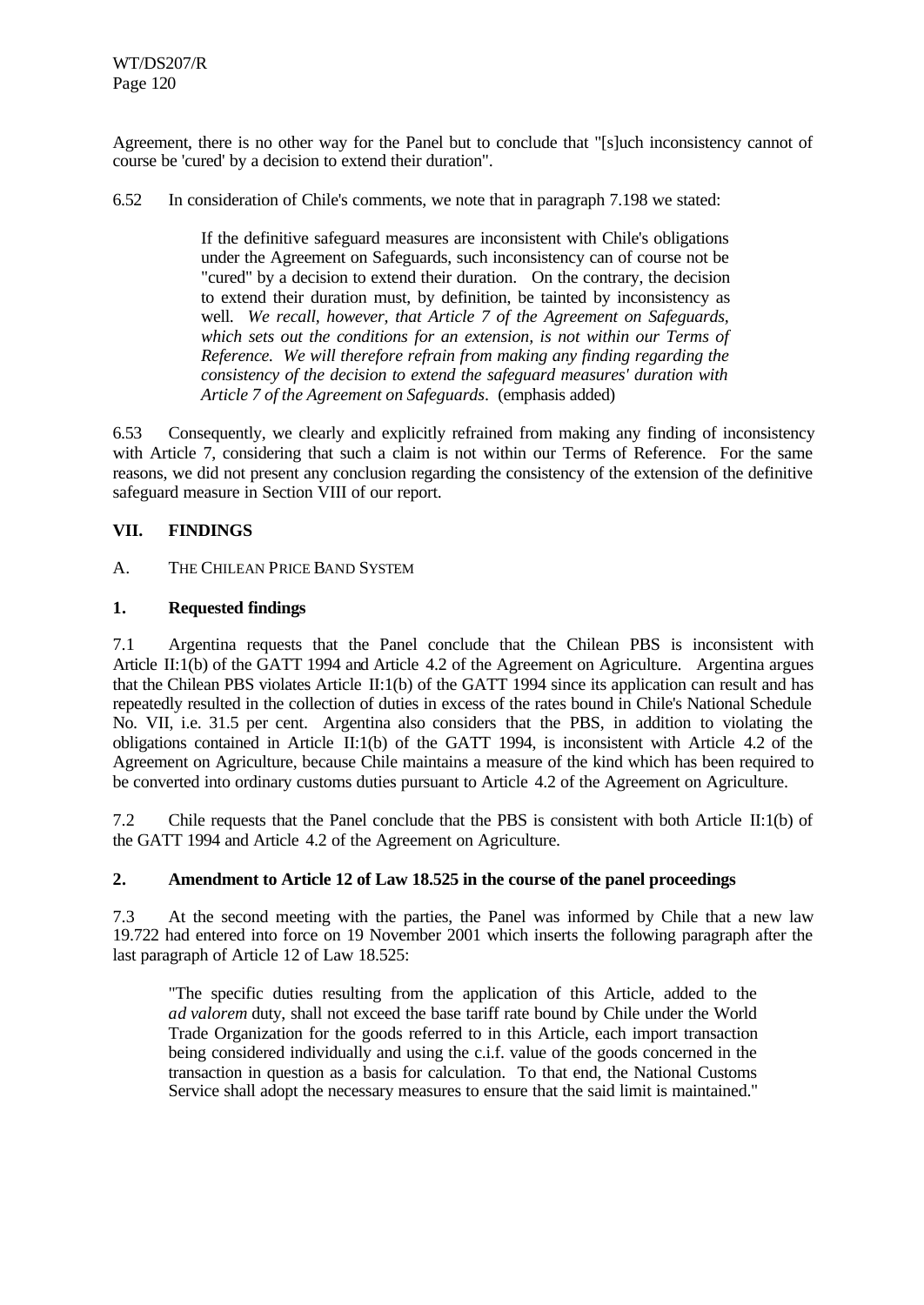## 7.4 According to Chile:

"(…) these Chilean actions have eliminated the measures that Argentina has challenged before this Panel under Article II of the GATT 1994 […]. Even if Argentina were correct in every respect in its allegations under those WTO provisions -- which Chile denies -- it is difficult to understand how, in terms of the purpose of the dispute settlement system, there could be a more "positive solution" to the dispute for Argentina than […] the enactment of legislation assuring that the tariff binding will not be breached in the future."<sup>565</sup>

7.5 Our understanding from Chile's explanation is that this amendment to Article 12 of Law 18.525 puts in place a cap on the Chilean PBS duties to avoid that those duties, in conjunction with the 8 per cent applied rate, exceed the 31.5 per cent bound rate. Argentina has informed us in this respect that it:

"(…) is not in position to confirm the precise content of the Chilean Exhibit given that Argentina does not have adequate information to express a definitive view on this issue. As far as Argentina knows, Chile has not yet even issued the regulations necessary to implement the new measure."<sup>566</sup>

7.6 We note in this respect that the Panel in *Indonesia – Autos* stated that:

"(…) [i]n previous GATT/WTO cases, where a measure included in the terms of reference was otherwise terminated or amended after the commencement of the panel proceedings, panels have nevertheless made findings in respect of such a measure.<sup>"567</sup>

7.7 We see no reason to deviate from this practice of other panels. Furthermore, we note that we would be prejudging our examination of Argentina's claims regarding the Chilean PBS if we were to accept without further analysis that the change introduced by Chile is relevant to the consistency of the Chilean PBS with its obligations under the WTO Agreement. We can only assess the relevance of the change introduced by Chile to the WTO-consistency of its PBS after having determined what Chile's obligations are with respect to its PBS under the provisions of GATT 1994 and the Agreement on Agriculture included in Argentina's request for establishment. We would be acting in a manner inconsistent with our duties under Article 11 of the DSU if we were to refrain from making findings for the sole reason that Chile amended the challenged measure at a late stage of the proceedings.

<sup>565</sup> Chile's Oral Statement at the second meeting with the parties, para. 6.

<sup>566</sup> Argentina's response to question 45 of the Panel.

<sup>567</sup> Panel report on *Indonesia – Certain Measures Affecting the Automobile Industry* ("*Indonesia – Autos* "), WT/DS54/R, WT/DS55/R, WT/DS59/R, WT/DS64/R and Corr.1, 2, 3, 4, adopted 23 July 1998. The panel referred to: the panel report on *United States - Measures Affecting Imports of Wool Shirts and Blouses from India ("US – Wool Shirts and Blouses)*, WT/DS33/R, adopted on 23 May 1997; the US restriction was withdrawn shortly before the issuance of the panel report; panel report on *EEC - Restrictions on Imports of Dessert Apples, Complaint by Chile*, adopted on 22 June 1989, BISD 36S/93; panel report on *EEC-Restrictions on Imports of Apples, Complaint by the United States*, adopted on 22 June 1989, BISD 36S/135; panel report on *United States - Prohibition of Imports of Tuna and Tuna Products from Canada*, adopted on 22 February 1982, BISD 29S/91; panel report on *EEC - Restrictions on Imports of Apples from Chile*, adopted on 10 November 1980, BISD 27S/98; and panel report on *EEC - Measures on Animal Feed Proteins*, adopted on 14 March 1978, BISD 25S/49. The panel noted that in the panel report on *United States - Section 337 of the Tariff Act of 1930*, BISD 36S/345, adopted on 7 November 1989, the challenged measure was amended during the panel process but the panel refused to take into account such amendment. The panel on *Indonesia – Autos* noted that this was also the line taken by the Appellate Body in *Argentina - Textiles and Apparel*, WT/DS56/AB/R, adopted on 22 April 1998, para. 64.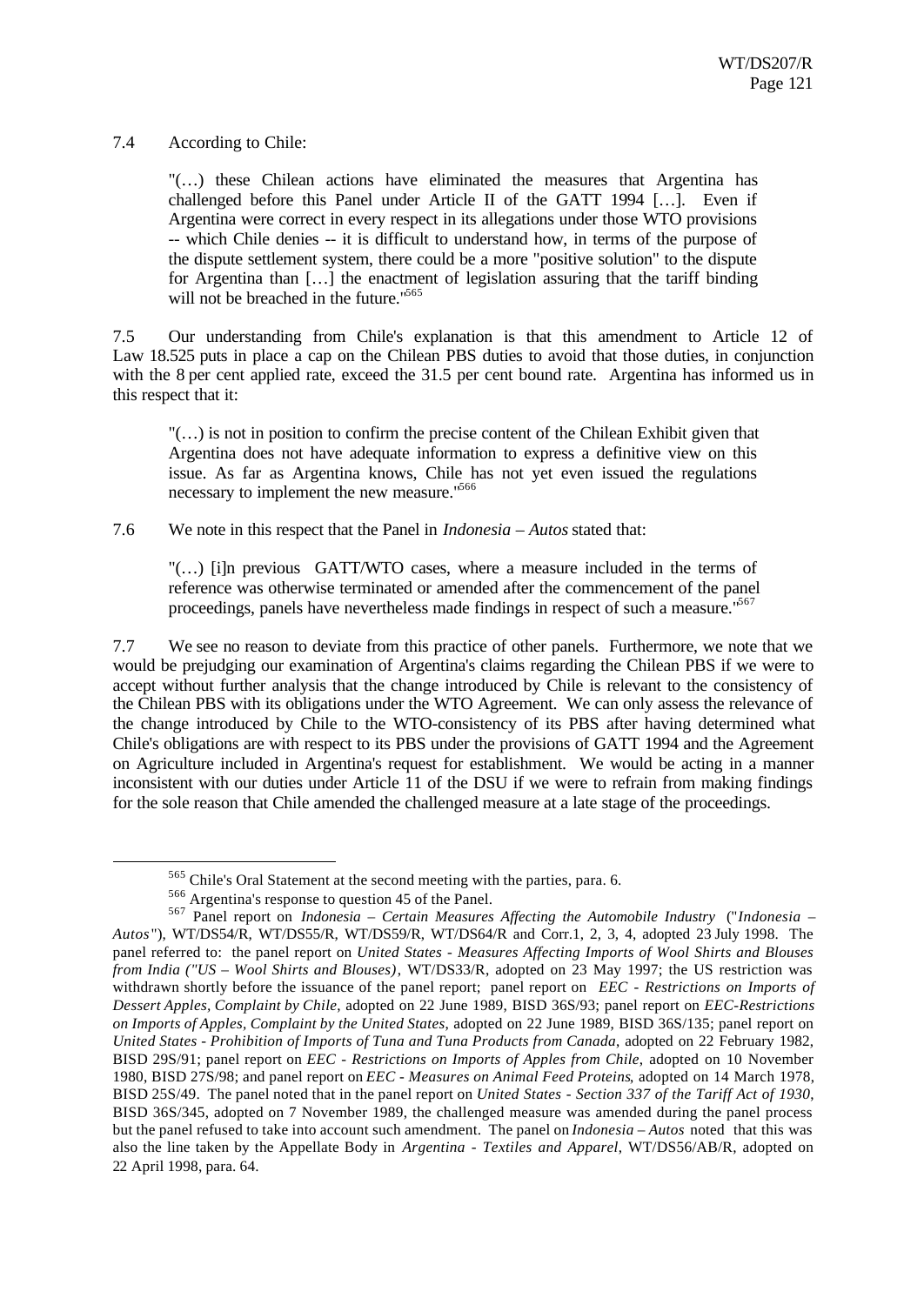7.8 We will therefore examine the Chilean PBS as challenged by Argentina in these proceedings, and make findings accordingly.

## **3. Order of the Panel's analysis**

7.9 Argentina argues that the Chilean PBS is inconsistent with both Article II:1(b) of GATT 1994 and Article 4.2 of the Agreement on Agriculture. Both Argentina and Chile have first presented their arguments regarding Article II:1(b) of GATT 1994, and subsequently regarding Article 4.2 of the Agreement on Agriculture.<sup>568</sup> We will first examine whether we should conduct our analysis in the same order, or whether it would be more appropriate to start our analysis with the Agreement on Agriculture, and only then turn to GATT 1994.

7.10 Article II:1(b) of GATT 1994 provides:

"The products described in Part I of the Schedule relating to any contracting party, which are the products of territories of other contracting parties, shall, on their importation into the territory to which the Schedule relates, and subject to the terms, conditions or qualifications set forth in that Schedule, be exempt from ordinary customs duties in excess of those set forth and provided therein. Such products shall also be exempt from all other duties or charges of any kind imposed on or in connection with the importation in excess of those imposed on the date of this Agreement or those directly and mandatorily required to be imposed thereafter by legislation in force in the importing territory on that date."

7.11 Article 4.2 of the Agreement on Agriculture provides:

"Members shall not maintain, resort to, or revert to any measures of the kind which have been required to be converted into ordinary customs duties<sup>1</sup>, except as otherwise provided for in Article 5 and Annex 5."

 $<sup>1</sup>$  These measures include quantitative import restrictions, variable import levies, minimum</sup> import prices, discretionary import licensing, non-tariff measures maintained through statetrading enterprises, voluntary export restraints, and similar border measures other than ordinary customs duties, whether or not the measures are maintained under country-specific derogations from the provisions of GATT 1947, but not measures maintained under balanceof-payments provisions or under other general, non-agriculture-specific provisions of GATT 1994 or of the other Multilateral Trade Agreements in Annex 1A to the WTO Agreement.

7.12 The Appellate Body explained in its report on *EC – Bananas III<sup>569</sup>* that a panel should start with an examination of the claims under the agreement which "deals specifically, and in detail," with the matter at issue.<sup>570</sup> Consequently, in determining under which agreement we should proceed with first – GATT 1994 or the Agreement on Agriculture –, we will examine which agreement deals specifically and in detail with the matter at issue.

7.13 We note in this respect that the Chilean PBS applies exclusively to agricultural products, as defined in Annex 1 to the Agreement on Agriculture. Consequently, the provisions of the Agreement on Agriculture are applicable to the Chilean PBS.

<sup>570</sup> *Ibid.*, para. 204.

<sup>568</sup> We also note, however, that Argentina has asserted that the Agreement on Agriculture is *lex specialis* vis-à-vis GATT 1994.

<sup>569</sup> Appellate Body report, *European Communities – Regime for the Importation, Sale and Distribution of Bananas* ("*EC – Bananas III* "), WT/DS27/AB/R, adopted 25 September 1997.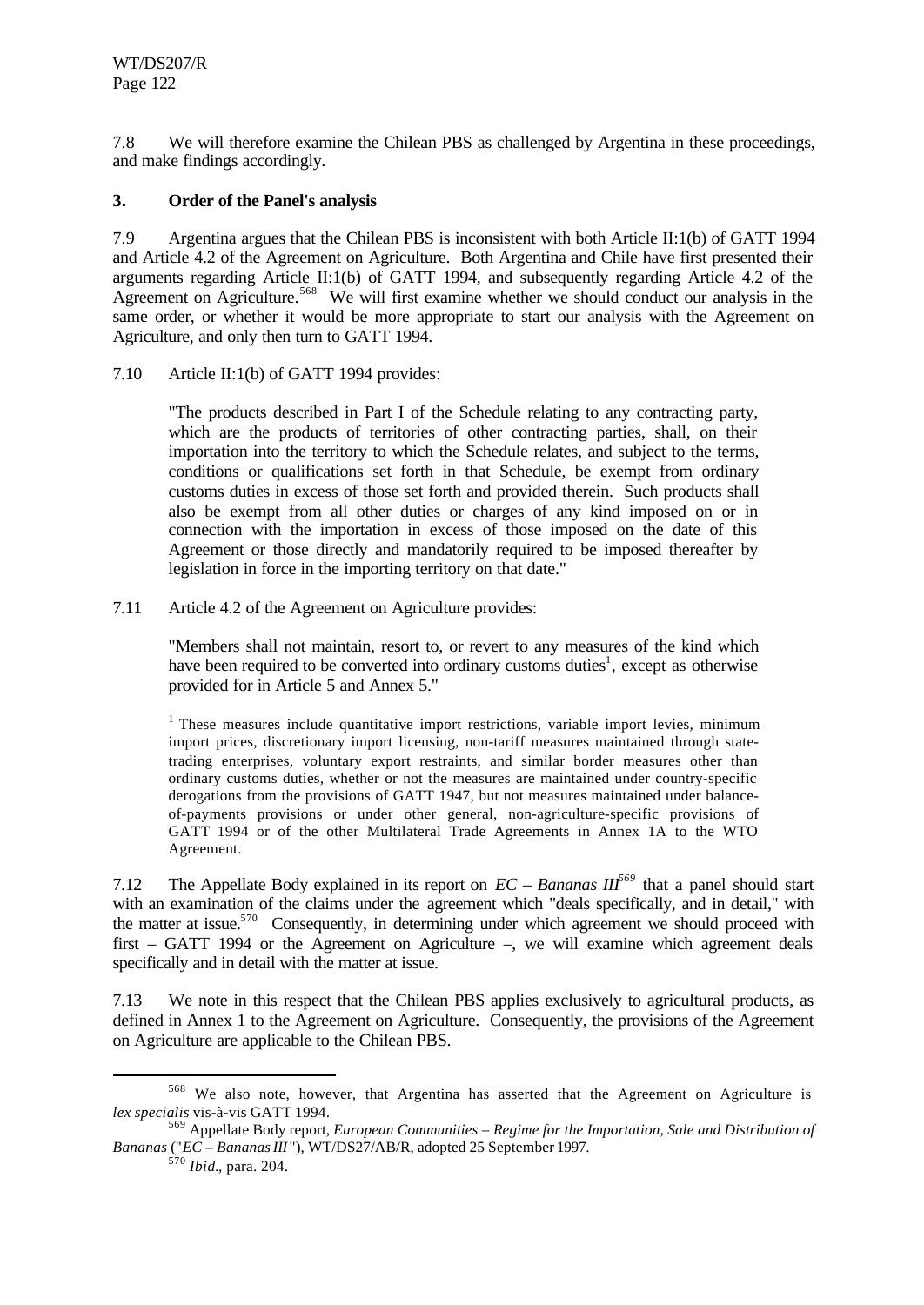7.14 The general aim of the Uruguay Round negotiations on agriculture was to "achieve greater liberalisation of trade in agriculture and bring all measures affecting import access and export competition under strengthened and more operationally effective GATT rules and disciplines".<sup>571</sup> As explained by the Panel in *Canada – Measures Affecting the Importation of Milk and the Exportation of Dairy Products*, the object and purpose of the resulting Agreement on Agriculture is:

"to 'establish a basis for initiating a process of reform of trade in agriculture<sup> $572$ </sup> in line with, *inter alia*, the long-term objective of establishing 'a fair and market-oriented agricultural trading system'.<sup>573</sup> This objective is pursued in order 'to provide for substantial progressive reductions in agricultural support and protection sustained over an agreed period of time, resulting in correcting and preventing restrictions and distortions in world agricultural markets'."<sup>574 575</sup>

7.15 We consider that Article 4.2 is central to the establishment and protection of a fair and market-oriented agricultural trading system in the area of market access. Members "committed to achieving specific binding commitments [on, *inter alia*,] market access".<sup>576</sup> In particular, following Ministerial Mid-term review of the Uruguay Round negotiations and the December 1991 Draft Final Act, the negotiations on agricultural market access were undertaken on the premise that trade in agriculture was to be conducted on the basis of bound ordinary customs duties and that border measures other than ordinary customs duties would be prohibited.<sup>577</sup> This involved the conversion of a wide range of border measures into ordinary customs duties, a process which has commonly been referred to as "tariffication". In general terms, the purpose of this exercise was to enhance transparency and predictability in agricultural trade, establish or strengthen the link between domestic and world markets, and allow for a progressive negotiated reduction of protection in agricultural trade. Article 4.2 of the Agreement on Agriculture, by prohibiting Members from maintaining, resorting to, or reverting to any measures of the kind which have been required to be converted into ordinary customs duties, accordingly provides the legal underpinning for what, in ordinary parlance, is referred to as a "tariff-only" regime for trade in agriculture.

7.16 We note that Article 4.2 of the Agreement on Agriculture and Article II:1(b) of GATT 1994 both use the phrase "ordinary customs duties". Provided this phrase has the same meaning in both provisions,<sup>578</sup> neither provision can therefore be interpreted independently from the other. However, having regard to the above, we believe that Article 4.2 of the Agreement on Agriculture deals more specifically and in detail with measures affecting market access of agricultural products.<sup>579</sup> We will

<sup>576</sup> Preambular paragraph 4.

<sup>571</sup> Punta del Este Declaration, Ministerial Declaration on the Uruguay Round, MIN.DEC, 20 September 1986, p. 6.

 $2$  (original footnote) Preambular paragraph 1.

<sup>573</sup> (original footnote) Preambular paragraph 2.

<sup>574</sup> (original footnote) Preambular paragraph 3.

<sup>575</sup> Panel Report, *Canada – Measures Affecting the Importation of Milk and the Exportation of Dairy Products* ("*Canada – Dairy* "), WT/DS103/R, WT/DS113/R, adopted 27 October 1999, as modified by the Appellate Body report, WT/DS103/AB/R, WT/DS113/AB/R and Corr.1, paras. 7.25-7-26.

<sup>577</sup> MTN.TNC/W/FA, para. 1 of Part B, Annex 3, Section A, at L.25:

The policy coverage of tariffication shall include all border measures other than ordinary customs duties […]

<sup>578</sup> See para. 7.48 below.

<sup>579</sup> We also note in this respect that Article 21.1 of the Agreement on Agriculture provides that "[t]he provisions of GATT 1994 […] shall apply subject to the provisions of this Agreement." The Appellate Body, in its report on *EC – Bananas III* has commented on this provision,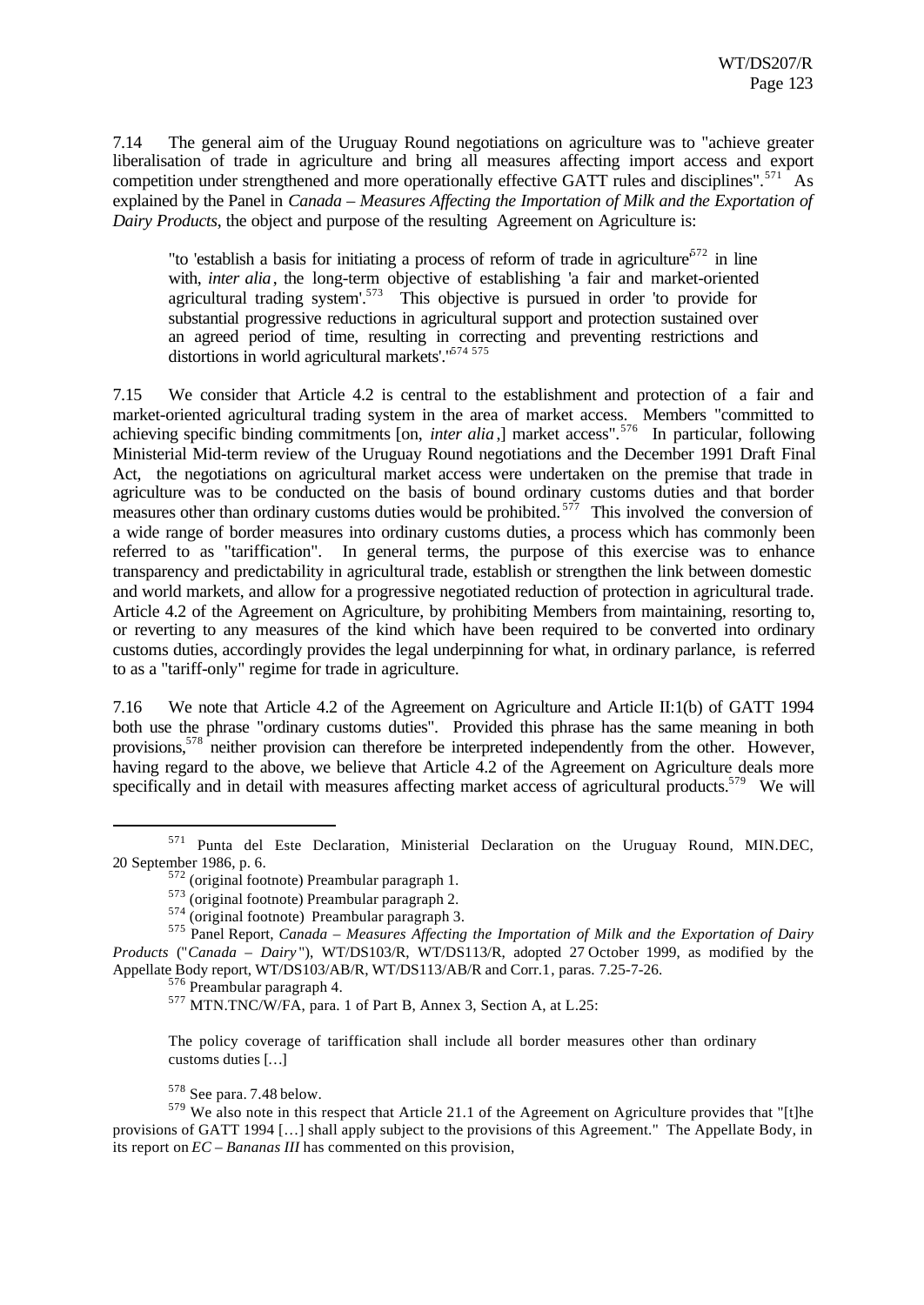therefore start our analysis with an examination of the Chilean PBS under Article 4.2 of the Agreement on Agriculture.

## **4. The Chilean PBS and Article 4.2 of the Agreement on Agriculture**

(a) Is the Chilean PBS a measure of the kind which has been required to be converted into ordinary customs duties?

7.17 This dispute revolves mainly around the question of what "kind" of measures have been required to be "tariffied", i.e. converted into ordinary customs duties, at the end of the Uruguay Round. Argentina and Chile disagree as to whether the Chilean PBS is such a measure "of the kind which [has] been required to be converted into ordinary customs duties". According to Argentina, although the Chilean PBS duties constitute ordinary customs duties for the purpose of Article II:1(b) of GATT 1994, the Chilean PBS *per se* constitutes a measure of the kind which has been required to be converted into ordinary customs duties. According to Chile, the Chilean PBS duties are ordinary customs duties. Chile argues that the phrase "of the kind which have been required to be converted" and the illustrative list in footnote 1 contain two separate conditions to be met for a measure to be prohibited under Article 4.2: only those measures listed in footnote 1 which effectively "have been required to be converted into ordinary customs duties" would be prohibited under Article 4.2. Chile argues that no other Member has ever requested Chile to "tariffy" its PBS during the Uruguay Round negotiations, and that, therefore, its PBS is not a measure "of the kind which [has] been required to be converted into ordinary customs duties".

7.18 Substantial elements of Article 4.2 would in our view be rendered void of meaning if that provision were to be read as only prohibiting those specific measures which other Members actually and specifically required to be converted and which were in practice converted *at the end of the Uruguay Round*. We believe that such an interpretation, which would imply that Members decided to forego their right to challenge measures which had not been specifically identified and converted at the end of the Uruguay Round, is not tenable. Pursuant to Article 4.2, measures *of the kind* which have been required to be converted cannot be *maintained*, resorted to or reverted to by any Members, whether or not the Member concerned in fact took advantage of the tariffication modalities. Thus, firstly, the insertion of the phrase "*of the kind*" between "measures" and "which have been required" in Article 4.2, as well as the reference to "*similar* border measures" in footnote 1, indicates that the drafters of the Agreement were aware of the fact that all the specific measures subject to tariffication might not be precisely identified at the time of the conclusion of the Uruguay Round in April 1994 or, in some cases, could be subject to the provisions of Annex 5 of the Agreement. On the other hand, what was clear at that time by virtue of Article 4.2 was that all measures "of the kind" would become prohibited for all Members as from the subsequent entry into force of the WTO, whether or not the measures concerned had or had not in fact been converted into ordinary customs duties in accordance with the Uruguay Round "tariffication" modalities. *A fortiori*, the mere fact that Members did not single out a specific measure at the end of the Uruguay Round and requested its tariffication at such time does not imply that the measure enjoys thereafter immunity from challenge in WTO dispute settlement. Secondly, by prohibiting all Members from *maintaining* such measures, the drafters of the Agreement also clearly envisaged the possibility that a Member at the end of the Uruguay Round had in place measures "of the kind which have been required to be converted", but decided not to convert those measures. The decision whether to tariffy a particular border measure, to eliminate that measure, or to adopt some other course, was a matter for each participant in the negotiations to decide.

Therefore, the provisions of the GATT 1994 […] apply to market access commitments concerning agricultural products, except to the extent that the Agreement on Agriculture contains specific provisions dealing specifically with the same matter.

Appellate Body report, *EC – Bananas III*, para. 155.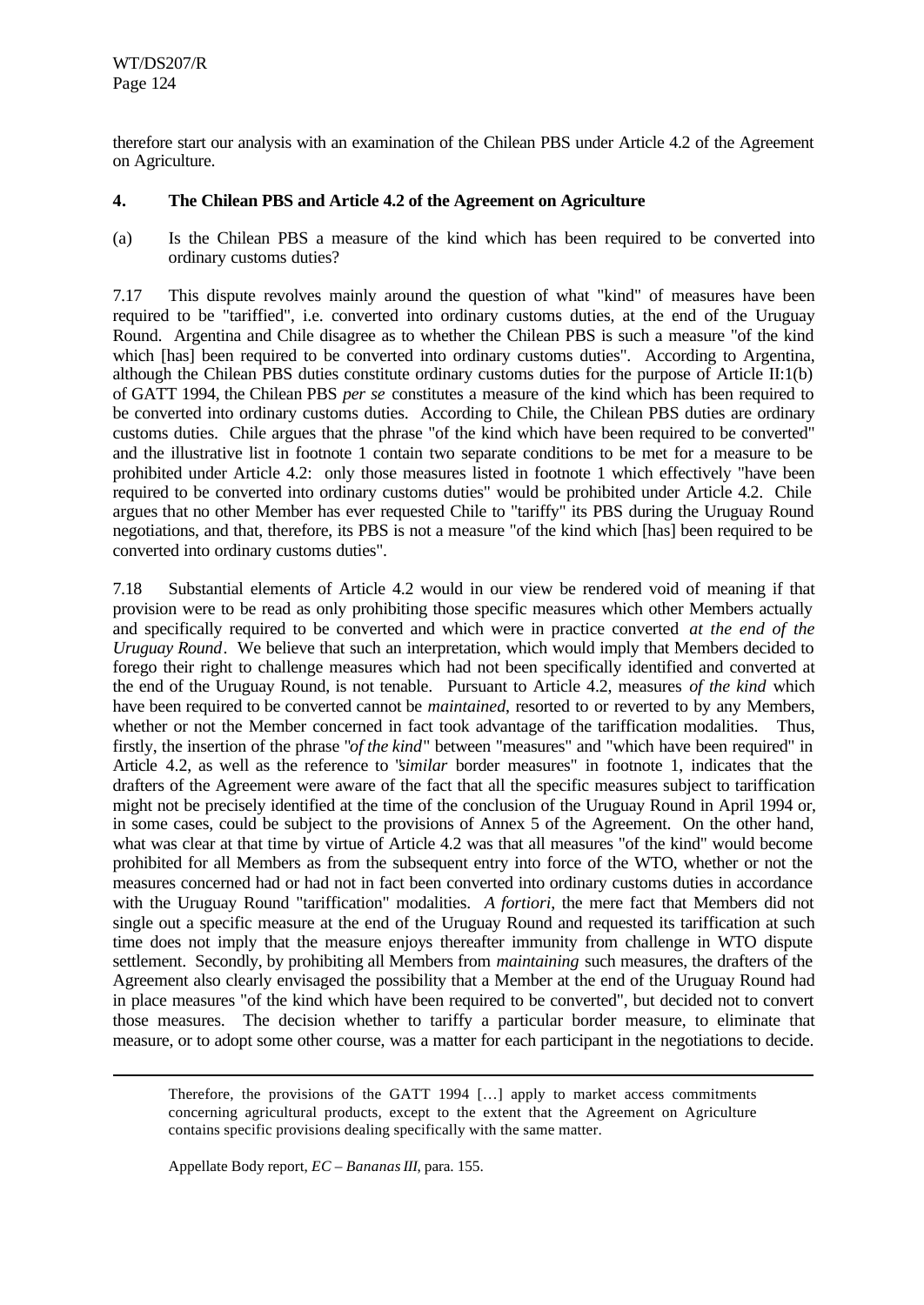It can therefore not be argued that only those measures which in practice were "tariffied" in accordance with the Uruguay Round tariffication modalities are measures "of the kind which have been required to be converted" for the purposes of Article 4.2.

7.19 Furthermore, we note that "measures of the kind which have been required to be converted" *include* the measures listed in footnote 1. The measures listed in footnote 1 are therefore not exhaustive, rather they are examples of "measures of the kind" and serve an illustrative purpose. We also note in this respect that footnote 1 is inserted in the text of Article 4.2 at the end of the phrase "measures of the kind which have been required to be converted into ordinary customs duties". The first sentence of footnote 1 reads "[t]hese measures include […]". Consequently, the phrase "these measures" in footnote 1 refers back to the entire phrase "measures of the kind which have been required to be converted into ordinary customs duties", and the specific measures listed in footnote 1 are all example of "measures of the kind which have been required into ordinary customs duties", provided they are not "maintained under balance-of-payments provisions or under other general, nonagriculture-specific provisions of GATT 1994 or the other Multilateral Trade Agreements in Annex 1A to the WTO Agreement". In our view, Chile's position that a measure listed in footnote 1 is only prohibited under Article 4.2 if such a measure, in addition, had been singled out, or challenged, by other negotiators and "been required to be converted into ordinary customs duties" would logically only be tenable if footnote 1 had been inserted immediately following the term "measures" in the text of Article 4.2, rather than following the entire phrase ending with "ordinary customs duties". If that were the case, the specific measures listed in footnote 1 could indeed have been examples of measures *susceptible to* being considered of the kind which have been required to be converted, and not of measures *necessarily* being of such a kind. As we explained, however, the text provides differently.

7.20 Argentina has argued that the Chilean PBS is a "variable import levy", a "minimum import price", or, in any event, a "similar border measure other than ordinary customs duties", within the meaning of footnote 1. As explained above, if the Chilean PBS constitutes a measure listed in footnote 1, including such a "variable import levy", "minimum import price" or "similar border measure", it will be a measure "of the kind which [has] been required to be converted into ordinary customs duties", provided it is not "maintained under balance-of-payments provisions or under other general, non-agriculture-specific provisions of GATT 1994 or the other Multilateral Trade Agreements in Annex 1A to the WTO Agreement". Thus, pursuant to footnote 1, for a measure to be considered "of the kind which [has] been required to be converted into ordinary customs duties" and thus prohibited for the purposes of Article 4.2, we need to establish that:

- (a) it is a quantitative import restriction, a variable import levy, a minimum import price, discretionary import licensing, a non-tariff measure maintained through state-trading enterprises, a voluntary export restraint, or a similar border measure other than ordinary customs duties;
- (b) it is not maintained under balance-of-payments provisions or under other general, non-agriculture-specific provisions of GATT 1994 or the other Multilateral Trade Agreements in Annex 1A to the WTO Agreement.
- 7.21 Below we will address each of these requirements separately.
- *(i) Is the Chilean PBS a border measure similar to those listed in footnote 1?*

7.22 Argentina argues that the Chilean PBS is a "variable import levy", a "minimum import price", or a border measure similar to these measures. Chile argues that its PBS does not constitute any of those measures.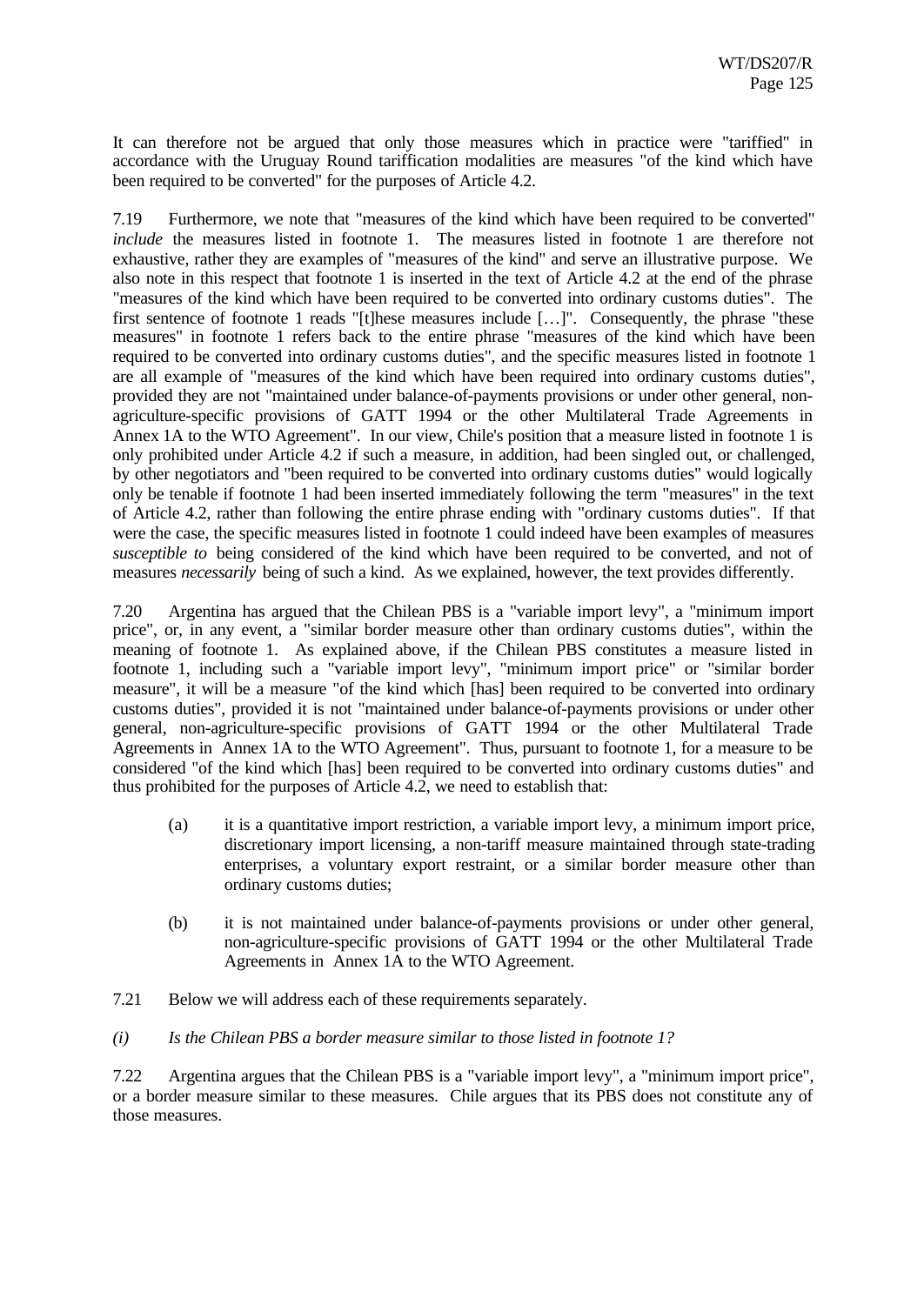7.23 We note that the illustrative list of footnote 1 contains, on the one hand, specific measures (i.e. "quantitative import restrictions", "variable import levies", etc.), and, on the other hand, a residual category of measures ("similar border measures other than ordinary customs duties"). Consequently, if the Chilean PBS is a border measure other than an ordinary customs duty which is similar to any of the preceding examples, it would be a measure of the kind which has been required to be converted for the purposes of Article 4.2, provided it is not maintained under balance-of-payments provisions or under other general, non-agriculture-specific provisions of GATT 1994 or the other Multilateral Trade Agreements in Annex 1A to the WTO Agreement.

7.24 We recall that, subject to the proviso that it is not maintained under balance-of-payments provisions or under other general, non-agriculture-specific provisions of GATT 1994 or the other Multilateral Trade Agreements in Annex 1A to the WTO Agreement, a measure explicitly listed in footnote 1 will *ipso facto* be of the kind which has been required to be converted into ordinary customs duties. Consequently, such measure is necessarily not, at the same time, an ordinary customs duty. For the same reason, we consider that a measure which is "similar to" any of the measures listed in footnote 1 will also be "other than ordinary customs duties". Our findings regarding one of those two aspects can therefore be expected to reinforce our findings regarding the other. For the sake of clarity and comprehensive analysis, however, we will address each of those two aspects in separate sections.

"Border measure"

7.25 The Chilean PBS applies exclusively to imported goods and is enforced at the border by Chilean customs authorities. It is therefore clear that the Chilean PBS is a border measure.

"Similar to" a "variable import levy" or a "minimum import price"

Determination of the meaning of "similar to a variable import levy or a minimum import price"

7.26 First, as regards the term "similar", dictionaries define this term as "having a resemblance or likeness<sup>"580</sup>, "of the same nature or kind"<sup>581</sup>, and "having characteristics in common".<sup>582</sup> Two measures are in our view "similar" if they share some, but not all, of their fundamental characteristics. If two measures share all of their fundamental characteristics, they are identical rather than similar. A border measure should therefore have *some* fundamental characteristics in common with one or more of the measures explicitly listed in footnote 1. It is then a matter of weighing the evidence to determine whether the characteristics are sufficiently close to be considered "similar".

7.27 Second, as regards the measures in footnote 1 referenced by Argentina, it has been pointed out by Chile that the exact features of terms of art such as "variable import levy" and "minimum import price" may be difficult to establish on the basis of the text of the Agreement. We note in that respect that "variable import levy" and "minimum import price" are terms which may often be understood by the drafters of trade agreements in reference to one or more particular schemes used by one or more Members. In that sense, they could indeed be referred to as "terms of art". Nonetheless, we recall that these terms are subject to the rules of treaty interpretation laid down in Articles 31, 32 and 33 of the Vienna Convention. According to Article 31 of the Vienna Convention, we should first determine the ordinary meaning of the terms, in their context, and in light of the Agreement's object and purpose. Pursuant to that same provision, we should also take into account certain other international agreements and relevant rules of international law, as well as subsequent practice. Only if necessary to resolve ambiguity or to confirm the ordinary meaning determined using the tools offered by

<sup>580</sup> The New Shorter Oxford English Dictionary (L. Brown, Ed.), at 2865.

<sup>581</sup> *Ibid.*

<sup>582</sup> Webster's Encyclopaedic English Dictionary, at 957.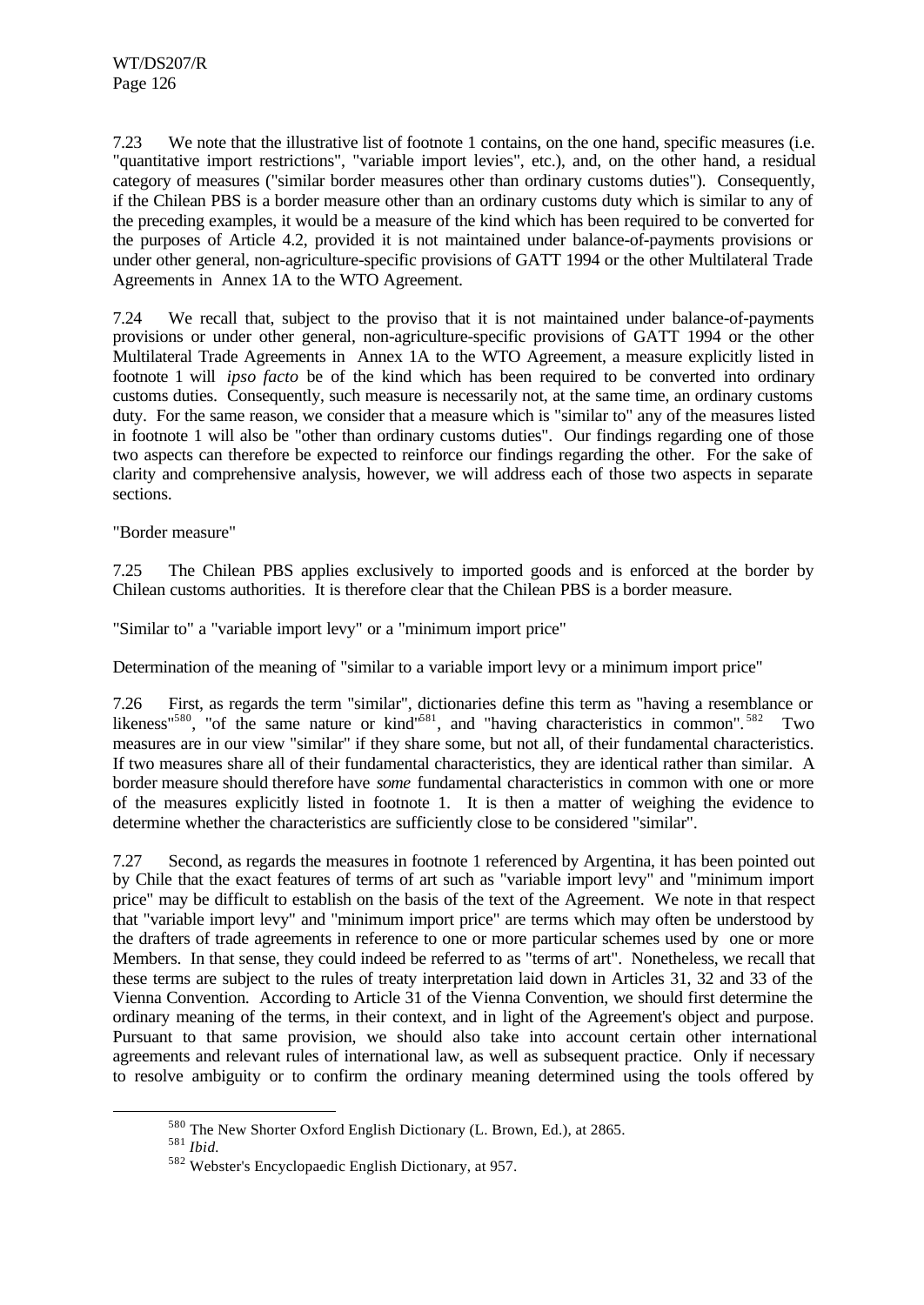Article 31, Article 32 instructs us to take recourse to supplementary means, including the preparatory work and the circumstances of the treaty's conclusion. Accordingly, below we will proceed by first examining the ordinary meaning of these terms. In addition, we will draw, as appropriate, on other means of interpretation, including those categorized by the Vienna Convention as supplementary means.

7.28 As a preliminary matter, we note Chile's statement that "the obligations in Article 4.2 only relate to *non-tariff* barriers<sup>1583</sup> whereas "the PBS only covers the payment of *customs duties*".<sup>584</sup> Although Chile concedes that there is no such test in the language of the Agreement on Agriculture, it also asserts that "it might be considered that the defining characteristic should be whether the measure has the effect of a *quantitative limitation*".<sup>585</sup> This would seem to imply that Article 4.2 was not meant to prohibit measures taking the form of duties levied by customs authorities but only "non-tariff barriers" or quantitative restrictions.<sup>586587</sup> Along those lines, "similar border measures" would need to have the effect of a quantitative restriction.

7.29 We cannot agree with the proposition that only measures with the effect of a quantitative restriction are measures of the kind which have been required to be converted into ordinary customs duties. Such a proposition rests on the assumption that the generic term "tariffs" can be equated with the specific phrase "ordinary customs duties". This assumption is in our view flawed: Article II:1(b) of GATT 1994 makes clear that the universe of "tariffs" is not made up of "ordinary customs duties" alone, but also includes "other duties". By deliberately limiting the mandatory result of the conversion required by Article 4.2 to "ordinary customs duties", the drafters of the Agreement on Agriculture did not exclude the possibility that certain other types of "tariffs" would need to be converted as well. If the drafters of the Agreement on Agriculture would have wanted to require conversion of only measures "other than tariffs", they would have said so, and they would not have used the specific phrase "ordinary customs duties". If they only wanted to require conversion of quantitative restrictions, they could have drawn on the language of Article XI:1 of GATT 1994, for instance, which prohibits "prohibitions or *restrictions other than duties, taxes or other charges*", without distinguishing between "ordinary customs duties" and other types of duties or charges.<sup>588</sup>

7.30 Certainly, there may be some degree of co-extensiveness between the scope of "restrictions other than duties, taxes or other charges" with the scope of "similar border measures other than ordinary customs duties". <sup>589</sup> We consider that "restrictions other than duties, taxes or other charges"

<sup>583</sup> Chile's First Written Submission, para. 34. Chile's response to question 6 of the Panel. Emphasis added.

<sup>584</sup> *Ibid.* Emphasis added.

<sup>585</sup> Chile's response to question 8 of the Panel. Emphasis added.

<sup>&</sup>lt;sup>586</sup> We note that Chile has also argued that "despite the Members' intention to reduce the number of non-tariff barriers *and other measures* covered, their intention was not to prohibit all such measures". Chile's first submission, para. 59. Emphasis added.

<sup>&</sup>lt;sup>587</sup> Chile has also argued that "despite the Members' intention to reduce the number of non-tariff barriers *and other measures* covered, their intention was not to prohibit all such measures". Chile's first submission, para. 59. Emphasis added.

 $588$  This does not mean that that Members cannot schedule other duties or charges with respect to goods covered by the Agreement on Agriculture in the corresponding column of their Schedules. We are only saying that, *if* a measure is "of the kind which has been required to be converted into ordinary customs duties", it cannot take another form than an ordinary customs duty. Article 4.2 of the Agreement on Agriculture does not, of course, prevent Members from maintaining as other duties or charges measures which are not of that kind.

<sup>589</sup> As we will indicate below, under GATT 1947, a panel considered a minimum import scheme, for instance, a restriction within the meaning of Art XI:1. Pursuant to footnote 1 of the Agreement on Agriculture, "minimum import prices" are now measures of the kind which have been required to be converted into ordinary customs duties. Similarly, with respect to state trading operations, the panel in *Korea – Measures Affecting Imports of Fresh, Chilled and Frozen Beef* found that: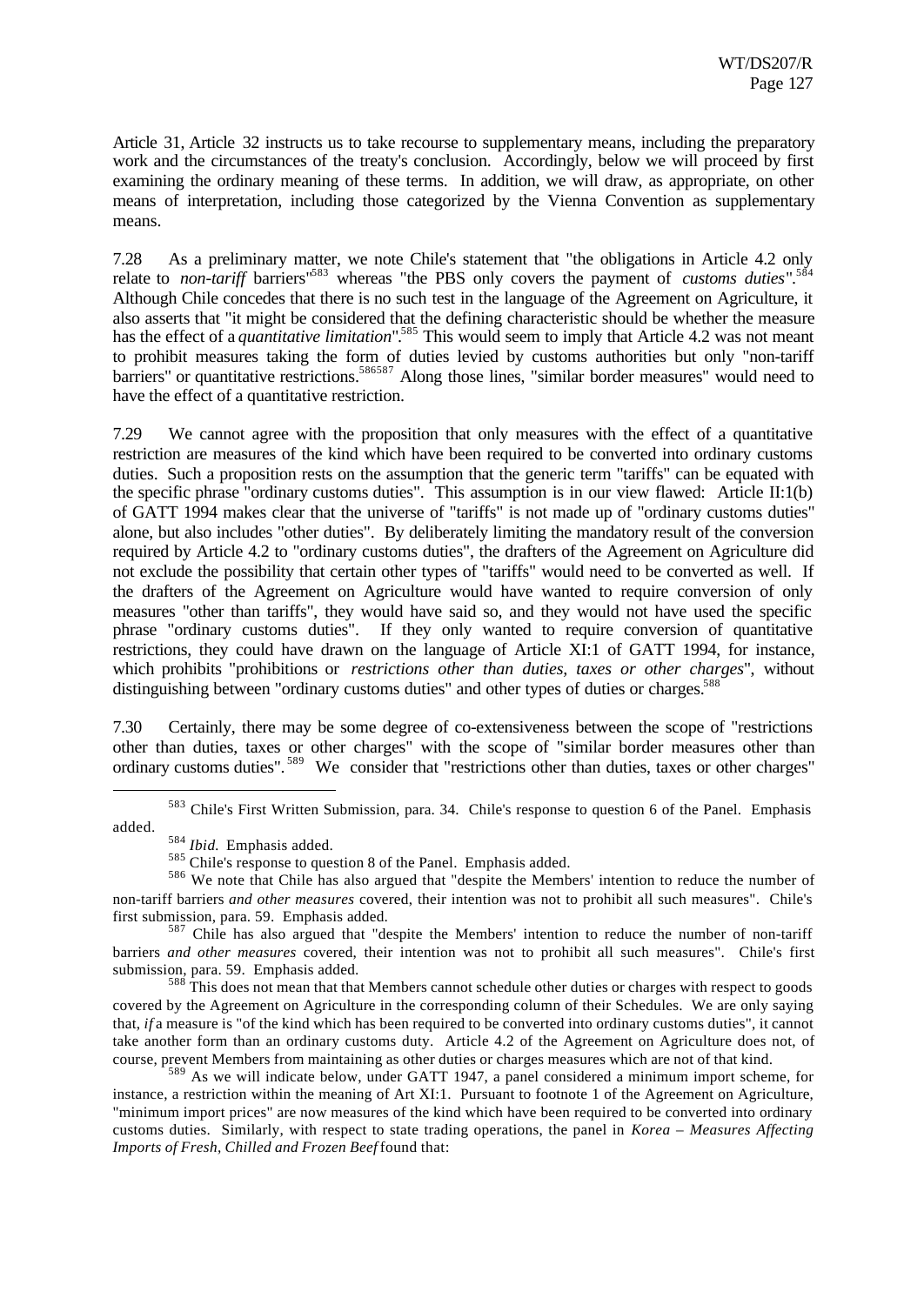l

will be apprehended by the measures referred to by footnote 1 to the Agreement on Agriculture, including "similar border measures other than ordinary customs duties". However, this does not imply that, therefore, all "similar border measures other than ordinary customs duties" need to have the effect of a quantitative restriction. In our view, the scope of footnote 1 to the Agreement on Agriculture certainly extends to measures within the scope of Article XI:1 of GATT 1994, but also extends to other measures than merely quantitative restrictions. The group of measures included in "duties, taxes or other charges" is clearly broader than only "ordinary customs duties", and includes in our view "other duties or charges of any kind" (or, at least, "other duties") within the meaning of Article II:1(b), second sentence, of GATT 1994. Consequently, the fact that a measure is not a "restriction other than duties, taxes or other charges" within the meaning of Article XI:1 of GATT 1994 does not prevent that measure from being a "similar border measure other than ordinary customs duties" within the meaning of footnote 1 to the Agreement on Agriculture. The "restrictions other than" referred to in Article XI:1 of GATT 1994 constitute a narrower category than the "similar border measures other than" in footnote 1 to the Agreement on Agriculture.

7.31 We find our reasoning confirmed in Annex 5 to the Agreement on Agriculture. Paragraphs 6 and 10 of that Annex both provide that "*ordinary customs duties*" "shall be established on the basis of *tariff equivalents to be calculated* in accordance with the guidelines prescribed in the attachment hereto" (emphasis added). This language makes clear that the generic term "tariff" is to be distinguished from the phrase "ordinary customs duties", in that the former merely refers to the numerical form of any duty, whereas the latter connotes a specific type of duty. Put simply, all ordinary customs duties are tariffs, but not all tariffs are ordinary customs duties.

7.32 Finally, we see no reason why all the measures listed in footnote 1 should *a priori* be considered restrictions within the meaning of Article XI:1 of GATT 1994. On the contrary, it is clear that the measures listed in the footnote to Article 4.2 include a number of measures whose status under Article XI:1 was never definitively resolved under the GATT 1947. These measures included pricerelated measures such as variable levies, as well as measures which could be used to the same effect, such as voluntary restraint agreements and non-tariff measures applied through state trading enterprises. Moreover, one of the principal objectives of the Uruguay Round negotiations on agriculture, as stated in the 1986 Punta Del Este Declaration, was strengthened and more operationally effective GATT rules and disciplines, in line with Recommendations adopted by the Contracting Parties at their Fortieth Session in November 1984. In these recommendations explicit reference was made to the elaboration of approaches, as a basis for possible negotiations, of appropriate rules and disciplines "relating to voluntary restraint agreements, to variable levies and charges, to unbound tariffs, and to minimum import price arrangements", and in so doing made a distinction between these measures (for which there were no specific and explicit GATT rules and disciplines)<sup>590</sup> and "quantitative restrictions and other related measures".<sup>591</sup> In our view the object and purpose of Article 4.2 is to bring measures whose definitive legal status had long remained unresolved, including

when dealing with measures relating to agricultural products which should have been converted into tariffs or tariff-quotas, a violation of Article XI of GATT and its *Ad Note* relating to state-trading operations would necessarily constitute a violation of Article 4.2 of the *Agreement on Agriculture* and its footnote which refers to non-tariff measures maintained through state-trading enterprises.

Panel Report, *Korea – Measures Affecting Imports of Fresh, Chilled and Frozen Beef* ("*Korea – Various Measures on Beef*"), WT/DS161/R, WT/DS169/R, adopted 10 January 2001, as modified by the Appellate Body report, WT/DS161/AB/R, WT/DS169/AB/R, para. 762.

<sup>&</sup>lt;sup>590</sup> We note that a particular minimum import price scheme was found inconsistent with Article XI by a panel under GATT 1947 (*EEC – Programme of Minimum Import Prices, Licences and Surety Deposits for Certain Processed Fruits and Vegetables*, adopted 18 October 1978, BISD 25S/68). Nonetheless, it was a pricebased measure other than a traditional quantitative restriction such as a quota.

<sup>591</sup> BISD, 33S/19, at 24; 31S/10, at 11.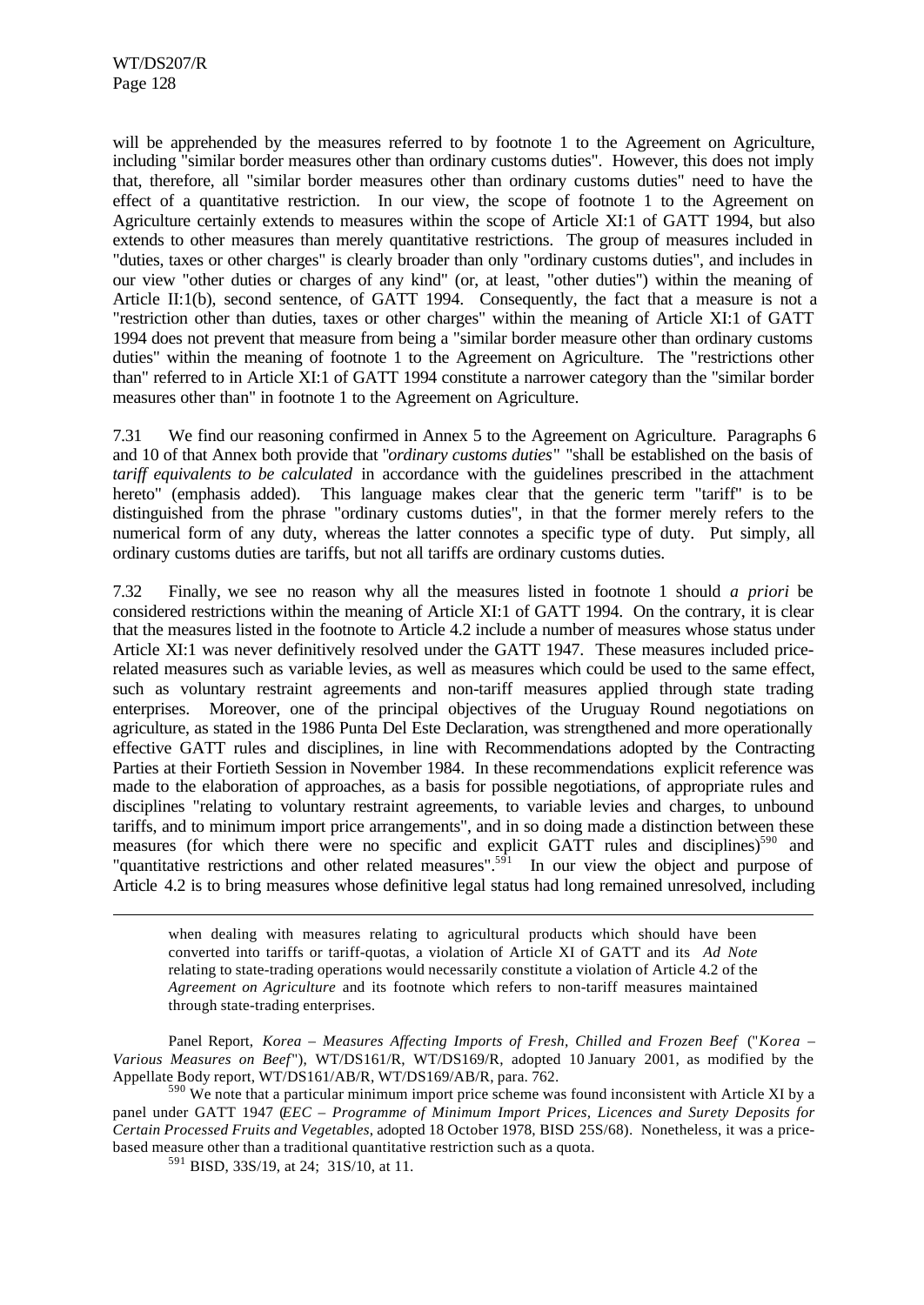price-related border restrictions, under more effective GATT disciplines on the basis of an explicit prohibition, in order to protect a regime for agricultural products based on the use of ordinary customs duties which resulted from the Uruguay Round negotiations. Accordingly, we consider that the scope of the Article 4.2 prohibition is broader than that of Article XI:1.

7.33 We will now turn to an interpretive analysis of the specific measures in footnote 1 with which Argentina argues, the Chilean PBS is similar: "variable import levy" and "minimum import price".

7.34 As regards the literal meaning of "variable import levy", we note that a levy is a duty or charge; an import levy is a duty assessed upon importation; a levy is variable when it is "liable to vary"<sup>592</sup>. These features can of course not be conclusive as to what constitutes a "variable import levy", since any "ordinary customs duty" could also fit this description: Members may periodically change the level or type<sup>593</sup> of their applied rates, provided they remain below the bound rate. Thus, *mere* variability does not distinguish ordinary customs duties from "variable import levies". As regards the literal meaning of "minimum import price", on the other hand, this phrase would logically refer to a certain price level below which imported products may not enter a Member's market.<sup>594</sup> As regards the context of those terms in footnote 1, we note that all the measures listed there are instruments which are characterized either by a lack of transparency and predictability, or impede transmission of world prices to the domestic market, or both.

7.35 We consider, however, that the text and context of "variable import levy" and "minimum import price" alone do not enable us to determine the meaning of those terms without ambiguity. The determination of their meaning should therefore include an analysis which "go[es] beyond a purely grammatical or linguistic interpretation".<sup>595</sup> Pursuant to Article 32 of the Vienna Convention, we will take recourse to supplementary means of interpretation. In this case, we consider that certain documents, which predate the entry into force of the Agreement on Agriculture but are strictly speaking not part of the preparatory work<sup>596</sup>, can shed light on what the WTO Members meant to express by using those "terms of art".<sup>597</sup>

[...] the word "including" made it clear that recourse could be had to means other than preparatory work or the circumstances of the conclusion of the treaty, though it probably would be wiser not to mention them expressly.

(Yb.ILC, 1966, Vol. I, Part II, 202, at para.50.)

l

We see no reason why we could not draw on the referenced GATT 1947 documents pursuant to Article 32 of the Vienna Convention. As stated by Mr. Yasseen, then Chairman of the ILC, at its  $873<sup>rd</sup>$  meeting:

<sup>592</sup> The New Shorter Oxford English Dictionary (L. Brown, Ed.), at 3547.

<sup>593</sup> Appellate Body report, *Argentina – Textiles and Apparel*, WT/DS56/AB/R and Corr.1, adopted 22 April 1998, para. 46.

 $594$  We consider that, as a practical matter, this could result from a prohibition on imports priced below the minimum, or because such imports are subject to an additional charge in order to raise their entry price above the specified minimum.

<sup>595</sup> Sinclair, *The Vienna Convention on the Law of Treaties* (2nd ed., 1984), p. 121.

<sup>596</sup> We believe that Article 32 of the Vienna Convention allows us to use such documents, to which all GATT Contracting Parties had access before and during the negotiations of the Uruguay Round, as a supplementary means of interpretation. First, in our view, they are part of "the circumstances of the conclusion" of the WTO Agreement, including the Agreement on Agriculture. Second, it should be recalled that a treaty interpreter is not restricted to the supplementary means explicitly listed in Article 32 of the Vienna Convention. The use of the term "including" clearly indicates that the supplementary means explicitly mentioned by article 32 are not the only ones a treaty interpreter can have recourse to (Yasseen, *L'interprétation des traités d'après la Convention de Vienne sur le Droit des Traités*, Rec., 1976-III, at 79 and 98; Sinclair, *The Vienna Convention on the Law of Treaties, supra, at 153).* As stated by Mr. Ago at the  $872<sup>nd</sup>$  meeting of the ILC,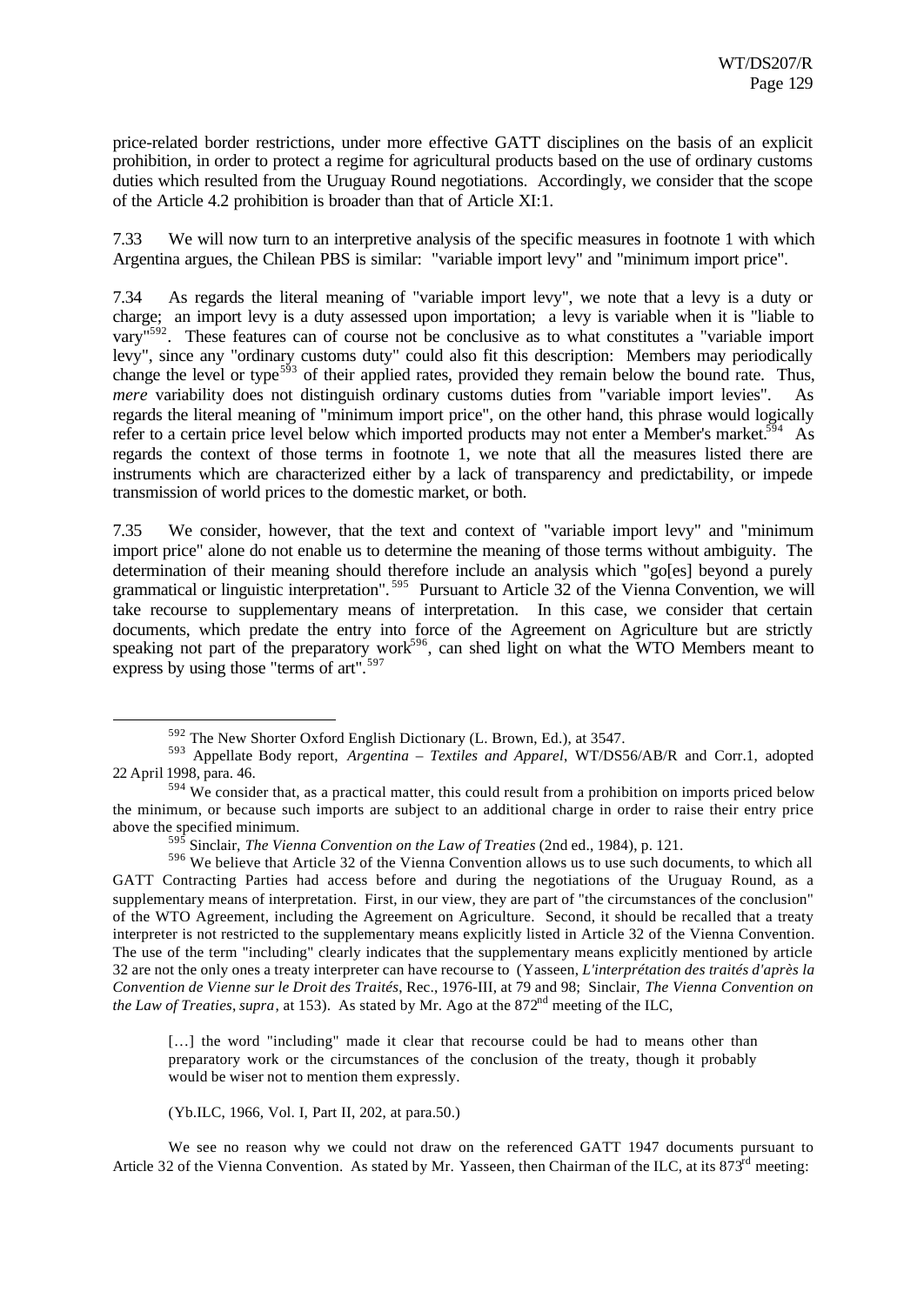l

7.36 Both variable levies and minimum import price arrangements, along with other border restrictions, were the subject of extensive examination in bodies established by the GATT Contracting Parties. These included Committee II (1958-1962); the post-Kennedy Round Agriculture Committee (1967-1973); and the Committee on Trade in Agriculture (1982-1986) which developed the parameters for negotiations in the Uruguay Round on improved and more operationally effective GATT rules and disciplines for trade in agriculture. The work of these Committees was undertaken on the basis, *inter alia*, of notifications by Members covering all instruments of support and protection. Thus, in the case of the 1982-1986 Committee on Trade in Agriculture, reference was made in the information provided by the Contracting Parties to the GATT 1947 provisions under which individual border measures were being maintained.<sup>598</sup> On the basis of the notifications submitted on variable levies and minimum import prices, as well as the related examinations undertaken by Contracting Parties, it appears to us that such measures can be analysed as generally having the following fundamental characteristics:<sup>599</sup>

(a) Variable levies generally operate on the basis of two prices: a threshold, or minimum import entry price and a border or c.i.f. price for imports. The threshold price may be derived from and linked to the internal market price as such, or it may correspond to a governmentally determined (guide or threshold) price which is above the domestic market price. The import border or price reference may correspond to individual

[T]he very nature of a convention as an act of will made it essential to take into account all the work which had led to the formation of that will - *all material which the parties had had before them when drafting the final text*.

(Yb.ILC, 1966, Vol. I, Part. II, 204, at para. 25. Emphasis added.)

 $597$  We note that GATT 1947 jurisprudence provides only limited guidance in this respect.

As regards variable import levies, the Panel in *The Uruguayan Recourse to Article XXIII* (adopted 16 November 1962, BISD 11S/95, 100) examined a number of measures described as "import charges" (varying according to divergences between domestic prices and imported prices but not exceeding the bound rate); "variable surtaxes" (charged over and above the normal duties and varying from time to time to take account of differences between domestic and imported prices); "variable import levies" (raising the price of the imported product approximately to the levels maintained for the domestic product); "variable charges" (price supplements levied in order to maintain the price of imported products at the level of the like domestic products) (*Ibid.*, at 104, 107, 134, and 143). The Panel did not consider it "appropriate to examine the consistency or otherwise of these measures under the [GATT 1947]", although it considered that there were "a priori grounds for assuming that those measures could have an adverse effects on Uruguayan exports." (*Ibid.*, at 135)

As regards minimum import prices, we note that the Panel in *EEC – Programme of Minimum Import Prices, Licences and Surety Deposits for Certain Processed Fruits and Vegetables* (adopted 18 October 1978, BISD 25S/68) ruled that a particular minimum import price scheme maintained by the EC was inconsistent with Article XI of GATT 1947 (*Ibid.*, para. 4.14.). The Panel in that case considered that the minimum import price system, as enforced by the additional security, was a restriction other than duties, taxes, or other charges within the meaning of Article XI:1, although one member of the Panel considered that the minimum import price system was not being enforced in a manner which would qualify it as a restriction within the meaning of Article XI:1 (*Ibid*., para. 4.9).

 $^{98}$  AG/W/2 and "Information on Measures Affecting Trade" in the series AG/FOR/...

 $599$  Reports of Committee II - Programme for expansion of international trade - Agricultural protection: Second Report, BISD 9S/110, 116 (paragraph 13(b)); Third Report, BISD 10S/135, 137 (Committee's "General Findings", at paragraph 6); Report of Committee II on the consultation with the European Economic Community – L/1910 ( "Technical Discussion" of variable levy and import reference prices at pp.5 to 33 - report adopted 16 November 1962: SR.20/12). Agriculture Committee (1967-1973): COM.AG/W/68/Add.3 and COM.AG/W/84 and Addenda thereto ("Import Measures –Variable Levies and Other Special Charges"). Committee on Trade in Agriculture (1983-1986): AG/W/2 and AG/FOR/REV - country by country series – "Information on Measures Affecting Trade"; AG/W/12, paras. 22 to 31.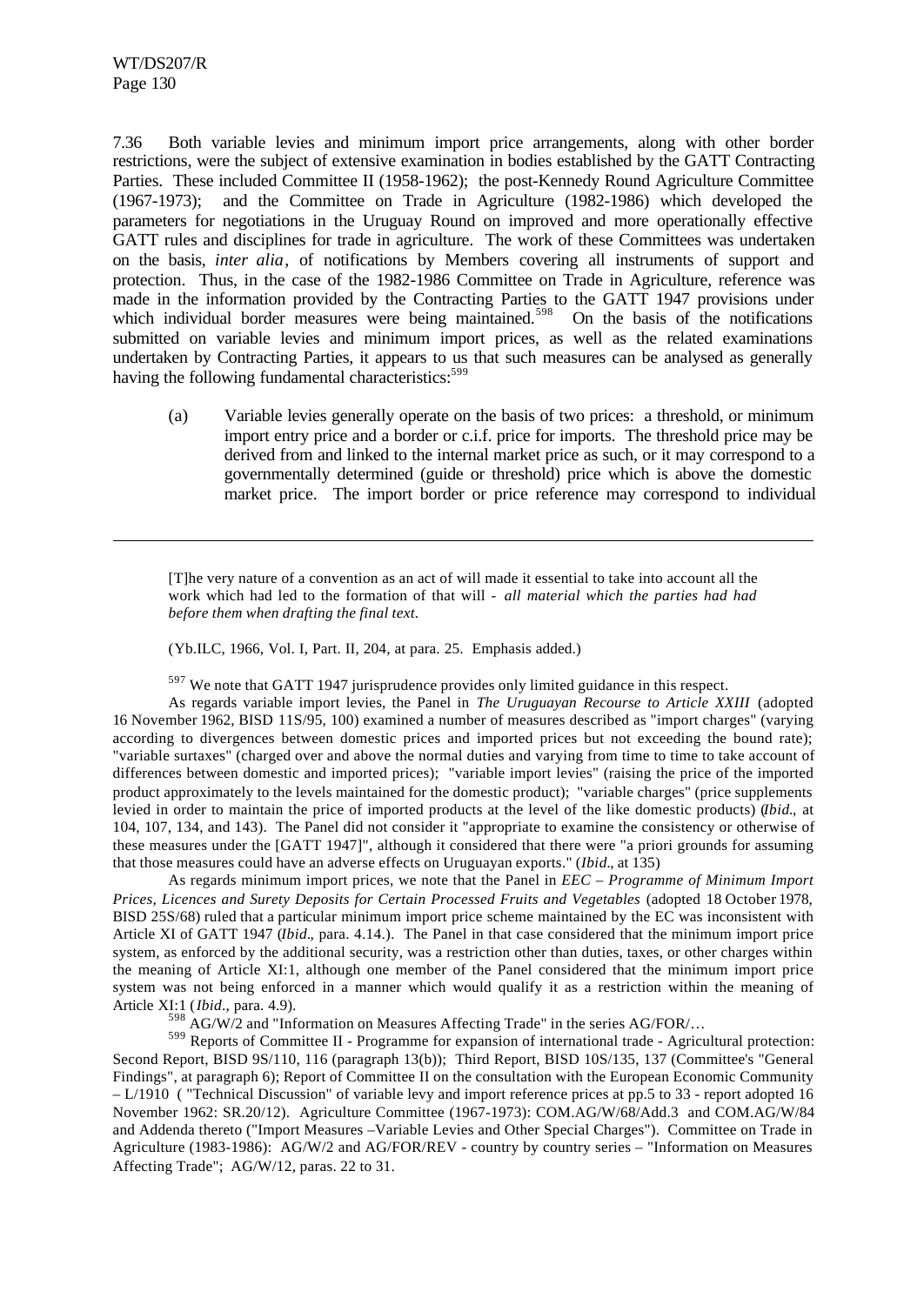shipment prices but is more often an administratively determined lowest world market offer price.

- (b) A variable levy generally represents the difference between the threshold or minimum import entry price and the lowest world market offer price for the product concerned. In other words, the variable levy changes systematically in response to movements in either or both of these price parameters.
- (c) Variable levies generally operate so as to prevent the entry of imports priced below the threshold or minimum entry price. In this respect, i.e. when prevailing world market prices are low relative to the threshold price, the protective effect of a variable levy rises, in terms of the fiscal charge imposed on imports, whereas this charge declines in the case of *ad valorem* tariffs or remains constant in the case of specific duties.
- (d) In addition to their protective effects, the stabilization effects of variable levies generally play a key role in insulating the domestic market from external price variations.
- (e) Notifications on minimum import prices indicate that these measures are generally not dissimilar from variable levies in many respects, including in terms of their protective and stabilization effects, but that their mode of operation is generally less complicated. Whereas variable import levies are generally based on the difference between the governmentally determined threshold and the lowest world market offer price for the product concerned, minimum import price schemes generally operate in relation to the actual transaction value of the imports. If the price of an individual consignment is below a specified minimum import price, an additional charge is imposed corresponding to the difference.

7.37 These fundamental characteristics of variable import levies and minimum import prices, which can be distilled from the pre-Uruguay Round notifications and examination thereof by the GATT Contracting Parties, provide in our view a useful indication of what GATT Contracting Parties understood to constitute variable import levies and minimum import prices. To that extent, we believe that they are also helpful in interpreting those terms as they appear in Article 4.2 of the Agreement on Agriculture. In conclusion, we consider that a measure will be similar to a variable import levy or minimum import price if, based on a weighing of the evidence before us, it shares sufficiently the fundamental characteristics outlined above.

Application of the Panel's interpretation of "similar to a variable import levy or a minimum import price" to the Chilean PBS

7.38 We now turn to an examination of the Chilean PBS in light of the meaning of "similar border measures other than ordinary customs duties", as determined above. In particular, we will examine whether the Chilean PBS is similar to a variable import levy or a minimum import price, taking into account the fundamental characteristics of those measures outlined above.

7.39 We will first recall the rather complex structure and operation of the Chilean PBS. When a product covered by the Chilean PBS arrives at the border for importation into Chile, Chilean customs authorities will determine whether the total amount of applicable duties declared by the importer corresponds to the amount due under Chilean legislation, and, if necessary, revise the amount accordingly. In application of the Chilean PBS, they will levy an 8 per cent *ad valorem* duty, plus an "additional specific duty" if an administratively determined lowest offer price from a selected foreign market (hereinafter referred to as "the Reference Price") falls below the lower threshold of the PBS.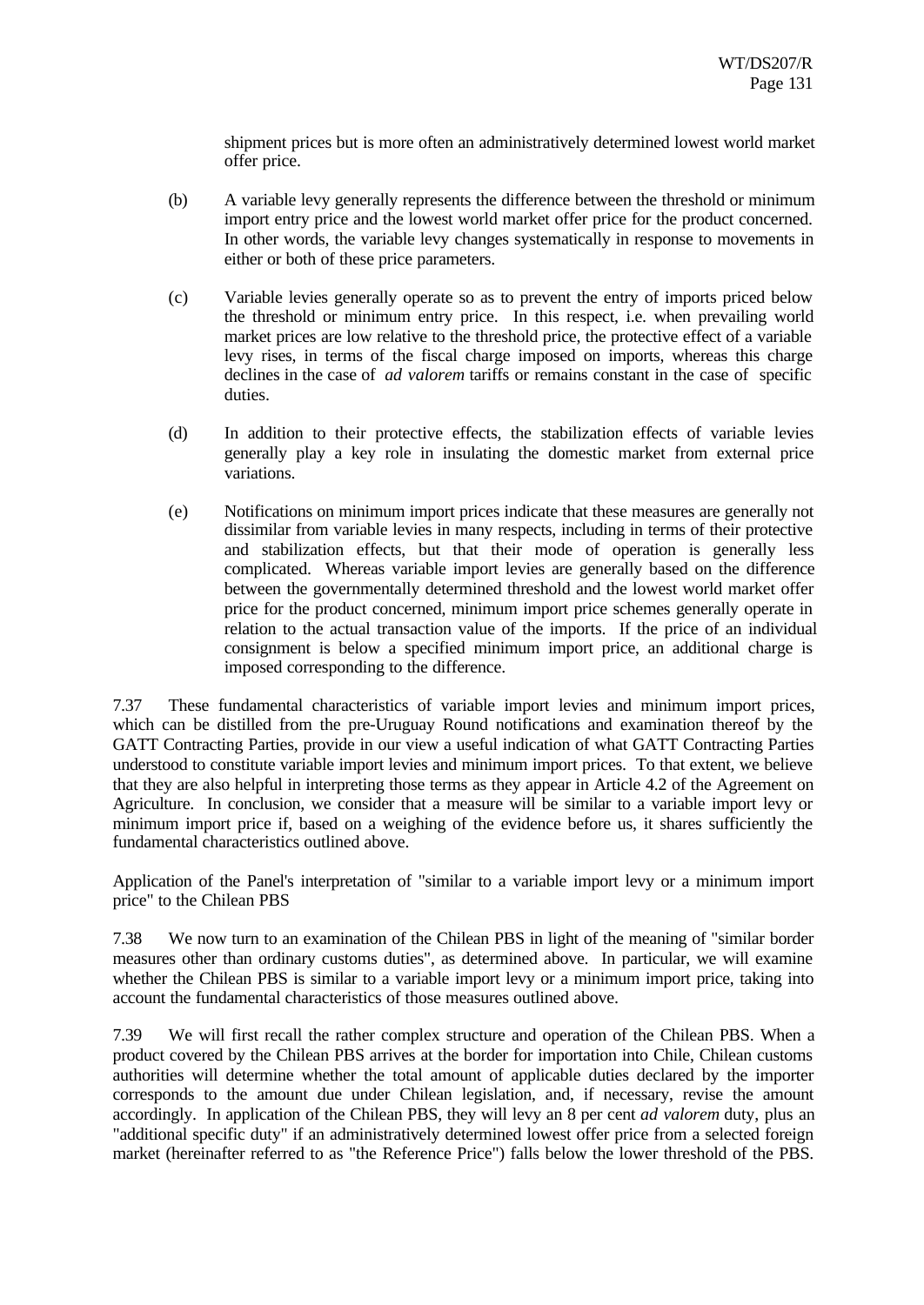l

They will apply only the 8 per cent *ad valorem* duty if the same Reference Price is between the lower and upper thresholds of the PBS. They will grant a "rebate" on the 8 per cent *ad valorem* duty if the Reference Price is above upper threshold of the PBS. The PBS is determined annually on the basis of f.o.b. prices observed on a particular international market over the course of the preceding 60 months<sup>600</sup>, which are adjusted in accordance with a Central Bank of Chile index, and listed in descending order. The lower and upper thresholds of the PBS are obtained by discarding 25 per cent at the bottom and at the top of that list and adding "usual import costs" to the prices.<sup>601</sup> The lowest and highest prices which are obtained after these operations constitute the lower and upper thresholds of the PBS. The specific duties and rebates corresponding to different f.o.b. prices are published in the Official Journal of Chile. The Reference Price is determined weekly, every Friday, using the lowest f.o.b. price for the covered products on foreign "markets of concern to Chile". <sup>602</sup> Unlike the prices used for the composition of the PBS, it is not subject to adjustment for "usual import costs". <sup>603</sup> The applicable Reference Price for a particular shipment is determined in reference to the date of the bill of lading. The Reference Price is not published, but can be consulted by the public at the offices of the Chilean customs authorities.<sup>604</sup> As indicated, if the Reference Price falls below the lower threshold of the PBS, an "additional specific duty" will be levied in addition to the 8 per cent *ad valorem* applied rate. We will term this additional duty the PBS duty. The PBS duty will equal the difference between the Reference Price applicable on the date of the bill of lading and the lower threshold of the PBS.

7.40 The stated objective of the Chilean PBS is to "ensur[e] a reasonable margin of fluctuation of domestic wheat, oil-seed, edible vegetable oil and sugar prices in relation to the international prices for such products"<sup>605</sup>, by "*introducing a controlled distortion which maintains a minimum import cost if the international price is too low* […]".<sup>606</sup> As explained below, on the basis of the evidence before us, we consider that the Chilean PBS has many fundamental characteristics of both a variable import levy and a minimum import price.

7.41 The Chilean PBS operates on the basis of two prices: the lower threshold of the PBS and the Reference Price. The variable PBS duty represents the difference between the lower threshold of the PBS and the lowest relevant market price for the product concerned. Generally, a covered product will not be able to enter the Chilean market at an import cost below the lower threshold of the PBS.<sup>607</sup>

 $604$  Chile's response to question 10(e) of the Panel. However, in contrast to this response, in its comments on the draft descriptive part of this report, Chile requested the following text to be inserted:

The reference price is published weekly on the webpage of the Chilean Customs Service. It is also distributed to all Chilean Customs branches and Customs Chambers (formed by Customs Agents) through official communications.\* [a newly inserted footnote referred to www.aduana.cl.]

Nowhere in its submissions or answers did Chile provide this information. Argentina, however, appears to confirm that the daily Reference Prices are currently available on the referenced website, in a footnote to the Panel's last question to Argentina (see Argentina's response to question 53 of the Panel). We have no means of knowing, though, as of when this information would have been made available through the internet.

<sup>605</sup> Article 12 of Law 18.525.

 $606$  Chile's response to question 9(f) of the Panel. Emphasis added.

<sup>607</sup> In its response to the Panel's question regarding this matter, Chile has indicated that the import price *can* nevertheless go below the lower threshold in two instances. First, when international freight costs decrease

<sup>600</sup> The international markets used for the calculation of the PBS are, according to Chile's response to questions 9(c) and (e) of the Panel, Hard Red Winter No. 2 on the Kansas Exchange, f.o.b Gulf, for wheat, and Crude Soya Bean Oil on the Chicago Exchange, f.o.b. Illinois.

 $601$  Chile's first submission, para. 15(h).

<sup>&</sup>lt;sup>602</sup> With respect to wheat, these "markets of concern" include Argentina, Australia, and Canada. Chile's response to question 9(c) of the Panel.

 $603$  Chile's response to question 9(d) of the Panel.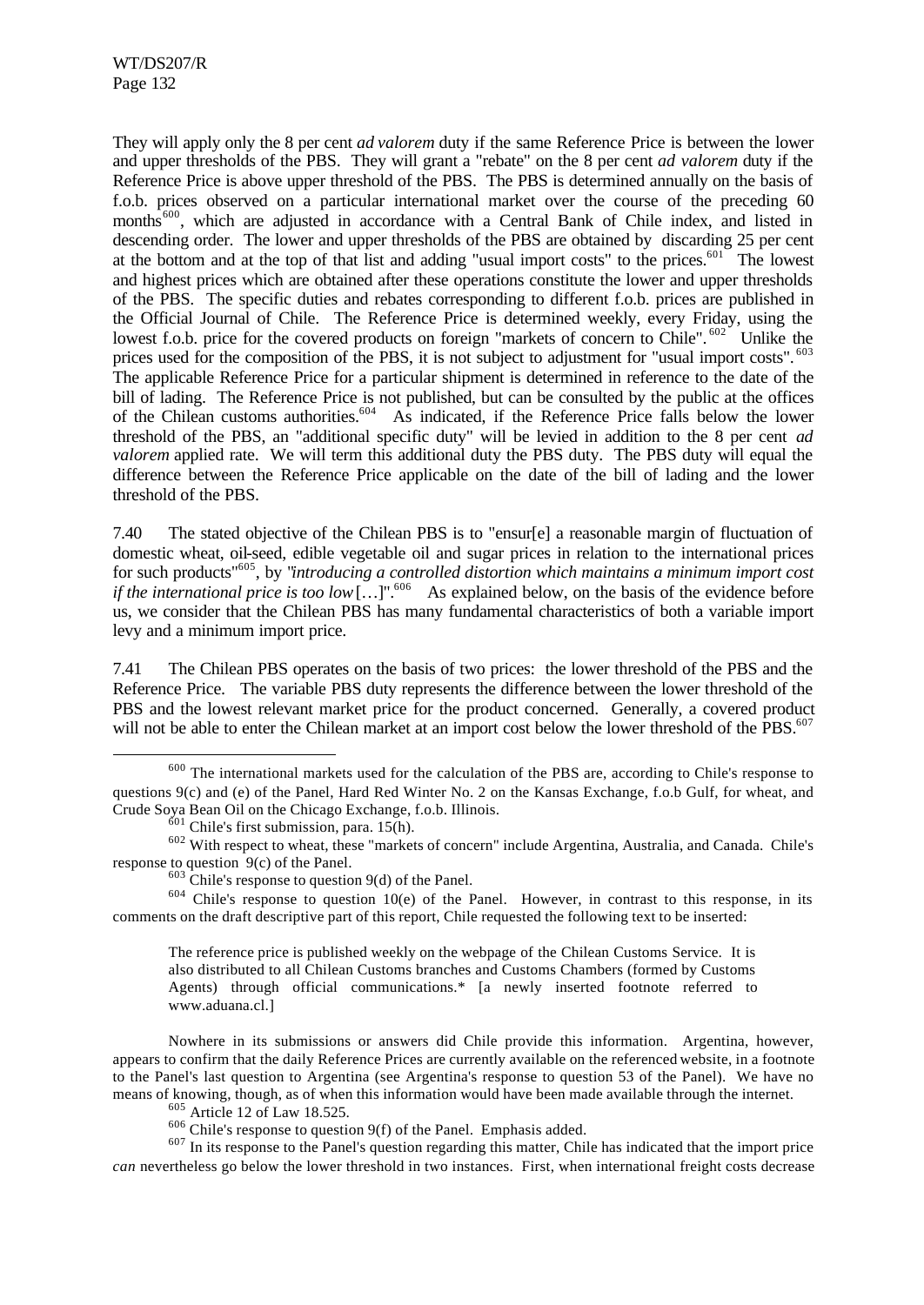Indeed, for all practical purposes, and subject to the exceptional instance where the total applied duties would exceed Chile's  $31.5$  per cent bound rate in the absence of an effective cap,<sup>608</sup> the PBS duty will equal the difference between the lower threshold of the PBS and the Reference Price. As a result, whenever the Reference Price falls below the lower PBS threshold, and subject to the exceptional instance where the total applied duties would exceed Chile's 31.5 per cent bound rate in the absence of an effective cap, a duty will be applied equalling the difference between those two values. The Reference Price is the *lowest* f.o.b. price observed at the time of the shipment in the markets of concern to Chile. Consequently, if we take the example of an exporter from a "market of concern to Chile" for the purpose of setting a particular week's Reference Price, unless he exports his product at such a low price below the lower threshold of the PBS that the total applied duties would exceed Chile's bound rate in the absence of an effective cap, he will generally not be able to export his product at a duty-paid price below the lower PBS threshold, because even if he can export at a lower price than exporters from other markets of concern, a PBS duty will still be applied for an amount equal to the difference between the weekly Reference Price, set on the basis of the fob price in his market (which is the lowest among the markets of concern to Chile), and the lower threshold of the PBS. Imports from other markets will, by operation of the system, normally come in at higher f.o.b. prices. Thus, the Chilean PBS operates to insulate the Chilean market from world market prices.<sup>60</sup>

7.42 This insulation of the Chilean market from world market prices is accentuated by the fact that the PBS thresholds are determined, *inter alia*, after discarding 25 per cent of "atypical observations" at the bottom and at the top. By eliminating the lowest quarter of prices observed, Chile substantially

<sup>608</sup> Chile has stated that the total applied duties exceeded the bound rate only "on occasion", and that the circumstances leading to this exceeding of its bound rate were of "an extraordinary nature". See para. 4.9 of our report. In such exceptional instances, it is possible that the imported product comes in at a total import cost below the lower threshold of the PBS. However, even then, a cap at any level, whether it be 80, 50 or 31.5 per cent may ameliorate the inhibition of the transfer of world market prices into the Chilean market which results from the PBS, but it cannot eliminate it.

 $609$  This can be expressed mathematically in the following way:

Where Imp = Import price;  $CIF = c.i.f.$  price;  $PB = lower$  threshold of the Price Band;  $RP = Reference$ Price; r = applied *ad valorem* rate; (PB - RP) = Price Band duties:

- (a)  $\text{Imp} = \text{CIF} + (\text{PB} \text{RP}) + (\text{CIF} \times \text{r})$
- (b)  $\text{Imp} + \text{RP} = \text{CIF} + \text{PB} + (\text{CIF} \times \text{r})$
- $\angle$  CIF ? RP

l

(d) Therefore, after removing CIF and RP from the equation: Imp ?  $PB + (CIF \times r)$ 

sharply. Second, when the import price is lower than the Reference Price. This reply by Chile, however, does not invalidate our view that the lower threshold operates generally as a minimum import price. First, we had asked Chile whether "goods [have] entered the Chilean market at prices below the lower end of price band", and, if so, "to identify as many instances as possible, and provide supporting documentation" (Question 46). Chile, however, has not provided us with any such evidence. Second, Chile's reply to Question 46 refers to two hypothetical instances which merely confirm that the purpose of the measure is to function as a type of minimum import price and that this measure, if implemented "correctly", in fact operates that way. The first scenario results only from the requirement of Article 12 of Law 18.525 that freight costs be estimated. If Chilean authorities make a wrong estimation, it appears possible that the actual c.i.f price might be a little lower than the lower PBS threshold. This scenario, however, is contingent upon the Chilean authorities themselves not adequately making the estimation required by law. The second scenario would only arise either if Chilean authorities fail to identify the lowest f.o.b. price on the markets of concern, or in the equally marginal hypothesis that an exporter from a market other than those of concern to Chile would export to Chile at a price below the Reference Price. Exporters from markets of concern to Chile cannot, by definition, undercut the lowest price set by themselves.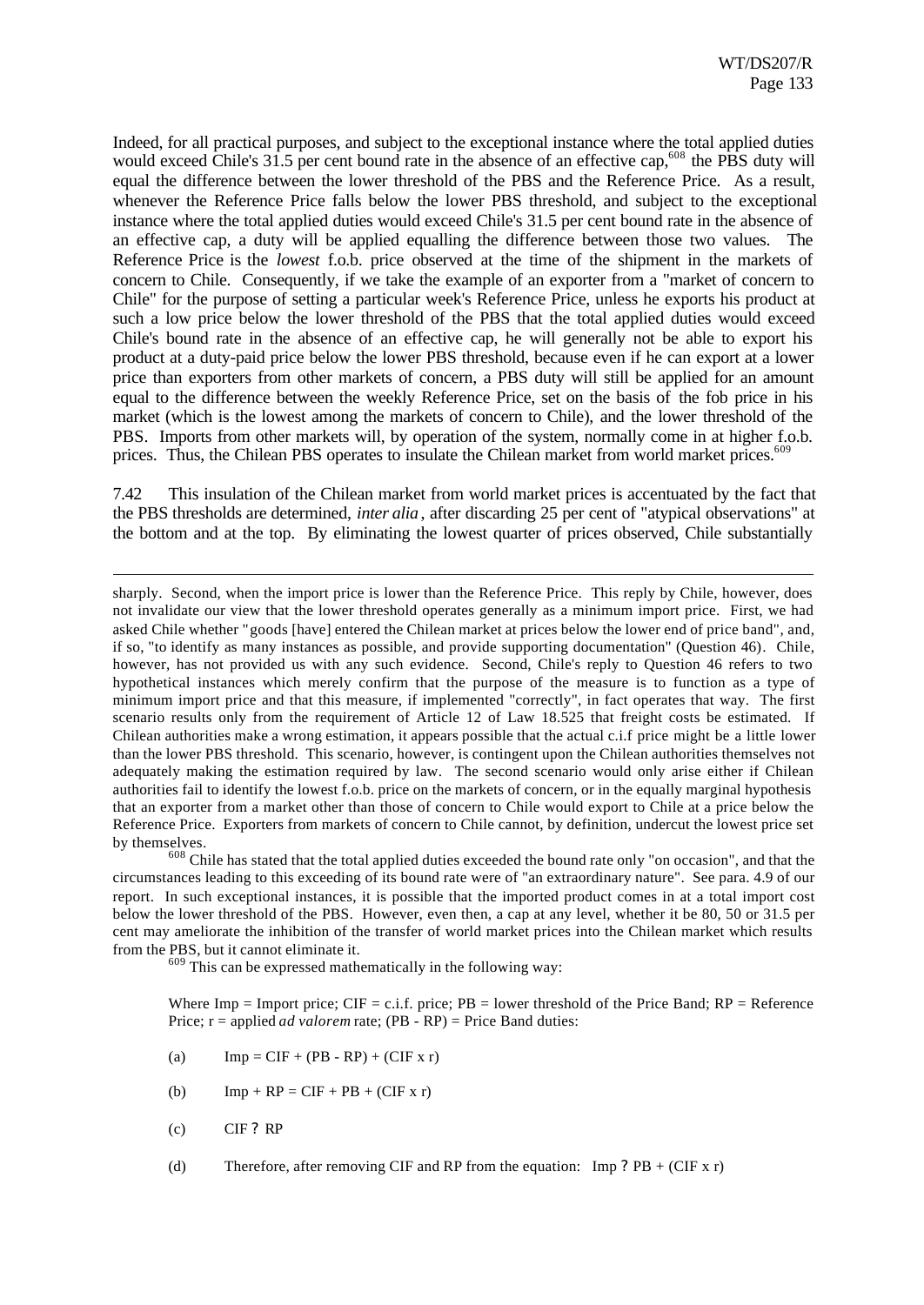increases the likelihood that the lower threshold of the PBS will equal or exceed the higher internal price. Chile admits that "25 per cent may seem excessive", but explains that "this percentage is linked to the actual purpose of the [PBS], which is to maintain a domestic price that is related to international prices in the medium term".  $\frac{610}{n}$  In our view, by discarding 25 per cent of the lowest 60-month values observed, the PBS clearly eliminates much more than just "atypical observations". In fact, by not accounting for the lowest of each four observed prices over the course of five years, the PBS may result in the imposition of highly trade-distortive duties.<sup>611</sup>

7.43 For example, an Argentinean wheat exporter will generally not be able to export wheat at an f.o.b. price below the Reference Price, since Argentina is "a market of concern to Chile". If the Argentinean wheat exporter becomes more efficient and can export at lower f.o.b. prices to Chile, the Reference Price will fall accordingly. The lower the Reference Price, the larger the gap between the lower threshold and the Reference Price, and the greater the PBS duty. If Argentinean wheat exporters happen to export at the Reference Price level, their wheat will normally enter Chile at a total import cost equal to the lower threshold of the PBS. If Argentinean wheat exporters can only export at an f.o.b. price above the applicable Reference Price – because exporters from other relevant markets produce more efficiently – their wheat will come in at a total import cost which normally exceeds the lower threshold of the PBS.

7.44 Moreover, we observe that several crucial stages of the operation of the Chilean PBS are characterized by a considerable lack of transparency and predictability. For instance, exporters can be expected to have difficulties knowing how the applicable Reference Price is arrived at. No legislation or regulation in Chile specifies which international markets are used for the calculation of the Reference Price. Chile's replies to the Panel's questions indicate that these are "markets of concern to Chile". Chile has informed the Panel that it uses the *lowest* f.o.b. price on these markets of concern to determine the Reference Price. None of these practices appear to be provided for in Chilean legislation or regulation. Article 12 of Law 18.525 only provides that the relevant date is the date of the bill of lading. When asked whether the Reference Prices, determined on a weekly basis, are published, Chile informed the Panel that they are "available to the public at the National Customs Service". In its comments on the descriptive part of our report, however, Chile has added that they are also available now through a Chilean governmental website.<sup>612</sup> Moreover, as regards the application of the Chilean PBS to the edible vegetable oils identified by reference to 25 tariff lines, Chile has stated that "[i]n general, the Reference Price has coincided with the price of crude soya bean oil, but in some cases it has corresponded to that of crude sunflowerseed oil".  $613$  Apparently, there is no means of knowing when one or the other Reference Price will be used. Furthermore, although the PBS values themselves are published each year, exporters have no means of knowing how the PBS values are actually arrived at: no published legislation or regulation in Chile sets out which international markets are used for the determination of the PBS values, or how the "usual import costs" which are added to the f.o.b. prices are calculated. It appears to us that exporters can be expected to encounter serious difficulties in their commercial planning efforts in a system where weekly variations in duties are based on factors unknown, i.e. the future evolution of prices in "markets of concern to Chile". Such lack of predictability must affect the competitive conditions of imports *vis-à-vis* domestic production.

 $610$  Chile's response to question 10(d) of the Panel.

<sup>&</sup>lt;sup>611</sup> For example, if prices on the international market were stable or rose during the first four years of the 60 month period, and have steadily declined during the last year of the 60 month period, to a price level below the lowest price in any of the first four years, the values corresponding to that last year would all be discarded in application of the 25 per cent rule. As a result, if the trend of decreasing prices continues or even simply halts without rebounding during the period immediately following the 60 month period, all imports during that period will nevertheless be subject to PBS duties equalling the difference between current international prices and much higher international prices of more than a year earlier.

<sup>612</sup> See footnote 604.

 $613$  Chile's response to question 43(a) of the Panel.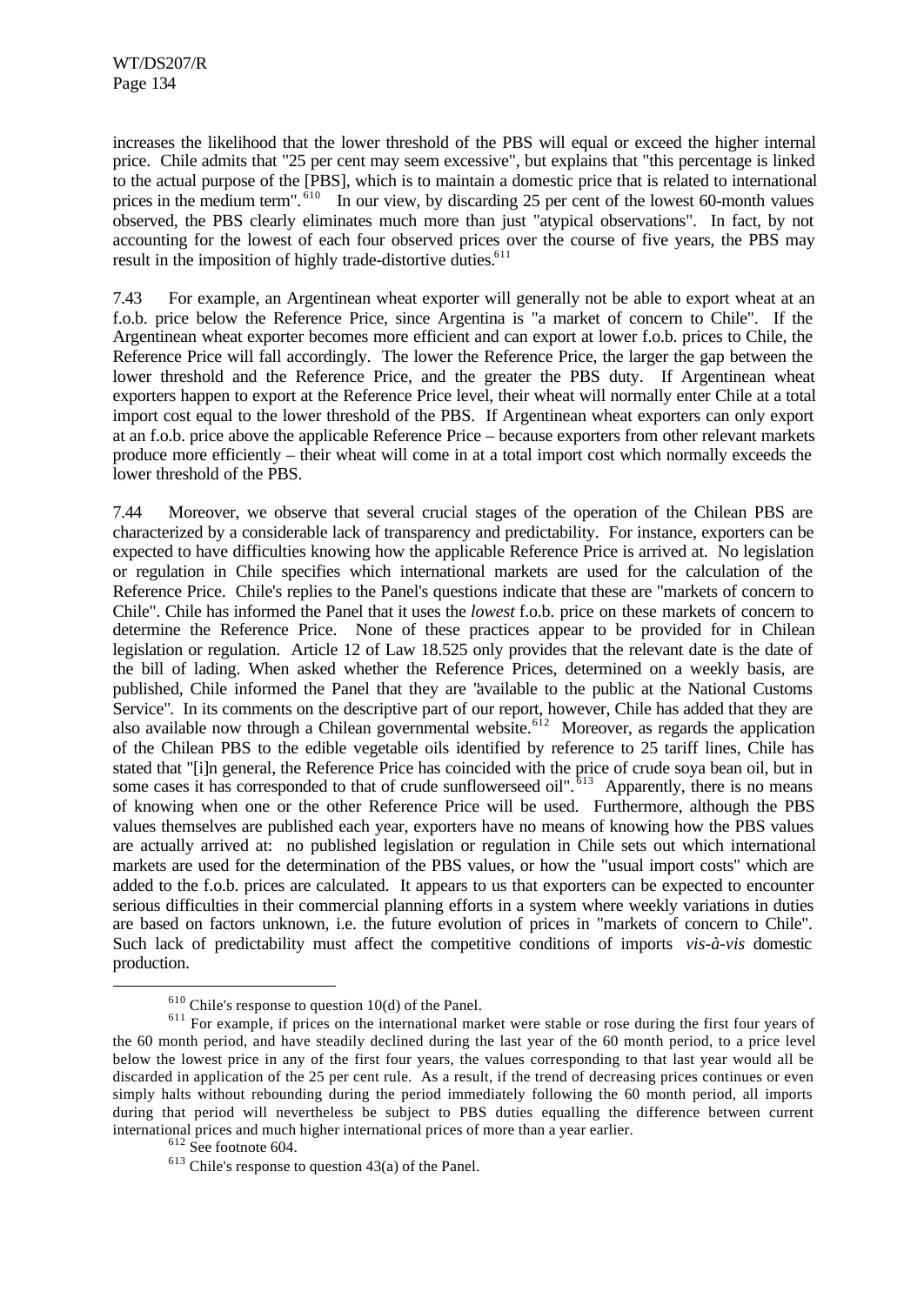7.45 We recognize that, on the face of it, the Chilean PBS does not share *all* the characteristics of *both* "variable import levies" and "minimum import prices". First, whereas a "variable import levy" will generally use as a reference price an administratively determined lowest world market offer price, a "minimum import price" will generally use the actual transaction value of the imported good. The Reference Price used in the context of the Chilean PBS is clearly disconnected from the actual transaction value, unlike minimum import price schemes. It does use a lowest "market of concern" price, however, similar to the lowest market offer price generally used in variable import levy schemes. Second, the lower threshold of the Chilean PBS is not explicitly derived from, or linked to, an internal market-related price, as is often the case in variable import levy schemes. Instead, it corresponds to an administratively determined threshold price which may, but will not necessarily, be equal to or above the domestic market price. Nonetheless, we consider that, on the basis of the evidence before us, it cannot be excluded that the lower threshold of the PBS, given the way in which it is designed, particularly with the many adjustments made by the administering agencies to the basic world market price quotations employed, including for inflation, operates in practice as a "proxy" for such internal prices. It should be recalled in this respect that the PBS thresholds are determined. *inter alia*, after discarding 25 per cent of "atypical observations" at the bottom and at the top<sup>614</sup>, hence substantially increasing the likelihood that the lower threshold of the PBS will equal or exceed the higher internal price.

7.46 We consider that the Chilean PBS is a hybrid instrument, which has most, but not all, of its characteristics in common with either or both a variable import levy and a minimum import price. After careful assessment of the evidence before us, however, we consider as a factual matter that the Chilean PBS shares *sufficient fundamental* characteristics with those schemes for it to be considered similar to them, and that the observed differences between the Chilean PBS and either of those schemes are not of such a nature as to detract from this similarity.

7.47 We therefore find that the Chilean PBS is a border measure "similar to" both a "variable import levy" and a "minimum import price".

"Other than ordinary customs duties"

Determination of the meaning of "ordinary customs duties"

7.48 We have already noted above that our findings regarding "similar to variable import levy and minimum import price" and "other than ordinary customs duties" are mutually reinforcing.<sup>615</sup> We also note that, in Chile's view, the Chilean PBS duties constitute "ordinary" customs duties.

7.49 We recall that the use of the phrase "ordinary customs duties" is common to Article II:1(b) of GATT 1994 and Article 4.2 of the Agreement on Agriculture. Given the central place of this phrase in both provisions, it would appear that the scope of the obligations resulting from these provisions is, in part, determined by the interpretation of that phrase. We note in this respect that the parties<sup>616</sup> and third parties to this dispute all agree that the phrase must have the same meaning in both provisions. We see no reason to disagree with this proposition. Nothing in the text of either GATT 1994 or the Agreement on Agriculture suggests that this identical phrase should be given a different meaning in each of those two provisions. On the contrary, it appears from the drafting history of Article 4.2 of the Agreement on Agriculture that the drafters of that Agreement actually drew on Article II:1(b) of GATT 1947 with

<sup>&</sup>lt;sup>614</sup> We consider that the fact that the PBS operates symmetrically by rebating import duties when world prices are relatively high is not a relevant consideration for the purposes of our examination of whether the PBS is a measure of the kind prohibited under Article 4.2.

 $615$  See para. 7.24 above.

<sup>616</sup> Responses by Argentina and Chile to question 2 of the Panel.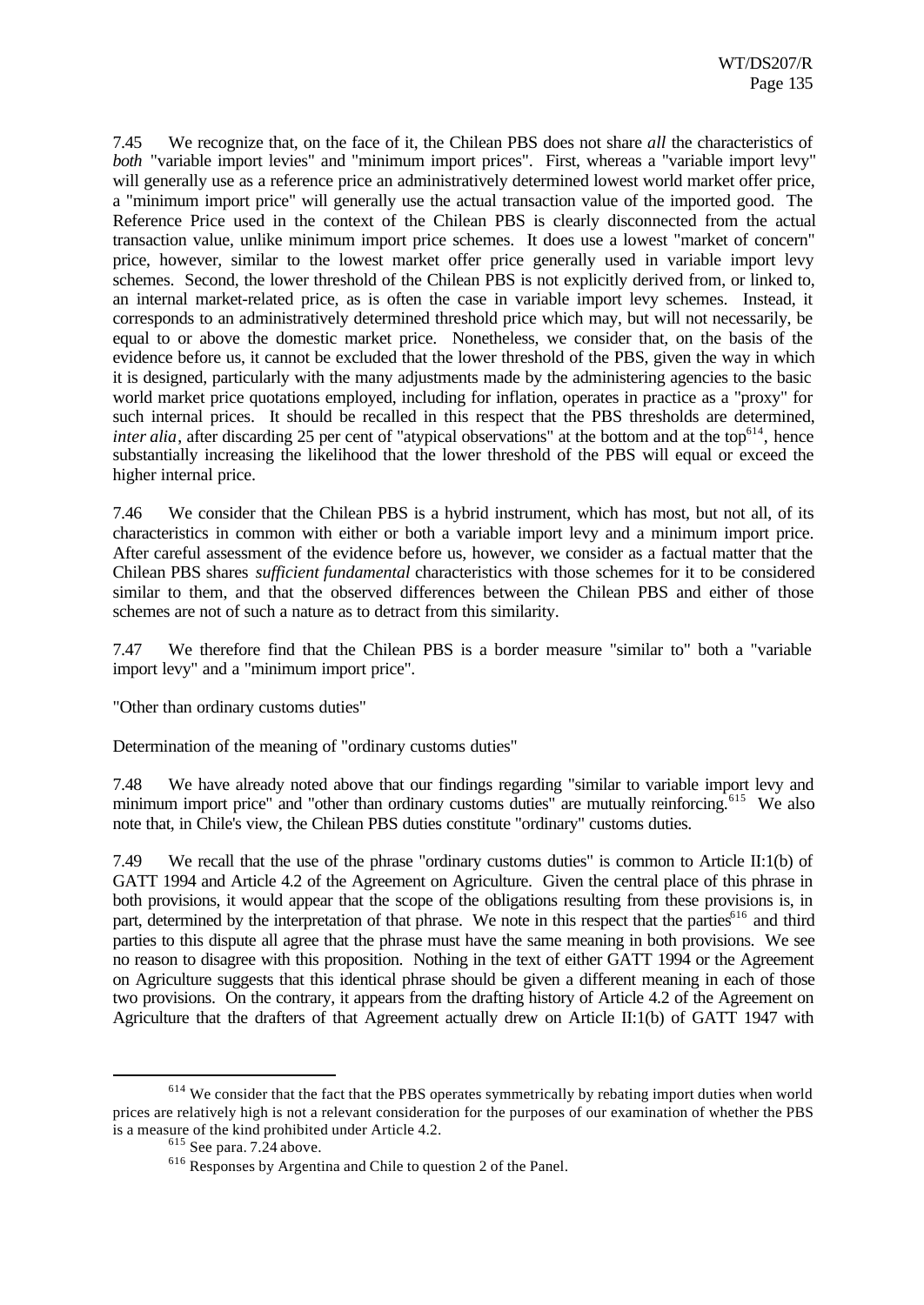l

respect to the use of the term "ordinary". <sup>617</sup> Article II:1(b) of GATT 1994 provides therefore relevant context for the interpretation of this phrase in Article 4.2 of the Agreement on Agriculture.

7.50 Neither Article II:1(b) of GATT 1994 nor Article 4.2 of the Agreement on Agriculture, however, defines explicitly what should be understood by "ordinary" customs duties. Both provisions do give some indication as to what is *not* an "ordinary" customs duty. On the one hand, Article II:1(b) of GATT 1994 distinguishes "ordinary" customs duties in its first sentence from "all other duties or charges of any kind imposed on, or in connection with, the importation" in its second sentence. The latter category of "*other* duties or charges *of any kind*" appears to be a residual category, encompassing duties or charges imposed on or in connection with importation which cannot be considered "ordinary" customs duties.<sup>618</sup> On the other hand, Article 4.2 prohibits Members from maintaining, resorting to, or reverting to any measures of the kind which have been required to be converted into ordinary customs duties. As indicated above, all the measures listed in footnote 1 are, by definition, not "ordinary" customs duties.

7.51 We note that "ordinary customs duties" appear in the co-authentic French and Spanish versions as "*droits de douane proprement dits*" and "*derechos de aduana propiamente dichos*". The dictionary meaning of "ordinary" is "occurring in regular custom or practice", "of common or everyday occurrence, frequent, abundant", "of the usual kind, not singular or exceptional, commonplace, mundane". <sup>619</sup> "*Propiamente dicho*" has been translated as "true (something)" or "(something) in the strict sense".<sup>620</sup> "*Proprement dit*" has been explained as "*au sens exact et*" *restreint, au sens propre*" and "*stricto sensu*".<sup>621</sup> It appears from these dictionary meanings that the English text, on the one hand, and the French and Spanish texts, on the other, differ in terms of the perspective from which they define "ordinary": the use of "ordinary" in the English text appears to define a particular kind of "customs duties" in reference to the *frequency* with which such customs duties can be found, whereas the French and Spanish texts suggest that the *narrow sense* of the term "customs duties" is being referred to. Thus, the English version describes a particular kind of customs

 $619$  The New Shorter Oxford English Dictionary (L. Brown, Ed.),  $4<sup>th</sup>$  edition, at 2018.

 $620$  Collins Spanish-English Dictionary,  $14<sup>th</sup>$  edition, at 201.

 $621$  Le Petit Robert Dictionnaire de la Langue Française (J. Rey-Debove and A. Rey, Eds.),  $2^{nd}$  edition, at 2022.

<sup>&</sup>lt;sup>617</sup> We also note in this regard that an earlier draft text of the Agreement on Agriculture by the Chairman used the phrase "normal customs duties" ("Framework Agreement on Agriculture Reform Programme, Draft Text by the Chairman", MTN.GNG/NG5/W/170, para. 12). The fact that the drafters of the Agreement on Agriculture subsequently replaced "normal" with "ordinary" confirms in our view that the phrase "ordinary customs duties" in Article 4.2 of the Agreement on Agriculture was drawn from Article II:1(b) of GATT 1994 and intended to have the same meaning.

<sup>618</sup> According to the Report of the Review Session Working Party on "Schedules and Customs Administration" (L/329, adopted 26 February 1955, 3S/205, 209, para. 7), "[i]t is considered that the language of this sentence [, the second sentence of Art II:1(b),] is all-inclusive […]". A WTO panel considered as "duties or charges of any kind" certain interest charges, costs and fees. See Panel report on *United States – Import Measures on Certain Products from the European Communities*, WT/DS165/R and Add.1, adopted 10 January 2001, as modified by the Appellate Body report, WT/DS165/AB/R. GATT working parties and panels have considered as "duties or charges of any kind" certain import surcharges, interest charges and costs in connection with the lodging of an import deposit, and charges imposed by import monopolies. See Contracting Parties Decision, *French Special Temporary Compensation Tax on Imports* ("*France – Compensation Tax* "), 17 January 1955, BISD 3S/26; Panel report, *EEC – Programme of Minimum Import Prices, Licences and Surety Deposits for Certain Processed Fruits and Vegetables* ("*EEC – Minimum Import Prices*"), adopted 18 October 1978, BISD 25S/68; Panel Report, *Republic of Korea – Restrictions on Imports of Beef – Complaint by Australia*, *New Zealand, and the United States* ("*Korea – Beef*"), adopted 7 November 1989, BISD 36S/202. We also note that the Report of the Working Party on the accession of the Democratic Republic of the Congo states that "revenue duties", which were levied only on imports, at the border and in addition to the regular customs duties, were to be considered an "other duty or charge of any kind" (L/3541, adopted 29 June 1971, paras. 8-10).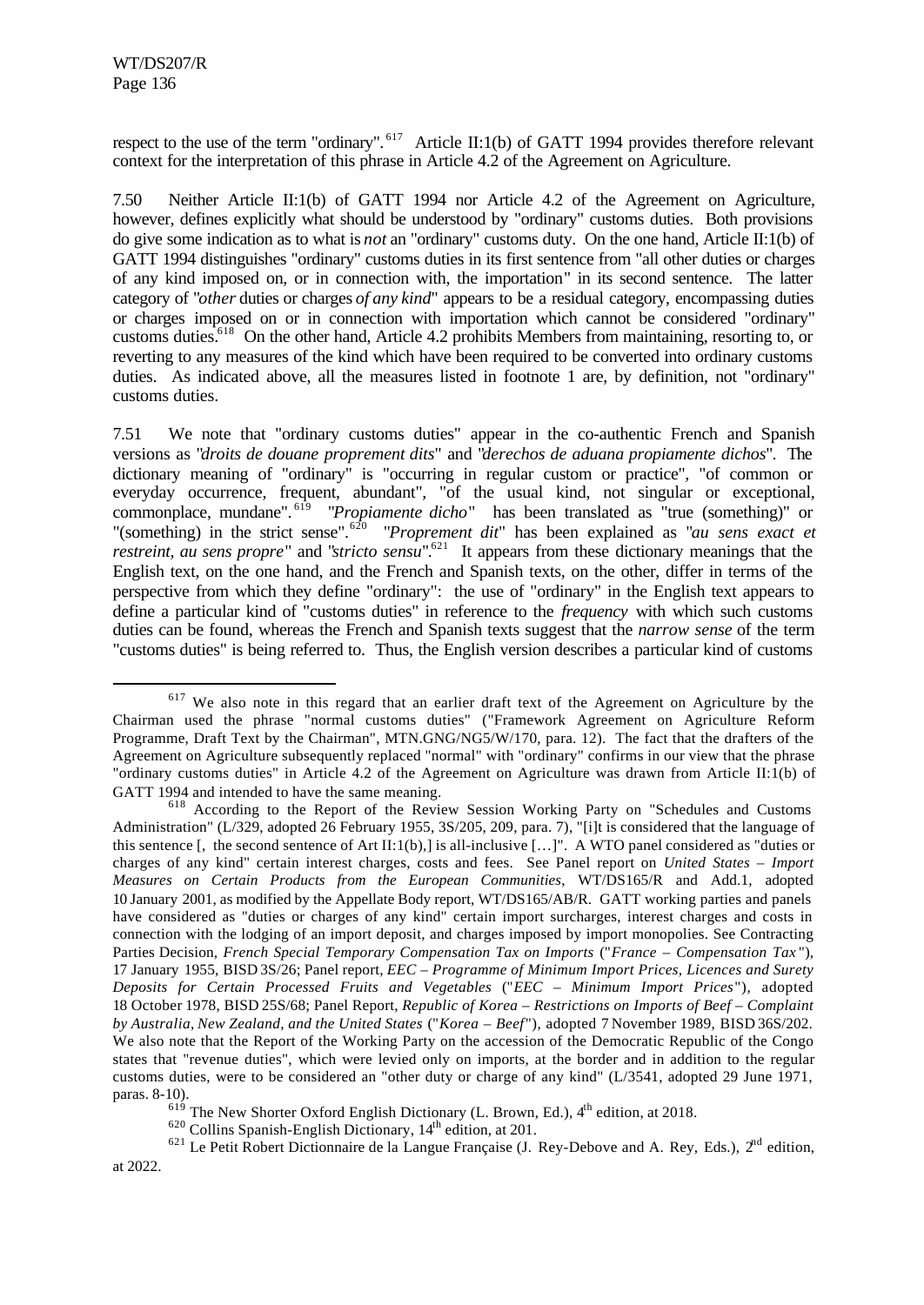duty from an *empirical* perspective, whereas the French and Spanish versions describe it from a *normative* perspective. We will therefore proceed to examine what should be considered "ordinary" both on an empirical and a normative basis. ${}^{522}$ 

7.52 Article II:1(b), first sentence, of GATT 1994 provides that Members cannot impose "ordinary customs duties" in excess of those listed in their Schedules. As an *empirical* matter, we observe that Members, in regular practice, invariably express commitments in the ordinary customs duty column of their Schedules as *ad valorem* or specific duties, or combinations thereof.<sup>623</sup> All "ordinary" customs duties may therefore be said to take the form of *ad valorem* or specific duties (or combinations thereof).<sup>624</sup> As a *normative* matter, we observe that those scheduled duties always relate to either the value of the imported goods, in the case of *ad valorem* duties, or the volume of the imported goods, in the case of specific duties. Such ordinary customs duties, however, do not appear to involve the consideration of any other, exogenous, factors, such as, for instance, fluctuating world market prices. We therefore consider that, for the purpose of Article II:1(b), first sentence, of GATT 1994 and Article 4.2 of the Agreement on Agriculture, an "ordinary" customs duty, that is, a customs duty *senso strictu*, is to be understood as referring to a customs duty which is not applied on the basis of factors of an exogenous nature.

7.53 The above determination of the ordinary meaning of "ordinary customs duties" confirms that there is a *normative* dimension to the term "ordinary", and that a "tariff" must have certain fundamental characteristics for such a "tariff" to be considered an "ordinary" customs duty. For this reason, we disagree with an argument presented by the European Communities, apparently endorsed by Chile.<sup>625</sup> According to this position:

"(…) the decisive element which distinguishes an 'ordinary customs duty' from a 'variable import levy' is the existence of a ceiling in the tariff binding."<sup>626</sup>

7.54 This position appears to be based on the proposition that the phrase "ordinary customs duties" in the first sentence of Article II:1(b) would have been interpreted by the Appellate Body in its report on *Argentina – Textiles and Apparel* as including *any kind of* duties on imports, and that, according to

Panel report, *Canada - Pharmaceutical Patents*, WT/DS114/R, adopted 7April 2000, para. 7.54 *in fine*.

<sup>625</sup> Chile has stated that the position expressed by the European Communities "may be correct". Chile's response to question 5 of the Panel.

<sup>622</sup> We note that the panel in *Canada – Patent Protection of Pharmaceutical Products* ("*Canada – Pharmaceutical Patents*") was confronted with an analogous situation when examining the various dictionary meanings of the term "normal":

As so defined, the term can be understood to refer either to an empirical conclusion about what is common within a relevant community, or to a normative standard of entitlement. The Panel concluded that the word "normal" was being used in Article 30 in a sense that combined the two meanings.

<sup>&</sup>lt;sup>623</sup> We also note that the Attachment to Annex 5 to the Agreement on Agriculture ("Guidelines for the Calculation of Tariff Equivalents for the Specific Purpose Specified in Paragraphs 6 and 10 of this Annex") provides, in its paragraph 1, that "[t]he calculation of the tariff equivalents, whether expressed as *ad valorem* or specific rates, shall be made using …."

 $624$  We do not believe, however, that, conversely, the fact that a duty ultimately is labelled as an *ad valorem* or specific duty necessarily qualifies that duty as an ordinary customs duty. As a matter of fact, quite some "other duties or charges", registered as such in the "other duties and charges" column of Members' Schedules, appear to be expressed in specific or *ad valorem* terms. Put another way, a duty or charge can be expressed either in *ad valorem* or specific terms, but nevertheless not constitute an "ordinary" customs duty.

<sup>626</sup> Oral Statement by the European Communities, para. 38 *in fine*.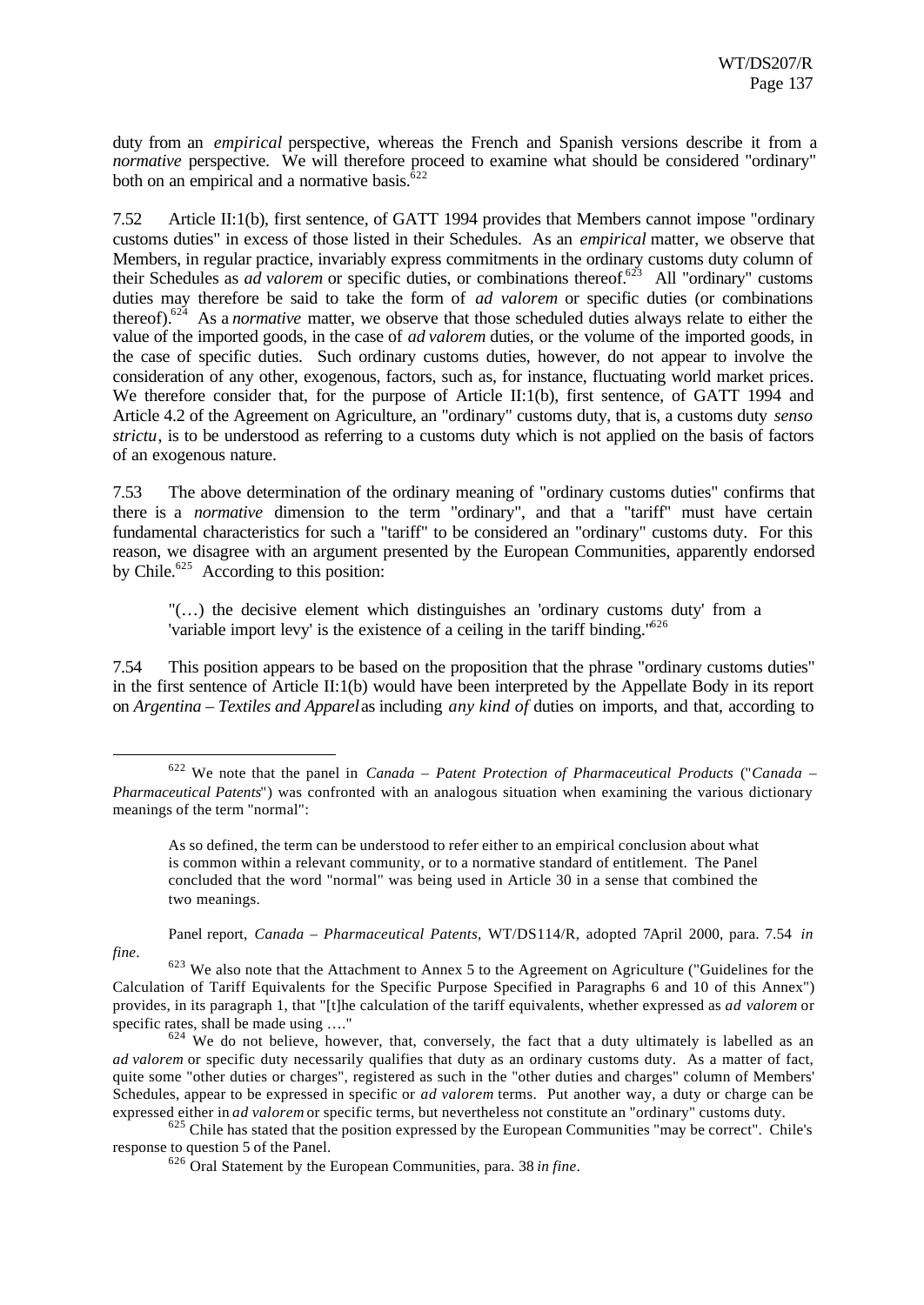that report, the imposition of *any kind of* duties is consistent with Article II:1(b) provided that such duties do not exceed the bound rate for "ordinary customs duties". <sup>627</sup>

7.55 We disagree with the proposition that the imposition of *any kind of* duties is consistent with Article II:1(b) provided that such duties do not exceed the bound rate for "ordinary customs duties". In our view, the cited Appellate Body report cannot be read as suggesting that any duty or charge can be considered an "ordinary customs duty" as long as the total amount of applied duties does not exceed the bound rate for "ordinary customs duties". As already indicated, whether or not a duty can be considered "ordinary" is not merely and simply a function of whether or not a Member applies a total amount of duties and charges in excess of the bound rate for "ordinary customs duties". If this view were to be accepted, the distinction between "ordinary" and "other" duties in the first and second sentence of Article II:1(b), and the corresponding existence of two separate columns in the Schedules, would be rendered void of all meaning, particularly in light of the Uruguay Round Understanding on the Interpretation of Article II:1(b) of the GATT 1994. We do not believe either that this view was espoused by the Appellate Body in the cited report. In that report, the question of whether or not the duties at issue constituted "ordinary customs duties" was not even addressed by the Appellate Body. The Appellate Body merely stated:

"The principal obligation in the first sentence of Article II:1(b) […] requires a Member to refrain from imposing ordinary customs duties *in excess of* those provided for in that Member's Schedule. However, the text of Article II:1(b), first sentence, does not address whether applying a *type* of duty different from the *type* provided for in a Member's Schedule is inconsistent in itself, with that provision." $628$ 

7.56 Thus, the Appellate Body stated what the obligation of the first sentence of Article II:1(b), regarding the application of "ordinary customs duties", entails. The Appellate Body recalled that there may be various "types" of duties *within* the category of "ordinary customs duties", and that applying a "type" of duty different from the "type" recorded in the Schedule is not necessarily inconsistent with the first sentence of Article II:1(b). By different "types" of duties, however, the Panel and the Appellate Body were merely referring to the distinction between *ad valorem* and specific duties.<sup>629</sup> Both parties, as well as the Panel and the Appellate Body, agreed in that case that the specific and *ad valorem* duties in question were all "ordinary" customs duties. Thus, the issue was not whether Argentina's applied duties were "ordinary", but rather whether Argentina could apply one type of ordinary customs duty even though its WTO Schedule identified another type of ordinary customs duty. In our view, therefore, it is clear that the cited Appellate Body report has no bearing on the question before us, i.e. what distinguishes an "ordinary" customs duty from other duties and charges.

7.57 We find our interpretation of what constitutes an "ordinary" customs duty confirmed by our analysis of the object and purpose of the Agreement on Agriculture. The object and purpose of this Agreement is, according to the Panel in *Canada - Dairy*,

"to 'establish a basis for initiating a process of reform of trade in agriculture<sup>630</sup> in line with, *inter alia*, the long-term objective of establishing 'a fair and market-oriented agricultural trading system'.<sup>631</sup> This objective is pursued in order 'to provide for *substantial progressive reductions in agricultural support and protection* sustained over

<sup>627</sup> *Ibid.*, para. 36 *in fine*: "[…] measures that are 'ordinary customs duties' in the sense of Article II:1(b), as interpreted by the Appellate Body […]". In the preceding paragraphs the European Communities provided its reading of the Appellate Body report on *Argentina – Textiles and Apparel*.

<sup>628</sup> Appellate Body report on *Argentina – Textiles and Apparel*, para. 46. Emphasis in original.

<sup>629</sup> *Ibid.*, para. 50.

<sup>630</sup> (original footnote) Preambular paragraph 1.

<sup>631</sup> (original footnote) Preambular paragraph 2.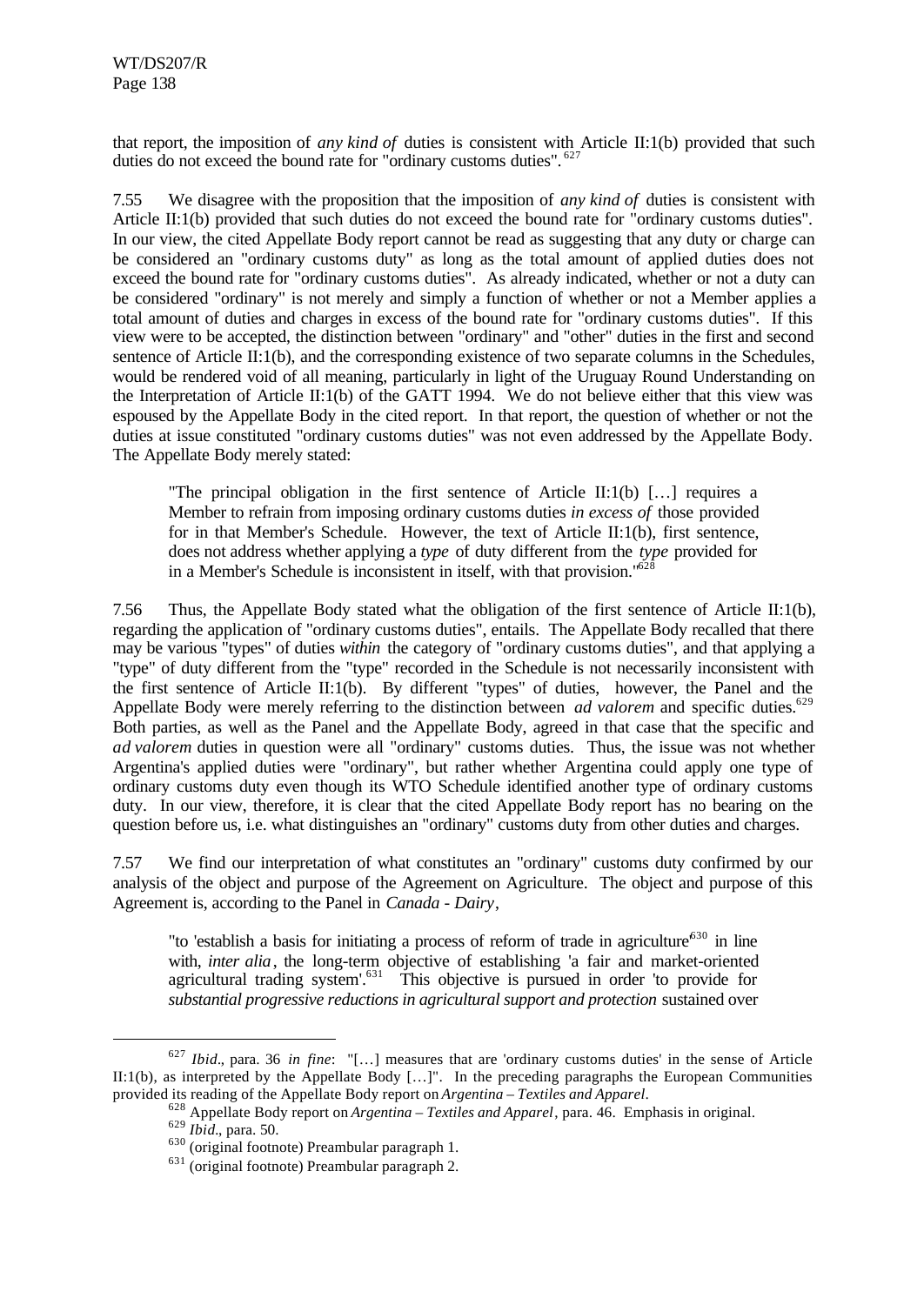an agreed period of time, resulting in correcting and preventing restrictions and distortions in world agricultural markets. 632

The general aim of the Uruguay Round negotiations on agriculture was to 'achieve greater liberalization of trade in agriculture and bring all measures affecting import access and export competition under *strengthened and more operationally effective GATT rules and disciplines'*."<sup>633</sup> […]<sup>634</sup>

7.58 As indicated earlier, an important aspect of this exercise was the "tariffication" process, involving the conversion of certain, particularly distortive trade barriers into ordinary customs duties. Key objectives of tariffication were to make agricultural market access conditions more transparent and predictable, and establish or strengthen the link between national and international agricultural markets. As stated in the Punta del Este Ministerial Declaration on the Uruguay Round:

"Contracting Parties agree that there is an urgent need to bring more discipline and *predictability* to world agricultural trade by correcting and preventing restrictions and distortions including those related to structural surpluses *so as to reduce the uncertainty, imbalances and instability* in world agricultural markets."<sup>635</sup>

7.59 As explained by the Panel in *Turkey – Textiles*, this object and purpose is based on the premise that ordinary customs duties "are GATT's border protection 'of choice'" because they "permit the most efficient competitor to supply imports", and are "*more transparent* price-based" measures.<sup>636</sup>

7.60 In our view, customs duties of the ordinary kind scheduled by the GATT Contracting Parties since 1947 and thereafter the WTO Members, which are exclusively based on either the value or the volume of the goods or a combination thereof (i.e. not based on exogenous factors), were considered by the Uruguay Round negotiators to be most amenable to achieving the objectives of progressively reducing protection in agricultural markets through tariff reductions and ensuring predictability and more transparent, price-based competition. By no longer allowing for instruments of protection which, through the use of exogenous factors $637$ , result in highly uncertain and unstable levels of protection often isolating the domestic market from international price competition, the drafters of the Agreement on Agriculture decided to bring such instruments under "strengthened and more operationally effective GATT rules and disciplines", in pursuit of the long-term objective of establishing a fair and market-oriented agricultural trading system.

Application of the Panel's interpretation of "other than ordinary customs duties" to the Chilean PBS

7.61 In our analysis of whether the Chilean PBS is a border measure similar to a variable import levy and a minimum import price, we have already highlighted the features of the Chilean PBS which reveal its intrinsically unstable, intransparent and unpredictable nature, as well as the insulation of the domestic market from international price competition which it achieves. Nonetheless, in furtherance

<sup>632</sup> (original footnote) Preambular paragraph 3. Emphasis added.

<sup>&</sup>lt;sup>633</sup> (original footnote) Punta del Este Declaration, Ministerial Declaration on the Uruguay Round, MIN.DEC, 20 September 1986, p. 6.

<sup>634</sup> Panel report on *Canada – Dairy*, paras. 7.25-7-26.

<sup>&</sup>lt;sup>635</sup> Punta del Este Declaration, Ministerial Declaration on the Uruguay Round, MIN.DEC, 20 September 1986, p. 6. (Emphasis added). We recall that the objectives of the Punta del Este Declaration are explicitly referenced in the first tiret of the Preamble to the Agreement on Agriculture.

<sup>636</sup> Panel report, *Turkey – Restrictions on Imports of Textile and Clothing Products* ("*Turkey – Textiles*"), WT/DS34/R, adopted 19 November 1999, as modified by the Appellate Body report, WT/DS34/AB/R, paras. 9.63-9.65. Emphasis added.

 $637$  This can include both quantitative restrictions and certain price-based border measures. See our discussion at para. 7.32 above.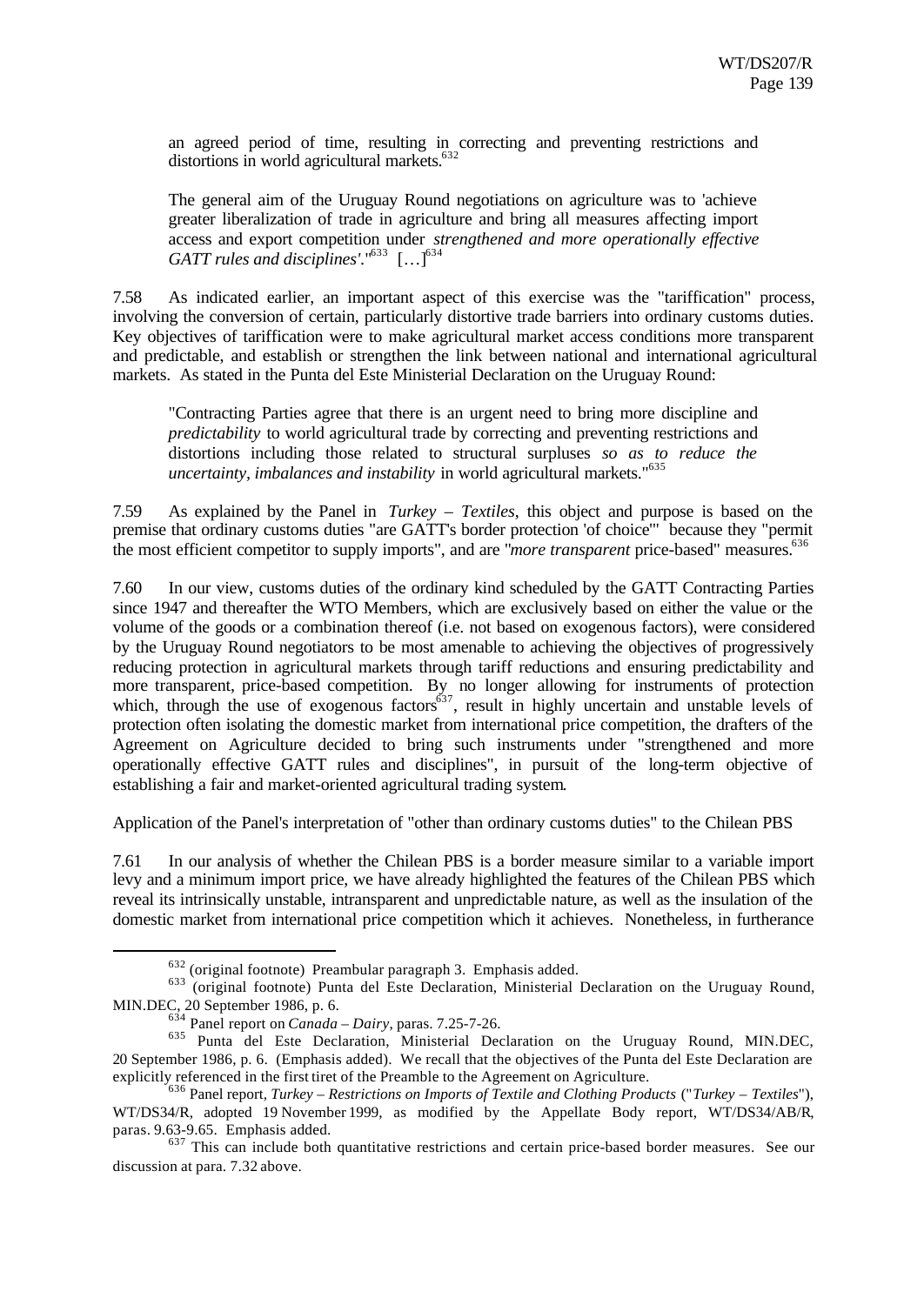l

of our analysis, we will more explicitly contrast some other aspects of the structure and operation of the Chilean PBS with those of an "ordinary" customs duty.

7.62 Most importantly, we note that the Chilean PBS duties are neither in the nature of *ad valorem* duties, nor specific duties, nor a combination thereof<sup>638</sup>, in the sense that they are not just assessed on the transaction value of individual shipments, nor just on the volume of the goods. The amount of the applicable duty is a function of a price which is disconnected from the actual transaction value of the imported good. In fact, the applicable duty is determined on the basis of exogenous price factors, i.e. the lower threshold of the PBS and the Reference Price.<sup>639</sup>

7.63 We also note that several features of the Chilean PBS are bound to artificially inflate this margin between the lower threshold of the PBS and the Reference Price, and, consequently, the level of the applicable PBS duty. Most strikingly, the level of the lower threshold of the PBS is considerably raised over that of the Reference Price by discarding the lowest 25 per cent of all observed international market prices over the preceding 60 months. The prices observed on "markets of concern" used for the calculation of the Reference Price do not undergo the same operation. Second, as confirmed by Chile, the f.o.b. prices used for the PBS values are adjusted, *inter alia*, for "usual import costs", whereas the f.o.b. prices used for the Reference Prices are not.<sup>640</sup> These differences can in our view only result in increasing the margin between the lower threshold of the PBS and the Reference Price, and thus the applicable PBS duty.<sup>641</sup> We find that those aspects of the structure and operation of the Chilean PBS do not reflect the structure and operation of an "ordinary" customs duty.

7.64 Finally, we note that under the Chilean PBS, the Reference Price, and therefore the applicable duty or rebate, is determined in reference to the date of the bill of lading. Consequently, when two shipments from two different exporting Members leave their respective port of origin on two different dates, but arrive at the Chilean port of entry at the same time, they can be assessed a different duty, to the extent that the Reference Price may very well vary as regards those two shipments. We are fully aware that Argentina did not present any claim under Article I of GATT 1994, and that no such claim is therefore within our Terms of Reference. Whereas we cannot and do not make any finding of law regarding the consistency of the Chilean PBS with Article I of GATT 1994, we do find, as a matter of fact, that the Chilean PBS *inherently* carries the risk of resulting in higher duties on one shipment than

<sup>&</sup>lt;sup>638</sup> In addition, in light of the object and purpose of the Agreement on Agriculture, we consider that a measure such as the Chilean PBS *may* be considerably less amenable to negotiated reduction than an ordinary customs duty, in particular in the absence of an effective "cap". In the case before us, Chile has at an advanced stage in the proceedings argued that a recent legislative amendment constitutes such a "cap" on the Chilean PBS. We do not need to decide, however, whether or not the Chilean PBS would therefore become more amenable to progressive reduction, as we consider that several aspects of the structure and operation of the Chilean PBS quite clearly distinguish this measure from an ordinary customs duty.

<sup>639</sup> It is not a combined duty either, which is a straightforward *ad valorem* duty plus a specific duty levied simultaneously. We also note that, although Chile calls the PBS duty a "specific" duty when the Reference Price falls below the lower PBS threshold, the applicable PBS rebate is expressed *ad valorem* when the Reference Price is higher than the upper PBS threshold.

 $640$  Chile's response to question  $9(e)$  of the Panel.

<sup>&</sup>lt;sup>641</sup> We also note that Chile uses different markets to determine the PBS values, on the one hand, and the Reference Price, on the other. Normally, fluctuations of international prices can be most adequately measured by making inter-temporal comparisons of prices on one and the same international market. Although the products to the Chilean PBS are commodities, it cannot be entirely excluded that the prices observed on the Kansas or Chicago Exchanges (used for the calculation of the PBS values) are different from those observed on the "markets of concern to Chile" (used for the calculation of the Reference Price). Indeed, the evidence before us is that Argentina is often the most important designated "market of concern to Chile", not the United States. Consequently, it cannot be entirely excluded that a low Reference Price today may not be fully reflected in the PBS values 60 months later, faulting the inter-temporal comparison of international prices.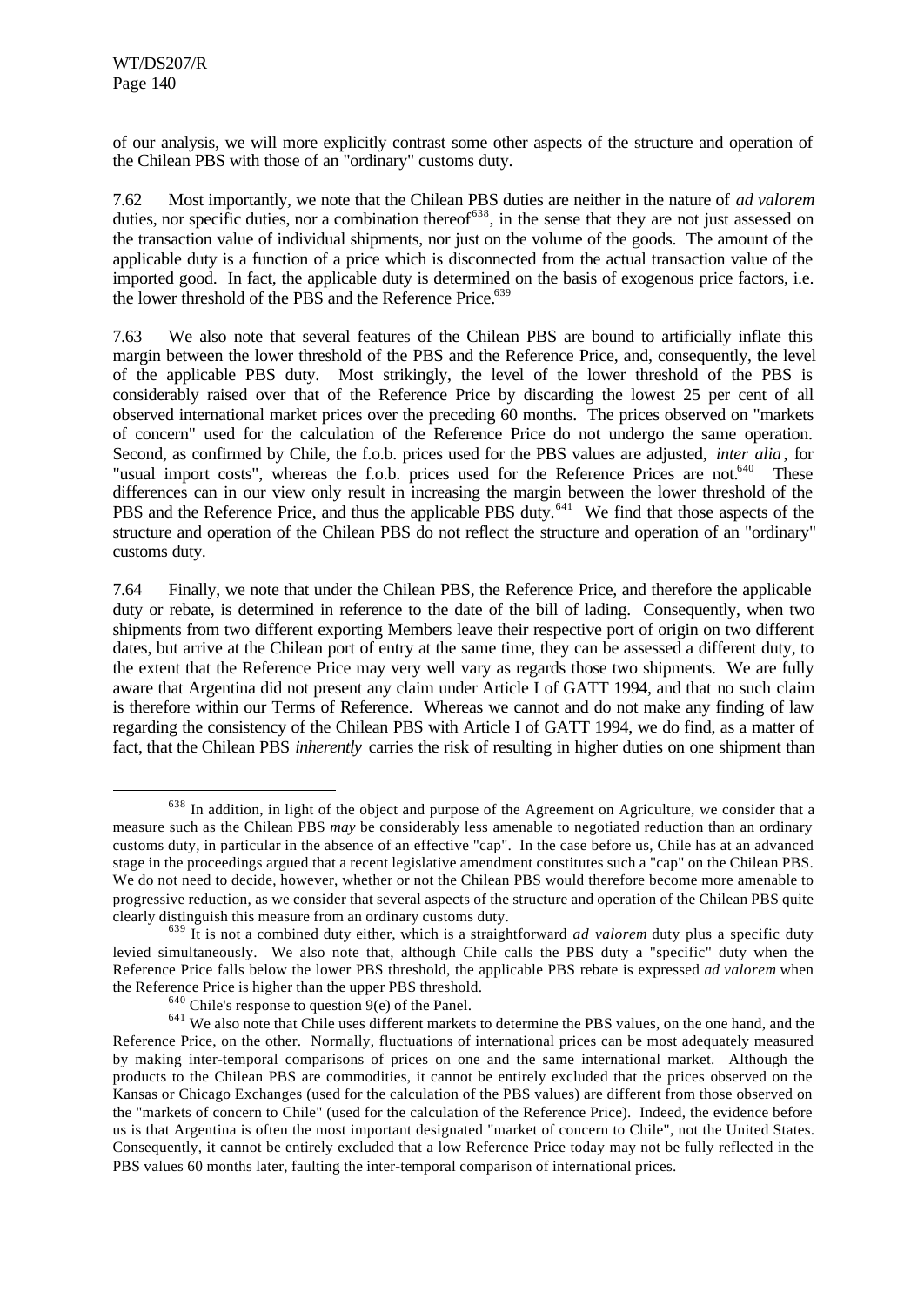on another, despite the fact that those shipments arrive at the same time at the Chilean border, which is not consistent with the characteristics of an "ordinary" customs duty.

#### Conclusion

7.65 In light of our findings above, we conclude that the Chilean PBS is a border measure similar to a variable import levy and a minimum import price, other than ordinary customs duties, within the meaning of footnote 1 to the Agreement on Agriculture.

*(ii) Is the Chilean PBS "maintained under balance-of-payment provisions or under other general, non-agriculture specific provisions of GATT 1994 or of the other Multilateral Trade Agreements in Annex 1A to the WTO Agreement"?*

7.66 Chile has not asserted a defence of the Chilean PBS under Article 4.2 of the Agreement on Agriculture in reference to the balance-of-payment provisions of GATT 1994 or other general, nonagriculture specific provisions of the Multilateral Trade Agreements in Annex 1A other than GATT 1994. Regarding the relationship between Article 4.2 of the Agreement on Agriculture and Article II:1(b) of GATT 1994, Chile has stated that "[t]he prohibitions in Article 4.2 of the Agreement on Agriculture apply without regard to whether the measures breach a tariff binding". <sup>642</sup> At the same time, however, Chile has also stated that the following position, expressed by the European Communities in the course of these proceedings, "may be correct":<sup>643</sup>

"(…) a measure that would meet the test set out by the Appellate Body in *Argentina – Footwear, Textiles and Apparel*, and would therefore not be contrary to Article II of GATT 1994, would not be subject to any further obligation in Article 4.2 of the Agreement on Agriculture. This conclusion stands even if the measure in question resulted in the application of a 'duty that varies' – inasmuch as this 'variation' is maintained below the ceiling written in the Member's tariff binding. Thus, the decisive element which distinguishes an "ordinary customs duty" from a "variable levy" is the existence of a ceiling in the tariff binding."<sup>644</sup>

7.67 In light of Chile's position, we consider that we should address the argument advanced by the European Communities.

7.68 According to the European Communities, Article II:1(b) of GATT 1994 is a "non-agriculturespecific" provision of GATT 1994 under which a measure such as the Chilean PBS could be maintained, provided it does not exceed the "ordinary customs duties" binding. Consequently, if the measure is consistent with Article II:1(b) of GATT 1994, it would not be subject to the obligation laid down in Article 4.2 of the Agreement on Agriculture. We cannot agree. First, the text of footnote 1 makes clear that the drafters of the Agreement on Agriculture did not mean to exempt from the obligation of Article 4.2 all measures maintained under *any* "general, non-agriculture-specific" provision of GATT 1994. Footnote 1 only excludes from the scope of Article 4.2 measures maintained under balance-of-payment provisions or under *other* general, non-agriculture specific provisions of GATT 1994. The use of the term "other" before "general, non-agriculture specific provisions" makes clear that balance-of-payment provisions are one example of what is meant by the category of "general, non-agriculture-specific" provisions of GATT 1994 and the other Annex 1A Agreements. Balance-of-payment measures can be adopted in accordance with Article XII of GATT 1994. Article XII is clearly in the nature of an *exception* to the general obligations of GATT 1994. In our view, therefore, footnote 1 was meant to exclude from the scope of Article 4.2 only those

<sup>642</sup> Chile's response to question 4 of the Panel.

<sup>643</sup> Chile's response to question 5 of the Panel.

<sup>644</sup> European Communities' Oral Statement, para. 38.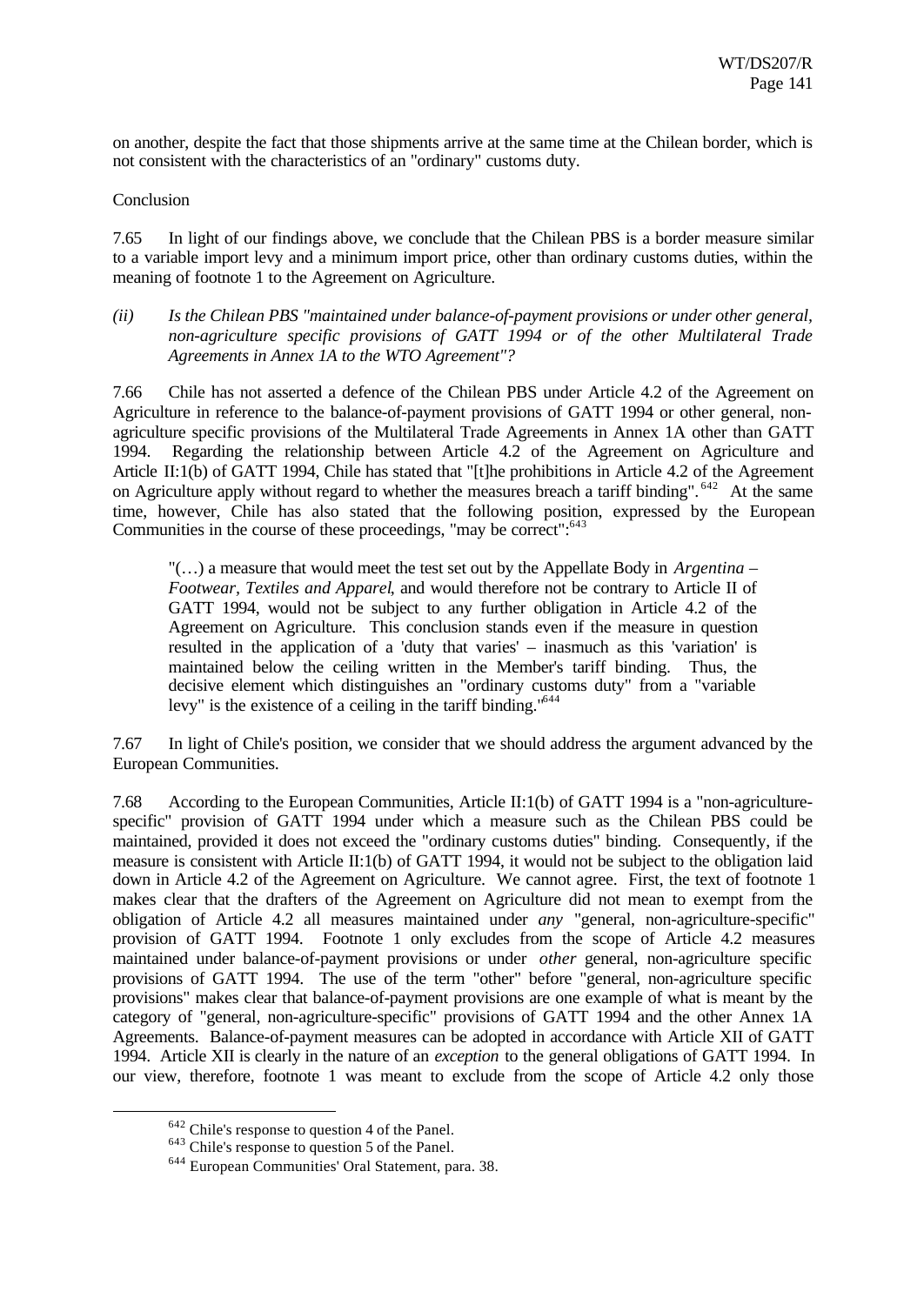l

measures which are maintained on the basis of GATT 1994 provisions which allow Members, subject to certain conditions, to act inconsistently with their general obligations under GATT 1994. Article XIX regarding safeguard measures<sup>645</sup> and Article XX regarding general exceptions, for instance, would in our view provide other examples of such "general, non-agriculture-specific provisions".

7.69 Second, we note that Article 21.1 of the Agreement on Agriculture provides,

"The provisions of GATT 1994 and of other Multilateral Trade Agreements in Annex 1A to the WTO Agreement shall apply subject to the provisions of this Agreement."

7.70 In commenting on this provision, the Appellate Body stated in *EC – Bananas III*:

"Therefore, the provisions of the GATT 1994 […] apply to market access commitments concerning agricultural products, except to the extent that the Agreement on Agriculture contains specific provisions dealing specifically with the same matter."<sup>646</sup>

7.71 If the general rule is that the provisions of GATT 1994 only apply to market access commitments concerning agricultural products to the extent that the Agreement on Agriculture does not contain specific provisions dealing specifically with the same matter, it is difficult to see why the drafters of the Agreement on Agriculture would have turned that rule in effect upside down in footnote 1 by excluding from the scope of the Agreement on Agriculture's market access obligations those measures maintained in accordance with the general obligations of GATT 1994. If this view were to be accepted, footnote 1 would be rendering Article 21.1 void of meaning as regards the Agreement on Agriculture's market access provisions. A treaty interpreter, however, may not adopt a reading that would result in reducing whole clauses or paragraphs of a treaty to redundancy or inutility. <sup>647</sup> In our view, such an interpretation requires us in this case to read footnote 1 as excluding from the scope of Article 4.2 those measures which Members are allowed to maintain in accordance with the provisions in GATT 1994 laying down exceptions to the general obligations of GATT 1994, such as its balance-of-payment provisions.

7.72 We find this interpretation confirmed by the preparatory work of the Agreement on Agriculture. The agriculture section of the 1991 Draft Final Act provides:

"The policy coverage of tariffication shall include all border measures other than ordinary customs duties<sup>\*</sup> such as [...]."<sup>648</sup>

\* Excluding measures maintained for balance-of-payments reasons or under general safeguard and *exception* provisions (Articles XII, XVIII, XIX, XX and XXI of the General Agreement).

7.73 We consider that this language confirms that the drafters of the Agreement on Agriculture did not intend to include Article II of GATT in the category of "other general, non-agriculture specific provisions of GATT 1994".

7.74 We note that, in any event, the question of whether or not the Chilean PBS duties have exceeded the "ordinary customs duties" binding of 31.5 per cent only becomes relevant after it has

<sup>&</sup>lt;sup>645</sup> We note that Chile has invoked Article XIX of GATT 1994 with respect to Argentina's claims regarding Article II:1(b) of GATT 1994, but that it has not done so with respect to Argentina's claim under Article 4.2 of the Agreement on Agriculture.

 $\frac{646}{646}$  Appellate Body report on *EC – Bananas III*, para. 155.

<sup>647</sup> Appellate Body report, *US – Gasoline*, WT/DS2/AB/R, adopted 20 May 1996, at 21.

<sup>&</sup>lt;sup>648</sup> MTN.TNC/W/FA, para. 1 of Part B, Annex 3, Section A, at L.25. Emphasis added.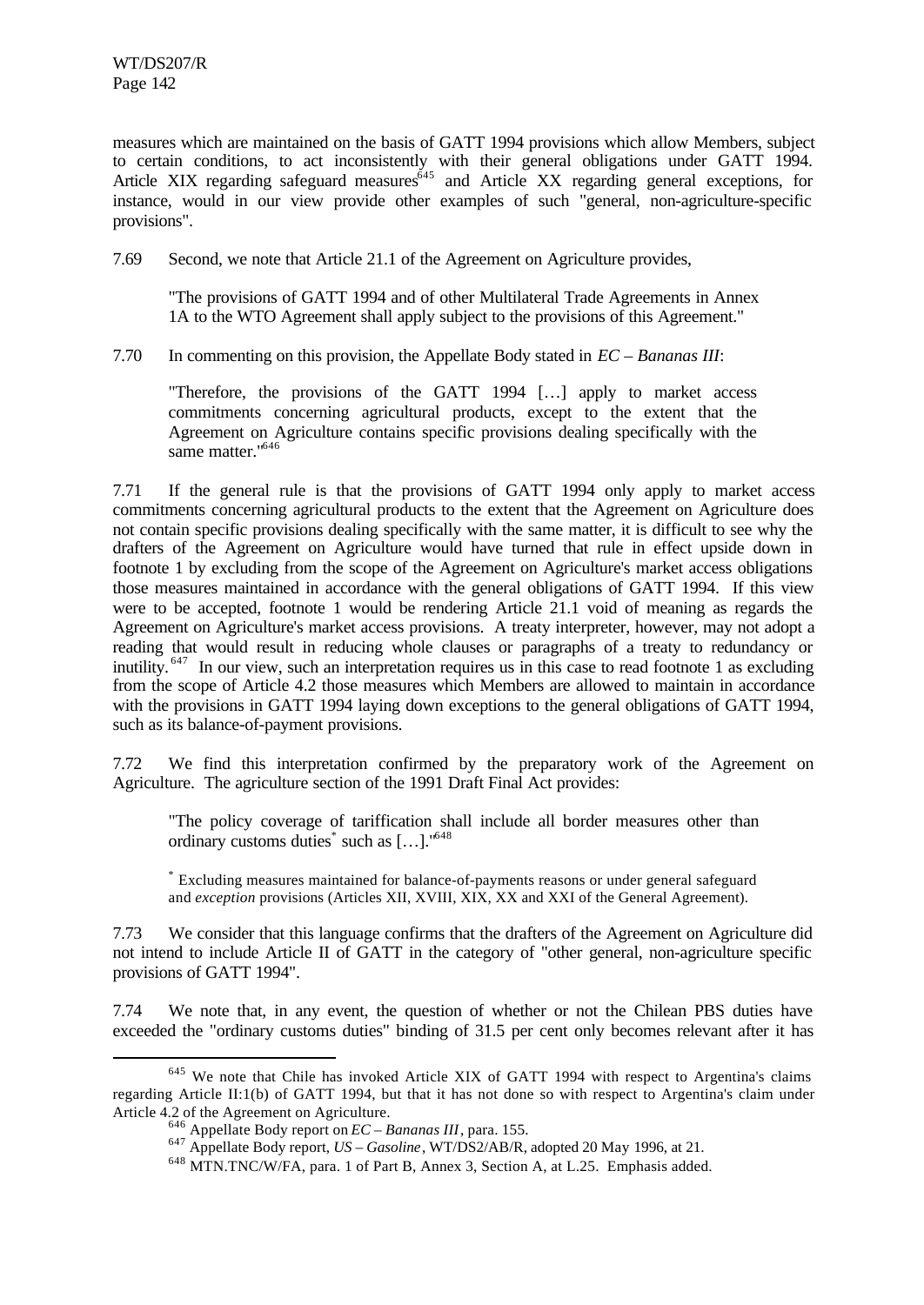been determined that the Chilean PBS duties do indeed constitute such "ordinary" customs duties. As we have indicated earlier, in our view, the Chilean PBS is a border measure similar to a variable import levy and a minimum import price, other than ordinary customs duties. The corresponding binding of 31.5 per cent is therefore irrelevant for the purpose of assessing the Chilean PBS duties' consistency with Article II:1(b) of GATT 1994. We will revert to this matter below, in our discussion of Argentina's claim under Article II:1(b) of GATT 1994.

(b) Other tools of interpretation

7.75 Chile has argued that the Panel, in its interpretation of Article 4.2, should draw on the following elements:

- (a) "state practice", including: the alleged existence in other Members of measures similar to the Chilean PBS; the fact that these Members never converted their measures to ordinary customs duties; and the absence of any challenge of such measures on the basis of Article 4.2;
- (b) Article 24 of Economic Complementarity Agreement No. 35 ("ECA 35") between Chile and MERCOSUR;
- (c) negotiating history of Article 4.2 of the Agreement on Agriculture, including communications by or with individual members of the GATT Secretariat.

7.76 We will first examine to what extent Articles 31 and 32 of the Vienna Convention instruct or allow us to consider these elements in our interpretation of Article 4.2, in particular the question as to whether Article 4.2 was meant to prohibit measures such as the Chilean PBS. Only if we find that we should consider some or all of these elements for the purpose of interpreting Article 4.2, we will subsequently address them.

7.77 According to Article 31 of the Vienna Convention, we should draw, as context, on any agreement relating to "the treaty", i.e. the WTO Agreement<sup>649</sup>, which was made between all the parties in connection with the conclusion of the WTO Agreement, as well as any instrument which was made by one or more parties in connection with the conclusion of the WTO Agreement and accepted by the other parties as an instrument related to the WTO Agreement. We should also take into account any subsequent agreement between the parties regarding the interpretation of the treaty or the application of its provisions; any subsequent practice in the application of the treaty which establishes the agreement of the parties regarding its interpretation; and any relevant rules of international law applicable in the relations between the parties. Finally, according to Article 32 of the Vienna Convention, we may draw on preparatory work and circumstances of the Treaty's conclusion to confirm the ordinary meaning or to resolve ambiguity.

*(i) "state practice"*

l

7.78 Presumably, by referring to these elements under the banner of "state practice", Chile is suggesting that we consider these elements either as "any subsequent practice in the application of the treaty which establishes the agreement of the parties regarding its interpretation" under Article 31, or as a supplementary means of interpretation under Article 32 of the Vienna Convention. First, we do not consider that the alleged "state practice" can be qualified as subsequent practice within the

<sup>649</sup> Legally speaking, the Agreement on Agriculture is part of an annex (Annex 1A) to the WTO Agreement. When Article 31 Vienna Convention speaks of "the treaty", it is the WTO Agreement as a whole which should be referred to.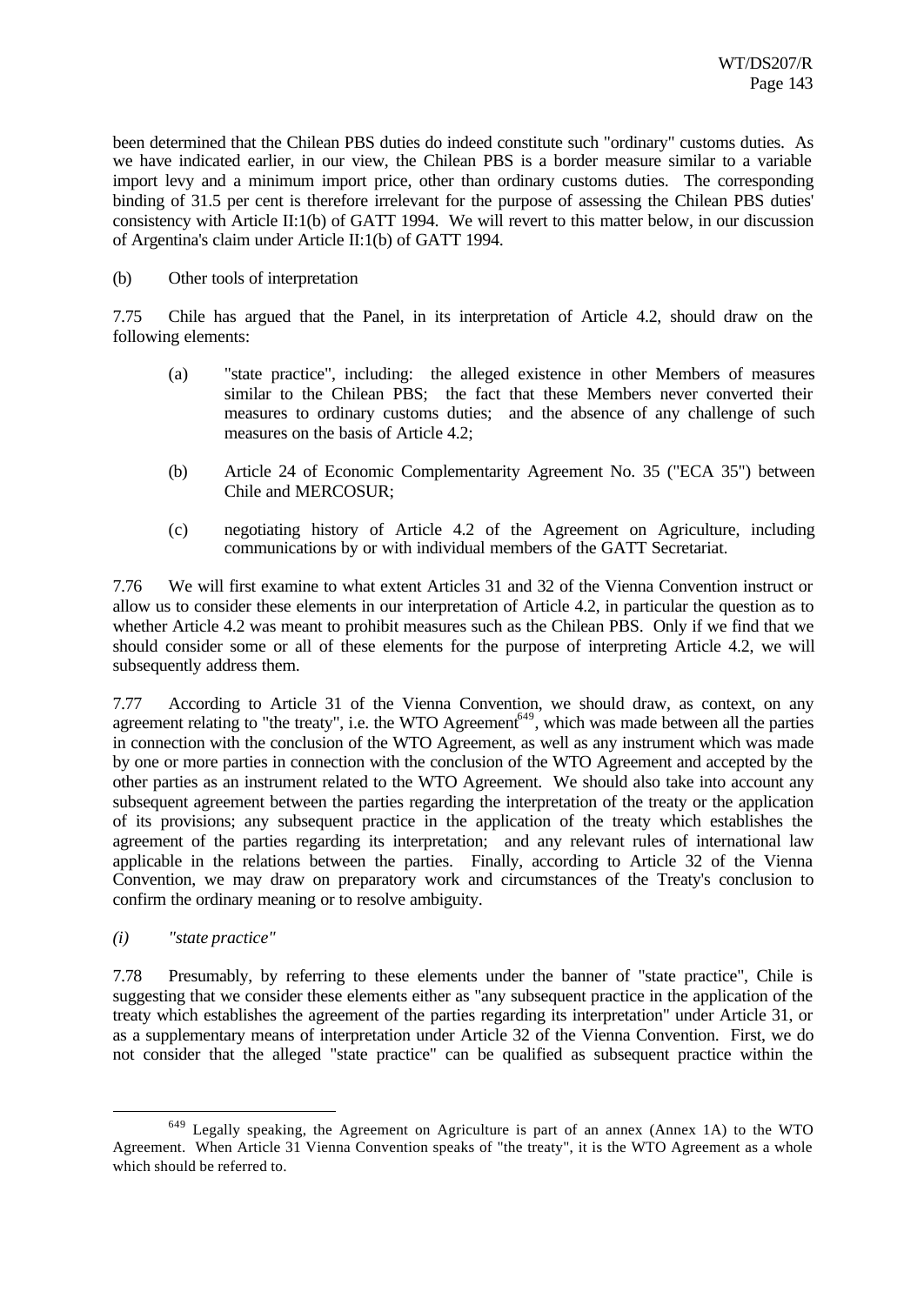l

meaning of Article 31 of the Vienna Convention. As stated by the Appellate Body in its report on *Japan – Alcoholic Beverages II<sup>650</sup> :*

"(…) in international law, the essence of subsequent practice in interpreting a treaty has been recognized as a 'concordant, common and consistent' sequence of *acts or pronouncements* which is sufficient to establish a discernable pattern implying the agreement of the parties regarding its interpretation.<sup>651</sup> An isolated act is generally not sufficient to establish subsequent practice<sup> $652$ </sup>; it is a sequence of *acts* establishing the agreement of the parties that is relevant."<sup>653</sup>

7.79 Thus, first, the mere fact that Argentina or other Members did not challenge the Chilean PBS through the WTO dispute settlement system until recently does not constitute a "sequence of acts or pronouncements". <sup>654</sup> Second, the fact that a few Members of the WTO would have in place measures similar to the Chilean PBS is not a "sufficiently concordant, common and consistent sequence of acts" establishing the agreement of the WTO Members regarding the interpretation of Article 4.2 of the Agreement on Agriculture.<sup>655</sup> We will address the question of state practice as a supplementary means of interpretation below.

 $655$  We note in this respect that Argentina has drawn our attention to the July 1995 Report of the Working Party on the Accession of Ecuador, which was adopted by consensus and which shows that several Members considered an Ecuadorian PBS inconsistent with various covered agreements, including the Agreement on Agriculture:

Some members noted that the use of minimum import prices and variable charges appeared to be in conflict with Ecuador's obligations under Articles II, VI and VII of the General Agreement 1994, the WTO Customs Valuation Agreement and the WTO Agreement on Agriculture. In their view, Ecuador should either phase out this mechanism or bring it into conformity with the aforesaid obligations. (WT/L/77, para. 42)

In response, the Ecuadorian delegate has been recorded to state that,

in order to comply with the provisions of the WTO Agreement on Agriculture, Ecuador would gradually eliminate the price band system within a seven year period in accordance with the time table annexed to Ecuador's Protocol of Accession. During the period for the phase-out of this mechanism, Ecuador would not enlarge the coverage of the system nor reintroduce products back into the system. The Working Party took note of these commitments. (WT/L/77, para. 48)

In our view, however, in the absence of more specific information regarding the structure and operation of the measure at issue in this report, we cannot determine to what extent this measure is comparable to the Chilean PBS, and, consequently, assess its relevance for our analysis. We are therefore not in a position to take this into account.

<sup>650</sup> *Japan – Alcoholic Beverages II*, WT/DS8/AB/R, WT/DS10/AB/R, WT/DS11/AB/R, adopted 1 November 1996, p. 13. Emphasis added.

<sup>651</sup> (original footnote) Sinclair, *supra*, p. 137; Yasseen, "L'interprétation des traités d'après la Convention de Vienne sur le Droit des Traités" (1976-III) 151 Recueil des Cours p. 1 at 48.

<sup>652</sup> (original footnote) Sinclair, footnote 24, p. 137.

<sup>653</sup> (original footnote) (1966) Yearbook of the International Law Commission, Vol. II, p. 222; Sinclair, *supra*, footnote 24, p. 138.

<sup>654</sup> We note in this respect that Chile is not arguing *estoppel*. See Chile's response to question 13(a) of the Panel.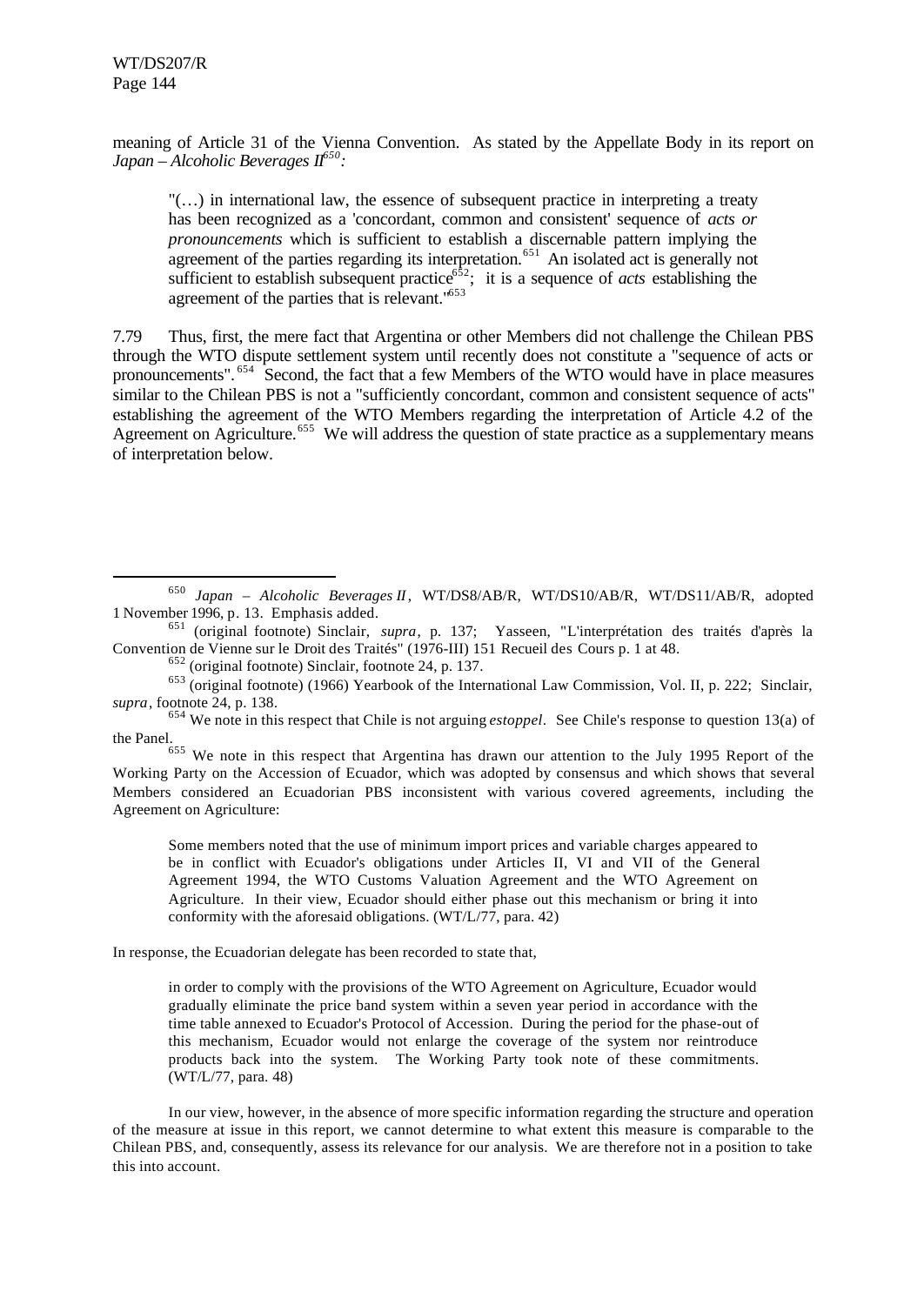#### *(ii) Article 24 of Economic Complementarity Agreement No. 35 ("ECA 35") between Chile and MERCOSUR*

7.80 ECA 35 between Chile and MERCOSUR was signed on 25 June 1996 and entered into force on 1 October of that year. Article 24, which is listed under the heading "Customs Valuation", reads:

"When using the Price Band System provided for in its domestic legislation concerning the importation of goods, the Republic of Chile commits, *within the framework of this Agreement*, neither to include new products nor to modify the mechanisms or apply them in such a way which would result in a deterioration of the market access conditions for MERCOSUR."<sup>656</sup>

7.81 According to Chile, by signing ECA  $35<sup>657</sup>$ , Argentina has expressed the understanding that Article 4.2 does not prohibit the Chilean PBS, because it would not have negotiated Article 24 of ECA 35 if the Chilean PBS was prohibited outright under Article 4.2 of the Agreement on Agriculture.

7.82 Article 31 of the Vienna Convention instructs us to consider other international agreements for the purpose of interpreting Article 4.2 of the Agreement on Agriculture, provided they meet certain conditions. In our view, however, it is clear that ECA 35 does not meet the conditions of the agreements referred to in Article 31 of the Vienna Convention. First, ECA 35 is clearly not an "agreement relating to the Treaty which was *made between all the parties in connection with the conclusion of the Treaty* ", nor an "instrument which was made by one or more parties in connection with the conclusion of the Treaty and *accepted by the other parties as an instrument related to the Treaty*".

7.83 Second, ECA 35 is in our view not a "subsequent agreement between the parties regarding the interpretation of the treaty or the application of its provisions". Leaving aside the question of whether such an agreement should be concluded between *all* parties to the WTO Agreement – which we need not address –, it suffices to note that the Preamble to ECA 35 reads:

"(…) the Marrakesh Agreement establishing the World Trade Organization constitutes a framework of rights and obligations to which the commercial policies and compromises of the present Agreement *shall adjust*."<sup>658</sup>

7.84 If the policies and compromises embodied in ECA35 have to "adjust to" the WTO Agreement, we find it difficult to see how ECA35 could be an agreement "regarding the interpretation" or "the application" of the WTO Agreement.

7.85 Finally, Article 24 of ECA 35 does not constitute in our view a "relevant rule of international law applicable in the relations between the parties". Again, leaving aside the question of whether such a rule of international law should be applicable between *all* parties to the WTO Agreement, the language of ECA 35 itself makes clear that Article 24 cannot be "relevant" to the interpretation of Article 4.2 of the Agreement on Agriculture. First, the Preamble states that the commercial policies and compromises of ECA 35 shall "adjust to" the WTO framework of rights and obligations. *A fortiori*, Article 24 of ECA 35 cannot influence the interpretation of the WTO Agreement. Second, Chile's commitment regarding its PBS in Article 24 of ECA 35 has been explicitly made "within the framework of" ECA 35. Such language suggests that the parties to ECA 35 did not intend to exclude

<sup>656</sup> Our translation. Emphasis added.

<sup>657</sup> ECA 35 provides that the "*partes contractantes*" (contracting parties) are Chile and MERCOSUR, and that Argentina is a "*parte signataria*" (signatory party).

 $658$  Our translation. Emphasis added.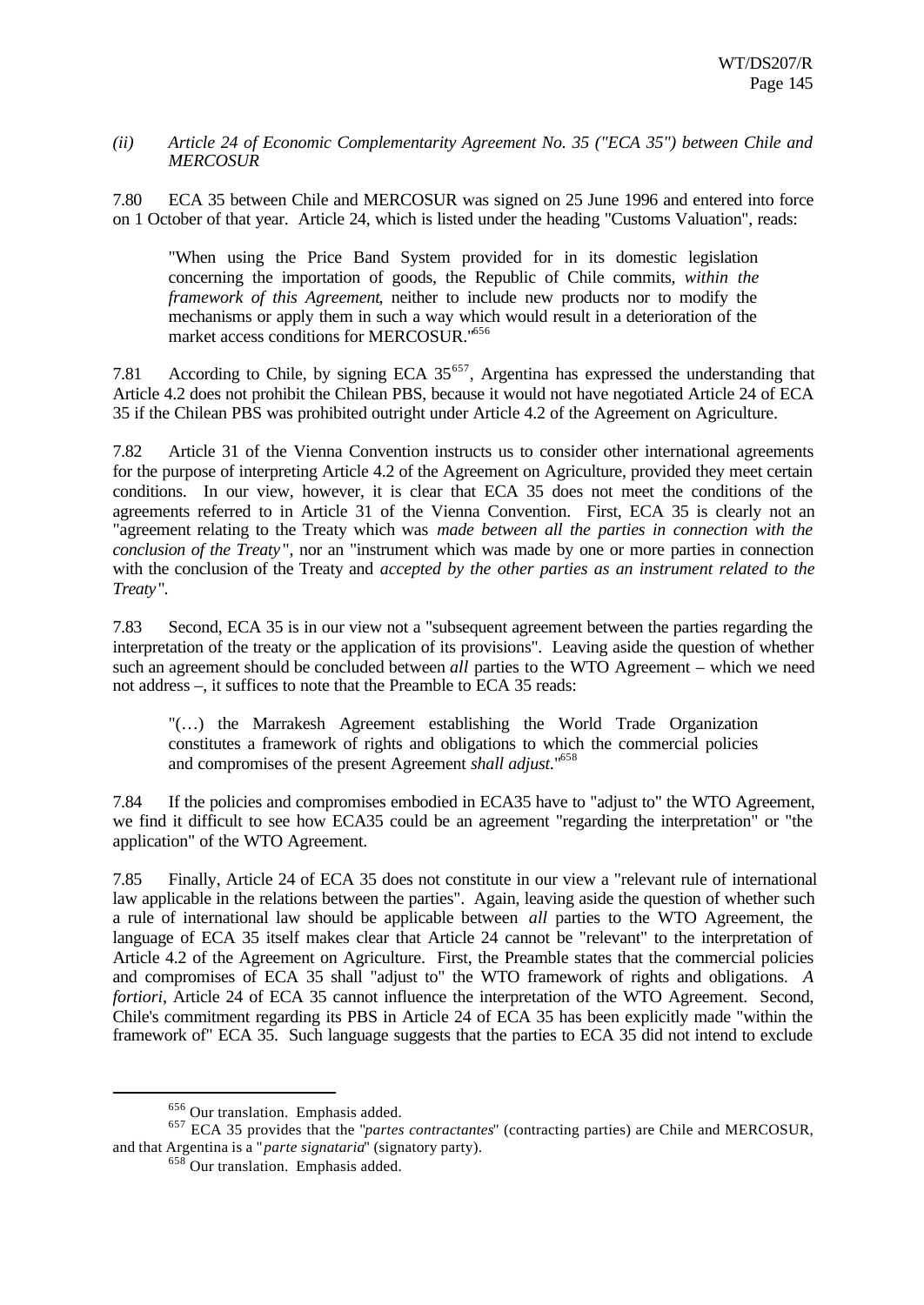the possibility that different commitments regarding the Chilean PBS may have been or will be made in the context of other international agreements.

7.86 In any event, even if we were somehow to take into account Article 24 of ECA 35 for the purpose of interpreting Article 4.2 of the Agreement on Agriculture, *quod non*, we would fail to see how a simple stand-still commitment by Chile *vis-à-vis* MERCOSUR and its members regarding its PBS would detract from the position that the Chilean PBS is a measure "of the kind which ha[s] been required to be converted into ordinary customs duties" within the meaning of Article 4.2 of the Agreement on Agriculture.

## *(iii) Negotiating history of Article 4.2*

7.87 Chile is of the view that the text and context of Article 4.2 leave no ambiguity that its PBS is not a prohibited measure. However, according to Chile, should the Panel consider that there is any ambiguity, the negotiating history of the Article 4.2 will demonstrate that the negotiators did not intend to prohibit the maintenance of the PBS.

7.88 We note that Chile links its arguments regarding the negotiating history with elements of subsequent practice and maintains that under the general rubric of "state practice" it becomes clear that Members did not consider the PBS inconsistent with Article 4.2. We have already dealt with the issue of subsequent practice above; here we will turn to the issue of the negotiating history.

7.89 Article 32 of the Vienna Convention provides that:

"Recourse may be had to supplementary means of interpretation, including the preparatory work of the treaty and the circumstances of its conclusion, in order to confirm the meaning resulting from the application of Article 31, or to determine the meaning when the interpretation according to Article 31:

- (a) leaves the meaning ambiguous or obscure; or
- (b) leads to a result which is manifestly absurd or unreasonable."

7.90 Chile has argued that the PBS was in place before the start of the Uruguay Round and, therefore, all Uruguay Round negotiators were fully aware of its existence when preparing the text of Article 4.2. According to Chile, none of the negotiators required that it be converted.

7.91 We cannot agree with Chile's position that it results from the negotiating history of Article 4.2 that the Chilean PBS is not a measure of the kind which has been required to be converted. As we have discussed extensively above, the text and context of Article 4.2 make it clear that Article 4.2 and footnote 1 both are provisions of general application. Article 4.2 refers to measures *of the kind* that were to be converted. Footnote 1 provides an illustrative list of such measures, but generalizes to include other *similar* border measures. Thus, neither the text of the Article nor the footnote contemplate the need for negotiators to conclusively agree on what measures should be converted. Quite the contrary; there was a textual requirement that measures of this kind were not to be maintained. Thus, the lack of an explicit agreement that the PBS was required to be converted does not help Chile's argument.<sup>659</sup>

7.92 We can find no evidence in the negotiating history that it was intended by the negotiators to exclude the Chilean PBS from coverage of Article 4.2. We note, for example, that the Draft Final Act version of Article 4.2 provided that:

<sup>659</sup> See para. 7.18 above.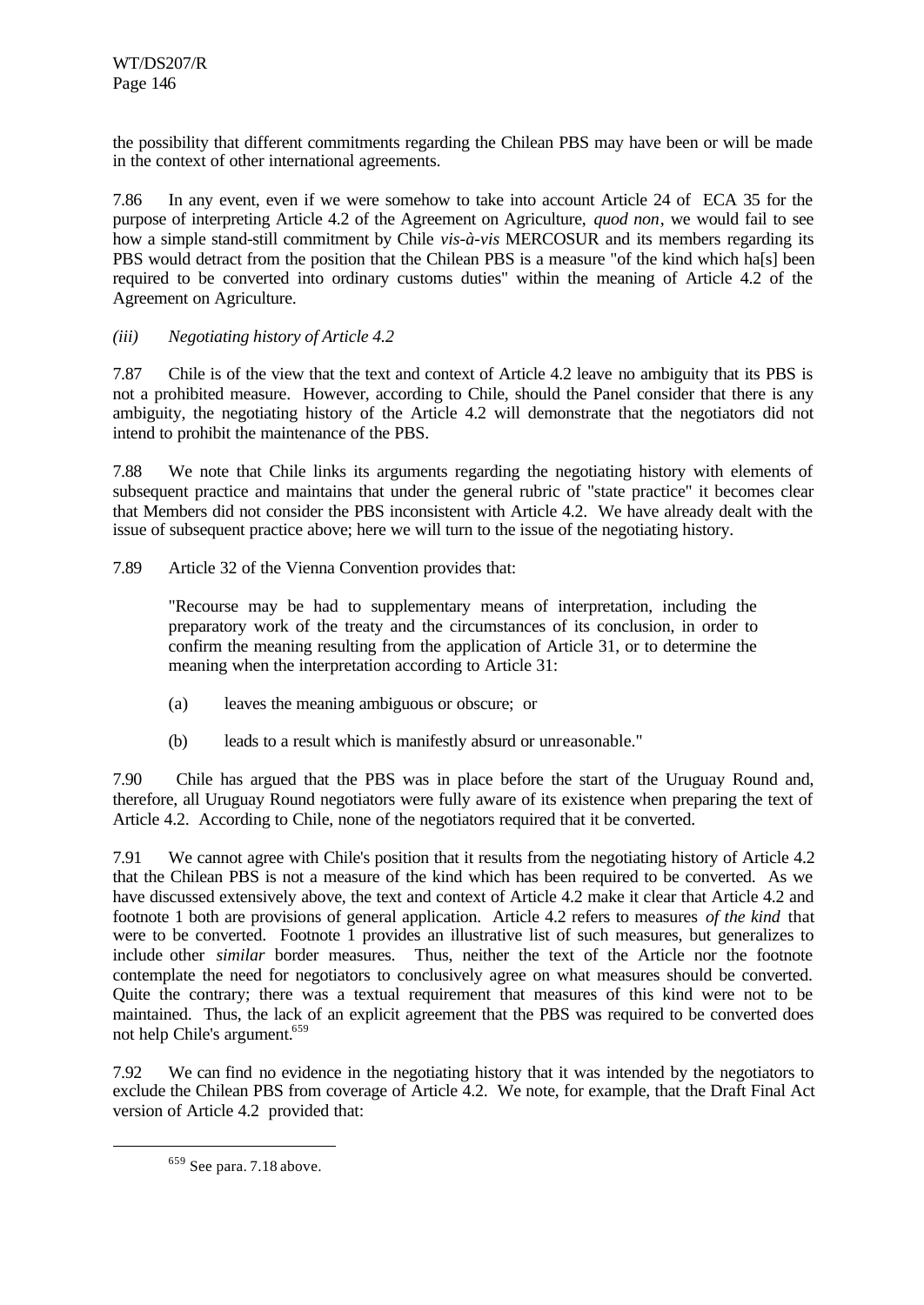"Participants undertake not to resort to, or revert to, *any measures which have been converted* into ordinary customs duties pursuant to concessions under this agreement."<sup>660</sup>

7.93 As can be seen, this text used different language. It referred to a requirement that any measures which actually had been converted, would not be resorted to or reverted to. In contrast, Article 4.2 requires that Members not "*maintain*, resort to or revert to any measure *of the kind* which have been required to be converted." (emphasis added) So, the word "maintain" was added implying that not every measure had been explicitly addressed because there is no reason to have a prohibition on maintaining a measure which had been explicitly negotiated out of existence. The prohibition on reverting to or resorting to would have been sufficient otherwise. This is made conclusively clear by the addition of the phrase "of the kind" which broadened the language of Article 4.2 beyond those which had actually been subject to negotiations.

7.94 Chile has also reported that during the early 90s, during a seminar held in a Central-American country, "a letter was presented from an authority of the GATT Secretariat arguing that it was not necessary to tariffy price bands since they were unrelated to the domestic price – provided the price bands were maintained within the bound levels."<sup>661</sup> Chile was unable to produce the said letter. However, even if we had been able to verify the exact contents of said letter, we consider that such a letter could not have changed our interpretation of Article 4.2 of the Agreement on Agriculture. The mere fact that an individual in the GATT Secretariat might have made a statement – orally or in writing – along the lines described by Chile is not determinative. The WTO Agreement gives the Ministerial Conference and the General Council the exclusive right to adopt interpretations of the WTO Agreement.<sup>662</sup> While the Secretariat has in the past, and will in the future be requested to provide advice to Members of the WTO, we believe the general rule of reserving the legal right to adopt interpretations to the Members to be the appropriate standard in this context, while, of course, recognizing that the WTO rules were not in force at the time in question. <sup>663</sup>

7.95 The Secretariat's advice might prove a part of a more comprehensive compilation of preparatory work if there were evidence that negotiators specifically adopted an approach recommended by the Secretariat, but that is not the case here. Even at face value, the advice referenced by Chile would appear to have been isolated advice offered at a regional seminar held in Central America. There is a complete lack of comprehensive evidence in this case that would correspond with any such advice. Indeed, Chile's argument seems to turn more on the silence of the negotiators regarding its PBS rather than positive evidence that it was intended to be excluded from the application of Article 4.2.<sup>664</sup>

<sup>660</sup> MTN.GNG/W/FA, p. L.3.

<sup>661</sup> Chile's response to question 14 of the Panel.

<sup>662</sup> Article IX:2 of the Marrakesh Agreement establishing the WTO.

<sup>663</sup> In any event, we note that, on the one hand, Chile tabled its negotiating offer on the basis of the Draft Final Act modalities and draft rules on agriculture on 5 March 1992, and, on the other hand, has stated that "[t]he date of the seminar is […] unclear but it could have taken place in 1993." (Chile's response to question 40 of the Panel).

<sup>&</sup>lt;sup>664</sup> In this context, we also note that Argentina has referred to the WTO Secretariat's 1997 Trade Policy Review Report on Chile, which reads that "[t]he price stabilization mechanism works as a variable levy" (WT/TPR/S/28, para. 38). We consider that such a Report should not be taken into account in the context of dispute settlement proceedings. Paragraph A(i) unequivocally states,

<sup>[</sup>The Trade Policy Review Mechanism] is not, however, intended to serve as a basis for the enforcement of specific obligations under the Agreements or for dispute settlement procedures […].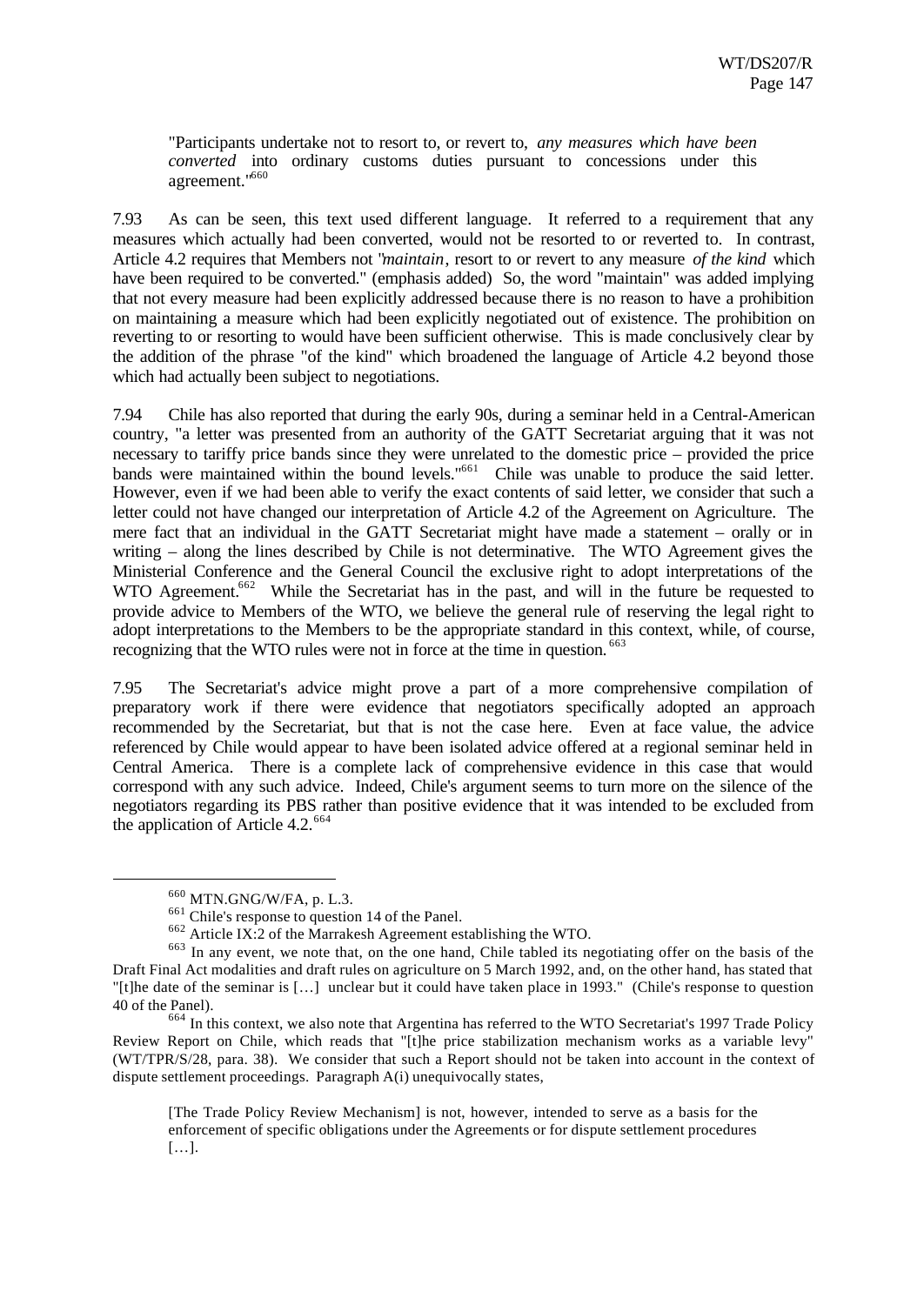l

7.96 Chile's general argument regarding "state practice" is in many ways like a non-violation argument.<sup>665</sup> In effect, Chile argues that it had a reasonable expectation that it was not required to convert. The nature of Chile's argument can be seen in light of Chile's affirmation that it is not arguing that Argentina is legally *estopped* from pursuing the claim against the PBS system. Rather, Chile argues all of this constitutes the broader interpretative context. In other words, Chile should not now be required to convert a system that it had a reasonable basis for concluding was not prohibited by article 4.2. Of course, non-violation is not at all applicable here given the fact that Chile as a respondent could not raise a non-violation claim.

7.97 Chile's "negotiating history" argument might have served as a valid defence by Chile had Argentina argued that it had a non-violation claim under Article 26 of the DSU. In such a case, the existence of the PBS since 1983 would be an issue, *inter alia*, which Argentina would have to explain if it were to establish all the elements of a non-violation claim.

7.98 There is another aspect of the contrast between violation and non-violation claims which is useful to note here. As the Appellate Body pointed out in *EC – Computer Equipment*, non-violation rests on reasonable expectations in a primarily bilateral context whereas violation claims rest ultimately in a multilateral context. In order to serve as a useful tool in a violation context, there must be positive evidence in the negotiating history of a common understanding of the various parties to the negotiation. <sup>666</sup> Hence the need for some *comprehensive* evidence of negotiators' intentions to sustain a defence<sup>667</sup> based on preparatory work.<sup>668</sup>

Consequently, we will disregard the information contained in the report referred to by Argentina <sup>665</sup> See Article 26.1 of the DSU ("*Non-Violation Complaints of the Type Described in Paragraph 1(b) of Article XXIII of GATT 1994*") and Article XXIII:1(b) of GATT 1994. The Appellate Body has stated with respect to Article XXIII:1(b) of GATT 1994,

Article XXIII:1(b) sets forth a separate cause of action for a claim that, through the application of a measure, a Member has "nullified or impaired" "benefits" accruing to another Member, "whether or not that measure conflicts with the provisions" of the GATT 1994. Thus, it is not necessary, under Article XXIII:1(b), to establish that the measure involved is inconsistent with, or violates, a provision of the GATT 1994. Cases under Article XXIII:1(b) are, for this reason, sometimes described as "non-violation" cases; we note, though, that the word "nonviolation" does not appear in this provision. (Appellate Body report, *European Communities – Measures Affecting Asbestos and Asbestos-Containing Products* ("*EC – Asbestos*"), WT/DS135/AB/R, adopted 5 April 2001, para. 185)

According to the Panel in *Japan – Measures Affecting Consumer Photographic Film and Paper*:

"[t]he text of Article XXIII:1(b) establishes three elements that a complaining party must demonstrate in order to make out a cognizable claim under Article XXIII:1(b): (1) application of a measure by a WTO Member; (2) a benefit accruing under the relevant agreement; and (3) nullification or impairment of the benefit as the result of the application of the measure."[footnote omitted] (Panel report, *Japan – Measures Affecting Consumer Photographic Film and Paper*, WT/DS44/R, adopted 22 April 1998, para. 10.41)

<sup>666</sup> Appellate Body report, *European Communities – Customs Classification of Certain Computer Equipment* ("*EC – Computer Equipment* "), WT/DS62/AB/R, WT/DS67/AB/R, WT/DS68/AB/R, adopted 22 June 1998, at para. 93.

<sup>667</sup> We note in this regard that this issue of examining preparatory work in accordance with Article 32 of the Vienna Convention has been raised by Chile as a defence. Argentina has made its arguments based upon a textual analysis.

<sup>668</sup> For example, even if we had considered the evidence of GATT Secretariat advice probative, it would have needed to be seen as part of a comprehensive multilateral pattern of advice combined with negotiators' actions.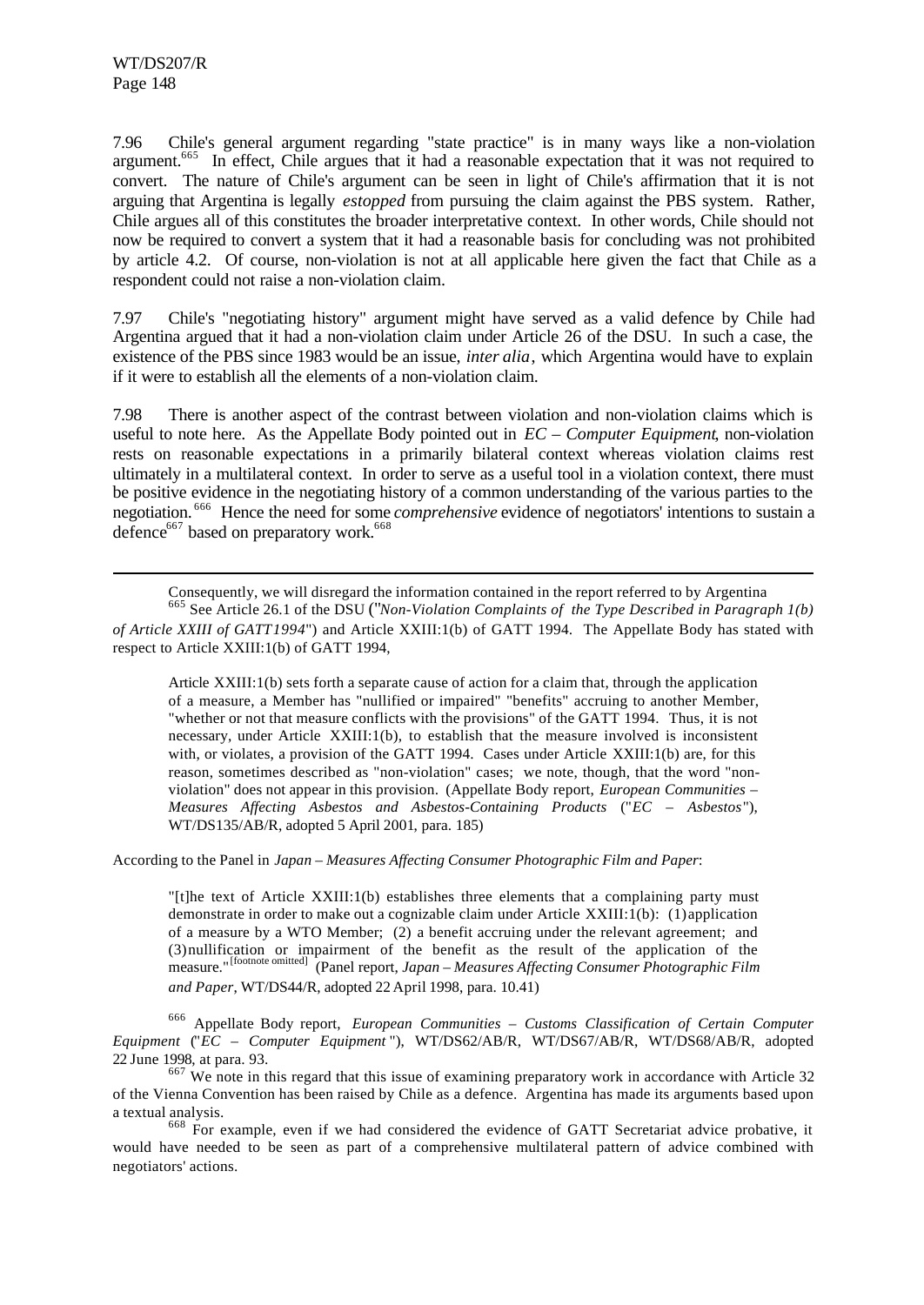7.99 Thus, just as with subsequent practice, we cannot agree that silence by negotiators regarding such a measure as the Chilean PBS provides meaningful evidence that the negotiators intended to exclude the Chilean PBS from the requirements of Article 4.2.

7.100 We should also note here that we do not see the evidence regarding the negotiating history as helpful in establishing a defence based on "state action" which includes subsequent practice. We remain uncertain about the legal basis of Chile's defence of "state practice". We raise this point here because we have now examined the second aspect of the defence, i.e., the negotiating history. The first aspect, "subsequent practice", was dealt with above.<sup>669</sup> Viewed in light of the facts of this case, this argument of "state practice" might rest more firmly on a legal basis of *estoppel* or a defence against a claim of non-violation nullification or impairment. What Chile really seems to put forward in this case, however, is an argument of "state **in**action". That is, because Members allegedly were silent about the Chilean PBS before and after the conclusion of the Uruguay Round negotiations, any claim by such Members against the PBS should fail. We have noted above that "subsequent practice" requires overt acts, not mere toleration. Whereas there may be circumstances in which the silence of negotiators might indicate acquiescence and, therefore, may be probative evidence regarding the negotiating history, in this case, such silence could perhaps have been more significant if, for instance, Chile had included the PBS in its Schedule. In such a case, Chile's assertion of silence during the verification period in early 1994 might arguably have had significance. However, as the PBS is not in its Schedule, there was nothing to verify.

7.101 We therefore conclude that, in asserting the defence of "state action" (to the extent it is based on the negotiating history), Chile has not produced sufficient evidence to call into question our interpretation of Article 4.2 as requiring conversion of the Chilean PBS into ordinary customs duties.

(c) Conclusion regarding Article 4.2 of the Agreement on Agriculture

7.102 Having regard to our analysis above  $670$ , we find that the Chilean PBS is "a similar border measure other than ordinary customs duties" which is not maintained "under balance-of-payment provisions or under other general, non-agriculture specific provisions of GATT 1994 or of the other Multilateral Trade Agreements in Annex 1A to the WTO Agreement", within the meaning of footnote 1 to the Agreement on Agriculture. We therefore conclude that the Chilean PBS is a measure "of the kind which ha<sup>[s]</sup> been required to be converted into ordinary customs duties", within the meaning of Article 4.2 of the Agreement on Agriculture. By maintaining a measure which should have been converted, Chile has acted inconsistently with Article 4.2 of the Agreement on Agriculture.

# **5. The Chilean PBS and Article II:1(b) of GATT 1994**

7.103 According to Argentina, the Chilean PBS duties are ordinary customs duties within the meaning of the first sentence of Article II:1(b). Argentina has argued, and Chile has acknowledged, that the Chilean PBS duties can potentially exceed<sup>671</sup> and, at several instances in the past, have effectively exceeded<sup>672</sup>, Chile's binding of 31.5 per cent in the bound rate column of its Schedule. Argentina therefore concludes that the Chilean PBS is inconsistent with Article II:1(b).<sup>673</sup>

<sup>669</sup> See paras. 7.78-7.79 above.

<sup>670</sup> See paras. 7.17-7.101 above.

 $671$  Although it is not clear whether this can still be the case in the future, following amendment of Article 12 of Law 18.525. See our remarks at paras. 7.3-7.8 above.

 $672$  Chile's response to question 12(c) of the Panel.

<sup>&</sup>lt;sup>673</sup> Chile has argued that the Chilean PBS, to the extent that it results in the exceeding of its 31.5 per cent bound rate, is justified under the provisions of Article XIX, i.e. as a safeguard measure. We will address this argument in the section of our Findings dealing with the claims brought under the Agreement on Safeguards.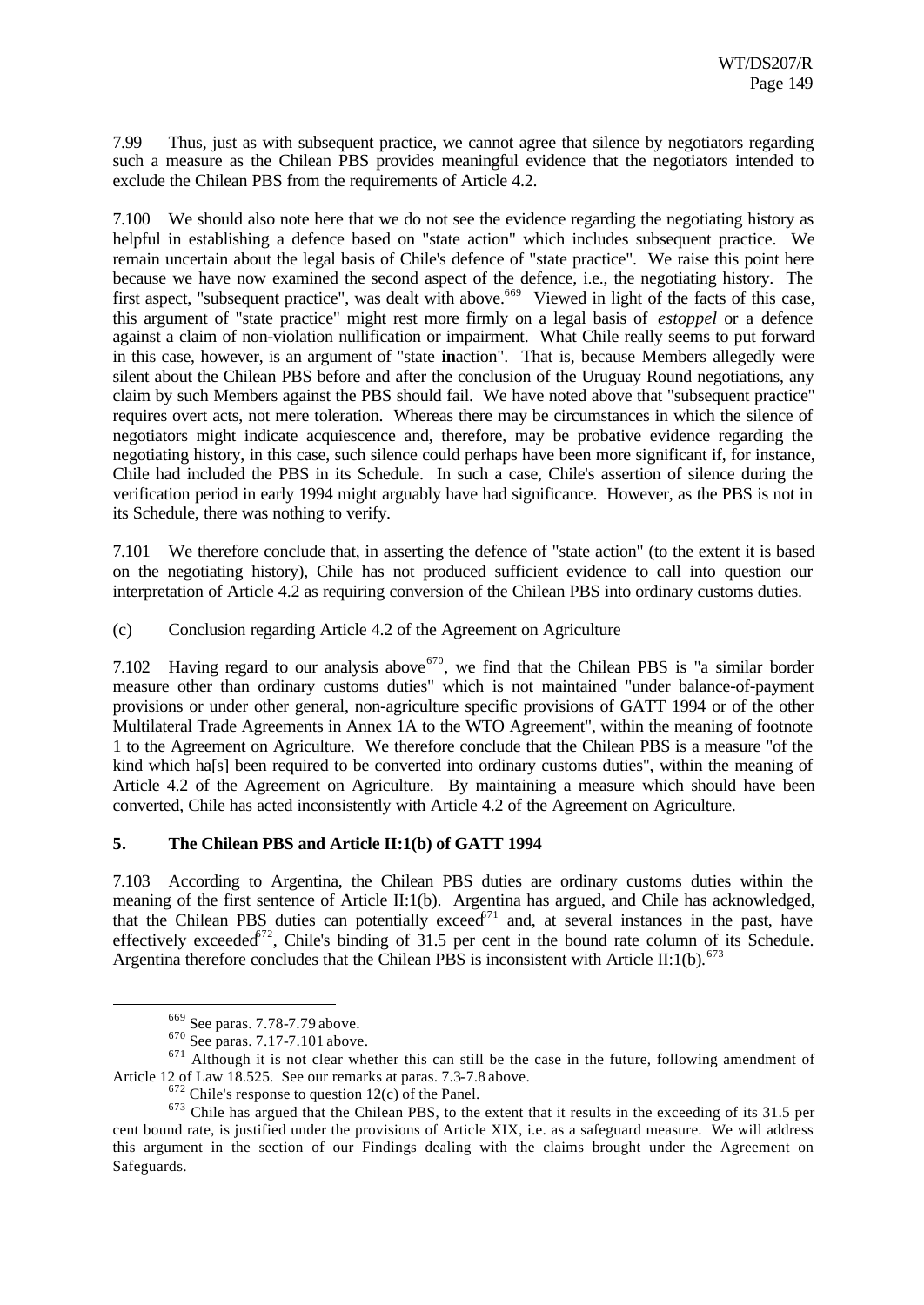7.104 We have found above that the Chilean PBS is a border measure "other than an ordinary customs duty", which is prohibited under Article 4.2 of the Agreement on Agriculture. We have also found that "ordinary customs duties" must have the same meaning in Article 4.2 of the Agreement on Agriculture and Article II:1(b) of GATT 1994. Consequently, the Chilean PBS duties not constituting ordinary customs duties, their consistency with Article II:1(b) cannot be assessed under the first sentence of that provision, which only applies to ordinary customs duties.

7.105 The next question is whether the Chilean PBS duties could be considered as "other duties or charges of any kind" imposed on or in connection with importation, under the second sentence of Article II:1(b). We have already indicated that all "other duties or charges of any kind" should in our view be assessed under the second sentence of Article II:1(b). Pursuant to the Uruguay Round Understanding on the Interpretation of Article II:1(b), such other duties or charges had to be recorded in a newly created column "other duties and charges" in the Members' Schedules. Paragraph 1 of the Uruguay Round Understanding on the Interpretation of Article II:1(b) of the GATT 1994 ("the Understanding") reads:

"(…) [i]n order to ensure transparency of the legal rights and obligations deriving from paragraph 1(b) of Article II, the nature and level of any 'other duties or charges' levied on bound tariff items, as referred in that provision, shall be recorded in the Schedules and concessions annexed to GATT 1994 against the tariff item to which they apply. It is understood that such recording does not change the legal character of 'other duties or charges'."

7.106 According to the second paragraph of the Understanding:

"(…) [t]he date as of which "other duties or charges" are bound, for the purposes of Article II, shall be 15 April 1994. 'Other duties or charges' shall therefore be recorded in the Schedules at the levels applying on this date."

7.107 Other duties or charges must not exceed the binding in this "other duties and charges" column of the Schedule. If other duties or charges were not recorded but are nevertheless levied, they are inconsistent with the second sentence of Article II:1(b), in light of the Understanding on the Interpretation of Article II:1(b). We note that Chile did not record its PBS in the "other duties and charges" column of its Schedule.

7.108 We therefore find that the Chilean PBS duties are inconsistent with Article II:1(b) of GATT 1994. <sup>674</sup>

B. THE CHILEAN SAFEGUARD MEASURES ON WHEAT, WHEAT FLOUR AND EDIBLE VEGETABLE  $O<sub>II</sub>$ 

## **1. The measures at issue**

l

7.109 At issue in this dispute are safeguard measures on imports of wheat, wheat flour and edible vegetable oils, adopted by the Chilean government in accordance with the recommendations by the competent investigating authorities, the Chilean Distortions Commission ("CDC"). The safeguard measures consist of an additional duty on wheat, wheat flour and edible vegetable oils which "shall be determined by the difference between the general tariff added to the *ad valorem* equivalent of the

<sup>&</sup>lt;sup>674</sup> Considering our finding that Chile failed to record its PBS in the appropriate column of its Schedule, we do not need to address whether and, if so, how, Article 21.1 of the Agreement of Agriculture bears on our finding regarding Article II:1(b) of GATT 1994, in light of our finding that the Chilean PBS is inconsistent with Article 4.2 of the Agreement on Agriculture.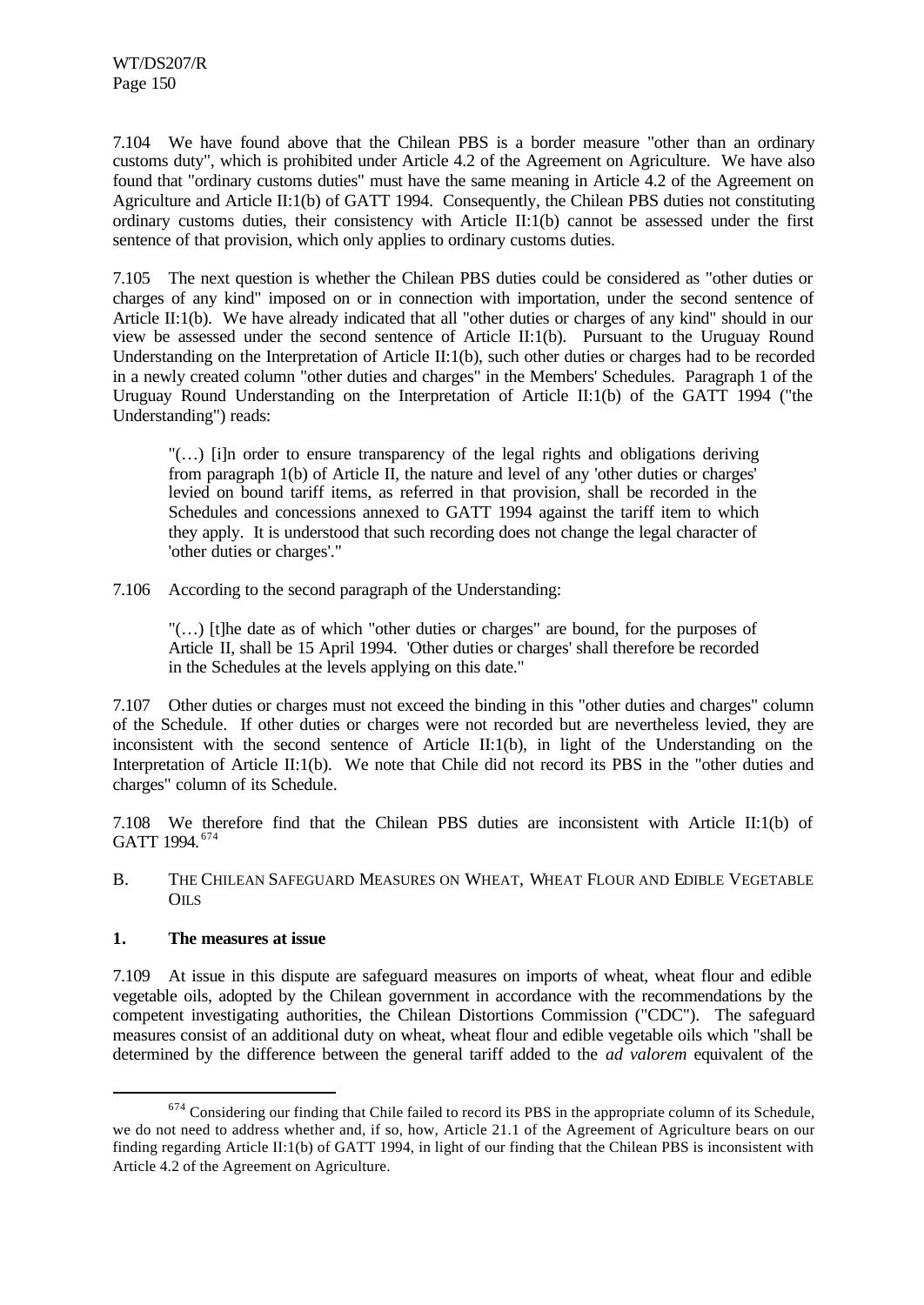specific duty determined by the mechanism set out in Article 12 of Law 18.525 – and its relevant annual implementing decrees – and the level bound in the WTO for these products". $675$  Thus, whenever the Chilean PBS duty exceeds, in conjunction with the 8 per cent applied tariff, the 31.5 per cent bound rate, the portion of the duty in excess of that bound rate shall be considered to constitute a safeguard measure. Put another way, the duty applied pursuant to the safeguard measure is the Chilean PBS duty to the extent it exceeds the 31.5 per cent bound rate.

#### **2. Preliminary issues**

7.110 Chile argues that none of the safeguard measures challenged by Argentina are within the Panel's jurisdiction. According to Chile, the provisional and definitive safeguard measures were no longer in effect on the date of Argentina's request for establishment of the Panel. Chile therefore requests the Panel to rule that it cannot recommend that Chile bring these measures into conformity with its WTO obligations. To support its thesis, Chile refers to the text of the respective decrees imposing the provisional and definitive safeguard measures, Articles 3.4 and 3.7 of the DSU, and the Appellate Body report on *United States – Import Measures on Certain Products from the European Communities*. <sup>676</sup> According to Chile, the definitive safeguard measure is distinct from the measure extending its application, and has therefore expired, notwithstanding the extension measure.

7.111 As regards the extension, Chile submits that the Panel cannot examine the measure extending the application of the definitive safeguard measure, as it was not included in Argentina's request for consultations. Chile states that, although it has had some consultations with Argentina, "this does not mean that […] Argentina had called for valid consultations in the WTO on the extension measures because it did not request such consultations in writing and made no notification to the WTO to this effect."<sup>677</sup> Chile does not deny that "the content of the final measure (extension) is identical to that in the previous measure", but argues that the new measure is the result of a new request, new hearings and new evidence, and only exists because of a formal decision by the Chilean authorities.<sup>678</sup> Finally, Chile posits that the Panel should not make findings with respect to the extended safeguard measures which it has recently "withdrawn".

(a) The provisional safeguard measures

7.112 We note that the Appellate Body in *US – Certain EC Products* stated that "the panel erred in recommending that the DSB request the US to bring into conformity a measure which the panel has found no longer exists."<sup>679</sup> In this regard, we recall that Article 19.1 DSU provides that "*[w]hen* a panel […] concludes that a measure *is* inconsistent with a covered agreement, it *shall recommend* that the Member concerned bring the measure into conformity with that agreement". Put another way, a panel is required to make the recommendation to bring a measure which it has found inconsistent into conformity *if* that measure is still in force. Conversely, when a panel concludes that a measure *was* inconsistent with a covered agreement, the said recommendation cannot and should not be made. However, in our view, Article 19.1 DSU would not prevent us from making *findings* regarding the consistency of an expired provisional safeguard measure, if we were to consider that the making of such findings is necessary "to secure a positive solution" to the dispute. We would not, however, formulate *recommendations* with regard to those measures.

<sup>675</sup> Minutes of CDC session No. 193.

<sup>676</sup> Appellate Body report, *United States – Import Measures on Certain Products from the European Communities* ("*US – Certain EC Products* "), WT/DS165/AB/R, adopted 10 January 2001.

<sup>677</sup> Chile's first submission, para. 100.

<sup>678</sup> Chile's first submission, para. 101.

<sup>679</sup> Appellate Body report, *US – Certain EC Products*, para. 81.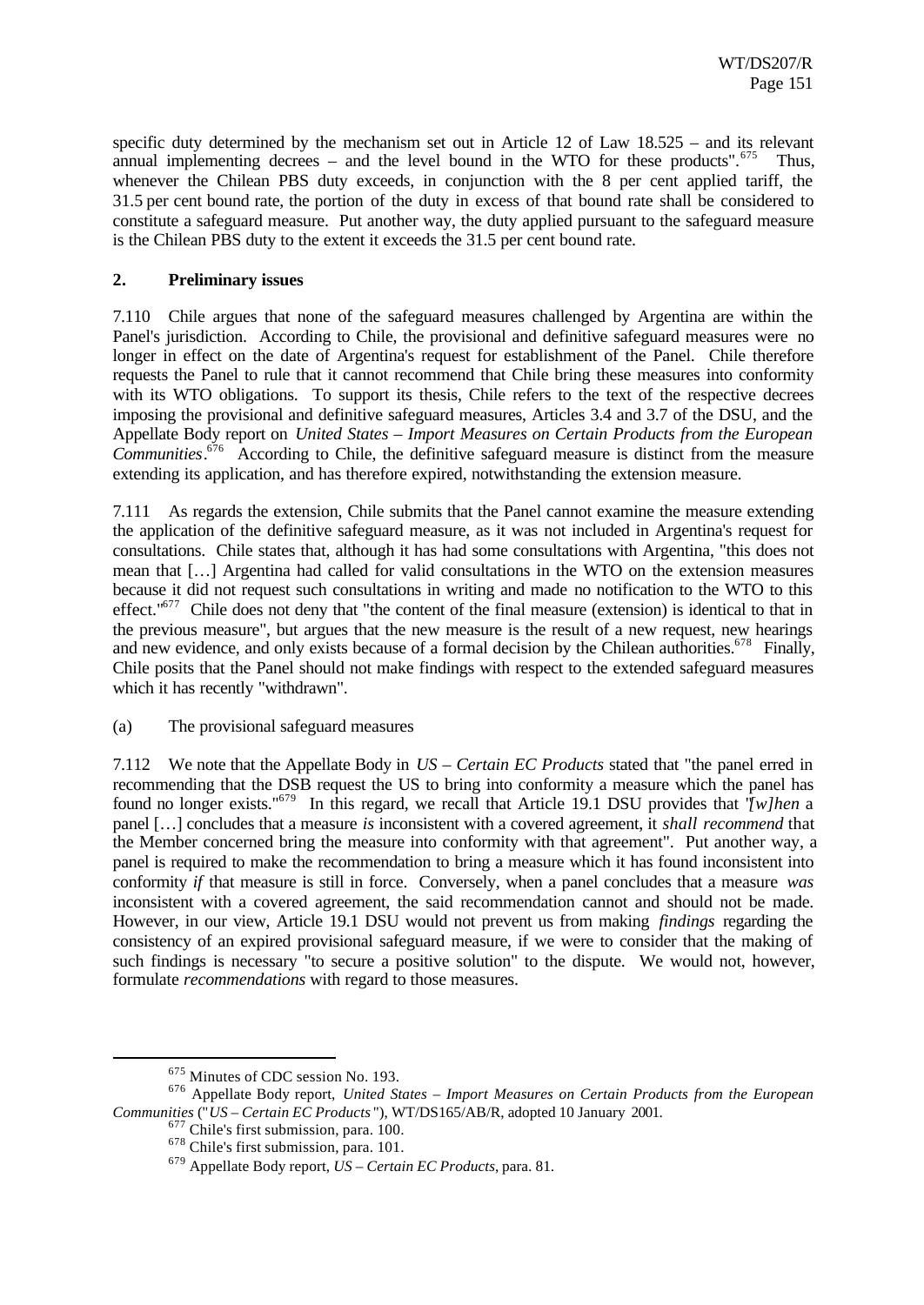7.113 In our view, this approach is fully consistent with the Appellate Body's findings in *US – Certain EC Products* and the findings in other WTO disputes. While the Appellate Body in *US – Certain EC Products* found that the Panel should not have made a recommendation regarding a measure that no longer existed, it nowhere suggested that the Panel erred in making findings regarding that measure. To the contrary, the Appellate Body stated that the Panel "should have limited its reasoning to issues that were relevant and pertinent" to the expired measure.<sup>680</sup> And, while we note that the Panel in *Argentina – Textiles and Apparel<sup>681</sup>* decided not to address a measure which had been terminated before commencement of the Panel proceedings, we do not understand that Panel to have found that it lacked *jurisdiction* to make findings on an expired measure. To the contrary, the Panel considered US arguments that it should rule on the expired measure because of the threat of recurrence, but found no evidence to that effect.<sup>682</sup> This suggests that the Panel merely exercised its discretion not to rule on the expired measures in that case.

7.114 Further, to argue, as Chile does, that the provisional measures lie necessarily outside the scope of the Panel's jurisdiction, because those measures have elapsed, is not tenable, because this would imply that the Panel could examine all aspects of the investigation, except those relating to the provisional measures. We are concerned that if the conformity of such measures cannot, as a matter of principle, be addressed by panels solely because they are no longer in effect at the time of the request for establishment, then provisional safeguard measures generally will escape panel scrutiny, since they are generally terminated before the matter reaches the panel stage.<sup>683</sup> Members could then adopt provisional safeguard measures, the WTO-consistency of which, could never be examined by panels. In our view, the drafters of the DSU cannot have meant to exclude, in such a manner, provisional safeguard measures from its scope.

7.115 Although we do not consider that the termination of a measure before the commencement of panel proceedings deprives a panel of the authority to make findings in respect of that measure, we would only make findings regarding the provisional safeguard measures in this case if we were to consider this necessary in order to "secure a positive solution" to the dispute. As explained below  $684$ , this is not the case.

(b) The definitive safeguard measures and the extension of their period of application

7.116 Chile raises two different objections regarding the Panel's jurisdiction with respect to the definitive safeguard measures and the extension of their duration: first, the definitive safeguard measures had "expired" before the request for establishment was made; second, the "extension measures" were not formally included in the request for consultations. We cannot accept either of those objections, for one and the same reason. Both of Chile's objections are based on the proposition that the extension of the period of application results in a measure distinct from the definitive safeguard measure. We disagree with this proposition. In our view, Article 7 of the Agreement on Safeguards makes it clear that what is at issue is not an extension "of the safeguard measure", but, rather, an extension "of the period of application of the safeguard measure" or of "the duration of the safeguard measure". Article 7 is entitled "*Duration* and Review *of Safeguard Measures*". Article 7.1 provides:

<sup>680</sup> Appellate Body report, *US – Certain EC Products*, para. 96.

<sup>681</sup> Panel report, *Argentina – Textiles and Apparel*, para. 6.15.

<sup>682</sup> Panel report, *Argentina – Textiles and Apparel*, para. 6.14.

<sup>&</sup>lt;sup>683</sup> According to Article 6 of the Agreement on Safeguards, the duration of a provisional safeguard measure shall not exceed 200 days. Furthermore, it is unclear under the line of reasoning proposed by Chile why it is of such significance that a measure has been terminated just before or just after establishment of a panel. In both cases the panel would be requested to reach findings and conclusions with respect to a measure that had been terminated. This seems to us a distinction without a difference.

<sup>684</sup> See para. 7.195.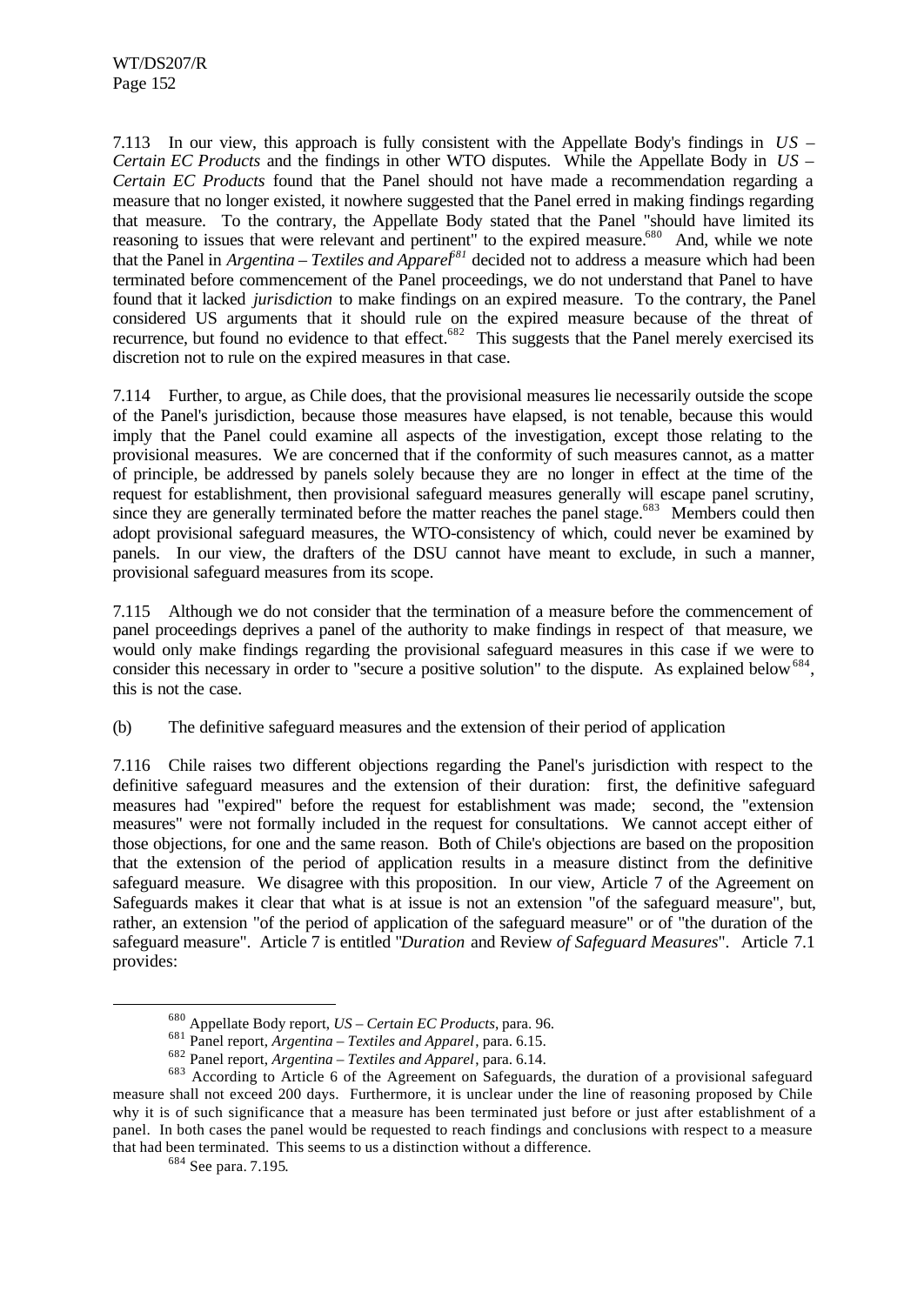"A Member shall apply safeguard measures only for such *period of time* as may be necessary to prevent or remedy serious injury and to facilitate adjustment. The *period* shall not exceed four years, unless *it* is extended under paragraph 2." (emphasis added)

#### 7.117 Article 7.2 reads:

"The *period* mentioned in paragraph 1 *may be extended* provided that the competent authorities […] have determined […] that *the* safeguard measure *continues* to be necessary to prevent or remedy serious injury and that there is evidence that the industry is adjusting […]." (emphasis added)

#### 7.118 Article 7.3 reads:

l

"The total period of application of a safeguard measure including the period of application of any provisional measure, the *period of initial application and any extension thereof*, shall not exceed eight years." (emphasis added)

7.119 This language is sufficiently clear for us as to conclude that the "extensions" are not distinct measures, but merely continuations in time of the definitive safeguard measures. As a result, we consider that the definitive safeguard measures were not terminated before the request for establishment, but, rather, that their duration was simply extended at that time. Thus, we need not further consider Chile's argument that we lack the authority to make findings in respect of the definitive measures on the grounds that they have expired.<sup>685</sup> For the same reason, we also consider the fact that the extension was not mentioned in the request for consultations irrelevant for the determination of our jurisdiction: pursuant to Article 4.4 of the DSU, Argentina had to, and did, identify the definitive safeguard measures in its request for consultations. The fact that the duration of the identified measures was extended by Chile after the request for consultations cannot affect Argentina's compliance with Article 4.4 of the DSU.<sup>686</sup>

7.120 We note, moreover, that the "extension" did not in any way amend the content of the safeguard measures and that there were, in fact, exchanges between Argentina and Chile during the period of consultations regarding the "extension". Chile must therefore have been fully informed about Argentina's intention to challenge the safeguard measures, *as extended in time*. Thus, even if the "extension" were to be considered a separate measure, *quod non*, Chile's due process rights would not have been impinged upon.<sup>687</sup>

(c) Withdrawal of safeguard measures while the panel proceedings were ongoing

7.121 On 14 August 2001, the Panel received a communication from Chile stating that the safeguard measures on wheat and wheat flour had been terminated as of 27 July 2001. At the second meeting with the parties, the Panel was informed by Chile that the safeguard measure on vegetable oils would be terminated as of 26 November 2001.

7.122 Argentina has nevertheless explicitly requested the Panel to make findings regarding those measures. Argentina posits that the safeguard measures, even though they may have been repealed

<sup>&</sup>lt;sup>685</sup> We note, in any event, our view that panels do not lack the legal authority to make findings in respect of expired measures. *See* paras. 7.112-7.113, *supra.*

 $686$  Accordingly, we need not decide whether the failure to identify a measure in a request for consultations would deprive a panel of the legal authority to make findings in respect of a measure otherwise within its terms of reference.

 $687$  We note, however, that we are not examining the consistency of the extension decision with the requirements of Article 7.2 of the Agreement on Safeguards, as that is not within our Terms of Reference.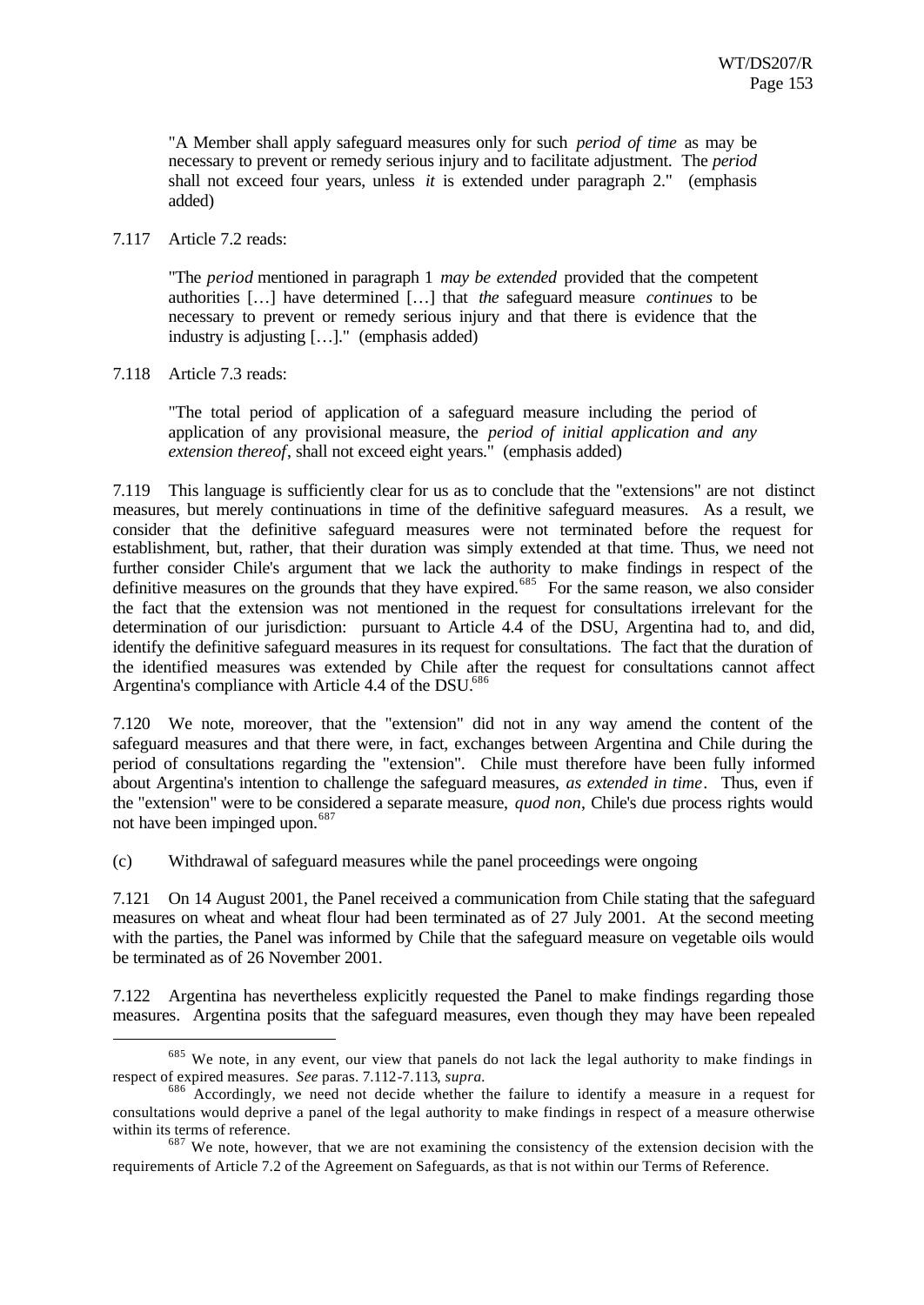following their extension, require a specific ruling by the Panel because they form part of its Terms of Reference. Argentina contends that the fact that the definitive measures were repealed is irrelevant for the purpose of a ruling, since Chile explicitly recognized that it resorted to safeguards "to obtain the required legal backing" for its PBS.<sup>688</sup> In Argentina's view, if there is no ruling by the DSB establishing the inconsistency of the safeguard measures, the situation could recur, since the attempt at *ex-post facto* justification will have escaped the scrutiny of the DSB.

7.123 We first recall in this respect that the safeguard measures are defined by reference to the difference between the PBS duty plus the 8 per cent applied tariff and the 31.5 per cent bound rate. Consequently, it appears to us that the duty covered by the safeguard measure could *de facto* continue to be applied as long as the PBS duties plus the 8 per cent applied tariff exceed the 31.5 per cent bound rate. Formally, however, the portion of the PBS duty exceeding the 31.5 per cent bound rate would then presumably no longer be motivated by the objective of safeguard protection.

7.124 We also recall that, in our view, Article 19.1 DSU does not prevent us from making *findings* regarding the consistency of an expired provisional safeguard measure, if we were to consider that the making of such findings is necessary "to secure a positive solution" to the dispute. We would not, however, formulate *recommendations* with regard to those measures.

7.125 In determining then whether or not to make findings regarding the "withdrawn" safeguard measures, we note that the challenged measures are indeed within our Terms of Reference. Argentina has in effect argued that it has suffered nullification or impairment as a result of the withdrawn measures and that it is entitled to a ruling on the matter which has been referred to us by the DSB. Considering our findings and conclusions regarding the Chilean PBS, on the one hand, and the particular nature of the safeguard measures by which a portion of the PBS duties were justified, on the other, we believe that it would be in the interest of a prompt settlement of the overall dispute to make findings regarding the safeguard measures at issue, even though they have been withdrawn in the course of the proceedings. By making findings on the "withdrawn" safeguard measures, we thus wish to make it clear that the partial identity between the Chilean PBS and the safeguard measures is bound to affect the question of consistency of such safeguard measures with the substantive requirements of Article XIX of GATT 1994 and the Agreement on Safeguards.

7.126 In accordance with past practice of GATT and WTO panels<sup>689</sup>, we will therefore examine the "withdrawn" safeguard measures challenged by Argentina in these proceedings, and make findings accordingly.

## **3. Published report (Article 3.1 of the Agreement on Safeguards)**

7.127 Article 3.1 of the Agreement on Safeguards provides *in fine* that "[t]he competent authorities shall publish a report setting forth their findings and reasoned conclusions reached on all pertinent issues of fact and law". Chile has confirmed that the Minutes of Sessions Nos. 181, 185, 193 and 224 of the CDC constitute the "published report" within the meaning of Article 3.1 of the Agreement on Safeguards.<sup>690</sup> Argentina argues that Chile has acted inconsistently with its obligation to "publish" the report of the investigating authorities.

7.128 In this regard, we note that the Minutes of the relevant CDC sessions have not been "published" through any official medium. Rather, they were transmitted to the interested parties and placed at the disposal of "whoever wishes to consult them at the library of the Central Bank of

<sup>688</sup> Argentina refers to Chile's First Written Submission, para. 25 *in fine*.

<sup>&</sup>lt;sup>689</sup> See the panel and Appellate Body reports referenced in footnote 567.

<sup>690</sup> Letter by Chile dated 10 July 2001.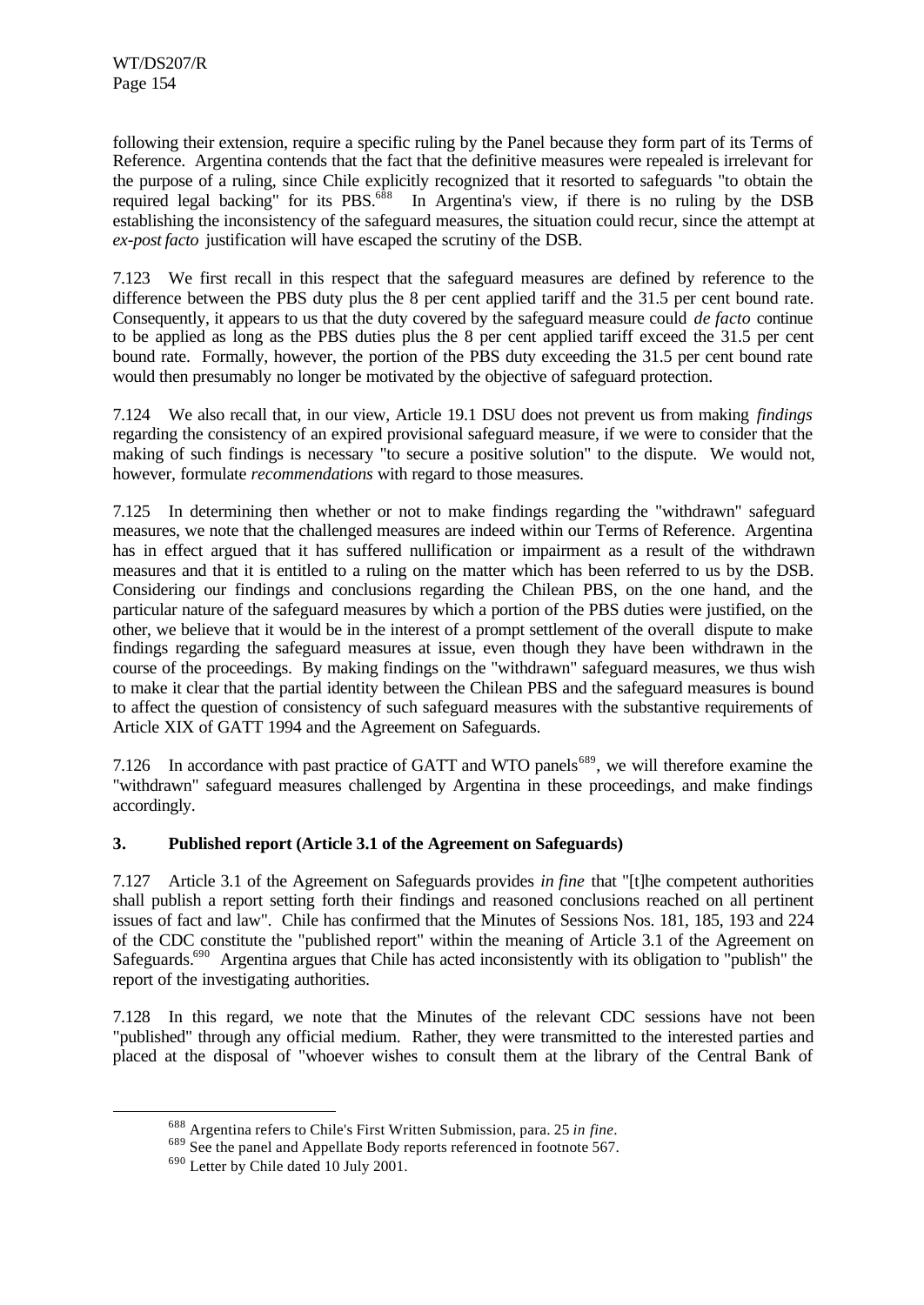Chile".<sup>691</sup> In order to determine whether it is sufficient under Article 3.1 of the Agreement on Safeguards to make the investigating authorities' report "available to the public" in such a manner, we first refer to the dictionary meaning of "to publish". The term can mean "to make generally known", "to make generally accessible", or "to make generally available through [a] medium".<sup>692</sup> We therefore turn to the context of Article 3.1 provided by similar publication requirements in the AD and SCM Agreements. We note that both Article 22 of the SCM Agreement ("public notice and explanation of determinations") and Article 12 of the AD Agreement ("public notice and explanation of determination") distinguish between giving "public notice" and "making otherwise available through a separate report<sup>"693</sup>, which must be "readily available to the public".<sup>694</sup> In addition, we also note that various "transparency" provisions in the covered agreements, such as Article III of the GATS, Article 63.1 of the TRIPS Agreement, and Article 2.11 of the TBT Agreement all distinguish between "to publish" and "to make publicly available". In the light of these considerations, we find that the verb "to publish" in Article 3.1 of the Agreement on Safeguards must be interpreted as meaning "to make generally available through an appropriate medium", rather than simply "making publicly available". As regards the minutes of the relevant CDC sessions, we therefore find that they have not been generally made available through an appropriate medium so as to constitute a "published" report within the meaning of Article 3.1 of the Agreement on Safeguards.

#### **4. Documents examined by the Panel to assess Chile's compliance with its obligations under Article XIX of GATT 1994 and the Agreement on Safeguards**

7.129 In the previous section, we have found that the Minutes of the CDC meetings that Chile considers to represent the basis for its decision to impose the definitive safeguard measures at issue in this dispute do not constitute a "published" report within the meaning of Article 3.1. Given that the CDC did however seek to explain the bases for its imposition of the definitive safeguards measures, that these bases may be found in the publicly available Minutes referred to above, and that Argentina has not disputed that Chile may seek to motivate its decision to impose a safeguard measure on the basis of unpublished but public minutes, we will proceed to examine Argentina's substantive claims on that basis.

7.130 There is however an issue regarding *which* of those Minutes we may refer to in our review. Chile has designated minutes of CDC sessions Nos. 181, 185, 193 and 224 as jointly constituting the "report" referred to in Article 3.1 of the Agreement on Safeguards. We note, however, that the Minutes of Session No. 224 only concern the *extension*, and that it contains statistical data not included in the Minutes of Sessions Nos. 181, 185 and 193. According to Chile, "the information in Record No. 224 and its annexed statistical tables" are "useful in clarifying the analyses made in the investigation for the recommendation of the definitive measures in Record No. 193", because "much of the information contained in the later of these two records (Record No. 224) is updated data from the investigation concerning the measures initially recommended". <sup>695</sup>

7.131 For the purpose of our analysis of the consistency of the *definitive* safeguard measure, and the investigation preceding its recommendation by the CDC, with the requirements of Article XIX of GATT 1994 and the Agreement on Safeguards, we shall only consider findings and reasoning by the CDC reflected in the Minutes of Sessions Nos. 181, 185 and 193, respectively recommending the initiation of the investigation, the adoption of provisional measures and the adoption of definitive safeguard measures. We consider that our duty under Article 11 of the DSU to make an objective

 $691$  Chile's response to question 18 of the Panel.

<sup>692</sup> The New Shorter Oxford English Dictionary (L. Brown, Ed.), at 2405.

<sup>693</sup> Paragraphs 2, 3, 4, 5 and 6 of Article 22 of the SCM Agreement. Paragraphs 1.1, 2.1, 2.2, 2.3 of Article 12 of the AD Agreement.

 $694$  Footnote 53 to the SCM Agreement. Footnote 23 to the AD Agreement.

<sup>695</sup> Chile's response to question 50 of the Panel.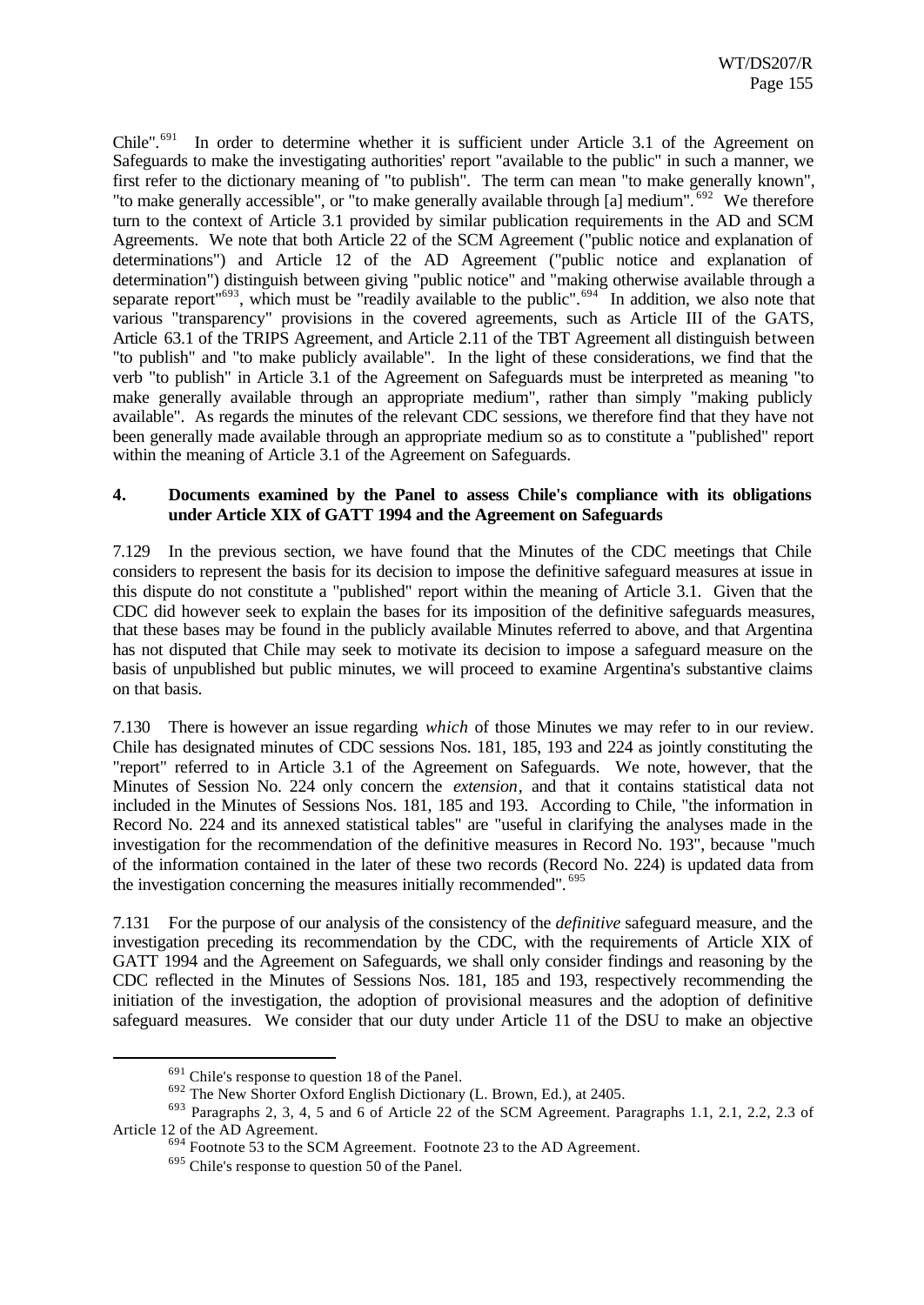assessment of the matter requires us to assess the consistency of the definitive safeguard and the preceding investigation with Article XIX of GATT 1994 and the Agreement on Safeguards on the basis of explanations provided by the CDC before or at the time of its recommendation to apply definitive safeguard measures. Consequently, whenever we refer below to information contained in the Minutes of Session No. 224, we will do so, at the most, to provide observations on our findings made on the basis of the Minutes of Sessions Nos. 181, 185 and 193.<sup>696</sup>

## **5. Unforeseen developments (Article XIX:1(a) of GATT 1994 and Article 3.1 of the Agreement on Safeguards)**

7.132 Argentina claims that Chile has infringed Article XIX:1(a) of GATT 1994 and Article 3.1 of the Agreement on Safeguards by not identifying or making any findings with respect to unforeseen developments justifying the imposition of safeguard measures. Chile points out that the reason why the CDC recommended the application of safeguard measures on products subject to the PBS was the continued existence of unusually low prices over a period that could not be considered transitory. Chile contends that the unforeseen developments correspond to this special situation of global prices.

7.133 Article XIX:1(a) reads:

"If, as a result of unforeseen developments and of the effect of the obligations incurred by a contracting party under this Agreement, including tariff concessions, any product is being imported into the territory of that contracting party in such increased quantities and under such conditions as to cause or threaten serious injury to domestic producers in that territory of like or directly competitive products, the contracting party shall be free, in respect of such product, and to the extent and for such time as may be necessary to prevent or remedy such injury, to suspend the obligation in whole or in part or to withdraw or modify the concession."

7.134 We recall that the Appellate Body in *US – Lamb* stated that "unforeseen developments" is a circumstance whose existence must be demonstrated as a matter of fact for a safeguard measure to be applied consistently with Article XIX.<sup>697</sup> According to the Appellate Body, the demonstration of the existence of this circumstance must feature in the published report of the investigating authorities.<sup>698</sup> If the published report does not discuss or offers any explanation as to why certain factors mentioned in it can be regarded as "unforeseen developments", that report does not demonstrate that the safeguard measure concerned has been applied as a result of "unforeseen developments". <sup>699</sup>

7.135 According to Chile, the CDC made its findings and reasoned conclusions relating to the requirement of "unforeseen developments" in the Minutes of Session No. 193, where it states that:

<sup>696</sup> We note that the Appellate Body in its report on *United States – Transitional Safeguard Measure on Combed Cotton Yarn from Pakistan* ("*US – Cotton Yarn*"), WT/DS192/AB/R, adopted 5 November 2001, para. 78, stated in the context of a determination in accordance with Article 6 of the ATC:

<sup>&</sup>quot;In our view, a *panel* reviewing the due diligence exercised by a Member in making its determination under Article 6 of the ATChas to put itself in the place of that Member at the time it makes its determination. Consequently, a panel must not consider evidence which did not exist *at that point in time*."

<sup>.</sup> <sup>697</sup> Appellate Body report, *United States – Safeguard Measures on Imports of Fresh, Chilled or Frozen Lamb Meat from New Zealand and Australia* ("*US – Lamb* "), WT/DS177/AB/R, WT/DS178/AB/R, adopted 16 May 2001, para. 71.

<sup>698</sup> *Ibid.*, para. 72.

<sup>699</sup> *Ibid.*, para. 73.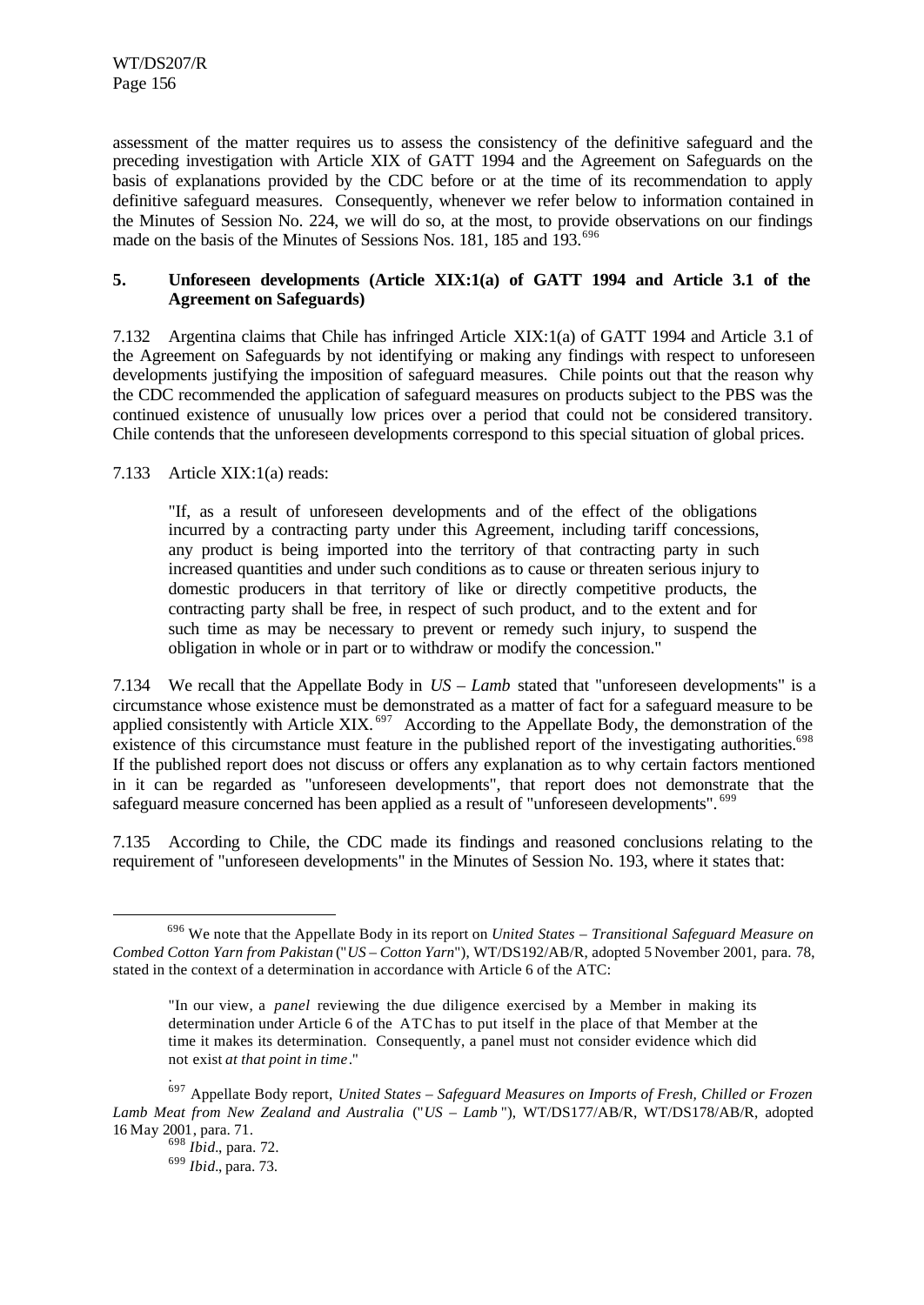" (…) [t]he increase in imports, and the potential for further substantial increases, has occurred at a time when *international prices of the products investigated have been subject to sizeable and rapid decreases*."<sup>700</sup>

7.136 We note that the CDC did not discuss or offer any explanation in its report as to why the reported "sizeable and rapid decrease in international prices" could be regarded as an unforeseen development. In fact, nothing in the CDC's report suggests that this reference was intended to relate to the issue of unforeseen developments. Consequently, we consider that the CDC did not demonstrate that the safeguard measures at issue have been applied "as a result of unforeseen developments", as required by Article XIX:1(a) of GATT 1994.

7.137 Argentina has claimed that Chile failed to set forth reasoned findings and conclusions regarding unforeseen developments in its report, as required by Article 3.1 of the Agreement on Safeguards. We recall in this respect the statement by the Appellate Body in *US – Lamb*:

 $\ldots$ ) we observe that Article 3.1 requires competent authorities to set forth findings and reasoned conclusions on 'all pertinent issues of fact and law' in their published report. As Article XIX:1(a) of the GATT 1994 requires that 'unforeseen developments' must be demonstrated, as a matter of fact, for a safeguard measure to be applied, the existence of 'unforeseen developments' is, in our view, a 'pertinent issue[] of fact and law', under Article 3.1, for the application of a safeguard measure, and it follows that the published report of the competent authorities, under that Article, must contain a 'finding' or 'reasoned conclusion' on 'unforeseen developments'."<sup>701</sup>

7.138 In light of our finding that the CDC did not discuss or offer any explanation in its report as to why the reported "sizeable and rapid decrease in international prices" could be regarded as an unforeseen development, we find that Chile has failed to set forth reasoned findings and conclusions in its report regarding unforeseen developments, as required by Article 3.1 of the Agreement on Safeguards.

7.139 According to Chile, the statement by the CDC regarding declining international prices reflects the fact that a fall in international prices to such low levels and for such a long period is unusual and unpredictable, especially with respect to products whose prices tend to undergo strong fluctuations.<sup>702</sup> We wish to point out that, although this *ex post facto* explanation provided by Chile cannot, in any event, cure the CDC's failure to make findings and reasoned conclusions in its report, this explanation would not meet the requirement to demonstrate the existence of "unforeseen developments" either. First, Chile in its explanation and the CDC in its determination seem to refer to different events. Whereas the CDC spoke of "sizeable and rapid" decreases in international prices, Chile now argues that it was the "sustained" fall in international prices which could not have been foreseen. Second, it should be recalled that the safeguard measures do not impose any duty which was not already being applied under the Chilean PBS. The duty applied pursuant to the safeguard measures is merely a different label for the portion of the Chilean PBS duties exceeding the 31.5 per cent bound rate. The Chilean PBS has the stated objective of providing additional protection to offset declining international prices. The very fact that Chile established its PBS with such an objective constitutes, in our view, evidence that declining international prices cannot have been unforeseen. If the safeguard measures are not adding any protection to what already resulted from the Chilean PBS, in force since

<sup>700</sup> Emphasis added.

<sup>701</sup> Appellate Body report, *US – Lamb*, para. 76.

<sup>702</sup> Chile's response to question 20 of the Panel.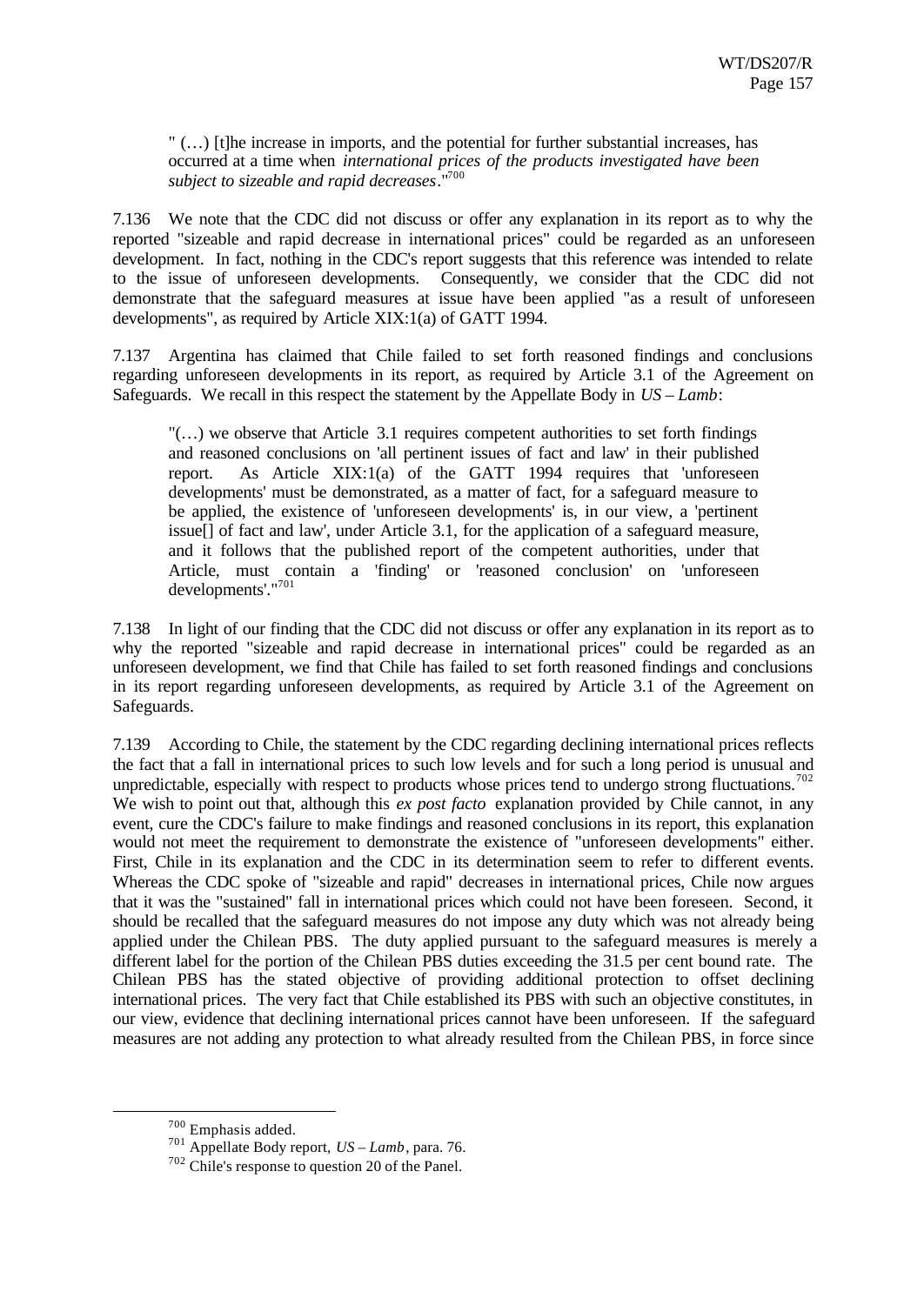l

1983, it is difficult to see how those safeguard measures could then have been adopted as a result of developments which could not have been foreseen at the end of the Uruguay Round.<sup>70</sup>

7.140 In conclusion, we find that Chile failed to demonstrate the existence of unforeseen developments, as required by Article XIX:1(a) of GATT 1994, and set forth findings and reasoned conclusions in this respect in its report, as required by Article 3.1 of the Agreement on Safeguards.

### **6. Definition of like or directly competitive product (Articles XIX:1(a) of GATT 1994 and Articles 2.1, 4.1(a) and 4.2(c) of the Agreement on Safeguards)**

7.141 Argentina claims that Chile has infringed Article XIX:1(a) of GATT 1994 and Articles 2.1, 4.1(c) and 4.2(a) of the Agreement on Safeguards on the grounds that the CDC failed to properly identify the product that was like or directly competitive to each imported product, and thereby failed to identify the affected domestic industries. Accordingly, Argentina contends, the entire analysis of increased imports and of threat of injury is based on false premises and lack legal validity. Chile argues that the categories of products subject to the safeguard measures correspond to products subject to the PBS, which groups categories of products that are directly competitive. According to Chile, if the PBS had not taken into account each agricultural product and its respective like or directly competitive products, the application of the system would have been ineffective. Chile claims that the CDC reaffirmed this analysis, as reflected in the Minutes.

## 7.142 We recall that the Appellate Body in *US – Lamb* stated:

 $\ldots$ ) according to Article 2.1, the legal basis for imposing a safeguard measure exists *only* when imports of a specific product have prejudicial effects on domestic producers of products that are 'like or directly competitive' with that imported product. In our view, it would be a clear departure from the text of Article 2.1 if a safeguard measure could be imposed because of the prejudicial effects that an imported product has on domestic producers of products that are *not* 'like or directly competitive products' in relation to the imported product. […] Accordingly, the first step in determining the scope of the domestic industry is the identification of the products which are 'like or directly competitive' with the imported product. Only when those products have been identified is it possible then to identify the 'producers' of those products." $704$ 

7.143 With respect to wheat, the CDC provided in its report only an implicit *assertion* of likeness or direct competitiveness, without offering any reasoned conclusion regarding the products which, in its view, should be considered like or directly competitive. The report of the CDC does, in the final section containing the recommendation, identify the tariff heading (1001.9000, "wheat other than durum wheat") of imported products to which the safeguard measures will apply. However, the identification of the tariff lines of the imported products to which the safeguard measures shall apply, does not say anything about whether the domestic product is like or directly competitive with the imported products.<sup>705</sup>

<sup>703</sup> Appellate Body report, *Korea – Definitive Safeguard Measure on Imports of Certain Dairy Products* ("*Korea – Dairy*"), WT/DS98/AB/R, adopted 12 January 2000, para. 86:

such "emergency actions" are to be invoked only in situations when, as a result of obligations incurred under the GATT 1994, an importing Member finds itself confronted with developments it had not "foreseen" or "expected" when it incurred that obligation.

<sup>704</sup> Appellate Body report, *US – Lamb*, paras. 86-87.

<sup>&</sup>lt;sup>705</sup> We note that Chile has offered some *ex post facto* explanation for the CDC's conclusions. Chile indicates that, as far as wheat is concerned: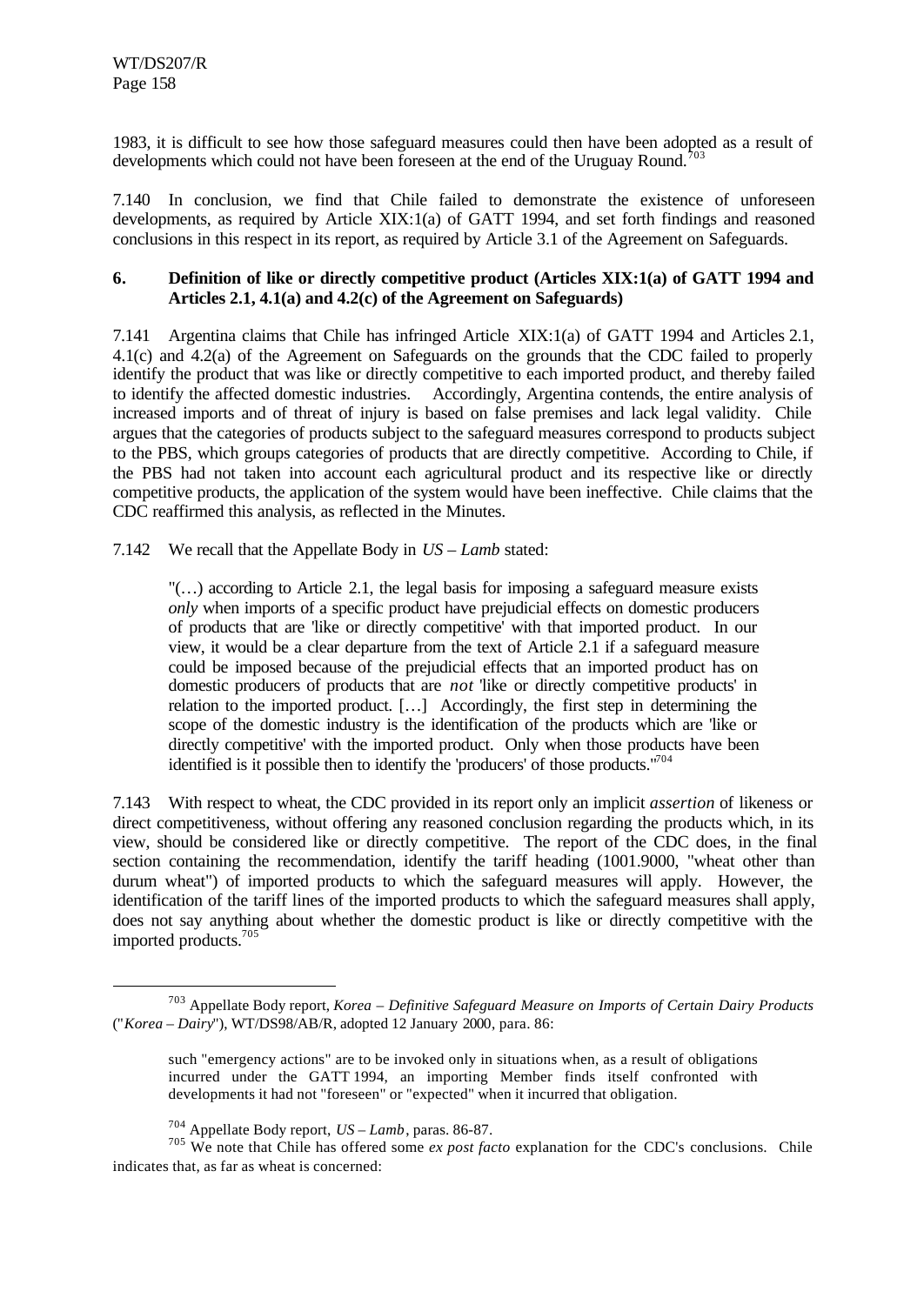7.144 With respect to wheat flour, Chile has asserted that wheat and wheat flour are directly competitive products. In Chile's view, this reasoning is reflected in the CDC's report, where it reads that:

"(…) wheat flour represents an alternative way of importing wheat if direct imports prove to be more costly or are subject to a higher tariff, so it is necessary to apply a treatment similar to that applicable to wheat. $1706$ 

7.145 This comment, however, relates to a possible relationship of likeness or direct competitiveness between two imported products, imported wheat and imported wheat flour, not between domestic wheat or wheat flour and the imported wheat flour.

7.146 Finally, as regards vegetable oils, Chile has confirmed that the safeguard measures on vegetable oils apply to both crude and refined oils.<sup>707</sup> The CDC, however, does not provide any reasoned conclusions or finding as regards the likeness or direct competitiveness between domestic crude and refined oils and the imported crude and refined oils included in the 25 tariff lines subject to the safeguard measures. Chile has offered the following *ex post facto* explanation:

"(…) colza-oil (rape) produced domestically is a like product to all oils to which the measure applies since: (i) they are physically and chemically very similar, (ii) they are consumed without distinction, (iii) they have the same final use, and (iv) they utilize the same distribution channels."<sup>708</sup>

7.147 Even if these assertions were to be substantiated, however, they do not provide any explanation as regards the relationship of likeness or direct competitiveness between other domestic oils, such as maize and olive oil,<sup>709</sup> and the imported oils included in the 25 tariff lines subject to the safeguard measures. In any event, we recall that even this incomplete explanation was not provided, as a reasoned conclusion, in the CDC's report, but only offered by Chile as *ex post facto* rationalization.

7.148 Furthermore, when asked by the Panel to identify the domestic industry as regards edible vegetable oils identified in reference to 25 tariff lines, Chile stated that "[t]he relevant domestic industry is the oils industry, which includes the rape-seed oil industry".<sup>710</sup> Nevertheless, Chile has clarified that the injury data in the minutes of CDC session No. 193 regarding production, employment and "marginalization" of producers concern the agricultural production of rape-seed, and not "the oils industry".<sup>711</sup> Thus, by considering injury data relating to agricultural producers of rapeseed, the CDC would appear to have included such producers in its definition of the domestic industry. The CDC, however, provided in its report no explanation of how domestic rape-seeds can be regarded as like or directly competitive with imported vegetable oils. We note in this respect that,

"(…) in view of the inherent nature of the products under investigation, domestic wheat was considered to be a like product to imported wheat since the imports correspond to the same product at the agricultural production level." (Chile's response to question 27(a) of the Panel).

<sup>709</sup> *Ibid.*

As indicated earlier, such *ex post facto* explanation, even if it were sufficient to support the CDC's likeness determination, could not cure the CDC's failure to provide such analysis in its report.

<sup>706</sup> Minutes of CDC Session No. 193.

<sup>707</sup> Chile's response to question 27(b) of the Panel.

<sup>708</sup> Chile's response to question 27(b) of the Panel.

<sup>710</sup> Chile's response to question 27(b) of the Panel.

<sup>711</sup> Chile's response to question 38 of the Panel.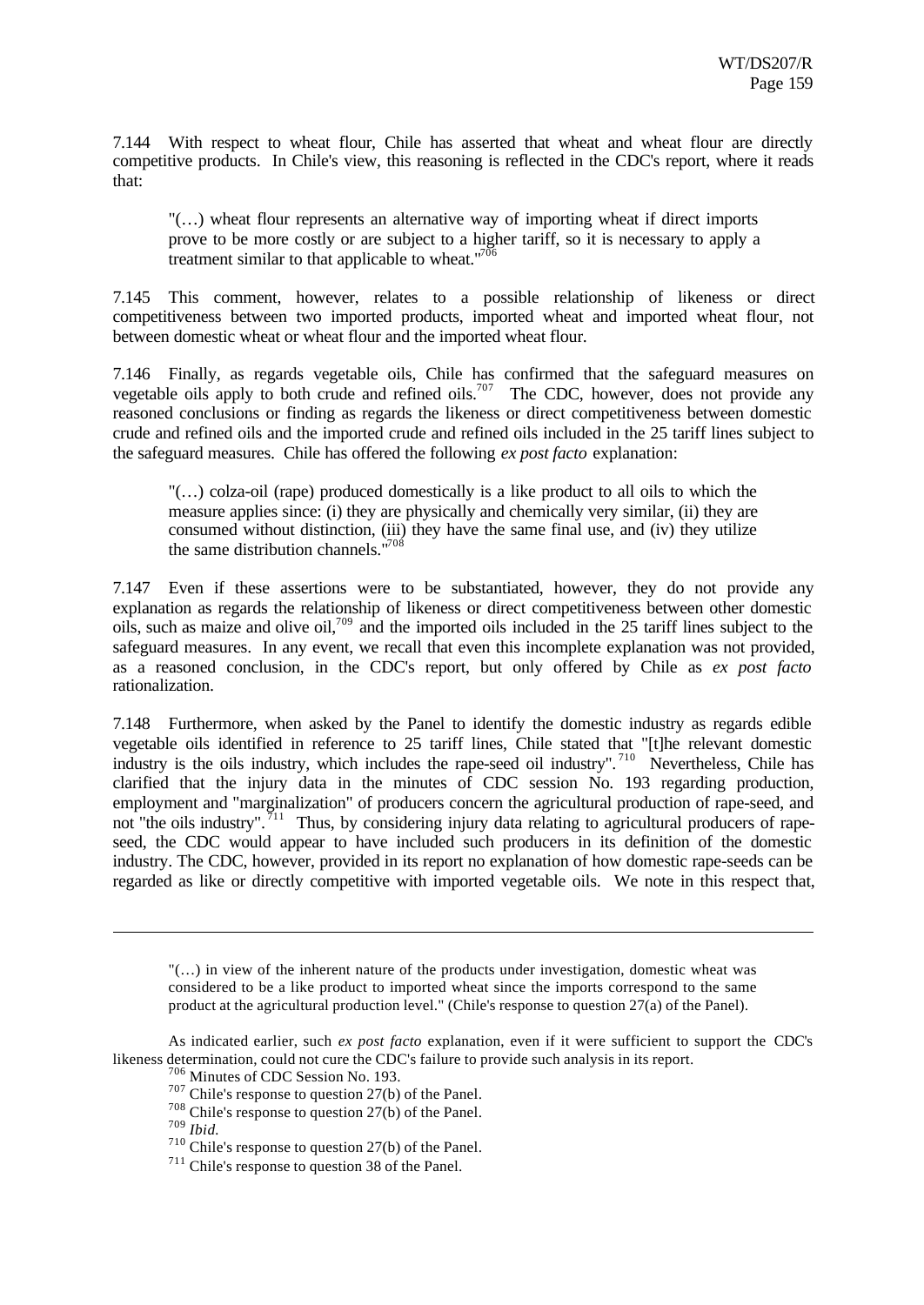according to the Appellate Body in *US – Lamb*, the input and end-product need to be like or directly competitive for their respective producers to be included in the definition of the domestic industry.<sup>712</sup>

7.149 We therefore find that the CDC failed to make adequate findings and reasoned conclusions with respect to the issue of likeness or direct competitiveness, and, consequently, failed to identify the domestic industry, as required by Article XIX:1(a) of GATT 1994 and Articles 2 and 4 of the Agreement on Safeguards.

### **7. Increase in imports (Articles XIX:1(a) of GATT 1994 and Articles 2.1 and 4.2(a) of the Agreement on Safeguards)**

7.150 Argentina claims that an analysis of the content of the Minutes of the CDC sessions and the notifications reveals that Chile did not demonstrate that there were increased imports, and that Chile therefore failed to comply with its obligations under Article XIX:1(a) of GATT 1994 and Articles 2.1 and 4.2(a) of the Agreement on Safeguards. Chile submits that the requirement regarding an increase in imports and the impact of the PBS in this case are factors that cannot be examined separately. According to Chile, the CDC's investigation did identify increased imports in accordance with the requirements of Article XIX:1(a) of GATT 1994 and Articles 2.1 and 4.2(a) of the Agreement on Safeguards. In addition, as regards the extension of the definitive measure, Chile argues that the justification of such an extension cannot require that the competent authority find for a second time that there is an increase in imports.

7.151 The relevant section of the Minutes of Session No. 193 of the CDC, at which the CDC decided to recommend the adoption of the definitive safeguard measures, reads as follows:

"In its analysis of imports, the Commission has taken into account the fact that the normal operation of price bands has been a decisive factor in preventing a greater increase in imports, and consequently the trend in imports cannot be considered without bearing this factor in mind. Even so, there has been an increase in imports in absolute terms which threatens to cause injury to the production sectors concerned. In its analysis, the Commission has taken into account the period commencing when, for each product, the specific tariffs determined by the application of the price band, added to the general tariff, exceeded the level bound in the WTO. Without prejudice to this analysis, information prior to this period shall also be considered for comparison and assessment. In this regard, the Commission points out that:

- Imports of wheat (in tons) increased by 6 per cent in 1998 in comparison with the previous year. Over the first ten months of 1999, imports rose by 281 per cent compared with the same period in 1998. There was an increase in imports from 1993 to 1996, with a drop in 1997. Imports of wheat flour fluctuated, but this can be explained by their low volume. Nevertheless, the Commission notes that wheat flour represents an alternative way of importing wheat if direct imports prove to be more costly or are subject to a higher tariff, so it is necessary to apply a treatment similar to that applicable to wheat.
- $\left[ \ldots \right]$

l

Imports of the two main edible vegetable oils increased by 23 per cent in 1998 compared with the previous year. Over the first ten months of 1999, imports fell by 24 per cent. In relation to this reduction, the Commission

<sup>712</sup> Appellate Body report on *US - Lamb*, paras. 83-96.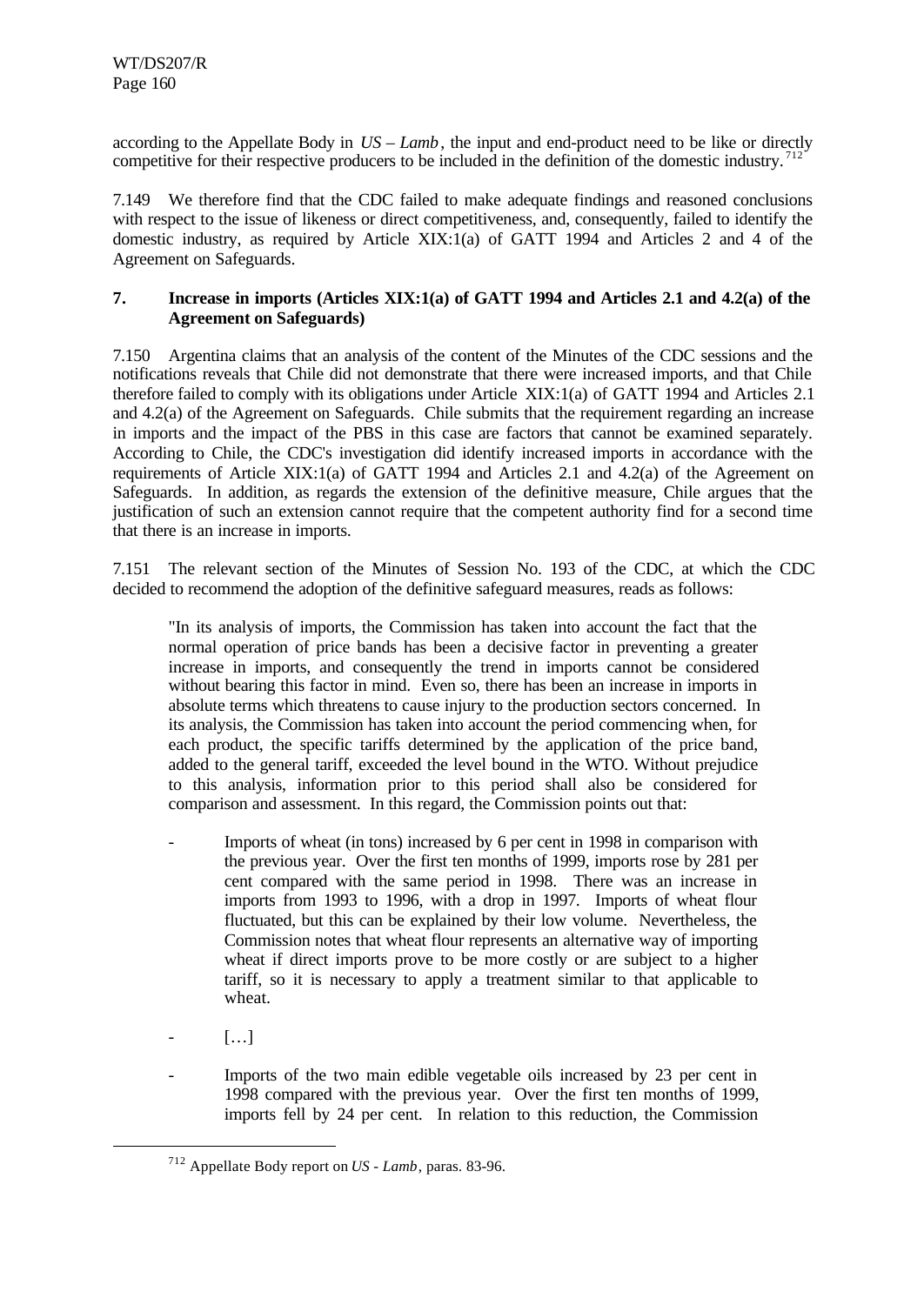points out that there was an abnormal situation in 1999 concerning the behaviour of importers as a result of the tariff disputes regarding the tariff headings for oil imports. From 1993 to 1997, the level of imports was similar.

The Commission notes the significant differences between recent import prices resulting from full application of the band and prices resulting from imposition of a tariff ceiling of 31.5 per cent. This substantiates the forecasts of a greatly accelerated increase in imports that would occur (or has already occurred) unless the full duties specified in the bands are applied. The increase in imports, and the potential for further substantial increases, has occurred at a time when international prices of the products investigated have been subject to sizeable and rapid decreases."

7.152 We recall that the Appellate Body in its report on *Argentina – Safeguard Measures on Imports of Footwear* stated:

"[W]e agree with the Panel that the specific provisions of Article 4.2(a) require that 'the *rate* and *amount* of the increase in imports … in absolute and relative terms'… must be evaluated. [..] Thus, we do not dispute the Panel's view and ultimate conclusion that the competent authorities are required to consider the *trends* in imports over the period of investigation (rather than just comparing the end points) under Article 4.2(a).

[...] Although we agree with the Panel that the 'increased quantities' of imports cannot be just *any* increase, we do not agree with the Panel that it is reasonable to examine the trend in imports over a five-year historical period.

[...] [T]his language in both Article 2.1 of the Agreement on Safeguards and Article XIX:1(a) of the GATT 1994, we believe, requires that the increase in imports must have been recent enough, sudden enough, sharp enough, and significant enough, both quantitatively and qualitatively, to cause or threaten to cause 'serious injury'."<sup>713</sup>

7.153 In addition, we recall that the Appellate Body in its report on *US – Lamb* stated:

"[W]e believe that, although data from the most recent past has special importance, competent authorities should not consider such data in isolation from the data pertaining to the entire period of investigation. The real significance of the short-term trends in the most recent data, evident at the end of the period of investigation, may only emerge when those short-term trends are assessed in the light of the longer-term trends in the data for the whole period of investigation. If the most recent data is evaluated in isolation, the resulting picture of the domestic industry may be quite misleading."<sup>714</sup>

7.154 We consider that the analysis by the CDC contained in the minutes of its session No. 193 does not demonstrate that the products concerned are "being imported […] in such increased quantities, absolute or relative to domestic production, and under such conditions as to cause or threaten to cause or threaten to cause serious injury," as required by Article 2.1 of the Agreement on Safeguards.

<sup>713</sup> Appellate Body report, *Argentina – Footwear (EC)*, WT/DS121/AB/R, adopted 12 January 2000*,* paras. 129-131.

<sup>&</sup>lt;sup>714</sup> Appellate Body on  $US - Lamb$ , para. 138. We are aware that the Appellate Body made this observation with respect to the investigating authorities' injury analysis, and not with regard to their examination of import trends. We consider, however, in the light of Article 2.1 of the Agreement on Safeguards, that this reasoning is equally applicable to the analysis of actual import trends.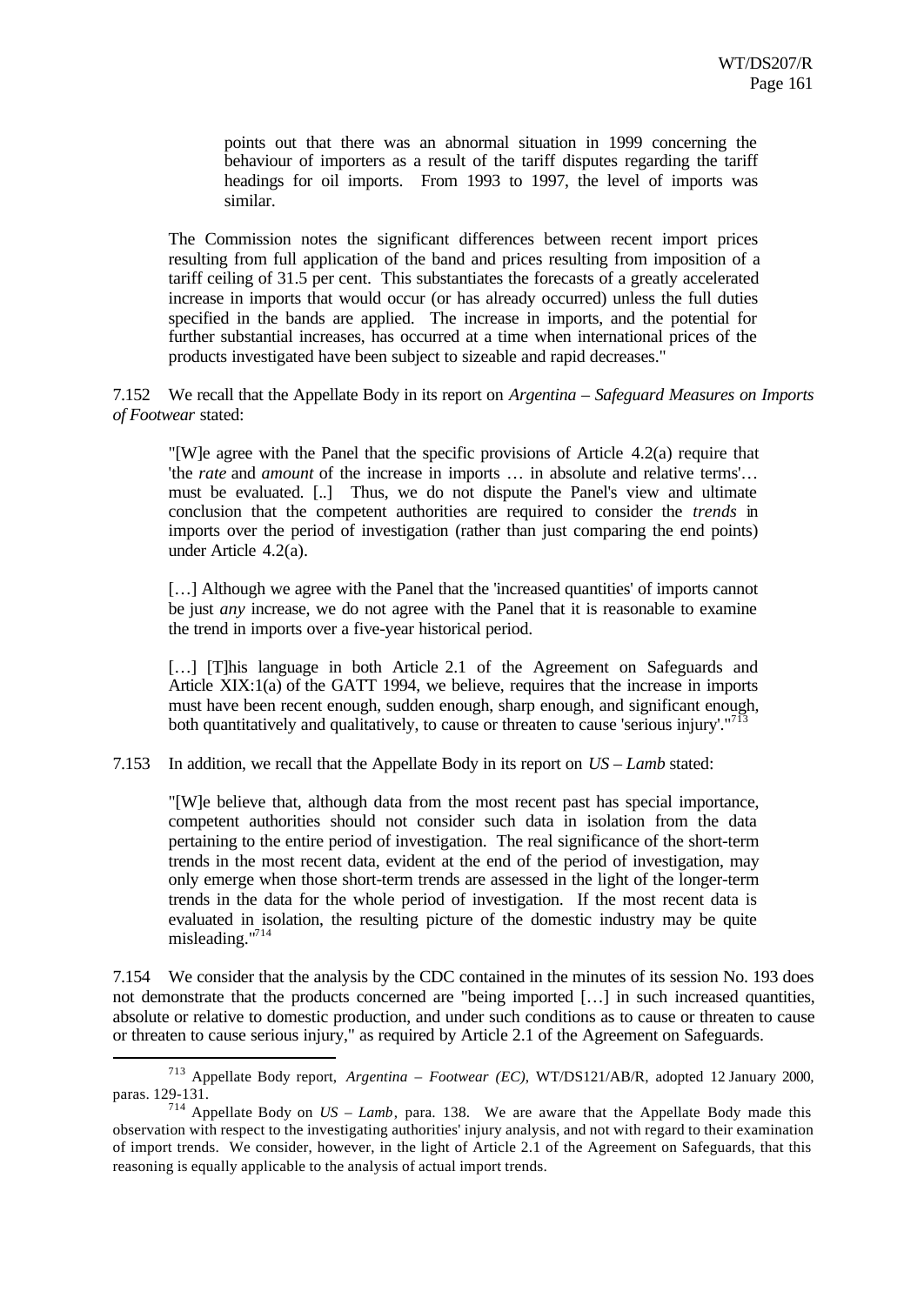7.155 First, according to the Minutes of Session No. 193, imports of "the two main" edible vegetable oils fell 24 per cent over the first ten months of 1999. Thus, in the period immediately preceding the opening of the investigation, imports of the product concerned actually fell significantly. In addition, although the Minutes of Session No. 193 do also indicate that imports increased by 23 per cent in 1998, they only state with respect to long-term trends that "[f]rom 1993 to 1997, the level of imports was similar". We consider, therefore, that the CDC failed to identify such increase in imports of edible vegetable oils as required by Article XIX:1(a) of GATT 1994 and Articles 2.1 and 4.2(a) of the Agreement on Safeguards.

7.156 Second, as regards wheat flour, according to the Minutes of Session No. 193, imports "fluctuated". Such a statement does not identify a discernable upward trend in the growth of these imports. In the absence of this discernable trend, we find that the CDC did not demonstrate that there was an increase in imports of wheat flour recent enough, sudden enough, sharp enough, and significant enough, both quantitatively and qualitatively, to cause or threaten to cause "serious injury".<sup>715</sup> We consider, therefore, that the CDC failed to identify such increase in imports of wheat flour as required by Article XIX:1(a) of GATT 1994 and Articles 2.1 and 4.2(a) of the Agreement on Safeguards.

7.157 Third, with respect to wheat, the CDC identified in the Minutes of Session No. 193 a 281 per cent increase in the first ten months of 1999. Although the Minutes of Session No. 193 do also indicate that imports increased by 6 per cent in 1998, they only state with respect to long-term trends that "[t]here was an increase in imports from 1993 to 1996, with a drop in 1997". We consider that such a conclusory statement does not meet the requirement of assessing short-term trends "in the light of the longer-term trends in the data for the whole period of investigation". For example, the import volumes for 1999, even though they represented a 281 per cent increase over the preceding year, were still smaller than the import volumes for 1995 and 1996. The CDC should have provided a reasoned analysis as regards the significance of the import volumes for 1999 in the context of the import volumes for 1995 and 1996.<sup>716</sup> Accordingly, we find that the CDC did not demonstrate that there was an increase in imports of wheat recent enough, sudden enough, sharp enough, and significant enough, both quantitatively and qualitatively, to cause or threaten to cause serious injury.<sup> $717$ </sup> We consider, therefore, that the CDC failed to identify such increase in imports of wheat as required by Article XIX:1(a) of GATT 1994 and Articles 2.1 and 4.2(a) of the Agreement on Safeguards.

7.158 Moreover<sup>718</sup>, we note that table 3 annexed to the Minutes of Session No. 224 of the CDC (containing the recommendation to extend the period of application) actually shows a decrease in imports of wheat flour of 14 per cent in 1999, of 21 per cent in 1998, and of 28 per cent in 1997. In addition, table 7 annexed to the Minutes of Session No. 224 of the CDC shows a decrease of 4 per cent in total imports of vegetable oils during 1997, and increases of 4 per cent and 21 per cent in 1996 and 1998, respectively. As for wheat, the tables show a decrease of 60 per cent in 1997 and increases of 5, 11, and 4 per cent in 1995, 1996 and 1998, respectively.

l

<sup>717</sup> *Ibid.*, para. 131.

 $718$  We wish to emphasize that in making these observations it was the CDC's responsibility to identify a discernable upward trend in imports at the time it recommended that definitive safeguard measures be applied.

<sup>715</sup> *Ibid.*, para. 131.

<sup>&</sup>lt;sup>716</sup> We draw these data from the tables annexed to the Minutes of Session No. 224 of the CDC, which concerns the extension of the measures' duration. However, the Minutes of Session No. 193 contain an assessment of increased imports on the basis of unidentified data for the period 1993-1997, 1998 and the first ten months of 1999, and Chile has stated that "much of the information contained in the later of these two records (Record No. 224) is updated data from the investigation concerning the measures initially recommended" (Chile's response to question 50 of the Panel). Thus, Chile implicitly acknowledges that the CDC had such data on actual import trends that it should have examined and explained.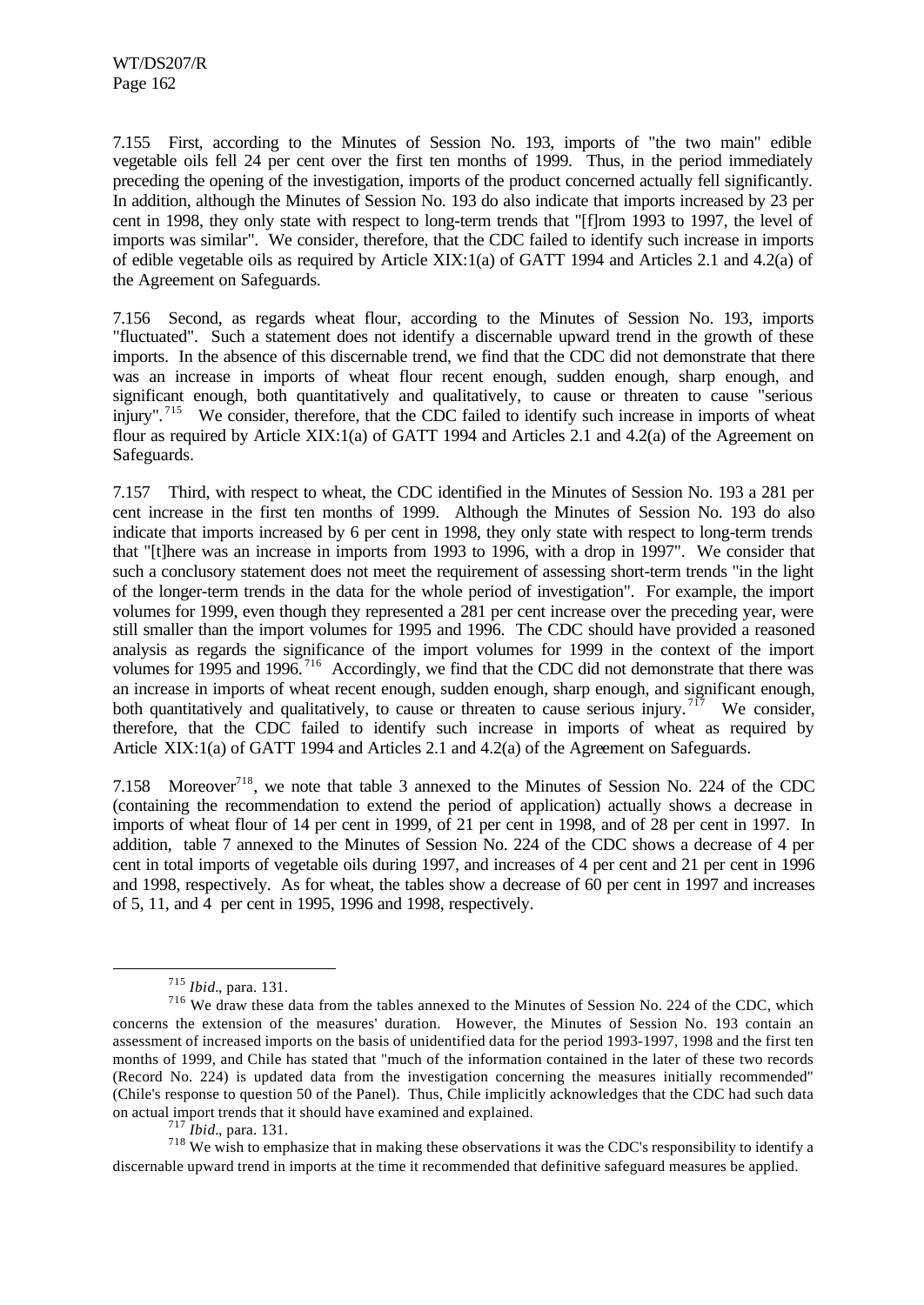7.159 Finally, as regards all three product categories subject to the safeguard measures, we find fault with the CDC's analysis on two additional grounds. First, Article 4.2(a) of the Agreement on Safeguards provides that:

"(…) the competent authorities shall evaluate all relevant factors of an objective and quantifiable nature having a bearing on the situation of the industry, in particular, the rate and amount of the increase in imports of the product concerned in absolute *and* relative terms  $\dots$  " (emphasis added)<sup>719</sup>

7.160 When conducting its investigation, the CDC does not appear to have made any analysis at all of import trends *relative* to domestic production. As a matter of fact, in the Minutes of Session No. 193, the CDC states only that "there has been an increase in imports *in absolute terms*".<sup>720</sup> In its reply to a question by the Panel, Chile has clarified that the CDC analysed the increase in imports "both in absolute terms and in relation to production, information which was available in the Technical Report prepared by the Technical Secretariat", but that it "focused its analysis of imports on their evolution in absolute terms, which is why only that information was recorded in the records of the Commission."<sup>721</sup> We note Chile's statement which said that the Technical Report is "non-binding and classified information<sup>"722</sup>, and was not part of the CDC's report. We therefore consider that Chile acted inconsistently with Article 4.2(a) of the Agreement on Safeguards by reason of the failure of the CDC to evaluate the increase in imports in relation to domestic production.

7.161 Second, the CDC has stated in Minutes of Session No. 193 that "[i]n its analysis of imports, [it] has taken into account the fact that the normal operation of price bands has been a decisive factor in preventing a greater increase in imports, and consequently *the trend in imports cannot be considered without bearing this factor in mind*". Moreover, the CDC has stated that "the significant differences between recent import prices resulting from full application of the band and prices resulting from imposition of a tariff ceiling of 31.5 per cent […] substantiates the *forecasts of a greatly accelerated increase in imports that would occur* (or has already occurred) unless the full duties specified in the bands are applied". These statements confirm that the CDC's analysis of import trends somehow accounted for the fact that greater import increases *would have* occurred in the absence of Chilean PBS duties exceeding the 31.5 per cent bound rate. Accordingly, the CDC's analysis of import trends is, at least partly<sup>723</sup>, based on *hypothetical* import increases, i.e. increases which would have occurred but for Chilean PBS duties granting additional protection by exceeding the 31.5 per cent bound rate. We consider that this analytical approach is inconsistent with Article 2.1 of the Agreement on Safeguards, which clearly requires that *actual* imports have increased. A *threat* of increased imports is not sufficient.

<sup>&</sup>lt;sup>719</sup> Article 2.1 of the Agreement does not detract from this obligation on the investigative authorities by requiring that a safeguard measure may only be applied if "a product is being imported into its territory in such increased quantities, absolute *or* relative to domestic production, […]". Article 4.2(a) provides *how* the investigating authorities must determine whether increased imports threaten to cause serious injury, whereas Article 2.1 provides that the investigative authorities may decide to apply a safeguard measure only *when* such a determination has been arrived at.

 $720$  Although to the Minutes of Session No. 224 tables regarding sown surface and domestic output have been attached, the Minutes of Session No. 193 – in which adoption of the definitive measure is recommended by the CDC – do not contain any analysis in relative terms. Argentina has argued that this increase in imports of wheat during 1999 was due to extreme drought in Chile, severely affecting domestic output that year. We note in this respect that table 13 annexed to the Minutes of Session No. 224 shows a drop of 28 per cent in crop, 19.8 per cent in output of wheat, and 10.2 per cent in the sown surface during 1999.

<sup>721</sup> Chile's response to question 35 of the Panel.

<sup>722</sup> Chile's rebuttal submission, para. 63.

<sup>723</sup> The CDC states in the Minutes of Session No. 193 that "*even so*, there has been an increase in imports".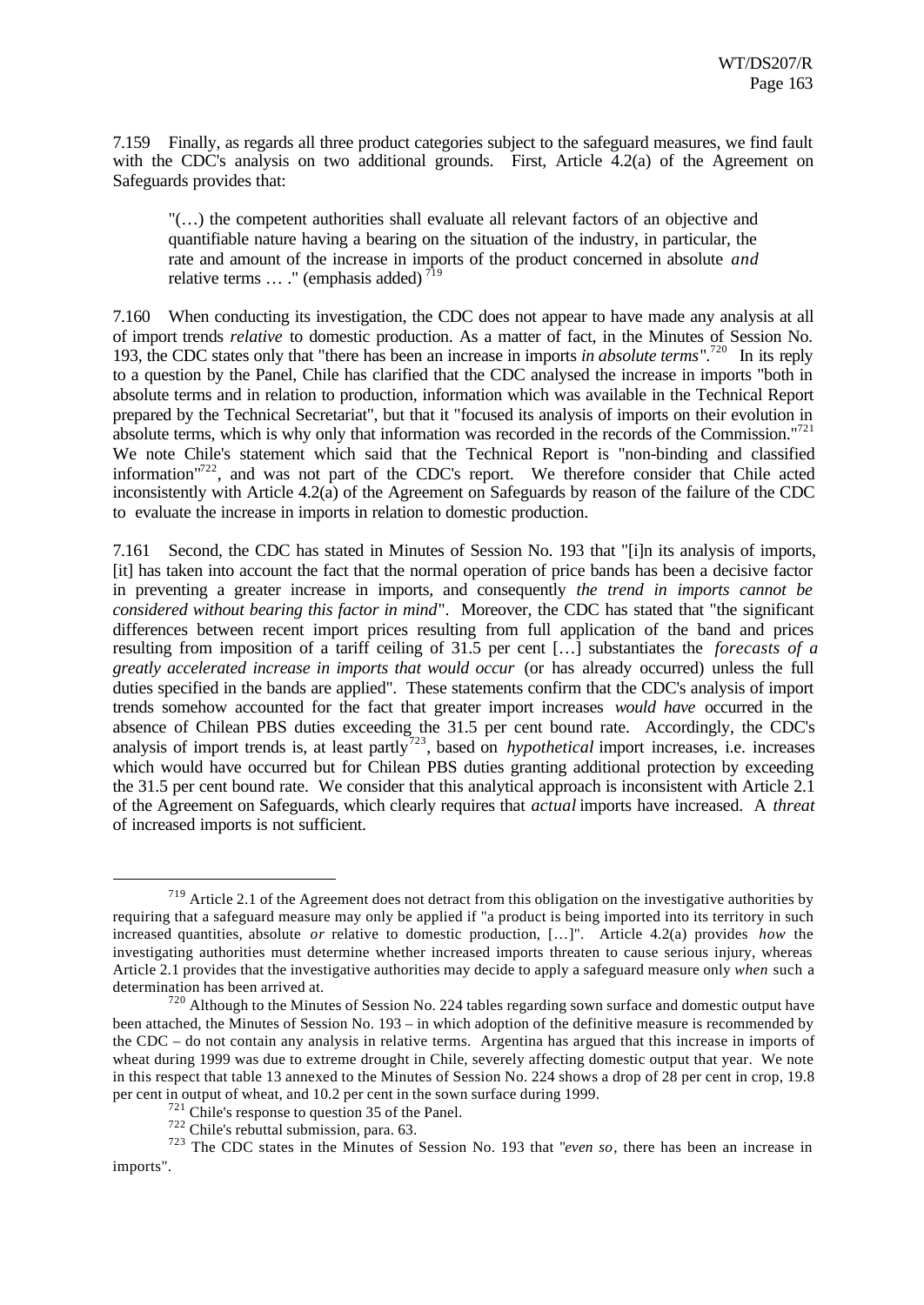7.162 In conclusion, we find that that the CDC failed to demonstrate increased imports of the products subject to the safeguard measures, as required by Article XIX:1(a) of GATT 1994 and Articles 2.1 and 4.2(a) of the Agreement on Safeguards.

## **8. Threat of serious injury and evaluation of all relevant factors (Article XIX:1(a) of GATT 1994 and Articles 4.1(a), 4.1(b) and 4.2(a) of the Agreement on Safeguards)**

7.163 Argentina claims that the CDC did not establish the existence of a threat of serious injury in the terms laid down in Article XIX:1(a) of the GATT 1994 and Article 4.1(a), 4.1(b) and 4.2(a) of the Agreement on Safeguards. Argentina also contends that the CDC did not evaluate all relevant factors of an objective and quantifiable nature having a bearing on the situation of the industry, as required by Article 4.2(a) of the Agreement on Safeguards. Argentina maintains that the determination of threat of serious injury by the CDC is inconsistent because of two instances of non-compliance: (i) contrary to the requirements of Article 4.2 of the Agreement on Safeguards, the CDC did not evaluate all the factors related to the situation of the industry; and (ii) the findings and conclusions of the CDC regarding the factors investigated were not substantiated by evidence.

7.164 Chile submits that the CDC followed an analytical forward-looking approach based on the facts when determining the threat of serious injury. In this regard, Chile refers to the analysis of "threat of injury" by the Appellate Body in *US – Lamb*, where it was said that the occurrence of future events can never be definitively proven by facts. Chile considers that, in accordance with this statement, a threat of serious injury must always be based on a projection, which must be consistent with the data on which it is based. Chile also submits that the CDC complied with the requirement to evaluate all relevant factors laid down in Article 4.2(a) of the Agreement on Safeguards. As indicated in that provision, all "relevant" factors must be analysed. According to Chile, that relevance is fundamental when considering factors affecting injury or threat of injury and it must be considered on a case-by-case, product-by-product basis. Chile maintains that the CDC therefore considered it highly relevant to include the impact of the PBS on trade flows in the products investigated that were subject to the PBS.

7.165 Chile has explained that the CDC's relevant findings and reasoned conclusions are contained in the following section of the Minutes of Session No. 193:

"The Commission notes the significant differences between recent import prices resulting from full application of the band and prices resulting from imposition of a tariff ceiling of 31.5 per cent. *This substantiates the forecasts of a greatly accelerated increase in imports that would occur (or has already occurred) unless the full duties specified in the bands are applied*. The increase in imports, and the potential for further substantial increases, has occurred at a time when international prices of the products investigated have been subject to sizeable and rapid decreases.

The Commission has also taken into account that the c.i.f. prices of Chilean imports are closely linked to international prices (the behaviour of commodities) and domestic prices similarly shadow trends in import prices. Predicted trends in international prices for these products are also negative; i.e., prices should remain at their present levels or fall even more.

The situation described has left the Commission convinced of the existence of an imminent threat of injury *if only the tariff ceiling of 31.5 per cent is applied*, which can be summarized as follows:

(i) In the case of wheat, a decrease of 34 per cent in the area under cultivation is expected (from 370 thousand hectares to 244 thousand hectares); a decrease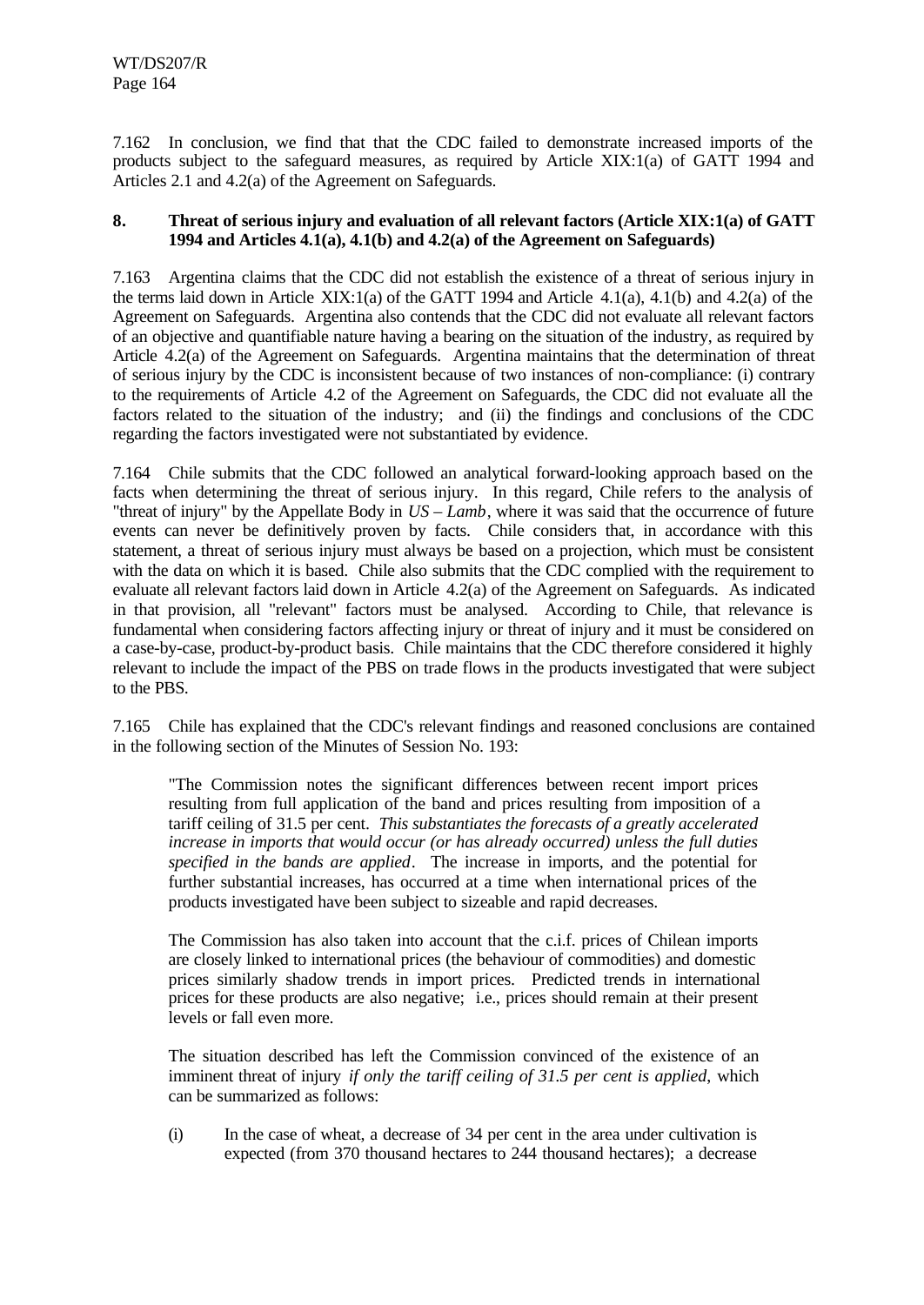of 28 per cent in production (less than the reduction in the area cultivated as crop yields continue to improve); 10 per cent fall in prices; a decrease of 35 per cent in direct employment; and a drop of 20 to 90 per cent in net profit margins depending on the level of production. This means that around one third of approximately 90,000 producers will cease this activity. As is the case for sugar beet and rape, the capacity of utilisation indicator has not been estimated because it is not relevant to agricultural crops;

- (ii) for sugar (sugar beet), the aforementioned indicators used to assess injury are even more significant, showing a reduction of around 80 per cent in production, area under cultivation and employment, and a 28 per cent decrease in prices, meaning that 90 per cent of producers will cease this activity. Very high losses are expected in the sugar industry, with a 28 per cent reduction in the value of output and related losses amounting to US\$10 million;
- (iii) in the case of oils (rape), indicators show a drop of 54 per cent in production and a decrease of around 60 per cent in employment (direct and indirect), marginalizing over 63 per cent of producers. Losses in the oil industry are estimated to include an 8 per cent fall in the value of output, a US\$3.2 million reduction in production. It should also be noted that a decrease in rape cultivation will have an impact on wheat yields because rape is sold in rotation with wheat (30,000 hectares of rape allow the rotation of around 100,000 hectares of wheat). $1724$
- 7.166 Article 4.2(a) of the Agreement on Safeguards reads:

"In the investigation to determine whether increased imports have caused or are threatening to cause serious injury to a domestic industry under the terms of this Agreement, the competent authorities shall evaluate all relevant factors of an objective and quantifiable nature having a bearing on the situation of that industry, in particular, the rate and amount of the increase in imports of the product concerned in absolute and relative terms, the share of the domestic market taken by increased imports, changes in the level of sales, production, productivity, capacity utilization, profits and losses, and employment."

7.167 We recall that the Appellate Body in *US – Lamb* stated that,

 $\ldots$ ) an 'objective assessment' of a claim under Article 4.2(a) of the Agreement on Safeguards has, in principle, two elements. First, a panel must review whether competent authorities have evaluated all relevant factors, and, second, a panel must review whether the authorities have provided a reasoned and adequate explanation of how the facts support their determination. […] Thus, the panel's objective assessment involves a formal aspect and a substantive aspect. The formal aspect is whether the competent authorities have evaluated 'all relevant factors'. The substantive aspect is whether the competent authorities have given a reasoned and adequate explanation for their determination."<sup>725</sup>

7.168 As regards the *formal* aspect, the Appellate Body stated in *Argentina – Footwear* that:

<sup>724</sup> Emphasis added.

<sup>725</sup> Appellate Body report on *US - Lamb*, para. 103. Emphasis added.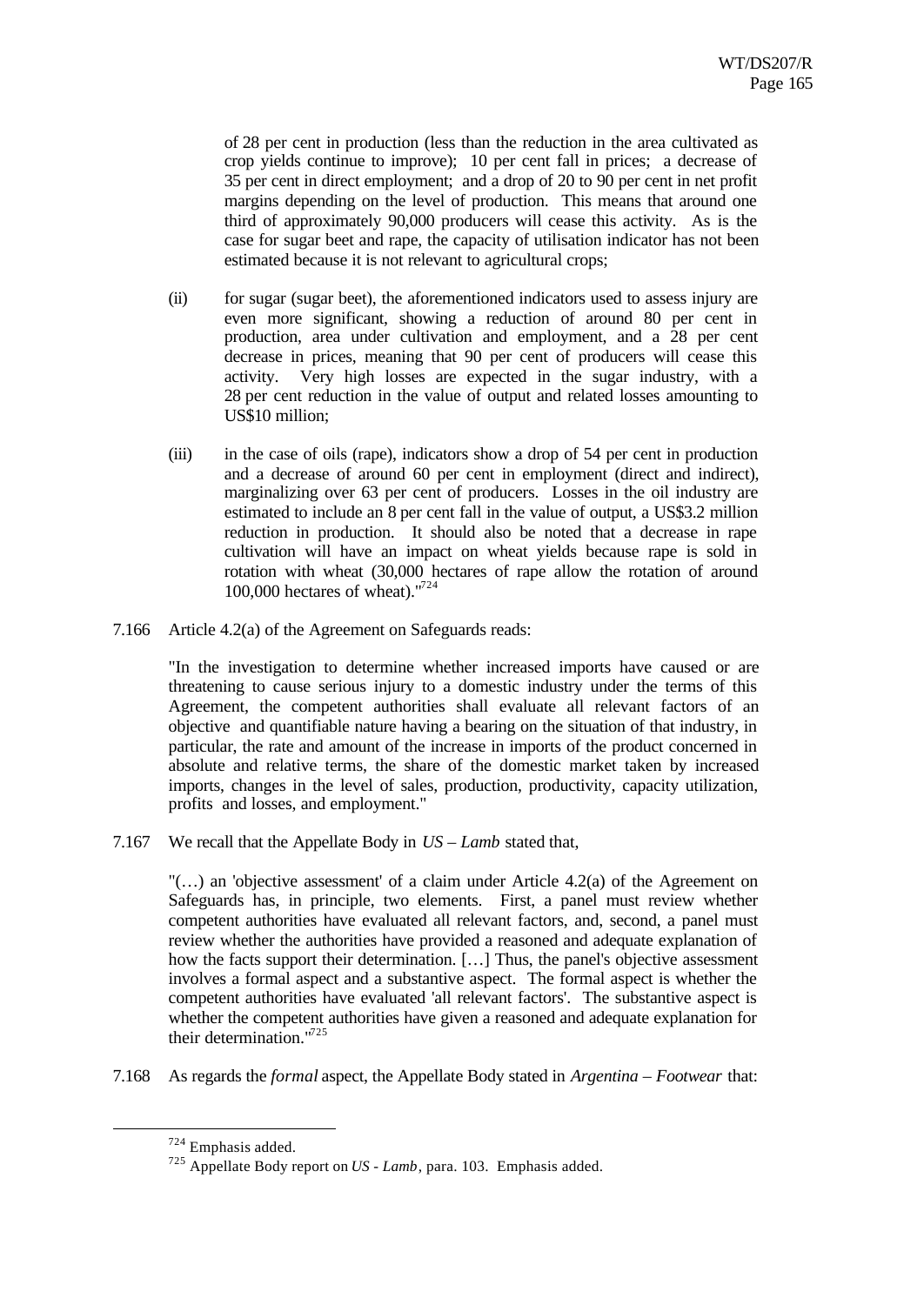l

"Article 4.2(a) of the Agreement on Safeguards requires a demonstration that the competent authorities evaluated, *at a minimum*, each of the factors listed in Article 4.2(a) as well as all other factors that are relevant to the situation of the industry concerned."<sup>726</sup>

7.169 Chile has conceded that the CDC did not evaluate certain relevant factors, such as changes in the level of sales and capacity utilization with respect to wheat, and productivity and employment with respect to vegetable oils.<sup>727</sup> Chile has explained that it did not evaluate all the relevant factors explicitly listed in Article 4.2(a), including productivity and employment in the oils industry, because for those factors "information was unavailable from public sources and could not be found by consulting other sources either".<sup>728</sup> At the same time, however, Chile has indicated that the questionnaires which the CDC had sent to the interested parties did not include "the more specific questions that are necessary in other cases, since the data contained in the application covered a large part of the background information from the industry and the data gathered from other sources was considered sufficient".<sup>729</sup> We find it difficult to accept lack of information as a justification for failure to evaluate all relevant factors, if the investigating authorities were apparently satisfied that the available information was sufficient and no further investigative steps had to be taken. Accordingly, by failing to evaluate each of the factors listed in Article 4.2(a), we consider that Chile has acted inconsistently with its obligations under Article 4.2(a).

7.170 We now proceed to examine whether Chile has complied with the substantive requirements of the injury analysis. We recall in this respect that, pursuant to Article 4.1(b), a threat of serious injury shall be understood to mean serious injury that is clearly imminent, and that a determination of the existence of a threat of serious injury shall be based on facts and not merely on allegation, conjecture or remote possibility. We also recall that the Appellate Body in *US – Lamb* has stated:

"[I] making a 'threat' determination, the competent authorities must find that serious injury is 'clearly imminent'. As we have already concluded, this requires a high degree of likelihood that the anticipated serious injury will materialize in the very near future. Accordingly, we agree with the Panel that a threat determination is 'futureoriented'. However, Article 4.1(b) requires that a 'threat' determination be based on 'facts' and not on 'conjecture'. As facts, by their very nature, pertain to the present and the past, the occurrence of future events can never be definitively proven by facts. There is, therefore, a tension between a future-oriented 'threat' analysis, which, ultimately, calls for a degree of 'conjecture' about the likelihood of a future event, and the need for a fact-based determination. Unavoidably, this tension must be resolved through the use of facts from the present and the past to justify the conclusion about the future, namely that serious injury is 'clearly imminent'. Thus, a fact-based evaluation, under Article 4.2(a) of the *Agreement on Safeguards*, must provide the basis for a projection that there is a high degree of likelihood of serious injury to the domestic industry in the very near future. $730$ 

<sup>726</sup> Appellate Body report on *Argentina – Footwear (EC)*, paras. 135-136. Emphasis added.

 $727$  Chile's response to question 21(a) of the Panel. In addition, Chile has informed the Panel that the injury data in the minutes of CDC session No. 193 regarding production, employment and "marginalization" of producers concern the agricultural production of rape-seed, and not "the oils industry" (Chile's response to question 38 of the Panel). As indicated above, unless rape-seeds are shown to be like or directly competitive with oils, rape-seed growers should not be included in the domestic industry. Absent this demonstration, injury data relating to rape-seed growers would be irrelevant.

 $728$  Chile's response to question 21 of the Panel.

 $729$  Chile's response to question 17(c) of the Panel.

 $730$  [original footnote] We observe that the projections made must relate to the overall state of the domestic industry, and not simply to certain relevant factors.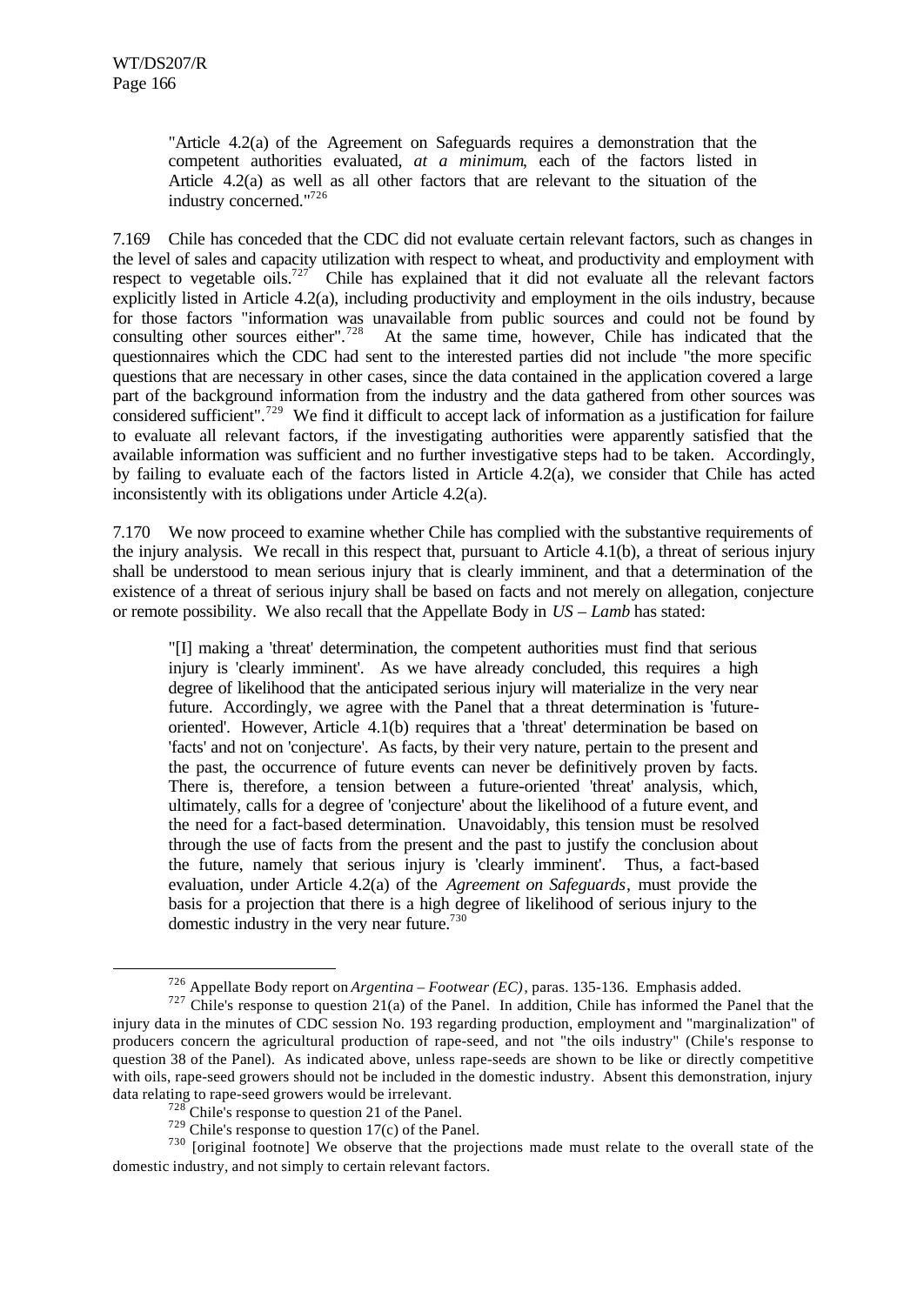[...] [W]hatever methodology is chosen, we believe that data relating to the most recent past will provide competent authorities with an essential, and, usually, the most reliable, basis for a determination of a threat of serious injury. The likely state of the domestic industry in the very near future can best be gauged from data from the most recent past. Thus, we agree with the Panel that, in principle, within the period of investigation as a whole, evidence from the most recent past will provide the strongest indication of the likely future state of the domestic industry.

However, we believe that, although data from the most recent past has special importance, competent authorities should not consider such data in isolation from the data pertaining to the entire period of investigation. The real significance of the shortterm trends in the most recent data, evident at the end of the period of investigation, may only emerge when those short-term trends are assessed in the light of the longerterm trends in the data for the whole period of investigation. If the most recent data is evaluated in isolation, the resulting picture of the domestic industry may be quite misleading. […]"<sup>731</sup>

7.171 The CDC did not provide in the Minutes of Session No. 193 any indication regarding either the data which it had based its injury projections on, or the relevant time-period during which such data would have been examined. The data mentioned in the CDC's report refer to hypothetical growth rates taken with respect to projected values. They do not reveal what the most recent historical values were. Consequently, the CDC does not appear to have based its injury determination on data relating to the most recent past, and did not assess such data in the context of the data for the entire investigative period. We therefore find that, also in this respect, Chile has acted inconsistently with its obligations under Article 4.2(a).

7.172 Moreover, we note that, according to Chile, a threat of serious injury exists because imports would increase unless the full duties specified in the Chilean PBS are applied. We consider this reasoning insufficient to support the CDC's conclusion. As we have stated earlier, at the time of the adoption of the safeguard measures, the Chilean PBS was already operating without restriction, and PBS duties were being imposed in excess of the 31.5 per cent bound rate. Chile argues that there would be a threat of serious injury if the Chilean PBS were not to be applied without restriction, and that, therefore, safeguard measures equal to the portion of the PBS duties exceeding the 31.5 per cent bound rate should be adopted. Put another way, Chile based its determination of a threat of serious injury on a counterfactual analysis: if they were to restrict the operation of the Chilean PBS to the 31.5 per cent bound rate, injury may occur. Thus, in their threat of injury analysis, for "projecting" the future condition of the domestic industry, the investigative authorities did not rely on an extrapolation of existing trends, but on the results from a counterfactual exercise, simulating what that condition would be if the safeguard measure were to be removed.<sup>732</sup> Such counterfactual analysis cannot justify the imposition of definitive safeguard measures.

7.173 In reply to the Panel's questions, Chile has argued that "the determination of whether or not serious injury would occur if a safeguard measure were withdrawn is possible", because the Agreement on Safeguards "envisages that such an analysis will be made by the competent authorities in that it assumes that a safeguard measure will be *maintained* only for the time necessary to prevent or remedy serious injury. $1733$  We do not disagree with Chile that this type of analysis is indeed

<sup>731</sup> Appellate Body report on *US – Lamb*, paras. 136-138.

 $732$  We note that the CDC's threat of injury analysis is also flawed since its report does not provide historical data on the "relevant factors" (other than data on import growth), and thus it is impossible to assess the significance of the projected drops against the background of the data for the most recent past. This approach is inconsistent with Article 4.2(a), as interpreted by the Appellate Body in its report on *US – Lamb*, para. 138.

<sup>733</sup> Chile's response to question 7(b) of the Panel. Emphasis added.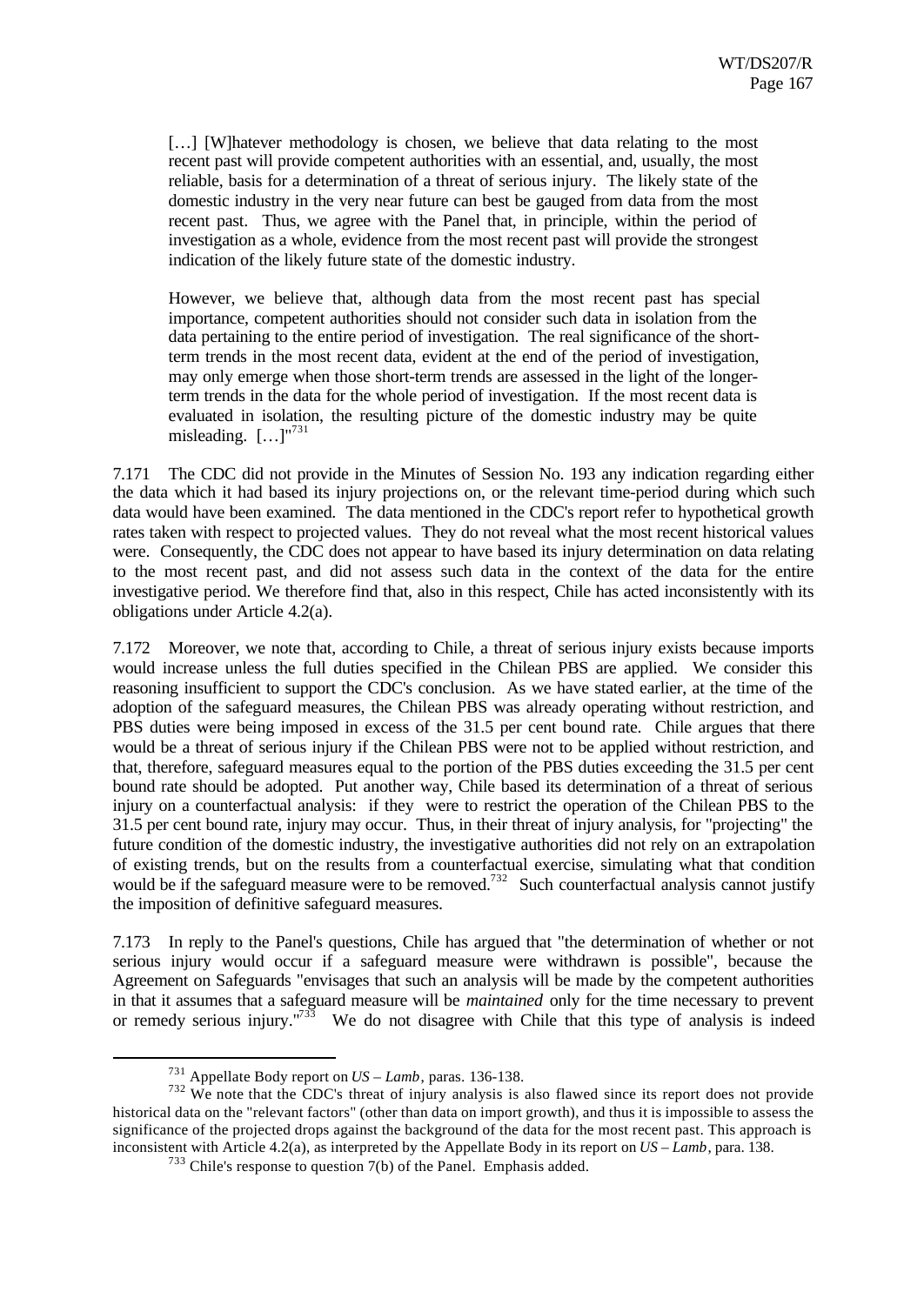envisaged by Article 7.2 of the Agreement on Safeguards for the *extension* of the period of application of the safeguard measure. Obviously, however, it cannot apply to the *adoption* of the safeguard measure, where a projection should be made on the basis that a new safeguard measure would not be adopted, and not on the basis that an existing safeguard measure (or its equivalent) were to be withdrawn.

7.174 In conclusion, we find that the CDC did not demonstrate the existence of a threat of serious injury, as required by Article XIX:1(a) of the GATT 1994 and Article 4.1(a), 4.1(b) and 4.2(a) of the Agreement on Safeguards.

## **9. Causal link (Articles 2.1 and 4.2(b) of the Agreement on Safeguards)**

7.175 Argentina argues that Chile did not comply with its obligations under Articles 4.2(b) and 2.1 of the Agreement on Safeguards inasmuch as it did not establish any causal link between the alleged increase in imports and the alleged threat of injury to the domestic industry. Argentina also considers that Chile failed to comply with its obligations under Article XIX:1(a) of GATT 1994 and Articles 2.1 and 4.2(b) of the Agreement on Safeguards inasmuch as it did not evaluate factors other than the increase in imports which at the same time were causing injury to the domestic industry. According to Chile, the CDC established the causal link between increased imports and threat of serious injury when it stated that "the c.i.f. prices of Chilean imports are closely linked to international prices (the behaviour of commodities) and domestic prices similarly shadow trends in import prices."<sup>73</sup>

7.176 We have found above that the CDC failed to appropriately establish the existence of both increased imports and threat of serious injury. No causal link can exist if the existence of either of the two substantive requirements has not been established. <sup>735</sup>

7.177 In any event, we recall that, pursuant to Articles 2 and 4.2 of the Agreement on Safeguards, the existence of the causal link between increased imports of the product concerned and serious injury or threat thereof must be demonstrated, and that, when factors other than increased imports are causing injury to the domestic industry, such injury shall not be attributed to increased imports. In this case, Chile's analysis of causality was strictly limited to its statement that international prices, import prices and domestic prices are linked. Further, the CDC's report at no point reflects any consideration as to the possible effects on the domestic industries concerned of factors other than increased imports. We consider that such a cursory one-sentence analysis is insufficient to demonstrate the existence of a causal link between increased imports and threat of serious injury. Moreover, injury must be caused or threatened by increased imports, not decreasing international prices.<sup>736</sup> Declining international prices may be a factor in a causal analysis but mere consideration of such declining international prices cannot be substituted for such a causal analysis, which, of course, was not done here. We therefore find that the CDC failed to properly establish a causal link, as required by Articles 2.1 and 4.2 of the Agreement on Safeguards.

7.178 Finally, we recall the Appellate Body's statement in *US – Wheat Gluten*:

"Article 4.2(b) presupposes […] as a first step in the competent authorities' examination of causation, that the injurious effects caused to the domestic industry by increased imports are *distinguished from* the injurious effects caused by other factors. The competent authorities can then, as a second step in their examination, attribute to increased imports, on the one hand, and, by implication, to other relevant factors, on

<sup>734</sup> Minutes of CDC session No. 193.

<sup>735</sup> Appellate Body report on *Argentina – Footwear (EC)*, para. 145.

<sup>736</sup> See the Panel report on *Canada – Countervailing Duties on Grain Corn from the United States*, BISD 39/411, at 433-435 (paras. 5.2.6 and 5.2.9-5.2.10).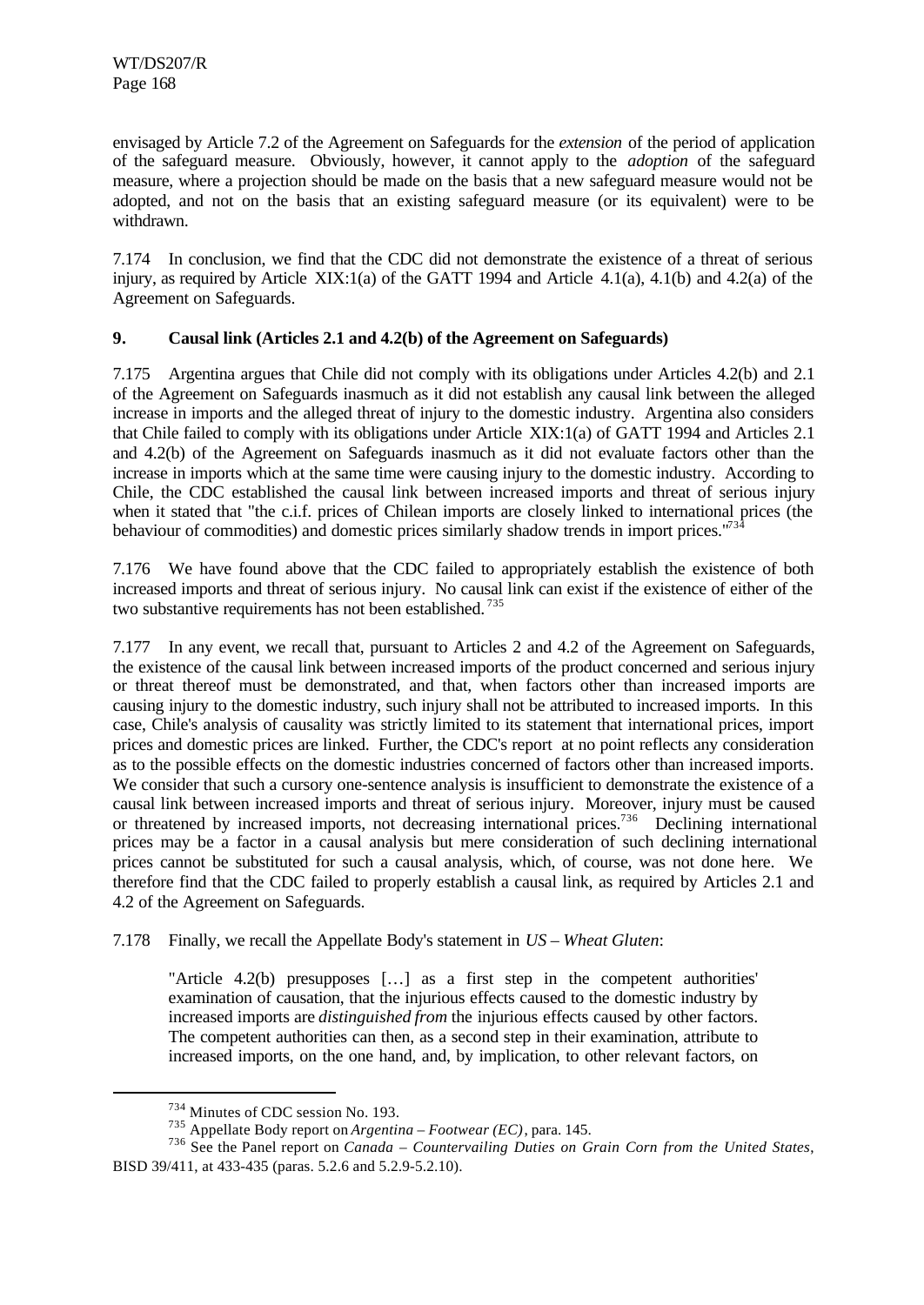the other hand, 'injury' caused by all of these different factors, including increased imports. Through this two stage process, the competent authorities comply with Article 4.2(b) by ensuring that any injury to the domestic industry that was *actually* caused by factors other than increased imports is not 'attributed' to increased imports and is, therefore, not treated as if it were injury caused by increased imports, when it is not. In this way, the competent authorities determine, as a final step, whether 'the causal link' exists between increased imports and serious injury, and whether this causal link involves a genuine and substantial relationship of cause and effect between these two elements, as required by the Agreement on Safeguards."<sup>737</sup>

7.179 We recall that Argentina has argued that the increase in imports of wheat during 1999 was due to extreme drought in Chile, severely affecting domestic output that year. We note that this issue was raised, at least in passing, by Argentine exporters,<sup>738</sup> and a Report of a Chilean government agency submitted by Argentina confirms that Chilean wheat production was adversely affected by drought in the 1998/99 season.<sup>739</sup> The minutes of session No  $193 -$  in which adoption of the definitive measure is recommended by the CDC – however, do not contain *any* analysis as regards injury caused by other factors, such as drought in the case of wheat.<sup>740</sup> Thus, the CDC did not distinguish the injurious effects caused to the domestic industry by increased imports from the injurious effects caused by other factors. We therefore consider that, also in this respect, the CDC did not perform an adequate causation analysis, as required by Article 4.2(b) of the Agreement on Safeguards.

7.180 In conclusion, we find that the CDC did not demonstrate the existence of a causal link, as required by Articles 2.1 and 4.2(b) of the Agreement on Safeguards.

#### **10. Measures necessary to remedy injury and facilitate adjustment (Article XIX:1(a) of GATT 1994 and Articles 3.1 and 5.1 of the Agreement on Safeguards)**

7.181 Argentina submits that Chile's safeguard measure violates Article XIX:1(a) of GATT 1994 and Article 5.1 of the Agreement on Safeguards because it was not limited to the extent necessary to remedy injury and to facilitate adjustment. Argentina contends that the CDC did not consider whether or not the measure was "necessary" to prevent injury and facilitate readjustment and that no substantive analysis was undertaken. Argentina argues that Chile based its safeguard measure on the difference between the bound tariff and the combination of the PBS duty and applied rate, and this is in no way related to a threat of injury from imports. Chile submits that, in accordance with its obligations under the Agreement on Safeguards, it instituted a measure that protected its domestic producers from serious injury, but which provided no further amount of protection. Chile explains that, having found the requisite conditions justifying a safeguard action, the action recommended by the CDC and taken by the Government involved the least possible trade disruption consistent with preventing serious injury: an increase in duties to enable the PBS to apply without regard to the bound level of duties.

7.182 Pursuant to Article 5.1 of the Agreement on Safeguards, "[a] Member shall apply safeguard measures only to the extent necessary to prevent or remedy serious injury and to facilitate adjustment". According to the Appellate Body in *Korea – Dairy*:

<sup>737</sup> Appellate Body report on *US – Wheat Gluten*, para. 69. See also Appellate Body report on *US – Lamb*, paras. 167-168.

<sup>738</sup> Annex ARG-39.

<sup>739</sup> Oficina de Estudios y Politicas Agrarias, Ministerio de Agricultura, *Temporada Agricola*, No. 13, primer semestre de 1999 (Exhibit ARG-30). Although we do not know with certainty that this publication was in the record of the investigation, Chile indicated to the Panel that it used the publication "*Temporada Agrícola (semestral)"* as a basis for its investigation (Chile's reply to question 17(b) by te Panel).

 $740$  (new footnote) We note, on the other hand, that table 13 annexed to the minutes of session No 224 shows a drop of 28% in crop, 19.8% in output of wheat, and 10.2% in the sown surface during 1999.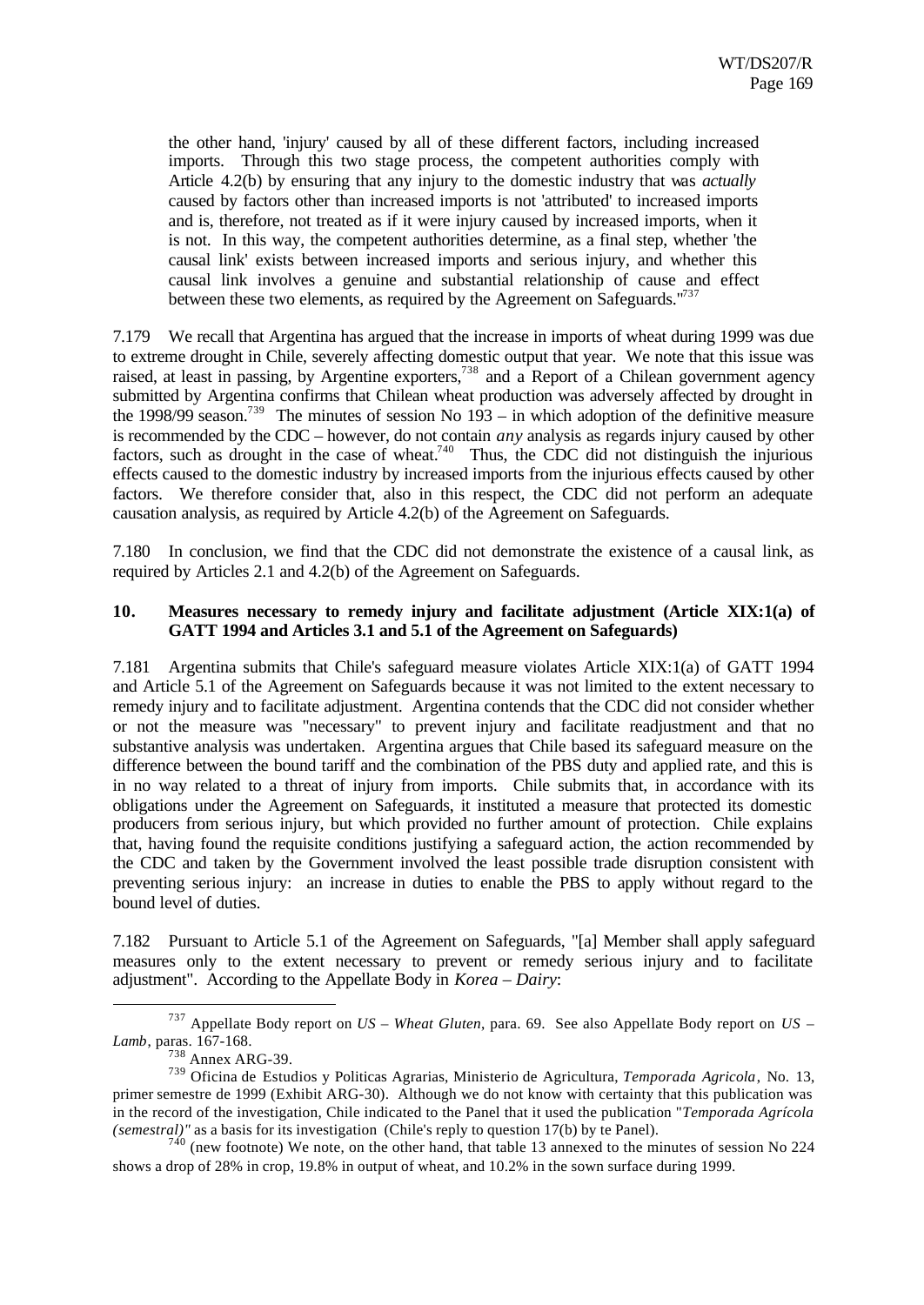"(…) the wording of this provision leaves no room for doubt that it imposes an *obligation* on a Member applying a safeguard measure to *ensure* that the measure applied is commensurate with the goals of preventing or remedying serious injury and of facilitating adjustment. $\binom{7}{4}$  (emphasis added)

7.183 Thus, according to this report, in order to comply with the requirement of Article 5.1, the Member imposing the safeguard measure must *ensure* that the measure is only applied to the extent necessary to prevent or remedy serious injury and to facilitate adjustment. We consider that a Member can only *ensure* that the safeguard measure is calibrated if there is, at a minimum, a *rational connection* between the measure and the objective of preventing or remedying serious injury and facilitating adjustment. In the absence of such a rational connection, a Member cannot possibly *ensure* that the measure is applied only to the extent necessary.

7.184 We recall that the safeguard measures at issue consist of a duty in the amount of the difference between, on the one hand, the sum of the 8 per cent applied rate and the *ad valorem* equivalent of the PBS duty, and, on the other hand, the 31.5 per cent bound rate. According to Chile, such a duty is "most appropriate" to remedy injury and facilitate adjustment.<sup>742</sup> This argument appears to be based on the premise that the lower PBS threshold (to which level import prices are raised through the safeguard measure) can be regarded as indicative of a state below which the domestic industry will experience (a threat of) serious injury. In our view, this premise is unfounded because the lower PBS threshold is calculated on the basis of the international prices observed in the recent past, and therefore does not reflect in any way the condition of the domestic industry. In our view, therefore, it is clear that the lower PBS threshold has no rational connection to a state of the domestic industry below which (a threat of) serious injury will be experienced. We find accordingly that Chile did not ensure that the safeguards measures are applied to the extent necessary to prevent or remedy serious injury and facilitate adjustment, as required by Article XIX:1(a) of GATT 1994 and Article 5.1 of the Agreement on Safeguards.

7.185 Moreover, we note the following statement by the Appellate Body regarding the obligation of Article 5.1 in its report on  $US - Line$  Pipe:<sup>743</sup>

"For all these reasons, we conclude that the phrase 'only to the extent necessary to prevent or remedy serious injury and to facilitate adjustment' in Article 5.1, first sentence, must be read as requiring that safeguard measures may be applied only to the extent that they address serious injury attributed to increased imports.<sup>744</sup>

Having reached this conclusion, we must consider now whether the Panel erred in concluding that Korea did not make a *prima facie* case that the United States had not fulfilled this substantive obligation in Article 5.1, first sentence. On this, we conclude that, by establishing that the United States violated Article 4.2(b) of the Agreement on Safeguards, Korea has made a *prima facie* case that the application of the line pipe measure was not limited to the extent permissible under Article 5.1. In the absence of a rebuttal by the United States of this *prima facie* case by Korea, we find that the United States applied the line pipe measure beyond the "extent necessary to prevent or remedy serious injury and to facilitate adjustment".<sup>745</sup>

<sup>741</sup> Appellate Body report, *Korea – Definitive Safeguard Measure on Imports of Certain Dairy Products* ("*Korea – Dairy* "), WT/DS98/AB/R, adopted 12 January 2000, para. 96.

<sup>&</sup>lt;sup>742</sup> Chile's reply to Panel question 29.

<sup>743</sup> Appellate Body report, *United States – Definitive Safeguard Measures on Imports of Circular Welded Carbon Quality Line Pipe from Korea* ("*US – Line Pipe*"), WT/DS202/AB/R, adopted 8 March 2002.

<sup>744</sup> *Ibid.*, para. 260.

<sup>745</sup> *Ibid.*, para. 261.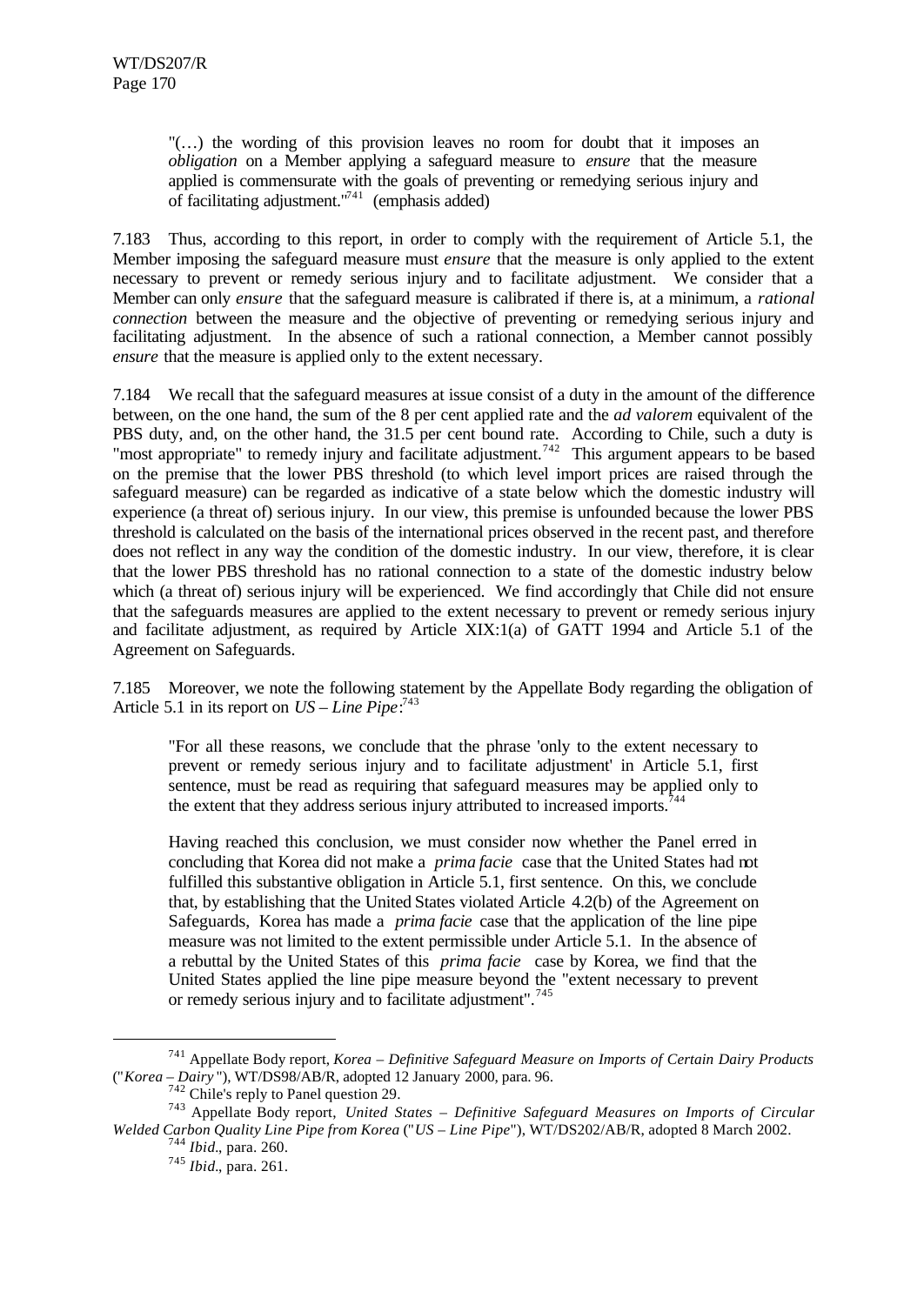[…]

We note that, had the Panel found differently, the United States might have attempted to rebut the presumption raised by Korea in successfully establishing a violation of Article 4.2(b) of the Agreement on Safeguards, that the United States had also violated Article 5.1. […] The United States did not rebut Korea's *prima facie* case by showing that this was so. We offer this observation only to emphasize that we are not stating that a violation of the last sentence of Article 4.2(b) implies an *automatic* violation of the first sentence of Article 5.1 of the Agreement on Safeguards."<sup>746</sup>

7.186 The Appellate Body report on *US – Line Pipe* cited above supports our finding that Chile 's measures are inconsistent with Article 5.1, first sentence. Chile failed to either assess the serious injury arising from 'other factors' in the context of its Article 4.2(b) causation analysis<sup>747</sup> or otherwise establish that the Chilean measures address the serious injury arising from imports alone in the context of Article 5.1.

7.187 We note that Argentina has also based its claim on Article 3.1, which requires the investigating authorities, *inter alia*, to set forth their findings and reasoned conclusions on all pertinent issues of fact and law, thus raising the question of whether Chile was under an obligation to justify, in its report, the application of the measures. $748$ 

7.188 As we have already found that Chile has acted inconsistently with Article 5.1 of the Agreement on Safeguards, we do not find it necessary for the settlement of this dispute to address Argentina's claim regarding the justification of the application of the measure to the extent that it has been based on Article 3.1. We accordingly decide to exercise judicial economy to that extent.

## **11. Appropriate investigation (Articles 3.1 and 3.2 of the Agreement on Safeguards)**

7.189 Argentina claims that Chile breached its obligation under Articles 3.1 and 3.2 to conduct a "appropriate investigation" because Argentina did not have a full opportunity to participate in the investigation. Specifically, Argentina asserts that it did not have access to any public summary of the confidential information on which the Chilean authorities may have based their determination. Chile responds that Argentina participated in two hearings before the CDC and had access to the file containing submissions of other interested parties. It further contends that there were no nonconfidential summaries of confidential information because there was no confidential information to discuss; the information regarding these products was completely public.

7.190 We note that, pursuant to Article 3.2 of the Agreement on Safeguards, parties submitting confidential information may be requested to furnish non-confidential summaries or, if such information cannot be summarized, the reasons why such summaries cannot be provided. Argentina has not however established in this case that the record contained any confidential information<sup>749</sup>;

l

 $749$  We recall in this respect that, for each stage of the investigation, the CDC receives a "technical report" from its Secretariat. Chile has explained that this technical report is an internal working document which

<sup>746</sup> *Ibid*, para. 262.

 $747$  See para. 7.179 above.

<sup>&</sup>lt;sup>748</sup> We recall in this respect that, according to the Appellate Body, no formal requirement for an explanation in the decision of the investigating authorities flows from the provision of Article 5.1 for a safeguard measure other than a quantitative restriction which reduces the quantity of imports below the average of imports in the last three representative years. (See Appellate Body report, *Korea – Dairy*, paras. 98-99, and Appellate Body report, *US – Line Pipe*, paras. 230-235) Since the safeguard measures at issue are not in the form of a quantitative restriction reducing the quantity of imports below the average of imports in the last three representative years, Chile was under no obligation pursuant to Article 5.1 to give a justification for those measures at the time of the CDC's decision.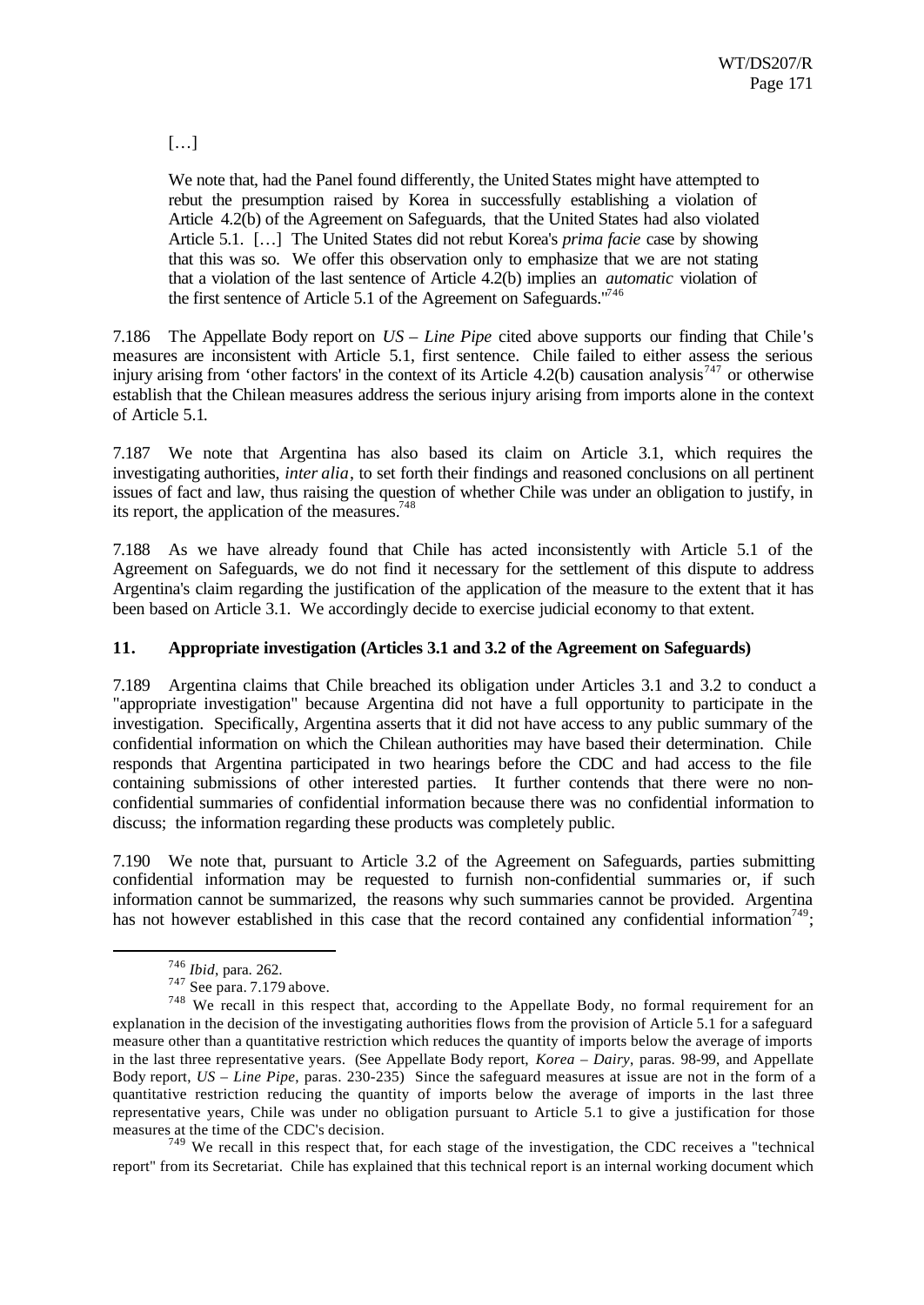thus, we do not see the factual basis for a claim based on the absence of non-confidential summaries. We therefore conclude that Argentina has failed to establish that Chile has acted inconsistently with Articles 3.1 and 3.2 of the Agreement on Safeguards by reason of an alleged failure to provide Argentina with access to non-confidential summaries of confidential information.

7.191 Argentina further contends that the failure of the minutes of the relevant sessions of the CDC to take into account or analyse information provided by the Argentine exporters in respect to the evaluation of imports and the condition of the domestic industry is evidence in support of its claim that Chile failed to conduct an appropriate investigation.<sup>750</sup> In this Report, we have already found, *inter alia*, that Chile acted inconsistently with Articles 2.1 and 4.2(a) of the Agreement on Safeguards in respect of its consideration of the increased imports requirement and with Article 4.2(a) of the Agreement by failing to consider all relevant factors having a bearing on the state of the industry. In these circumstances, we do not consider it necessary to examine Argentina's further claim under Article 3.1 that Chile failed take into account information provided by Argentine exporters on these issues. Accordingly, we exercise judicial economy with respect to this claim.

## **12. Findings and reasoned conclusions (Article 3.1 of the Agreement on Safeguards)**

7.192 Argentina submits that the national investigating authorities must explain in their report how they arrived at their conclusions, based on the information, and that the findings of the competent authorities must be contained in the decision itself. According to Argentina, the CDC has not done so, and has therefore acted in a manner inconsistent with Article 3.1 of the Agreement on Safeguards.

7.193 Above, we have already found that the CDC failed to set forth findings and reasoned conclusions in its report regarding unforeseen developments and the application of the measures.<sup>751</sup> In addition, we have also found that Chile has not demonstrated that the CDC complied with the substantive requirements of Articles 2 and 4 of the Agreement on Safeguards. In the light of these findings, we do not consider it necessary to make any additional findings under Article 3.1 of the Agreement on Safeguards, and, accordingly, will exercise judicial economy in this respect.

## **13. Provisional measures (Article XIX:2 of GATT 1994 and Article 6 of the Agreement on Safeguards)**

7.194 Argentina claims that the CDC did not comply with Article XIX:2 of GATT 1994 and Article 6 of the Agreement on Safeguards, which lay down the requirements for the application of provisional measures. Chile submits that the Minutes of Session No. 185 set out the critical circumstances and assessments required in order to determine the need for the recommended provisional measures, as required by Article XIX:2 of GATT 1994 and Article 6 of the Agreement on Safeguards.

7.195 We have stated above that the provisional safeguard measures are within our jurisdiction. Nonetheless, considering our findings above regarding the inconsistency of the CDC's investigation and the resulting safeguard measures with the requirements of Article XIX of GATT 1994 and Articles 2, 3, 4 and 5 of the Agreement on Safeguards, we do not consider it necessary to examine

is not binding *vis-à-vis* the decisions taken by the CDC. The technical report is restricted and not part of the public record because it includes the confidential information contributed by the interested parties. According to Chile, in the case at issue, the technical report did not contain any confidential information. See Chile's second submission, paras. 63-65.

 $750$  Argentina second submission, para. 109.

<sup>&</sup>lt;sup>751</sup> We recall that Argentina had explicitly reiterated its Article 3.1 claim with respect to those aspects of the CDC's report.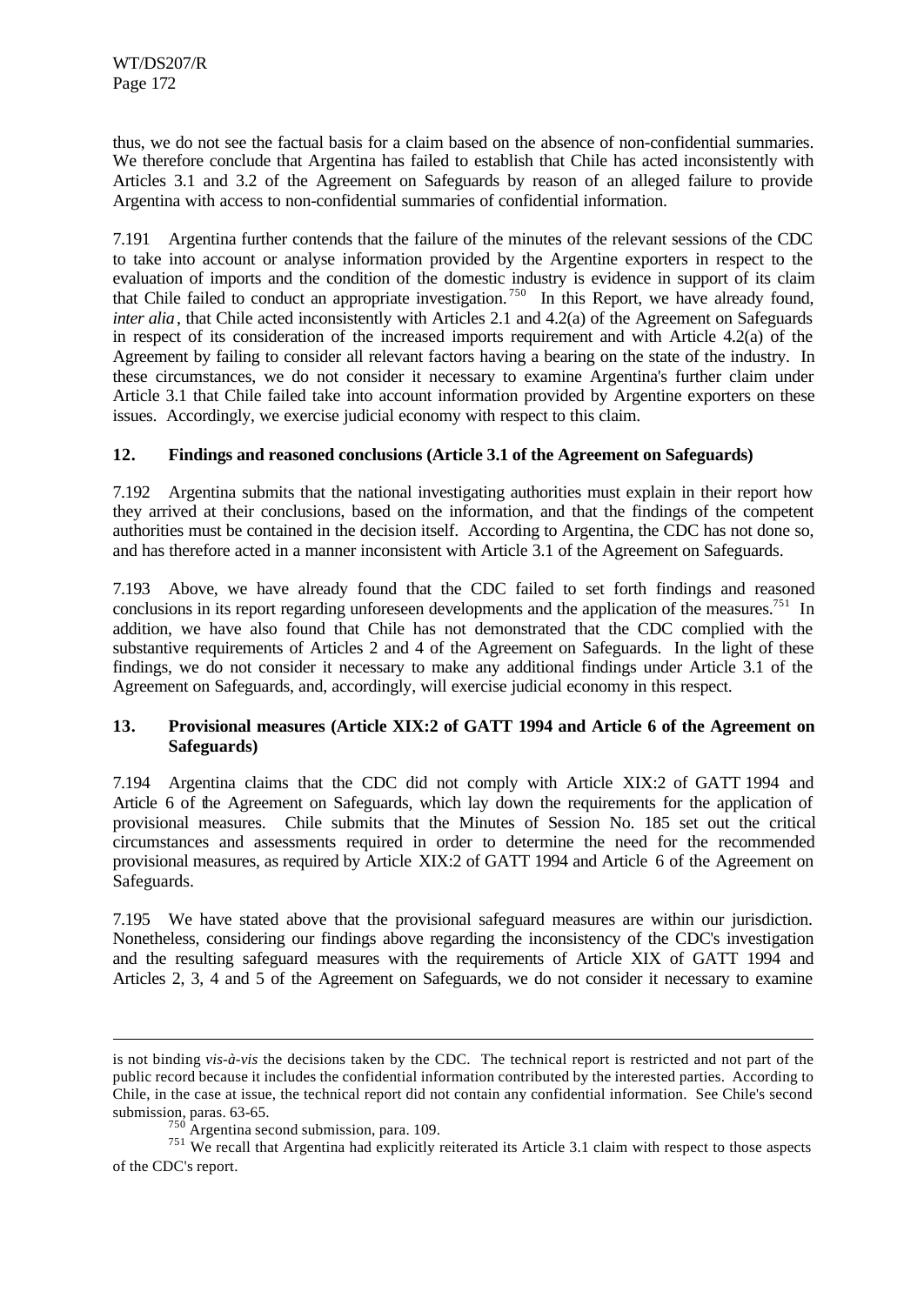Argentina's claim under Article 6, and, accordingly, decide to exercise judicial economy in this respect.<sup>752</sup>

### **14. Notification and consultation (Article XIX:2 of GATT 1994 and Article 12 of the Agreement on Safeguards)**

7.196 Argentina claims that Chile violated Article XIX:2 of GATT 1994 and Article 12.1(a) of the Agreement on Safeguards by failing to comply with the notification requirement laid down in Article 12.1(a) and 12.2 and by not holding prior consultations with Members having a substantial interest as exporters of the product concerned, as required by Article 12.3 and 12.4. Chile responds that it did act in conformity with the requirements of each of those provisions.

7.197 Considering our findings above regarding the inconsistency of the CDC's investigation and the resulting safeguard measures with the requirements of Article XIX of GATT 1994 and Articles 2, 3, 4 and 5 of the Agreement on Safeguards, we do not consider it necessary to examine Argentina's claim under Article 12, and, accordingly, decide to exercise judicial economy in this respect.

## **15. Extension of the definitive safeguard measures (Article 7 of the Agreement on Safeguards)**

7.198 Argentina has requested the Panel to make findings regarding the consistency of the extension of the definitive safeguard measures with the requirements of the Agreement on Safeguards. We recall that we have found above that the CDC's investigation and the resulting definitive safeguard measures are inconsistent with the requirements of Article XIX of GATT 1994 and Articles 2, 3, 4 and 5 of the Agreement on Safeguards. If the definitive safeguard measures are inconsistent with Chile's obligations under the Agreement on Safeguards, such inconsistency cannot of course be "cured" by a decision to extend their duration. On the contrary, the decision to extend their duration must, by definition, be tainted by inconsistency as well. We recall, however, that Article 7 of the Agreement on Safeguards, which sets out the conditions for an extension, is not within our Terms of Reference. We will therefore refrain from making any finding regarding the consistency of the decision to extend the safeguard measures' duration with Article 7 of the Agreement on Safeguards.

## **VIII. CONCLUSIONS AND RECOMMENDATIONS**

8.1 In light of the findings above, we conclude that:

- (a) the Chilean PBS is inconsistent with Article 4.2 of the Agreement on Agriculture and Article II:1(b) of GATT 1994;
- (b) as regards the Chilean safeguard measures on wheat, wheat flour and edible vegetable oils:
	- (i) Chile has acted inconsistently with Article 3.1 of the Agreement on Safeguards by not making available the relevant minutes of the sessions of the CDC through an appropriate medium so as to constitute a "published" report;
	- (ii) Chile has acted inconsistently with Article XIX:1(a) of GATT 1994 because the CDC failed to demonstrate the existence of unforeseen developments, and

<sup>752</sup> We note that the panel in *Argentina – Footwear (EC)*, in light of its findings of the inconsistency of the definitive safeguard measure with Articles 2 and 4 SA, did not consider it necessary to make a finding on a claim raised under Article 6 with respect to the provisional safeguard measure (panel report, para. 8.292).